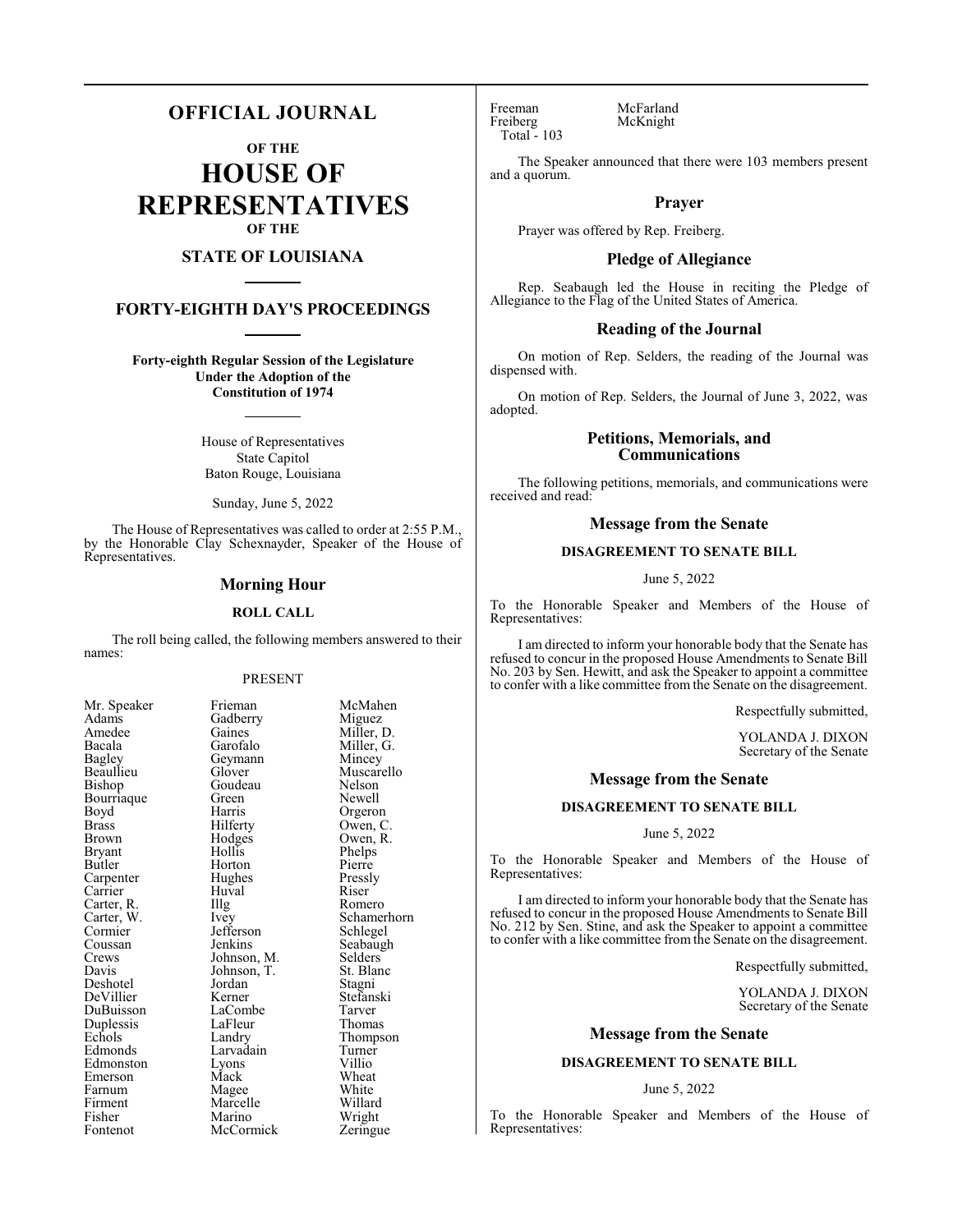# Page 2 HOUSE

48th Day's Proceedings - June 5, 2022

I am directed to inform your honorable body that the Senate has refused to concur in the proposed House Amendments to Senate Bill No. 430 by Sen. Womack, and ask the Speaker to appoint a committee to confer with a like committee from the Senate on the disagreement.

Respectfully submitted,

YOLANDA J. DIXON Secretary of the Senate

# **Message from the Senate**

# **SIGNED SENATE BILLS AND JOINT RESOLUTIONS**

#### June 5, 2022

To the Honorable Speaker and Members of the House of Representatives:

I am directed to inform your honorable body that the President of the Senate has signed the following Senate Bills:

Senate Bill Nos. 15, 34, 35, 69, 94, 112, 118, 135,142, 177, 222, 255, 266, 279, 281, 286, 349, 369, 423, 426, 435, 436, 443 and 444

and ask the Speaker of the House of Representatives to affix his signature to the same.

Respectfully submitted,

YOLANDA J. DIXON Secretary of the Senate

The Senate Bills and Joint Resolutions contained herein were signed by the Speaker of the House.

# **Privileged Report of the Committee on Enrollment**

#### June 5, 2022

To the honorable Speaker and Members of the House of Representatives:

I am directed by your Committee on Enrollment to submit the following report:

The following House Resolutions have been properly enrolled:

#### **HOUSE RESOLUTION NO. 245—** BY REPRESENTATIVE WRIGHT

A RESOLUTION

To commend Vincent "Vince" Charles Latino, Jr. on occasion of his retirement from the Louisiana Department of Transportation and Development and for his years of dedicated service to the state of Louisiana.

### **HOUSE RESOLUTION NO. 249—**

BY REPRESENTATIVE ILLG A RESOLUTION

To commend Marielise Sampite Brosset on the occasion of her one hundredth birthday.

#### **HOUSE RESOLUTION NO. 252—** BY REPRESENTATIVE IVEY

A RESOLUTION

To commend United States Secret Service Special Agent In Charge Leslie Camille Pichon for her service on the occasion of her promotion.

Respectfully submitted,

#### STEPHANIE HILFERTY Chairwoman

The above House Resolutions contained in the report were signed by the Speaker of the House and taken by the Clerk of the House to the Secretary of State in accordance with the rules of the House.

# **Privileged Report of the Committee on Enrollment**

# June 5, 2022

To the honorable Speaker and Members of the House of Representatives:

I am directed by your Committee on Enrollment to submit the following report:

The following House Bills have been properly enrolled:

# **HOUSE BILL NO. 103—** BY REPRESENTATIVE THOMAS



To enact Chapter 3-G of Title 15 of the Louisiana Revised Statutes of 1950, to be comprised of R.S. 15:563 through 563.5, relative to reporting requirements of persons convicted of production or manufacturing of methamphetamine; to provide for purposes and notification; to provide for definitions; to provide relative to the duty of offenders to notify law enforcement; to provide relative to the failure to register; to provide relative to the duration of registration requirements; and to provide for related matters.

**HOUSE BILL NO. 207—**<br>BY REPRESENTATIVES HUGHES, ADAMS, AMEDEE, BOYD, BRASS,<br>ROBBY CARTER, WILFORD CARTER, CORMIER, COX, CREWS,<br>DUPLESSIS, FISHER, FREIBERG, GAINES, GAROFALO, GREEN,<br>HARRIS,JEFFERSON,JENKINS,TRAVISJOHNSON,J

AN ACT

To amend and reenact R.S. 17:183.3(B)(2)(b) and 5026(A)(2) and to enact R.S. 17:5026(D), relative to curricula; to revise the courses required in the high school career major program; to add Geometry as a required course; to provide for alignment with the core curriculum required for qualification for a TOPS-Tech award; and to provide for related matters.

#### **HOUSE BILL NO. 239—**

BY REPRESENTATIVE FRIEMAN AN ACT

To enact R.S. 23:1310.5.1, relative to workers' compensation; to provide for motions to stay; to require the granting of a motion to stay under certain circumstances; to require status conferences; to prohibit dismissal on the grounds of abandonment; and to provide for related matters.

#### **HOUSE BILL NO. 274—**

BY REPRESENTATIVES EDMONDS AND EDMONSTON AN ACT

To enact R.S. 17:263(C), relative to curricula; to expand the topics required to be included in adoption awareness instruction for high school students; and to provide for related matters.

#### **HOUSE BILL NO. 369—**

BY REPRESENTATIVES HARRIS, AMEDEE, BACALA, EDMONDS, EDMONSTON, AND GAROFALO AN ACT

To enact R.S. 17:354 and 3996(B)(67) and (68), relative to education; to require public school governing authorities and public schools to post information on their websites relative to laws granting parents access to instructional materials and the Parents' Bill of Rights for Public Schools; to require distribution of such information during the first week ofschool annually; to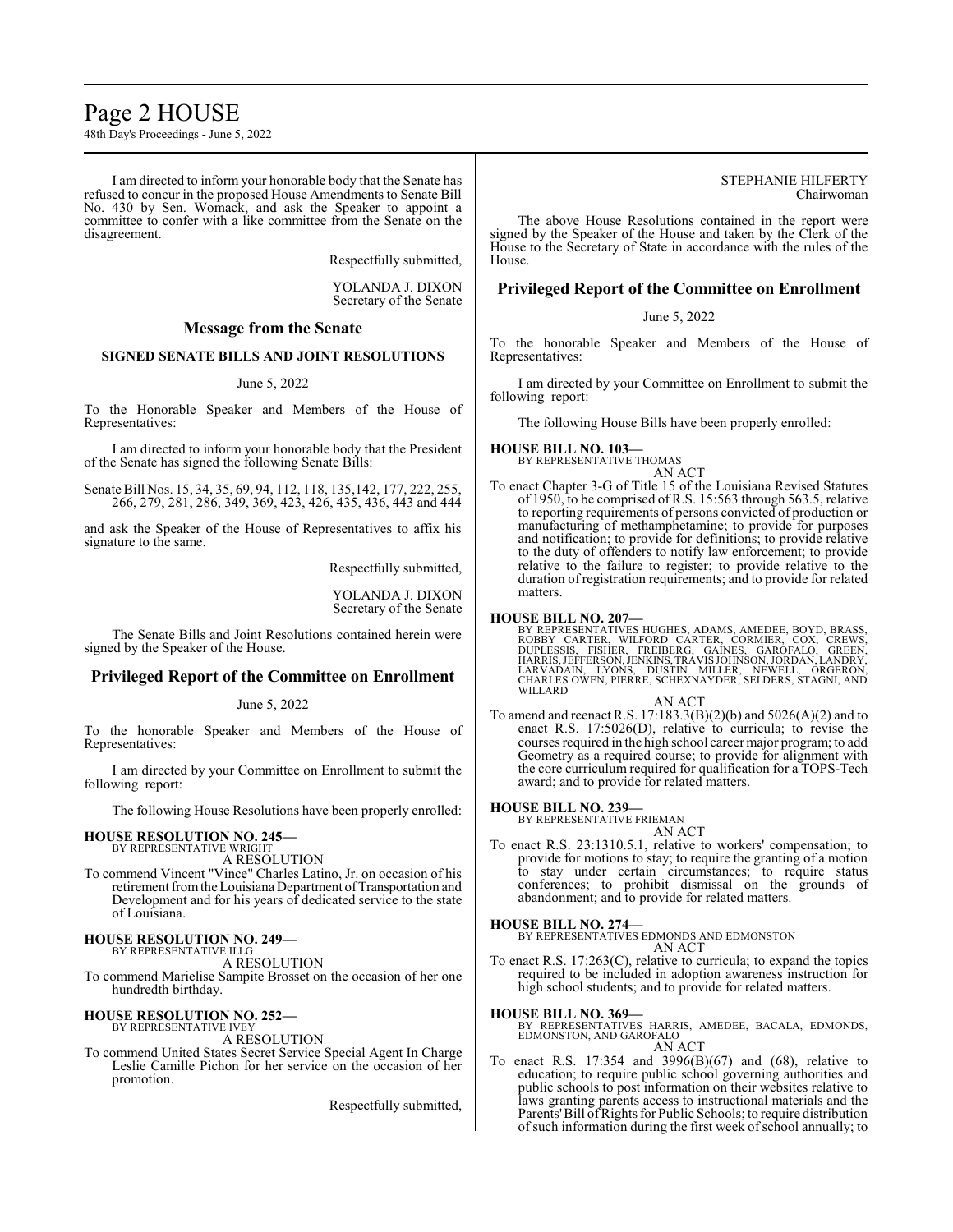Page 3 HOUSE

48th Day's Proceedings - June 5, 2022

apply the law relative to parental access to instructional materials to charter schools; and to provide for related matters.

### **HOUSE BILL NO. 516—**

BY REPRESENTATIVES LANDRY AND FREEMAN AN ACT

To enact R.S. 17:221.8 and 3996(B)(67), relative to students; to require the governing authority of each public high school to adopt policies relative to students who are pregnant or parenting; to provide that policies shall address attendance, breastfeeding, and child care; and to provide for related matters.

#### **HOUSE BILL NO. 650—**

BY REPRESENTATIVE HILFERTY AND SENATORS BARROW,<br>BOUDREAUX, BOUIE, CARTER, HENSGENS, JACKSON, LUNEAU,<br>FRED MILLS, MIZELL, POPE, PRICE, SMITH, AND TALBOT AN ACT

To enact Part IV of Chapter 8 of Title 46 of the Louisiana Revised Statutes of 1950, to be comprised of R.S. 46:977.31, relative to the medical assistance programofthis state known as Medicaid; to provide for Medicaid coverage of pasteurized donor human milk when medically necessary; to provide relative to federal Medicaid waivers; and to provide for related matters.

# **HOUSE BILL NO. 775—** BY REPRESENTATIVE GLOVER

AN ACT

To enact R.S. 40:1021(B), relative to drug related objects; to provide relative to the definition of drug paraphernalia; to exclude equipment or devices used for the inhalation of raw or crude marijuana for therapeutic use; and to provide for related matters.

# **HOUSE BILL NO. 865—** BY REPRESENTATIVE NELSON

AN ACT

To amend and reenact R.S.  $17:24.10(A)(4)$ , relative to literacy; to require public schools to ensure that certain textbooks and instructional materials are not used in reading instruction; and to provide for related matters.

**HOUSE BILL NO. 1083** (Substitute for House Bill No. 41 by Representative Newell)**—**

BY" REPRESENTATIVES `NEWELL, `BOYD, `BRASS, CARPENTER,<br>WILFORD CARTER, DUPLESSIS, FISHER, FREEMAN, GAINES, GREEN,<br>HUGHES, IVEY, JENKINS, JORDAN, LAFLEUR, LANDRY, LARVADAIN,<br>LYONS, PIERRE, SELDERS, AND WILLARD AND SENATORS AN ACT

To amend and reenact R.S. 17:111(A), R.S. 23:332(A)(1) and (2),

 $(B)$ ,  $(C)(1)$  and  $(2)$ ,  $(D)$ ,  $(E)$ ,  $(F)(1)$  and  $(2)$ , and  $(H)(3)$  and  $(4)$ ,  $R.S. 51:2232(5), 2236(A), 2602(A), 2606(A)(1)$  through (5), 2607(A), and 2608 and to enact R.S. 23:332(I) and R.S.  $51:2232(11)$  and  $2603(13)$ , relative to discrimination; to provide relative to discrimination based on hairstyle; to provide relative to discrimination in education, employment, public accommodations, and housing opportunities; to provide for definitions; and to provide for related matters.

Respectfully submitted,

STEPHANIE HILFERTY Chairwoman

The above House Bills contained in the report were signed by the Speaker of the House and taken to the Senate by the Clerk and were signed by the President of the Senate and taken by the Clerk of the House to the Governor for executive approval.

# **Privileged Report of the Committee on Enrollment**

# June 5, 2022

To the honorable Speaker and Members of the House of Representatives:

I am directed by your Committee on Enrollment to submit the following report:

The following Joint Resolutions have been properly enrolled:

**HOUSE BILL NO. 178—**<br>BY REPRESENTATIVES VILLIO, AMEDEE, BACALA, BAGLEY,<br>BEAULLIEU,BUTLER,CARRIER,CREWS,DAVIS,ECHOLS,EDMONDS,<br>EDMONSTÓN, FARNUM, FÍRMENT, FONTENOT, FRIEMAN,<br>GADBERRY, GAROFALO, HARRIS, HORTON, ILLG, MCCORMI A JOINT RESOLUTION

Proposing to amend Article I, Section 10 of the Constitution of Louisiana, relative to right to vote; to provide for persons who have the right to register and vote in this state; to provide for submission of the proposed amendment to the electors; and to provide for related matters.

Respectfully submitted,

STEPHANIE HILFERTY Chairwoman

The above Joint Resolutions contained in the report were signed by the Speaker of the House and taken to the Senate by the Clerk and were signed by the President of the Senate and taken by the Clerk of the House to the Secretary of State in accordance with the rules of the House.

#### **Conference Committee Reports Received**

Conference Committee Reports were received for the following legislative instruments:

House Bill Nos. 330 and 927

The Conference Committee Reports for the above legislative instruments lie over under the rules.

# **CONSIDERATION AFTER 82<sup>ND</sup> DAY PERMISSION**

**HOUSE BILL NO. 600—**

BY REPRESENTATIVE FRIEMAN AN ACT

To enact R.S. 40:2023.1, relative to the public release of information regarding opt-out information for recommended, requested, or required immunizations and vaccinations; to require the distribution of informational materials regarding exemption from and the ability to opt-out of immunizations and vaccinations; and to provide for related matters.

Read by title.

# **Motion**

Rep. Frieman moved that the House grant permission to the Senate to Consider House Bill No. 600 on Third Reading and Final Passage after the 82<sup>nd</sup> calendar day of session.

A record vote was asked for and ordered by the House.

#### **ROLL CALL**

The roll was called with the following result:

#### YEAS

| Mr. Speaker | Frieman  | Mincey  |
|-------------|----------|---------|
| Amedee      | Gadberry | Muscar  |
| Bacala      | Garofalo | Nelson  |
| Bagley      | Geymann  | Orgeror |

Muscarello<br>Nelson Orgeron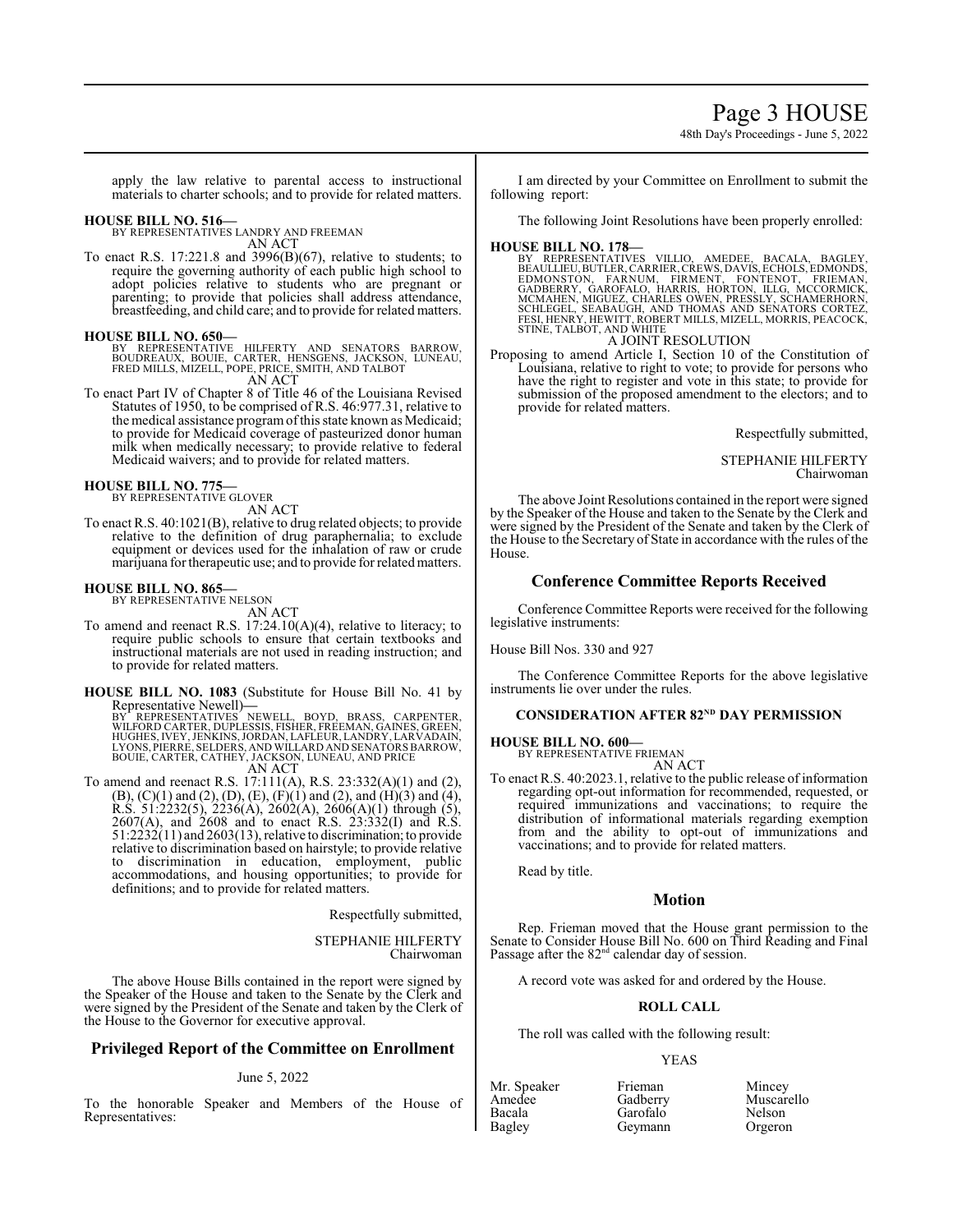# Page 4 HOUSE

48th Day's Proceedings - June 5, 2022

| Beaullieu     | Goudeau       | Owen, C.            | Bacala        | Gaines        | Miller, D.     |
|---------------|---------------|---------------------|---------------|---------------|----------------|
| Bishop        | Harris        | Owen, R.            | <b>Bagley</b> | Garofalo      | Miller, G.     |
| Bourriaque    | Hilferty      | Pressly             | Beaullieu     | Geymann       | Mincey         |
| <b>Brown</b>  | Hodges        | Riser               | Bishop        | Glover        | Muscarello     |
| <b>Butler</b> | Hollis        | Romero              | Bourriaque    | Goudeau       | Nelson         |
| Carrier       | Horton        | Schamerhorn         | Boyd          | Green         | Newell         |
| Coussan       | Hughes        | Schlegel            | <b>Brown</b>  | Harris        | Orgeron        |
| Crews         | Huval         |                     |               | Hilferty      |                |
|               |               | Seabaugh<br>Selders | <b>Bryant</b> |               | Owen, C.       |
| Davis         | Illg          |                     | Butler        | Hodges        | Owen, R.       |
| Deshotel      | Ivey          | St. Blanc           | Carpenter     | Hollis        | Pierre         |
| DeVillier     | Johnson, T.   | Stagni              | Carrier       | Horton        | Pressly        |
| DuBuisson     | Kerner        | Stefanski           | Carter, R.    | Hughes        | Riser          |
| Echols        | Landry        | Tarver              | Carter, W.    | Huval         | Romero         |
| Edmonds       | Mack          | Thomas              | Cormier       | Illg          | Schamerhorn    |
| Edmonston     | Magee         | Turner              | Coussan       | Ivey          | Schlegel       |
| Emerson       | Marino        | Villio              | Crews         | Jefferson     | Seabaugh       |
| Farnum        | McCormick     | Wheat               | Davis         | Jenkins       | <b>Selders</b> |
| Firment       | McFarland     | Willard             | Deshotel      | Johnson, T.   | St. Blanc      |
| Fisher        | McKnight      | Wright              | DeVillier     | Jordan        | Stagni         |
| Fontenot      | McMahen       | Zeringue            | DuBuisson     | Kerner        | Stefanski      |
| Freeman       | Miguez        |                     | Duplessis     | LaCombe       | Tarver         |
| Freiberg      | Miller, G.    |                     | Echols        | LaFleur       | <b>Thomas</b>  |
| Total - 76    |               |                     | Edmonds       | Landry        | Thompson       |
|               | <b>NAYS</b>   |                     | Edmonston     | Larvadain     | Turner         |
|               |               |                     | Emerson       | Mack          | Villio         |
| Adams         | Green         | Marcelle            | Farnum        | Magee         | Wheat          |
| Carpenter     | Jefferson     | Miller, D.          | Firment       | Marcelle      | White          |
| Carter, R.    | Jenkins       | Newell              | Fisher        | Marino        | Willard        |
| Carter, W.    | Jordan        | Phelps              | Fontenot      | McCormick     | Wright         |
| Cormier       | LaCombe       | Pierre              | Freeman       | McFarland     | Zeringue       |
| Duplessis     | LaFleur       | Thompson            | Total - 99    |               |                |
| Gaines        | Larvadain     | White               |               | <b>NAYS</b>   |                |
| Glover        | Lyons         |                     |               |               |                |
| Total - 23    |               |                     | Lyons         |               |                |
|               | <b>ABSENT</b> |                     | Total - 1     |               |                |
|               |               |                     |               | <b>ABSENT</b> |                |
| Boyd          | <b>Bryant</b> | Johnson, M.         |               |               |                |
| <b>Brass</b>  | Cox           | Moore               | <b>Brass</b>  | Johnson, M.   | Phelps         |
| Total - 6     |               |                     | Cox           | Moore         |                |
|               |               |                     | Total - 5     |               |                |
|               |               |                     |               |               |                |

The motion to consider, having received a two-thirds vote of the elected members, was adopted.

#### **CONSIDERATION AFTER 82<sup>ND</sup> DAY PERMISSION**

# **HOUSE BILL NO. 618—** BY REPRESENTATIVE NELSON

AN ACT

To enact R.S. 17:2119, relative to schools; to grant certain patriotic organizations access to school facilities; to grant representatives of such organizations the opportunity to speak to and recruit students; and to provide for related matters.

Read by title.

#### **Motion**

Rep. Nelson moved that the House grant permission to the Senate to consider House Bill No. 618 on Third Reading and Final Passage after the  $82<sup>nd</sup>$  calendar day of session.

A record vote was asked for and ordered by the House.

#### **ROLL CALL**

The roll was called with the following result:

#### YEAS

| Mr. Speaker | Freiberg | McKnight |
|-------------|----------|----------|
| Adams       | Frieman  | McMahen  |
| Amedee      | Gadberry | Miguez   |
|             |          |          |

The motion to consider, having received a two-thirds vote of the elected members, was adopted.

# **CONSIDERATION AFTER 82<sup>ND</sup> DAY PERMISSION**

# **HOUSE BILL NO. 668—** BY REPRESENTATIVES PHELPS, JORDAN, COX, AND LARVADAIN AN ACT

To amend and reenact R.S.  $6:652.2(A)(2)$  and  $656(A)(1)(c)$ , relative to credit unions; to allow credit unions to use private insurance to secure investments; to allow credit unions to use private insurance to secure loans; and to provide for related matters.

Read by title.

# **Motion**

Rep. Phelps moved that the House grant permission to the Senate to consider House Bill No. 668 on Third Reading and Final Passage after the 82<sup>nd</sup> calendar day of session.

A record vote was asked for and ordered by the House.

#### **ROLL CALL**

The roll was called with the following result:

#### YEAS

Boyd Green Marino<br>Brass Hughes Miller, 1 Miller, D.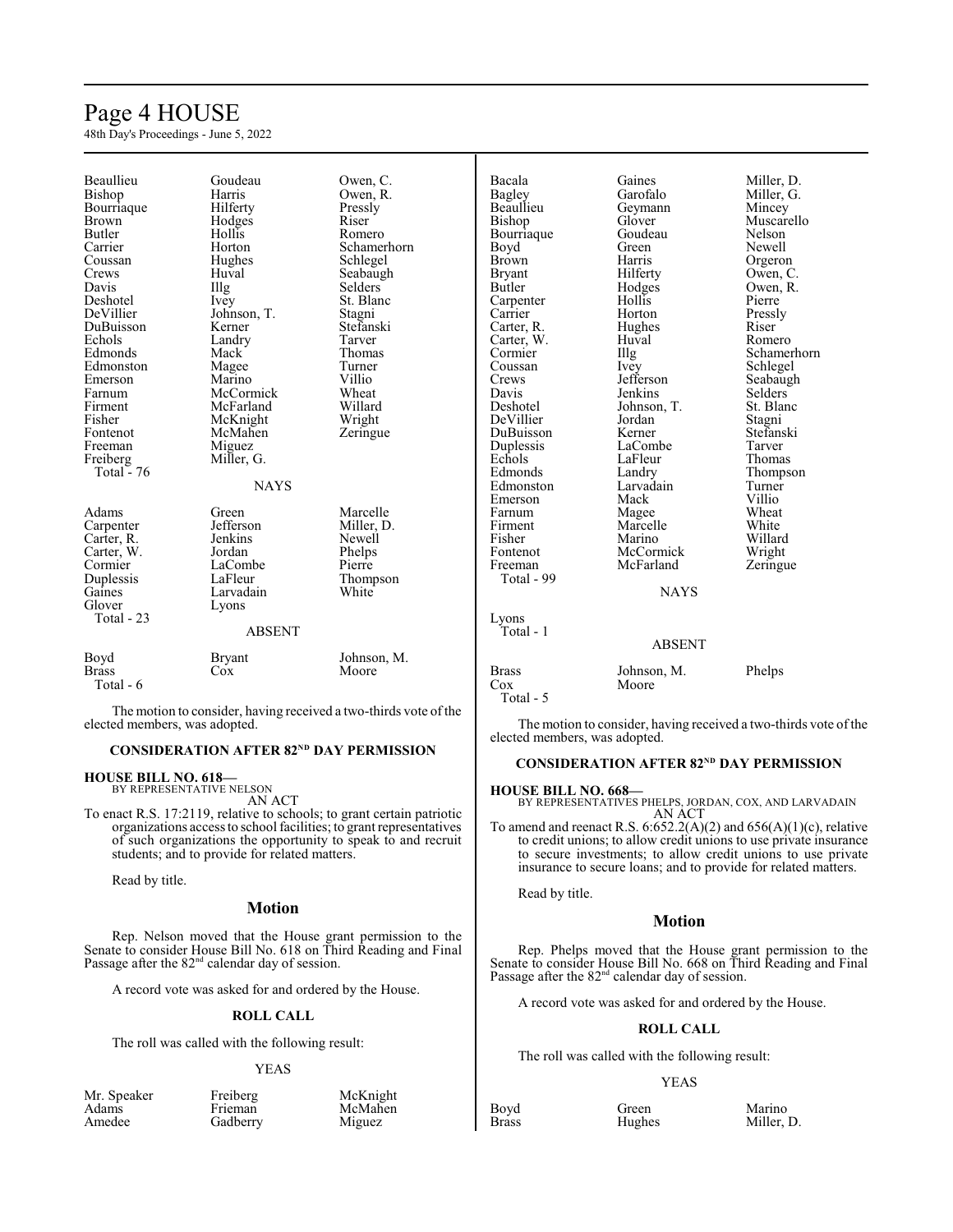# Page 5 HOUSE

48th Day's Proceedings - June 5, 2022

Brown Ivey Nelson<br>Bryant Jefferson Newell Carpenter Jenkins Phelps<br>Carter, R. Johnson, T. Pierre Carter, W. Jordan Selders<br>
Cormier LaCombe Stagni Cormier LaCombe<br>
Duplessis LaFleur Duplessis LaFleur Thompson<br>
Fisher Landry White Fisher Landry White<br>
Freeman Larvadain Willard Gaines<br>Glover Total - 37

Mr. Speaker Fontenot Miller, G.<br>Adams Freiberg Mincey en Adams Freiberg Mincey<br>Amedee Frieman Muscar Amedee Frieman Muscarello<br>Bacala Gadberry Orgeron Bacala Gadberry<br>Bagley Garofalo Bagley Garofalo Owen, C.<br>Beaullieu Geymann Owen, R. Beaullieu Geymann Owen, I<br>Bishop Goudeau Pressly Bourriaque Harris Riser<br>Butler Hilferty Romero Butler Hilferty<br>Carrier Hodges Coussan Hollis Schlegel Crews Horton Seabaugh<br>
Davis Huval St. Blanc Davis Huval St. Blanc<br>Deshotel IIIg Stefanski DeVillier Kerner Tarver<br>DuBuisson Mack Thomas DuBuisson Mack Thoma<br>
Echols Magee Turner Echols Magee Turner<br>
Edmonds McCormick Villio Edmonds McCormick Villio<br>Edmonston McFarland Wheat Edmonston McFarland Wheat<br>
Emerson McKnight Wright Emerson McKnight Wright<br>
Farnum McMahen Zeringue Farnum McMahen<br>Firment Miguez Total - 65

Larvadain<br>Lyons Marcelle **NAYS** 

Jefferson Newell<br>Jenkins Phelps Johnson, T. Pierre<br>Jordan Selders

Goudeau Pressl<br>Harris Riser Carrier Hodges Schamerhorn<br>Coussan Hollis Schlegel Illg Stefanski<br>Kerner Tarver

#### ABSENT

Miguez

| Cox       | Johnson, M. | Moore |
|-----------|-------------|-------|
| Total - 3 |             |       |

The motion to consider, not having received a two-thirds vote of the elected members, was rejected.

#### **CONSIDERATION AFTER 82<sup>ND</sup> DAY PERMISSION**

#### **HOUSE BILL NO. 781—** BY REPRESENTATIVE PHELPS

AN ACT

To enact R.S. 17:2119.1, relative to voter registration; and to provide for related matters.

Read by title.

#### **Motion**

Rep. Phelps moved that the House grant permission to the Senate to consider House Bill No. 781 on Third Reading and Final Passage after the  $82<sup>nd</sup>$  calendar day of session.

A record vote was asked for and ordered by the House.

#### **ROLL CALL**

The roll was called with the following result:

#### YEAS

| Adams        | Glover | Marcelle   |
|--------------|--------|------------|
| Boyd         | Green  | Marino     |
| <b>Brass</b> | Hughes | Miller, D. |

Carpenter Jenkins Phelps<br>Carter, R. Johnson, T. Pierre Carter, W. Jordan Riser<br>
Cormier LaCombe Selders Duplessis LaFleur Stagni<br>
Fisher Landry White Fisher Landry White<br>Freeman Larvadain Willard Freeman Larvadain<br>Gaines Lyons Total - 38

Beaullieu Goudeau<br>Bishop Harris Bourriaque Hilferty<br>Butler Hodges DuBuisson Kerne<br>Echols Mack Farnum McMahen<br>Firment Miguez Freiberg Total  $-61$ 

Brown Ivey Nelson<br>Bryant Jefferson Newell Jefferson Newell<br>Jenkins Phelps Johnson, T. Pierre<br>Jordan Riser LaCombe<br>LaFleur Lyons NAYS

Amedee Gadberry Orgeron<br>Bacala Garofalo Owen, C. Bacala Garofalo Owen, C.<br>Bagley Geymann Owen, R. Bagley Geymann Owen, R. Butler Hodges Schlegel<br>Carrier Hollis Seabaugl Carrier Hollis Seabaugh<br>Crews Horton St. Blanc Crews Horton St. Blanc<br>
Davis Huval Stefanski Huval Stefanski<br>Illg Tarver DeVillier Illg Tarver<br>DuBuisson Kerner Thomas Echols Mack Thompson<br>Edmonds McCormick Turner Edmonds McCormick Turner<br>Edmonston McFarland Villio Edmonston McFarland Villio<br>Emerson McKnight Wheat Emerson McKnight Wheat<br>Farnum McMahen Wright Firment Miguez Zeringue<br>Fontenot Miller, G. Zeringue Miller, G.<br>Mincey

Mr. Speaker Frieman Muscarello<br>Amedee Gadberry Orgeron Harris Romero<br>Hilferty Schamerhorn

# ABSENT Coussan Deshotel Magee<br>Cox Johnson, M. Moore Johnson, M. Total - 6

The motion to consider, not having received a two-thirds vote of the elected members, was rejected.

## **CONSIDERATION AFTER 82<sup>ND</sup> DAY PERMISSION**

#### **HOUSE BILL NO. 811—**

BY REPRESENTATIVE MIGUEZ

AN ACT To enact R.S. 18:1400.10, relative to the funding of elections and related expenses; to prohibit public officials and agencies from using private donations to pay costs related to conducting elections; to provide for an effective date; and to provide for related matters.

Read by title.

#### **Motion**

Rep. Miguez moved that the House grant permission to the Senate to consider House Bill No. 811 on Third Reading and Final Passage after the 82<sup>nd</sup> calendar day of session.

A record vote was asked for and ordered by the House.

#### **ROLL CALL**

The roll was called with the following result:

#### YEAS

Mr. Speaker Frieman Miller, G.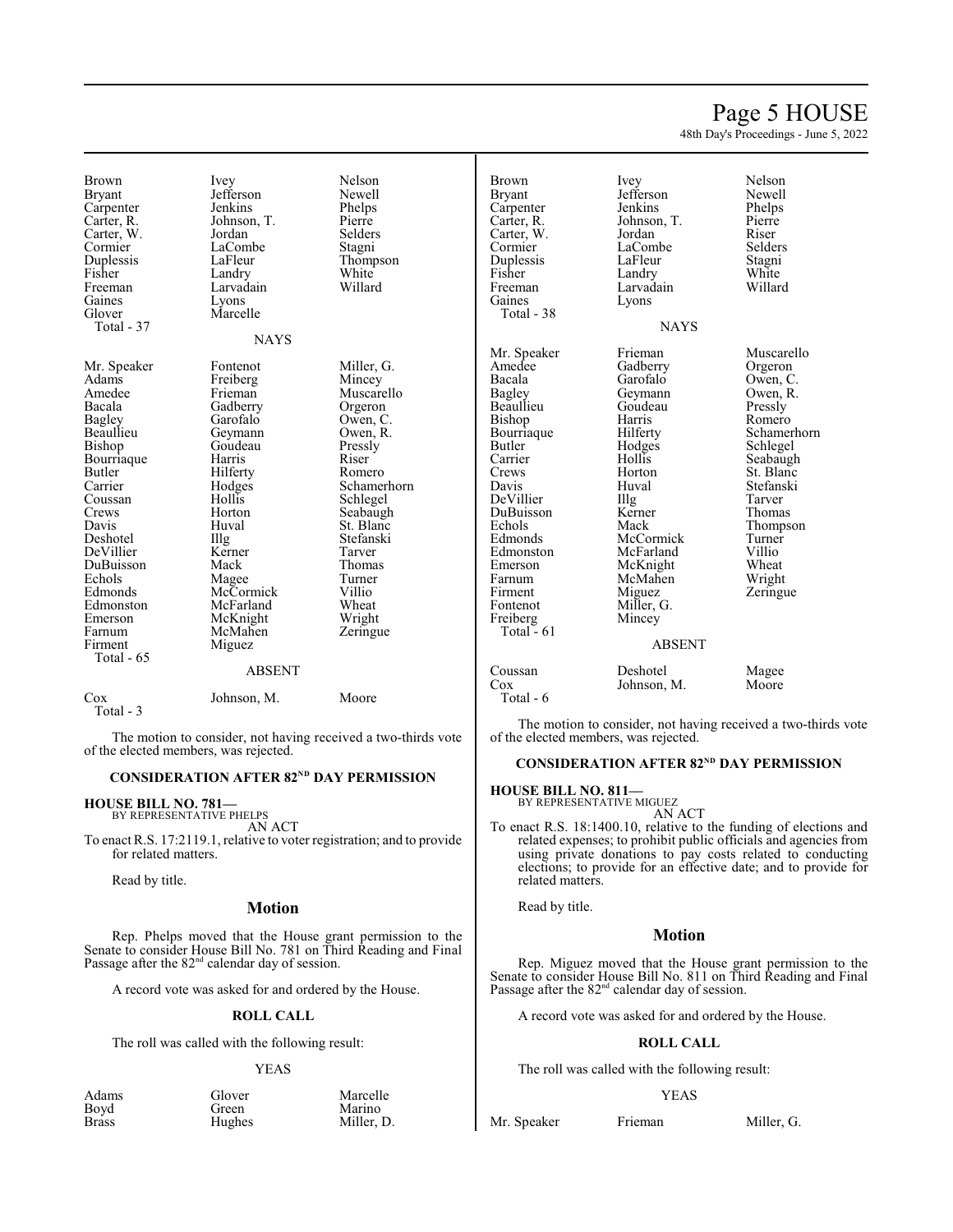# Page 6 HOUSE

48th Day's Proceedings - June 5, 2022

| Amedee        | Gadberry      | Mincey         | Mr. Speaker   | Freeman       | Miguez         |
|---------------|---------------|----------------|---------------|---------------|----------------|
| Bacala        | Garofalo      | Muscarello     | Adams         | Freiberg      | Miller, G.     |
| Bagley        | Geymann       | Nelson         | Amedee        | Frieman       | Mincey         |
| Beaullieu     | Goudeau       | Orgeron        | Bacala        | Gadberry      | Muscarello     |
| Bishop        | Green         | Owen, C.       | <b>Bagley</b> | Garofalo      | Nelson         |
| Bourriaque    | Harris        | Owen, R.       | Beaullieu     | Geymann       | Orgeron        |
| Boyd          | Hilferty      | Pressly        | Bishop        | Goudeau       | Owen, C.       |
| <b>Brass</b>  | Hodges        | Riser          | Bourriaque    | Green         | Owen, R.       |
| <b>Bryant</b> | Hollis        | Romero         | <b>Brass</b>  | Harris        | Pressly        |
| Butler        | Horton        | Schamerhorn    | <b>Brown</b>  | Hilferty      | Riser          |
| Carrier       | Hughes        | Schlegel       | <b>Bryant</b> | Hodges        | Romero         |
| Coussan       | Huval         | Seabaugh       | Butler        | Hollis        | Schamerhorn    |
| Crews         | Illg          | <b>Selders</b> | Carrier       | Horton        | Schlegel       |
| Davis         | Ivey          | St. Blanc      | Cormier       | Hughes        | Seabaugh       |
| Deshotel      | Johnson, T.   | Stagni         | Coussan       | Huval         | <b>Selders</b> |
| DeVillier     | Kerner        | Stefanski      | Crews         | Illg          | St. Blanc      |
| DuBuisson     | LaCombe       | Tarver         | Davis         | Ivey          | Stagni         |
| Echols        | LaFleur       | Thomas         | Deshotel      | Johnson, T.   | Stefanski      |
| Edmonds       | Landry        | Turner         | DeVillier     | Kerner        | Tarver         |
| Edmonston     | Mack          | Villio         | DuBuisson     | LaCombe       | Thomas         |
| Emerson       | Marino        | Wheat          | Echols        | Landry        | Thompson       |
| Farnum        | McCormick     | Willard        | Edmonds       | Mack          | Turner         |
| Firment       | McFarland     | Wright         | Edmonston     | Magee         | Villio         |
| Fontenot      | McKnight      | Zeringue       | Emerson       | Marino        | Wheat          |
| Freeman       | McMahen       |                | Farnum        | McCormick     | White          |
| Freiberg      | Miguez        |                | Firment       | McFarland     | Willard        |
| Total $-79$   |               |                | Fisher        | McKnight      |                |
|               | <b>NAYS</b>   |                | Fontenot      | McMahen       | Wright         |
|               |               |                | Total - 84    |               | Zeringue       |
| Adams         | Gaines        | Miller, D.     |               |               |                |
|               |               |                |               | <b>NAYS</b>   |                |
| <b>Brown</b>  | Glover        | Newell         |               |               |                |
| Carpenter     | Jefferson     | Phelps         | Carpenter     | Glover        | Newell         |
| Carter, R.    | Jenkins       | Pierre         | Carter, R.    | Jefferson     | Phelps         |
| Carter, W.    | Jordan        | Thompson       | Carter, W.    | Jenkins       | Pierre         |
| Cormier       | Larvadain     | White          | Duplessis     | Larvadain     |                |
| Duplessis     | Lyons         |                | Gaines        | Marcelle      |                |
| Total $-20$   |               |                | Total - $13$  |               |                |
|               | <b>ABSENT</b> |                |               | <b>ABSENT</b> |                |
| Cox           | Johnson, M.   | Marcelle       | Boyd          | Jordan        | Miller, D.     |
| Fisher        | Magee         | Moore          | Cox           | LaFleur       | Moore          |
| Total - 6     |               |                | Johnson, M.   | Lyons         |                |
|               |               |                | Total - 8     |               |                |
|               |               |                |               |               |                |

The motion to consider, having received a two-thirds vote of the elected members, was adopted.

#### **CONSIDERATION AFTER 82<sup>ND</sup> DAY PERMISSION**

#### **HOUSE BILL NO. 978—**

BY REPRESENTATIVE MIGUEZ AN ACT

To enact R.S. 38:2216.1 and R.S. 39:1602.2, relative to public contracts; to prohibit certain discriminatory practices with respect to firearm associations, retailers, and manufacturers; to provide for definitions; to provide restrictions on applicability; and to provide for related matters.

Read by title.

# **Motion**

Rep. Miguez moved that the House grant permission to the Senate to consider House Bill No. 978 on Third Reading and Final Passage after the  $82<sup>nd</sup>$  calendar day of session.

A record vote was asked for and ordered by the House.

#### **ROLL CALL**

The roll was called with the following result:

The motion to consider, having received a two-thirds vote of the elected members, was adopted.

# **Consent to Correct a Vote Record**

Rep. Cormier requested the House consent to correct his vote on the motion to Consider House Bill No. 978 after the 82<sup>nd</sup> Calendar Day from nay to yea, which consent was unanimously granted.

## **CONSIDERATION AFTER 82<sup>ND</sup> DAY PERMISSION**

#### **HOUSE BILL NO. 526—**

BY REPRESENTATIVES EDMONDS, AMEDEE, BACALA, CARRIER,<br>WILFORD CARTER, DEVILLIER, EMERSON, FISHER, FREEMAN,<br>GAROFALO, HARRIS, HUGHES, LAFLEUR, LARVADAIN, MIGUEZ,<br>NEWELL, CHARLES OWEN, SCHAMERHORN, SCHLEGEL, AND<br>SELDERS

AN ACT

To enact R.S. 17:88.1 and 3996(B)(67), relative to school board fiscal information; to require each city, parish, and other local public school board to post certain fiscal information on its website; to provide deadlines; to require the treasurer to post certain fiscal information relative to school boards on the website of the Department of the Treasury; to provide relative to charter schools; and to provide for related matters.

Read by title.

### **Motion**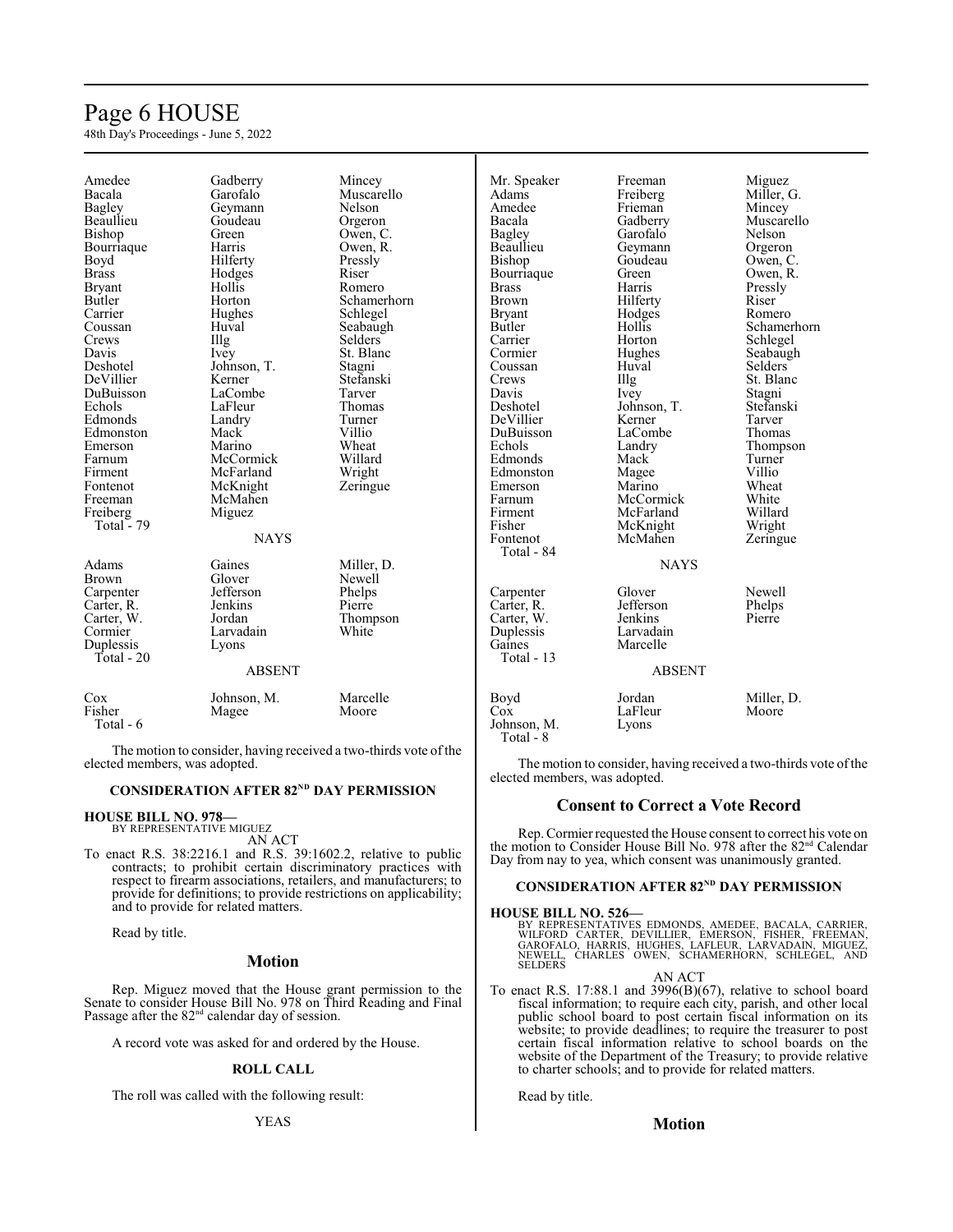# Page 7 HOUSE

48th Day's Proceedings - June 5, 2022

Rep. Edmonds moved that the House grant permission to the Senate to consider House Bill No. 526 on Third Reading and Final Passage after the 82<sup>nd</sup> calendar day of session.

A record vote was asked for and ordered by the House.

#### **ROLL CALL**

The roll was called with the following result:

#### YEAS

Amedee Gadberry<br>Bacala Gaines Beaullieu Geymann<br>Bishop Glover Bourriaque Goude<br>Boyd Green Bryant Hodges<br>Butler Hollis Carrier Hughes<br>Carter, R. Huyal Crews Jefferson<br>Davis Jenkins Deshotel Johnson, T.<br>DeVillier Kerner Duplessis LaFleur<br>Echols Landry Firment Marcelle<br>Fisher Marino Fontenot McCormick<br>Freeman McFarland Total - 98 Carter, W. Total - 1

Mr. Speaker Freiberg McKnight<br>Adams Frieman McMahen Adams Frieman McMahen Bacala Gaines Miller, D. Bagley Garofalo Miller, G. Bagley Garofalo Miller, G.<br>Beaullieu Geymann Mincey Glover Muscarello<br>Goudeau Nelson Boyd Green Orgeron<br>Brass Harris Owen, C Brass Harris Owen, C. Brown Hilferty Owen, R.<br>Brvant Hodges Pierre Hollis Pressly<br>
Horton Riser Carpenter Horton Riser Carrier Hughes Romero Carter, R. Huval Schamerhorn<br>
Cormier IIIg Schlegel Cormier Illg Schlegel<br>
Coussan Ivey Seabaug Coussan Ivey Seabaugh<br>Crews Jefferson Selders Davis Jenkins St. Blanc<br>Deshotel Johnson, T. Stagni Kerner Stefanski<br>LaCombe Tarver DuBuisson LaCombe Tarver Echols Landry Thompson<br>
Edmonds Larvadain Turner Larvadain Turner<br>Lyons Villio Edmonston Lyons Villio Emerson Mack Wheat<br>
Farnum Magee White Farnum Magee White<br>
Firment Marcelle Willard Fisher Marino Wright<br>
Fontenot McCormick Zeringue McFarland NAYS ABSENT

| Cox         | Jordan | Newell |
|-------------|--------|--------|
| Johnson, M. | Moore  | Phelps |
| Total - 6   |        |        |

The motion to consider, having received a two-thirds vote of the elected members, was adopted.

# **Consent to Correct a Vote Record**

Rep. Carpenter requested the House consent to record her vote on the motion to Consider House Bill No. 526 after the 82 nd Calendar Day as yea, which consent was unanimously granted.

# **CONSIDERATION AFTER 82<sup>ND</sup> DAY PERMISSION**

**HOUSE BILL NO. 195—**

BY REPRESENTATIVES FREEMAN, BOYD, FREIBERG, HUGHES, LANDRY, MOORE, NEWELL, AND MARCELLE AN ACT

To enact R.S. 17:182 and 3996(B)(67), relative to students; to require public school governing authorities to provide free menstrual products for students; and to provide for related matters.

Read by title.

# **Motion**

Rep. Freeman moved that the House grant permission to the Senate to consider House Bill No. 195 on Third Reading and Final Passage after the  $82<sup>nd</sup>$  calendar day of session.

A record vote was asked for and ordered by the House.

#### **ROLL CALL**

The roll was called with the following result:

#### YEAS

Mr. Speaker Freeman McMahen<br>Adams Freiberg Miguez Adams Freiberg<br>
Amedee Frieman Amedee Frieman Mincey<br>Bacala Gadberry Muscare Bacala Gadberry Muscarello<br>
Bagley Gaines Nelson Gaines Nelson<br>Garofalo Newell Beaullieu Garofalo Newell Geymann Orgeron<br>Glover Owen, C Bourriaque Glover<br>Boyd Green Boyd Green Owen, R.<br>Brass Harris Pierre Brass Harris Pierre Brown Hilferty Press<br>Bryant Hodges Riser Bryant Hodges<br>Butler Hollis Butler Hollis Romero<br>
Carpenter Horton Schamer Carpenter Horton Schamerhorn<br>Carrier Hughes Schlegel Hughes Schlegel<br>Huval Seabaugh Carter, W. Huval Seabaugh Seabaugh Seabaugh Seabaugh Seabaugh Seabaugh Seabaugh Seabaugh Seabaugh Seabaugh Seabaugh Seabaugh Seabaugh Seabaugh Seabaugh Seabaugh Seabaugh Seabaugh Seabaugh Seabaugh Seabaugh Seabaugh Seabaug Cormier Illg<br>Coussan Ivey Coussan Ivey St. Blanc<br>Crews Jordan Stagni Crews Jordan<br>Davis Kerner Davis Kerner Stefanski LaCombe<br>
LaFleur Thomas DeVillier LaFleu<br>DuBuisson Landry DuBuisson Landry Thompson Duplessis Larvadain Turner<br>
Echols Lyons Villio Lyons Villio<br>Mack Wheat Edmonds Mack Wheat<br>Edmonston Magee White Edmonston Magee White Marcelle Willard<br>
Marino Wright Farnum Marino Wright<br>Firment McCormick Zeringue Firment McCormick<br>Fisher McFarland Fisher McFarland<br>Fontenot McKnight McKnight Total - 94 Total - 0 Carter, R. Jenkins Miller, G. Cox Johnson, M. Moore Cox Johnson, M. Moore<br>Goudeau Johnson, T. Phelps Goudeau Johnson, T.<br>Jefferson Miller D.

Total - 11

The motion to consider, having received a two-thirds vote of the elected members, was adopted.

Miller, D.

**NAYS** 

ABSENT

**CONSIDERATION AFTER 82<sup>ND</sup> DAY PERMISSION**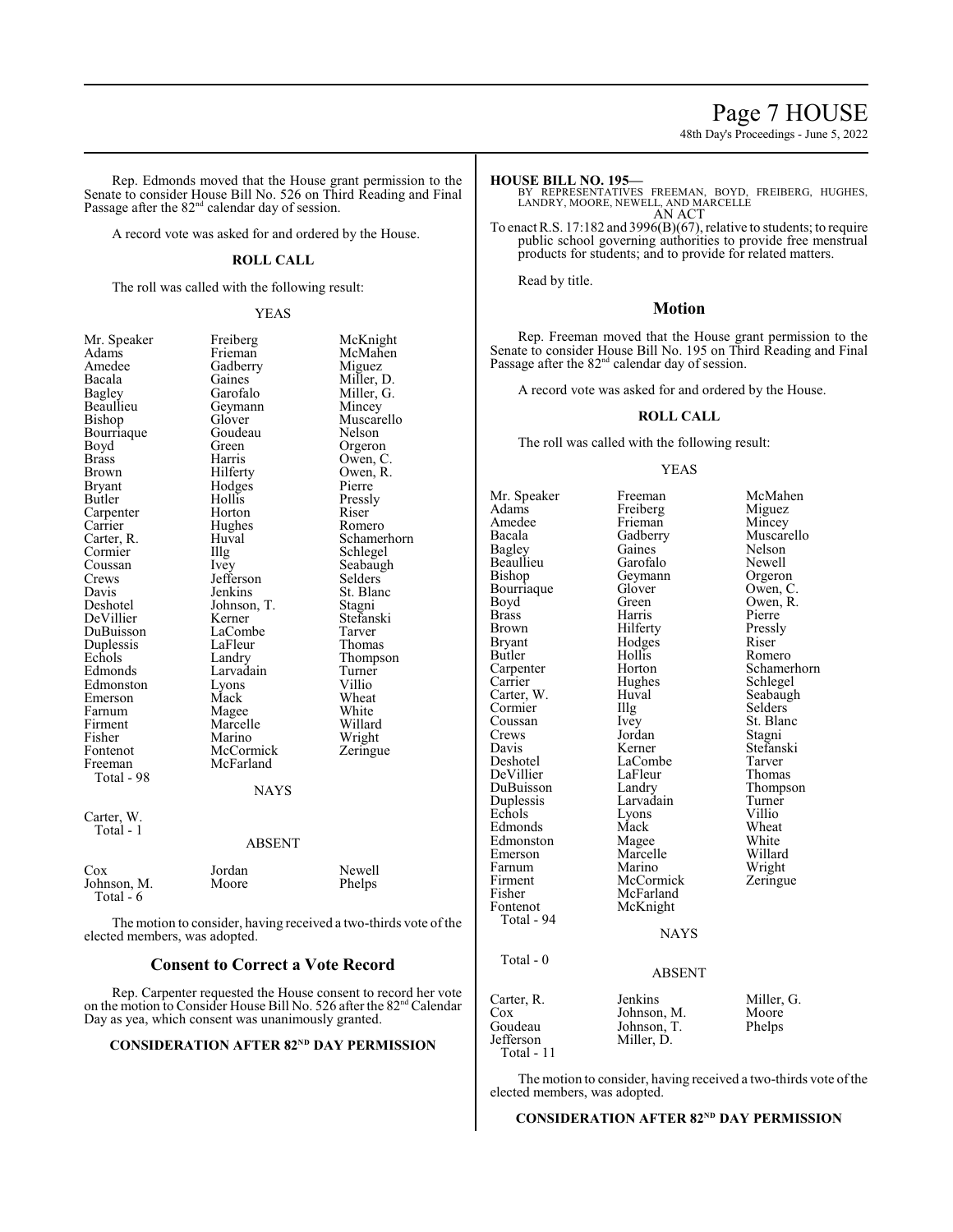# Page 8 HOUSE

48th Day's Proceedings - June 5, 2022

#### **HOUSE BILL NO. 427—** BY REPRESENTATIVE AMEDEE

AN ACT

To enact R.S. 17:170(G), relative to the administration of vaccines; to prohibit the administration of vaccines to minors on school property and at school-sponsored events unless certain conditions are met; and to provide for related matters.

Read by title.

#### **Motion**

Rep. Amedee moved that the House grant permission to the Senate to consider House Bill No. 427 on Third Reading and Final Passage after the 82<sup>nd</sup> calendar day of session.

A record vote was asked for and ordered by the House.

#### **ROLL CALL**

The roll was called with the following result:

#### YEAS

| Mr. Speaker                                                      | Gadberry      | Miller, G.  |  |  |
|------------------------------------------------------------------|---------------|-------------|--|--|
| Adams                                                            | Garofalo      | Mincey      |  |  |
| Amedee                                                           | Geymann       | Muscarello  |  |  |
| Bacala                                                           | Goudeau       | Nelson      |  |  |
| <b>Bagley</b>                                                    | Green         | Orgeron     |  |  |
| Beaullieu                                                        | Harris        | Owen, C.    |  |  |
| Bishop                                                           | Hilferty      | Owen, R.    |  |  |
| Bourriaque                                                       | Hodges        | Pressly     |  |  |
| <b>Brown</b>                                                     | Hollis        | Riser       |  |  |
| Butler                                                           | Horton        | Romero      |  |  |
| Carrier                                                          | Hughes        | Schamerhorn |  |  |
| Coussan                                                          | Huval         | Schlegel    |  |  |
| Crews                                                            | Illg          | Seabaugh    |  |  |
| Davis                                                            | Ivey          | Selders     |  |  |
| Deshotel                                                         | Johnson, T.   | St. Blanc   |  |  |
| DeVillier                                                        | Kerner        | Stagni      |  |  |
| DuBuisson                                                        | LaCombe       | Stefanski   |  |  |
| Echols                                                           | Landry        | Tarver      |  |  |
| Edmonston                                                        | Mack          | Thomas      |  |  |
| Emerson                                                          | Magee         | Turner      |  |  |
| Farnum                                                           | Marino        | Villio      |  |  |
| Firment                                                          | McCormick     | Wheat       |  |  |
| Fontenot                                                         | McFarland     | Willard     |  |  |
| Freeman                                                          | McKnight      | Wright      |  |  |
| Freiberg                                                         | McMahen       | Zeringue    |  |  |
| Frieman                                                          | Miguez        |             |  |  |
| Total - 77                                                       |               |             |  |  |
| <b>NAYS</b>                                                      |               |             |  |  |
| <b>Brass</b>                                                     | Gaines        | Miller, D.  |  |  |
| Carpenter                                                        | Glover        | Newell      |  |  |
| Carter, R.                                                       | Jefferson     | Pierre      |  |  |
| Carter, W.                                                       | Jenkins       | Thompson    |  |  |
| Cormier                                                          | Larvadain     | White       |  |  |
| Duplessis                                                        | Lyons         |             |  |  |
| Fisher                                                           | Marcelle      |             |  |  |
| Total - 19                                                       |               |             |  |  |
|                                                                  | <b>ABSENT</b> |             |  |  |
|                                                                  |               |             |  |  |
| Boyd                                                             | Edmonds       | LaFleur     |  |  |
| <b>Bryant</b>                                                    | Johnson, M.   | Moore       |  |  |
| Cox                                                              | Jordan        | Phelps      |  |  |
| Total - 9                                                        |               |             |  |  |
| The motion to consider, having received a two-thirds vote of the |               |             |  |  |

The motion to consider, having received a two-thirds vote of the elected members, was adopted.

#### **CONSIDERATION AFTER 82<sup>ND</sup> DAY PERMISSION**

# **HOUSE BILL NO. 499—**

BY REPRESENTATIVE AMEDEE AN ACT

To amend and reenact R.S. 17:1807(A) and to enact R.S. 17:1807(D) through (F), relative to postsecondary education; to create a fund for the purpose of funding tuition exemptions and reduction in textbook costs for persons age fifty-five and older; to provide that the Board of Regents shall administer the fund; to direct the state treasurer to deposit certain amounts into the fund; and to provide for related matters.

Read by title.

### **Motion**

Rep. Amedee moved that the House grant permission to the Senate to consider House Bill No. 499 on Third Reading and Final Passage after the 82<sup>nd</sup> calendar day of session.

A record vote was asked for and ordered by the House.

#### **ROLL CALL**

The roll was called with the following result:

#### YEAS

Mr. Speaker Freiberg McKnight<br>
Adams Frieman McMahen Adams Frieman McMahen<br>Amedee Gadberry Miguez Amedee Gadberry<br>Bacala Gaines Bacala Gaines Miller, G.<br>Bagley Garofalo Mincey Bagley Garofalo<br>Beaullieu Geymann Beaullieu Geymann Muscarello<br>Bishop Goudeau Nelson Bourriaque Green<br>Boyd Harris Boyd Harris Orgeron<br>Brass Hilferty Owen, C Brass Hilferty Owen, C.<br>Brown Hodges Owen, R. Bryant Hollis Pierre<br>Butler Horton Pressly Carpenter Hughes Riser<br>Carrier Huval Romero Carrier Huval<br>Carter, R. Illg Carter, R. Illg Schamerhorn<br>
Cormier Ivey Schlegel Cormier Ivey Schlegel<br>
Coussan Jefferson Seabaugl Coussan Jefferson Seabaugh<br>Crews Jenkins Selders Crews Jenkins Selders<br>Davis Johnson, T. St. Blanc Deshotel Jordan Stagni<br>
DeVillier Kerner Stefanski DeVillier Kerner Stefans<br>DuBuisson LaCombe Tarver Duplessis LaFleur<br>Echols Landry Echols Landry Thompson<br>Edmonds Larvadain Turner Edmonston Lyons Villio<br>Emerson Mack Wheat Farnum Magee White<br>
Firment Marcelle Willard Firment Marcelle Willard<br>Fisher Marino Wright Fisher Marino<br>Fontenot McCorr Fontenot McCormick Zeringue<br>Freeman McFarland Total - 98 Total - 0 Carter, W. Johnson, M. Phelps<br>Cox Miller D Cox Miller, D.<br>Glover Moore Total - 7

Goudeau Nelson<br>Green Newell Hodges Owen, R.<br>Hollis Pierre Horton Press!<br>Hughes Riser Johnson, T. St. Bla<br>Jordan Stagni LaCombe Tarver<br>
LaFleur Thomas Larvadain Turner<br>Lyons Villio Mack Wheat<br>
Mage White

#### ABSENT

**NAYS** 

McFarland

Moore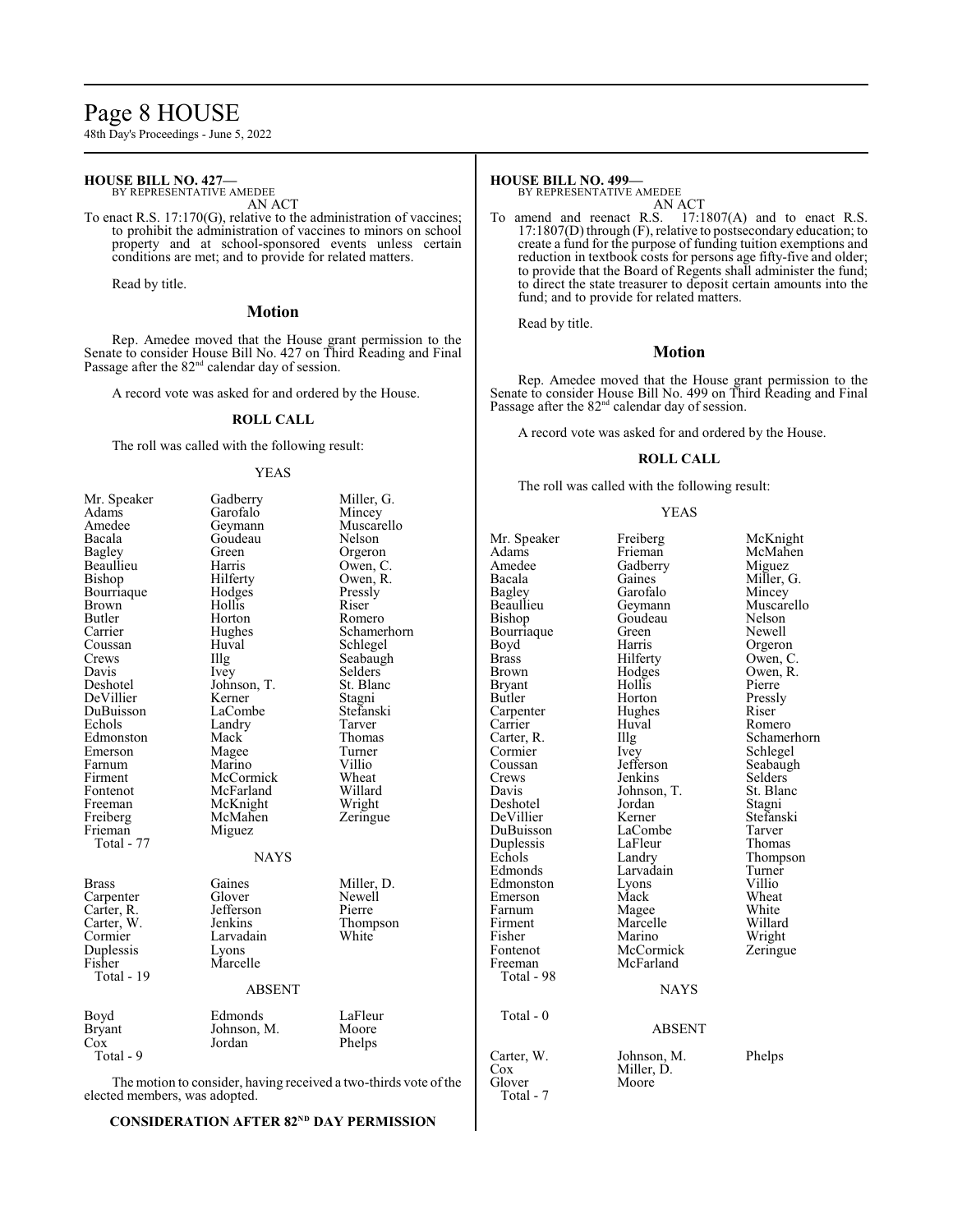# Page 9 HOUSE

48th Day's Proceedings - June 5, 2022

The motion to consider, having received a two-thirds vote of the elected members, was adopted.

### **CONSIDERATION AFTER 82<sup>ND</sup> DAY PERMISSION**

**HOUSE BILL NO. 649—**<br>BY REPRESENTATIVES HILFERTY, FREIBERG, LANDRY, BAGLEY,<br>BOYD, BRYANT, WILFORD CARTER, DAVIS, FREEMAN, GREEN,<br>HARRIS, IVEY, LARVADAIN, LYONS, MARINO, NEWELL, SCHLEGEL, AND STAGNI

AN ACT To amend and reenact R.S. 17:416.1(B) and to enact R.S. 17:416.14, relative to student discipline; to prohibit corporal punishment in elementary and secondary schools unless authorized by a parent or legal guardian; and to provide for related matters.

Read by title.

# **Motion**

Rep. Hilferty moved that the House grant permission to the Senate to consider House Bill No. 649 on Third Reading and Final Passage after the  $82<sup>nd</sup>$  calendar day of session.

A record vote was asked for and ordered by the House.

#### **ROLL CALL**

The roll was called with the following result:

#### YEAS

| Mr. Speaker<br>Adams<br>Amedee<br>Bacala<br>Bagley<br>Beaullieu<br>Bishop<br>Bourriaque<br>Boyd<br><b>Brass</b><br><b>Brown</b><br><b>Bryant</b><br>Butler<br>Carpenter<br>Carrier<br>Carter, R.<br>Carter, W.<br>Cormier<br>Coussan<br>Crews<br>Davis<br>Deshotel<br>DeVillier<br>DuBuisson<br>Duplessis<br>Echols<br>Edmonds<br>Edmonston<br>Emerson<br>Farnum<br>Firment<br>Fisher<br>Fontenot<br>Total - 97<br>Total $-0$ | Freeman<br>Freiberg<br>Frieman<br>Gadberry<br>Gaines<br>Garofalo<br>Geymann<br>Glover<br>Goudeau<br>Green<br>Harris<br>Hilferty<br>Hollis<br>Horton<br>Hughes<br>Huval<br>Illg<br>Ivey<br>Jefferson<br>Jenkins<br>Johnson, T.<br>Jordan<br>Kerner<br>LaCombe<br>LaFleur<br>Landry<br>Larvadain<br>Lyons<br>Magee<br>Marcelle<br>Marino<br>McFarland<br>McKnight<br><b>NAYS</b><br><b>ABSENT</b> | McMahen<br>Miguez<br>Miller, G.<br>Mincey<br>Muscarello<br>Nelson<br>Newell<br>Orgeron<br>Owen, C.<br>Owen, R.<br>Pierre<br>Pressly<br>Riser<br>Romero<br>Schamerhorn<br>Schlegel<br>Seabaugh<br><b>Selders</b><br>St. Blanc<br>Stagni<br>Stefanski<br>Tarver<br>Thomas<br>Thompson<br>Turner<br>Villio<br>Wheat<br>White<br>Willard<br>Wright<br>Zeringue | Mr. Spe<br>Adams<br>Amedee<br>Bacala<br>Bagley<br>Beaullie<br>Bishop<br>Bourria<br>Boyd<br><b>Brass</b><br>Brown<br>Bryant<br>Butler<br>Carpent<br>Carrier<br>Carter,<br>Carter,<br>Cormier<br>Coussar<br>Crews<br>Davis<br>Deshote<br>DeVilli<br><b>DuBuis</b><br>Dupless<br>Echols<br>Edmono<br>Edmons<br>Emerson<br>Firment<br>Fisher<br>Fontenc<br>Total<br>Total |
|-------------------------------------------------------------------------------------------------------------------------------------------------------------------------------------------------------------------------------------------------------------------------------------------------------------------------------------------------------------------------------------------------------------------------------|-------------------------------------------------------------------------------------------------------------------------------------------------------------------------------------------------------------------------------------------------------------------------------------------------------------------------------------------------------------------------------------------------|------------------------------------------------------------------------------------------------------------------------------------------------------------------------------------------------------------------------------------------------------------------------------------------------------------------------------------------------------------|-----------------------------------------------------------------------------------------------------------------------------------------------------------------------------------------------------------------------------------------------------------------------------------------------------------------------------------------------------------------------|
| $\cos$<br>Hodges                                                                                                                                                                                                                                                                                                                                                                                                              | Mack<br>McCormick                                                                                                                                                                                                                                                                                                                                                                               | Moore<br>Phelps                                                                                                                                                                                                                                                                                                                                            | $\cos$<br>Farnum                                                                                                                                                                                                                                                                                                                                                      |
|                                                                                                                                                                                                                                                                                                                                                                                                                               |                                                                                                                                                                                                                                                                                                                                                                                                 |                                                                                                                                                                                                                                                                                                                                                            |                                                                                                                                                                                                                                                                                                                                                                       |

Johnson, M. Miller, D. Total  $-8$ 

The motion to consider, having received a two-thirds vote of the elected members, was adopted.

#### **CONSIDERATION AFTER 82<sup>ND</sup> DAY PERMISSION**

#### **HOUSE BILL NO. 651—**

BY REPRESENTATIVES HILFERTY AND GREEN AN ACT

To enact R.S. 22:1059.2, relative to health insurance coverage; to require a health coverage plan to provide benefits for pasteurized donor human milk when medically necessary; to provide for effectiveness; and to provide for related matters.

Read by title.

#### **Motion**

Rep. Hilferty moved that the House grant permission to the Senate to consider House Bill No. 651 on Third Reading and Final Passage after the 82<sup>nd</sup> calendar day of session.

A record vote was asked for and ordered by the House.

#### **ROLL CALL**

The roll was called with the following result:

#### YEAS

|     | Mr. Speaker<br>Adams<br>Amedee | Freeman<br>Freiberg | Marino<br>McFarland<br>McMahen |
|-----|--------------------------------|---------------------|--------------------------------|
|     | Bacala                         | Frieman<br>Gadberry | Miguez                         |
|     | Bagley                         | Gaines              | Miller, G.                     |
|     | Beaullieu                      | Garofalo            | Mincey                         |
|     | Bishop                         |                     | Muscarello                     |
|     | Bourriaque                     | Geymann<br>Glover   | Nelson                         |
|     | Boyd                           | Goudeau             | Newell                         |
|     | <b>Brass</b>                   | Green               | Orgeron                        |
|     | <b>Brown</b>                   | Harris              | Owen, C.                       |
|     | <b>Bryant</b>                  | Hilferty            | Owen, R.                       |
|     | Butler                         | Hodges              | Pierre                         |
|     | Carpenter                      | Hollis              | Pressly                        |
| )rn | Carrier                        | Horton              | Riser                          |
|     | Carter, R.                     | Hughes              | Romero                         |
|     | Carter, W.                     | Huval               | Schamerhorn                    |
|     | Cormier                        | Illg                | Schlegel                       |
|     | Coussan                        | <i>lvey</i>         | Seabaugh                       |
|     | Crews                          | Jefferson           | Selders                        |
|     | Davis                          | Jenkins             | St. Blanc                      |
|     | Deshotel                       | Johnson, T.         | Stagni                         |
|     | DeVillier                      | Jordan              | Stefanski                      |
|     | DuBuisson                      | Kerner              | Thomas                         |
|     | Duplessis                      | LaCombe             | Thompson                       |
|     | Echols                         | LaFleur             | Turner                         |
|     | Edmonds                        | Landry              | Villio                         |
|     | Edmonston                      | Larvadain           | Wheat                          |
|     | Emerson                        | Lyons               | White                          |
|     | Firment                        | Mack                | Willard                        |
|     | Fisher                         | Magee               | Wright                         |
|     | Fontenot                       | Marcelle            | Zeringue                       |
|     | Total - 96                     |                     |                                |
|     |                                | <b>NAYS</b>         |                                |
|     | Total - $0$                    |                     |                                |
|     |                                | <b>ABSENT</b>       |                                |
|     | $\cos$                         | McCormick           | Moore                          |
|     | Farnum                         | McKnight            | Phelps                         |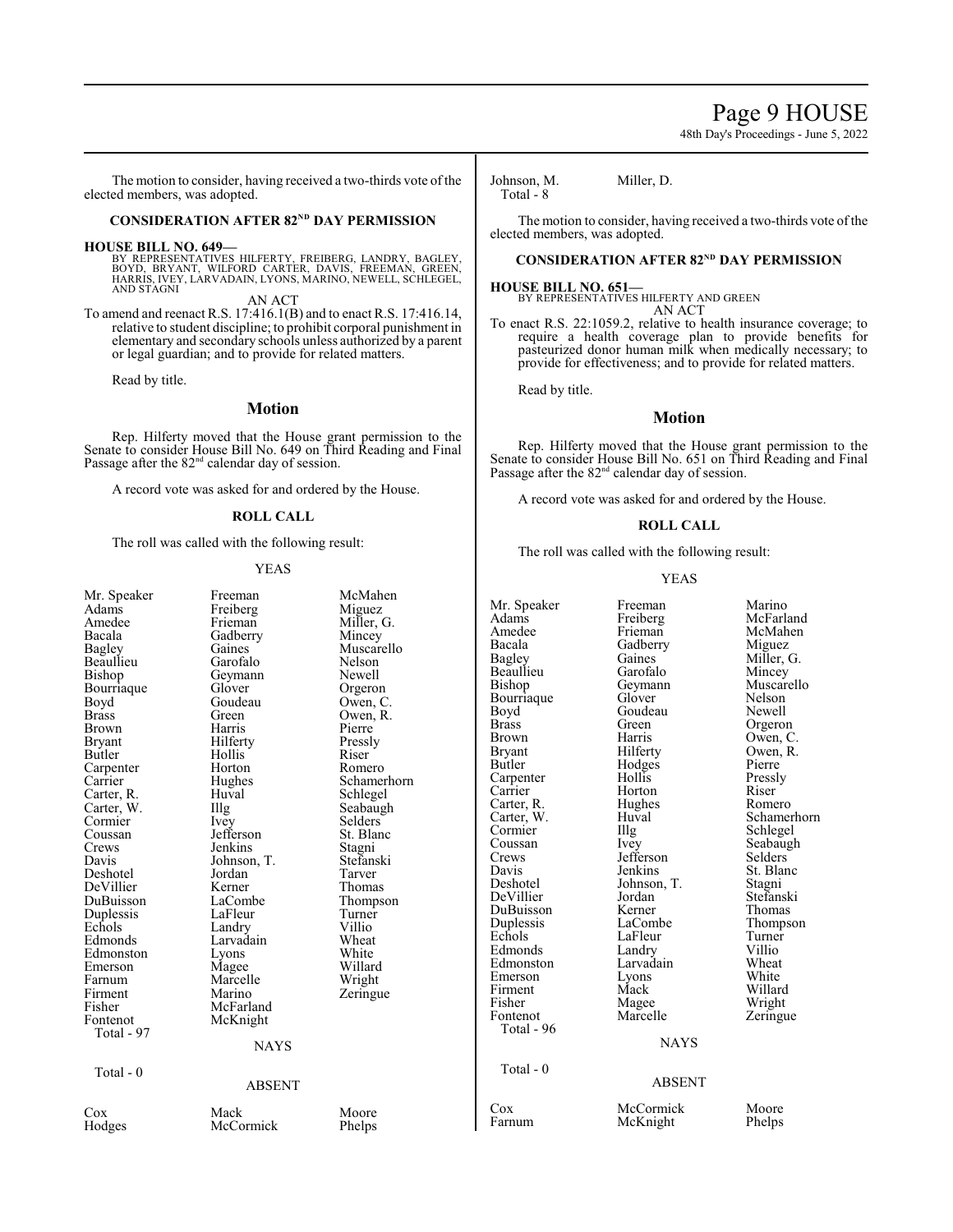# Page 10 HOUSE

48th Day's Proceedings - June 5, 2022

Johnson, M. Miller, D. Tarver Total  $-9$ 

The motion to consider, having received a two-thirds vote of the elected members, was adopted.

#### **CONSIDERATION AFTER 82<sup>ND</sup> DAY PERMISSION**

#### **HOUSE BILL NO. 707—**

BY REPRESENTATIVES DUPLESSIS, BOYD, BRASS, BRYANT,<br>CARPENTER, FISHER, FREEMAN, FREIBERG, GAINES, GREEN,<br>HUGHES, JEFFERSON, JENKINS, JORDAN, LAFLEUR, LANDRY,<br>LARVADAIN, LYONS, MARCELLE, MARINO, DUSTIN MILLER,<br>NEWELL,PHELPS,

To amend and reenact Code of Criminal Procedure Article 973(E) and to enact Code of Criminal Procedure Article 985.2, relative to expungement of records; to provide relative to automated expungement of certain criminal records; to require the Louisiana Bureau of Criminal Identification and Information to send certain records to the Louisiana Supreme Court Case Management Information System; to provide relative to duties of the clerks of district courts; to authorize the adoption of rules and regulations by state police and the supreme court; to provide relative to the effects of expunged records of arrest and conviction; to provide that no person shall have a cause of action resulting from the omission of their records for automated expungement; to provide for an effective date; and to provide for related matters.

Read by title.

#### **Motion**

Rep. Duplessis moved that the House grant permission to the Senate to consider House Bill No. 707 on Third Reading and Final Passage after the 82<sup>nd</sup> calendar day of session.

A record vote was asked for and ordered by the House.

#### **ROLL CALL**

The roll was called with the following result:

#### YEAS

| Gaines<br>Glover<br>Green<br>Hughes<br>Ivey<br>Jefferson<br>Jenkins<br>Johnson, T.<br>Jordan<br>LaCombe<br>LaFleur<br>Landry<br>Larvadain<br>Lyons | Marcelle<br>Marino<br>McKnight<br>Miller, D.<br>Nelson<br>Newell<br>Pierre<br>Riser<br>Schlegel<br>Selders<br>Stagni<br>Thompson<br>White<br>Willard |
|----------------------------------------------------------------------------------------------------------------------------------------------------|------------------------------------------------------------------------------------------------------------------------------------------------------|
|                                                                                                                                                    |                                                                                                                                                      |
|                                                                                                                                                    |                                                                                                                                                      |
| Fontenot<br>Freiberg<br>Frieman<br>Gadberry                                                                                                        | Miller, G.<br>Mincey<br>Muscarello<br>Orgeron                                                                                                        |
| Geymann<br>Goudeau<br>Harris<br>Hilferty<br>Hodges                                                                                                 | Owen, C.<br>Owen, R.<br>Pressly<br>Romero<br>Schamerhorn<br>Seabaugh                                                                                 |
|                                                                                                                                                    | <b>NAYS</b><br>Garofalo                                                                                                                              |

| Davis       | Hollis                                 | St. Blanc |
|-------------|----------------------------------------|-----------|
| Deshotel    | Horton                                 | Stefanski |
| DeVillier   | Huval                                  | Tarver    |
| DuBuisson   | $\prod$ <sup><math>\alpha</math></sup> | Thomas    |
| Echols      | Kerner                                 | Turner    |
| Edmonds     | McCormick                              | Villio    |
| Emerson     | McFarland                              | Wheat     |
| Farnum      | McMahen                                | Wright    |
| Firment     | Miguez                                 | Zeringue  |
| Total - 57  |                                        |           |
|             | <b>ABSENT</b>                          |           |
| Cox         | Mack                                   | Moore     |
| Johnson, M. | Magee                                  | Phelps    |
| Total - 6   |                                        |           |

The motion to consider, not having received a two-thirds vote of the elected members, was rejected.

#### **CONSIDERATION AFTER 82<sup>ND</sup> DAY PERMISSION**

#### **HOUSE BILL NO. 37—**

BY REPRESENTATIVES MCCORMICK, AMEDEE, BACALA, BAGLEY, CARRIER, CORMIER, CREWIS, ECHOLS, EDMONDS, ENEWISTON, EN<br>BUTLER, CARRIER, CORMIER, CREWIS, ECHOLS, EDMONSTON, EMERSON, FIRMENT, FRIEMAN, GADBERRY,<br>GAROFALO, GEYMANN, HA

To amend and reenact R.S. 40:1379.3(B) and to enact R.S. 14:95(M) and R.S. 40:1379.3.3, relative to the illegal carrying of weapons; to exempt certain persons from the crime of illegal carrying of weapons; to provide relative to concealed handgun permits; to provide relative to the authority of a person to carry a concealed handgun without a permit; to provide for the Louisiana Firearm Safety Awareness Act; to provide relative to an online education course; to provide for a purpose; to provide relative to course topics; to provide relative to database maintenance; to provide for promulgation of rules; and to provide for related matters.

Read by title.

#### **Motion**

Rep. McCormick moved that the House grant permission to the Senate to consider House Bill No. 37 on Third Reading and Final Passage after the 82<sup>nd</sup> calendar day of session.

A record vote was asked for and ordered by the House.

#### **ROLL CALL**

The roll was called with the following result:

#### YEAS

Mr. Speaker Freeman McMahen<br>Adams Freiberg Miguez Adams Freiberg<br>Amedee Frieman Amedee Frieman Miller, G.<br>Bacala Gadberry Mincey Bacala Gadberry<br>Bagley Garofalo Beaullieu Geymann Nelson<br>Bishop Goudeau Orgeron Bourriaque Green<br>Brown Harris Brown Harris Owen, R.<br>Bryant Hilferty Pressly Bryant Hilferty Press<br>Butler Hodges Riser Butler Hodges<br>Carrier Hollis Coussan Hughes Schlegel<br>Crews Huval Seabaugl

Bagley Garofalo Muscarello<br>Beaullieu Geymann Nelson Goudeau Orgeron<br>Green Owen, C Romero Cormier Horton Schamerhorn<br>
Coussan Hughes Schlegel Crews Huval Seabaugh<br>Davis Hlg St. Blanc St. Blanc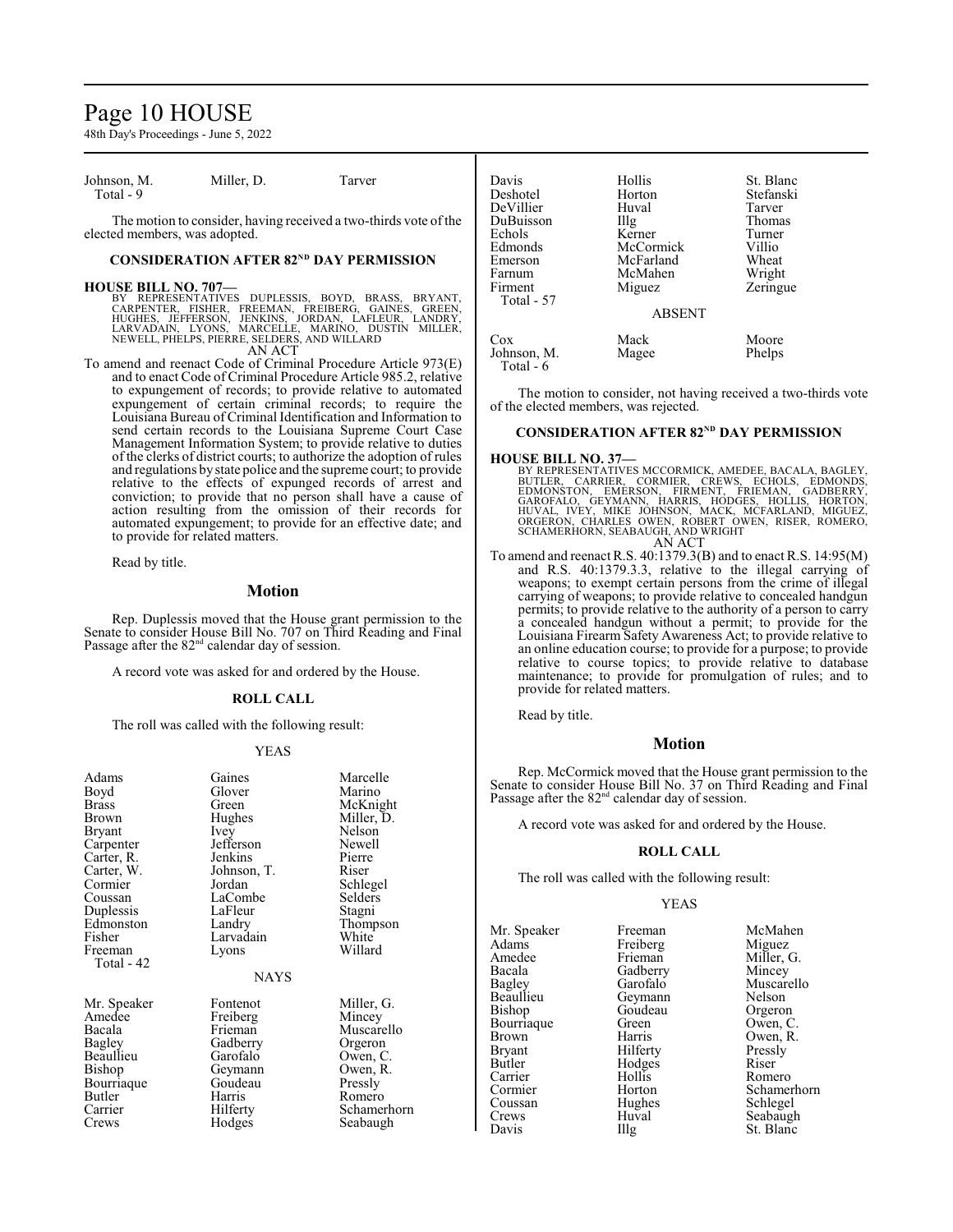# Page 11 HOUSE

48th Day's Proceedings - June 5, 2022

Deshotel Ivey Stefanski<br>
DeVillier Johnson T. Tarver DeVillier Johnson, T.<br>DuBuisson Kerner DuBuisson Kerner Thompson Echols LaCombe Turner Edmonds Landry Villio<br>Edmonston Mack Wheat Edmonston Mack Wheat<br>
Emerson Magee White Emerson Magee White<br>
Farnum McCormick Willard Farnum McCormick Willard Firment McFarland Wright<br>Fontenot McKnight Zeringue McKnight Total - 78 **NAYS** Brass Gaines Marcelle<br>Carpenter Glover Miller, D. Carpenter Glover Miller,<br>Carter, R. Jefferson Newell Carter, R. Jefferson Newel<br>Carter, W. Jenkins Pierre Carter, W.<br>Duplessis Duplessis Larvadain<br>Fisher Lyons Lyons Total - 16 ABSENT Boyd LaFleur Selders<br>Cox Marino Stagni Marino Stagni<br>Moore Thomas Johnson, M.<br>Jordan Phelps Total - 11 Total - 40 NAYS Beaullieu Geymann Pressly Bishop Goudeau Riser DeVillier Kerner Tarver Edmonds McKnight Turner Emerson McMahen Villio Farnum Miguez Wheat Firment Miller, G. Wright Total - 60 ABSENT Cox Johnson, M. Moore<br>Hilferty Magee

The motion to consider, having received a two-thirds vote of the elected members, was adopted.

#### **CONSIDERATION AFTER 82<sup>ND</sup> DAY PERMISSION**

**HOUSE BILL NO. 246—** BY REPRESENTATIVE PHELPS

AN ACT

To amend and reenact R.S. 32:863(A)(3)(a), relative to sanctions for violations of required vehicle liability security; to modify the lapse period applicable to sanctions for lapse of required liability security; to provide for rule promulgation; to provide for an effective date; and to provide for related matters.

Read by title.

#### **Motion**

Rep. Phelps moved that the House grant permission to the Senate to consider House Bill No. 246 on Third Reading and Final Passage after the  $82<sup>nd</sup>$  calendar day of session.

A record vote was asked for and ordered by the House.

# **ROLL CALL**

The roll was called with the following result:

#### YEAS

| Adams        | Gaines      | Marcelle   |
|--------------|-------------|------------|
| Boyd         | Glover      | Marino     |
| <b>Brass</b> | Green       | McFarland  |
| Brown        | Hughes      | Miller, D. |
| Bryant       | Ivey        | Nelson     |
| Carpenter    | Jefferson   | Newell     |
| Carter, R.   | Jenkins     | Phelps     |
| Carter, W.   | Johnson, T. | Pierre     |
| Cormier      | Jordan      | Selders    |
| Coussan      | LaCombe     | Stagni     |
| Duplessis    | LaFleur     | White      |
| Edmonston    | Landry      | Willard    |
| Fisher       | Larvadain   |            |
| Freeman      | Lyons       |            |
|              |             |            |

| Total - 40  |            |             |
|-------------|------------|-------------|
|             | NAYS       |             |
| Mr. Speaker | Freiberg   | Muscarello  |
| Amedee      | Frieman    | Orgeron     |
| Bacala      | Gadberry   | Owen, C.    |
| Bagley      | Garofalo   | Owen, R.    |
| Beaullieu   | Geymann    | Pressly     |
| Bishop      | Goudeau    | Riser       |
| Bourriaque  | Harris     | Romero      |
| Butler      | Hodges     | Schamerhorn |
| Carrier     | Hollis     | Schlegel    |
| Crews       | Horton     | Seabaugh    |
| Davis       | Huval      | St. Blanc   |
| Deshotel    | Illg       | Stefanski   |
| DeVillier   | Kerner     | Tarver      |
| DuBuisson   | Mack       | Thomas      |
| Echols      | McCormick  | Thompson    |
| Edmonds     | McKnight   | Turner      |
| Emerson     | McMahen    | Villio      |
| Farnum      | Miguez     | Wheat       |
| Firment     | Miller, G. | Wright      |
| Fontenot    | Mincey     | Zeringue    |
| Total - 60  |            |             |
|             | ABSENT     |             |

The motion to consider, not having received a two-thirds vote of the elected members, was rejected.

#### **CONSIDERATION AFTER 82<sup>ND</sup> DAY PERMISSION**

**HOUSE BILL NO. 12—** BY REPRESENTATIVE FRIEMAN

Hilferty Total - 5

AN ACT

To amend and reenact R.S. 29:724(B)(2) and 768(B), relative to emergency declarations; to provide for legislative termination of all or part of an emergency declaration; to provide procedures for terminations; to provide for an effective date; and to provide for related matters.

Read by title.

#### **Motion**

Rep. Frieman moved that the House grant permission to the Senate to consider House Bill No. 12 on Third Reading and Final Passage after the 82<sup>nd</sup> calendar day of session.

A record vote was asked for and ordered by the House.

#### **ROLL CALL**

The roll was called with the following result:

### YEAS

| Mr. Speaker   | Freiberg | McMahen    |
|---------------|----------|------------|
| Amedee        | Frieman  | Miguez     |
| Bacala        | Gadberry | Miller, G. |
| Bagley        | Garofalo | Mincey     |
| Beaullieu     | Geymann  | Muscarello |
| Bishop        | Goudeau  | Nelson     |
| Bourriaque    | Green    | Orgeron    |
| <b>Brass</b>  | Harris   | Owen, C.   |
| <b>Brown</b>  | Hilferty | Owen, R.   |
| <b>Bryant</b> | Hodges   | Pressly    |
| Butler        | Hollis   | Riser      |
| Carrier       | Horton   | Romero     |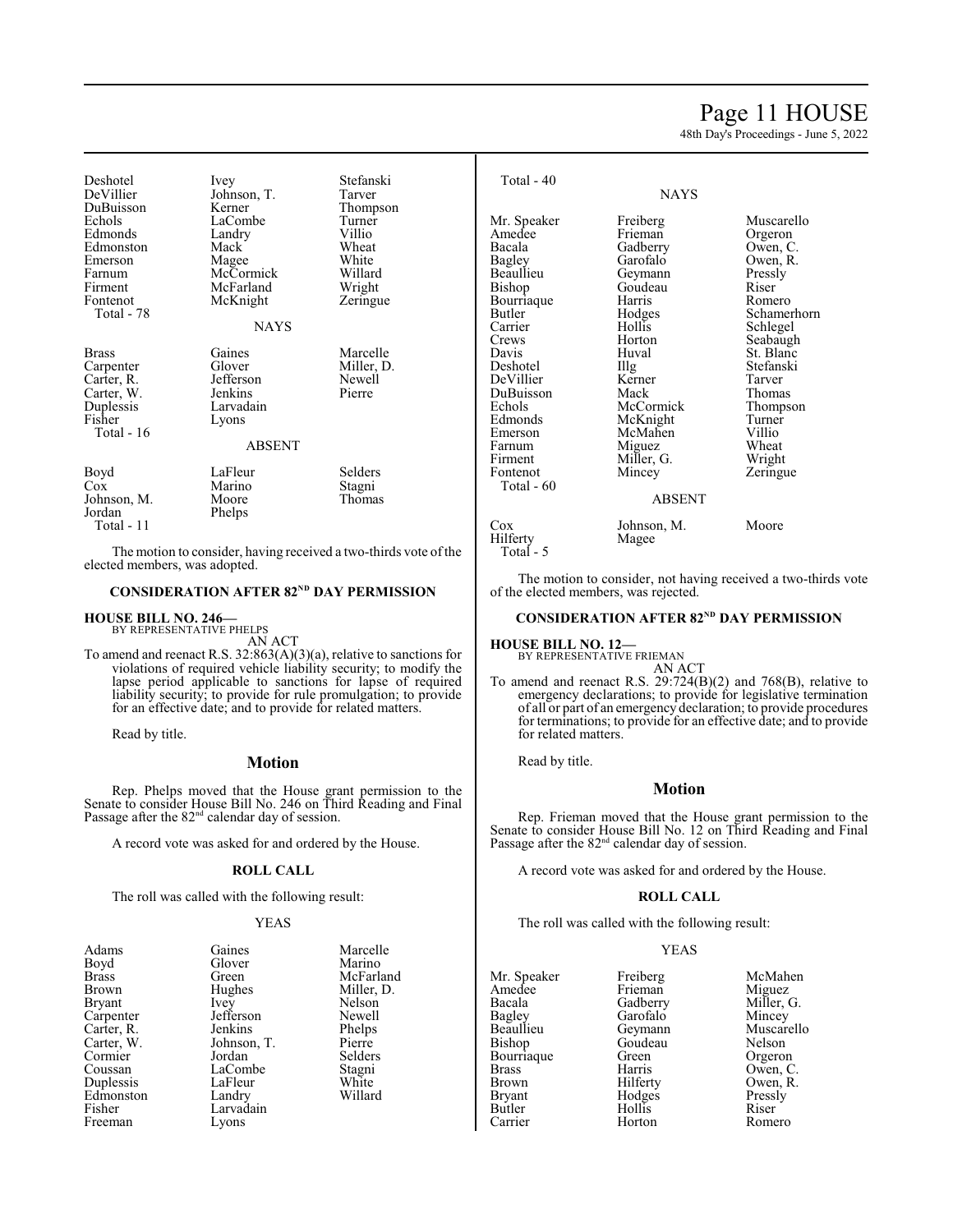# Page 12 HOUSE

48th Day's Proceedings - June 5, 2022

| Coussan               | Hughes        | Schamerhorn          |
|-----------------------|---------------|----------------------|
| Crews                 | Huval         | Schlegel             |
| Davis                 | Illg          | Seabaugh             |
| Deshotel              | <i>lvey</i>   | Selders <sup>®</sup> |
| DeVillier             | Johnson, T.   | St. Blanc            |
| DuBuisson             | Kerner        | Stefanski            |
| Echols                | LaCombe       | Tarver               |
| Edmonds               | Landry        | Thomas               |
| Edmonston             | Mack          | Turner               |
| Emerson               | Magee         | Villio               |
| Farnum                | Marino        | Wheat                |
| Firment               | McCormick     | Willard              |
| Fontenot              | McFarland     | Wright               |
| Freeman               | McKnight      | Zeringue             |
| Total - 78            |               |                      |
|                       | <b>NAYS</b>   |                      |
| Adams                 | Gaines        | Miller, D.           |
| Carpenter             | Glover        | Newell               |
|                       | Jefferson     | Pierre               |
| Carter, R.            | Jenkins       |                      |
| Carter, W.<br>Cormier | Larvadain     | Thompson<br>White    |
|                       |               |                      |
| Duplessis             | Lyons         |                      |
| Fisher                | Marcelle      |                      |
| Total - 19            |               |                      |
|                       | <b>ABSENT</b> |                      |
| Boyd                  | Jordan        | Phelps               |
| $\cos$                | LaFleur       | Stagni               |
| Johnson, M.           | Moore         |                      |
| Total - 8             |               |                      |

The motion to consider, having received a two-thirds vote of the elected members, was adopted.

#### **CONSIDERATION AFTER 82<sup>ND</sup> DAY PERMISSION**

**HOUSE BILL NO. 43—** BY REPRESENTATIVES FRIEMAN, MCCORMICK, AND CHARLES OWEN AN ACT

To enact Part V of Chapter 9 of Title 40 of the Louisiana Revised Statutes of 1950, to be comprised ofR.S. 40:1813 through 1817, relative to enforcement of federal firearm laws; to provide relative to infringements on a citizen's right to keep and bear arms; to enact the Louisiana Firearm Protection Act; to prohibit enforcement of federal firearm laws; to provide for definitions; to provide relative to application; to provide relative to a right of action; to provide for an effective date; and to provide for related matters.

Read by title.

#### **Motion**

Rep. Frieman moved that the House grant permission to the Senate to consider House Bill No. 43 on Third Reading and Final Passage after the  $82<sup>nd</sup>$  calendar day of session.

A record vote was asked for and ordered by the House.

### **ROLL CALL**

The roll was called with the following result:

#### YEAS

| Mr. Speaker | Freeman  | Miguez     |
|-------------|----------|------------|
| Adams       | Freiberg | Miller, D. |
| Amedee      | Frieman  | Miller, G. |
| Bacala      | Gadberry | Mincey     |
| Bagley      | Garofalo | Muscarello |

| Beaullieu                                                                          | Geymann                                                                          | Nelson                                   |
|------------------------------------------------------------------------------------|----------------------------------------------------------------------------------|------------------------------------------|
| Bishop                                                                             | Goudeau                                                                          | Orgeron                                  |
| Bourriaque                                                                         | Green                                                                            | Owen, C.                                 |
| <b>Brass</b>                                                                       | Harris                                                                           | Owen, R.                                 |
| Brown                                                                              | Hilferty                                                                         | Pressly                                  |
| <b>Bryant</b>                                                                      | Hodges                                                                           | Riser                                    |
| Butler                                                                             | Hollis                                                                           | Romero                                   |
| Carrier                                                                            | Horton                                                                           | Schamerhorn                              |
| Cormier                                                                            | Hughes                                                                           | Schlegel                                 |
| Coussan                                                                            | Huval                                                                            | Seabaugh                                 |
| Crews                                                                              | $\prod_{i=1}^{n}$                                                                | <b>Selders</b>                           |
| Davis                                                                              | Ivey                                                                             | St. Blanc                                |
| Deshotel                                                                           | Johnson, T.                                                                      | Stagni                                   |
| DeVillier                                                                          | Kerner                                                                           | Stefanski                                |
| DuBuisson                                                                          | LaCombe                                                                          | Tarver                                   |
| Echols                                                                             | Landry                                                                           | Thomas                                   |
| Edmonds                                                                            | Mack                                                                             | Turner                                   |
| Edmonston                                                                          | Magee                                                                            | Villio                                   |
| Emerson                                                                            | Marino                                                                           | Wheat                                    |
| Farnum                                                                             | McCormick                                                                        | White                                    |
| Firment<br>Fisher<br>Fontenot<br>Total - 84                                        | McFarland<br>McKnight<br>McMahen<br><b>NAYS</b>                                  | Willard<br>Wright<br>Zeringue            |
| Boyd<br>Carpenter<br>Carter, R.<br>Carter, W.<br>Duplessis<br>Gaines<br>Total - 16 | Glover<br>Jefferson<br>Jenkins<br>LaFleur<br>Larvadain<br>Lyons<br><b>ABSENT</b> | Marcelle<br>Newell<br>Pierre<br>Thompson |
| Cox<br>Johnson, M.<br>Total - 5                                                    | Jordan<br>Moore                                                                  |                                          |

The motion to consider, having received a two-thirds vote of the elected members, was adopted.

### **Consent to Correct a Vote Record**

Rep. Cormier requested the House consent to correct his vote on the motion to Consider House Bill No. 43 after the 82<sup>nd</sup> Calendar Day from nay to yea, which consent was unanimously granted.

#### **CONSIDERATION AFTER 82<sup>ND</sup> DAY PERMISSION**

**HOUSE BILL NO. 47—**

BY REPRESENTATIVE EDMONSTON AN ACT

To amend and reenact R.S. 17:170(E), relative to student immunization requirements; to require that any communication issued to students or their parents or guardians relative to immunization requirements include information relative to exemption from such requirements; to require schools to accept each written statement or dissent provided pursuant to such exemption; to provide that exemptions apply to those attending schools in addition to those seeking to enter schools; and to provide for related matters.

Read by title.

#### **Motion**

Rep. Edmonston moved that the House grant permission to the Senate to consider House Bill No. 47 on Third Reading and Final Passage after the 82<sup>nd</sup> calendar day of session.

A record vote was asked for and ordered by the House.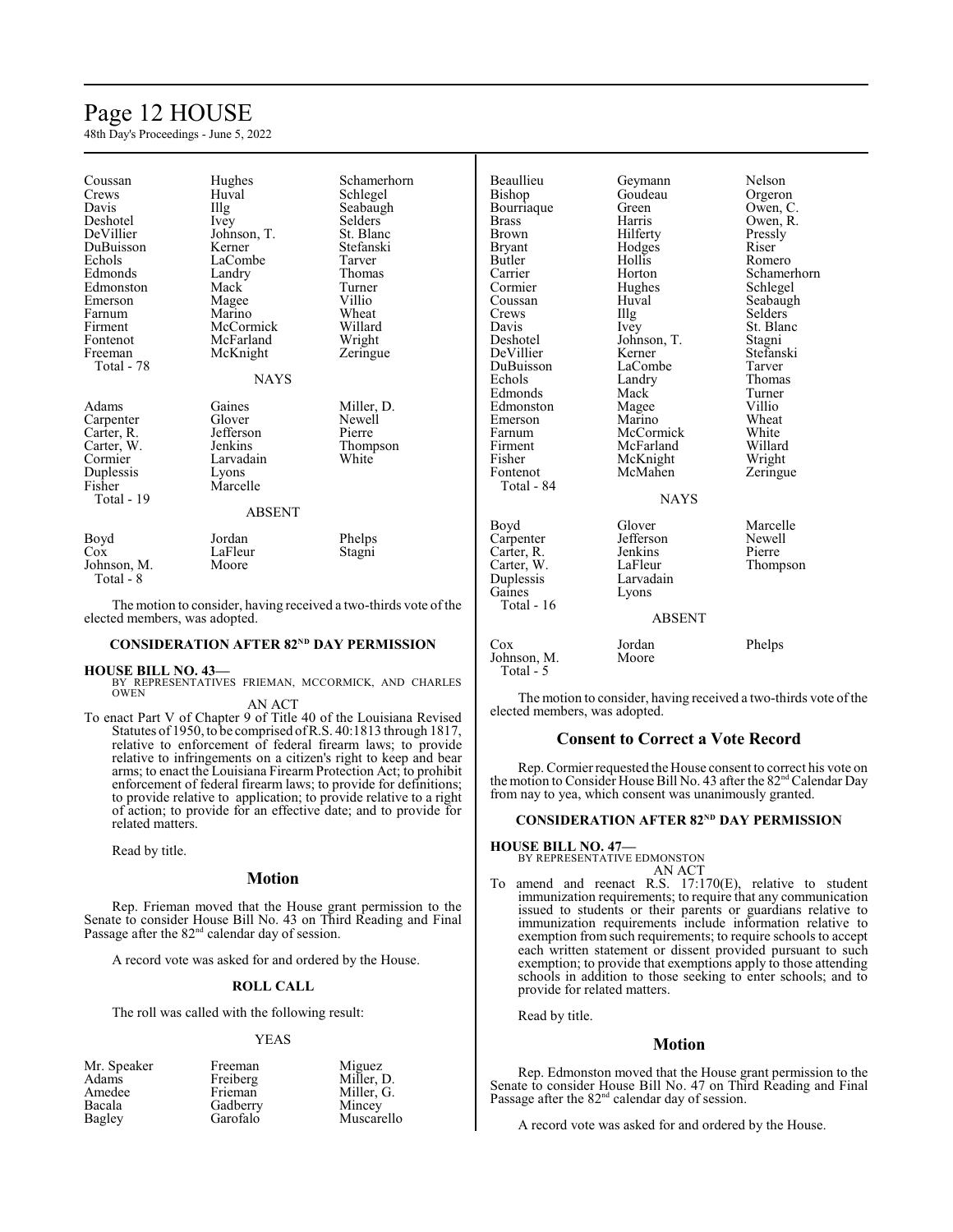48th Day's Proceedings - June 5, 2022

# **ROLL CALL**

The roll was called with the following result:

#### YEAS

| Mr. Speaker | Freeman       | Miguez     |
|-------------|---------------|------------|
| Adams       | Freiberg      | Miller, G. |
| Amedee      | Frieman       | Mincey     |
| Bacala      | Gadberry      | Muscarell  |
| Bagley      | Garofalo      | Nelson     |
| Beaullieu   | Geymann       | Orgeron    |
| Bishop      | Goudeau       | Owen, C.   |
| Bourriaque  | Green         | Owen, R.   |
| Boyd        | Harris        | Pressly    |
| Brass       | Hodges        | Riser      |
| Brown       | Hollis        | Romero     |
| Bryant      | Horton        | Schamerh   |
| Butler      | Hughes        | Schlegel   |
| Carrier     | Huval         | Seabaugh   |
| Coussan     | Illg          | Selders    |
| Crews       | Ivey          | St. Blanc  |
| Davis       | Johnson, T.   | Stagni     |
| Deshotel    | Kerner        | Stefanski  |
| DeVillier   | LaCombe       | Tarver     |
| DuBuisson   | LaFleur       | Thomas     |
| Echols      | Landry        | Thompsor   |
| Edmonds     | Mack          | Turner     |
| Edmonston   | Magee         | Villio     |
| Emerson     | Marino        | Wheat      |
| Farnum      | McCormick     | White      |
| Firment     | McFarland     | Willard    |
| Fisher      | McKnight      | Wright     |
| Fontenot    | McMahen       | Zeringue   |
| Total - 84  |               |            |
|             | NAYS          |            |
| Carpenter   | Glover        | Marcelle   |
| Carter, R.  | Jefferson     | Miller, D. |
| Carter, W.  | Jenkins       | Newell     |
| Cormier     | Larvadain     | Pierre     |
| Total - 12  |               |            |
|             | <b>ABSENT</b> |            |
|             |               |            |
| $\cos$      | Hilferty      | Lyons      |
| Duplessis   | Johnson, M.   | Moore      |
| Gaines      | Jordan        | Phelps     |

Muscarello<br>Nelson Garofalo Nelson<br>Geymann Orgeron Geymann<br>Goudeau Goudeau Owen, C.<br>Green Owen, R. Green Owen, R.<br>Harris Pressly Pressly<br>Riser Hollis Romero<br>Horton Schamer Horton Schamerhorn<br>Hughes Schlegel Hughes Schlegel<br>Huval Seabaugh Huval Seabaugh<br>Illg Selders Illg Selders<br>Ivey St. Blan St. Blanc<br>Stagni Johnson, T.<br>Kerner Stefanski<br>Tarver LaCombe Tarver<br>
LaFleur Thomas LaFleur<br>Landry Example 15 Extending Thompson<br>
Extending Turner<br>
Turner Turner<br>Villio Magee Villio<br>
Marino Wheat Marino Wheat<br>McCormick White McCormick White<br>
McFarland Willard McFarland Willard<br>
McKnight Wright McKnight<br>
McMahen Zeringue McMahen NAYS Glover Marcelle<br>
Jefferson Miller, D Jefferson Miller, D.<br>
Jenkins Newell Newell<br>Pierre Larvadain

#### Hilferty Lyons<br>Johnson M. Moore Johnson, M.<br>Jordan Phelps Total - 9

The motion to consider, having received a two-thirds vote of the elected members, was adopted.

#### **CONSIDERATION AFTER 82<sup>ND</sup> DAY PERMISSION**

#### **HOUSE BILL NO. 51—**

BY REPRESENTATIVES GOUDEAU AND MIKE JOHNSON AND SENATOR CATHEY

AN ACT

To enact Code of Criminal Procedure Article 883.2(E) and R.S. 14:32.1(E), relative to operating a vehicle while intoxicated; to provide relative to the crime of vehicular homicide; to provide relative to penalties of the crime of vehicular homicide; to require certain payments for the support of the minor child of the victim; and to provide for related matters.

Read by title.

# **Motion**

Rep. Goudeau moved that the House grant permission to the Senate to consider House Bill No. 51 on Third Reading and Final Passage after the  $82<sup>nd</sup>$  calendar day of session.

A record vote was asked for and ordered by the House.

#### **ROLL CALL**

The roll was called with the following result:

#### YEAS

Mr. Speaker Gaines Miguez<br>Adams Garofalo Miller, I Adams Garofalo Miller, D.<br>Amedee Geymann Miller, G. Amedee Geymann<br>Bacala Glover Bacala Glover Mincey Beaullieu Green Nelson Bishop Harris Newell<br>Bourriaque Hilferty Orgeron Bourriaque Hilferty<br>Boyd Hodges Boyd Hodges Owen, C.<br>Brass Hollis Owen, R. Brass Hollis Owen, R.<br>Brown Horton Pierre Brown Horton Pierre<br>Bryant Hughes Pressly Bryant Hughes Pressl<br>Butler Huval Riser Butler Huval<br>Carrier Huyal Carrier IIIg Romero<br>Cormier Ivey Schame! Cormier Ivey Schamerhorn<br>
Coussan Iefferson Schlegel Coussan Jefferson Schlegel<br>Crews Jenkins Seabaugh Crews Jenkins Seabaugh<br>
Davis Johnson, T. Selders Davis Johnson, T.<br>Deshotel Jordan DeVillier Kerner<br>DuBuisson LaCombe DuBuisson LaCombe Stefanski Edmonds Landry Thomas<br>Edmonston Larvadain Thompson Edmonston Larvadain Thomp<br>Emerson Lyons Turner Emerson Lyons Turner<br>
Farnum Mack Villio Farnum Mack Villio<br>Firment Magee Wheat Firment Magee Wheat<br>
Fisher Marcelle White Fontenot Marino Willard<br>
Freeman McCormick Wright Freeman McCormick Wright<br>
Freiberg McFarland Zeringue Freiberg McFarland<br>Frieman McKnight Frieman McKnight<br>Gadberry McMahen McMahen Total - 97 NAYS Carpenter Carter, W. Total - 2

Goudeau Muscarello<br>Green Nelson Jordan St. Blanc<br>
Kerner Stagni Example 12 LaFleur Tarver<br>
Landry Thomas Marcelle White<br>Marino Willard

ABSENT Carter, R. Duplessis Moore<br>Cox Johnson, M. Phelps Johnson, M. Total - 6

The motion to consider, having received a two-thirds vote ofthe elected members, was adopted.

#### **CONSIDERATION AFTER 82<sup>ND</sup> DAY PERMISSION**

#### **HOUSE BILL NO. 412—**

BY REPRESENTATIVE GOUDEAU AND SENATOR STINE AN ACT

To enact R.S. 23:1601.1, relative to unemployment compensation; to provide for benefit eligibility conditions; to provide for verification of attendance at employment interviews; to provide for interviewverification forms; to provide for the promulgation of rules; to provide for definitions; and to provide for related matters.

Read by title.

#### **Motion**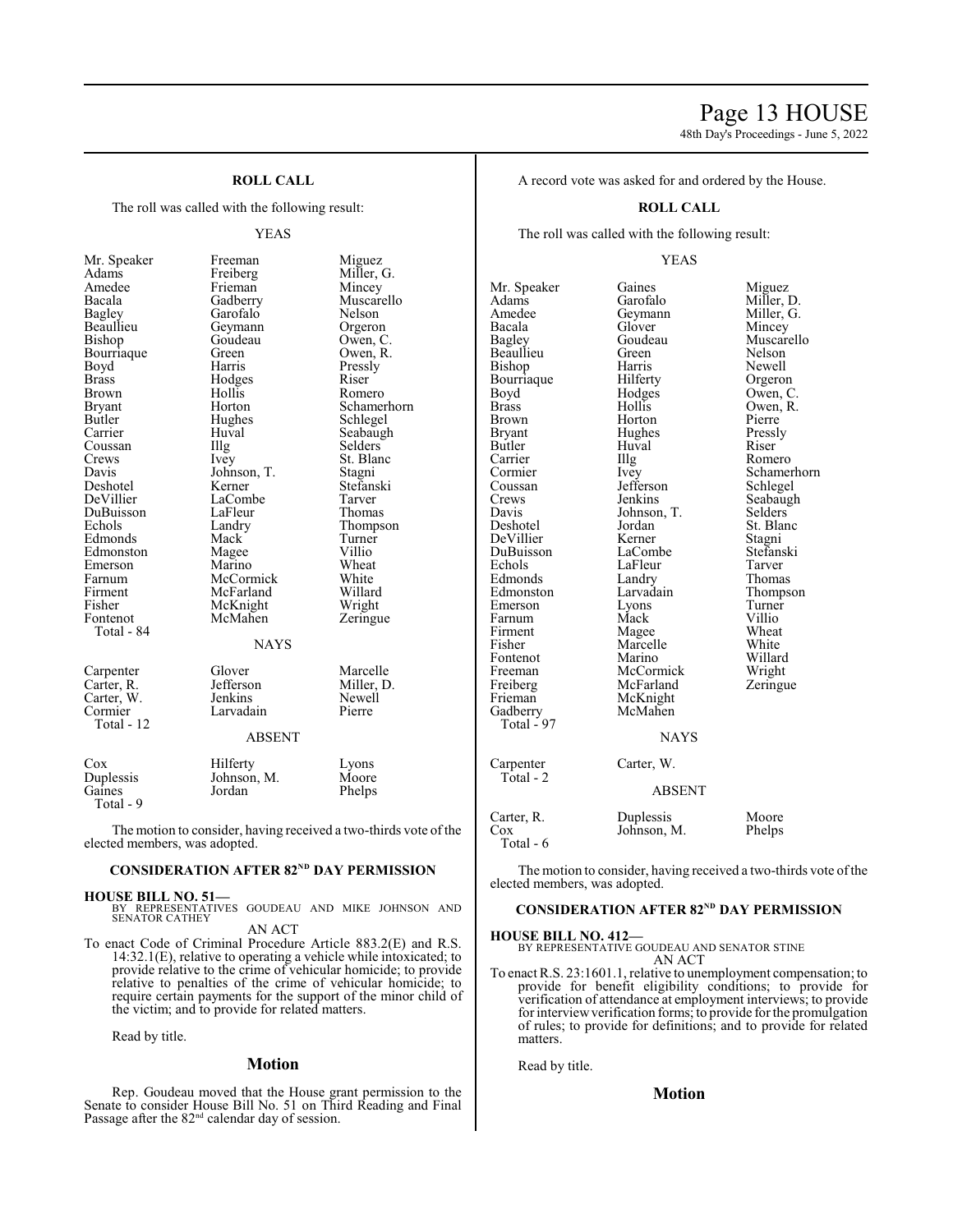# Page 14 HOUSE

48th Day's Proceedings - June 5, 2022

Rep. Goudeau moved that the House grant permission to the Senate to consider House Bill No. 412 on Third Reading and Final Passage after the 82<sup>nd</sup> calendar day of session.

A record vote was asked for and ordered by the House.

#### **ROLL CALL**

The roll was called with the following result:

#### YEAS

| Mr. Speaker              | Freiberg      | McMahen     |
|--------------------------|---------------|-------------|
| Adams                    | Frieman       | Miguez      |
| Amedee                   | Gadberry      | Miller, D.  |
| Bacala                   | Gaines        | Miller, G.  |
| <b>Bagley</b>            | Garofalo      | Mincey      |
| Beaullieu                | Geymann       | Muscarello  |
| Bishop                   | Glover        | Nelson      |
| Bourriaque               | Goudeau       | Newell      |
| Boyd                     | Green         | Orgeron     |
| Brass                    | Harris        | Owen, C.    |
| Brown                    | Hilferty      | Owen, R.    |
| Bryant                   | Hodges        | Pierre      |
| Butler                   | Hollis        | Pressly     |
| Carpenter                | Horton        | Riser       |
| Carrier                  | Hughes        | Romero      |
| Carter, R.               | Huval         | Schamerhorn |
| Carter, W.               | Illg          | Schlegel    |
| Cormier                  | <i>lvey</i>   | Seabaugh    |
| Coussan                  | Jefferson     | Selders     |
| Crews                    | Jenkins       | St. Blanc   |
| Davis                    | Johnson, T.   | Stagni      |
| Deshotel                 | Jordan        | Stefanski   |
| DeVillier                | Kerner        | Tarver      |
| DuBuisson                | LaCombe       | Thomas      |
| Duplessis                | LaFleur       | Thompson    |
| Echols                   | Landry        | Turner      |
| Edmonds                  | Lyons         | Villio      |
| Edmonston                | Mack          | Wheat       |
| Emerson                  | Magee         | White       |
| Farnum                   | Marcelle      | Willard     |
| Firment                  | Marino        | Wright      |
| Fisher                   | McCormick     | Zeringue    |
| Fontenot                 | McFarland     |             |
| Freeman                  | McKnight      |             |
| Total - 100              |               |             |
|                          | <b>NAYS</b>   |             |
| Total - 0                |               |             |
|                          | <b>ABSENT</b> |             |
| $\cos$                   | Larvadain     | Phelps      |
| Johnson, M.<br>Total - 5 | Moore         |             |

|                                   | ADOLIN I           |        |  |
|-----------------------------------|--------------------|--------|--|
| Cox<br>Johnson, M.<br>$Total - 5$ | Larvadain<br>Moore | Phelps |  |

The motion to consider, having received a two-thirds vote of the elected members, was adopted.

# **CONSIDERATION AFTER 82<sup>ND</sup> DAY PERMISSION**

#### **HOUSE BILL NO. 93—** BY REPRESENTATIVE FRIEMAN

AN ACT

To enact R.S. 23:1310.5.1, relative to workers' compensation; to provide for continuances in mediations, hearings, and trials; to require the granting of continuances under certain circumstances; and to provide for related matters.

Read by title.

# **Motion**

Rep. Frieman moved that the House grant permission to the Senate to consider House Bill No. 93 on Third Reading and Final Passage after the 82<sup>nd</sup> calendar day of session.

A record vote was asked for and ordered by the House.

# **ROLL CALL**

The roll was called with the following result:

YEAS

| Mr. Speaker<br>Adams<br>Amedee<br>Bacala<br>Bagley<br>Beaullieu<br>Bishop<br>Bourriaque<br>Boyd<br>Brass<br>Brown<br>Bryant<br>Butler<br>Carpenter<br>Carrier<br>Coussan<br>Crews<br>Davis<br>Deshotel<br>DeVillier<br>DuBuisson<br>Duplessis<br>Echols<br>Edmonds<br>Edmonston<br>Emerson<br>Farnum<br>Firment<br>Fisher<br>Fontenot<br>Freeman | Gadberry<br>Gaines<br>Garofalo<br>Geymann<br>Goudeau<br>Green<br>Harris<br>Hilferty<br>Hodges<br>Hollis<br>Horton<br>Hughes<br>Huval<br>Illg<br>Ivey<br>Jefferson<br>Jenkins<br>Johnson, T.<br>Jordan<br>Kerner<br>LaCombe<br>LaFleur<br>Landry<br>Larvadain<br>Lyons<br>Mack<br>Magee<br>Marcelle<br>Marino<br>McCormick<br>McFarland | Miguez<br>Miller, G.<br>Mincey<br>Muscarello<br>Nelson<br>Newell<br>Orgeron<br>Owen, C.<br>Owen, R.<br>Phelps<br>Pierre<br>Pressly<br>Riser<br>Romero<br>Schamerhorn<br>Schlegel<br>Seabaugh<br>Selders<br>St. Blanc<br>Stagni<br>Stefanski<br>Tarver<br>Thomas<br>Thompson<br>Turner<br>Villio<br>Wheat<br>White<br>Willard<br>Wright<br>Zeringue |
|--------------------------------------------------------------------------------------------------------------------------------------------------------------------------------------------------------------------------------------------------------------------------------------------------------------------------------------------------|----------------------------------------------------------------------------------------------------------------------------------------------------------------------------------------------------------------------------------------------------------------------------------------------------------------------------------------|----------------------------------------------------------------------------------------------------------------------------------------------------------------------------------------------------------------------------------------------------------------------------------------------------------------------------------------------------|
| Freiberg<br>Frieman<br>Total - 97                                                                                                                                                                                                                                                                                                                | McKnight<br>McMahen<br><b>NAYS</b>                                                                                                                                                                                                                                                                                                     |                                                                                                                                                                                                                                                                                                                                                    |
| Carter, R.<br>Total - 3                                                                                                                                                                                                                                                                                                                          | Carter, W.<br><b>ABSENT</b>                                                                                                                                                                                                                                                                                                            | Glover                                                                                                                                                                                                                                                                                                                                             |
| Cormier<br>Cox<br>Total - 5                                                                                                                                                                                                                                                                                                                      | Johnson, M.<br>Miller, D.                                                                                                                                                                                                                                                                                                              | Moore                                                                                                                                                                                                                                                                                                                                              |

The motion to consider, having received a two-thirds vote of the elected members, was adopted.

### **CONSIDERATION AFTER 82<sup>ND</sup> DAY PERMISSION**

**HOUSE BILL NO. 230—**

BY REPRESENTATIVES BISHOP, BEAULLIEU, AND BRYANT AN ACT

To amend and reenact R.S. 51:2461, relative to the Louisiana Quality Jobs Program; to extend the deadline for submission of advance notifications for receipt of rebates in the Louisiana Quality Jobs Program; to provide for an effective date; and to provide for related matters.

Read by title.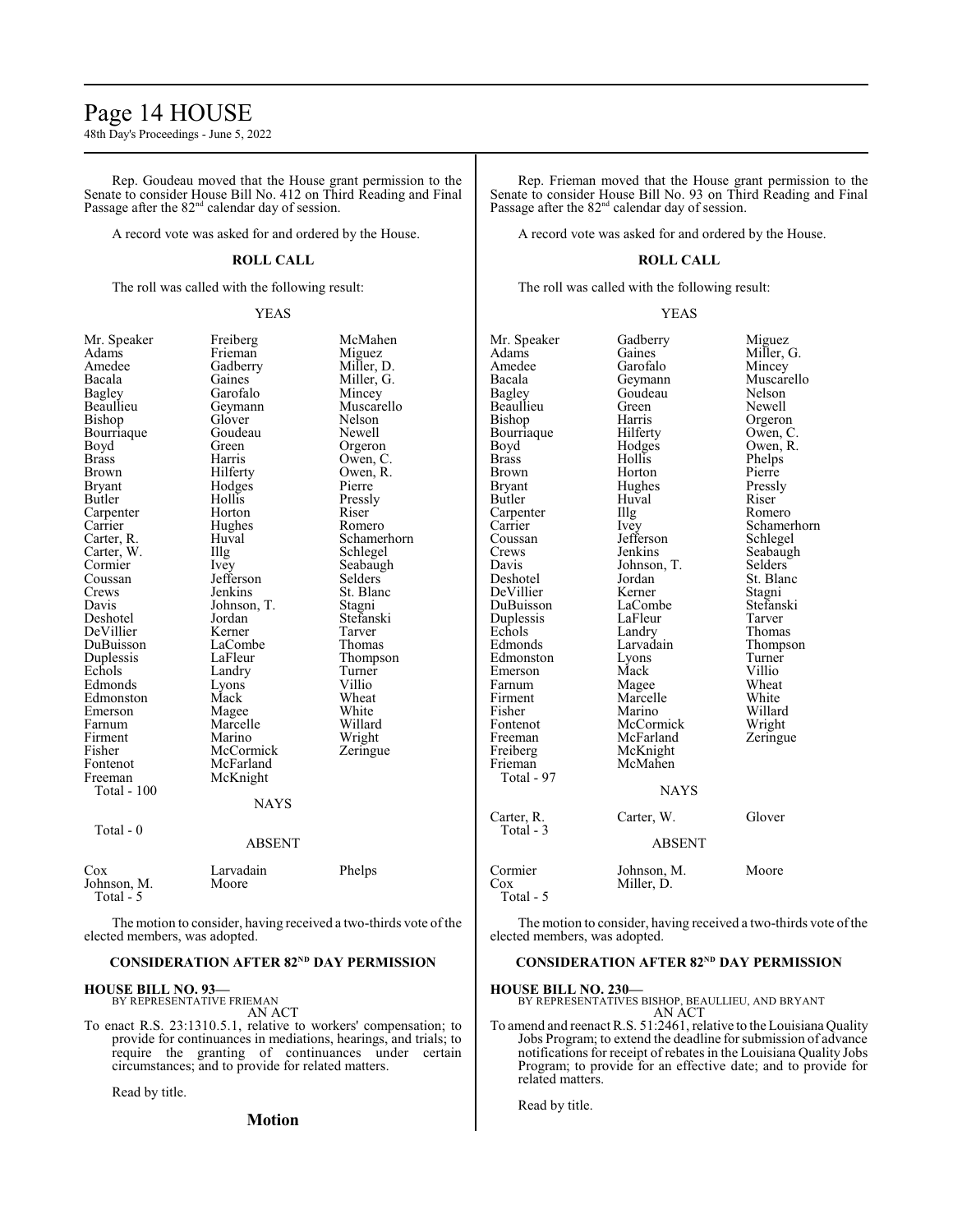48th Day's Proceedings - June 5, 2022

# **Motion**

Rep. Bishop moved that the House grant permission to the Senate to consider House Bill No. 230 on Third Reading and Final Passage after the 82<sup>nd</sup> calendar day of session.

A record vote was asked for and ordered by the House.

#### **ROLL CALL**

The roll was called with the following result:

#### YEAS

| Mr. Speaker  | Freiberg      | McKnight    |
|--------------|---------------|-------------|
| Adams        | Frieman       | McMahen     |
| Amedee       | Gadberry      | Miguez      |
| Bacala       | Gaines        | Miller, D.  |
| Bagley       | Garofalo      | Miller, G.  |
| Beaullieu    | Geymann       | Mincey      |
| Bishop       | Glover        | Muscarello  |
| Bourriaque   | Goudeau       | Nelson      |
| Boyd         | Green         | Newell      |
| <b>Brass</b> | Harris        | Orgeron     |
| Brown        | Hilferty      | Owen, C.    |
| Bryant       | Hodges        | Owen, R.    |
| Butler       | Hollis        | Phelps      |
| Carpenter    | Horton        | Pierre      |
| Carrier      | Hughes        | Pressly     |
| Carter, R.   | Huval         | Riser       |
| Carter, W.   | Illg          | Romero      |
| Cormier      | Ivey          | Schamerhorn |
| Coussan      | Jefferson     | Schlegel    |
| Crews        | Jenkins       | Seabaugh    |
| Davis        | Johnson, T.   | Selders     |
| Deshotel     | Jordan        | St. Blanc   |
| DeVillier    | Kerner        | Stagni      |
| DuBuisson    | LaCombe       | Stefanski   |
| Duplessis    | LaFleur       | Tarver      |
| Echols       | Landry        | Thomas      |
| Edmonds      | Larvadain     | Thompson    |
| Edmonston    | Lyons         | Turner      |
| Emerson      | Mack          | Villio      |
| Farnum       | Magee         | Wheat       |
| Firment      | Marcelle      | White       |
| Fisher       | Marino        | Willard     |
| Fontenot     | McCormick     | Wright      |
| Freeman      | McFarland     | Zeringue    |
| Total - 102  |               |             |
|              | <b>NAYS</b>   |             |
| Total - 0    |               |             |
|              | <b>ABSENT</b> |             |
| $\cos$       | Johnson, M.   | Moore       |

Total - 3

The motion to consider, having received a two-thirds vote of the elected members, was adopted.

# **CONSIDERATION AFTER 82<sup>ND</sup> DAY PERMISSION**

#### **HOUSE BILL NO. 606—**

BY REPRESENTATIVE GEYMANN

AN ACT

To enact Part V of Chapter 2 of Title 24 of the Louisiana Revised Statutes of 1950, to be comprised of R.S. 24:141, relative to legislative oversight; to create the Joint Recovery Oversight Committee; to provide for its membership, powers, duties, and functions; to require reports by the commissioner of administration and the director of the Governor's Office of Homeland Security and Emergency Preparedness to the joint committee; to provide for related functions and duties of the Joint Legislative Committee on the Budget; to provide for an effective date; and to provide for related matters.

Read by title.

#### **Motion**

Rep. Geymann moved that the House grant permission to the Senate to consider House Bill No. 606 on Third Reading and Final Passage after the 82<sup>nd</sup> calendar day of session.

A record vote was asked for and ordered by the House.

## **ROLL CALL**

The roll was called with the following result:

#### YEAS

| Mr. Speaker<br>Adams<br>Amedee<br>Bacala<br>Bagley<br>Beaullieu<br>Bishop<br>Bourriaque<br>Boyd<br>Brass<br>Brown<br>Bryant<br>Butler<br>Carrier<br>Carter, W.<br>Coussan<br>Crews<br>Davis<br>Deshotel<br>DeVillier<br>DuBuisson<br>Echols<br>Edmonds<br>Edmonston<br>Emerson<br>Farnum | Freeman<br>Freiberg<br>Frieman<br>Gadberry<br>Garofalo<br>Geymann<br>Goudeau<br>Green<br>Harris<br>Hilferty<br>Hodges<br>Hollis<br>Horton<br>Hughes<br>Huval<br>Illg<br>Ivey<br>Johnson, T.<br>Kerner<br>Landry<br>Lyons<br>Mack<br>Magee<br>Marino<br>McCormick<br>McFarland | Miguez<br>Miller, G.<br>Mincey<br>Muscarello<br>Nelson<br>Orgeron<br>Owen, C.<br>Owen, R.<br>Phelps<br>Pressly<br>Riser<br>Romero<br>Schamerhorn<br>Schlegel<br>Seabaugh<br>Selders<br>St. Blanc<br>Stagni<br>Stefanski<br>Tarver<br>Thomas<br>Turner<br>Villio<br>Wheat<br>White<br>Willard |
|------------------------------------------------------------------------------------------------------------------------------------------------------------------------------------------------------------------------------------------------------------------------------------------|-------------------------------------------------------------------------------------------------------------------------------------------------------------------------------------------------------------------------------------------------------------------------------|----------------------------------------------------------------------------------------------------------------------------------------------------------------------------------------------------------------------------------------------------------------------------------------------|
| Firment<br>Fontenot                                                                                                                                                                                                                                                                      | McKnight<br>McMahen                                                                                                                                                                                                                                                           | Wright<br>Zeringue                                                                                                                                                                                                                                                                           |
| Total - 84                                                                                                                                                                                                                                                                               | <b>NAYS</b>                                                                                                                                                                                                                                                                   |                                                                                                                                                                                                                                                                                              |
| Carpenter<br>Carter, R.<br>Cormier<br>Duplessis<br>Fisher<br>Gaines<br>Total - 16                                                                                                                                                                                                        | Glover<br>Jefferson<br>Jenkins<br>LaFleur<br>Larvadain<br>Marcelle<br><b>ABSENT</b>                                                                                                                                                                                           | Miller, D.<br>Newell<br>Pierre<br>Thompson                                                                                                                                                                                                                                                   |
| Cox<br>Johnson, M.                                                                                                                                                                                                                                                                       | Jordan<br>LaCombe                                                                                                                                                                                                                                                             | Moore                                                                                                                                                                                                                                                                                        |

The motion to consider, having received a two-thirds vote of the elected members, was adopted.

Total  $-5$ 

#### **CONSIDERATION AFTER 82<sup>ND</sup> DAY PERMISSION**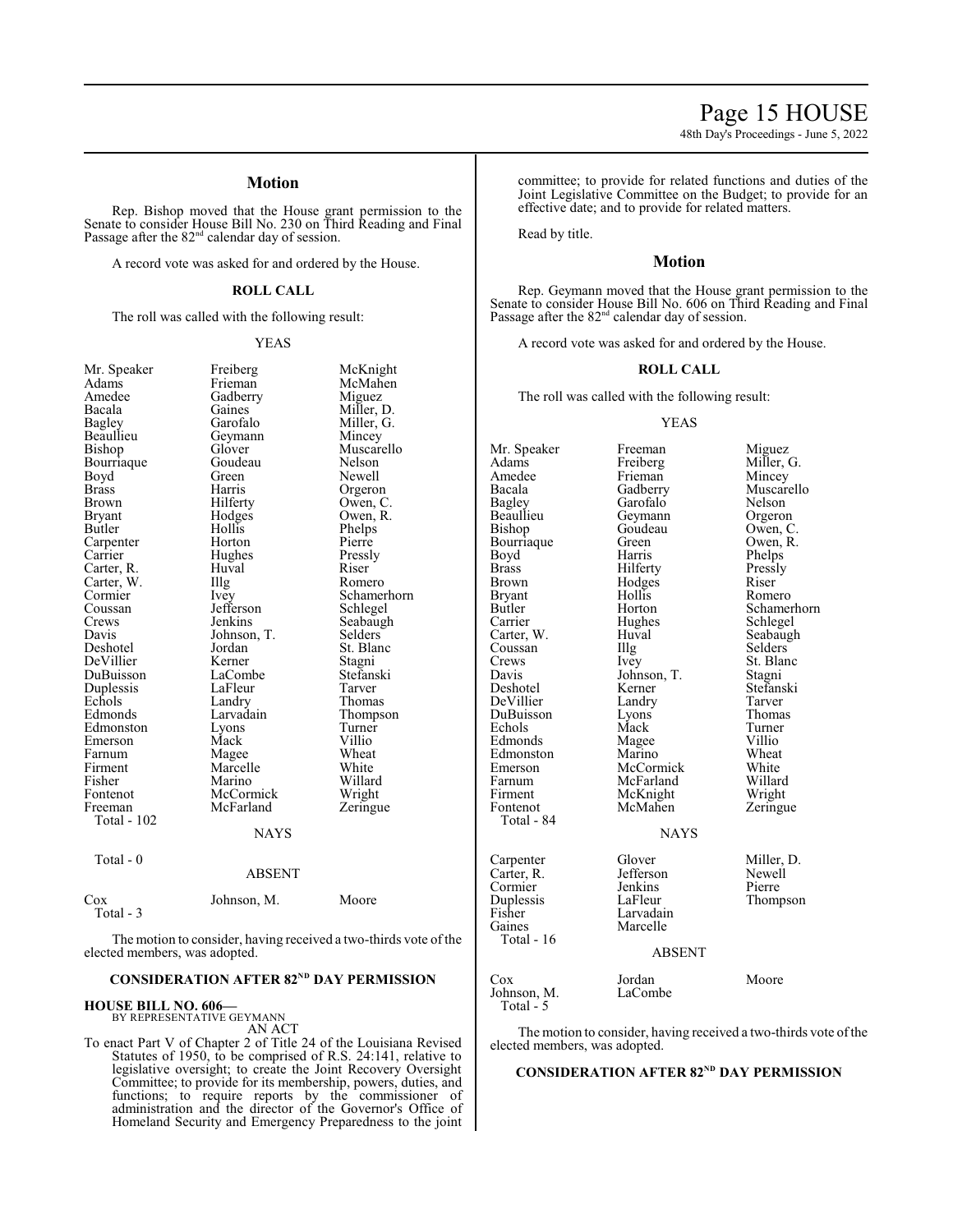# Page 16 HOUSE

48th Day's Proceedings - June 5, 2022

# **HOUSE BILL NO. 756—**

BY REPRESENTATIVE SCHEXNAYDER AN ACT

To enact R.S. 49:150.3, relative to the state capitol complex; to provide for the maintenance and care of certain buildings and grounds within the state capitol complex; to establish a special fund for such purposes; to provide for deposits into and use of monies in the fund; to provide for related contracts and agreements; to provide for an effective date; and to provide for related matters.

Read by title.

### **Motion**

Rep. Stefanski moved that the House grant permission to the Senate to consider House Bill No. 756 on Third Reading and Final Passage after the 82<sup>nd</sup> calendar day of session.

A record vote was asked for and ordered by the House.

### **ROLL CALL**

The roll was called with the following result:

#### YEAS

| Mr. Speaker<br>Adams<br>Amedee<br>Bacala<br>Bagley<br>Beaullieu<br>Bishop<br>Bourriaque<br>Boyd<br><b>Brass</b><br>Brown<br><b>Bryant</b><br>Butler<br>Carpenter<br>Carrier<br>Carter, W.<br>Cormier<br>Coussan<br>Crews<br>Davis<br>Deshotel<br>DeVillier<br>DuBuisson<br>Duplessis<br>Echols<br>Edmonds<br>Edmonston<br>Emerson<br>Farnum<br>Firment<br>Fisher<br>Fontenot<br>Freeman<br>Freiberg<br>Total $-100$ | Gadberry<br>Gaines<br>Garofalo<br>Geymann<br>Glover<br>Goudeau<br>Green<br>Harris<br>Hilferty<br>Hodges<br>Hollis<br>Horton<br>Hughes<br>Huval<br>Illg<br>Ivey<br>Jefferson<br>Jenkins<br>Johnson, T.<br>Jordan<br>Kerner<br>LaCombe<br>LaFleur<br>Landry<br>Larvadain<br>Lyons<br>Mack<br>Magee<br>Marcelle<br>Marino<br>McCormick<br>McFarland<br>McKnight<br>McMahen<br><b>NAYS</b> | Miguez<br>Miller, D.<br>Miller, G.<br>Mincey<br>Muscarello<br>Nelson<br>Newell<br>Orgeron<br>Owen, C.<br>Owen, R.<br>Phelps<br>Pierre<br>Pressly<br>Riser<br>Romero<br>Schamerhorn<br>Schlegel<br>Seabaugh<br>Selders<br>St. Blanc<br>Stagni<br>Stefanski<br>Tarver<br>Thomas<br>Thompson<br>Turner<br>Villio<br>Wheat<br>White<br>Willard<br>Wright<br>Zeringue | М<br>A<br>Aı<br>Bε<br>Bε<br>Bε<br>Bi<br>B <sub>c</sub><br>B <sub>c</sub><br>Br<br>Br<br>Br<br>Bι<br>Cε<br>$C\varepsilon$<br>C <sub>C</sub><br>C <sub>C</sub><br>Cr<br>Dε<br>$\mathrm{D}$<br>D <sub>6</sub><br>Dι<br>$D_1$<br>Ec<br>Ec<br>Ed<br>En<br>Fa<br>Fi<br>Fi<br>Fc<br>Fr |
|---------------------------------------------------------------------------------------------------------------------------------------------------------------------------------------------------------------------------------------------------------------------------------------------------------------------------------------------------------------------------------------------------------------------|----------------------------------------------------------------------------------------------------------------------------------------------------------------------------------------------------------------------------------------------------------------------------------------------------------------------------------------------------------------------------------------|------------------------------------------------------------------------------------------------------------------------------------------------------------------------------------------------------------------------------------------------------------------------------------------------------------------------------------------------------------------|---------------------------------------------------------------------------------------------------------------------------------------------------------------------------------------------------------------------------------------------------------------------------------|
|                                                                                                                                                                                                                                                                                                                                                                                                                     |                                                                                                                                                                                                                                                                                                                                                                                        |                                                                                                                                                                                                                                                                                                                                                                  |                                                                                                                                                                                                                                                                                 |
| Total - 0                                                                                                                                                                                                                                                                                                                                                                                                           | <b>ABSENT</b>                                                                                                                                                                                                                                                                                                                                                                          |                                                                                                                                                                                                                                                                                                                                                                  | Cε<br>$C\epsilon$                                                                                                                                                                                                                                                               |
| Carter, R.<br>$\cos$<br>Total - 5                                                                                                                                                                                                                                                                                                                                                                                   | Frieman<br>Johnson, M.                                                                                                                                                                                                                                                                                                                                                                 | Moore                                                                                                                                                                                                                                                                                                                                                            |                                                                                                                                                                                                                                                                                 |
|                                                                                                                                                                                                                                                                                                                                                                                                                     |                                                                                                                                                                                                                                                                                                                                                                                        |                                                                                                                                                                                                                                                                                                                                                                  | C <sub>C</sub><br>Jo                                                                                                                                                                                                                                                            |

The motion to consider, having received a two-thirds vote of the elected members, was adopted.

#### **CONSIDERATION AFTER 82<sup>ND</sup> DAY PERMISSION**

# **HOUSE BILL NO. 999—** BY REPRESENTATIVE FIRMENT

AN ACT

To amend and reenact R.S. 22:1706(H) and to enact R.S.  $22:1704(E)(6)$  through  $(8)$  and  $1706(I)$  through  $(P)$ , relative to public adjusters; to provide for certain disclosure; to provide for standards of conduct; to provide for prohibitions; to provide for penalties; and to provide for related matters.

Read by title.

#### **Motion**

Rep. Firment moved that the House grant permission to the Senate to consider House Bill No. 999 on Third Reading and Final Passage after the  $82<sup>nd</sup>$  calendar day of session.

A record vote was asked for and ordered by the House.

#### **ROLL CALL**

The roll was called with the following result:

#### YEAS

| Mr. Speaker<br>Adams<br>Amedee<br>Bacala<br>Bagley<br>Beaullieu<br>Bishop<br>Bourriaque<br>Boyd<br>Brass<br>Brown<br>Bryant<br>Butler<br>Carpenter<br>Carrier<br>Cormier<br>Coussan<br>Crews<br>Davis<br>Deshotel<br>DeVillier<br>DuBuisson<br>Duplessis<br>Echols<br>Edmonds<br>Edmonston<br>Emerson<br>Farnum<br>Firment<br>Fisher<br>Fontenot<br>Freeman | Freiberg<br>Frieman<br>Gadberry<br>Gaines<br>Garofalo<br>Geymann<br>Goudeau<br>Green<br>Harris<br>Hilferty<br>Hodges<br>Hollis<br>Horton<br>Hughes<br>Huval<br>Illg<br>Ivey<br>Jefferson<br>Jenkins<br>Johnson, T.<br>Jordan<br>Kerner<br>LaCombe<br>LaFleur<br>Landry<br>Larvadain<br>Lyons<br>Mack<br>Marino<br>McCormick<br>McFarland<br>McKnight | McMahen<br>Miguez<br>Mincey<br>Muscarello<br>Nelson<br>Orgeron<br>Owen, C.<br>Owen, R.<br>Phelps<br>Pierre<br>Pressly<br>Riser<br>Romero<br>Schamerhorn<br>Schlegel<br>Seabaugh<br>Selders<br>St. Blanc<br>Stagni<br>Stefanski<br>Tarver<br>Thomas<br>Thompson<br>Turner<br>Villio<br>Wheat<br>White<br>Willard<br>Wright<br>Zeringue |
|-------------------------------------------------------------------------------------------------------------------------------------------------------------------------------------------------------------------------------------------------------------------------------------------------------------------------------------------------------------|------------------------------------------------------------------------------------------------------------------------------------------------------------------------------------------------------------------------------------------------------------------------------------------------------------------------------------------------------|---------------------------------------------------------------------------------------------------------------------------------------------------------------------------------------------------------------------------------------------------------------------------------------------------------------------------------------|
| Total - 94                                                                                                                                                                                                                                                                                                                                                  | <b>NAYS</b>                                                                                                                                                                                                                                                                                                                                          |                                                                                                                                                                                                                                                                                                                                       |
| Carter, R.<br>Carter, W.<br>Total - 5                                                                                                                                                                                                                                                                                                                       | Glover<br>Marcelle<br><b>ABSENT</b>                                                                                                                                                                                                                                                                                                                  | Newell                                                                                                                                                                                                                                                                                                                                |
| Cox                                                                                                                                                                                                                                                                                                                                                         | Magee                                                                                                                                                                                                                                                                                                                                                | Miller, G.                                                                                                                                                                                                                                                                                                                            |
| Johnson, M.                                                                                                                                                                                                                                                                                                                                                 | Miller, D.                                                                                                                                                                                                                                                                                                                                           | Moore                                                                                                                                                                                                                                                                                                                                 |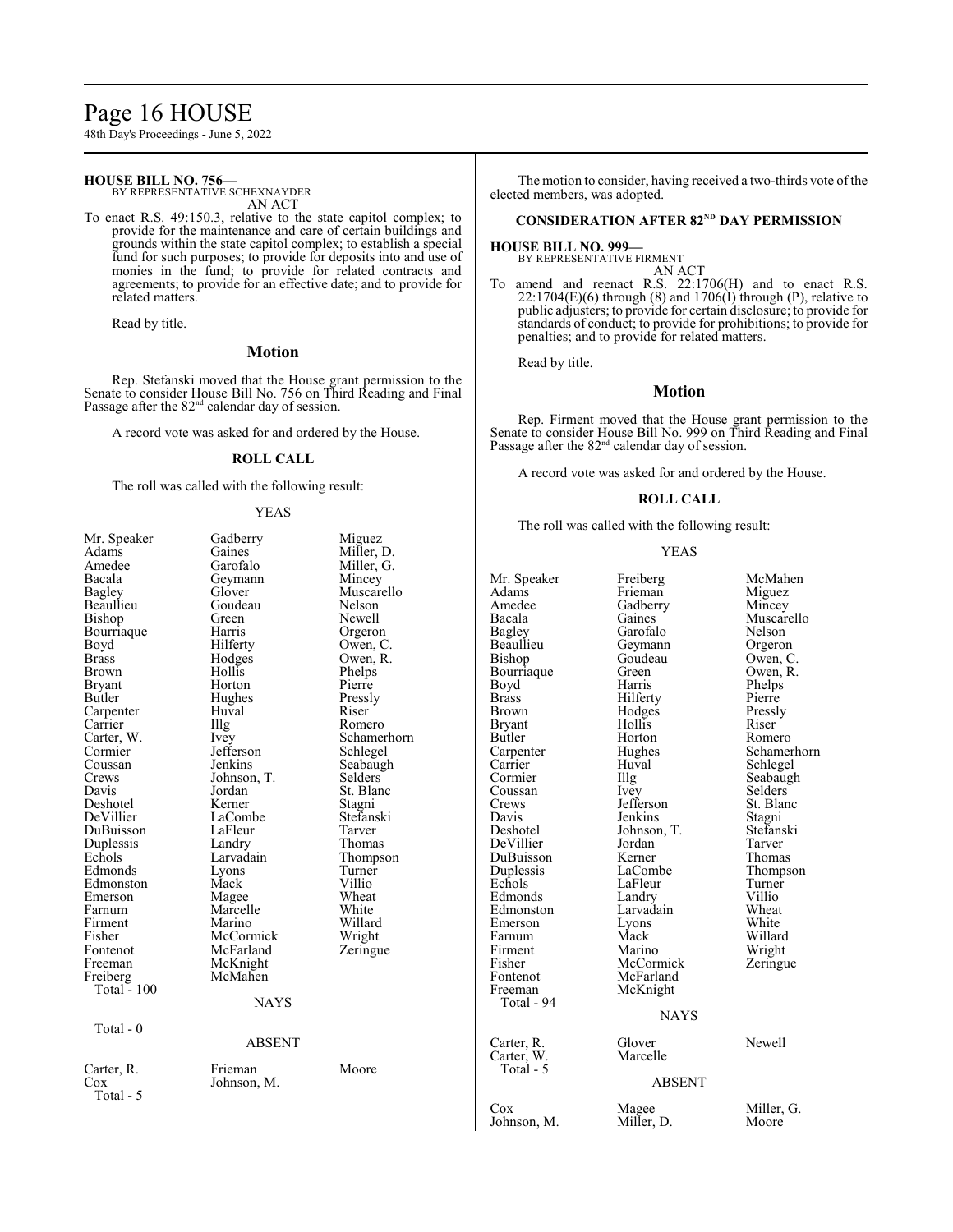# Page 17 HOUSE

48th Day's Proceedings - June 5, 2022

Total - 6

The motion to consider, having received a two-thirds vote of the elected members, was adopted.

#### **CONSIDERATION AFTER 82<sup>ND</sup> DAY PERMISSION**

HOUSE BILL NO. 269—<br>BY REPRESENTATIVES NELSON, ADAMS, AMEDEE, BEAULLIEU,<br>CARRIER, CREWS, DAVIS, DESHOTEL, DEVILLIER, DUBUISSON,<br>ECHOLS, EDMONDS, EDMONSTON, EMERSON, FISHER, FONTENOT,<br>FREEMAN, FREIBERG, GAROFALO, HARRIS, HI

AN ACT

To enact R.S. 17:24.11, relative to pupil progression; to prohibit the promotion of certain third graders with reading deficiencies to the fourth grade; to require certain instructional services for retained students; to provide exceptions for students who meet certain criteria; to require certain instructional services for students granted an exception; and to provide for related matters.

Read by title.

#### **Motion**

Rep. Nelson moved that the House grant permission to the Senate to consider 269 on Third Reading and Final Passage after the 82<sup>nd</sup> calendar day of session.

A record vote was asked for and ordered by the House.

#### **ROLL CALL**

The roll was called with the following result:

#### YEAS

| Mr. Speaker  |
|--------------|
| Adams        |
| Amedee       |
| Bacala       |
| Bagley       |
| Beaullieu    |
| Bishop       |
| Bourriaque   |
| <b>Brass</b> |
| Brown        |
| Butler       |
| Carrier      |
| Coussan      |
| Crews        |
| Davis        |
| DeVillier    |
| DuBuisson    |
| Duplessis    |
| Echols       |
| Edmonds      |
| Edmonston    |
| Emerson      |
| Farnum       |
| Firment      |
| Fontenot     |
| Freeman      |
| Freiberg     |
| Frieman      |
| Gadberry     |
| Total - 86   |

Garofalo Miller, G.<br>Glover Mincey Glover Mincey<br>Goudeau Muscare Goudeau Muscarello<br>
Green Nelson Green Nelson<br>Harris Orgerou Harris Orgeron<br>Hilferty Owen, C Hilferty Owen, C.<br>Hodges Owen, R. Hollis<br>Horton Hughes<br>Huval Huval Romero<br>Illg Schamer Ivey Schlegel Johnson, T. Seabaugh<br>Jordan Selders Jordan Selders<br>Kerner St. Blar LaCombe<br>LaFleur Landry<br>Lyons Lyons Thomas<br>
Mack Thomps Magee Turne<br>
Marcelle Villio Marcelle Villio<br>
Marino Wheat Marino Wheat<br>
McCormick White McCormick White<br>
McFarland Willard McFarland Willard<br>
McKnight Wright McKnight Wright<br>
McMahen Zeringue McMahen Miguez

**NAYS** 

St. Blanc<br>Stagni Stefanski<br>Tarver Thompson<br>Turner

Owen, R.<br>Phelps

Schamerhorn

Pressly<br>Riser

Boyd Cormier Larvadain<br>Carpenter Fisher Miller. D. Carpenter Fisher Miller,<br>Carter. R. Jefferson Newell Carter, R. Jefferson Newell Carter, W. Total - 12 ABSENT Bryant Gaines Moore<br>
Cox Geymann

The motion to consider, having received a two-thirds vote of the elected members, was adopted.

Johnson, M.

#### **CONSIDERATION AFTER 82<sup>ND</sup> DAY PERMISSION**

#### **HOUSE BILL NO. 483—**

Cox Geymann<br>Deshotel Johnson, 1

Total - 7

BY REPRESENTATIVES TRAVIS JOHNSON, GAROFALO, AND MIGUEZ

AN ACT

To amend and reenact R.S.  $40:1379.3(C)(6)$  and  $(10)$ , relative to concealed handguns; to provide relative to concealed handgun permits; and to provide for related matters.

Read by title.

#### **Motion**

Rep. C. Travis Johnson moved that the House grant permission to the Senate to consider 483 on Third Reading and Final Passage after the  $82<sup>nd</sup>$  calendar day of session.

A record vote was asked for and ordered by the House.

#### **ROLL CALL**

The roll was called with the following result:

#### YEAS

Mr. Speaker Garofalo Miller, G.<br>Adams Glover Mincey Adams Glover Mincey<br>Amedee Goudeau Muscare Amedee Goudeau Muscarello<br>Bacala Green Nelson Bacala Green Nelson Beaullieu Hilferty<br>Bishop Hodges Bourriaque Hollis<br>Brass Horton Brass Horton Pressly<br>Brown Hughes Riser Brown Hughes<br>Butler Huval Butler Huval Romero<br>
Carrier IIIg Schamer Coussan Ivey Schlegel<br>Crews Johnson, T. Seabaugh Crews Johnson, T.<br>Davis Jordan DeVillier Kerner St. Blanch<br>DuBuisson LaCombe Stagni DuBuisson LaCombe Stagni Duplessis LaFleur Stefan:<br>Echols Landry Tarver Edmonds Lyons Thomas<br>Edmonston Mack Thompson Edmonston Mack Thomp<br>
Emerson Magee Turner Emerson Magee Turner<br>Farnum Marcelle Villio Farnum Marcelle Villio<br>Firment Marino Wheat Firment Marino Wheat<br>
Fontenot McCormick White Fontenot McCormick White<br>
Freeman McFarland Willard Freeman McFarland Willard<br>
Freiberg McKnight Wright Freiberg McKnight Wright<br>
Frieman McMahen Zeringue Gadberry Total  $-86$ 

Harris Orgeron<br>Hilferty Owen, C. Example 20<br>
Landry Tarver<br>
Thomas McMahen<br>Miguez

Hodges Owen, R.<br>Hollis Phelps Carrier Illg Schamerhorn<br>
Coussan Ivev Schlegel Jordan Selders<br>
Kerner St. Blanc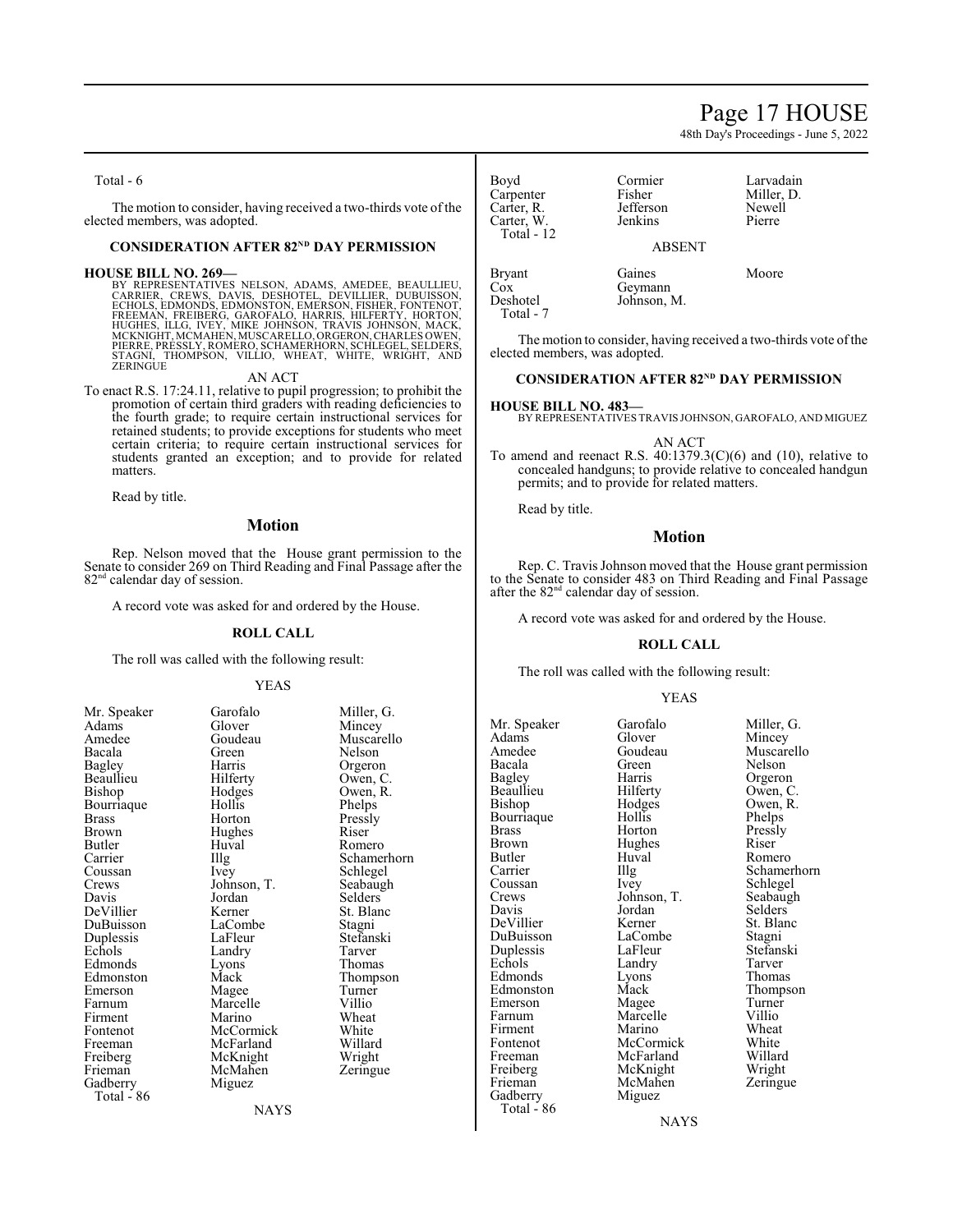# Page 18 HOUSE

48th Day's Proceedings - June 5, 2022

| Boyd<br>Carpenter<br>Carter, R.<br>Carter, W.<br>Total - 12 | Cormier<br>Fisher<br>Jefferson<br>Jenkins<br><b>ABSENT</b> | Larvadain<br>Miller, D.<br>Newell<br>Pierre |
|-------------------------------------------------------------|------------------------------------------------------------|---------------------------------------------|
|                                                             |                                                            |                                             |

Cox Geymann<br>Deshotel Johnson, 1 Total - 7

Bryant Gaines Moore<br>
Cox Geymann Johnson, M.

The motion to consider, having received a two-thirds vote of the elected members, was adopted.

# **Conference Committee Reports Received**

Conference Committee Reports were received for the following legislative instruments:

House Bill No. 717

Senate Bill Nos. 191 and 490

The Conference Committee Reports for the above legislative instruments lie over under the rules.

# **Message from the Senate**

# **HOUSE CONCURRENT RESOLUTIONS**

### June 5, 2022

To the Honorable Speaker and Members of the House of Representatives:

I am directed to inform your honorable body that the Senate has concurred in the following House Concurrent Resolutions:

House Concurrent Resolution No. 113 Returned without amendments

House Concurrent Resolution No. 124 Returned without amendments

Respectfully submitted,

YOLANDA J. DIXON Secretary of the Senate

# **Message from the Senate**

# **DISAGREEMENT TO SENATE BILL**

#### June 5, 2022

To the Honorable Speaker and Members of the House of Representatives:

I am directed to inform your honorable body that the Senate has refused to concur in the proposed House Amendments to Senate Bill No. 441 by Sen. Fesi, and ask the Speaker to appoint a committee to confer with a like committee from the Senate on the disagreement.

Respectfully submitted,

YOLANDA J. DIXON Secretary of the Senate

# **Message from the Senate**

# **DISAGREEMENT TO SENATE BILL**

June 5, 2022

To the Honorable Speaker and Members of the House of Representatives:

I am directed to inform your honorable body that the Senate has refused to concur in the proposed House Amendments to Senate Bill No. 498 by Sen. Stine, and ask the Speaker to appoint a committee to confer with a like committee from the Senate on the disagreement.

Respectfully submitted,

YOLANDA J. DIXON Secretary of the Senate

# **Acting Speaker Stefanski in the Chair**

# **Suspension of the Rules**

On motion of Rep. Schexnayder, the rules were suspended in order to take up and consider House Concurrent Resolutions Returned from the Senate with Amendments at this time.

# **House Concurrent Resolutions Returned from the Senate with Amendments**

The following House Concurrent Resolutions returned from the Senate with amendments to be concurred in by the House were taken up and acted upon as follows:

#### **HOUSE CONCURRENT RESOLUTION NO. 8—** BY REPRESENTATIVE SCHEXNAYDER

A CONCURRENT RESOLUTION

To provide for a hospital stabilization formula pursuant to Article VII, Section 10.13 of the Constitution of Louisiana; to establish the level and basis of hospital assessments; to establish certain reimbursement enhancements for inpatient and outpatient hospital services; to establish certain criteria for the implementation of the formula; and to provide for related matters.

Read by title.

The above resolution was taken up with the amendments proposed by the Senate.

# **SENATE COMMITTEE AMENDMENTS**

Amendments proposed by Senate Committee on Finance to Engrossed House Concurrent Resolution No. 8 by Representative Schexnayder

# AMENDMENT NO. 1

On page 2, between lines 2 and 3, insert the following:

"(6) Enhance the financial sustain ability of the Medicaid hospital program by pursuing the recommendations of the Louisiana Department of Health resulting from Senate Concurrent Resolution No. 27 of the 2020 First Extraordinary Session of the Louisiana Legislature."

#### AMENDMENT NO. 2

On page 2, delete lines 7 through 9, and insert the following:

"A.(1) Upon approval bythe Centers for Medicare and Medicaid Services of a directed payment arrangement pursuant to 42 C.F.R. 438.6, the Louisiana Department of Health shall be authorized to levy and collect an assessment upon those hospitals subject to the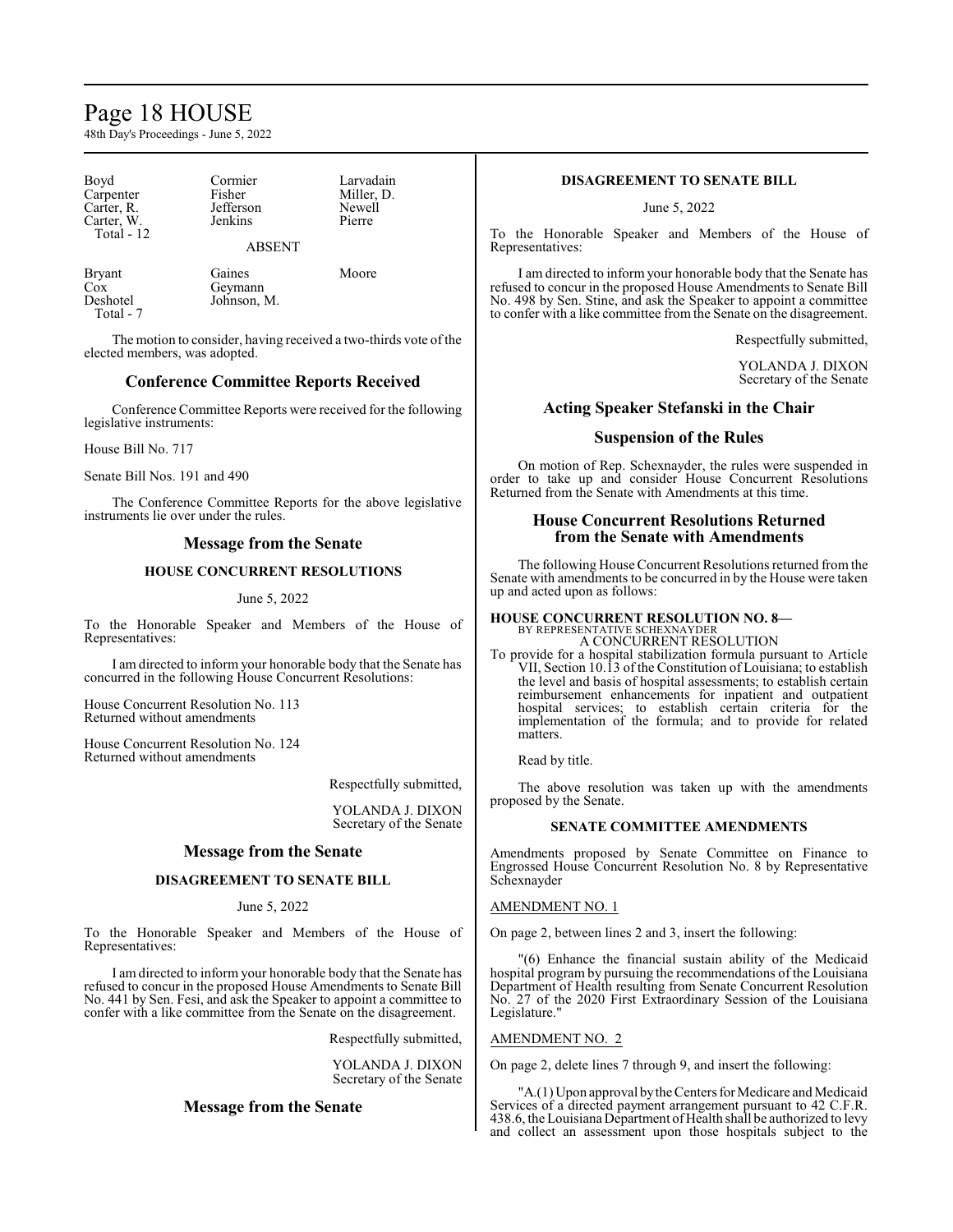48th Day's Proceedings - June 5, 2022

approved directed payment arrangement that is in accordance with the provisions of this Subsection."

#### AMENDMENT NO. 3

On page 2, line 10, after "(2)" and before "Prior" insert "Any hospital assessment levied and collected pursuant to this Resolution shall be levied and collected on a quarterly basis."

### AMENDMENT NO. 4

On page 2, delete lines 16 through 30, and insert the following:

"B. (1) The hospital assessment for state Fiscal Year 2022-2023 shall be calculated as the product of the rates set forth as follows and the respective hospitals inpatient net patient revenue and outpatient net patient revenue as reported in the Medicare cost report ending in state fiscal year 2019:

(a) Long-term acute care, psychiatric and rehabilitation hospitals: 1.13% of inpatient net patient revenue, and 1.13% of outpatient net patient revenue.

(b) Hospital Service Districts not included in R.S. 40:1189.1 et seq: 2.03% of inpatient net patient revenue up to one hundred twenty-five million dollars, and 2.03% of outpatient net patient revenue up to one hundred twenty-five million dollars.

(c) All other acute care hospitals: 2.64% of inpatient net patient revenue up to one hundred twenty-five million dollars, and 2.74% of outpatient net patient revenue up to one hundred twenty-five million dollars.

(d) Hospital Service Districts not included in R.S. 40:1189.1 et seq, and all other acute care hospitals: 1.13% of inpatient net patient revenue exceeding one hundred twenty-five million dollars, and 1.13% of outpatient net patient revenue exceeding one hundred twenty-five million dollars.

(2) Non-rural, small urban private acute hospitals with forty licensed beds or less, either as reported in the Medicare cost report ending in state fiscal year 2019 or as licensed by the Louisiana Department of Health, freestanding psychiatric Medicaid disproportionate share hospitals, and rural hospitals as defined in R.S.40:1189.1, et seq., shall be exempt and excluded from the levy of any assessment implemented pursuant to this Subsection.

C. In the event the Centers for Medicare and Medicaid Services approves an assessment that is different from the provisions set forth in this Section, the Louisiana Department of Health shall seek ratification of such changes from the Joint Legislative Committee on the Budget prior to the levy of an approved assessment.

D. An assessment levied pursuant to Subsection B or C of this Section shall only be levied for the quarters that directed payments are actually paid to hospitals pursuant to 42 C.F.R. 438.6 directed payment arrangements as approved by the Centers for Medicare and Medicaid Services.

E. Until such time that an assessment is levied in accordance with Subsection B or C of this Section, the Louisiana Department of Health shall continue the hospital assessment in the same manner as set forth in House Concurrent Resolution No. 2 of the 2021 Regular Session of the Louisiana Legislature."

#### AMENDMENT NO. 5

On page 3, delete lines 1 through 14

AMENDMENT NO. 6

On page 3, line 16, before "Louisiana" delete "The" and insert "A. Upon the implementation of an assessment pursuant to Subsection A of Section I of this Resolution, the"

#### AMENDMENT NO. 7

On page 3, between lines 17 and 18, insert the following:

"(1) Implementation of directed payments pursuant to 42 C.F.R. 438.6 utilizing a uniform percentage increase methodology for both acute and post-acute hospitals.

(a) For acute care hospitals, the methodology shall be implemented in the manner set forth in the directed payment arrangement submitted to the Centers for Medicaid and Medicare Services on March 31, 2022.

(b) For post-acute care hospitals, the methodology shall be implemented in the manner set forth in the directed payment arrangement submitted to the Centers for Medicaid and Medicare Services on May 13, 2022."

AMENDMENT NO. 8

On page 3, line 18, change "A." to "(2)"

AMENDMENT NO. 9

On page 3, line 22, change "B." to "(3)"

AMENDMENT NO. 10

On page 3, between lines 24 and 25, insert the following:

"B. The Louisiana Department of Health shall publish, on a publicly accessible website of the department, the approved Centers for Medicare and Medicaid Services directed payment arrangements within ten days of receiving approval. In the event the Centers for Medicare and Medicaid Services approves the acute care hospital preprint in a manner that is different from the provisions contained in the initial 42 C.F.R. 438.6 preprint submitted on March 31, 2022, or approves a post-acute preprint with uniform percentages that are different from those contained in this Resolution, the department shall seek ratification of the changes from the Joint Legislative Committee on the Budget prior to implementation.

C. Until such time that the reimbursement enhancements set forth in Subsection A of this Section are implemented, the Louisiana Department of Health shall continue the reimbursement enhancements set forth in House Concurrent Resolution 2 ofthe 2021 Regular Session of the Louisiana Legislature.

D. The Louisiana Department of Health shall publish on a quarterly basis, no later than thirty days after the end of each quarter, a report containing data directly related to the reimbursement enhancements provided for in this Resolution. The report shall include the following:

(a) Total Medicaid enrollment on a monthly basis.

(b) The average monthly premium paid to managed care organizations providing benefits and services to eligible Medicaid enrollees and the portion of premium related to hospital payments included in this assessment.

(c) The aggregate Medicaid claims payment by provider type.

(d)The total amount ofinpatient and outpatient Medicaid claims paid to hospitals delineated by each individual hospital Medicaid provider number.

(e) The amount of directed payments received by each hospital.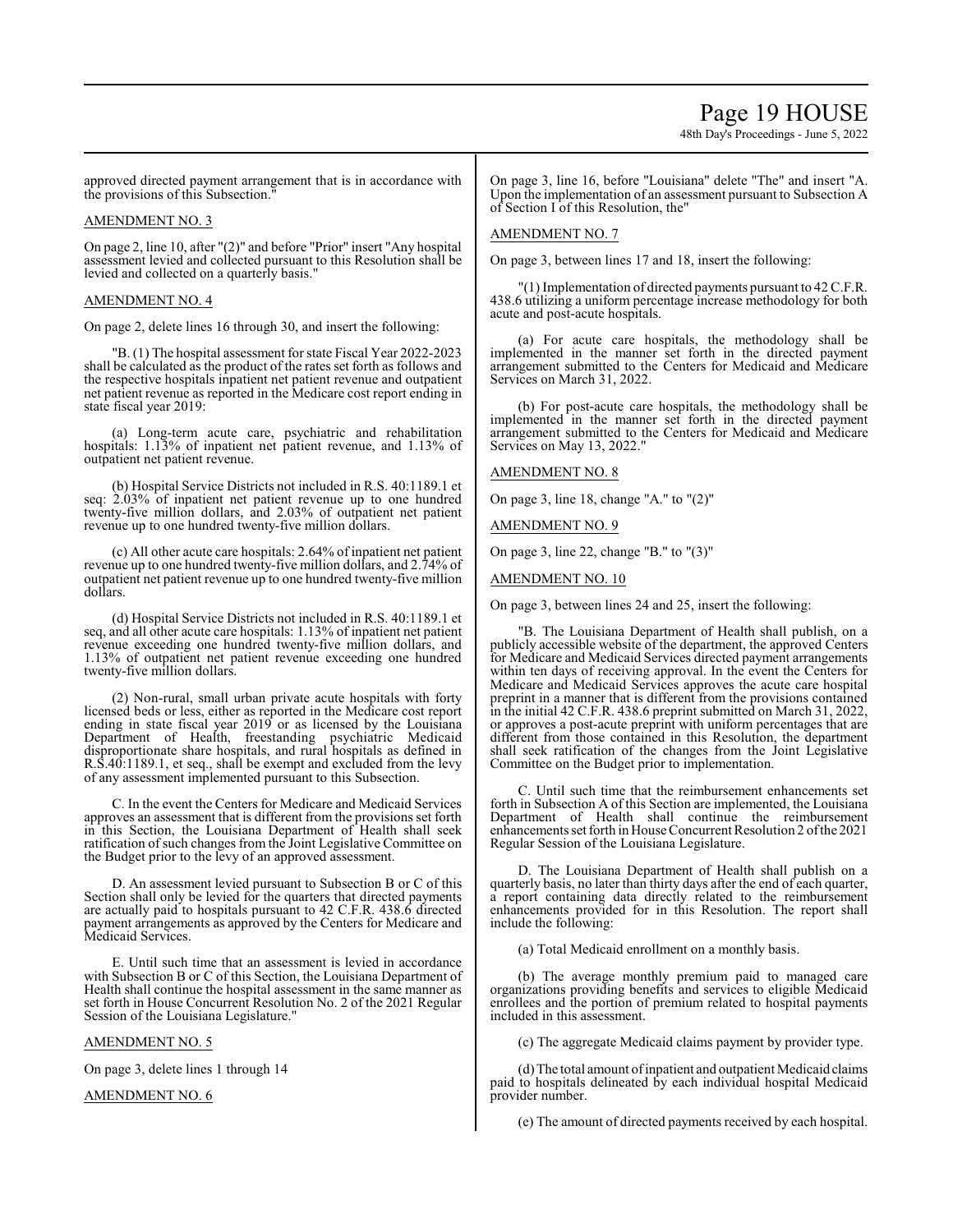# Page 20 HOUSE

48th Day's Proceedings - June 5, 2022

(f) Other supplemental payments received by each hospital."

### AMENDMENT NO. 11

On page 3, line 29, after "adopted." insert the following:

"In addition, the Louisiana Department of Health may promulgate any rules and regulations that are necessary and proper to implement the provisions of this Resolution; however, the final adoption thereof shall not be required in order to implement and carry out the provisions of this Resolution."

#### **SENATE FLOOR AMENDMENTS**

Amendments proposed by Senator White to Engrossed House Concurrent Resolution No. 8 by Representative Schexnayder

### AMENDMENT NO. 1

In Senate Committee Amendment No. 1 proposed by the Senate Committee on Finance on May 31, 2022 and adopted by the Senate on June 1, 2022, on page 1, line 3, change "sustain ability" to "sustainability"

#### AMENDMENT NO. 2

In Senate Committee Amendment No. 4 proposed by the Senate Committee on Finance on May 31, 2022 and adopted by the Senate on June 1, 2022, on page 1, line 18, change "hospitals" to "hospitals' "

### AMENDMENT NO. 3

In Senate Committee Amendment No. 4 proposed by the Senate Committee on Finance on May 31, 2022 and adopted by the Senate on June 1, 2022, on page 1, at the end of line 42, change "only be levied" to "be levied only"

Rep. Schexnayder moved that the amendments proposed by the Senate be concurred in.

#### **ROLL CALL**

The roll was called with the following result:

# YEAS

| Mr. Speaker<br>Adams<br>Amedee<br>Bacala<br><b>Bagley</b><br>Beaullieu<br>Bourriaque<br>Boyd<br>Brass<br>Brown | Freiberg<br>Frieman<br>Gadberry<br>Gaines<br>Garofalo<br>Geymann<br>Glover<br>Goudeau<br>Green<br>Harris | McKnight<br>McMahen<br>Miguez<br>Miller, D.<br>Miller, G.<br>Mincey<br>Muscarello<br>Nelson<br>Newell<br>Orgeron |
|----------------------------------------------------------------------------------------------------------------|----------------------------------------------------------------------------------------------------------|------------------------------------------------------------------------------------------------------------------|
|                                                                                                                |                                                                                                          |                                                                                                                  |
|                                                                                                                |                                                                                                          |                                                                                                                  |
|                                                                                                                |                                                                                                          |                                                                                                                  |
|                                                                                                                |                                                                                                          |                                                                                                                  |
|                                                                                                                |                                                                                                          |                                                                                                                  |
|                                                                                                                |                                                                                                          |                                                                                                                  |
|                                                                                                                |                                                                                                          |                                                                                                                  |
| Bryant                                                                                                         | Hilferty                                                                                                 | Owen, C.                                                                                                         |
| Butler                                                                                                         | Hodges                                                                                                   | Owen, R.                                                                                                         |
| Carpenter                                                                                                      | Hollis                                                                                                   | Phelps                                                                                                           |
| Carrier                                                                                                        | Horton                                                                                                   | Pierre                                                                                                           |
| Carter, R.                                                                                                     | Hughes                                                                                                   | Pressly                                                                                                          |
| Carter, W.                                                                                                     | Huval                                                                                                    | Riser                                                                                                            |
| Cormier                                                                                                        | Illg                                                                                                     | Romero                                                                                                           |
| Coussan                                                                                                        | <i>lvey</i>                                                                                              | Schamerhorn                                                                                                      |
| Crews                                                                                                          | Jefferson                                                                                                | Schlegel                                                                                                         |
| Davis                                                                                                          | Jenkins                                                                                                  | Seabaugh                                                                                                         |
| Deshotel                                                                                                       | Johnson, T.                                                                                              | Selders                                                                                                          |
| DeVillier                                                                                                      | Jordan                                                                                                   | St. Blanc                                                                                                        |
| DuBuisson                                                                                                      | Kerner                                                                                                   | Stefanski                                                                                                        |
| Duplessis                                                                                                      | LaCombe                                                                                                  | Tarver                                                                                                           |
| Echols                                                                                                         | LaFleur                                                                                                  | Thomas                                                                                                           |
|                                                                                                                |                                                                                                          |                                                                                                                  |

| Edmonds                  | Landry        | Thompson |
|--------------------------|---------------|----------|
| Edmonston                | Larvadain     | Turner   |
| Emerson                  | Lyons         | Villio   |
| Farnum                   | Mack          | Wheat    |
| Firment                  | Marcelle      | White    |
| Fisher                   | Marino        | Willard  |
| Fontenot                 | McCormick     | Wright   |
| Freeman                  | McFarland     |          |
| Total - 98               |               |          |
|                          | <b>NAYS</b>   |          |
| Total - 0                |               |          |
|                          | <b>ABSENT</b> |          |
| Bishop                   | Magee         | Zeringue |
| Cox                      | Moore         |          |
| Johnson, M.<br>Total - 7 | Stagni        |          |

The amendments proposed by the Senate were concurred in by the House.

# **House Bills and Joint Resolutions Returned from the Senate with Amendments**

The following House Bills and Joint Resolutions returned from the Senate with amendments to be concurred in by the House were taken up and acted upon as follows:

# **HOUSE BILL NO. 8—**

BY REPRESENTATIVE FONTENOT AN ACT

To amend and reenact R.S. 14:95(H)(1), relative to carrying of weapons; to provide relative to the crime of illegal carrying of weapons; to provide for exceptions; and to provide for related matters.

Read by title.

The above bill was taken up with the amendments proposed by the Senate.

# **SENATE COMMITTEE AMENDMENTS**

Amendments proposed by Senate Committee on Judiciary C to Reengrossed House Bill No. 8 by Representative Fontenot

# AMENDMENT NO. 1

On page 1, line 2, after "reenact" change "R.S. 14:95(H)(1)" to "R.S.  $14:95(H)(1)$  and  $(K)$ "

### AMENDMENT NO. 2

On page 1, line 6, after "Section 1." change "R.S. 14:95(H)(1) is" to "R.S.  $14:95(H)(1)$  and (K) are"

#### AMENDMENT NO. 3

On page 2, line 1, delete "retired members of the United States Congress,'

#### AMENDMENT NO. 4

On page 2, after line 5, insert the following:

'K.(1) The provisions of this Section shall not prohibit a retired justice or judge of the supreme court, courts of appeal, district courts, parish courts, juvenile courts, family courts, city courts, retired attorney general, retired assistant attorneys general, retired district attorneys, retired assistant district attorneys, retired members of the United States Congress, and former members of either house of the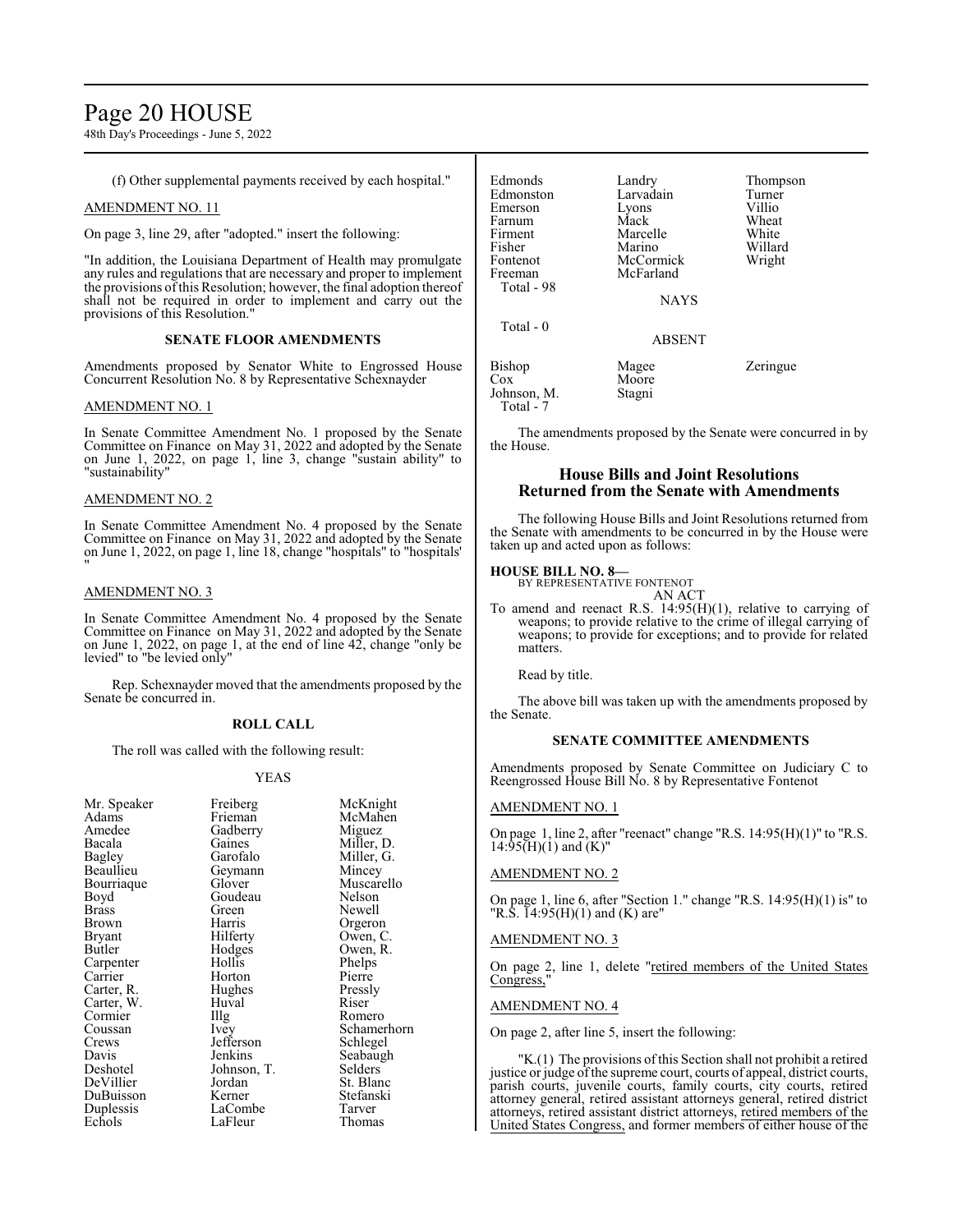#### legislature frompossessing and concealing a handgun on their person provided that such retired person or former member of the legislature is qualified annually, at their expense, in the use of firearms by the Council on Peace Officer Standards and Training and has on their person valid identification showing proof of their status as a former member of the legislature or as a retired justice, judge, attorney general, assistant attorney general, district attorney, or assistant district attorney. For a former member of the legislature, the valid identification showing proof of status as a former legislator required by the provisions of this Paragraph shall be a legislative badge issued by the Louisiana Legislature that shall include the former member's name, the number of the district that the former member was elected to represent, the years that the former member served in the legislature, and words that indicate the person's status as a former member of the legislature.

(2) The retired justice, judge, attorney general, assistant attorney general, district attorney, or assistant district attorney, or former member of the United States Congress or either house of the legislature shall be qualified annually in the use of firearms by the Council on Peace Officer Standards and Training and have proof of qualification. However, this Subsection shall not apply to a retired justice, judge, attorney general, assistant attorney general, district attorney, or assistant district attorney or to a former member of the legislature or the United States Congress who is medically retired based upon any mental impairment, or who has entered a plea of guilty or nolo contendere to or been found guilty of a felony offense. For the purposes of this Subsection, "retired district attorney" or "retired assistant district attorney" shall mean a district attorney or an assistant district attorney receiving retirement benefits from the District Attorneys' Retirement System.

 $*$  \*  $*$  \*

Rep. Fontenot moved that the amendments proposed by the Senate be concurred in.

#### **ROLL CALL**

The roll was called with the following result:

#### YEAS

| <b><i>IVII. Spearer</i></b> | 1 11111 <b>0111</b> | 101602   |
|-----------------------------|---------------------|----------|
| Adams                       | Fontenot            | Mincey   |
| Amedee                      | Freiberg            | Muscaro  |
| Bacala                      | Frieman             | Nelson   |
| <b>Bagley</b>               | Gadberry            | Newell   |
| Beaullieu                   | Garofalo            | Orgeron  |
| Bishop                      | Geymann             | Owen, (  |
| Bourriaque                  | Goudeau             | Owen, F  |
| Boyd                        | Harris              | Pierre   |
| Brass                       | Hilferty            | Pressly  |
| Brown                       | Hodges              | Riser    |
| Bryant                      | Hollis              | Romero   |
| Butler                      | Horton              | Schame   |
| Carrier                     | Huval               | Schlege  |
| Carter, R.                  | Illg                | Seabaug  |
| Cormier                     | Ivey                | St. Blan |
| Coussan                     | Johnson, T.         | Stefansk |
| Crews                       | Kerner              | Tarver   |
| Davis                       | LaCombe             | Thomas   |
| Deshotel                    | Landry              | Thomps   |
| DeVillier                   | Mack <sup>-</sup>   | Turner   |
| DuBuisson                   | Magee               | Villio   |
| Echols                      | Marino              | Wheat    |
| Edmonds                     | McCormick           | White    |
| Edmonston                   | McFarland           | Wright   |
| Emerson                     | McKnight            | Zeringu  |
| Farnum                      | McMahen             |          |
| Total - 80                  |                     |          |

Mr. Speaker Firment Miguez<br>Adams Fontenot Mincey Muscarello<br>Nelson Frieman Nelson<br>Gadberry Newell Gadberry Newell<br>Garofalo Orgeron Garofalo Orgeron<br>Geymann Owen, C. Geymann Owen, C.<br>Goudeau Owen, R. Goudeau Owen,<br>Harris Pierre Harris Pierre<br>Hilferty Pressly Hilferty<br>Hodges Riser Hodges Riser<br>Hollis Romero Horton Schamerhorn<br>Huval Schlegel Huval Schlegel<br>Illg Seabaugh Seabaugh Ivey St. Blanc<br>Johnson, T. Stefanski Johnson, T. Stefans<br>Kerner Tarver Kerner Tarver<br>LaCombe Thomas LaCombe<br>Landry Thompson<br>Turner Mack Turner<br>
Mage Villio Magee Villio<br>
Marino Wheat Marino Wheat<br>
McCormick White McCormick White<br>
McFarland Wright McFarland Wright<br>
McKnight Zeringue McKnight McMahen

**NAYS** 

Page 21 HOUSE

48th Day's Proceedings - June 5, 2022

Carpenter Green Larvadain<br>Carter W. Hughes Lyons Carter, W. Hughes Lyons<br>
Duplessis Jefferson Marcelle Duplessis Jefferson<br>Fisher Jenkins Freeman<br>Glover Total - 16

Jenkins Miller, G.<br>Jordan LaFleur

#### ABSENT

Cox Miller, D. Selders<br>
Gaines Moore Stagni Moore Stagni<br>Phelps Willard Johnson, M. Total - 9

The amendments proposed by the Senate were concurred in by the House.

### **Consent to Correct a Vote Record**

Rep. Freeman requested the House consent to record her vote on the Concurrence of the Senate Amendments to House Bill No. 8 as nay, which consent was unanimously granted.

# **Speaker Schexnayder in the Chair**

#### **HOUSE BILL NO. 83—**

BY REPRESENTATIVES SCHLEGEL, BOYD, BRASS, BRYANT,<br>WILFORDCARTER,DUPLESSIS,EDMONSTON,FISHER,LARVADAIN,<br>MARCELLE,MARINO,STAGNI,VILLIO,ANDWILLARD AN ACT

To enact R.S. 22:1338, relative to homeowner's insurance policies; to provide certain means by which a policy requirement for loss of use benefits is satisfied; and to provide for related matters.

Read by title.

The above bill was taken up with the amendments proposed by the Senate.

# **SENATE COMMITTEE AMENDMENTS**

Amendments proposed by Senate Committee on Insurance to Reengrossed House Bill No. 83 by Representative Schlegel

### AMENDMENT NO. 1

On page 1, line 2, change "R.S. 22:1338" to "R.S. 22:1273"

### AMENDMENT NO. 2

On page 1, line 2, change "relative to homeowner's insurance policies;" to "relative to presumption of coverage;"

#### AMENDMENT NO. 3

On page 1, line 6, change "R.S. 22:1338" to "R.S. 22:1273"

#### AMENDMENT NO. 4

On page 1, delete lines 7 through 17, and on page 2, delete lines 1 through 5, and insert the following:

"§1273. Presumption of coverage; civil authority prohibited use

A. For losses that arise due to a catastrophic event in which a state of disaster or emergency is declared by civil officials, for those areas within the declaration, if a civil authority prohibits the insured from using their residential premises and during that time, direct damage to a neighboring premises results from a covered peril, the civil authority prohibited use coverage shall be afforded as provided in the policy. The requirement that a civil authority prohibit use is satisfied if either of the following occur: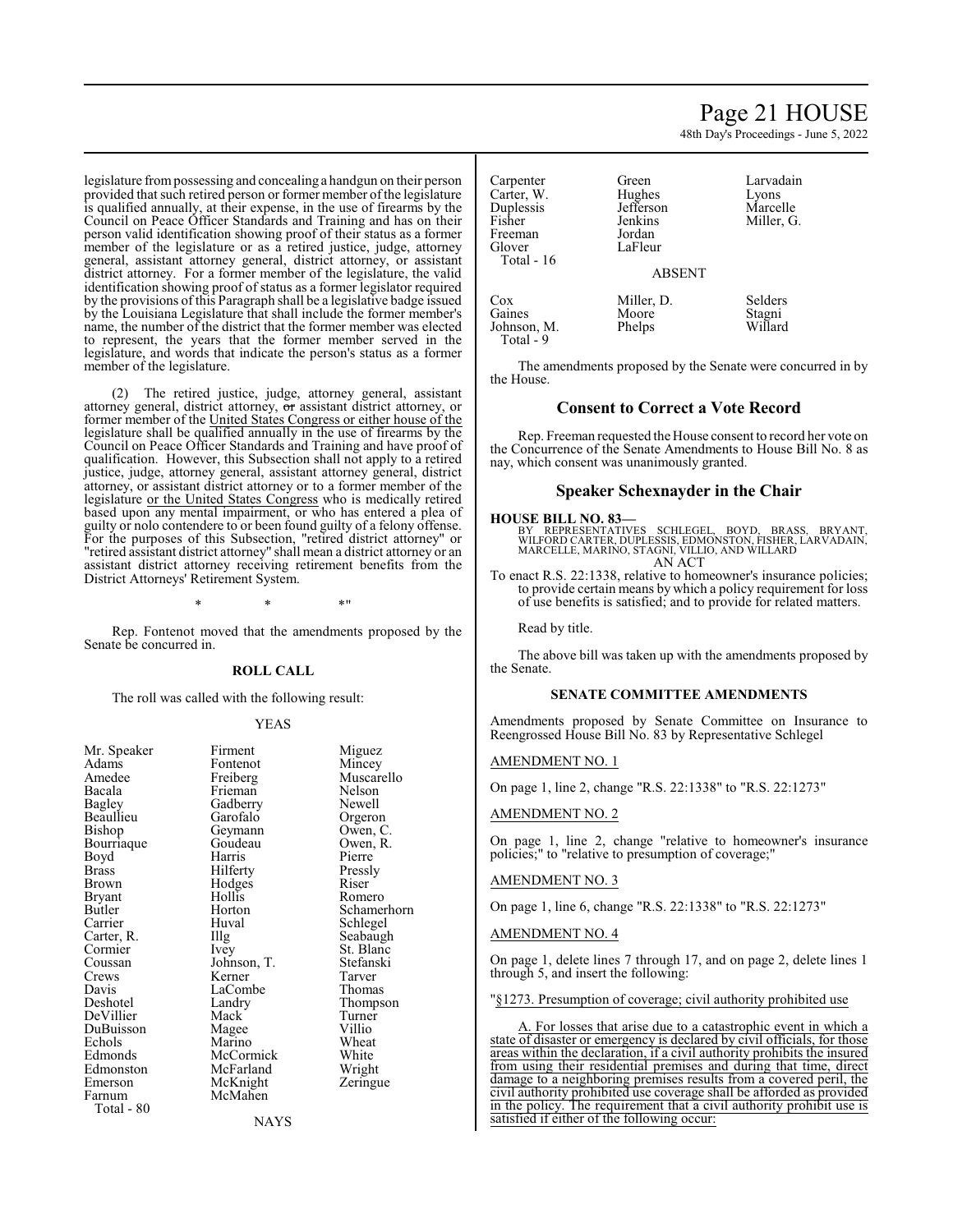# Page 22 HOUSE

48th Day's Proceedings - June 5, 2022

(1) A civil authority issues an order of evacuation for the area in which the dwelling is located as a result of a peril covered by the policy.

(2) A civil authority declares through public safety announcements that the area in which the dwelling is located should be evacuated as a result of a peril covered by the policy.

B. For purposes ofthis Section, insurers shall interpret, in globo, all actions of a civil authority, without regard to whether formal orders of evacuation were issued.

Section 2. This Act shall become effective on January 1, 2023; if vetoed by the governor and subsequently approved by the legislature, this Act shall become effective on the day following such approval by the legislature or January 1, 2023, whichever is later."

#### **SENATE FLOOR AMENDMENTS**

Amendments proposed by Senator Peacock to Reengrossed House Bill No. 83 by Representative Schlegel

#### AMENDMENT NO. 1

In Senate Committee Amendment No. 4 proposed by the Senate Committee on Insurance and adopted by the Senate on May 12, 2022, on page 1, delete lines 12 through 26, and insert the following:

"A. For losses that arise due to a catastrophic event in which a state of disaster or emergency is declared by civil officials, for those areas within the declaration, if a civil authority prohibits the insured from using their residential premises as a result of damage to a neighboring premises due to a peril covered by the policy, the civil authority prohibited use coverage shall be afforded as provided in the policy.

B. For purposes of this Section, insurers shall interpret all actions of a civil authority without regard to whether formal orders of evacuation were issued."

Rep. Schlegel moved that the amendments proposed by the Senate be concurred in.

#### **ROLL CALL**

The roll was called with the following result:

#### YEAS

|             | McKnight                                                                  |
|-------------|---------------------------------------------------------------------------|
|             |                                                                           |
|             | McMahen                                                                   |
|             | Miguez                                                                    |
|             | Miller, G.                                                                |
|             | Mincey                                                                    |
| Geymann     | Muscarello                                                                |
| Glover      | Nelson                                                                    |
| Goudeau     | Newell                                                                    |
| Green       | Orgeron                                                                   |
| Harris      | Owen, C.                                                                  |
|             | Owen, R.                                                                  |
| Hodges      | Phelps                                                                    |
| Hollis      | Pierre                                                                    |
| Horton      | Riser                                                                     |
| Hughes      | Romero                                                                    |
| Huval       | Schamerhorn                                                               |
|             | Schlegel                                                                  |
| Jefferson   | Seabaugh                                                                  |
| Jenkins     | Selders                                                                   |
| Johnson, T. | St. Blanc                                                                 |
| Jordan      | Stefanski                                                                 |
| Kerner      | Tarver                                                                    |
| LaCombe     | Thomas                                                                    |
|             | Freiberg<br>Frieman<br>Gadberry<br>Gaines<br>Garofalo<br>Hilferty<br>Illg |

| Duplessis<br>Echols<br>Edmonds<br>Edmonston<br>Emerson<br>Farnum<br>Firment<br>Fisher<br>Fontenot<br>Freeman<br>Total - 97 | LaFleur<br>Landry<br>Larvadain<br>Lyons<br>Mack<br>Magee<br>Marcelle<br>Marino<br>McCormick<br>McFarland<br><b>NAYS</b> | Thompson<br>Turner<br>Villio<br>Wheat<br>White<br>Willard<br>Wright<br>Zeringue |
|----------------------------------------------------------------------------------------------------------------------------|-------------------------------------------------------------------------------------------------------------------------|---------------------------------------------------------------------------------|
| Ivey<br>Total - 1                                                                                                          | <b>ABSENT</b>                                                                                                           |                                                                                 |
| Carter, W.<br>Cox<br>Johnson, M.                                                                                           | Miller, D.<br>Moore<br>Pressly                                                                                          | Stagni                                                                          |

The amendments proposed by the Senate were concurred in by the House.

Total - 7

HOUSE BILL NO. 142—<br>
BY REPRESENTATIVES SCHLEGEL, ADAMS, AMEDEE, BACALA,<br>
BISHOP, BUTLER, CARRIER, CREWS, EDMONDS, EDMONSTON,<br>
FIRMENT, FISHER, FONTENOT, FREIBERG, GAROFALO, HARRIS,<br>
HODGES, HORTON, MIKE JOHNSON, KERNER, M

To enact R.S. 9:2800.28, relative to material harmful to minors; to provide for liability for the publishing or distribution ofmaterial harmful to minors on the internet; to provide for reasonable age verification; to provide for legislative intent; to provide for individual rights of action; to provide for attorney fees, court costs, and punitive damages; to provide for exceptions; to provide for definitions; and to provide for related matters.

Read by title.

The above bill was taken up with the amendments proposed by the Senate.

#### **SENATE COMMITTEE AMENDMENTS**

Amendments proposed by Senate Committee on Judiciary A to Reengrossed House Bill No. 142 by Representative Schlegel

#### AMENDMENT NO. 1

On page 1, line 6, after "definitions;" insert "to provide for an effective date;"

#### AMENDMENT NO. 2

On page 2, line 9, after "that" and before "publishes" insert "knowingly and intentionally"

#### AMENDMENT NO. 3

On page 2, line 15, after "material" insert a period "." and delete the remainder of the line

# AMENDMENT NO. 4

On page 2, delete line 16 in its entirety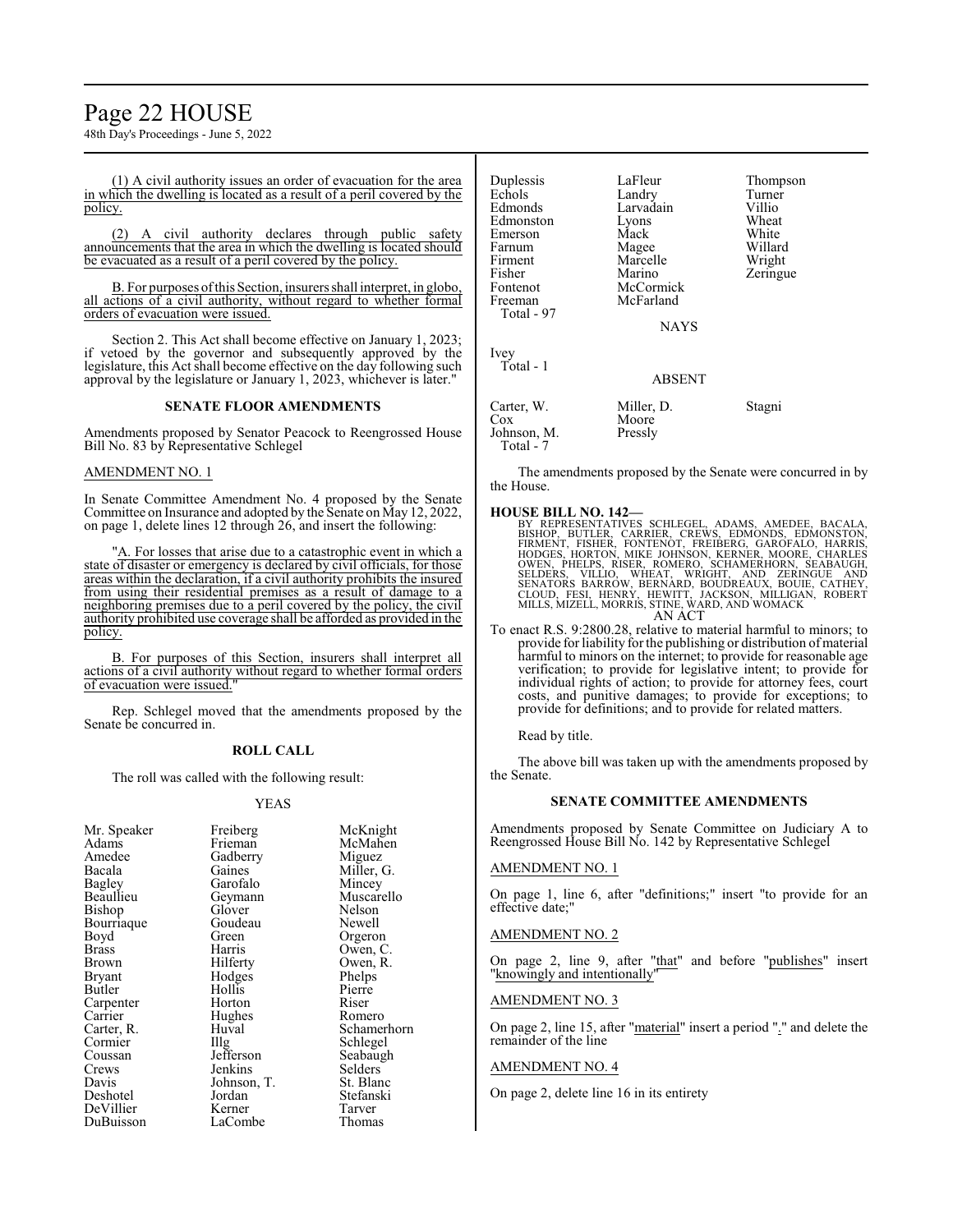# Page 23 HOUSE

48th Day's Proceedings - June 5, 2022

# AMENDMENT NO. 5

On page 2, line 19, after "including" delete "reasonable" and after "and" delete the remainder of the line and insert "reasonable attorney" fees as ordered by the court."

### AMENDMENT NO. 6

On page 2, delete lines 20 through 27 in their entirety and insert the following:

"(b) A commercial entity that is found to have knowingly retained identifying information of the individual after access has been granted to the individual, shall be liable to the individual for damages resulting from retaining the identifying information, including court costs and reasonable attorney fees as ordered by the court.

### AMENDMENT NO. 7

On page 3, line 4, after "subsidiaries," and before "shall" insert "search engine, or cloud service provider"

## AMENDMENT NO. 8

On page 4, line 6, after "interest," and before "who" insert "while operating as an employee as provided in this Subparagraph,

### AMENDMENT NO. 9

On page 4, line 10, after "service" and before "who" insert "while operating as an employee as provided in this Subparagraph,"

#### AMENDMENT NO. 10

On page 5, after line 3, add the following:

"Section 2. This Act shall be effective on January 1, 2023."

#### **SENATE FLOOR AMENDMENTS**

Amendments proposed by Senator Mizell to Reengrossed House Bill No. 142 by Representative Schlegel

# AMENDMENT NO. 1

On page 3, line 6, after "from" and before "a" insert "a website or other information or content on the internet or"

### AMENDMENT NO. 2

On page 3, line 8, after "connection" delete the remainder of the line

#### AMENDMENT NO. 3

On page 3, at the beginning of line 9, delete "not include" and insert "to the extent such provider is not responsible for" and after "communication" and before the period "." insert "that constitutes material harmful to minors"

Rep. Schlegel moved that the amendments proposed by the Senate be concurred in.

# **ROLL CALL**

The roll was called with the following result:

Gadberry

#### YEAS

| Mr. Speaker |  |
|-------------|--|
| Adams       |  |
| Amedee      |  |

Freiberg McKnight<br>Frieman McMahen McMahen<br>Miguez

| Bacala       | Gaines      | Miller, |
|--------------|-------------|---------|
| Bagley       | Garofalo    | Mince   |
| Beaullieu    | Geymann     | Musca   |
| Bishop       | Glover      | Nelsor  |
| Bourriaque   | Goudeau     | Newel   |
| Boyd         | Green       | Orgero  |
| <b>Brass</b> | Harris      | Owen,   |
| <b>Brown</b> | Hilferty    | Owen,   |
| Bryant       | Hodges      | Phelps  |
| Butler       | Hollis      | Pierre  |
| Carpenter    | Horton      | Pressly |
| Carrier      | Hughes      | Riser   |
| Carter, R.   | Huval       | Romer   |
| Carter, W.   | Illg        | Scham   |
| Cormier      | Ivey        | Schleg  |
| Coussan      | Jefferson   | Seabaı  |
| Crews        | Jenkins     | Selder  |
| Davis        | Johnson, T. | St. Bla |
| Deshotel     | Jordan      | Stefan  |
| DeVillier    | Kerner      | Tarver  |
| DuBuisson    | LaCombe     | Thoma   |
| Duplessis    | LaFleur     | Thomp   |
| Echols       | Landry      | Turner  |
| Edmonds      | Larvadain   | Villio  |
| Edmonston    | Lyons       | Wheat   |
| Emerson      | Mack        | White   |
| Farnum       | Magee       | Willar  |
| Firment      | Marcelle    | Wrigh   |
| Fisher       | Marino      | Zering  |
| Fontenot     | McCormick   |         |
| Freeman      | McFarland   |         |
| Total - 100  |             |         |
|              |             |         |

Gaines Miller, G.<br>Garofalo Mincev Garofalo<br>Geymann Glover Nelson<br>Goudeau Newell Goudeau<br>Green Harris Owen, C.<br>Hilferty Owen, R. Hodges Phelps<br>Hollis Pierre Huval Romero<br>Illg Schame Illg Schamerhorn<br>Ivev Schlegel Ivey Schlegel<br>Jefferson Seabaugl Jenkins Selders<br>Johnson, T. St. Blanc Johnson, T.<br>Jordan Jordan Stefanski<br>Kerner Tarver LaCombe Thomas<br>
LaFleur Thomps Landry Turne<br>
Larvadain Villio Larvadain<br>Lyons Magee Willard<br>
Marcelle Wright Marcelle Wright<br>
Marino Zeringu McCormick McFarland

Muscarello<br>Nelson Orgeron Owen, R.<br>Phelps Pressly<br>Riser Seabaugh<br>Selders Thompson<br>Turner Wheat<br>White Zeringue

#### NAYS

ABSENT

Total - 0

Cox Miller, D. Stagni Johnson, M. Total - 5

The amendments proposed by the Senate were concurred in by the House.

# **HOUSE BILL NO. 165—**

BY REPRESENTATIVES ZERINGUE AND ORGERON AN ACT

To amend and reenact R.S. 30:127(E) and 209(4)(a)(introductory paragraph) and R.S. 41:1733(D), relative to wind energy; to establish a maximum acreage for wind leases; to provide for operating agreements relative to the production of wind energy; and to provide for related matters.

Read by title.

The above bill was taken up with the amendments proposed by the Senate.

# **SENATE FLOOR AMENDMENTS**

Amendments proposed by Senator Hewitt to Engrossed House Bill No. 165 by Representative Zeringue

# AMENDMENT NO. 1

On page 1, at the beginning of line 3, change "41:1733(D)" to "41:1732(C), 1733(D), and 1734"

#### AMENDMENT NO. 2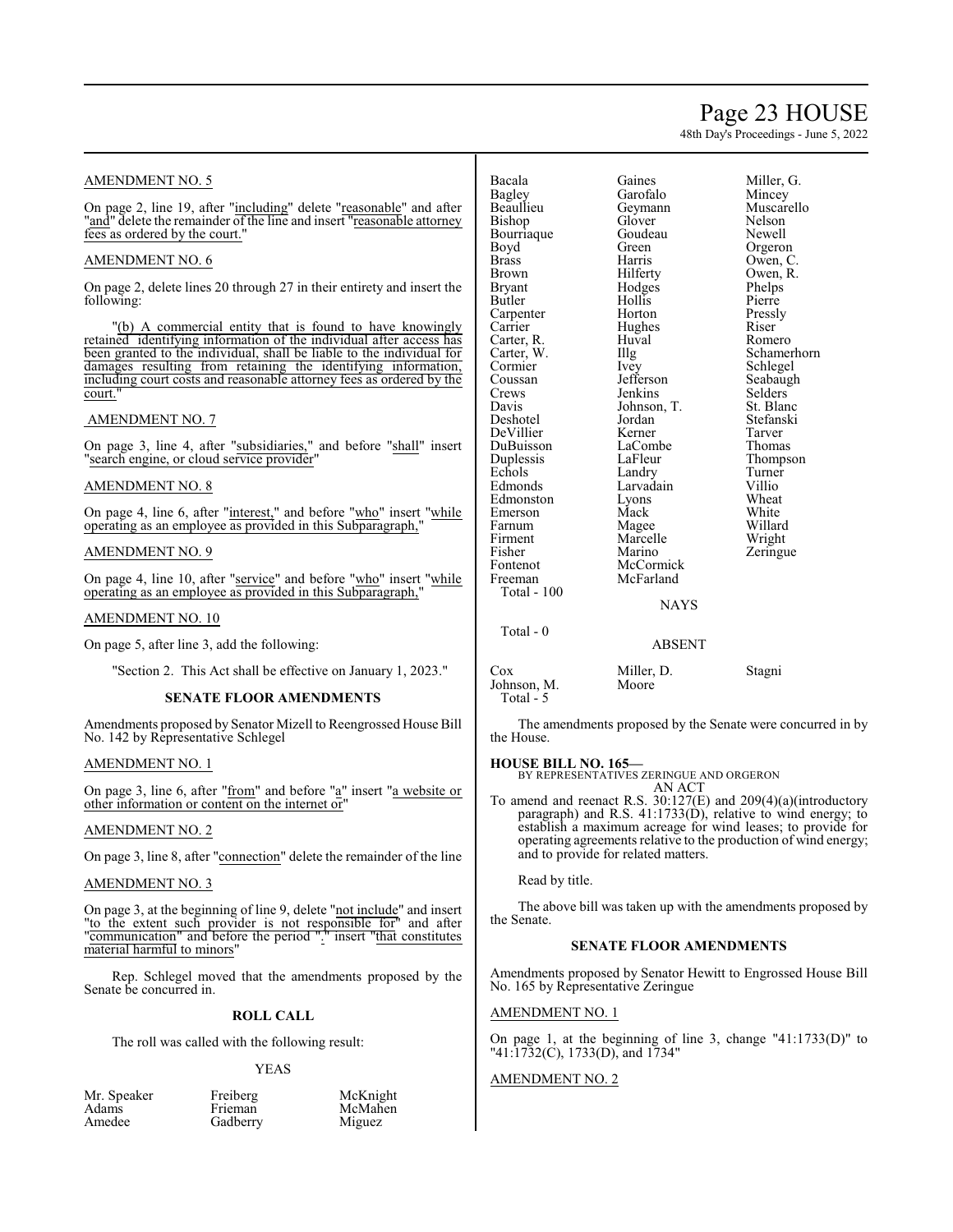# Page 24 HOUSE

48th Day's Proceedings - June 5, 2022

On page 1, at the beginning line 5, insert "to provide for the powers and duties of the secretary of the Department of Natural Resources; to provide for rules and regulations;"

# AMENDMENT NO. 3

On page 2, line 14, change ""41:1733(D) is" to "41:1732(C),  $1733(D)$ , and 1734 are"

# AMENDMENT NO. 4

On page 2, between lines 14 and 15, insert:

#### "§1732. Lease authority and royalties

\* \* \*

C. Any lease granted under the provisions of this Chapter shall require a decommissioning plan for the end of the facility's expected life or upon circumstance that would require closure of the facility. The decommissioning plan shall include the estimated cost of site closure and remediation that includes removing the wind energy production facility along with any necessary infrastructure facilities and restoring the property to as near as reasonably possible to the condition of the property prior to the commencement of construction of the facility. Additionally, the leases shall be subject to the same decommissioning rules and regulations as oil and gas and sulphur facilities under provided by the provisions of Subpart  $\Theta$  of Part 250 of Chapter II I of Part 585 of Subchapter B of Chapter  $\tilde{V}$  of Title 30 of the Code of Federal Regulations (30CFR 250.1700 585.900 et seq.) to the extent they are not inconsistent with the provisions ofthis Section or any rules or regulations promulgated pursuant to this Chapter.

 $*$  \*  $*$  \*

#### AMENDMENT NO. 5

On page 2, after line 28, insert:

\* \* \* \* \*

§1734. Powers and duties of the secretary of the Department of Natural Resources

A. The secretary of the Department of Natural Resources shall promulgate rules and regulations pursuant to the Administrative Procedure Act to implement the provisions of this Chapter and to institute reasonable fees for services performed by the department. The rules and regulations shall include all provisions necessary to accomplish the intent of the legislature as stated in this Chapter. and shall provide for the following:

(1) Criteria for setting the annual rent or royalty amounts for leases executed pursuant to this Chapter.

(2) Criteria for setting a primary term for leases and the necessary wind energy production or other actions by the lessee to continue the lease beyond the primary term. The rules and regulations shall also provide for the release of acreage at the end of the primary term on that portion of the lease where none of the necessary wind energy production or other actions occur.

(3) Requirements for financial security to ensure proper closure of the site pursuant to the decommissioning plan.

(4) Requirements for determining that if no responsible party can be located or such party has failed or is financially unable to undertake decommissioning required by the lease and that no energy has been produced from the facility from wind for two years. These requirements shall include notice to the last operator of record.

B. The secretary may expend sums payable to the department from the financial security required by the rules and regulation promulgated pursuant to this Section and enter into contracts for the purpose of restoration of wind energy sites pursuant to the terms of the lease or when the secretary has determined there is no responsible party pursuant to this Section. Restoration of a wind energy site includes removing the wind energy production facility alongwith any necessaryinfrastructure facilities and restoring the property to as near as reasonably possible to the condition of the property prior to the commencement of construction of the facility.

Section 3. The rules and regulations provided for in R.S.  $41:1734(A)(1)$  through (4) as amended by this Act shall be promulgated by the secretary on or before January 1, 2023."

Rep. Zeringue moved that the amendments proposed by the Senate be concurred in.

#### **ROLL CALL**

The roll was called with the following result:

#### YEAS

Mr. Speaker Freiberg McMahen<br>Adams Frieman Miguez Adams Frieman<br>Amedee Gadberry Amedee Gadberry Miller, G.<br>Bacala Gaines Mincey Bacala Gaines Mincey Beaullieu Glover Nelson Bourriaque Green<br>Boyd Harris Boyd Harris Owen, C. Brass Hilferty Owen, R. Brown Hodges Phelps<br>Bryant Hollis Pierre Bryant Hollis<br>Butler Horton Carpenter Hughes Riser<br>Carrier Huval Rome Carrier Huval Romero<br>Carter, R. Illg Schame Carter, W. Ivey Seabaughter, W. Seabaughter, Seabaughter, Seabaughter, Seabaughter, Seabaughter, Seabaughter, Seabaughter, Seabaughter, Seabaughter, Seabaughter, Seabaughter, Seabaughter, Seabaughter, Seabaughter, Seabaugh Cormier Jefferson<br>Coussan Jenkins Coussan Jenkins St. Blanc<br>Crews Johnson, T. Stagni Crews Johnson, T.<br>Davis Jordan Deshotel Kerner Tarver DeVillier LaCombe<br>DuBuisson LaFleur Duplessis Landry Turner<br>
Echols Larvadain Villio Edmonston Lyons Wheat<br>Emerson Mack White Emerson Mack White<br>
Farnum Magee Willard Farnum Magee Willard<br>Firment Marcelle Wright Firment Marcelle<br>Fisher Marino Fisher Marino Zeringue<br>Fontenot McFarland Zeringue Fontenot McFarland<br>Freeman McKnight McKnight Total - 97 Total - 0

Garofalo Muscarello<br>Glover Nelson Goudeau Newell<br>Green Orgeron Horton Pressly<br>Hughes Riser Illg Schamerhorn<br>Ivey Seabaugh Jordan Stefanski<br>Kerner Tarver LaFleur Thompson<br>Landry Turner Larvadain Villio<br>Lyons Wheat

#### **NAYS**

ABSENT

| Cox       | Johnson, M. | Moore    |
|-----------|-------------|----------|
| Edmonds   | McCormick   | Schlegel |
| Geymann   | Miller. D.  |          |
| Total - 8 |             |          |

The amendments proposed by the Senate were concurred in by the House.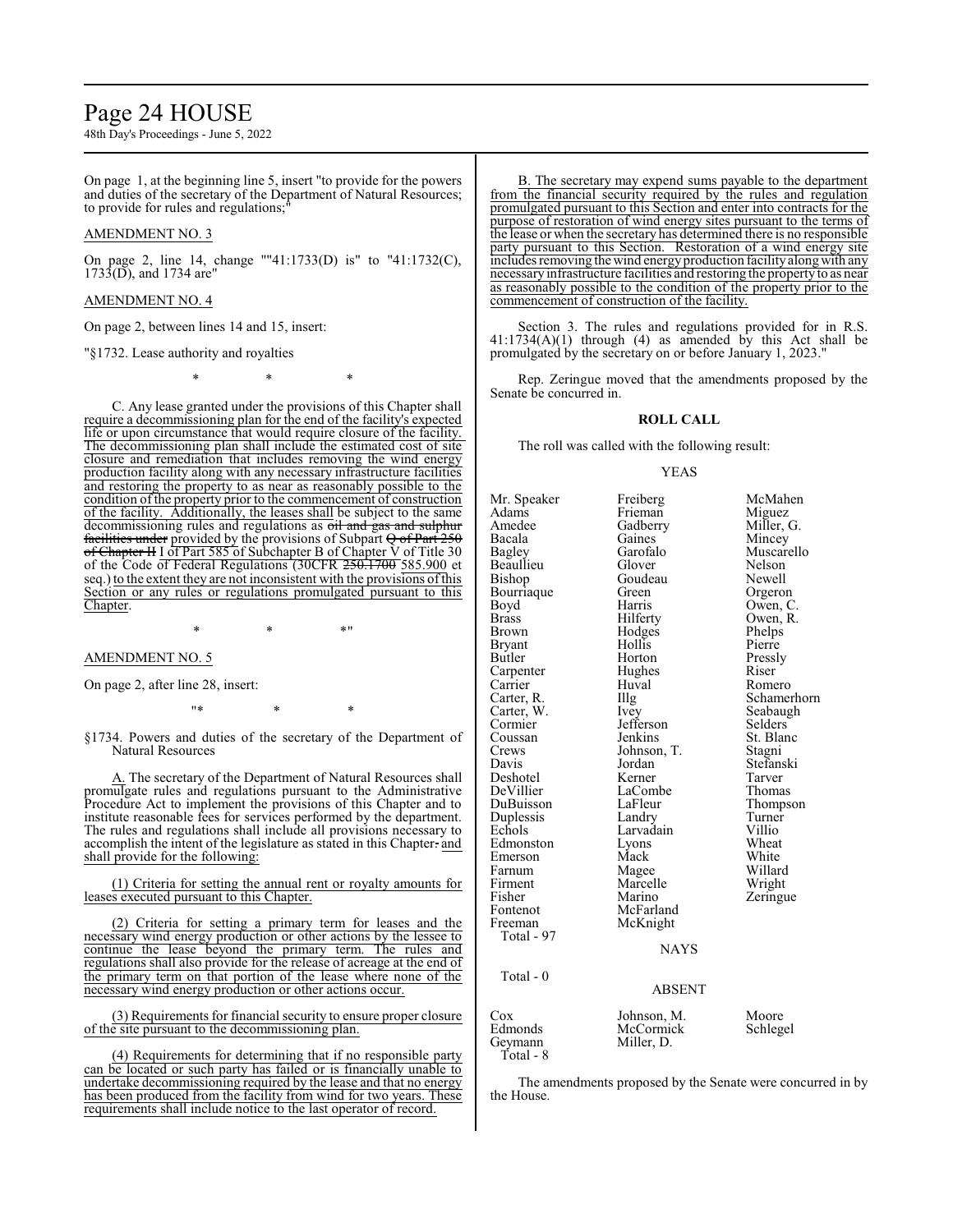# Page 25 HOUSE

48th Day's Proceedings - June 5, 2022

#### **HOUSE BILL NO. 196—** BY REPRESENTATIVE NELSON

AN ACT

To enact R.S. 17:3138.10, relative to postsecondary education; to create the Stimulating More Advanced Research and Technology Program for the purpose of awarding grants to support research in science, technology, engineering, and mathematics at certain postsecondary education institutions; to provide for program administration by the Board of Regents; to specify the purposes for which grants are awarded; to create the Stimulating More Advanced Research and Technology Fund for the purpose of funding the program; to direct the state treasurer to deposit certain monies into the fund; to require the Board of Regents to report annually relative to the program; to require the Board of Regents to adopt rules relative to the program; and to provide for related matters.

Read by title.

The above bill was taken up with the amendments proposed by the Senate.

### **SENATE COMMITTEE AMENDMENTS**

Amendments proposed by Senate Committee on Education to Reengrossed House Bill No. 196 by Representative Nelson

### AMENDMENT NO. 1

On page 2, at the end of line 2, delete " $\frac{1}{\text{and}}$  institutions", delete lines 3 and  $\overline{4}$ , and insert a period ".

#### AMENDMENT NO. 2

On page 2, line 6, before the period "." insert "but does include biomedical science and agricultural science"

# AMENDMENT NO. 3

On page 2, line 17, before the period "." insert "and postdoctoral fellows

# AMENDMENT NO. 4

On page 2, line 22, before "grants" insert "total amount of"

#### AMENDMENT NO. 5

On page 3, delete lines 1 and 2

AMENDMENT NO. 6

On page 3, line 21, change "E." to "F."

#### AMENDMENT NO. 7

On page 3, line 26, change "F." to "G."

### AMENDMENT NO. 8

On page 4, delete lines 1-4, and insert the following:

"H. Implementation of the provisions this Section shall be subject to the appropriation of sufficient funds by the legislature for such purposes.

Section 2. This Act shall become effective"

# AMENDMENT NO. 9

On page 4, line 8, delete "the provisions of Sections 2 and 3 of"

# **SENATE FLOOR AMENDMENTS**

Amendments proposed by Senator Hewitt to Reengrossed House Bill No. 196 by Representative Nelson

#### AMENDMENT NO. 1

Delete Amendment No. 5 proposed by the Senate Committee on Education and adopted by the Senate on May 31, 2022.

AMENDMENT NO. 2

On page 1, line 8, after "program;" delete the remainder of the line

AMENDMENT NO. 3

On page 1, line 9, delete "into the fund;"

AMENDMENT NO. 4

On page 3, line 1, after "more than" change "three" to "one and onehalf"

AMENDMENT NO. 5

On page 3, delete lines 7 through 11

AMENDMENT NO. 6

On page 3, line 12, change "(3)" to "(2)"

AMENDMENT NO. 7

On page 3, line 15, change "(4)" to "(3)"

Rep. Nelson moved that the amendments proposed by the Senate be concurred in.

#### **ROLL CALL**

The roll was called with the following result:

### YEAS

| Mr. Speaker   | Frieman     | McMahen     |
|---------------|-------------|-------------|
| Adams         | Gadberry    | Miguez      |
| Amedee        | Gaines      | Miller, G.  |
| Bacala        | Garofalo    | Mincey      |
| <b>Bagley</b> | Geymann     | Muscarello  |
| Beaullieu     | Glover      | Nelson      |
| Bishop        | Goudeau     | Newell      |
| Bourriaque    | Green       | Orgeron     |
| Boyd          | Harris      | Owen, C.    |
| <b>Brass</b>  | Hilferty    | Owen, R.    |
| Brown         | Hodges      | Phelps      |
| Bryant        | Hollis      | Pierre      |
| Butler        | Horton      | Pressly     |
| Carpenter     | Hughes      | Riser       |
| Carrier       | Huval       | Romero      |
| Carter, R.    | Illg        | Schamerhorn |
| Carter, W.    | Ivey        | Schlegel    |
| Cormier       | Jefferson   | Seabaugh    |
| Coussan       | Jenkins     | Selders     |
| Crews         | Johnson, T. | St. Blanc   |
| Davis         | Jordan      | Stagni      |
| Deshotel      | Kerner      | Stefanski   |
| DeVillier     | LaCombe     | Tarver      |
| DuBuisson     | LaFleur     | Thomas      |
| Duplessis     | Landry      | Thompson    |
| Echols        | Larvadain   | Turner      |
| Edmonds       | Lyons       | Villio      |
| Edmonston     | Mack        | Wheat       |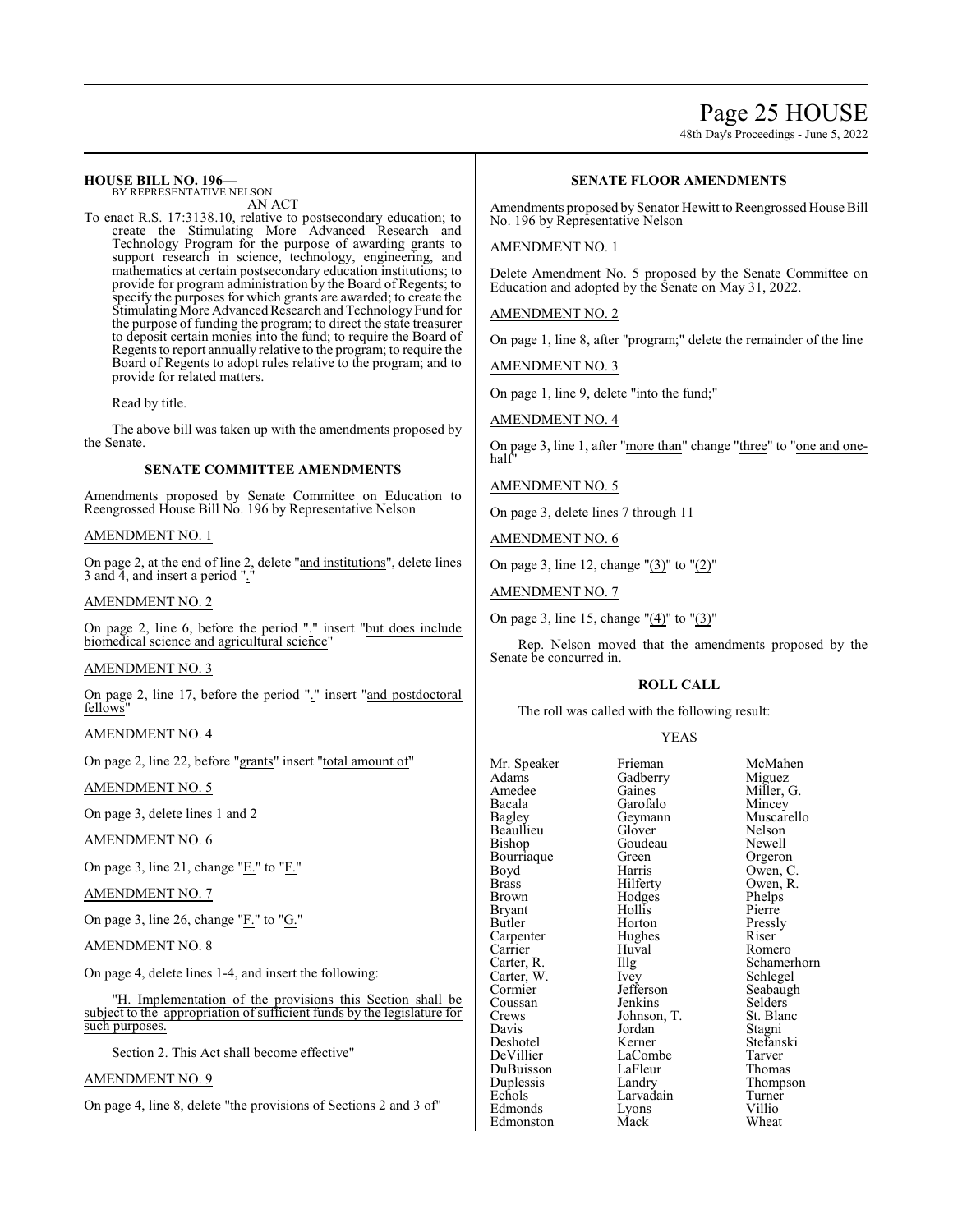# Page 26 HOUSE

48th Day's Proceedings - June 5, 2022

| Emerson<br>Firment<br>Fisher<br>Fontenot<br>Freeman<br>Freiberg<br>Total $-100$ | Magee<br>Marcelle<br>Marino<br>McCormick<br>McFarland<br>McKnight<br><b>NAYS</b> | White<br>Willard<br>Wright<br>Zeringue |
|---------------------------------------------------------------------------------|----------------------------------------------------------------------------------|----------------------------------------|
| Total - 0                                                                       | <b>ABSENT</b>                                                                    |                                        |
| Cox<br>Farnum<br>Total - 5                                                      | Johnson, M.<br>Miller, D.                                                        | Moore                                  |

The amendments proposed by the Senate were concurred in by the House.

**HOUSE BILL NO. 215—** BY REPRESENTATIVE WHITE

AN ACT

To amend and reenact R.S. 17:497, relative to the compensation schedule for school bus operators who transport public school students; to provide changes to the method by which compensation is calculated; to require compensation for certain purchases made and costs incurred by school bus operators; to provide for an effective date; and to provide for related matters.

Read by title.

The above bill was taken up with the amendments proposed by the Senate.

# **SENATE FLOOR AMENDMENTS**

Amendments proposed by Senator McMath to Engrossed House Bill No. 215 by Representative White

# AMENDMENT NO. 1

On page 3, line 9, after "mobility" delete the remainder of the line and insert "device securement systems,"

# AMENDMENT NO. 2

On page 4, at the end of line 15, after "to" insert "the"

# AMENDMENT NO. 3

On page 4, line 16, between "governing" and "shall" change "authorities" to "authority"

## AMENDMENT NO. 4

On page 4, line 17, between "by" and "in" change "public school governing authorities" to "the public school governing authority"

Rep. White moved that the amendments proposed by the Senate be concurred in.

# **ROLL CALL**

The roll was called with the following result:

#### YEAS

McMahen Miguez Miller, G. **Mincey** Muscarello

| Mr. Speaker | Gadberry |
|-------------|----------|
| Adams       | Gaines   |
| Amedee      | Geymann  |
| Bacala      | Glover   |
| Bagley      | Goudeau  |

Beaullieu Green Nelson<br>Bishon Harris Newell Bishop Harris Newell Bourriaque Hilferty Orgeron<br>Boyd Hodges Owen, C Boyd Hodges Owen, C.<br>Brass Hollis Owen, R Brass Hollis Owen, R.<br>Brown Horton Phelns Phelps<br>Pierre Butler Hughes Pierre<br>
Carpenter Huval Pressly Carpenter Huval Pressl<br>Carrier Hugh Riser Carrier Illg Riser<br>Carter, R. Ivey Romero Carter, R. Ivey<br>Carter, W. Jefferson Carter, W. Jefferson Schamerhorn<br>
Cormier Jenkins Schlegel Cormier Jenkins Schlegel<br>Coussan Johnson, T. Seabaugh Coussan Johnson, T.<br>Davis Jordan Davis Jordan Selders<br>Deshotel Kerner St. Blan Deshotel Kerner St. Blanc<br>DeVillier LaCombe Stagni LaCombe Stagni<br>LaFleur Stefanski DuBuisson LaFleur Stefans<br>
Duplessis Landry Tarver Duplessis Landry Tarver<br>
Echols Larvadain Thomas Echols Larvadain<br>Edmonds Lyons Lyons Thompson<br>Mack Turner Edmonston Mack Turner<br>Emerson Magee Villio Emerson Magee Villio<br>Firment Marcelle Wheat Firment Marcelle Wheat<br>
Fisher Marino White Fisher Marino White Fontenot McCormick Willard<br>
Freeman McFarland Wright Freeman McFarland Wright<br>
Freiberg McKnight Zeringue McKnight Total  $-96$ NAYS Crews Frieman Garofalo Total - 3 ABSENT Bryant Farnum Miller, D.<br>Cox Johnson, M. Moore Johnson, M. Total - 6

The amendments proposed by the Senate were concurred in by the House.

# **Consent to Correct a Vote Record**

Rep. Freeman requested the House consent to record her vote on the Concurrence of the Senate Amendments to House Bill No. 215 as yea, which consent was unanimously granted.

**HOUSE BILL NO. 278—**

BY REPRESENTATIVE ECHOLS AN ACT

To enact R.S. 22:1066.2 and R.S. 40:2163, relative to health coverage plans; to provide relative to the medical assistance program of this state known as Medicaid; to require reimbursement for mental health and substance abuse benefits provided through the Psychiatric Collaborative Care Model service delivery method; to provide for definitions; and to provide for related matters.

Read by title.

The above bill was taken up with the amendments proposed by the Senate.

# **SENATE COMMITTEE AMENDMENTS**

Amendments proposed by Senate Committee on Health and Welfare to Reengrossed House Bill No. 278 by Representative Echols

#### AMENDMENT NO. 1

On page 1, line 5, after "method;" insert "to provide for applicability;"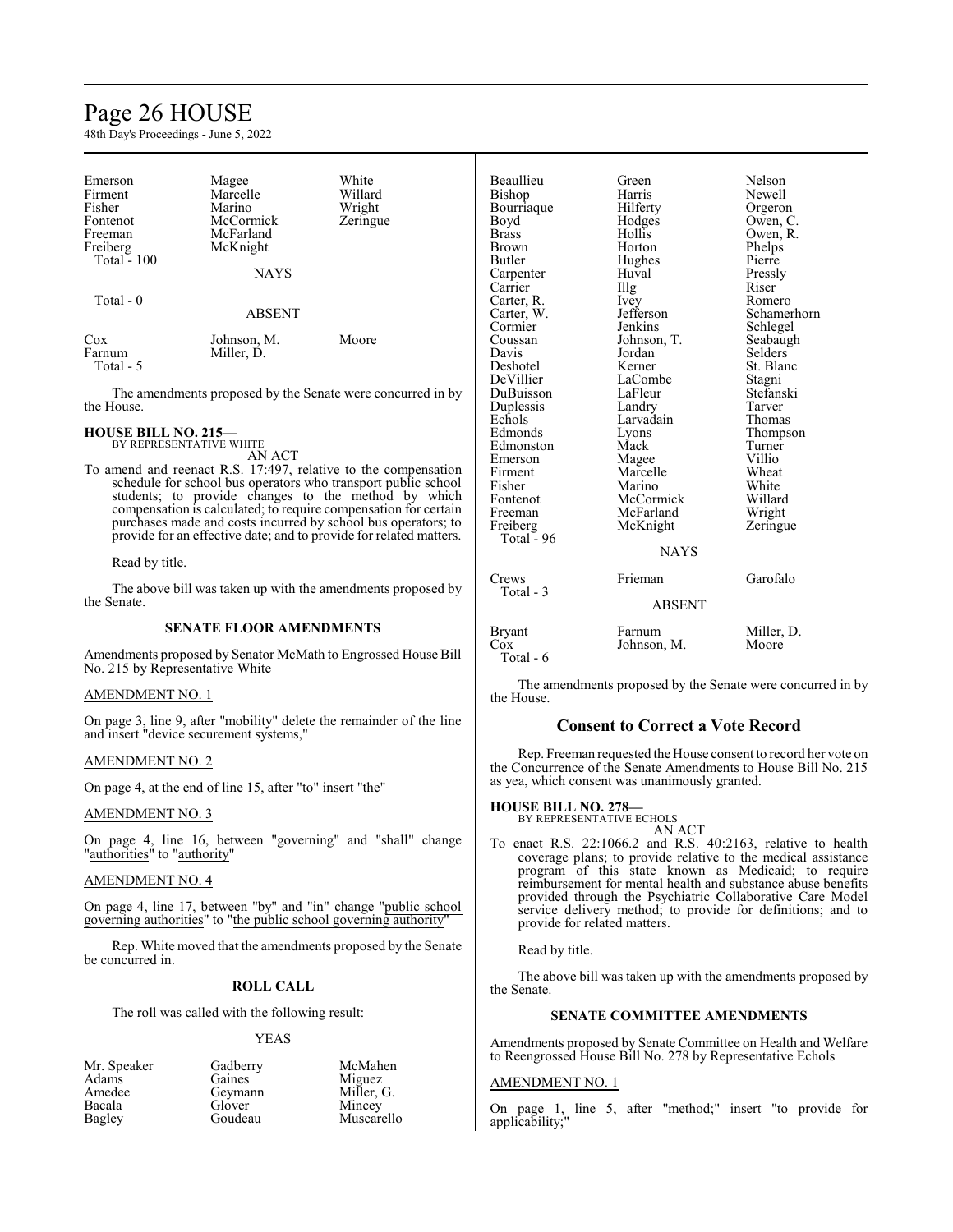# Page 27 HOUSE

48th Day's Proceedings - June 5, 2022

# AMENDMENT NO. 2

On page 1, delete lines 13 through 15 and insert "coverage for mental health and substance abuse services that are delivered through evidence-based, integrated behavioral healthcare models, such as the Psychiatric Collaborative Care Model."

### AMENDMENT NO. 3

On page 2, line 15, after "method" delete the remainder of the line and insert the following:

"that is typically provided by a primary care team consisting of a primary care provider and a care manager who works in collaboration with a psychiatric consultant, such as a psychiatrist. Care is directed by the primary care team and includes structured care management with regular assessments of clinical status using validated tools and modification of treatment as appropriate. The psychiatric consultant provides regular consultations to the primary care team to review the clinical status and care of patients and to make recommendations."

## AMENDMENT NO. 4

On page 3, after line 11, add the following:

"Section 3. The provisions of this Act shall apply to any new health coverage plan issued on or after January 1, 2023. Any health coverage plan in effect prior to January 1, 2023, shall convert to conform to the provisions of this Act on or before the renewal date, but no later than January 1, 2024.

#### **SENATE FLOOR AMENDMENTS**

Amendments proposed by Senator Fred Mills to Reengrossed House Bill No. 278 by Representative Echols

#### AMENDMENT NO. 1

In Senate Committee Amendment No. 4 proposed by the Senate Committee on Health and Welfare and adopted by the Senate on May 26, 2022, on page 1, at the beginning of line 19, change "Section 3." to "Section 2."

#### AMENDMENT NO. 2

On page 1, delete lines 2 and 3, and insert "To enact R.S. 22:1066.2, relative to health coverage plans; to require"

#### AMENDMENT NO. 3

On page 2, delete lines 16 through 28

# AMENDMENT NO. 4

On page 3, delete lines 1 through 11

Rep. Echols moved that the amendments proposed by the Senate be concurred in.

#### **ROLL CALL**

The roll was called with the following result:

Goudeau

#### YEAS

Mr. Speaker Frieman McKnight<br>
Adams Gadberry McMahen Amedee Gaines<br>Bacala Garofalo Bacala Garofalo Miller, G. Bagley Geymann<br>Beaullieu Glover Beaullieu Glover Muscarello<br>Bishop Goudeau Nelson

Gadberry McMah<br>Gaines Miguez

| Bourriaque    | Green       | Newel   |
|---------------|-------------|---------|
| Boyd          | Harris      | Orgero  |
| <b>Brass</b>  | Hilferty    | Owen,   |
| Brown         | Hodges      | Owen,   |
| <b>Bryant</b> | Hollis      | Phelps  |
| Butler        | Horton      | Pierre  |
| Carpenter     | Hughes      | Pressly |
| Carrier       | Huval       | Riser   |
| Carter, R.    | Illg        | Romer   |
| Carter, W.    | Ivey        | Scham   |
| Cormier       | Jefferson   | Schleg  |
| Coussan       | Jenkins     | Seabai  |
| Crews         | Johnson, M. | Selder  |
| Davis         | Johnson, T. | St. Bla |
| Deshotel      | Jordan      | Stagni  |
| DeVillier     | Kerner      | Stefan  |
| DuBuisson     | LaCombe     | Tarver  |
| Duplessis     | LaFleur     | Thoma   |
| Echols        | Landry      | Thomp   |
| Edmonds       | Larvadain   | Turner  |
| Edmonston     | Lyons       | Villio  |
| Emerson       | Mack        | Wheat   |
| Firment       | Magee       | White   |
| Fisher        | Marcelle    | Willar  |
| Fontenot      | Marino      | Wrigh   |
| Freeman       | McCormick   | Zering  |
| Freiberg      | McFarland   |         |
| Total - 101   |             |         |
|               |             |         |

Harris Orgeron<br>Hilferty Owen, C Hollis Phelps<br>Horton Pierre Hughes Pressly<br>Huval Riser Huval<br>Illg Illg Romero<br>Ivev Schame Jefferson Schlegel<br>Jenkins Seabaugl Johnson, T. St. Bla<br>Jordan Stagni LaCombe<br>LaFleur LaFleur Thomas<br>Landry Thomas Larvadain Turner<br>Lyons Villio Lyons<br>Mack Mack Wheat<br>Magee White Marcelle<br>Marino McCormick McFarland

Green Newell<br>Harris Orgerou Hilferty Owen, C.<br>Hodges Owen, R. Hodges Owen, R.<br>Hollis Phelps Pierre Ivey Schamerhorn<br>
Iefferson Schlegel Seabaugh<br>Selders Fohnson, M.<br>Fohnson, T. St. Blanc Kerner Stefanski<br>LaCombe Tarver Thompson<br>Turner White<br>Willard Wright<br>Zeringue

#### NAYS

ABSENT

Cox Miller, D.<br>Farnum Moore Farnum Total - 4

Total - 0

Rep. Echols moved that the amendments proposed by the Senate be concurred in.

#### **HOUSE BILL NO. 293—**

BY REPRESENTATIVES HILFERTY, COX, DAVIS, DUPLESSIS, FISHER, FONTENOT, GOUDEAU,JORDAN, MCKNIGHT, NEWELL, PRESSLY, ST. BLANC, AND THOMAS AN ACT

To amend and reenact R.S. 40:1581, relative to carbon monoxide detectors in one- or two-family dwellings; to provide for a longlife, sealed battery carbon monoxide detector in certain dwellings; to provide for applicability; and to provide for related matters.

Read by title.

The above bill was taken up with the amendments proposed by the Senate.

### **SENATE FLOOR AMENDMENTS**

Amendments proposed by Senator Connick to Reengrossed House Bill No. 293 by Representative Hilferty

#### AMENDMENT NO. 1

On page 2, line 8, after "shall" insert "not supersede or prevent the Louisiana State Uniform Construction Code Council from performing its duties as per R.S. 40:1730.22(C) and"

Rep. Hilferty moved that the amendments proposed by the Senate be concurred in.

#### **ROLL CALL**

The roll was called with the following result: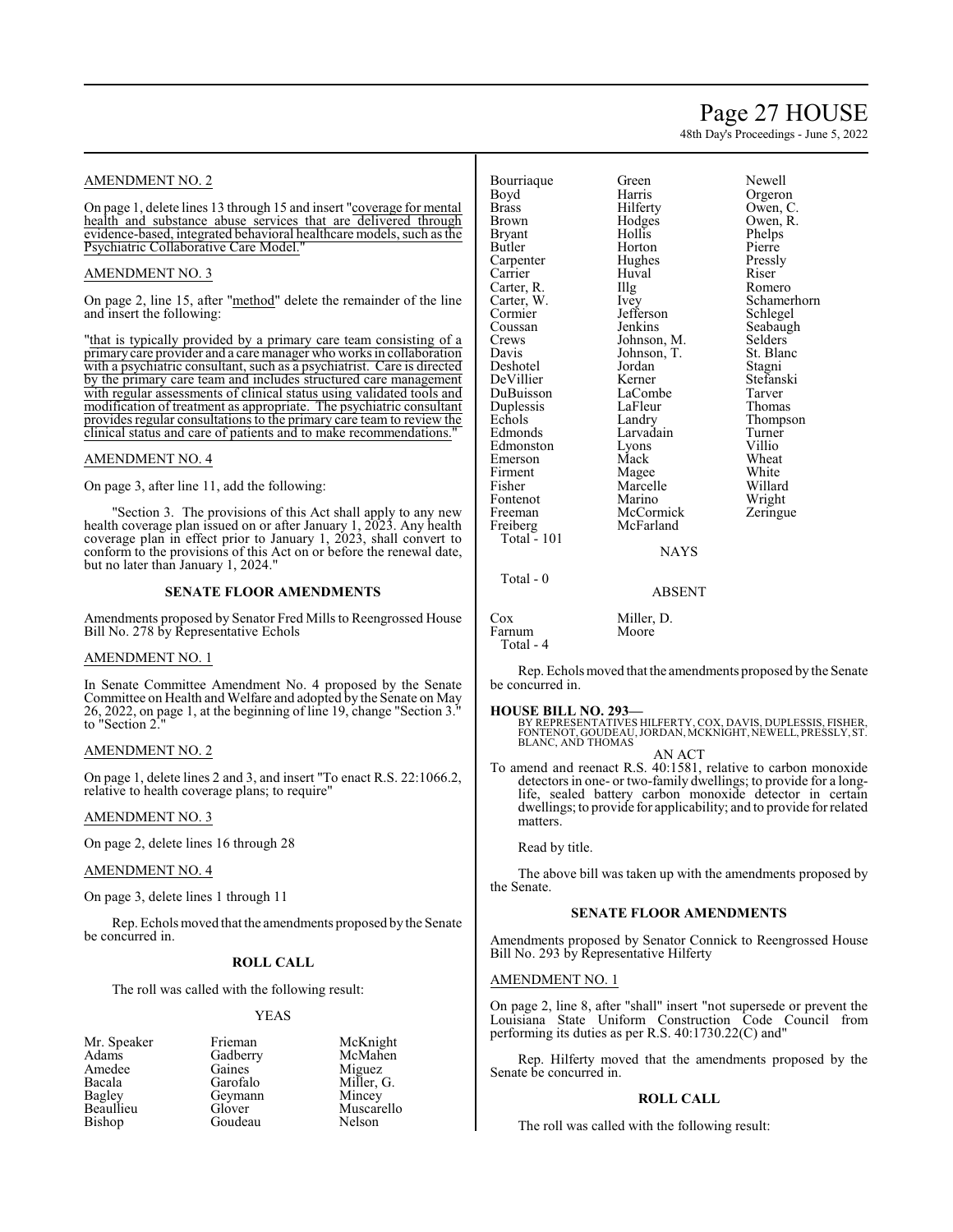# Page 28 HOUSE

48th Day's Proceedings - June 5, 2022

|                                                                                                                                                                                                                                                                                                                    | I LAS                                                                                                                                                                                                                                                                                                  |                                                                                                                                                                                                                                                                            |
|--------------------------------------------------------------------------------------------------------------------------------------------------------------------------------------------------------------------------------------------------------------------------------------------------------------------|--------------------------------------------------------------------------------------------------------------------------------------------------------------------------------------------------------------------------------------------------------------------------------------------------------|----------------------------------------------------------------------------------------------------------------------------------------------------------------------------------------------------------------------------------------------------------------------------|
| Mr. Speaker<br>Adams<br>Bacala<br>Bagley<br>Beaullieu<br>Bishop<br>Boyd<br>Brass<br>Brown<br><b>Bryant</b><br>Butler<br>Carpenter<br>Carrier<br>Carter, R.<br>Carter, W.<br>Cormier<br>Coussan<br>Davis<br>Deshotel<br>DuBuisson<br>Duplessis<br>Echols<br>Fisher<br>Freeman<br>Freiberg<br>Gadberry<br>Total - 76 | Gaines<br>Glover<br>Goudeau<br>Green<br>Harris<br>Hilferty<br>Hollis<br>Hughes<br>Huval<br>Illg<br>Jefferson<br>Jenkins<br>Johnson, M.<br>Johnson, T.<br>Jordan<br>Kerner<br>LaCombe<br>LaFleur<br>Landry<br>Larvadain<br>Lyons<br>Magee<br>Marcelle<br>Marino<br>McFarland<br>McKnight<br><b>NAYS</b> | McMahen<br>Miller, G.<br>Muscarello<br>Nelson<br>Newell<br>Owen, C.<br>Owen, R.<br>Phelps<br>Pierre<br>Pressly<br>Romero<br>Schamerhorn<br>Schlegel<br>Selders<br>St. Blanc<br>Stagni<br>Stefanski<br>Thomas<br>Turner<br>Villio<br>White<br>Willard<br>Wright<br>Zeringue |
| Amedee<br>Bourriaque<br>Crews<br>DeVillier<br>Edmonston<br>Emerson<br>Farnum<br>Firment<br>Fontenot<br>Total - 25                                                                                                                                                                                                  | Frieman<br>Garofalo<br>Geymann<br>Hodges<br>Horton<br>Ivey<br>Mack<br>McCormick<br>Miguez<br><b>ABSENT</b>                                                                                                                                                                                             | Mincey<br>Orgeron<br>Riser<br>Seabaugh<br>Tarver<br>Thompson<br>Wheat                                                                                                                                                                                                      |
| Cox<br>Edmonds<br>Total - 4                                                                                                                                                                                                                                                                                        | Miller, D.<br>Moore                                                                                                                                                                                                                                                                                    |                                                                                                                                                                                                                                                                            |

YEAS

The amendments proposed by the Senate were concurred in by the House.

**HOUSE BILL NO. 365—** BY REPRESENTATIVES SEABAUGH, ADAMS, BACALA, BRYANT, CARRIER, CORMIER, CREWS, EDMONDS, EDMONSTON, FIRMENT, FONTENOT, GADBERRY, GAROFALO, HORTON, TRAVIS JOHNSON, CHARLES OWEN, PRESSLY, SCHAMERHORN, AND VILLIO AN ACT

To amend and reenact R.S. 14:95.1(D) and to enact R.S. 14:2(B)(29) and 95.1(E), relative to crimes of violence; to create the crime of possession of firearm or carrying concealed weapon by a person convicted of certain felonies a crime of violence; to provide for an effective date; and to provide for related matters.

### Read by title.

The above bill was taken up with the amendments proposed by the Senate.

#### **SENATE COMMITTEE AMENDMENTS**

Amendments proposed by Senate Committee on Judiciary C to Reengrossed House Bill No. 365 by Representative Seabaugh

### AMENDMENT NO. 1

On page 2, line 1, delete "of firearm or carrying concealed weapon" and insert "of a firearm or carrying of a concealed weapon"

### AMENDMENT NO. 2

On page 2, delete lines 7 through 11 and insert the following:

"D. If a violation of this Section is committed during the commission of a crime of violence as defined in R.S. 14:2(B), and the defendant has a prior conviction of a crime of violence, then the violation of this Section shall be designated as a crime of violence."

Rep. Seabaugh moved that the amendments proposed by the Senate be concurred in.

#### **ROLL CALL**

The roll was called with the following result:

#### YEAS

Mr. Speaker Frieman McMahen<br>Adams Gadberry Miguez Adams Gadberry<br>Amedee Gaines Amedee Gaines Miller, G.<br>Bacala Garofalo Mincey Bacala Garofalo<br>Bagley Geymann Geymann Muscarello<br>Glover Nelson Beaullieu Glover Nelson<br>Bishop Goudeau Newell Goudeau Newell<br>Green Orgeron Bourriaque Green<br>Boyd Harris Boyd Harris Owen, C.<br>Brass Hilferty Owen, R. Brass Hilferty Owen, R. Brown Hodges Phelps<br>Bryant Hollis Pierre Bryant Hollis<br>Butler Horton Horton Pressly<br>Huval Riser Carpenter Carrier IIIg Romero<br>Carter, W. Ivey Schame Carter, W. Ivey Schamerhorn<br>
Cormier Jefferson Schlegel Cormier Jefferson<br>Coussan Jenkins Coussan Jenkins Seabaugh<br>Crews Johnson, M. Selders Crews Johnson, M. Selders<br>Davis Johnson, T. St. Blanc Johnson, T. St. Blanch<br>Jordan Stagni Deshotel Jordan Stagni<br>
DeVillier Kerner Stefanski DeVillier Kerner Stefans<br>DuBuisson LaCombe Tarver LaCombe Tarver<br>
LaFleur Thomas Duplessis LaFleur<br>Echols Landry Echols Landry Thompson<br>Edmonds Larvadain Turner Larvadain Turner<br>
Lyons Villio Edmonston Lyons Villio<br>
Emerson Mack Wheat Emerson Mack Wheat<br>
Farnum Magee White Farnum Magee White Firment Marcelle Willard<br>Fisher Marino Wright Fisher Marino<br>Fontenot McCormick Fontenot McCormick Zeringue Freeman McFarland<br>Freiberg McKnight McKnight Total  $-100$ NAYS Total - 0 ABSENT Carter, R. Hughes Moore<br>Cox Miller, D. Miller, D.

Total - 5

The amendments proposed by the Senate were concurred in by the House.

# **Consent to Correct a Vote Record**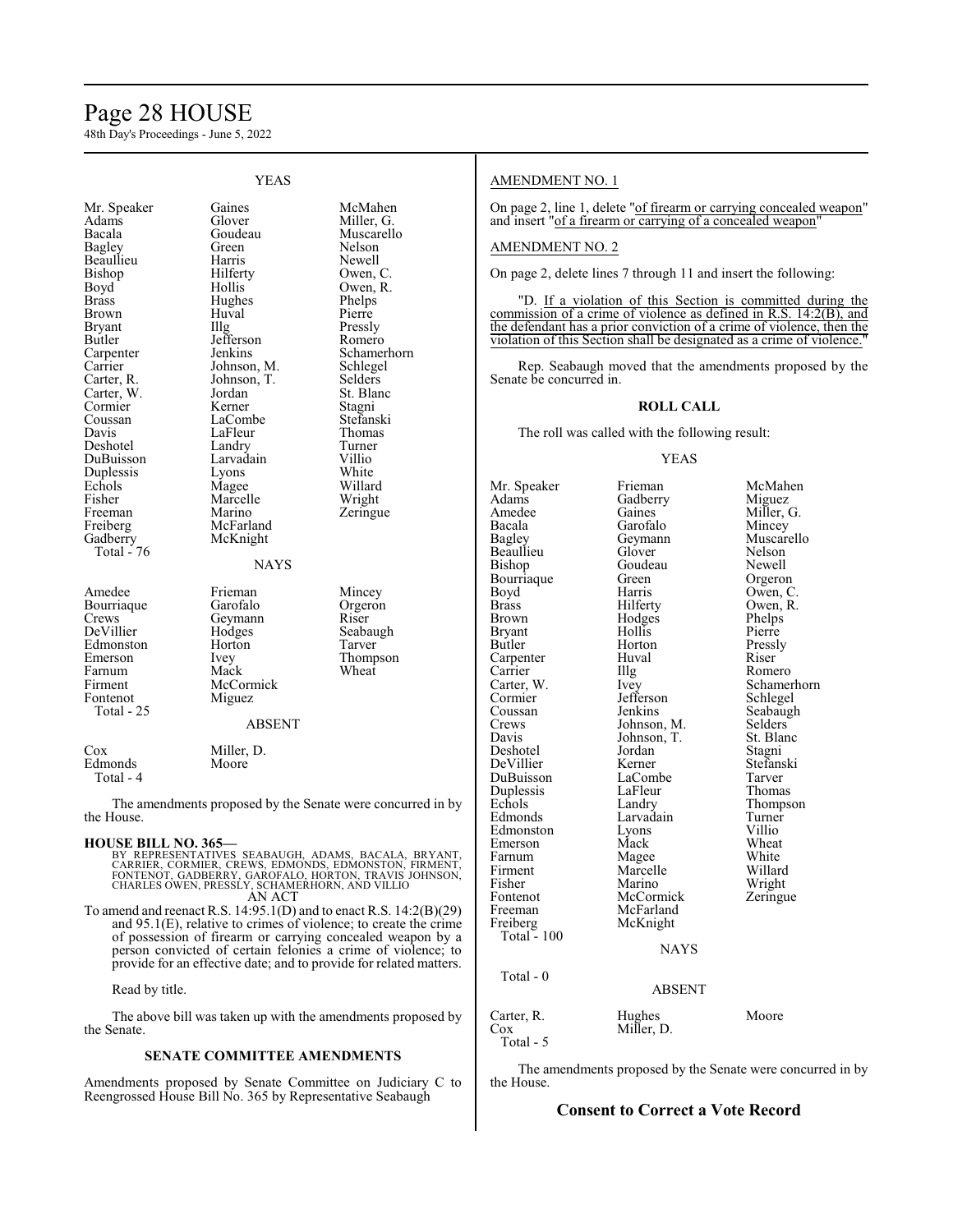48th Day's Proceedings - June 5, 2022

Rep. Glover requested the House consent to record his vote on the Concurrence of the Senate Amendments to House Bill No. 365 as yea, which consent was unanimously granted.

# **HOUSE BILL NO. 370—**

BY REPRESENTATIVE MAGEE AN ACT

To amend and reenact R.S. 26:241(15) and to enact R.S. 26:241(27) and (28), 242, and 271(A)(7), relative to the Alcoholic Beverage Control Law; to provide for definitions; to provide relative to the distribution of certain alcoholic beverages; to provide for self-distribution; to provide for limitations; to provide relative to permit fees; and to provide for related matters.

Read by title.

The above bill was taken up with the amendments proposed by the Senate.

# **SENATE COMMITTEE AMENDMENTS**

Amendments proposed by Senate Committee on Judiciary B to Reengrossed House Bill No. 370 by Representative Magee

#### AMENDMENT NO. 1

On page 1, line 2, after "reenact" delete the reminder of the line and insert:

"R.S. 26:359(A) and to enact R.S. 26:241(27) through (29), 242, 243, and"

#### AMENDMENT NO. 2

On page 1, line 8, after "Section 1." delete the remainder of the line and delete line 9 and insert:

"R.S. 26:359(A) is hereby amended and reenacted and R.S. 26:241(27) through (29), 242, 243, and 271(A)(7) are hereby enacted to read as follows:"

#### AMENDMENT NO. 3

On page 1, delete lines 14 through 22 and on page 2, delete lines 1 through 12

#### AMENDMENT NO. 4

On page 2, line 13, change "wherein" to "that brews"

# AMENDMENT NO. 5

On page 2, line 14, delete "are brewed"

# AMENDMENT NO. 6

On page 2, delete lines 15 and 16 and insert:

"resale and that is authorized to sell or serve to the public beer or other malt beverages brewed at the facility for consumption on- or off-the-licensed premises pursuant to and subject to the limitations in Paragraph (15) of this Section."

#### AMENDMENT NO. 7

On page 2, lines 17 and 18, change "of beer or other malt beverages brewed at" to "who operates"

# AMENDMENT NO. 8

On page 2, line 20, change " $or a$ " to " $a$ "</u></u>

### AMENDMENT NO. 9

On page 2, line 21, after " $271.3$ " insert ", or a Type A, B, or C temporary alcoholic beverage permit issued pursuant to R.S. 26:793

## AMENDMENT NO. 10

On page 2, between lines 21 and 22 insert:

"(29) "Secondary location" means a permitted brewing facility that is owned wholly by a brewer who operates two brewing facilities entirely located in the state of Louisiana.

### AMENDMENT NO. 11

On page 2, delete lines 23 through 29 and on page 3, delete lines 1 through 15 and insert:

"A. Notwithstanding any provision of law to the contrary, a brewer who operates a brewing facility located entirely in the state of Louisiana that produces less than five thousand barrels of beer or other malt beverages annually at the brewing facility and holds both an in-state manufacturer's permit and a brewer's self-distribution permit issued pursuant to R.S. 26:271 may self-distribute to either of the following:

(1) A secondary location wholly owned by the brewer holding the self-distribution permit.

(2) A retailer holding a Class A permit issued pursuant to R.S. 26:71.1 or 271.2, a Class B permit issued pursuant to R.S. 26:71 or 271, a Class C permit issued pursuant to R.S. 26:71.2 or 271.3, or a Type A, B, or Ctemporary alcoholic beverage permit issued pursuant to R.S. 26:793.

B. A brewer who operates a brewing facility located entirely in the state of Louisiana may obtain a permit to self-distribute beer or other malt beverages brewed at its brewing facility under the following conditions:

(1)(a) The quantity of beer brewed at the brewing facility that is self-distributed to a secondary location shall be included in the quantity limitations for selling products for on- or off-the-premises consumption in R.S.  $26:241(15)$  for the producing brewing facility and shall not exceed an amount greater than fifty percent of the secondary location facility's production of beer for the previous month or fifty percent of the volume of beer sold at retail by the secondary location for the previous month, whichever is less.

(b) If a brewer self-distributes to a secondary location, the brewing facility at which the beer is produced shall maintain no less than a ten-barrel brewing system and the secondary location shall maintain no less than a five-barrel brewing system.

(2) If a brewer self-distributes to retailers the following shall apply:

(a) No more than three thousand barrels of beer brewed at the brewing facility may be self-distributed to all retailers annually.

(b) The product shall be offered at a standard price to all retailers.

(3) The brewer or brewing facility does not have an existing distribution agreement with a permitted wholesale dealer.

(4) The brewer or brewing facility owns or leases warehouse space that shall be maintained separate from the brewing facility.

(5) The brewer or brewing facility owns or leases delivery equipment dedicated for the primary use of distribution and delivery of only those products brewed at the brewing facility.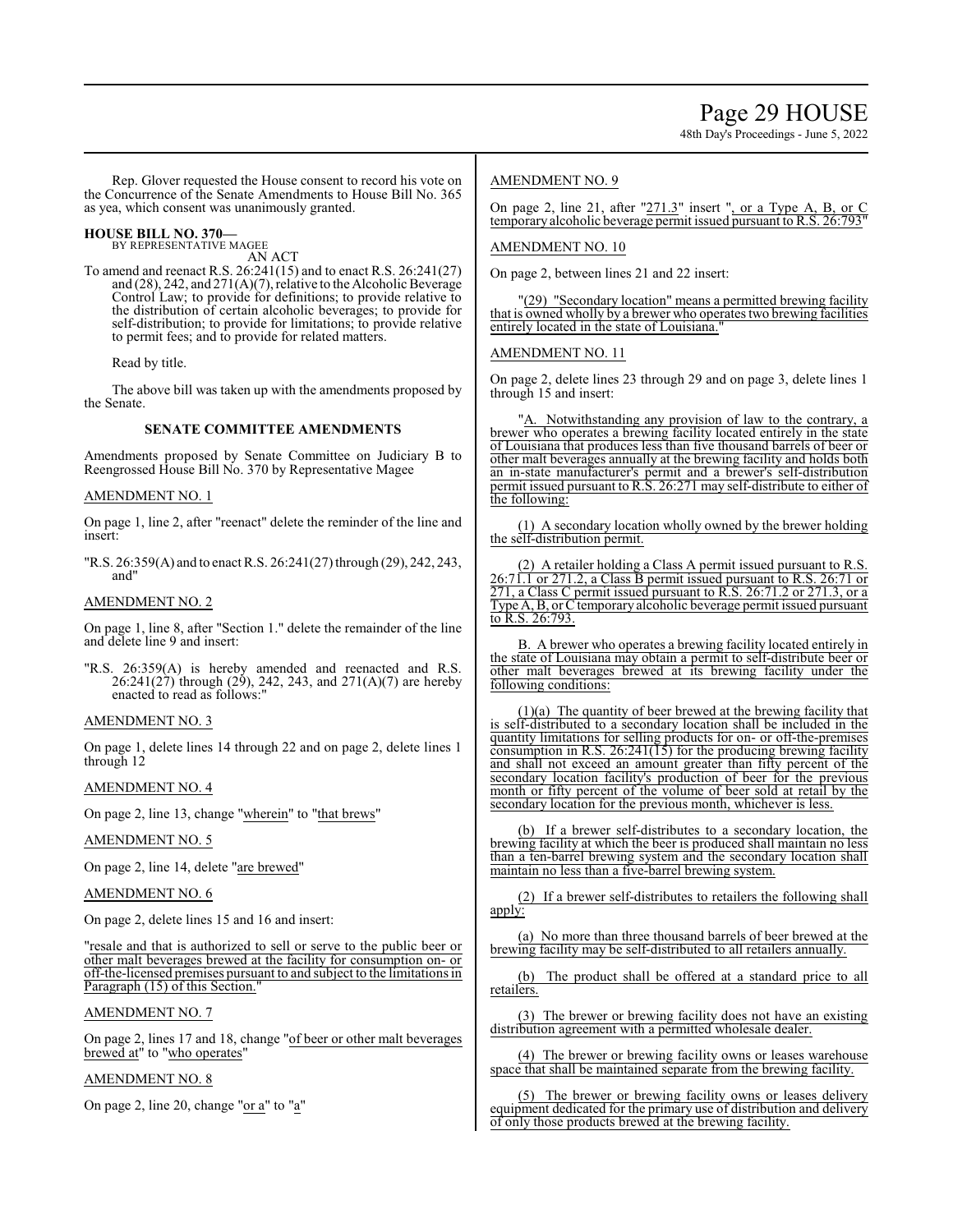48th Day's Proceedings - June 5, 2022

(6) The brewer shall remit all state sales and excise taxes on all beer or other malt beverages produced at its brewing facility that is self-distributed to a secondary location. The secondary location shall remit all parish or municipal sales and excise taxes on any amount received through self-distribution by the brewer to the proper tax collecting authority for all products sold to the public.

(7) The brewer or brewing facility shall provide a monthly report of all sales from the brewing facility and all sales from selfdistribution to the office of alcohol and tobacco control.

A brewing facility may enter into a distribution agreement with a permitted wholesale dealer or make application for a selfdistribution permit. However, no brewing facility shall distribute through the permitted wholesale dealer and self-distribution.

D. Any brewing facility that engages in self-distribution shall be subject to LAC Title 55, Part VII.

# §243. Transfer

Notwithstanding any provision of law to the contrary, a brewer who operates a brewing facility located entirely within the state of Louisiana and who holds an in-state manufacturer's permit may use a wholesaler, for a set fee, to transfer beer or other malt beverages brewed at the brewing facility to another brewing facility in the state owned wholly by the brewer to sell or serve to the public for consumption on- or off-the-licensed premises under the following circumstances:

(1) A transferring brewing facility shall maintain no less than a ten-barrel brewing system. A receiving brewing facility owned wholly by the transferring brewing facility shall maintain no less than a five-barrel brewing system.

(2) The quantity of beer transferred shall be included in the quantity limitation for selling products by a brewer to the public for on- or off-the-licensed premises consumption in R.S. 26:241(15) for the brewing facility receiving the transferred beer.

(3) The quantity of beer transferred shall not exceed an amount greater than fifty percent of the receiving brewing facility's production of beer for the previous month or fifty percent of the volume of beer sold at retail by the receiving facility for the previous month, whichever is less.

(4) The receiving brewing facility shall remit all state and parish or municipal sales and excise taxes to the proper tax collecting authority for all products received and sold to the public.

 $*$  \*  $*$  \*

# AMENDMENT NO. 12

On page 3, between lines 27 and 28, insert the following:

"§359. Distribution of alcoholic beverages through wholesalers only

A. Except as provided in Subsection B of this Section and R.S. 26:242 and 271.1, no alcoholic beverages as defined in R.S. 26:241 produced or manufactured inside or outside of this state shall be sold or offered for sale in Louisiana, or shipped or transported into or within the state, except to the holder of a wholesaler's permit. Delivery of alcoholic beverages produced or manufactured inside or outside of this state shall be made at the place of business of the wholesaler shown on the wholesaler's permit, and must be received and warehoused by the wholesaler at that place of business, where such alcoholic beverages shall come to rest before delivery is made to any retailer.

\* \* \*"

# **SENATE FLOOR AMENDMENTS**

Amendments proposed by Senator Smith to Reengrossed House Bill No. 370 by Representative Magee

#### AMENDMENT NO. 1

In Senate Committee Amendment No. 11 proposed by the Senate Committee on Judiciary B and adopted by the Senate on May 25, 2022, on page 2, line 10, after "self-distribute to" delete "either of"

#### AMENDMENT NO. 2

In Senate Committee Amendment No. 11 proposed by the Senate Committee on Judiciary B and adopted by the Senate on May 25, 2022, on page 2, line 25, after "month" delete the remainder of the line, delete lines 26 and 27, and insert a period "."

## AMENDMENT NO. 3

In Senate Committee Amendment No. 11 proposed by the Senate Committee on Judiciary B and adopted by the Senate on May 25, 2022, on page 3, line 17, after "month" delete the remainder of the line, delete line 18, and insert a period "."

Rep. Zeringue moved that the amendments proposed by the Senate be concurred in.

#### **ROLL CALL**

The roll was called with the following result:

#### YEAS

Mr. Speaker Frieman McMahen<br>Adams Gadberry Miguez Adams Gadberry<br>Amedee Gaines Bacala Garofalo Muscarello Beaullieu Glover Newell Bourriaque Green<br>Boyd Harris Boyd Harris Owen, R.<br>Brass Hilferty Phelps Brown Hollis Pierre<br>Brvant Horton Presslv Bryant Horton Pressl<br>Butler Hughes Riser Carpenter Huv<br>Carrier Hllg Carter, R. Ivey Schlegel<br>Carter, W. Jefferson Seabaugh Carter, W. Jefferson Seabaug<br>Cormier Jenkins Selders Cormier Jenkins Selders<br>
Coussan Johnson, T. St. Blanc Coussan Johnson, T. St. Blanch<br>Crews Jordan Stagni Crews Jordan<br>Davis Kerner Davis Kerner Stefanski DeVillier LaFleur Thomas<br>DuBuisson Landry Thompson DuBuisson Landry Thomp<br>
Duplessis Larvadain Turner Duplessis Larvadain Turner<br>Echols Lyons Villio Edmonston Mack Wheat<br>
Emerson Marcelle White Emerson Marcelle White<br>
Fisher Marino Willard Fisher Marino Willard Fontenot McCormick Wright<br>
Freeman McFarland Zeringue Freeman McFarland<br>Freiberg McKnight Total  $-95$ 

Mincey Total - 1 Goudeau Orgeron<br>Green Owen, C. Hilferty Phelps<br>
Hollis Pierre Hughes Riser<br>Huval Romero LaCombe Tarver<br>
LaFleur Thomas Lyons Villio<br>
Mack Wheat McKnight NAYS

Miller, G. Geymann Nelson<br>Glover Newell Illg Schamerhorn<br>Ivey Schlegel

ABSENT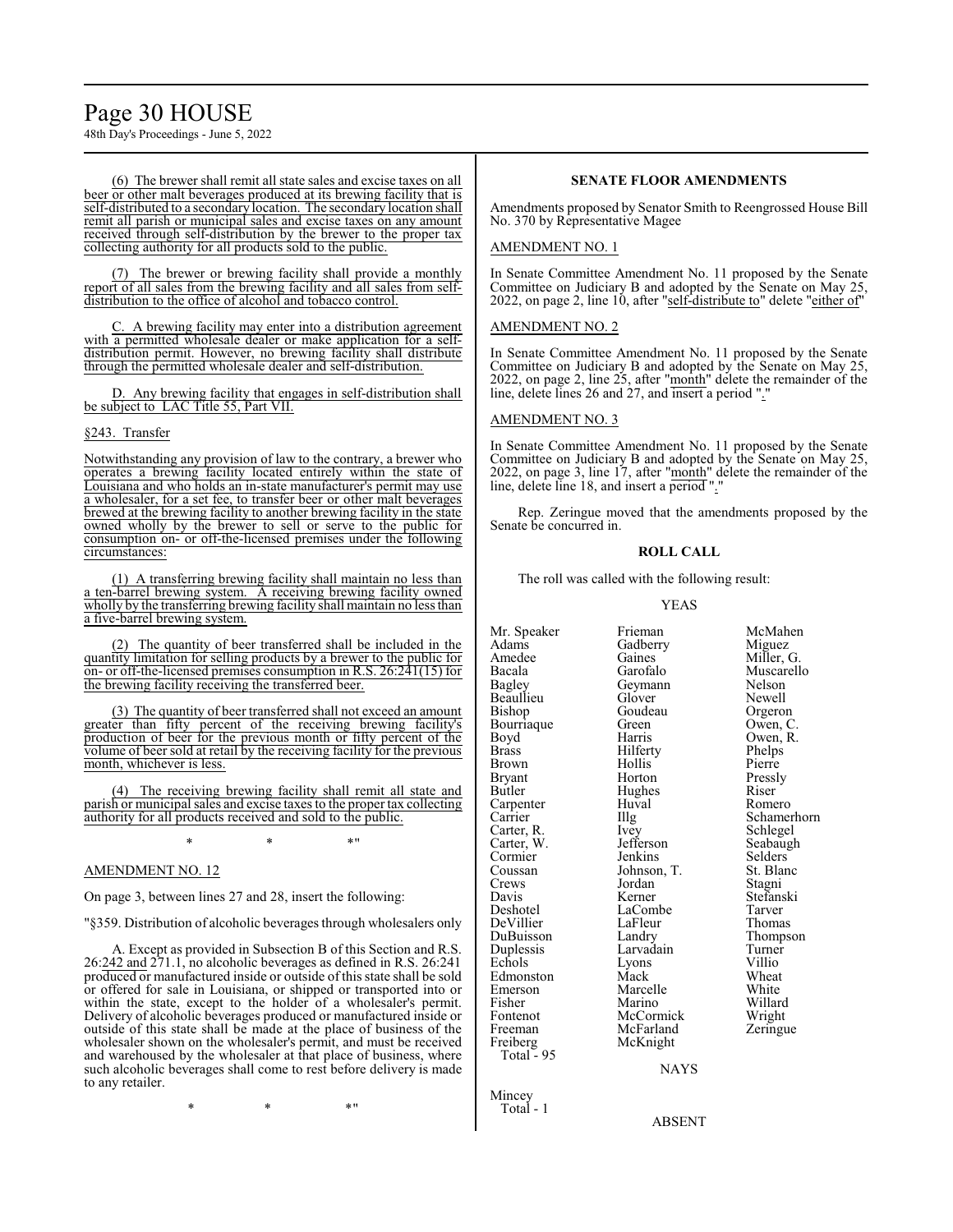# Page 31 HOUSE

48th Day's Proceedings - June 5, 2022

| Cox<br>Edmonds                                                                                        | Firment<br>Hodges                   | Magee<br>Miller, D.                                                                                                                                                                                                                                                                                                                                                                                                                                                                                            |                                                                                                          | The roll was called with the following result:                                               |                                                                                                          |
|-------------------------------------------------------------------------------------------------------|-------------------------------------|----------------------------------------------------------------------------------------------------------------------------------------------------------------------------------------------------------------------------------------------------------------------------------------------------------------------------------------------------------------------------------------------------------------------------------------------------------------------------------------------------------------|----------------------------------------------------------------------------------------------------------|----------------------------------------------------------------------------------------------|----------------------------------------------------------------------------------------------------------|
| Farnum<br>Total - 9                                                                                   | Johnson, M.                         | Moore                                                                                                                                                                                                                                                                                                                                                                                                                                                                                                          |                                                                                                          | <b>YEAS</b>                                                                                  |                                                                                                          |
| House.                                                                                                |                                     | The amendments proposed by the Senate, having received a<br>two-thirds vote of the elected members, were concurred in by the                                                                                                                                                                                                                                                                                                                                                                                   | Mr. Speaker<br>Amedee<br>Bacala<br>Bagley<br>Beaullieu                                                   | Freiberg<br>Frieman<br>Gadberry<br>Garofalo<br>Geymann                                       | Miller, G.<br>Mincey<br>Orgeron<br>Owen, C.<br>Owen, R.                                                  |
| <b>HOUSE BILL NO. 389-</b>                                                                            | BY REPRESENTATIVE PRESSLY<br>AN ACT |                                                                                                                                                                                                                                                                                                                                                                                                                                                                                                                | Bishop<br>Bourriaque<br>Boyd                                                                             | Goudeau<br>Harris<br>Hollis                                                                  | Pressly<br>Riser<br>Romero                                                                               |
| related matters.                                                                                      |                                     | To amend and reenact Civil Code Articles 3461 and 3472.1, to enact<br>Code of Civil Procedure Article 196.2, and to repeal Code of<br>Civil Procedure Article 562, relative to prescription and<br>peremption; to provide for emergency suspension of certain<br>prescription and peremption periods; to provide for the<br>emergency suspension of abandonment periods; to provide<br>relative to the Louisiana Supreme Court; to provide for<br>emergency extension of certain deadlines; and to provide for | <b>Brass</b><br><b>Bryant</b><br>Butler<br>Carrier<br>Coussan<br>Crews<br>Davis<br>Deshotel<br>DeVillier | Horton<br>Hughes<br>Huval<br>Illg<br>Ivey<br>Johnson, M.<br>Johnson, T.<br>Kerner<br>LaFleur | Schamerhorn<br>Schlegel<br>Seabaugh<br>Selders<br>St. Blanc<br>Stefanski<br>Tarver<br>Thomas<br>Thompson |
| Read by title.                                                                                        |                                     |                                                                                                                                                                                                                                                                                                                                                                                                                                                                                                                | DuBuisson<br>Duplessis                                                                                   | Landry<br>Magee                                                                              | Turner<br>Villio                                                                                         |
| the Senate.                                                                                           |                                     | The above bill was taken up with the amendments proposed by                                                                                                                                                                                                                                                                                                                                                                                                                                                    | Echols<br>Edmonds<br>Edmonston                                                                           | Marcelle<br>Marino<br>McCormick                                                              | Wheat<br>White<br>Willard                                                                                |
|                                                                                                       | <b>SENATE FLOOR AMENDMENTS</b>      |                                                                                                                                                                                                                                                                                                                                                                                                                                                                                                                | Emerson<br>Firment<br>Fontenot                                                                           | McFarland<br>McKnight<br>McMahen                                                             | Wright<br>Zeringue                                                                                       |
| Amendments proposed by Senator Connick to Reengrossed House<br>Bill No. 389 by Representative Pressly |                                     | Freeman<br>Total - 76                                                                                                                                                                                                                                                                                                                                                                                                                                                                                          | Miguez                                                                                                   |                                                                                              |                                                                                                          |
| <b>AMENDMENT NO. 1</b>                                                                                |                                     |                                                                                                                                                                                                                                                                                                                                                                                                                                                                                                                | <b>NAYS</b>                                                                                              |                                                                                              |                                                                                                          |
|                                                                                                       |                                     | On page 1, line 2, after "enact" insert "Civil Code Art. 3493.11 and"                                                                                                                                                                                                                                                                                                                                                                                                                                          | Adams<br><b>Brown</b>                                                                                    | Glover<br>Green                                                                              | Lyons<br>Mack                                                                                            |
| <b>AMENDMENT NO. 2</b>                                                                                |                                     | Carpenter<br>Carter, R.                                                                                                                                                                                                                                                                                                                                                                                                                                                                                        | Jefferson<br>Jenkins                                                                                     | Muscarello<br>Nelson                                                                         |                                                                                                          |
| two-year prescription;"                                                                               |                                     | On page 1, line 7, after "deadlines;" insert "to provide for delictual<br>actions resulting from the operation or control of any motor vehicle,<br>aircraft, watercraft, or other means of conveyance; to provide for                                                                                                                                                                                                                                                                                          | Carter, W.<br>Cormier<br>Fisher<br>Total - 21                                                            | Jordan<br>LaCombe<br>Larvadain                                                               | Newell<br>Pierre<br>Stagni                                                                               |
|                                                                                                       |                                     |                                                                                                                                                                                                                                                                                                                                                                                                                                                                                                                |                                                                                                          | <b>ABSENT</b>                                                                                |                                                                                                          |
| <b>AMENDMENT NO. 3</b>                                                                                |                                     |                                                                                                                                                                                                                                                                                                                                                                                                                                                                                                                | Cox<br>Farnum                                                                                            | Hilferty<br>Hodges                                                                           | Moore<br>Phelps                                                                                          |

Farnum<br>Gaines

Total - 8

On page 1, at the end of line 9, insert "and Civil Code Art. 3493.11 is hereby enacted"

# AMENDMENT NO. 4

On page 2, between lines 20 and 21, insert:

"\* \* \*

#### Art. 3493.11. Delictual actions; two-year prescription; motor vehicle accidents

Delictual actions which arise due to injury or damages sustained as a result of an accident caused by the operation or control of any motor vehicle, aircraft, watercraft, or other means of conveyance, are subject to a liberative prescription of two years. This prescription commences to run from the day injury or damage is sustained. It does not run against minors or interdicts in actions involving permanent disability and brought pursuant to the Louisiana Products Liability Act or state law governing product liability actions in effect at the time of the injury or damage.

Rep. Pressly moved that the amendments proposed by the Senate be rejected.

# **ROLL CALL**

AN ACT To enact R.S. 37:1435.1, relative to the authority of the Louisiana

BY REPRESENTATIVES THOMAS AND BOYD

Miller, D.

Conference committee appointment pending.

The amendments proposed by the Senate were rejected.

**Consent to Correct a Vote Record** Rep. Kerner requested the House consent to correct his vote on the Concurrence of the Senate Amendments to House Bill No. 389 from nay to yea, which consent was unanimously granted.

Real Estate Commission; to authorize access to certain criminal history record information; to provide for definitions; to provide for legislative intent; to establish minimum standards and procedure; to provide for limitations to the access and use of certain criminal history record information; to provide for effectiveness; and to provide for related matters.

Read by title.

**HOUSE BILL NO. 586—**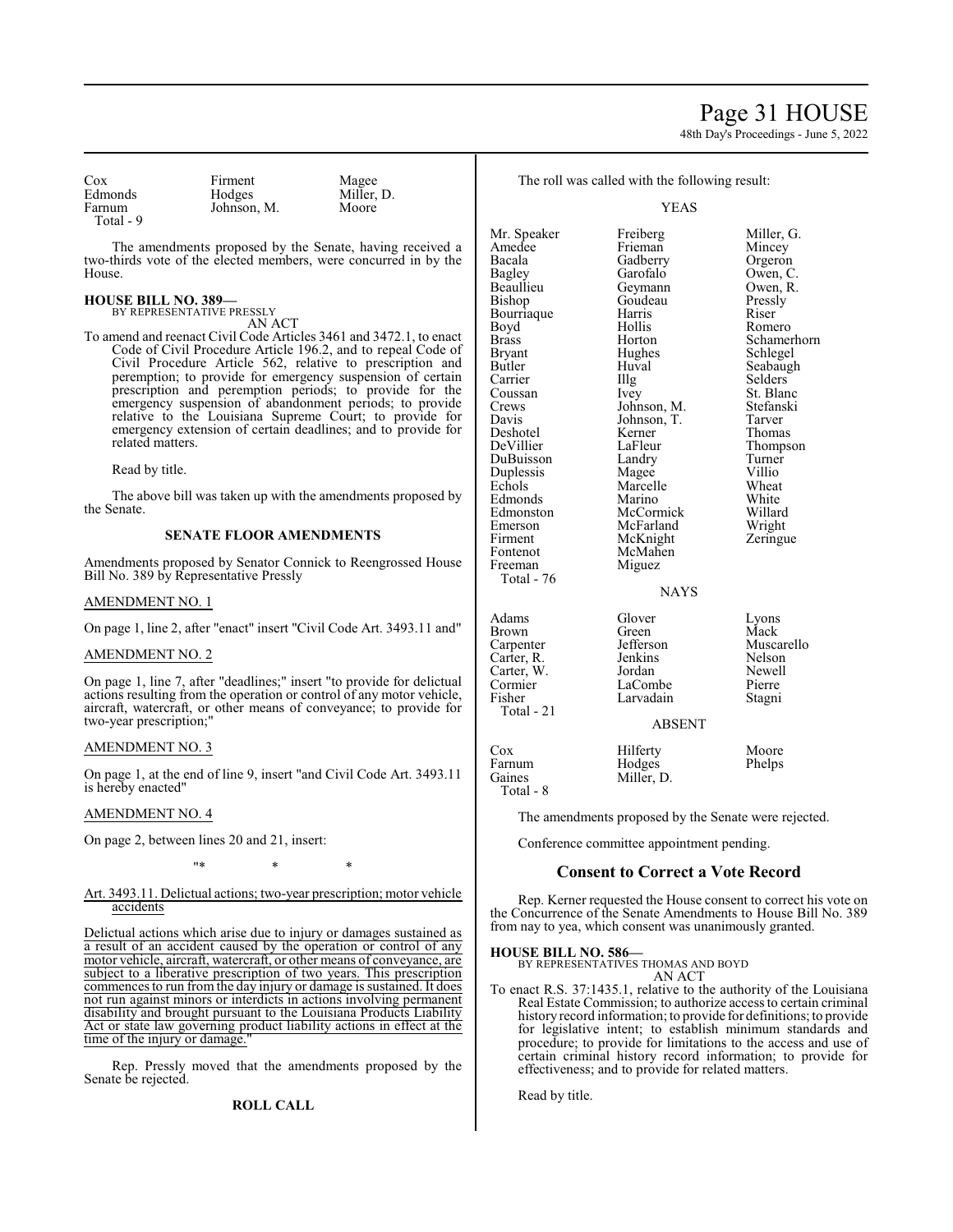# Page 32 HOUSE

48th Day's Proceedings - June 5, 2022

The above bill was taken up with the amendments proposed by the Senate.

#### **SENATE COMMITTEE AMENDMENTS**

Amendments proposed by Senate Committee on Commerce, Consumer Protection and International Affairs to Engrossed House Bill No. 586 by Representative Thomas

### AMENDMENT NO. 1

On page 1, line 20, change "Articles 893 or 894" to "Article 893"

### **SENATE FLOOR AMENDMENTS**

Amendments proposed by Senator Lambert to Engrossed House Bill No. 586 by Representative Thomas

### AMENDMENT NO. 1

On page 2, line 22, after "estate" and before "broker" insert "salesperson or"

Rep. Thomas moved that the amendments proposed by the Senate be concurred in.

### **ROLL CALL**

The roll was called with the following result:

#### YEAS

| Mr. Speaker<br>Adams<br>Amedee<br>Bacala<br><b>Bagley</b><br>Beaullieu<br>Bishop<br>Bourriaque<br>Boyd<br><b>Brass</b><br><b>Brown</b><br>Butler<br>Carpenter<br>Carrier<br>Carter, R.<br>Carter, W.<br>Cormier<br>Coussan<br>Crews<br>Davis<br>Deshotel<br>DeVillier<br>DuBuisson<br>Duplessis<br>Echols<br>Edmonds<br>Edmonston<br>Emerson<br>Farnum<br>Firment<br>Fisher<br>Fontenot<br>Freeman<br>Total - 99 | Freiberg<br>Frieman<br>Gadberry<br>Gaines<br>Garofalo<br>Geymann<br>Glover<br>Goudeau<br>Green<br>Harris<br>Hilferty<br>Hodges<br>Hollis<br>Horton<br>Hughes<br>Huval<br>$\prod$ llg<br><i>lvey</i><br>Jefferson<br>Jenkins<br>Johnson, M.<br>Jordan<br>Kerner<br>LaCombe<br>LaFleur<br>Landry<br>Larvadain<br>Lyons<br>Mack<br>Magee<br>Marcelle<br>Marino<br>McCormick<br><b>NAYS</b> | McFarland<br>McKnight<br>McMahen<br>Miguez<br>Mincey<br>Muscarello<br>Nelson<br>Newell<br>Orgeron<br>Owen, C.<br>Owen, R.<br>Phelps<br>Pierre<br>Pressly<br>Riser<br>Romero<br>Schamerhorn<br>Schlegel<br>Seabaugh<br>Selders<br>St. Blanc<br>Stagni<br>Stefanski<br>Tarver<br>Thomas<br>Thompson<br>Turner<br>Villio<br>Wheat<br>White<br>Willard<br>Wright<br>Zeringue |
|------------------------------------------------------------------------------------------------------------------------------------------------------------------------------------------------------------------------------------------------------------------------------------------------------------------------------------------------------------------------------------------------------------------|-----------------------------------------------------------------------------------------------------------------------------------------------------------------------------------------------------------------------------------------------------------------------------------------------------------------------------------------------------------------------------------------|--------------------------------------------------------------------------------------------------------------------------------------------------------------------------------------------------------------------------------------------------------------------------------------------------------------------------------------------------------------------------|
|                                                                                                                                                                                                                                                                                                                                                                                                                  |                                                                                                                                                                                                                                                                                                                                                                                         |                                                                                                                                                                                                                                                                                                                                                                          |
| Total - 0                                                                                                                                                                                                                                                                                                                                                                                                        | <b>ABSENT</b>                                                                                                                                                                                                                                                                                                                                                                           |                                                                                                                                                                                                                                                                                                                                                                          |
| <b>Bryant</b>                                                                                                                                                                                                                                                                                                                                                                                                    | Johnson, T.                                                                                                                                                                                                                                                                                                                                                                             | Miller, G.                                                                                                                                                                                                                                                                                                                                                               |

Cox Miller, D. Moore Total - 6

The amendments proposed by the Senate were concurred in by the House.

#### **HOUSE BILL NO. 639—**

BY REPRESENTATIVE PRESSLY AN ACT

To amend and reenact R.S. 37:33, 34 through 36, and 2950 and to repeal R.S. 37:32, relative to occupational licensing; to provide for the issuance of occupational licensing in conjunction with criminal history records; to provide for application requirements; to provide for recordkeeping; to provide for reporting; and to provide for related matters.

Read by title.

The above bill was taken up with the amendments proposed by the Senate.

# **SENATE COMMITTEE AMENDMENTS**

Amendments proposed by Senate Committee on Commerce, Consumer Protection and International Affairs to Engrossed House Bill No. 639 by Representative Pressly

# AMENDMENT NO. 1

On page 1, line 5, after "reporting;" insert "to provide for exemptions;"

#### AMENDMENT NO. 2

On page 4, at the end of line 5, insert "; exemptions"

AMENDMENT NO. 3

On page 6, between lines 12 and 13, insert the following:

"C. This Chapter shall not apply to any license, certification, or permit regulated by any of the following:

(1) The State Boxing and Wrestling Commission.

(2) The Louisiana Gaming Control Board.

(3) The Louisiana Lottery Corporation.

(4) The Louisiana State Racing Commission.

(5) The office of charitable gaming, Department of Revenue.

(6) The gaming enforcement division, office of state police, Department of Public Safety and Corrections."

Rep. Pressly moved that the amendments proposed by the Senate be concurred in.

#### **ROLL CALL**

The roll was called with the following result:

### YEAS

Mr. Speaker Freiberg Miguez<br>Adams Frieman Miller. Bourriaque

Adams Frieman Miller, G.<br>Amedee Gadberry Mincey Amedee Gadberry<br>Bacala Gaines Beaullieu Glover Newell<br>Bourriaque Goudeau Orgeron

Bacala Gaines Muscarello<br>
Bagley Geymann Nelson Geymann Nelson<br>Glover Newell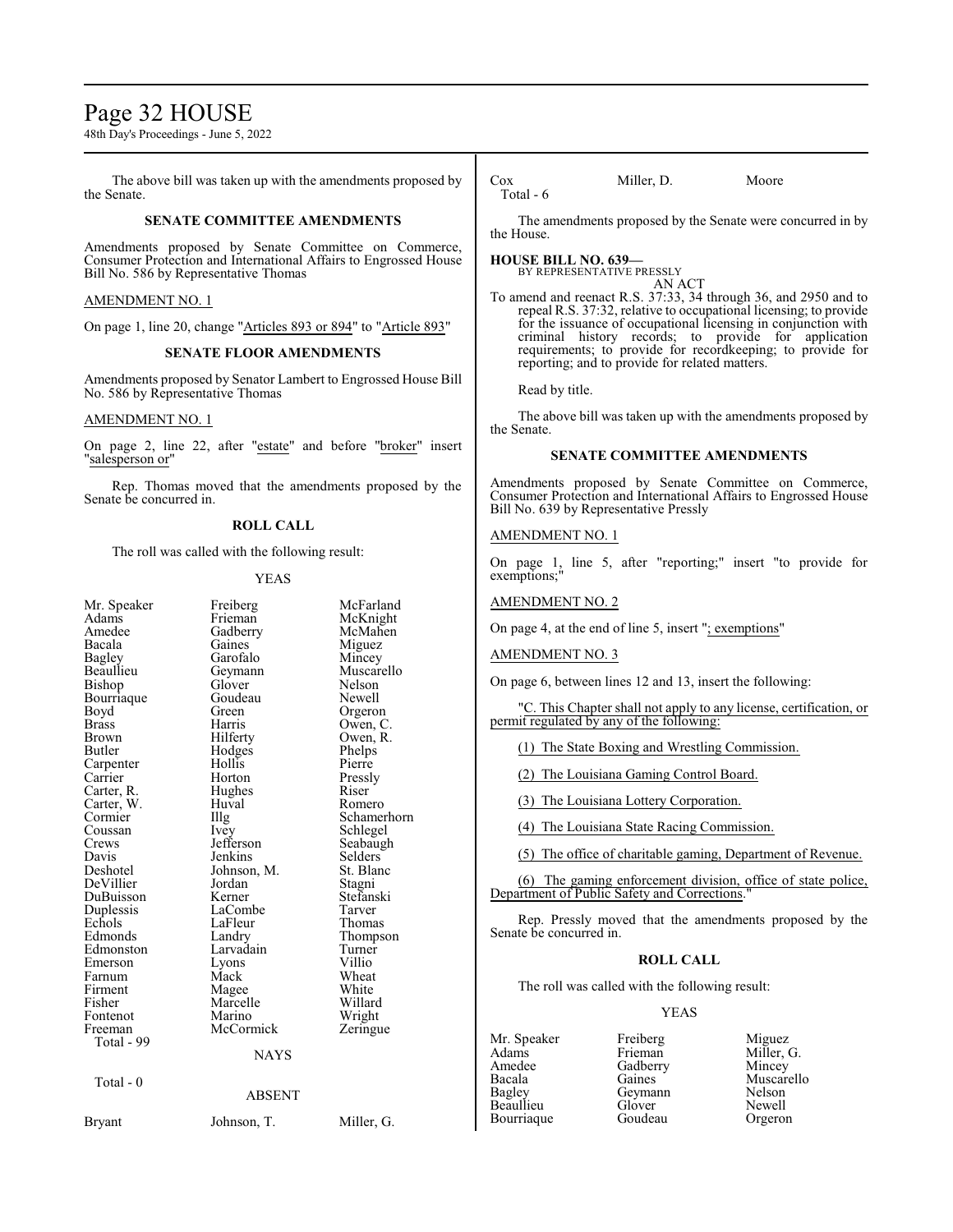| Boyd          | Green       | Owen, C.    |
|---------------|-------------|-------------|
| <b>Brass</b>  | Harris      | Owen, R.    |
| Brown         | Hilferty    | Phelps      |
| <b>Bryant</b> | Hodges      | Pierre      |
| Butler        | Hollis      | Pressly     |
| Carpenter     | Horton      | Riser       |
| Carrier       | Hughes      | Romero      |
| Carter, R.    | Huval       | Schamerhorn |
| Carter, W.    | Illg        | Schlegel    |
| Cormier       | Ivey        | Seabaugh    |
| Coussan       | Jefferson   | Selders     |
| Crews         | Jenkins     | St. Blanc   |
| Davis         | Jordan      | Stagni      |
| Deshotel      | Kerner      | Stefanski   |
| DeVillier     | LaCombe     | Tarver      |
| DuBuisson     | LaFleur     | Thomas      |
| Duplessis     | Landry      | Thompson    |
| Echols        | Larvadain   | Turner      |
| Edmonds       | Lyons       | Villio      |
| Edmonston     | Magee       | Wheat       |
| Emerson       | Marcelle    | White       |
| Farnum        | Marino      | Willard     |
| Firment       | McCormick   | Wright      |
| Fisher        | McFarland   | Zeringue    |
| Fontenot      | McKnight    |             |
| Freeman       | McMahen     |             |
| Total - 97    |             |             |
|               | <b>NAYS</b> |             |
| Total - 0     |             |             |
|               | ABSENT      |             |
|               |             |             |

| Bishop    | Johnson, M. | Miller, D. |
|-----------|-------------|------------|
| Cox       | Johnson, T. | Moore      |
| Garofalo  | Mack        |            |
| Total - 8 |             |            |

The amendments proposed by the Senate were concurred in by the House.

## **HOUSE BILL NO. 648—**

BY REPRESENTATIVE HILFERTY AN ACT

To amend and reenact R.S. 46:1806(A)(1), 1809(B)(1), (3)(a), and  $(4)(a)$ ,  $1810(A)$ , and  $1813(A)$  and to enact R.S.  $46:1802(10)(a)(vi)$  and (b)(vi), relative to the Crime Victims Reparations Act; to provide relative to definitions; to provide relative to application time periods; to provide relative to documentation; to provide relative to the issuance ofreparations awards; to provide relative to reporting requirements; to provide relative to the amount of reparations awards; to provide relative to the amount of emergency awards; and to provide for related matters.

Read by title.

The above bill was taken up with the amendments proposed by the Senate.

#### **SENATE FLOOR AMENDMENTS**

Amendments proposed by Senator Mizell to Reengrossed House Bill No. 648 by Representative Hilferty

### AMENDMENT NO. 1

On page 1, line 2, after "reenact" insert "R.S. 40:1216.1(A)(7) and" and on line 3, after  $"$ (b)(vi)" insert "and 1822

## AMENDMENT NO. 2

Page 33 HOUSE

48th Day's Proceedings - June 5, 2022

On page 1, line 8, after "awards" insert "to provide for reimbursement;"

#### AMENDMENT NO. 3

On page 1, between lines 9 and 10, insert:

"Section 1. R.S.  $40:1216.1(A)(7)$  is hereby amended and reenacted to read as follows:

§1216.1. Procedures for victims of a sexually-oriented criminal offense; immunity; regional plans; maximum allowable costs; definitions

A. All licensed hospitals and healthcare providers in Louisiana shall adhere to the following procedures in the event that a person, male or female, presents himself or herself or is presented for treatment as a victim of a sexually-oriented criminal offense:

(7) A healthcare provider may submit a claim for payment of healthcare services rendered in conducting a forensic medical exam for a victim of a sexually-oriented offense to any of the following:

\* \* \*

(a) With the consent of the victim, to the victim's health insurance issuer. Notwithstanding any provision to the contrary, a health insurance issuer receiving a claim for covered healthcare services rendered in conducting a forensic medical exam shall waive any applicable deductible, co-insurance, and co-pay and the healthcare provider shall submit a claim to the Crime Victims Reparations Fund for satisfaction of any non-covered services, not to exceed one thousand dollars. In addition, the health insurance issuer shall allow the victim to designate any address to be used for purposes of transmitting an explanation of benefits or allow the victim to designate that no explanation of benefits be generated or transmitted.

(b) The Louisiana Medicaid, Medicare, or Tricare programs, if the victim is enrolled as beneficiary of any of these programs.

(c) If the victim does not consent to the healthcare provider submitting a claim to his or her health insurance issuer or the victim is not otherwise insured, the Crime Victims Reparations Board. The Crime Victims Reparations Board shall reimburse at the rate as promulgated by the board for healthcare services rendered but in no case shall reimburse in any amount greater than one thousand dollars the health care provider in accordance with the provisions of R.S. 46:1822.

 $*$  \*  $*$  \*  $*$  \*

# AMENDMENT NO. 4

On page 1, line 10, change "Section 1." to "Section 2."

AMENDMENT NO. 5

On page 1, line 11, after "(b)(vi)" insert "and 1822"

AMENDMENT NO. 6

On page 4, after line 24, insert: "§1822. Forensic medical exams; reimbursement

A. The board shall reimburse a healthcare provider who performs a forensic medical exam in the amount of six hundred dollars. The board shall reimburse the healthcare facility at which a forensic medical exam was conducted for the cost of performing the exam in the amount of one thousand dollars.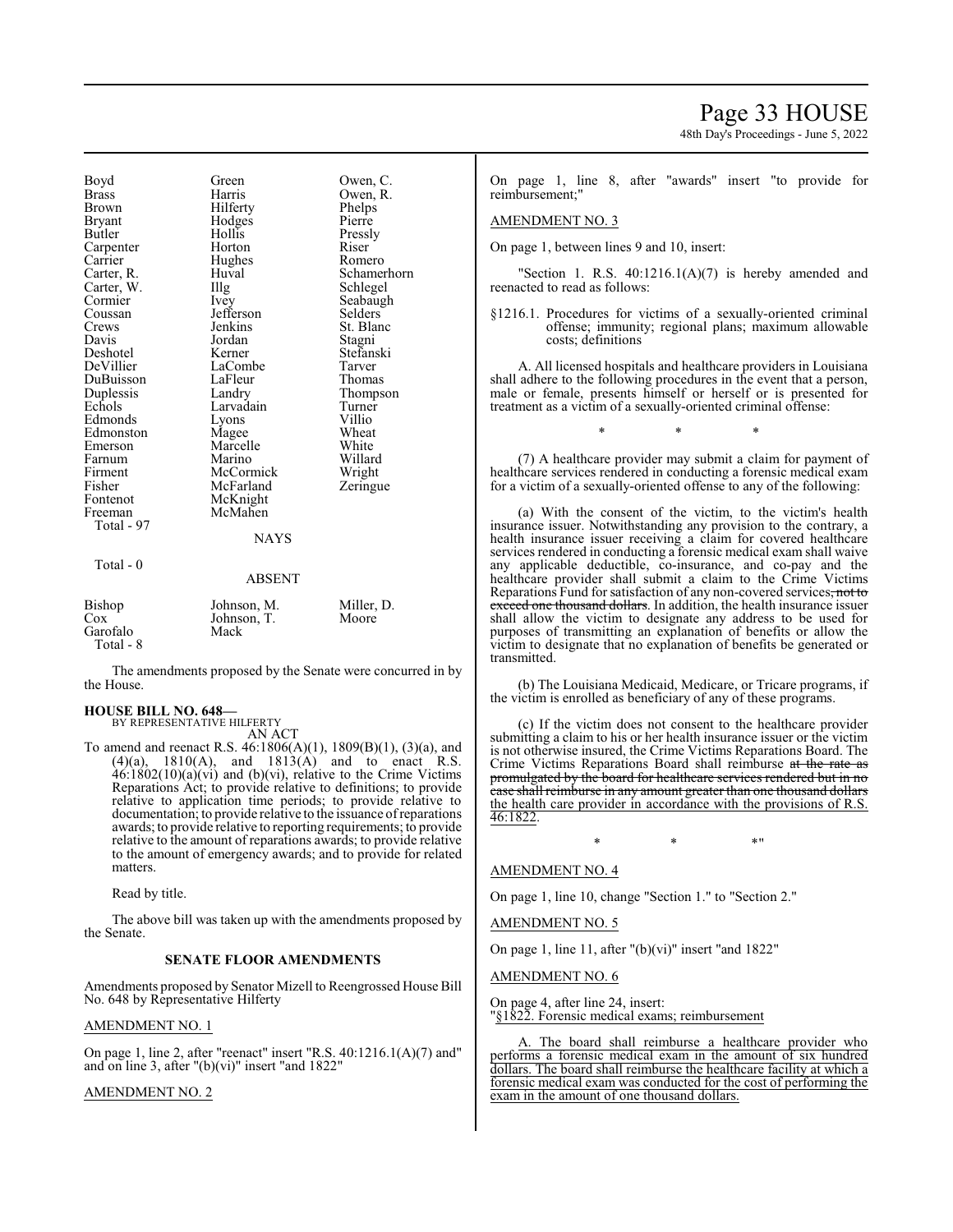# Page 34 HOUSE

48th Day's Proceedings - June 5, 2022

B. In order to be reimbursed for the costs of performing a forensic medical exam, the healthcare provider or the healthcare facility seeking reimbursement shall submit to the board an attestation that a forensic medical exam was conducted. The attestation shall contain only sufficient information to identify the victim, the date that the exam was performed, and the address to which payment can be made for the healthcare provider or healthcare facility. The board shall not require any billing documentation or medical records from the healthcare provider or the healthcare facility as a condition of payment under the provisions of this Section.

C. The board shall direct payment to be made to a healthcare provider or healthcare facility no later than ninety calendar from the date the attestation is submitted to the board by the healthcare provider or healthcare facility."

Rep. Hilferty moved that the amendments proposed by the Senate be concurred in.

# **ROLL CALL**

The roll was called with the following result:

#### YEAS

| Mr. Speaker   | Freiberg      | McMahen     |
|---------------|---------------|-------------|
| Adams         | Frieman       | Miguez      |
| Amedee        | Gadberry      | Miller, G.  |
| Bacala        | Gaines        | Mincey      |
| Bagley        | Garofalo      | Muscarello  |
| Beaullieu     | Geymann       | Nelson      |
| Bishop        | Glover        | Newell      |
| Bourriaque    | Goudeau       | Orgeron     |
| Boyd          | Green         | Owen, C.    |
| <b>Brass</b>  | Harris        | Owen, R.    |
| Brown         | Hilferty      | Phelps      |
| <b>Bryant</b> | Hollis        | Pierre      |
| Butler        | Horton        | Pressly     |
| Carpenter     | Hughes        | Riser       |
| Carrier       | Huval         | Romero      |
| Carter, R.    | Illg          | Schamerhorn |
| Carter, W.    | <i>lvey</i>   | Schlegel    |
| Cormier       | Jefferson     | Seabaugh    |
| Coussan       | Jenkins       | Selders     |
| Crews         | Johnson, M.   | St. Blanc   |
| Davis         | Jordan        | Stagni      |
| Deshotel      | Kerner        | Stefanski   |
| DeVillier     | LaCombe       | Tarver      |
| DuBuisson     | LaFleur       | Thomas      |
| Duplessis     | Landry        | Thompson    |
| Echols        | Larvadain     | Turner      |
| Edmonds       | Lyons         | Villio      |
| Edmonston     | Mack          | Wheat       |
| Emerson       | Magee         | White       |
| Farnum        | Marcelle      | Willard     |
| Firment       | Marino        | Wright      |
| Fisher        | McCormick     | Zeringue    |
| Fontenot      | McFarland     |             |
| Freeman       | McKnight      |             |
| Total - 100   |               |             |
|               | <b>NAYS</b>   |             |
| Total - 0     |               |             |
|               | <b>ABSENT</b> |             |
|               |               |             |
| Cox           | Johnson, T.   | Moore       |
| Hodges        | Miller, D.    |             |
| Total - 5     |               |             |
|               |               |             |

The amendments proposed by the Senate were concurred in by the House.

# **HOUSE BILL NO. 653—**

BY REPRESENTATIVE DAVIS AN ACT

To enact R.S.  $13:961(F)(1)(w)$ , relative to court costs in the Family Court of East Baton Rouge Parish; to provide for transcription fees; to provide for implementation; and to provide for related matters.

Read by title.

The above bill was taken up with the amendments proposed by the Senate.

# **SENATE FLOOR AMENDMENTS**

Amendments proposed by Senator Barrow to Engrossed House Bill No. 653 by Representative Davis

#### AMENDMENT NO. 1

On page 1, line 13, after "each page" and before "and each" insert "not to exceed two dollars and fifty cents for each thirty-one line page<sup>'</sup>

Rep. Davis moved that the amendments proposed by the Senate be rejected.

#### **ROLL CALL**

The roll was called with the following result:

### YEAS

Amedee Gaines<br>Bacala Garofalo Bagley Geymann<br>Beaullieu Glover Bourriaque Green<br>Boyd Harris Carter, W. Ivey<br>Cormier Jefferson Davis Johnson, T.<br>Deshotel Jordan Duplessis LaFleu<br>
Echols Landry Total - 99 Total - 0

Mr. Speaker Frieman McKnight<br>Adams Gadberry McMahen Gadberry McMah<br>Gaines Miguez Bacala Garofalo Miller, G.<br>Bagley Geymann Mincey Beaullieu Glover Muscarello<br>Bishop Goudeau Nelson Goudeau Nelson<br>Green Newell Boyd Harris Orgeron<br>Brass Hilferty Owen, C Brass Hilferty Owen, C.<br>Brown Hodges Owen, R. Brown Hodges Owen, R.<br>Bryant Hollis Phelps Bryant Hollis Phelps<br>Butler Horton Pierre Horton Pierre<br>Hughes Pressly Carpenter Hughes Pressl<br>Carter, R. Huval Riser Carter, R. Huval Riser Jefferson Schamerhorn<br>Jenkins Schlegel Coussan Jenkins Schlegel<br>Crews Johnson, M. Seabaugh Crews Johnson, M. Seabaugh<br>Davis Johnson, T. Selders Jordan St. Blanc<br>Kerner Stagni DeVillier Kerner Stagni<br>DuBuisson LaCombe Stefanski DuBuisson LaCombe Stefans<br>Duplessis LaFleur Tarver Echols Landry Thomas<br>Edmonds Larvadain Thomas Larvadain Thompson<br>Lyons Turner Edmonston Lyons Turner<br>Emerson Mack Villio Emerson Mack Villio<br>
Farnum Magee Wheat Farnum Magee Wheat<br>Firment Marcelle White Firment Marcelle White<br>
Fisher Marino Willard Fisher Marino Willard<br>Freeman McCormick Wright McCormick Wright<br>
McFarland Zeringue Freiberg McFarland Zeringue

NAYS

ABSENT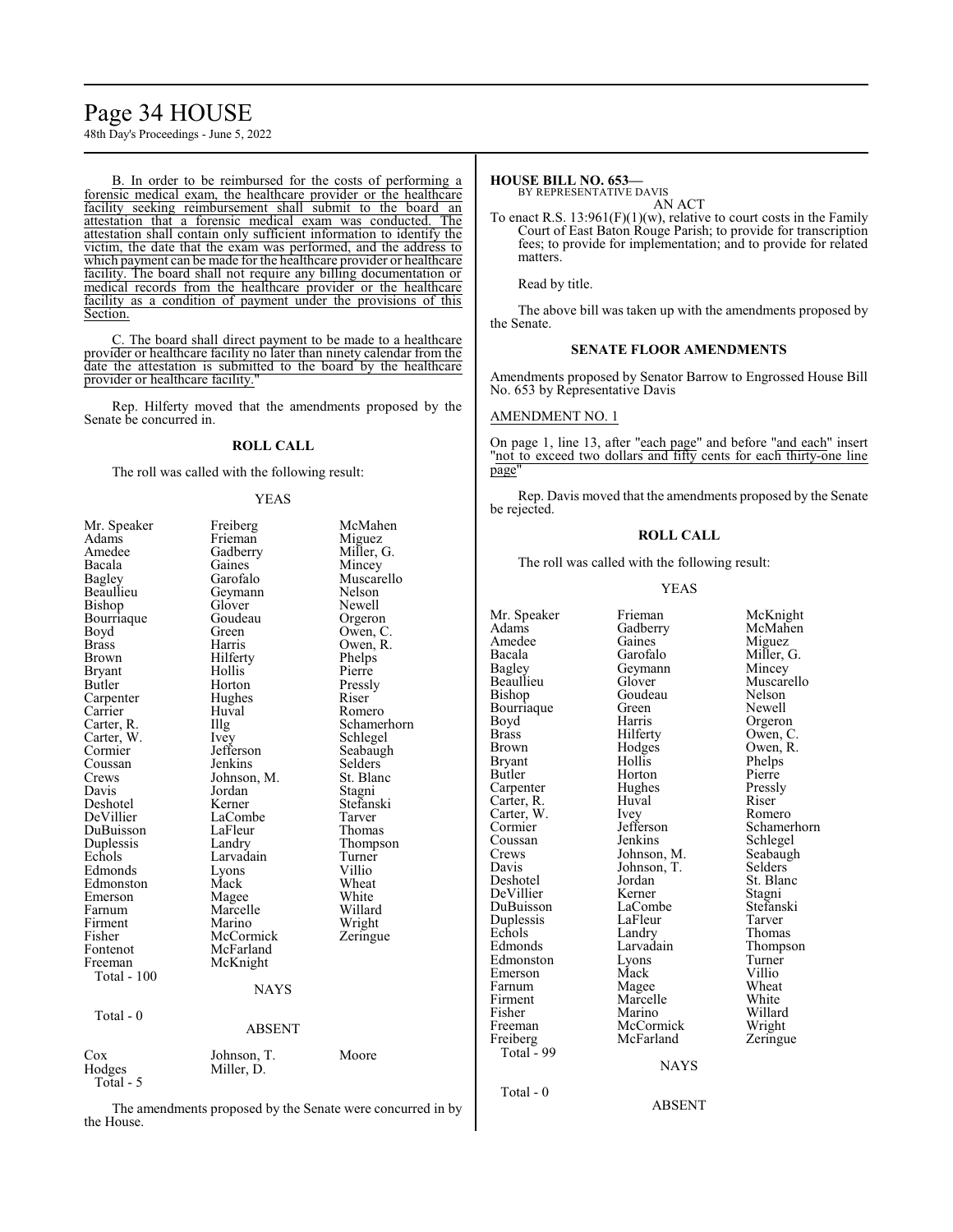Carrier Fontenot Miller, D.<br>
Cox Illg Moore Total - 6

Cox Illg Moore

The amendments proposed by the Senate were rejected.

Conference committee appointment pending.

**HOUSE BILL NO. 655—** BY REPRESENTATIVE COUSSAN AND SENATOR ALLAIN AN ACT

To amend and reenact R.S. 30:136.3(D) and 1154(A)(introductory paragraph), (B), (C), and (D) and to enact R.S.  $30:136.3(B)(5)$ and  $\overline{1154(A)(9)}$ ,  $\overline{(E)}$ , and  $\overline{(F)}$ , relative to solar energy; to provide for the powers and duties of the secretary of the Department of Natural Resources; to require a permit to construct or operate a solar power generation facility; to provide for fees; to provide for financial security; to provide for the Mineral and Energy Operation Fund; to provide for definitions; and to provide for related matters.

Read by title.

The above bill was taken up with the amendments proposed by the Senate.

# **SENATE COMMITTEE AMENDMENTS**

Amendments proposed by Senate Committee on Natural Resources to Reengrossed House Bill No. 655 by Representative Coussan

### AMENDMENT NO. 1

On page 1, at the beginning of line 7, insert "for terms, conditions, and exceptions; to provide"

#### AMENDMENT NO. 2

On page 2, line 27, after "Resources" delete "and" and insert "except the secretary may accept any financial security provided to the landowner or lessor for facilities exempted frompermit fees pursuant to Paragraph (D)(3) of this Section. Any bond or other instrument "

#### AMENDMENT NO. 3

On page 3, delete lines 20 through 28, and page 4, delete line 1 through 5, and insert the following:

"(c) Subparagraphs(a) and (b) of this Paragraph shall not apply to the following solar power generation facilities that are owned by an electric utility provider regulated by the Public Service Commission or the council of the city of New Orleans:

(i) Facilities located on land owned by the electric utility provider and the provider is capable of demonstrating a decommissioning plan to the regulator.

(ii) Facilities located on land leased by the electric utility provider and that meet both of the following conditions:

(aa) The regulated electric utility provider guarantees to the landowner or lessor that the regulated electric utility provider will pay the cost of the decommissioning plan provided for in Subparagraph (D)(2) of this Section and the guarantee is acceptable to the secretary.

(bb) The lease between the landowner or lessor and the regulated electric utility provider provides for site decommissioning at the end of the facility's life, at the termination of the lease, as determined by a court of competent jurisdiction, and upon other circumstance that requires closure of the facility."

# AMENDMENT NO. 4

On page 4, line 21, after "Section." insert "A permit issued pursuant to this Subsection shall only pertain to the implementation of the decommissioning plan as provided in Paragraph (2) of this Subsection, and financial security required pursuant to Paragraph  $(A)(9)$  of this Section.

## AMENDMENT NO. 5

On page 5, delete line 14 through 22, and insert:

"(3) Any solar power generation facility that is certified by the Public Service Commission or the council of the city of New Orleanson on or before August 2, 2022, shall be exempt fromthe fees provided for in this Section, shall register with the department by January 1, 2023, and comply with the requirements of this Section and any rule and regulations promulgated pursuant to this Section by June 30, 2024.

# AMENDMENT NO. 6

On page 6, line 1, after "line" insert "located within the footprint of the facility"

# AMENDMENT NO. 7

On page 6, at the end of line 13, insert:

"For Fiscal Years 2022-2023 through Fiscal Years 2025-2026, the reimbursement of the state general fund shall be considered costs for the purposes of R.S.  $30:11\overline{5}4(D)(1)(d)$  as enacted by this Act.

Section 3. This Act shall become effective on August 2, 2022; if vetoed by the governor and subsequently approved by the legislature, this Act shall become effective on the day following such approval by the legislature or August 2, 2022, whichever is later."

#### **SENATE FLOOR AMENDMENTS**

Amendments proposed by Senator Allain to Reengrossed House Bill No. 655 by Representative Coussan

#### AMENDMENT NO. 1

On page 3, line 16, after "facility." insert "The secretary may consider only the salvage value of the facility and associated infrastructure in determining the estimated cost of site closure and remediation if the materials are available in decommissioning during a bankruptcy of the facility owner or operator.

#### AMENDMENT NO. 6, between lines 7 and 8, insert:2

On page 6, between lines 7 and 8, insert:

"(3) "Salvage value" means the actual or estimated scrap value of the raw materials once removed from the facility and ready for sale."

Rep. Coussan moved that the amendments proposed by the Senate be concurred in.

# **ROLL CALL**

The roll was called with the following result:

Gadberry<br>Gaines

#### YEAS

| Mr. Speake |
|------------|
| Adams      |
| Amedee     |
| Bacala     |
|            |

aker Frieman McMahen<br>Gadberry Miguez Miller, G. Garofalo Mincey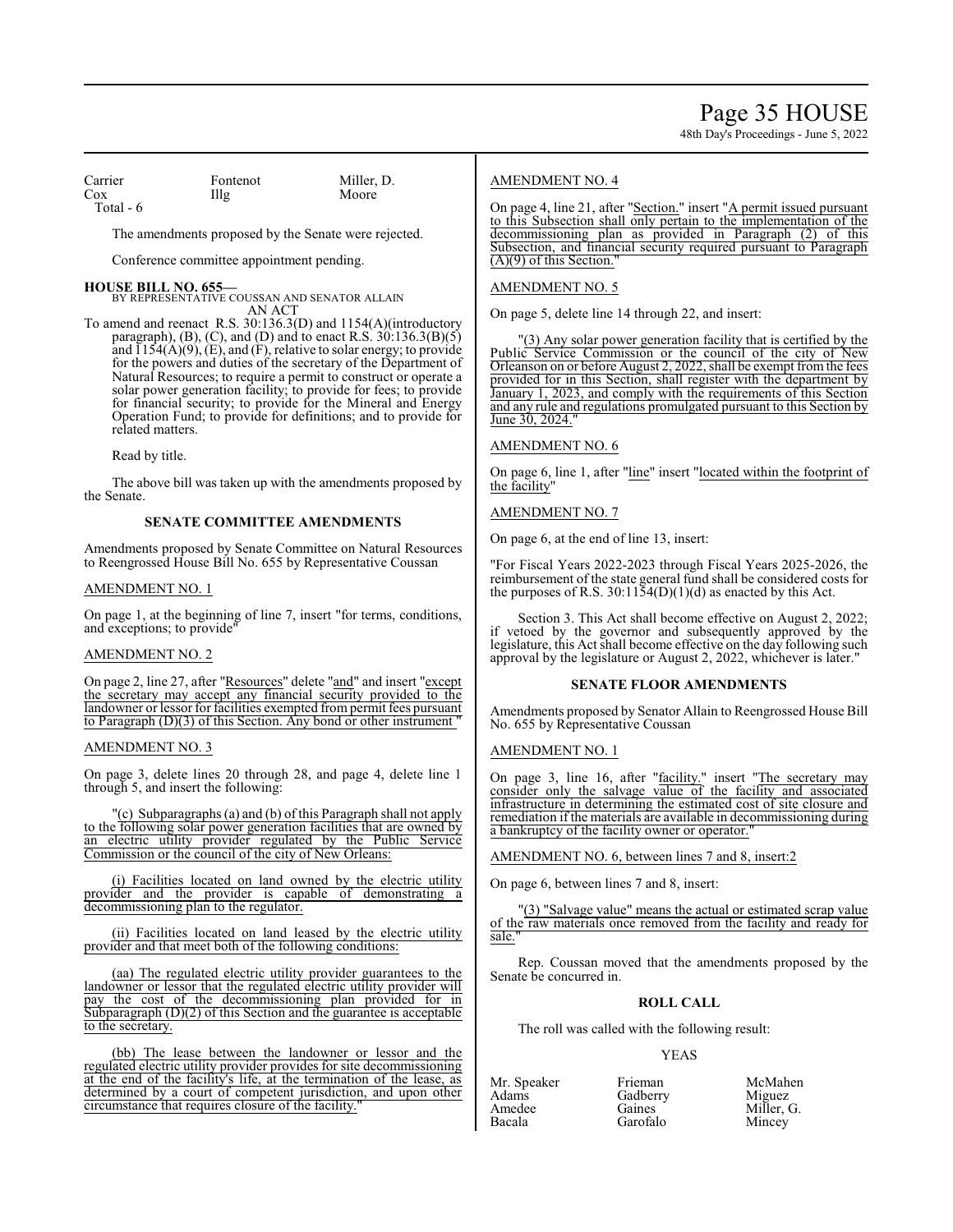# Page 36 HOUSE

48th Day's Proceedings - June 5, 2022

| Bagley             | Geymann       | Muscarello  |
|--------------------|---------------|-------------|
| Beaullieu          | Glover        | Nelson      |
| Bishop             | Goudeau       | Newell      |
| Bourriaque         | Green         | Orgeron     |
| Boyd               | Harris        | Owen, C.    |
| Brass              | Hilferty      | Owen, R.    |
| Brown              | Hodges        | Phelps      |
| Bryant             | Hollis        | Pierre      |
| Carpenter          | Horton        | Pressly     |
| Carrier            | Hughes        | Riser       |
| Carter, R.         | Huval         | Romero      |
| Carter, W.         | Illg          | Schamerhorn |
| Cormier            | Ivey          | Schlegel    |
| Coussan            | Jefferson     | Seabaugh    |
| Crews              | Jenkins       | Selders     |
| Davis              | Johnson, M.   | St. Blanc   |
| Deshotel           | Jordan        | Stagni      |
| DeVillier          | Kerner        | Stefanski   |
| DuBuisson          | LaCombe       | Tarver      |
| Duplessis          | LaFleur       | Thomas      |
| Echols             | Landry        | Thompson    |
| Edmonds            | Larvadain     | Turner      |
| Edmonston          | Lyons         | Villio      |
| Emerson            | Mack          | Wheat       |
| Farnum             | Magee         | White       |
| Firment            | Marcelle      | Willard     |
| Fisher             | Marino        | Wright      |
| Fontenot           | McCormick     | Zeringue    |
| Freeman            | McFarland     |             |
| Freiberg           | McKnight      |             |
| <b>Total - 100</b> |               |             |
|                    | <b>NAYS</b>   |             |
| Total - 0          |               |             |
|                    | <b>ABSENT</b> |             |
| <b>Butler</b>      | Johnson, T.   | Moore       |
| Cox                | Miller, D.    |             |
| Total - 5          |               |             |

The amendments proposed by the Senate, having received a two-thirds vote of the elected members, were concurred in by the House.

# **HOUSE BILL NO. 681—**

BY REPRESENTATIVE SCHEXNAYDER A JOINT RESOLUTION

Proposing to add Article VII, Section 3.1 of the Constitution of Louisiana, relative to sales and use tax remittance; to create the State and Local Streamlined Sales and Use Tax Commission; to authorize the legislature to provide by law for the streamlined electronic remittance of sales and use taxes; to provide for commission membership; to provide for commission duties and responsibilities; to provide for commission officers; to provide for the administration of sales and use taxes; to provide for the transfer of powers, duties, functions, and responsibilities of the Louisiana Sales and Use Tax Commission for Remote Sellers and the Louisiana Uniform Local Sales Tax Board; to provide for funding; to provide for submission of the proposed amendment to the electors; to provide for effectiveness; and to provide for related matters.

Read by title.

# **Motion**

On motion of Rep. Zeringue, the bill was returned to the calendar.

#### **HOUSE BILL NO. 686—**

BY REPRESENTATIVES MINCEY, BACALA, BOURRIAQUE, BUTLER,<br>CARRIER, CORMIER, COUSSAN, DEVILLIER, FISHER, GEYMANN,<br>KERNER, LANDRY, ORGERON, RISER, ROMERO, SCHAMERHORN,<br>SCHEXNAYDER, ST. BLANC, AND WHEAT AND SENATOR WHI AN ACT

To amend and reenact R.S. 38:3302, 3303(A), (B), (C), and (D), 3305(Section heading), 3306(A) and (C), 3307(C), and 3309 and to enact R.S. 38:3301(C), 3303(E) and (F), 3304(C)(3), 3306(G), (H), (I), and (J), and 3307(E), relative to management of the Amite River Basin; to provide for the board of commissioners; to provide for appointment and terms of commissioners; to provide for powers and duties of the board; to provide for contact authority; to provide for posting requirements; to provide for technical assistance from the Coastal Protection and Restoration Authority; to provide for taxing authority; and to provide for related matters.

Read by title.

The above bill was taken up with the amendments proposed by the Senate.

### **SENATE COMMITTEE AMENDMENTS**

Amendments proposed by Senate Committee on Natural Resources to Reengrossed House Bill No. 686 by Representative Mincey

### AMENDMENT NO. 1

On page 1, line 2, after "3303" delete the remainder of the line and insert ", 3305,"

### AMENDMENT NO. 2

On page 1, at the end of line 3, delete "3303(E) and (F),"

### AMENDMENT NO. 3

On page 1, line 4, delete "and  $(J)$ ," and insert " $(J)$ ,  $(K)$ , and  $(L)$ ,"

#### AMENDMENT NO. 4

On page 1, line 9, after "Authority" and before the semicolon ";" insert "and the Pontchartrain Levee District"

#### AMENDMENT NO. 5

On page 1, line 11, after "3303" delete the remainder of the line and insert ", 3305, 3306(A)"

## AMENDMENT NO. 6

On page 1, delete line 13, and insert "3304(C)(3), 3306(G), (H), (I),  $(J)$ ,  $(K)$ , and  $(L)$ , and 3307 $(E)$  are hereby enacted to"

### AMENDMENT NO. 7

On page 2, line 16, change "fifteen" to "sixteen"

#### AMENDMENT NO. 8

On page 2, line 22, after "designee," and before "and" insert "one member shall be the secretary of the Department of Transportation and Development, or his designee,"

#### AMENDMENT NO. 9

On page 2, line 23, change "both" to "all"

#### AMENDMENT NO. 10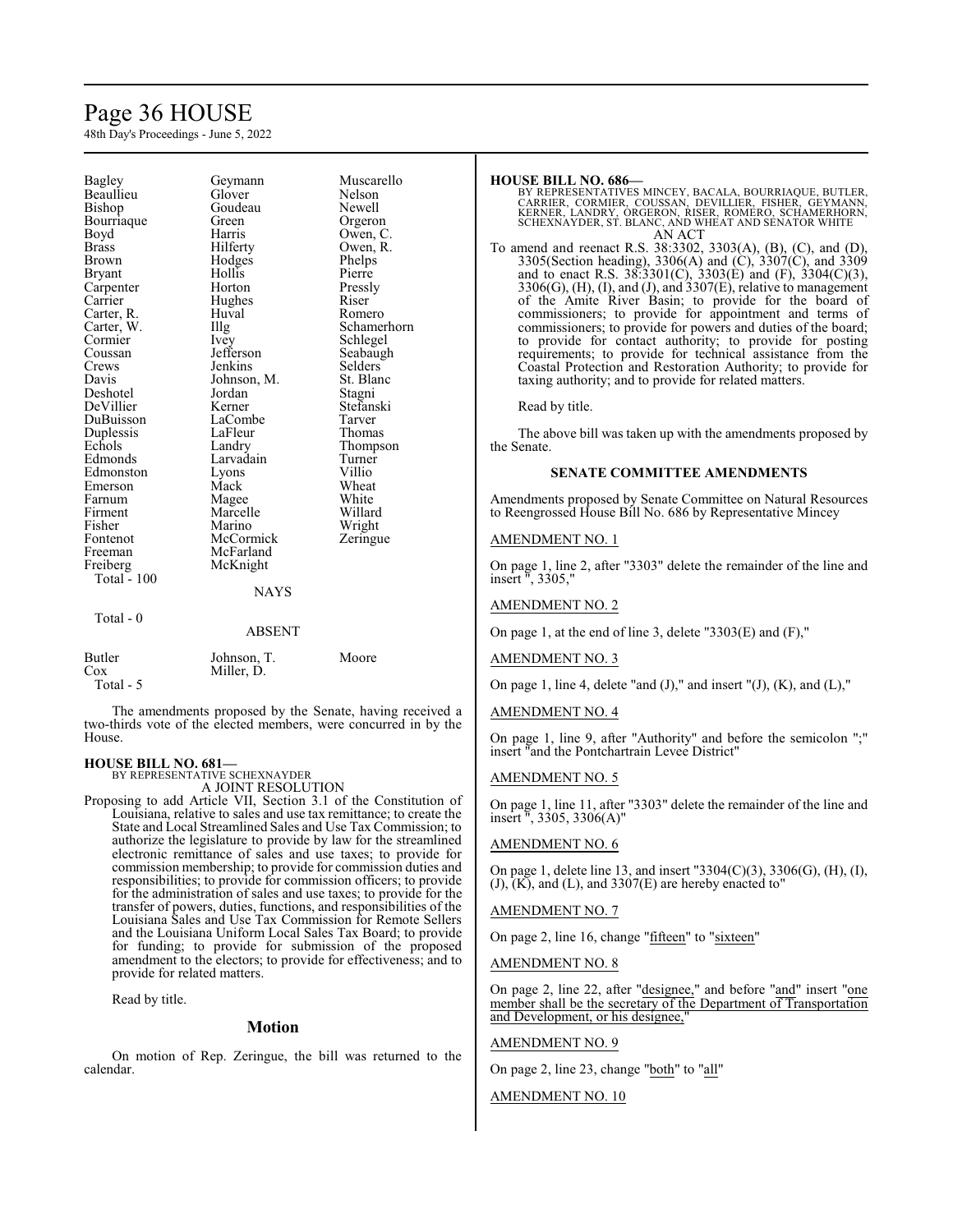# Page 37 HOUSE

48th Day's Proceedings - June 5, 2022

On page 3, line 12, after "legislator" and before "may" insert "within the district"

# AMENDMENT NO. 11

On page 4, line 24, after "board." and before "The" insert "The board may request technical assistance on issues other than those already required under this Section from the Department of Transportation and Development.

# AMENDMENT NO. 12

On page 7, line 8, after "approval" and before the period "." insert "annually by the Senate Committee on Transportation, Highways, and Public Works and the House Committee on Transportation, Highways and Public Works"

# AMENDMENT NO. 13

On page 7, line 20, after "approval" and before the period "." insert "annually by the Senate Committee on Transportation, Highways, and Public Works and the House Committee on Transportation, Highways and Public Works"

# AMENDMENT NO. 14

On page 8, line 7, after "plan." and before "The" insert the following:

"The Board shall ensure each parish hazard mitigation plan identifies how to participate in the Federal Emergency Management Agency Community Rating System (CRS) or any successor or similar program or how to maximize participation in the CRS; The Board shall also consider and prioritize policies and programs that can reduce flood risk and reduce flood insurance premiums."

# AMENDMENT NO. 15

On page 9, after line 17, insert the following:

"Section 3. This Act shall become effective upon signature by the governor or, if not signed by the governor, upon expiration of the time for bills to become law without signature by the governor, as provided by Article III, Section 18 of the Constitution of Louisiana. If vetoed by the governor and subsequently approved by the legislature, this Act shall become effective on the day following such approval."

# **LEGISLATIVE BUREAU AMENDMENTS**

Amendments proposed by Legislative Bureau to Reengrossed House Bill No. 686 by Representative Mincey

# AMENDMENT NO. 1

In Senate Committee Amendment No. 14 proposed by the Senate Committee on Natural Resources and adopted by the Senate on May 24, 2022, on page 2, lines 10 and 13, change "Board" to "board"

# AMENDMENT NO. 2

In Senate Committee Amendment No. 14 proposed by the Senate Committee on Natural Resources and adopted by the Senate on May 24, 2022, on page 2, line 13, after "CRS" delete ";" and insert "."

# AMENDMENT NO. 3

On page 8, line 17, following "district" and before "transfer" change "<u>can</u>" to "<u>may</u>"

# **SENATE FLOOR AMENDMENTS**

Amendments proposed by Senator Lambert to Reengrossed House Bill No. 686 by Representative Mincey

# AMENDMENT NO. 1

Delete Amendments No. 3 and 6 proposed by the Senate Committee on Natural Resources and adopted by the Senate on May 24, 2022.

# AMENDMENT NO. 2

On page 1, line 4, delete "and  $(J)$ ," and insert " $(J)$ ,  $(K)$ ,  $(L)$ , and  $(M)$ "

AMENDMENT NO. 3

On page 1, delete line 13, and insert "3304(C)(3), 3306(G), (H), (I),  $(J)$ ,  $(K)$ ,  $(L)$ , and  $(M)$ , and  $3307(E)$  are hereby enacted to

# AMENDMENT NO. 4

On page 2, line 22, change "president" to "executive director"

# AMENDMENT NO. 5

On page 8, between lines 9 and 10, insert the following:

"M. Within the areas of the district that are concurrent with the limits of the Pontchartrain Levee District as set forth in R.S. 38:291(L), the Pontchartrain Levee District shall have primary<br>jurisdiction. The Amite River Basin Drainage and Water The Amite River Basin Drainage and Water Conservation District shall not initiate any project or program within the limits of the Pontchartrain Levee District without consulting with and receiving approval from the board of commissioners of the Pontchartrain Levee District.

# AMENDMENT NO. 6

On page 9, line 5, after "tax" delete the remainder of the line

# AMENDMENT NO. 7

On page 9, delete line 6 in its entirety and on line 7, delete "Constitution of Louisiana"

Rep. Mincey moved that the amendments proposed by the Senate be concurred in.

# **ROLL CALL**

The roll was called with the following result:

Johnson, T.

# YEAS

Mr. Speaker Gadberry Miguez<br>Adams Gaines Miller, 1 Adams Gaines Miller, D.<br>Amedee Garofalo Miller. G. Amedee Garofalo Miller, G.<br>Bacala Geymann Mincey Bacala Geymann<br>Bagley Glover Beaullieu Goudeau Nelson<br>Bishon Green Newell Bishop Green Newell<br>Bourriaque Harris Orgeron Bourriaque Harris<br>Boyd Hilferty Boyd Hilferty Owen, C.<br>Brass Hodges Owen, R. Brass Hodges Owen, R. Brown Hollis<br>Bryant Horton Bryant Horton Pierre<br>Butler Hughes Pressly Carpenter Huval River<br>
Carrier Hug Carrier IIIg Romero<br>Carter, R. Ivey Schamer Carter, R. Ivey Schamerhorn<br>
Cormier Jefferson Schlegel Cormier Jefferson<br>Coussan Jenkins Coussan Jenkins Seabaugh<br>Crews Johnson, M. Selders Crews Johnson, M. Selders Deshotel Johnson, T. St. Blanc

Glover Muscarello<br>Goudeau Nelson Hughes Pressl<br>Huval Riser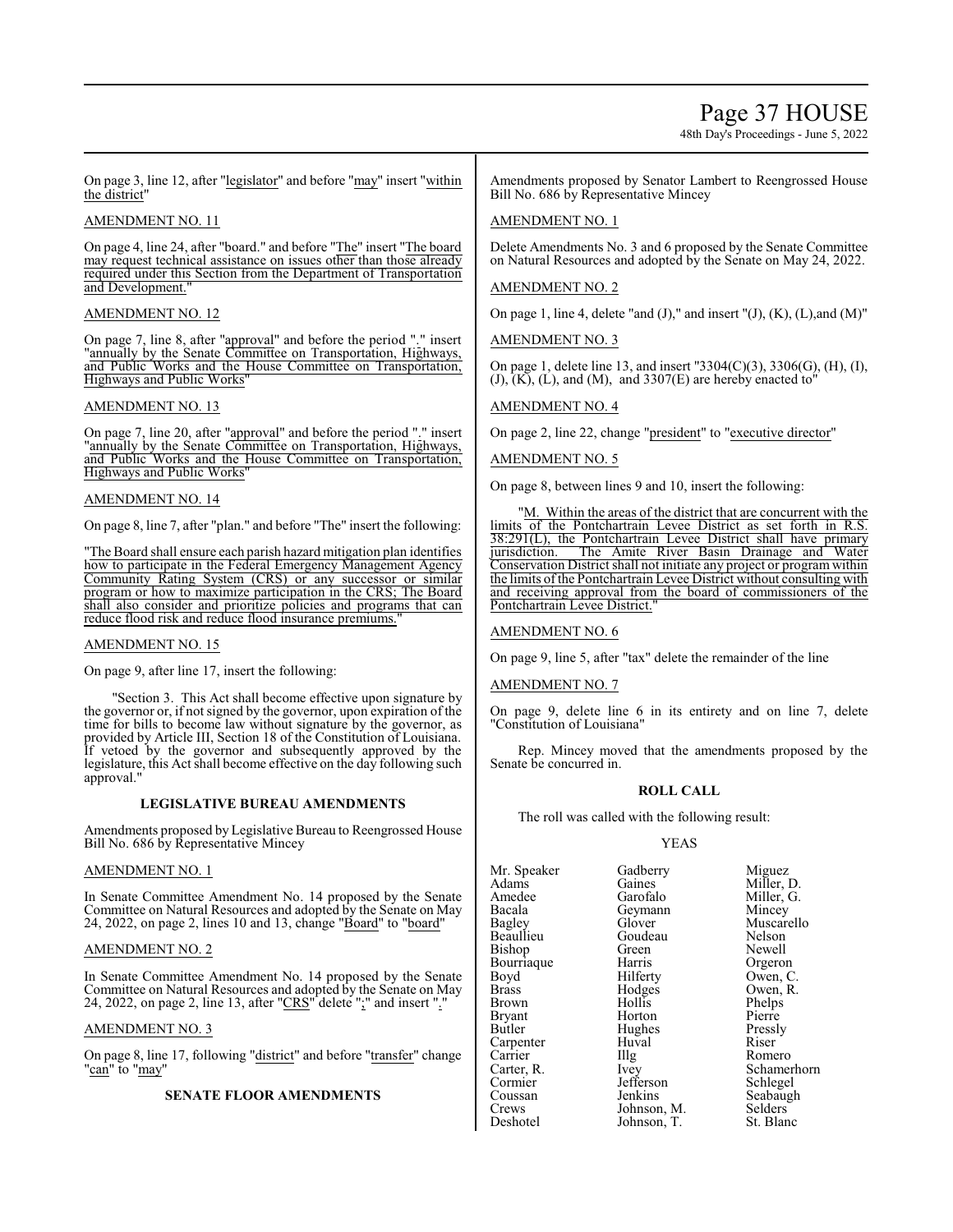# Page 38 HOUSE

48th Day's Proceedings - June 5, 2022

| Jordan      | Stagni    |
|-------------|-----------|
| Kerner      | Stefanski |
| LaCombe     | Tarver    |
| LaFleur     | Thomas    |
| Landry      | Thompson  |
| Larvadain   | Turner    |
| Lyons       | Villio    |
| Mack        | Wheat     |
| Marcelle    | White     |
| Marino      | Willard   |
| McCormick   | Wright    |
| McFarland   | Zeringue  |
|             |           |
| McMahen     |           |
|             |           |
| <b>NAYS</b> |           |
|             |           |
|             | McKnight  |

Total - 1

# ABSENT

| Carter, W. | Davis |
|------------|-------|
| Cox        | Moore |
| Total - 4  |       |

The amendments proposed by the Senate were concurred in by the House.

## **HOUSE BILL NO. 697—** BY REPRESENTATIVE MAGEE

AN ACT

To amend and reenact R.S.  $40:1046(A)(1)$ ,  $(C)(1)$  and  $(2)(introducing paragraph), (G), and (H)(1), (2),$  $(6)(a)$ (introductory paragraph) and  $(b)$ , and  $(8)(a)$ (introductory) paragraph) and (iii), to enact R.S.  $40:1046(A)(7)$ , (B), and 1046.1 through 1046.3, and to repeal R.S. 40:1046(C)(2)(h) and (H)(3) through (5), relative to production of marijuana for therapeutic use; to provide for regulation of medical marijuana production by the state; to transfer certain duties with respect to such regulation from the Department of Agriculture and Forestry to the Louisiana Department of Health; to provide for remittance to the Louisiana Department of Revenue of the proceeds of certain fees; to provide relative to permitting and regulation of marijuana pharmacies by the Louisiana Board of Pharmacy; to require the Louisiana Department of Health to license and regulate laboratories that conduct testing of medical marijuana products; to provide for selection of marijuana production contractors by licensed producers of medical marijuana; to provide for oversight and regulation of such contractors; to provide requirements and standards for the business operations of such contractors; to require the continuation of certain laboratory testing services provided by the Department of Agriculture and Forestry; to authorize certain institutions to conduct research on marijuana for therapeutic use; to provide for effectiveness; and to provide for related matters.

Read by title.

The above bill was taken up with the amendments proposed by the Senate.

# **SENATE COMMITTEE AMENDMENTS**

Amendments proposed by Senate Committee on Health and Welfare to Reengrossed House Bill No. 697 by Representative Magee

# AMENDMENT NO. 1

On page 1, line 5, change "R.S.  $40:1046(C)(2)(h)$ " to "R.S.  $40:104\bar{6}$ (C)(2)(d), (e), and (h)"

# AMENDMENT NO. 2

On page 3, delete lines 7 through 10 and insert the following:

"Any rules published by the Louisiana Board of Pharmacy on or before January 1, 2016, that describe the pharmacist as dispensing medical marijuana based on a physician's prescription should be repromulgated to indicate that the physician is "recommending" use of therapeutic marijuana.

# AMENDMENT NO. 3

On page 3, at the end of line 21, insert the following:

"The board shall consider the status of an applicant as a minority-, woman-, or veteran-owned business as a primary factor in awarding a license.

# AMENDMENT NO. 4

On page 3, line 28, delete "two thousand five hundred" and insert "four thousand"

# AMENDMENT NO. 5

On page 4, at the end of line 4, delete "two" and insert "four"

# AMENDMENT NO. 6

On page 4, line 5, delete "five hundred"

# AMENDMENT NO. 7

On page 4, line 11, delete "two thousand five hundred" and insert "four thousand"

# AMENDMENT NO. 8

On page 17, line 9, change "R.S. 40:1046(C)(2)(h)" to "R.S.  $40:1046(C)(2)(d)$ , (e), and (h)

# AMENDMENT NO. 9

On page 17, line 15, change "Board of Pharmacy" to "Department of Health"

# AMENDMENT NO. 10

On page 17, line 16, change "Board of Pharmacy" to "Department of Health"

# **LEGISLATIVE BUREAU AMENDMENTS**

Amendments proposed by Legislative Bureau to Reengrossed House Bill No. 697 by Representative Magee

# AMENDMENT NO. 1

On page 6, line 21, following "Center" and before "and" change "." to  $"$ ,

# AMENDMENT NO. 2

On page 11, line 13, change "must" to "shall"

# AMENDMENT NO. 3

On page 12, line 17, change "including, without limitation," to "including without limitation"

# **SENATE FLOOR AMENDMENTS**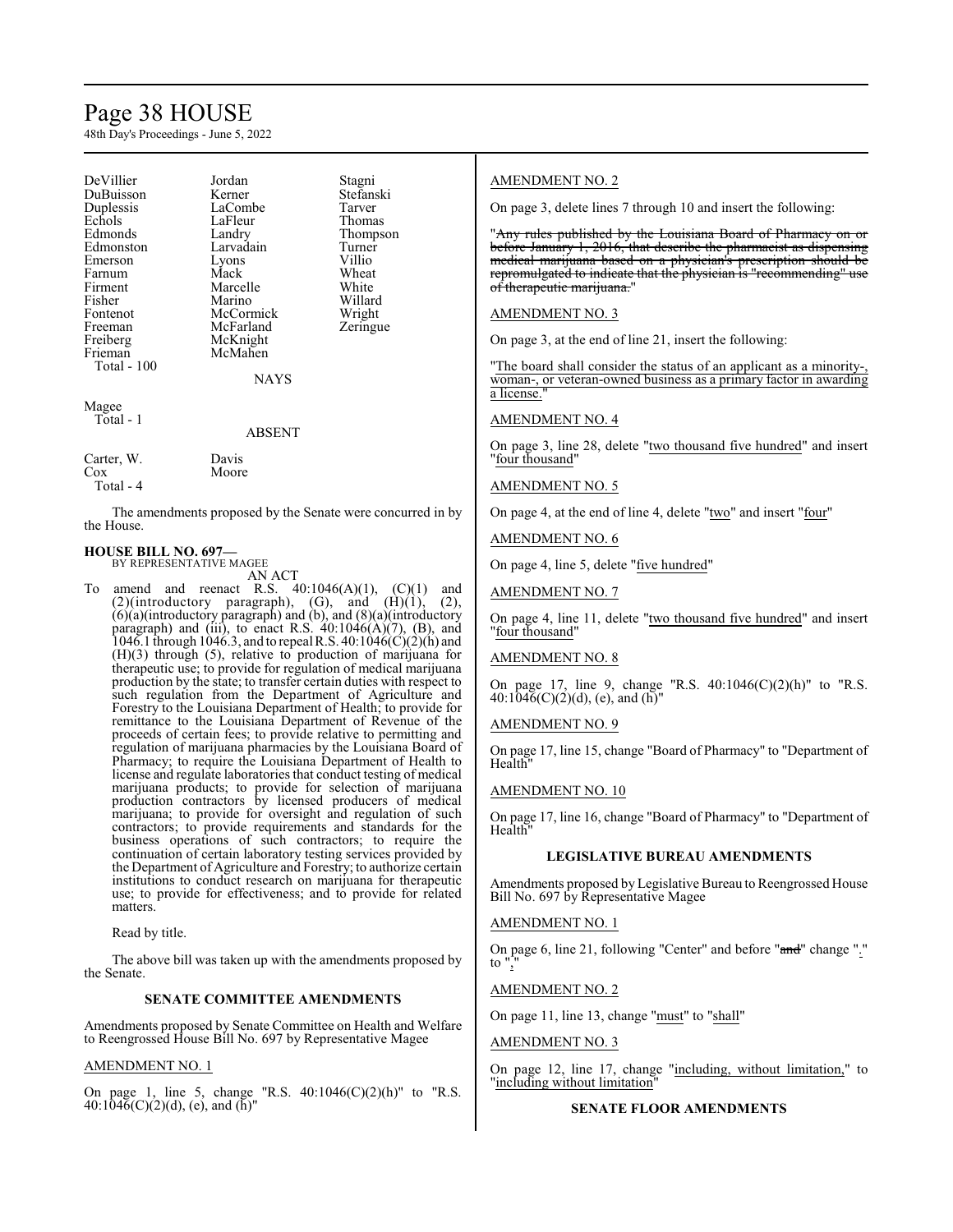# Page 39 HOUSE

48th Day's Proceedings - June 5, 2022

Amendments proposed by Senator Luneau to Reengrossed House Bill No. 697 by Representative Magee

# AMENDMENT NO. 1

Delete Amendments No. 4 through 7 proposed by the Senate Committee on Health and Welfare and adopted by the Senate on May 19, 2022.

# AMENDMENT NO. 2

On page 1, line 19, delete "to provide for effectiveness;"

# AMENDMENT NO. 3

On page 3, delete lines 16 and 17, and insert "marijuana for therapeutic use and, except as provided in Paragraph (3) of this Subsection, shall limit the number of such licenses granted in the state to no more than ten licenses. The Louisiana Board of Pharmacy shall'

# AMENDMENT NO. 4

On page 3, line 19, delete "a minimum of"

# AMENDMENT NO. 5

On page 3, line 20, after "Subsection" insert "and one additional license to the region with the highest population density as of August 1, 2022"

# AMENDMENT NO. 6

On page 3, line 24, after "respectively, the" delete the remainder of the line, delete line 25, and on line 26, delete "and authorities existed on July 1, 2022." and insert "administrative regions of the Louisiana Department of Health as those regions existed on August 1, 2022.

# AMENDMENT NO. 7

On page 3, delete lines 28 and 29 and on page 4, delete lines 1 through 12 and insert the following:

"(3)(a) After three thousand five hundred active, qualified patients are identified in the prescription monitoring program in a region, the Louisiana Board of Pharmacy shall allow the marijuana pharmacy licensee in that region to open one additional marijuana pharmacy location as a satellite location in that region. For the purposes of this Paragraph, "satellite location" shall mean an additional marijuana pharmacy location operated by a marijuana pharmacy licensee within the licensee's geographic region but physically separate from the location of the originally licensed therapeutic marijuana pharmacy.

(b) Ifthe marijuana pharmacy licensee opens a satellite location pursuant to Subparagraph (a) of this Paragraph and the original location and the satellite location are each found to be serving three thousand five hundred active, qualified patients, then the Louisiana Board of Pharmacy shall allow the marijuana pharmacy licensee in that region to open one additional marijuana pharmacy location as a second satellite location in that region.

(c) If a marijuana pharmacy licensee declines to open a second satellite location pursuant to Subparagraph (b) ofthis Paragraph, then the Louisiana Board of Pharmacy may issue, pursuant to the provisions of Paragraph (1) of this Subsection, an additional marijuana pharmacy license in that region to open one marijuana pharmacy location in lieu of the original licensee's second satellite location in that region.

(d) The board shall consider any unserved parishes within the region when approving a satellite location or additional marijuana pharmacy for licensure pursuant to this Paragraph.

(e) For the purposes of this Paragraph, the active, qualified patient count shall be conducted on or after August 1 of each year using the preceding twelve-month period of August 1 through July 31.

(4)(a) The total number of marijuana pharmacy locations, including satellite locations, approved by the Louisiana Board of Pharmacy pursuant to Paragraph (3) of this Subsection shall not be greater than thirty locations.

(b) The provisions of this Paragraph shall not be construed to authorize a marijuana pharmacy licensee to open more than two satellite locations in a single region.

(5) The provisions of this Subsection shall not be construed to require the closure of any marijuana pharmacy location, including satellite locations, if the active, qualified patient count drops below three thousand five hundred after the location is approved by the board.

# AMENDMENT NO. 8

On page 5, line 3, after "period" insert "of August 1 through July 31"

AMENDMENT NO. 9

On page 14, between lines 19 and 20, insert the following:

"(a) Provide proof of accreditation through either of the following:

AMENDMENT NO. 10

On page 14, line 20, change "(a)" to "(i)"

## AMENDMENT NO. 11

On page 14, between lines 24 and 25, insert the following:

"(ii) Comply with both of the following criteria:

(aa) Provide documentation that the owner has operated a state-approved, active medical marijuana laboratory in another state for at least the past twelve months.

(bb) Be accredited by the International Organization for Standardization or other accrediting entity approved by the department or have an application pending for International Organization for Standardization accreditation. If the accreditation is not achieved within nine months of the department's inspection, the department shall not accept any additional certificates of analysis from the laboratory until the accreditation is received.

# AMENDMENT NO. 12

On page 16, delete lines 14 through 20 and insert the following:

"B. Each batch of medical marijuana finished product shall pass all applicable testing standards, including appropriate microbial and fungal limits, acceptable standards for pesticide chemical residues, appropriate residual solvent and heavy metals limits, homogeneity for concentrates and extracts, and complete active ingredient analysis or potency analysis prior to transportation to a medical marijuana pharmacy. The"

AMENDMENT NO. 13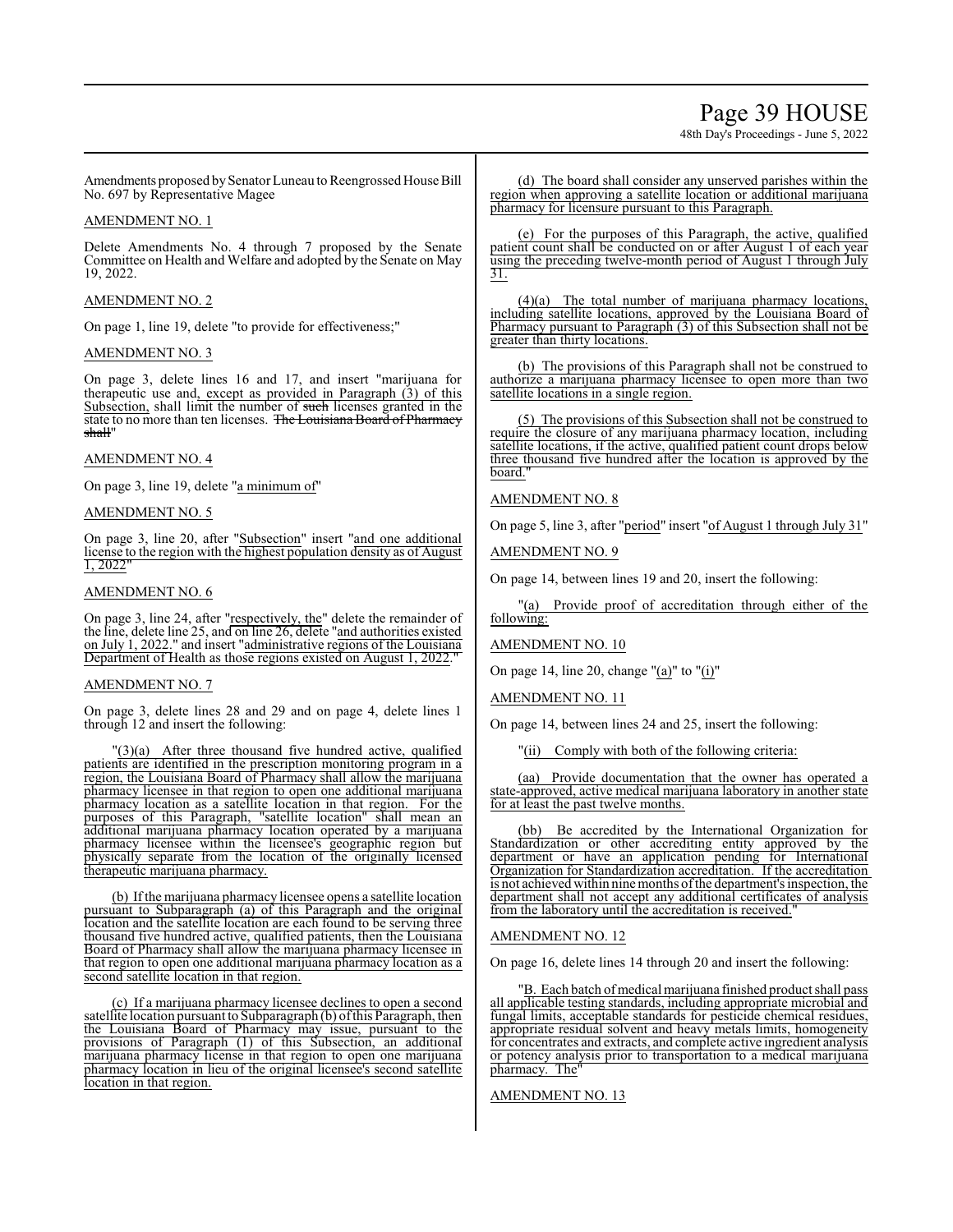# Page 40 HOUSE

48th Day's Proceedings - June 5, 2022

On page 17, delete lines 26 through 28 and on page 18, delete lines 1 and  $\bar{2}$ 

Rep. Zeringue moved that the amendments proposed by the Senate be concurred in.

# **ROLL CALL**

The roll was called with the following result:

# YEAS

| Mr. Speaker   | Geymann       | Miller, G.  |
|---------------|---------------|-------------|
| Adams         | Glover        | Mincey      |
| Bagley        | Goudeau       | Muscarello  |
| Beaullieu     | Green         | Nelson      |
| Bishop        | Hilferty      | Newell      |
| Bourriaque    | Hollis        | Orgeron     |
| Boyd          | Hughes        | Owen, C.    |
| <b>Brass</b>  | Huval         | Owen, R.    |
| Brown         | Illg          | Phelps      |
| <b>Bryant</b> | Jefferson     | Pierre      |
| <b>Butler</b> | Jenkins       | Pressly     |
| Carpenter     | Johnson, M.   | Riser       |
| Carrier       | Johnson, T.   | Romero      |
| Carter, R.    | Jordan        | Schamerhorn |
| Cormier       | Kerner        | Schlegel    |
| Coussan       | LaCombe       | Selders     |
| Deshotel      | LaFleur       | St. Blanc   |
| DeVillier     | Landry        | Stagni      |
| DuBuisson     | Larvadain     | Stefanski   |
| Duplessis     | Lyons         | Tarver      |
| Echols        | Magee         | Turner      |
| Edmonston     | Marcelle      | Villio      |
| Emerson       | Marino        | Wheat       |
| Fisher        | McCormick     | White       |
| Fontenot      | McFarland     | Willard     |
| Freeman       | McKnight      | Wright      |
| Freiberg      | McMahen       | Zeringue    |
| Gaines        | Miller, D.    |             |
| Total - 83    |               |             |
|               | <b>NAYS</b>   |             |
|               |               |             |
| Amedee        | Frieman       | Ivey        |
| Bacala        | Gadberry      | Mack        |
| Crews         | Garofalo      | Miguez      |
| Edmonds       | Harris        | Seabaugh    |
| Farnum        | Hodges        | Thompson    |
| Firment       | Horton        |             |
| Total - 17    |               |             |
|               | <b>ABSENT</b> |             |
|               |               |             |
| Carter, W.    | Davis         | Thomas      |
| Cox           | Moore         |             |
| Total - 5     |               |             |

The amendments proposed by the Senate were concurred in by the House.

# **HOUSE BILL NO. 706—** BY REPRESENTATIVE STEFANSKI

AN ACT

To amend and reenact R.S. 14:40.1 and 107.2(A) and to enact Code of Criminal Procedure Article 814(A)(69), relative to the crime of terrorizing; to create the crime of menacing; to provide for penalties; to provide relative to hate crimes; to add the crime of menacing to the list of hate crimes; to provide for responsive verdicts; and to provide for related matters.

Read by title.

The above bill was taken up with the amendments proposed by the Senate.

# **SENATE FLOOR AMENDMENTS**

Amendments proposed by Senator Barrow to Engrossed House Bill No. 706 by Representative Stefanski

# AMENDMENT NO. 1

On page 2, line 19, change "two thousand" to "one thousand"

Rep. Stefanski moved that the amendments proposed by the Senate be concurred in.

# **ROLL CALL**

The roll was called with the following result:

## YEAS

Mr. Speaker Frieman McKnight<br>
Adams Gadberry McMahen Adams Gadberry McMah<br>Amedee Gaines Miguez Amedee Gaines<br>Bacala Garofalo Bacala Garofalo Miller, D. Geymann Miller, G.<br>Glover Mincey Beaullieu Glover<br>Bishop Goudeau Goudeau Muscarello<br>Green Nelson Bourriaque Green<br>Boyd Harris Boyd Harris Newell<br>Brass Hilferty Orgeron Brass Hilferty Orgeron<br>Brown Hodges Owen, C Brown Hodges Owen, C.<br>Bryant Hollis Owen, R. Bryant Hollis Owen, R.<br>Butler Horton Phelps Horton Phelps<br>Hughes Pierre Carpenter Hughe<br>Carrier Huval Huval Pressly<br>
Illg Riser Carter, R. Carter, W. Ivey Romero<br>Cormier Jefferson Schame Cormier Jefferson Schamerhorn<br>
Coussan Jenkins Schlegel Coussan Jenkins Schlegel<br>Crews Johnson, M. Seabaugh Crews Johnson, M. Seabaugh<br>Deshotel Johnson, T. Selders Johnson, T. Selders<br>Jordan St. Blanc DeVillier Jordan St. Blanc<br>DuBuisson Kerner Stagni DuBuisson Kerner Stagni<br>
Duplessis LaCombe Stefanski Duplessis LaCombe Stefans<br>Echols LaFleur Tarver Example 11 LaFleur Tarver<br>
Example 12 Landry Thomas Edmonds Landry<br>Edmonston Larvadain Larvadain Thompson<br>
Lyons Turner Emerson Lyons Turner<br>
Farnum Mack Villio Farnum Mack Villio<br>Firment Mage Wheat Firment Mage Wheat<br>
Fisher Marcelle White Marcelle White<br>
Marino Willard Fontenot Marino Willard<br>Freeman McCormick Wright Freeman McCormick Wright<br>
Freiberg McFarland Zeringue McFarland Total - 102 NAYS Total - 0 ABSENT Cox Davis Moore Total - 3

The amendments proposed by the Senate were concurred in by the House.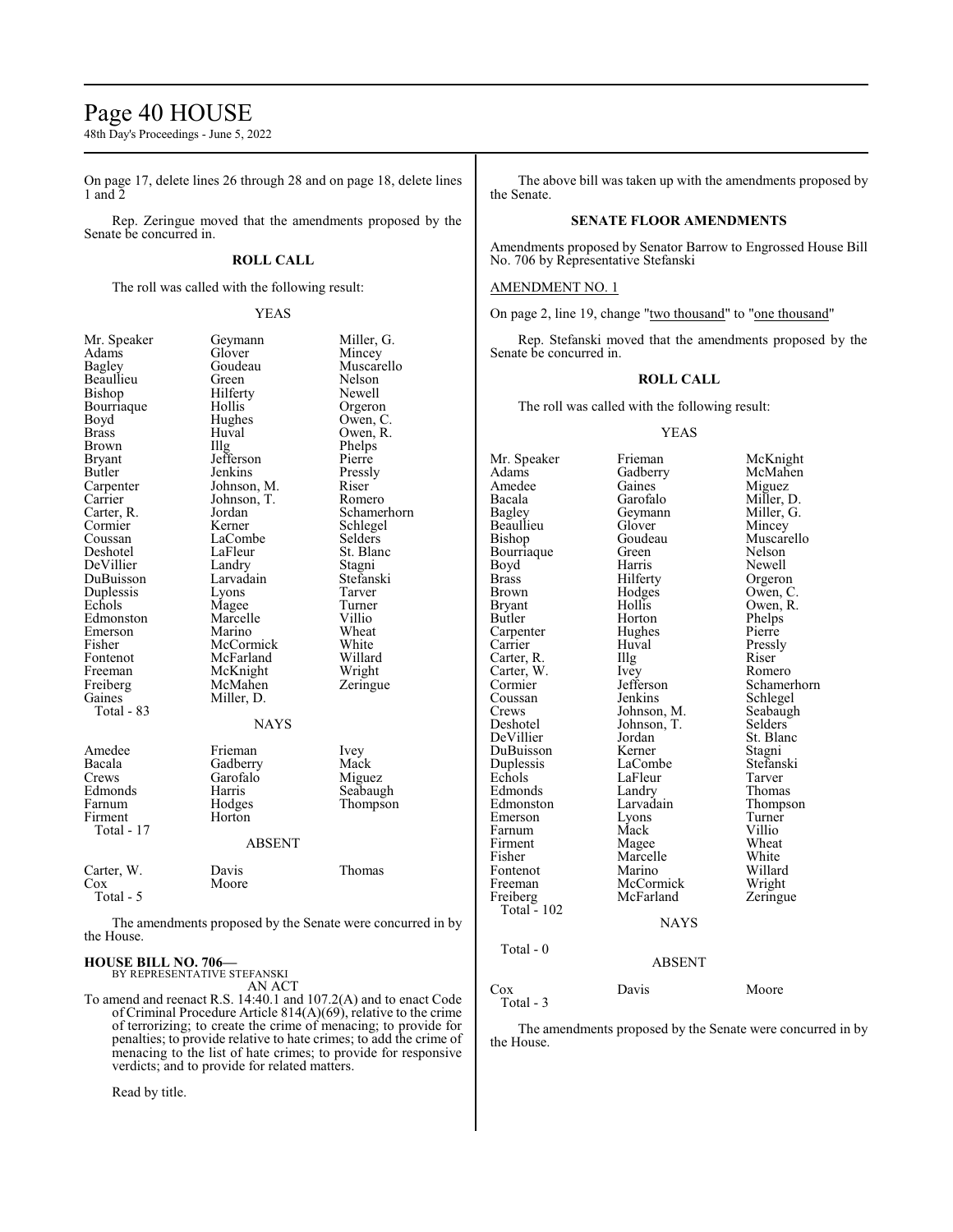# Page 41 HOUSE

48th Day's Proceedings - June 5, 2022

# **HOUSE BILL NO. 742—**

BY REPRESENTATIVE BISHOP AN ACT

To enact R.S.  $27:416(C)(3)(c)$  and  $417(A)(6)(h)$  and to repeal R.S.  $27:417(A)(2)$ , relative to the Video Draw Poker Devices Control Law; to provide relative to qualified truck stop facilities; to provide relative to the requirements of qualified truck stop facilities; to provide relative to the criteria of qualified truck stop facilities; to provide relative to amenity requirements; and to provide for related matters.

Read by title.

The above bill was taken up with the amendments proposed by the Senate.

# **SENATE FLOOR AMENDMENTS**

Amendments proposed by Senator Smith to Reengrossed House Bill No. 742 by Representative Bishop

# AMENDMENT NO. 1

On page 1, line 17, after "Subparagraphs" change " $(3)(a)$  or  $(3)(b)$ " to "(a) or (b)"

# AMENDMENT NO. 2

On page 1, line 19, after "found in" delete "Paragraphs (2) and (3)" and insert "this Paragraph and Paragraph  $(2)$ "

Rep. Bishop moved that the amendments proposed by the Senate be concurred in.

# **ROLL CALL**

The roll was called with the following result:

Hodges<br>Hollis

Hughes<br>Huval

Jefferson<br>Jenkins

# YEAS

| Mr. Speaker              |
|--------------------------|
| Adams                    |
| Bacala                   |
| <b>Bagley</b>            |
| Beaullieu                |
| Bishop                   |
| Bourriaque               |
| Boyd                     |
| <b>Brass</b>             |
| <b>Brown</b>             |
| Bryant                   |
| Butler                   |
|                          |
| Carpenter<br>Carrier     |
|                          |
| Carter, R.<br>Carter, W. |
| Cormier                  |
| Coussan                  |
| Crews                    |
| Deshotel                 |
| DeVillier                |
| DuBuisson                |
| Duplessis                |
| Echols                   |
| Edmonston                |
| Emerson                  |
| Farnum                   |
| Fisher                   |
| Fontenot                 |
| Freeman                  |
| Freiberg                 |
| Frieman                  |

Gaines Miguez<br>Glover Miller. Glover Miller, D.<br>Goudeau Miller, G. Goudeau Miller, G.<br>Green Mincey Green Mincey<br>Harris Muscar Muscarello<br>Nelson Hilferty Nelson<br>Hodges Newell Hollis Orgeron<br>Horton Owen, C Owen, C.<br>Owen, R. Huval Phelps<br>Illg Pierre Illg Pierre<br>Ivev Pressly Pressly<br>Romero Schamerhorn<br>Schlegel Johnson, M. Schlegel<br>Johnson, T. Seabaugh Johnson, T.<br>Jordan Jordan Selders<br>Kerner St. Blan St. Blanc<br>Stagni LaCombe<br>LaFleur Stefanski<br>Tarver Landry Tarver<br>
Larvadain Thomas Larvadain Thomas<br>Lyons Turner Lyons Turne<br>
Mack Villio Edmonston Mack Villio Magee Wheat<br>
Marcelle White Marcelle White<br>Marino Willard Marino Willard<br>
McCormick Wright McCormick Wright<br>
McFarland Zeringue McFarland McKnight McMahen

Total - 94

Amedee Gadberry Thompson<br>Edmonds Gevmann Firment Total - 7

**NAYS** 

Geymann<br>Riser

ABSENT

Cox Garofalo<br>Davis Moore Davis Total - 4

The amendments proposed by the Senate were concurred in by the House.

# **Consent to Correct a Vote Record**

Rep. Riser requested the House consent to correct his vote on the Concurrence of the Senate Amendments to House Bill No. 742 from yea to nay, which consent was unanimously granted.

# **Acting Speaker Stefanski in the Chair**

# **HOUSE BILL NO. 746—**

BY REPRESENTATIVES DUPLESSIS, WILFORD CARTER, CORMIER,<br>EDMONSTON, FISHER, FREEMAN, FREIBERG, GAINES, GREEN,<br>HUGHES, JEFFERSON, JENKINS, JORDAN, LAFLEUR, LANDRY,<br>LARVADAIN, LYONS, MARCELLE, MARINO, DUSTIN MILLER, NEWELL, SELDERS, AND WILLARD AN ACT

To enact R.S. 15:905(F), relative to juvenile institutions; to provide relative to solitary confinement in juvenile facilities; to provide relative to a definition; to provide relative to documentation; to provide relative to submission of reports; to provide relative to training; and to provide for related matters.

Read by title.

# **Motion**

On motion of Rep. Duplessis, the bill was returned to the calendar.

# **HOUSE BILL NO. 758—**

BY REPRESENTATIVE SCHEXNAYDER AN ACT

To amend and reenact R.S. 3:1462(13) through (18), 1465(D)(1),  $1468(A)$ ,  $1481$ ,  $1482(C)$  and  $(D)(introduction$  paragraph),  $1483(A)(1)$ , (B)(introductory paragraph) and (6) through (8), (C), (E), (G), and (L), and 1484(B)(4) and R.S. 40:961.1, to enact R.S. 3:1462(19), 1482(E), and 1483(B)(9) and (M), and to repeal R.S. 3:1485, relative to industrial hemp; to provide for the regulation of industrial hemp; to provide for definitions; to provide for testing; to provide for the regulation of consumable hemp products; and to provide for related matters.

Read by title.

The above bill was taken up with the amendments proposed by the Senate.

# **SENATE COMMITTEE AMENDMENTS**

Amendments proposed by Senate Committee on Agriculture, Forestry, Aquaculture, and Rural Development to Reengrossed House Bill No. 758 by Representative Schexnayder

# AMENDMENT NO. 1

On page 1, line 3, after "(B)(introductory paragraph)" delete the remainder of the line and insert ", (6),"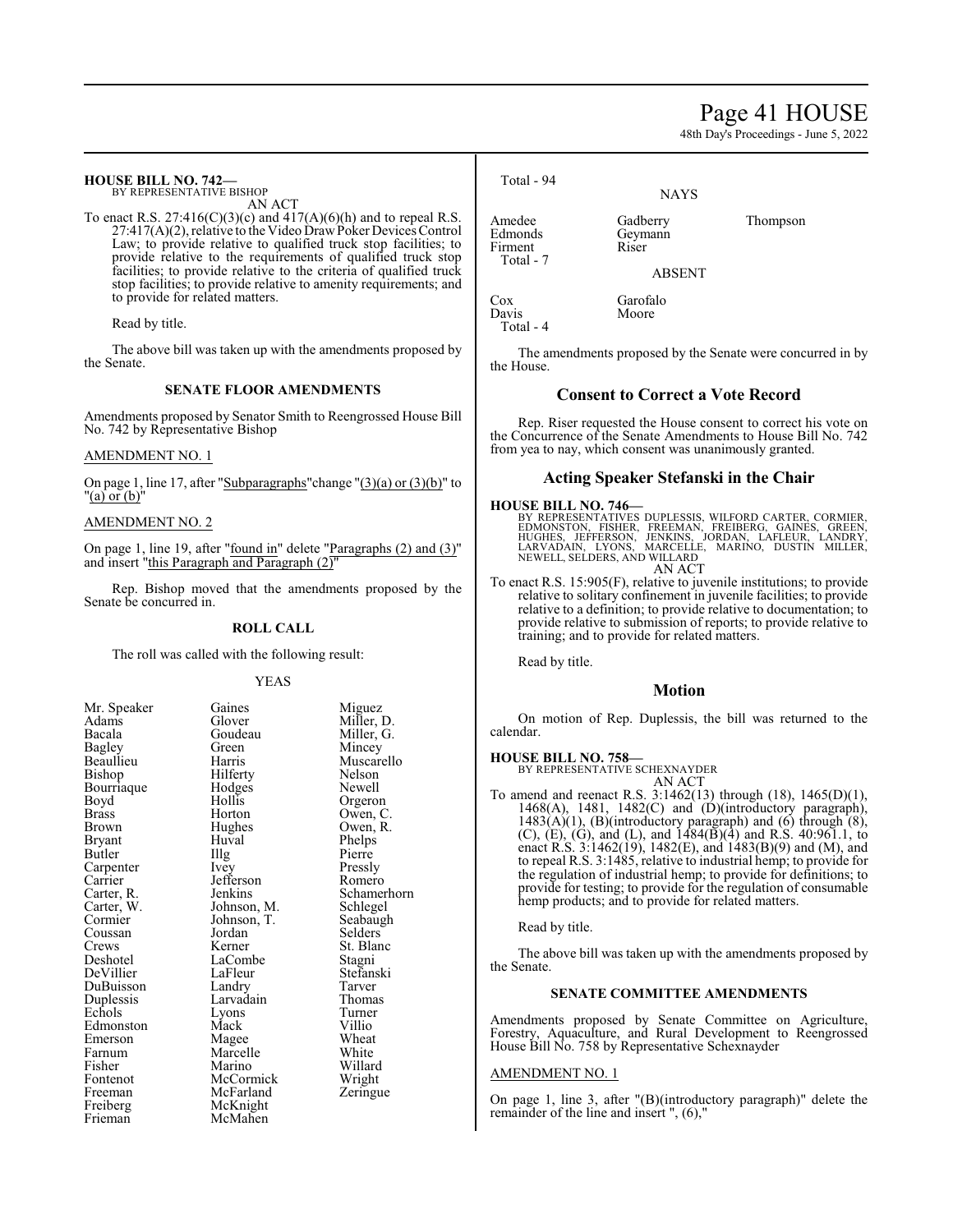# Page 42 HOUSE

48th Day's Proceedings - June 5, 2022

| AMENDMENT NO. 2                                                                                                                | <b>AMENDMENT NO. 19</b>                                                                                                                 |
|--------------------------------------------------------------------------------------------------------------------------------|-----------------------------------------------------------------------------------------------------------------------------------------|
| On page 1, line 4, delete "through $(8)$ " and insert "and $(7)$ " and after<br>"(E)," and before "(G)," insert "(F)(1),"      | On page 5, line 21, change " $(14)$ " to " $(13)$ "                                                                                     |
| <b>AMENDMENT NO. 3</b>                                                                                                         | <b>AMENDMENT NO. 20</b>                                                                                                                 |
| On page 1, delete line 5 and insert $"3:1462(19)$ and $1482(E)$ , and to                                                       | On page 5, line 23, change "(15)" to "(14)"                                                                                             |
| repeal R.S. $3:1483(B)(8)$ and 1485, relative to"                                                                              | <b>AMENDMENT NO. 21</b>                                                                                                                 |
| <b>AMENDMENT NO. 4</b>                                                                                                         | On page 6, line 25, delete $"(6)"$                                                                                                      |
| On page 1, line 11, after "(B)(introductory paragraph)" delete the<br>remainder of the line and insert ", $(6)$ , and $(7)$ ," | <b>AMENDMENT NO. 22</b>                                                                                                                 |
| <b>AMENDMENT NO. 5</b>                                                                                                         | On page 7, delete lines 1 and 2                                                                                                         |
| On page 1, line 12, after "(E)," and before "(G)," insert "(F)(1),"                                                            | <b>AMENDMENT NO. 23</b>                                                                                                                 |
| <b>AMENDMENT NO. 6</b>                                                                                                         | On page 7, line 3, change $''(7)''$ to $''(6)''$                                                                                        |
| On page 1, delete line 13 and insert $"3:1462(19)$ and $1482(E)$ are                                                           | <b>AMENDMENT NO. 24</b>                                                                                                                 |
| hereby enacted to read as follows:"                                                                                            | On page 7, line 6, delete "Gelatin-based"                                                                                               |
| <b>AMENDMENT NO. 7</b>                                                                                                         | <b>AMENDMENT NO. 25</b>                                                                                                                 |
| On page 4, delete lines 6 through 16                                                                                           | On page 7, delete line 7                                                                                                                |
| <b>AMENDMENT NO. 8</b>                                                                                                         | <b>AMENDMENT NO. 26</b>                                                                                                                 |
| On page 4, line 17, change " $(3)$ " to " $(2)$ "                                                                              | On page 7, line 10, change " $(8)$ " to " $(a)$ "                                                                                       |
| <b>AMENDMENT NO. 9</b>                                                                                                         | <b>AMENDMENT NO. 27</b>                                                                                                                 |
| On page 4, line 19, change $''(4)''$ to $''(3)''$                                                                              | On page 7, between lines 11 and 12, insert the following:                                                                               |
| <b>AMENDMENT NO. 10</b>                                                                                                        | "(b) Any consumable hemp product that exceeds the THC<br>limits provided in this Paragraph that was registered with the                 |
| On page 4, line 22, change " $(5)$ " to " $(4)$ "                                                                              | department prior to the effective date of this Act may be sold in<br>Louisiana until January 1, 2023.'                                  |
| AMENDMENT NO. 11                                                                                                               | <b>AMENDMENT NO. 28</b>                                                                                                                 |
| On page 4, line 27, change " $(6)$ " to " $(5)$ "                                                                              | On page 7, line 12, change " $(9)$ " to " $(7)$ "                                                                                       |
| <b>AMENDMENT NO. 12</b>                                                                                                        | <b>AMENDMENT NO. 29</b>                                                                                                                 |
| On page 4, line 28, change " $(7)$ " to " $(6)$ "                                                                              | On page 7, between lines 26 and 27, insert the following:                                                                               |
| <b>AMENDMENT NO. 13</b>                                                                                                        | "(3) Any label that does not meet the criteria provided in this                                                                         |
| On page 5, line 4, change " $(8)$ " to " $(7)$ "                                                                               | Subsection that was approved by the department prior to the effective<br>date of this Act may be used in Louisiana until July 1, 2023." |
| AMENDMENT NO. 14                                                                                                               | <b>AMENDMENT NO. 30</b>                                                                                                                 |
| On page 5, line 7, change " $(9)$ " to " $(8)$ "                                                                               | On page 8, line 1, after "E." and before "The" insert " $(1)$ "                                                                         |
| <b>AMENDMENT NO. 15</b>                                                                                                        | <b>AMENDMENT NO. 31</b>                                                                                                                 |
| On page 5, line 11, change " $(10)$ " to " $(9)$ "                                                                             | On page 8, line 3, change " $(1)$ " to " $(a)$ "                                                                                        |
| <b>AMENDMENT NO. 16</b>                                                                                                        | <b>AMENDMENT NO. 32</b>                                                                                                                 |
| On page 5, line 13, change " $(11)$ " to " $(10)$ "                                                                            | On page 8, line 5, change " $(2)$ " to " $(b)$ "                                                                                        |
| <b>AMENDMENT NO. 17</b>                                                                                                        | <b>AMENDMENT NO. 33</b>                                                                                                                 |
| On page 5, line 16, change " $(12)$ " to " $(11)$ "                                                                            | On page 8, line 7, change " $(a)$ " to " $(i)$ "                                                                                        |
| <b>AMENDMENT NO. 18</b>                                                                                                        | <b>AMENDMENT NO. 34</b>                                                                                                                 |
| On page 5, line 19, change "(13)" to "(12)"                                                                                    | On page 8, line 8, change " $(b)$ " to " $(ii)$ "                                                                                       |
|                                                                                                                                |                                                                                                                                         |
|                                                                                                                                |                                                                                                                                         |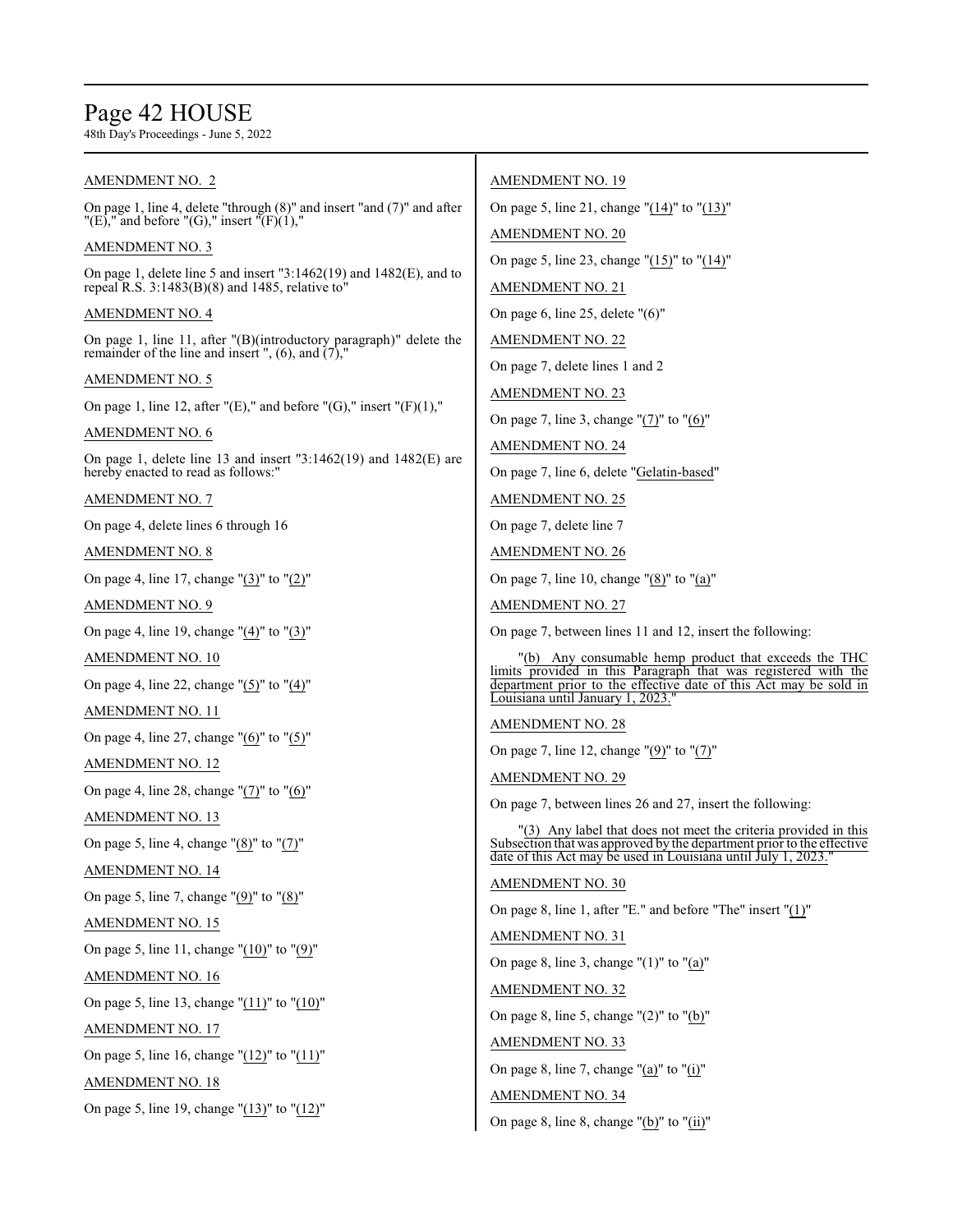# Page 43 HOUSE

48th Day's Proceedings - June 5, 2022

AMENDMENT NO. 35

On page 8, line 9, change  $(3)$ " to  $(0)$ "

AMENDMENT NO. 36

On page 8, delete line 12 and insert the following:

(2) The application for registration shall include verification that the product was produced from hemp. Acceptable forms of verification shall be determined by the department and may include a copy of the hemp grower or processor's license.

(3) Any application for registration that does not meet the criteria provided in this Subsection that was approved by the department prior to the effective date of this Act may be used in Louisiana until July 1, 2023.

F. The certificate of analysis required by Subsection E of this Section shall be completed by an independent laboratory that meets the following criteria:

(1)(a) If the laboratory is located outside of Louisiana,  $\overline{15}$  it is accredited <del>as a testing laboratory approved by the department.</del> by the International Organization for Standardization or other accrediting entity approved by the department.

(b) If the laboratory is located in Louisiana, it shall:

(i) Pass an on-site facility inspection conducted by the department.

(ii) Provide documentation that the owner has operated a stateapproved, active medical marijuana or hemp laboratory in another state for at least the past twelve months.

(iii) Be accredited by the International Organization for Standardization or other accrediting entity approved by the department or have an application pending for International Organization for Standardization accreditation. If the accreditation is not achieved within nine months of the department's inspection, the department shall not accept any additional certificates of analysis from the laboratory until such accreditation is received.

AMENDMENT NO. 37

On page 9, delete lines 9 through 11

AMENDMENT NO. 38

On page 9, delete line 28 and insert the following:

"Section 3. R.S. 3:1483(B)(8) and 1485 are hereby repealed in their entirety.

Section 4. This Act shall become effective upon signature by the governor or, if not signed by the governor, upon expiration of the time for bills to become law without signature by the governor, as provided by Article III, Section 18 of the Constitution of Louisiana. If vetoed by the governor and subsequently approved by the legislature, this Act shall become effective on the day following such approval."

# **SENATE FLOOR AMENDMENTS**

Amendments proposed by Senator Cathey to Reengrossed House Bill No. 758 by Representative Schexnayder

# AMENDMENT NO. 1

Delete Senate Committee Amendment Nos. 23 through 26 proposed by the Senate Committee on Agriculture, Forestry, Aquaculture, and

Rural Development on May 10, 2022 and adopted by the Senate on May 11, 2022.

# AMENDMENT NO. 2

In Senate Committee Amendment No. 27 proposed by the Senate Committee on Agriculture, Forestry, Aquaculture, and Rural Development on May 10, 2022, and adopted by the Senate on May 11, 2022, on page 3, line 1, change " $(b)$ " to " $(c)$ "

# AMENDMENT NO. 3

On page 1, line 2, after "1481," delete "1482(C)" and insert "1482(A), (B), (C),"

AMENDMENT NO. 4

On page 1, line 10, after "1481," delete "1482(C) and" and insert  $"14\&2(A), (B), (C),"$ 

# AMENDMENT NO. 5

On page 5, delete line 26, and insert the following:

"A. No person shall sell or offer for sale any part of hemp for inhalation, except for hemp rolling papers.

B. No person shall process, or sell, or offer for sale:

(1) Any alcoholic beverage containing cannabidiol.

(2) Any consumable hemp product without a license or permit required pursuant to this Part."

# AMENDMENT NO. 6

On page 7, delete lines 3 through 11, and insert the following:

"(6)(a) For consumable hemp products, a product shall not exceed a total delta-9 THC concentration of more than 0.3 percent or a total THC concentration of more than one percent. The total THC in a product shall not exceed eight milligrams per serving. The provisions of this Subparagraph shall not apply to floral hemp material.

(b) For floral hemp material, a product shall not exceed a total delta-9 THC concentration of more than 0.3 percent on a dry weight basis or a total THC concentration of more than one percent on a dry weight basis.

AMENDMENT NO. 7

On page 8, line 14, after "G." and before "The" delete "(1)"

# AMENDMENT NO. 8

On page 8, at the beginning of line 15, change "(a)" to "(1)"

# AMENDMENT NO. 9

On page 8, at the end of line 17, insert "If the department fails to notify the submitting party within fifteen business days of the date of submission, the product may be sold by a wholesaler or retailer permitted pursuant to R.S. 3:1484 from the day following the fifteenth business day until the submitting party receives final approval or denial from the department for the product."

# AMENDMENT NO. 10

On page 8, at the beginning of line 18, change "(b)" to "(2)"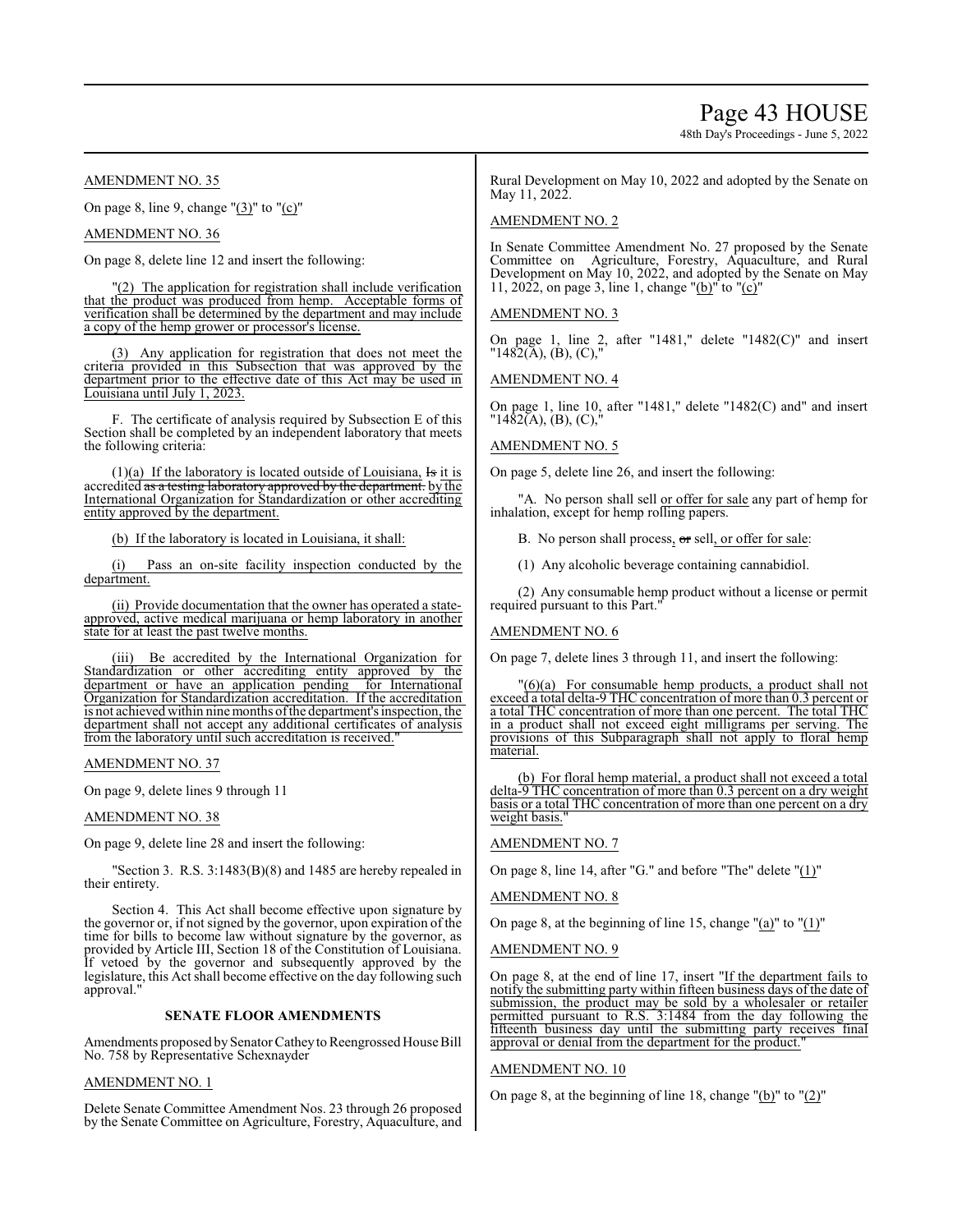# Page 44 HOUSE

48th Day's Proceedings - June 5, 2022

# AMENDMENT NO. 11

On page 8, at the beginning of line 21, change  $"({c})"$  to  $"({3})"$ 

# AMENDMENT NO. 12

On page 8, at the beginning of line 23, change "(d)" to "(4)"

# AMENDMENT NO. 13

On page 8, delete line 26 through 29, and insert the following:

"(5) Develop a process to register any consumable hemp product that is grown and processed in the state of Louisiana as a "Louisiana Hemp Product". The department may adopt a logo to be used for products registered pursuant to this Paragraph. No consumable hemp product may hold itself out as being a "Louisiana Hemp Product" unless such product has been registered by the department pursuant to this Paragraph and rules promulgated by the department.

Rep. Schexnayder moved that the amendments proposed by the Senate be concurred in.

# **ROLL CALL**

The roll was called with the following result:

# YEAS

| Mr. Speaker<br>Adams<br>Amedee<br>Bacala<br>Bagley<br>Beaullieu<br>Bishop<br>Bourriaque<br>Boyd<br><b>Brass</b><br><b>Brown</b><br>Bryant<br>Butler<br>Carpenter<br>Carrier<br>Carter, R.<br>Carter, W.<br>Cormier<br>Coussan<br>Crews<br>Deshotel<br>DeVillier<br>DuBuisson<br>Duplessis<br>Echols<br>Edmonds<br>Edmonston<br>Emerson<br>Farnum | Freiberg<br>Frieman<br>Gaines<br>Geymann<br>Glover<br>Goudeau<br>Green<br>Harris<br>Hilferty<br>Hodges<br>Hollis<br>Horton<br>Hughes<br>Huval<br>Illg<br>Ivey<br>Jefferson<br>Jenkins<br>Johnson, M.<br>Johnson, T.<br>Jordan<br>Kerner<br>LaCombe<br>LaFleur<br>Landry<br>Larvadain<br>Lyons<br>Mack<br>Magee | McKnight<br>McMahen<br>Miguez<br>Miller, D.<br>Miller, G.<br>Mincey<br>Muscarello<br>Nelson<br>Newell<br>Orgeron<br>Owen, C.<br>Owen, R.<br>Phelps<br>Pierre<br>Pressly<br>Riser<br>Romero<br>Schamerhorn<br>Schlegel<br>Seabaugh<br>Selders<br>St. Blanc<br>Stagni<br>Stefanski<br>Thomas<br>Thompson<br>Turner<br>Villio<br>Wheat |
|--------------------------------------------------------------------------------------------------------------------------------------------------------------------------------------------------------------------------------------------------------------------------------------------------------------------------------------------------|----------------------------------------------------------------------------------------------------------------------------------------------------------------------------------------------------------------------------------------------------------------------------------------------------------------|-------------------------------------------------------------------------------------------------------------------------------------------------------------------------------------------------------------------------------------------------------------------------------------------------------------------------------------|
| Firment<br>Fisher<br>Fontenot                                                                                                                                                                                                                                                                                                                    | Marcelle<br>Marino<br>McCormick                                                                                                                                                                                                                                                                                | White<br>Willard<br>Wright                                                                                                                                                                                                                                                                                                          |
| Freeman<br>Total - 99                                                                                                                                                                                                                                                                                                                            | McFarland<br><b>NAYS</b>                                                                                                                                                                                                                                                                                       | Zeringue                                                                                                                                                                                                                                                                                                                            |
| Total - 0                                                                                                                                                                                                                                                                                                                                        | <b>ABSENT</b>                                                                                                                                                                                                                                                                                                  |                                                                                                                                                                                                                                                                                                                                     |
| $\cos$<br>Davis<br>Total - 6                                                                                                                                                                                                                                                                                                                     | Gadberry<br>Garofalo                                                                                                                                                                                                                                                                                           | Moore<br>Tarver                                                                                                                                                                                                                                                                                                                     |

The amendments proposed by the Senate were concurred in by the House.

# **Speaker Schexnayder in the Chair**

## **HOUSE BILL NO. 829—** BY REPRESENTATIVE STEFANSKI AN ACT

To amend and reenact R.S. 26:274(A)(2) and 308(B), (C)(8), (11)(c), and (J) and to enact R.S.  $26:308(C)(12)(b)(i)$  and (ii), relative to the delivery of alcoholic beverages; to provide relative to third party delivery companies and platforms; to provide for requirements for alcoholic beverage delivery agreements; to provide for penalties; to provide for an effective date; and to provide for related matters.

Read by title.

The above bill was taken up with the amendments proposed by the Senate.

# **SENATE COMMITTEE AMENDMENTS**

Amendments proposed by Senate Committee on Judiciary B to Engrossed House Bill No. 829 by Representative Stefanski

# AMENDMENT NO. 1

On page 2, line 17, after "enter into" delete "an" and insert "a written

# AMENDMENT NO. 2

On page 3, line 22, after "writing" insert "or via electronic means"

# **SENATE FLOOR AMENDMENTS**

Amendments proposed by Senator Allain to Engrossed House Bill No. 829 by Representative Stefanski

# AMENDMENT NO. 1

On page 1, line 2, after "26:274(A)(2)" delete the remainder of the line, at the beginning of line 3, delete "R.S. 26:308(C)(12)(b)(i) and (ii)" and insert " and  $(E)$  and  $308(B)$ ,  $(C)(8)$  and  $(12)(b)$ , and  $(J)$ "

# AMENDMENT NO. 2

On page 1, line 8, after "26:274(A)(2)" delete the remainder of the line, delete line 9, and insert " and (E) and 308(B), (C)(8) and (12)(b), and (J) are hereby amended and reenacted to read as"

# AMENDMENT NO. 3

On page 2, between lines 3 and 4, insert the following:

"E.(1) Those jurisdictions requiring a person to obtain a license in order to sell or handle beverage alcohol shall not require such person to obtain a new permit due to his change of employment until the original permit has expired. This provision shall not apply to those persons employed as bartenders.

(2) Any person who has obtained a server permit in accordance with the provisions of R.S. 26:931 et seq. solely for the purpose of delivering alcoholic beverages pursuant to R.S. 26:308 shall be exempt from the requirement to obtain a local permit required by a jurisdiction to sell or handle alcoholic beverages. This exemption, however, applies only to the handling of alcoholic beverages by the person while engaged in conduct in the course and scope of his employment, whether as a W-2 or 1099 employee, for delivery for the third-party. The person shall be required to obtain any permit required by any jurisdiction for the selling or handling of alcoholic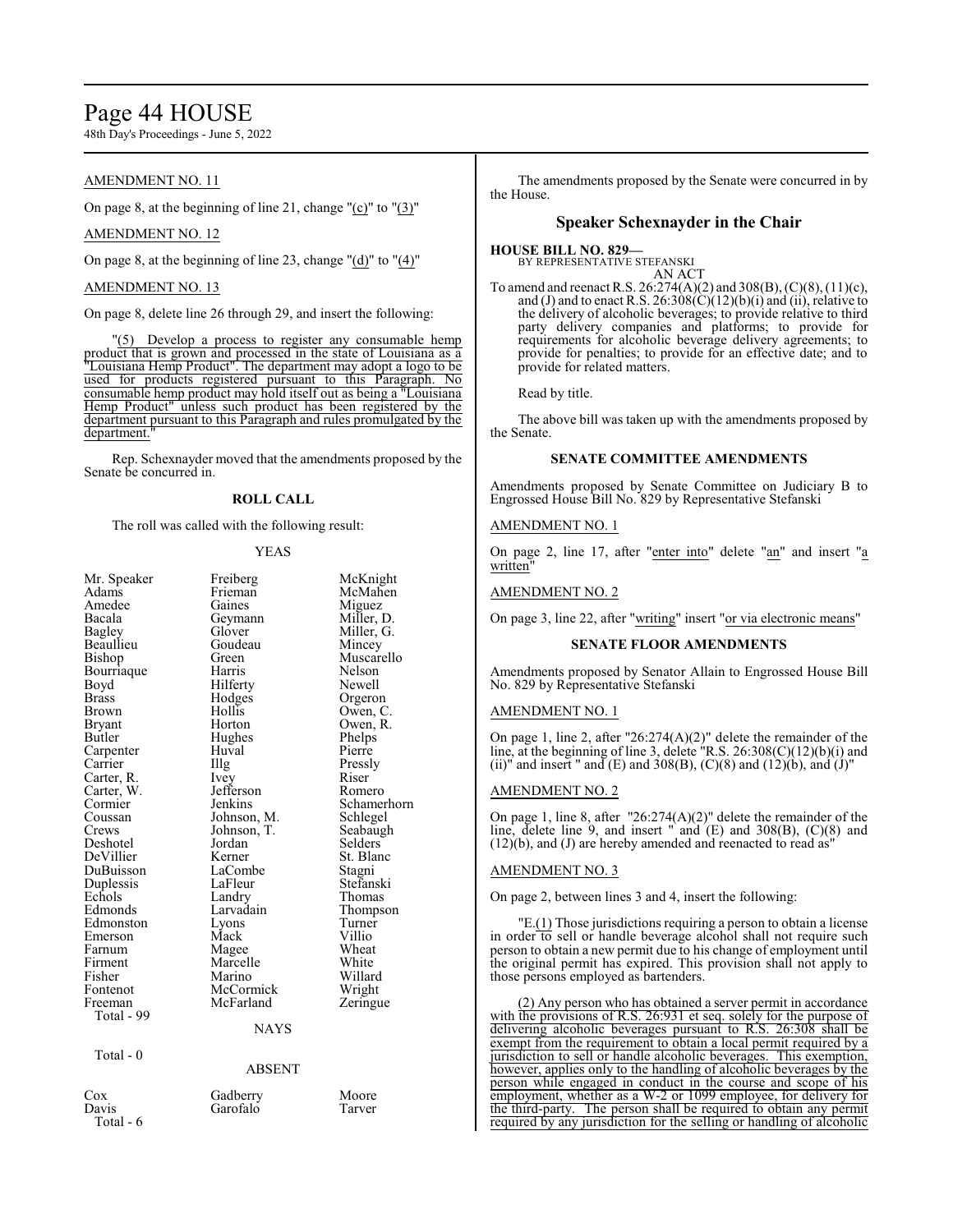# Page 45 HOUSE

48th Day's Proceedings - June 5, 2022

beverages for any employment duties outside of that required by the person's employment with a third-party delivery company.

 $*$  \*  $*$  \*  $*$  "

# AMENDMENT NO. 4

On page 2, line 16, after "possessing" insert the following:

"a valid Class A-General retail permit as provided in R.S. 26:271.2, a Class "R" restaurant permit as provided in R.S. 26:272, or"

# AMENDMENT NO. 5

On page 2, at the end of line 20, after "consumption." insert the following:

"Any alcoholic beverage sold and delivered pursuant to the provisions of this Paragraph shall be limited to alcoholic beverages in a manufacturer sealed container.

# AMENDMENT NO. 6

On page 3, delete lines 4 through 10

# AMENDMENT NO. 7

On page 3, at the end of line 16, after "technology." insert the following:

"The retail dealer shall notify the third party in writing or through electronic means prior to any change in the sale price by the retail dealer of any alcoholic beverage offered for sale by the retail dealer at its licensed premises that is also offered for sale through the third party pursuant to the alcohol beverage delivery agreement between the parties."

## AMENDMENT NO. 8

On page 3, delete lines 17 through 22

Rep. Stefanski moved that the amendments proposed by the Senate be concurred in.

# **ROLL CALL**

The roll was called with the following result:

## YEAS

McMahen Miguez Miller, D. Miller, G. Mincey Muscarello Nelson Newell Orgeron Owen, C. Owen, R. Phelps Pierre Pressly Romero Schamerhorn Schlegel Seabaugh Selders St. Blanc Stagni Stefanski

| Mr. Speaker | Freiberg    |
|-------------|-------------|
| Adams       | Frieman     |
| Bacala      | Gaines      |
| Bagley      | Garofalo    |
| Beaullieu   | Geymann     |
| Bishop      | Glover      |
| Bourriaque  | Goudeau     |
| Boyd        | Green       |
| Brass       | Harris      |
| Brown       | Hilferty    |
| Bryant      | Hollis      |
| Butler      | Horton      |
| Carpenter   | Hughes      |
| Carrier     | Huval       |
| Carter, R.  | Illg        |
| Carter, W.  | Jefferson   |
| Cormier     | Jenkins     |
| Coussan     | Johnson, M. |
| Crews       | Johnson, T. |
| Davis       | Jordan      |
| Deshotel    | Kerner      |
| DeVillier   | LaCombe     |
|             |             |

DuBuisson LaFleur Tarver Duplessis Landry Thoma<br>
Echols Larvadain Turner Larvadain Turner<br>Lyons Villio Edmonston Lyons Villio<br>
Emerson Magee Wheat Emerson Magee Wheat<br>
Farnum Marcelle White Marcelle Fisher Marino Willard<br>Fontenot McCormick Wright Fontenot McCormick Wright<br>
Freeman McKnight Zeringue McKnight Total - 93 NAYS Edmonds Mack Riser<br>
Ivey McFarland Thompson McFarland Total - 6 ABSENT Amedee Firment Hodges<br>
Cox Gadberry Moore Cox Gadberry

Total - 6

The amendments proposed by the Senate were concurred in by the House.

### **HOUSE BILL NO. 831—** BY REPRESENTATIVE FIRMENT

AN ACT

To enact R.S. 22:1338, relative to additional living expense coverage for homeowner's insurance; to provide for an advance payment in the event of a total loss; to provide for payment after the advance period; and to provide for related matters.

Read by title.

The above bill was taken up with the amendments proposed by the Senate.

# **SENATE COMMITTEE AMENDMENTS**

Amendments proposed by Senate Committee on Insurance to Reengrossed House Bill No. 831 by Representative Firment

# AMENDMENT NO. 1

On page 1, line 8, after "a" and before "peril" insert "covered"

# **SENATE FLOOR AMENDMENTS**

Amendments proposed by Senator Bernard to Reengrossed House Bill No. 831 by Representative Firment

# AMENDMENT NO. 1

On page 1, line 4, after "period;" insert "to provide for an effective date;"

# AMENDMENT NO. 2

On page 1, after line 17, insert:

"Section 2. This Act shall become effective on January 1, 2023; if vetoed by the governor and subsequently approved by the legislature, this Act shall become effective on the day following such approval by the legislature or January 1, 2023, whichever is later."

Rep. Firment moved that the amendments proposed by the Senate be concurred in.

# **ROLL CALL**

The roll was called with the following result: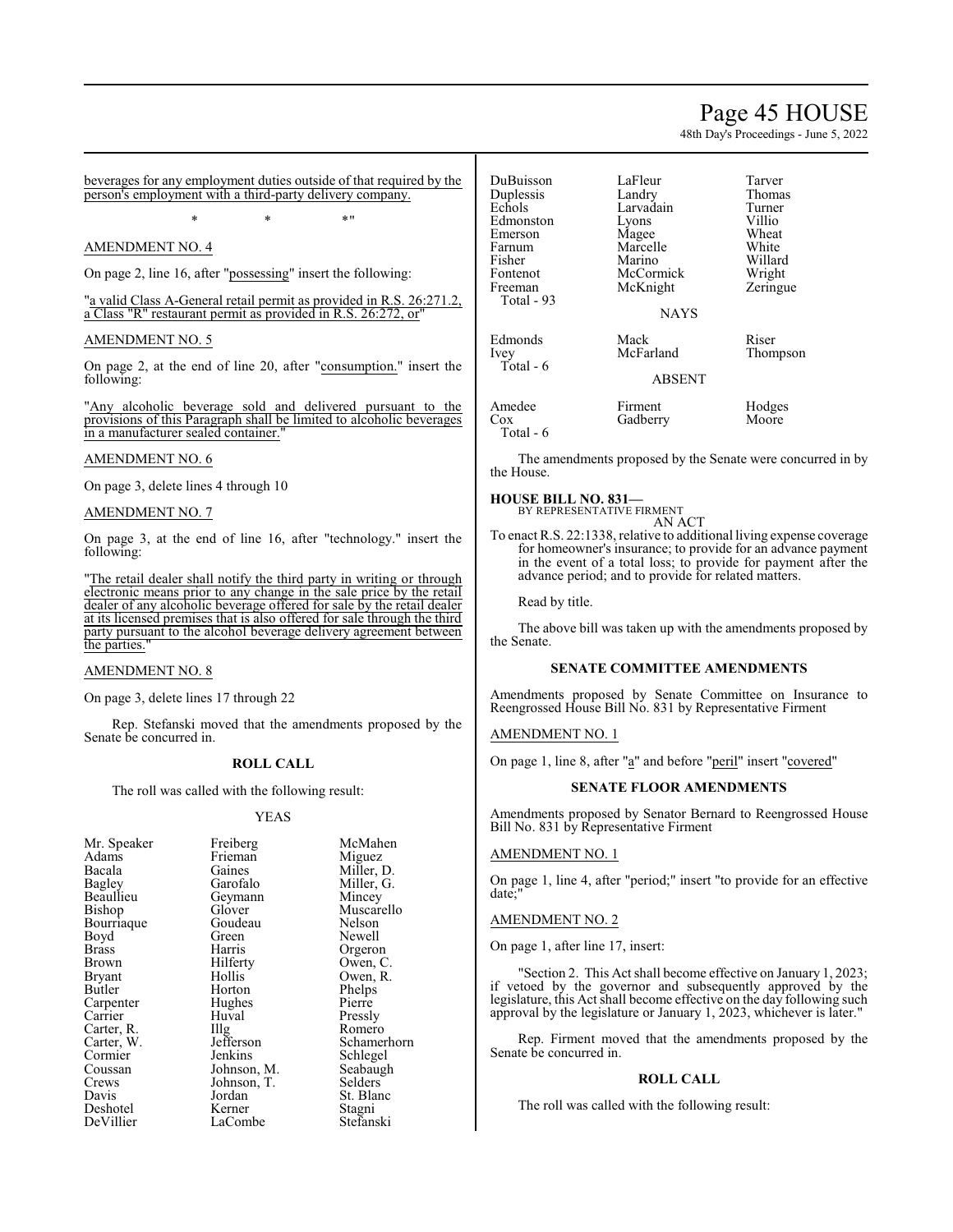# Page 46 HOUSE

48th Day's Proceedings - June 5, 2022

|                                                                                                                                                                                                                                                                                                                                                                  | <b>YEAS</b>                                                                                                                                                                                                                                                                                                                                      |                                                                                                                                                                                                                                                                                                                                                                   |
|------------------------------------------------------------------------------------------------------------------------------------------------------------------------------------------------------------------------------------------------------------------------------------------------------------------------------------------------------------------|--------------------------------------------------------------------------------------------------------------------------------------------------------------------------------------------------------------------------------------------------------------------------------------------------------------------------------------------------|-------------------------------------------------------------------------------------------------------------------------------------------------------------------------------------------------------------------------------------------------------------------------------------------------------------------------------------------------------------------|
| Mr. Speaker<br>Adams<br>Amedee<br>Bacala<br>Bagley<br>Beaullieu<br>Bishop<br>Bourriaque<br>Boyd<br>Brass<br>Brown<br>Bryant<br>Butler<br>Carpenter<br>Carrier<br>Carter, R.<br>Carter, W.<br>Cormier<br>Coussan<br>Crews<br>Davis<br>Deshotel<br>DeVillier<br>DuBuisson<br>Duplessis<br>Echols<br>Edmonds<br>Edmonston<br>Emerson<br>Farnum<br>Firment<br>Fisher | Freiberg<br>Frieman<br>Gaines<br>Garofalo<br>Geymann<br>Glover<br>Goudeau<br>Green<br>Harris<br>Hilferty<br>Hodges<br>Hollis<br>Horton<br>Hughes<br>Huval<br>Illg<br>Ivey<br>Jefferson<br>Jenkins<br>Johnson, M.<br>Johnson, T.<br>Jordan<br>Kerner<br>LaCombe<br>LaFleur<br>Landry<br>Larvadain<br>Lyons<br>Mack<br>Magee<br>Marcelle<br>Marino | McKnight<br>McMahen<br>Miguez<br>Miller, D.<br>Miller, G.<br>Mincey<br>Muscarello<br>Nelson<br>Newell<br>Orgeron<br>Owen, C.<br>Owen, R.<br>Phelps<br>Pierre<br>Pressly<br>Riser<br>Romero<br>Schamerhorn<br>Schlegel<br>Seabaugh<br>Selders<br>St. Blanc<br>Stagni<br>Stefanski<br>Tarver<br>Thomas<br>Thompson<br>Turner<br>Villio<br>Wheat<br>White<br>Willard |
|                                                                                                                                                                                                                                                                                                                                                                  |                                                                                                                                                                                                                                                                                                                                                  |                                                                                                                                                                                                                                                                                                                                                                   |
|                                                                                                                                                                                                                                                                                                                                                                  |                                                                                                                                                                                                                                                                                                                                                  |                                                                                                                                                                                                                                                                                                                                                                   |
| Fontenot<br>Freeman                                                                                                                                                                                                                                                                                                                                              | McCormick<br>McFarland                                                                                                                                                                                                                                                                                                                           | Wright<br>Zeringue                                                                                                                                                                                                                                                                                                                                                |
| Total - 102                                                                                                                                                                                                                                                                                                                                                      | <b>NAYS</b>                                                                                                                                                                                                                                                                                                                                      |                                                                                                                                                                                                                                                                                                                                                                   |
| Total - 0                                                                                                                                                                                                                                                                                                                                                        |                                                                                                                                                                                                                                                                                                                                                  |                                                                                                                                                                                                                                                                                                                                                                   |

| Cox       | Gadberry | Moore |
|-----------|----------|-------|
| Total - 3 |          |       |

The amendments proposed by the Senate were concurred in by the House.

ABSENT

# **HOUSE BILL NO. 847—**

- BY REPRESENTATIVES LACOMBE, ADAMS, BISHOP, BOURRIAQUE,<br>BRASS, BROWN, BRYANT, CARRIER, ROBBY CARTER, CORMIER,<br>DAVIS, DEVILLIER, HARRIS, HORTON, JEFFERSON, JENKINS,<br>MIGUEZ, ROMERO, STEFANSKI, AND WHITE AN ACT
- To amend and reenact R.S. 39:112(E)(2)(c) and to enact R.S.  $39:112(E)(2)(d)$ , relative to capital outlay; to provide with respect to local match requirements for projects by non-state entities; to exempt certain non-state entity projects from local match requirements; to provide for applicability; to provide for an effective date; and to provide for related matters.

Read by title.

# **Motion**

On motion of Rep. LaCombe, the bill was returned to the calendar.

# **HOUSE BILL NO. 856—**

BY REPRESENTATIVE GEYMANN AN ACT

To amend and reenact R.S. 22:1892(G), relative to the appraisal clause required in all residential property insurance polices; to provide notice that lawsuits regarding a policy will be held in abatement in certain circumstances; to provide for the courts' discretion in setting a deadline for timely demanding appraisal; to provide for enforcement; to provide for effectiveness; and to provide for related matters.

Read by title.

The above bill was taken up with the amendments proposed by the Senate.

# **SENATE COMMITTEE AMENDMENTS**

Amendments proposed by Senate Committee on Insurance to Reengrossed House Bill No. 856 by Representative Geymann

# AMENDMENT NO. 1

On page 1, line 3, change "polices" to "policies"

AMENDMENT NO. 2

On page 2, line 2, after "umpire" change the semi colon ";" to a period "." and delete "but," and change "if" to "If"

# AMENDMENT NO. 3

On page 2, line 4, after "shall" delete "then"

AMENDMENT NO. 4

On page 2, line 18, delete "will still" " and insert "shall"

# **SENATE FLOOR AMENDMENTS**

Amendments proposed by Senator Peacock to Reengrossed House Bill No. 856 by Representative Geymann

## AMENDMENT NO. 1

On page 1, delete line 13, and insert the following:

"G. Residential property"

# AMENDMENT NO. 2

On page 2, line 27, change "July 1, 2022" to "January 1, 2023"

Rep. Geymann moved that the amendments proposed by the Senate be concurred in.

# **ROLL CALL**

The roll was called with the following result:

# YEAS

Mr. Speaker Frieman McMahen<br>Adams Gadberry Miguez Adams Gadberry<br>Amedee Gaines Amedee Gaines Miller, D.<br>Bacala Garofalo Miller, G. Bacala Garofalo Miller, G.<br>Bagley Geymann Mincey Bagley Geymann<br>Beaullieu Glover Beaullieu Glover Muscarello<br>Bishop Goudeau Nelson Bourriaque Green<br>Boyd Harris Boyd Harris Orgeron<br>Brass Hilferty Owen, C

Goudeau Nelson<br>Green Newell Owen, C.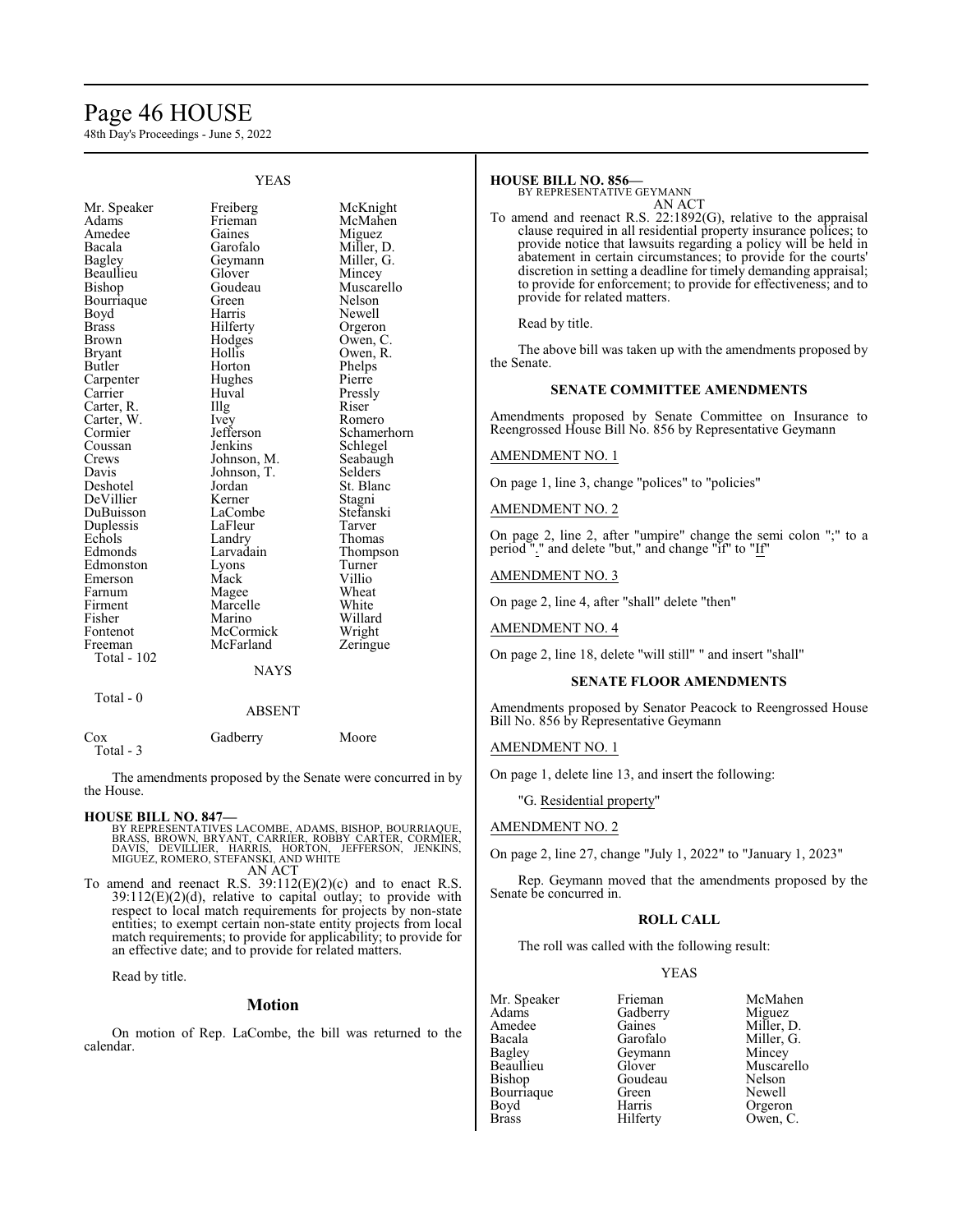Brown Hodges Owen, R.<br>Brvant Hollis Phelps Bryant Hollis Phelps<br>
Butler Horton Pierre Horton Pierre<br>Hughes Pressly Carpenter Hughes Press<br>
Carrier Huval Riser Huval Riser<br>Illg Romero Carter, R. Illg Romero Carter, W. Ivey Schamer<br>Cormier Jefferson Schlegel Cormier Jefferson<br>Coussan Jenkins Coussan Jenkins Seabaugh<br>Crews Johnson, M. Selders Crews Johnson, M. Selders Davis Johnson, T. St. Blanc Johnson, T. St. Blanch<br>Jordan Stagni Deshotel Jordan Stagni DeVillier Kerner Stefans<br>DuBuisson LaCombe Tarver LaCombe Tarver<br>
LaFleur Thomas Duplessis LaFleu<br>
Echols Landry Echols Landry Thompson<br>Edmonds Larvadain Turner Larvadain Turner<br>Lyons Villio Edmonston Lyons Villio Emerson Mack Wheat Farnum Magee White<br>
Firment Marcelle Willard Firment Marcelle Willard<br>Fisher Marino Wright Fisher Marino Wright<br>
Fontenot McCormick Zeringue Fontenot McCormick<br>Freeman McFarland Freeman McFarland<br>Freiberg McKnight McKnight Total - 103 **NAYS** 

# Total - 0

## ABSENT

Cox Moore Total - 2

The amendments proposed by the Senate were concurred in by the House.

## **HOUSE BILL NO. 889—**

BY REPRESENTATIVES MAGEE, DUBUISSON, EDMONDS, FARNUM, GAROFALO, GLOVER, LANDRY, LYONS, MARCELLE, AND STAGNI<br>AND SENATORS BARROW, BERNARD, BOUDREAUX, BOUIE,<br>CARTER, CONNICK, CORTEZ, FESI, HENSGENS, HEWITT, JACKSON,<br>FRED MILLS, MIZELL, PRICE, REESE, SMITH, STINE, AND AN ACT

To enact Chapter 5-G of Title 25 of the Louisiana Revised Statues of 1950, to be comprised of R.S. 25:380.41 through 45, and R.S. 36:209(C)(5), relative to museums; to establish the Dew Drop-America's Rock and Roll Museum as a facility within Orleans Parish; to place the museum within the Department of Culture, Recreation and Tourism; to provide for an effective date; and to provide for related matters.

Read by title.

The above bill was taken up with the amendments proposed by the Senate.

# **SENATE COMMITTEE AMENDMENTS**

Amendments proposed by Senate Committee on Finance to Reengrossed House Bill No. 889 by Representative Magee

## AMENDMENT NO. 1

On page 2, line 20, delete "Members" and insert "Appointed members"

# AMENDMENT NO. 2

On page 2, line 25, after "compensation" insert "except per diem or expenses reimbursement to which they may be individually entitled as members of the constituent organizations"

# AMENDMENT NO. 3

On page 5, line 9, after "(2)(a)" delete "At" and insert:

"For property deposited with the museum on loan, the museum shall contact the lender of the property by written notice sent by certified mail to the last known address of the lender. If the written notice by certified mail is returned for any reason, the museum shall make a reasonable and diligent effort to provide actual notice to the lender of the property by:

(i) Contacting the lender of the property by first class mail at the last known address of the lender.

(ii) At least once each week for two consecutive weeks, the board shall cause to be published in the official journal of the parish of the last known address of the lender of the property, and, if the last known address is in a parish other than Orleans, in at least one newspaper of general circulation in the parish of Orleans, a notice and listing of the property as provided in Subparagraph (c) of this Paragraph.

(b) For property held by the museum that was not deposited on loan, at"

# AMENDMENT NO. 4

On page 5, line 12, delete "(b) The notice" and insert "(c) Notices mailed or published pursuant to this Subsection"

# **SENATE FLOOR AMENDMENTS**

Amendments proposed by Senator Bouie to Reengrossed House Bill No. 889 by Representative Magee

# AMENDMENT NO. 1

On page 2, line 17, after "the board" change "appointed" to "serving"

## AMENDMENT NO. 2

On page 2, line 18, after "two" insert "additional"

# AMENDMENT NO. 3

On page 2, line 20, after "four-year terms" delete the remainder ofthe line and insert "except that members appointed pursuant to Paragraphs  $(B)(1)$  through  $(5)$  of this Section shall serve initial terms as<sup>'</sup>

Rep. Zeringue moved that the amendments proposed by the Senate be concurred in.

# **ROLL CALL**

The roll was called with the following result:

## YEAS

| Mr. Speaker   | Freiberg | McMa              |
|---------------|----------|-------------------|
| Adams         | Frieman  | Migue             |
| Amedee        | Gadberry | Miller            |
| Bacala        | Gaines   | Miller            |
| <b>Bagley</b> | Garofalo | Mince             |
| Beaullieu     | Glover   | Musca             |
| <b>Bishop</b> | Goudeau  | Nelso:            |
| Bourriaque    | Green    | Newe <sup>1</sup> |
| Boyd          | Harris   | Orger             |
| <b>Brass</b>  | Hilferty | Owen              |
| <b>Brown</b>  | Hodges   | Owen              |
| <b>Bryant</b> | Hollis   | Phelp:            |
| Butler        | Horton   | Pierre            |
|               |          |                   |

Freiberg McMahen<br>Frieman Miguez Frieman Miguez<br>Gadberry Miller, D. Gaines Miller, G.<br>
Garofalo Mincev Garofalo Mincey<br>Glover Muscar Muscarello<br>Nelson Green Newell<br>
Harris Orgeror Harris Orgeron<br>Hilferty Owen, C Hilferty Owen, C.<br>Hodges Owen, R. Hodges Owen, R.<br>Hollis Phelns Hollis Phelps<br>
Horton Pierre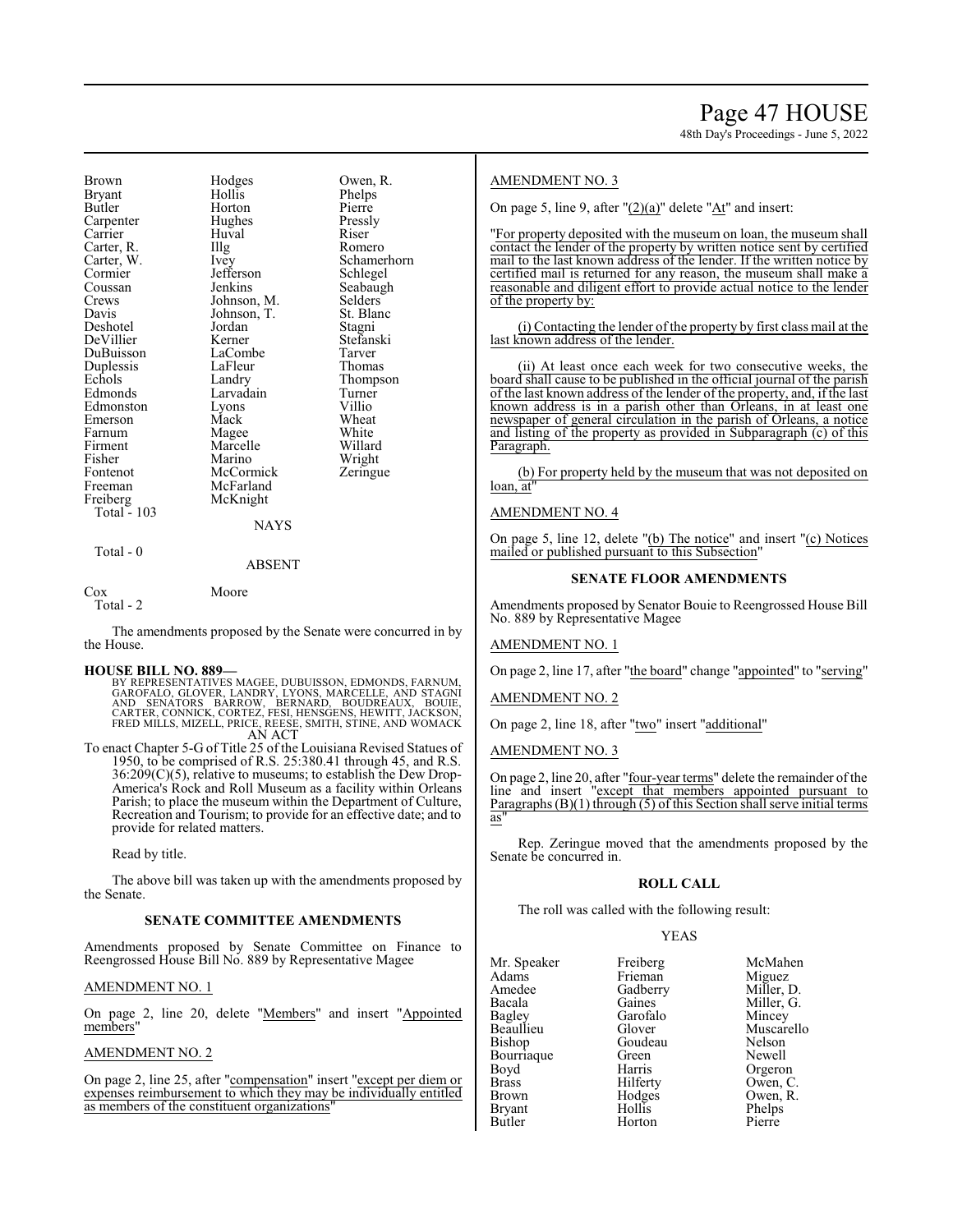# Page 48 HOUSE

48th Day's Proceedings - June 5, 2022

| Carpenter  | Hughes        | Pressly                                                    | Bourriaque    | Hilferty    | Mincey      |
|------------|---------------|------------------------------------------------------------|---------------|-------------|-------------|
| Carrier    | Huval         | Riser                                                      | Boyd          | Hollis      | Muscarello  |
| Carter, R. | Illg          | Romero                                                     | <b>Brass</b>  | Hughes      | Nelson      |
| Carter, W. | Ivey          | Schamerhorn                                                | <b>Brown</b>  | Ivey        | Newell      |
| Cormier    | Jefferson     | Schlegel                                                   | <b>Bryant</b> | Jefferson   | Phelps      |
| Coussan    | Jenkins       | Seabaugh                                                   | Carpenter     | Jenkins     | Pierre      |
| Crews      | Johnson, M.   | <b>Selders</b>                                             | Carter, R.    | Johnson, T. | Riser       |
| Davis      | Johnson, T.   | St. Blanc                                                  | Carter, W.    | Jordan      | St. Blanc   |
| Deshotel   | Jordan        | Stagni                                                     | Cormier       | LaCombe     | Stagni      |
| DeVillier  | Kerner        | Stefanski                                                  | Coussan       | LaFleur     | Turner      |
| DuBuisson  | LaCombe       | Tarver                                                     | Davis         | Landry      | Villio      |
| Duplessis  | LaFleur       | Thomas                                                     | Deshotel      | Larvadain   | Wheat       |
| Echols     | Landry        | Thompson                                                   | Duplessis     | Lyons       | White       |
| Edmonds    | Larvadain     | Turner                                                     | Fisher        | Marcelle    | Willard     |
| Edmonston  | Lyons         | Villio                                                     | Freeman       | Marino      | Zeringue    |
| Emerson    | Mack          | Wheat                                                      | Freiberg      | McCormick   |             |
| Firment    | Marino        | White                                                      | Gaines        | McKnight    |             |
| Fisher     | McCormick     | Willard                                                    | Total - 55    |             |             |
| Fontenot   | McFarland     | Wright                                                     |               | <b>NAYS</b> |             |
| Freeman    | McKnight      | Zeringue                                                   |               |             |             |
| Total - 99 |               |                                                            | Mr. Speaker   | Fontenot    | Miguez      |
|            | <b>NAYS</b>   |                                                            | Amedee        | Frieman     | Orgeron     |
|            |               |                                                            | Bacala        | Garofalo    | Owen, C.    |
| Total - 0  |               |                                                            | Bagley        | Geymann     | Pressly     |
|            | <b>ABSENT</b> |                                                            | Beaullieu     | Goudeau     | Romero      |
|            |               |                                                            | Crews         | Harris      | Schamerhorn |
| Cox        | Geymann       | Marcelle                                                   | DuBuisson     | Hodges      | Schlegel    |
| Farnum     | Magee         | Moore                                                      | Echols        | Horton      | Seabaugh    |
| Total - 6  |               |                                                            | Edmonds       | Illg        | Stefanski   |
|            |               |                                                            | Edmonston     | Kerner      | Thomas      |
|            |               | The amendments proposed by the Senate were concurred in by | Emerson       | Mack        | Thompson    |

The amendments proposed by the Senate were concurred in by the House.

# **HOUSE BILL NO. 904—**

BY REPRESENTATIVES PHELPS AND LANDRY AN ACT

To amend and reenact R.S. 14:134.1(A), relative to malfeasance in office; to provide with respect to malfeasance in office involving prohibited sexual conduct; and to provide for related matters.

Read by title.

The above bill was taken up with the amendments proposed by the Senate.

# **SENATE FLOOR AMENDMENTS**

Amendments proposed by Senator Foil to Engrossed House Bill No. 904 by Representative Phelps

# AMENDMENT NO. 1

On page 1, line 2, delete "R.S. 14:134.1(A)," and insert "R.S. 14:134.1(A)(introductory paragraph),"

# AMENDMENT NO. 2

On page 1, line 6, delete "R.S. 14:134.1(A)" and insert "R.S. 14:134.1(A)(introductory paragraph)"

Rep. Phelps moved that the amendments proposed by the Senate be concurred in.

# **ROLL CALL**

The roll was called with the following result:

YEAS

| Adams  | Glover | Miller, D. |
|--------|--------|------------|
| Bishop | Green  | Miller, G. |

# Firment McFarland Wright

ABSENT

# Butler Gadberry Moore<br>Carrier Huval Owen, Owen, R.<br>Selders Cox Johnson, M. Selders<br>DeVillier Magee Tarver

The amendments proposed by the Senate were concurred in by the House.

# **Consent to Correct a Vote Record**

Rep. Kerner requested the House consent to record his vote on the Concurrence of the Senate Amendments to House Bill No. 904 as nay, which consent was unanimously granted.

Total - 36

DeVillier<br>Farnum

Total - 14

**HOUSE BILL NO. 909—** BY REPRESENTATIVES EDMONDS AND GAROFALO AN ACT

McMahen

To enact Chapter 15 of Title 46 of the Louisiana Revised Statutes of 1950, to be comprised ofR.S. 46:1451 through 1455, relative to assistance programs of the Department of Children and Family Services; to establish within the department an assistance program for certain pregnant women and parents; to provide for services to be delivered through the program; to require reporting to certain legislative committees concerning the program; to require administrative rulemaking; and to provide for related matters.

Read by title.

The above bill was taken up with the amendments proposed by the Senate.

# **SENATE COMMITTEE AMENDMENTS**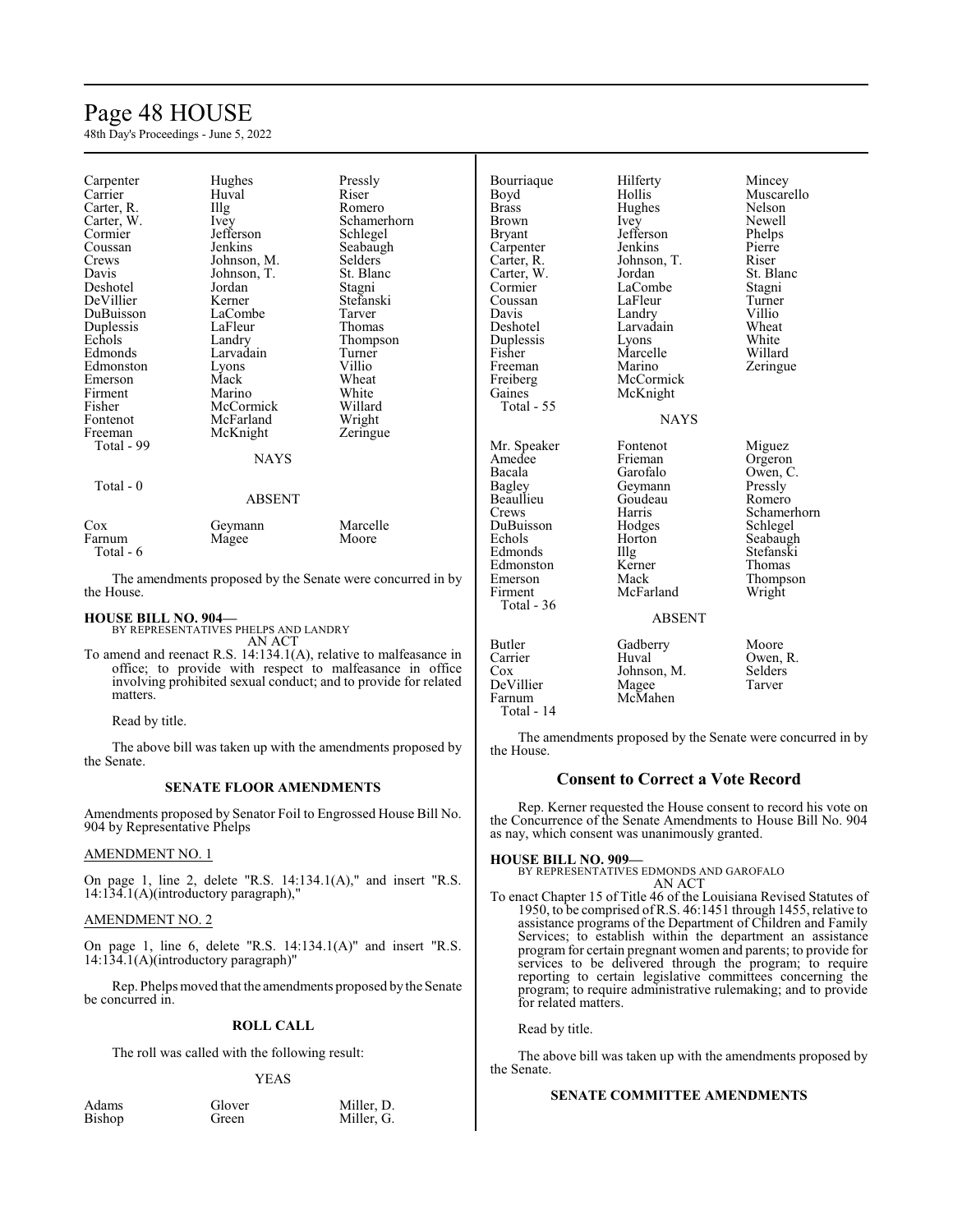# Page 49 HOUSE

48th Day's Proceedings - June 5, 2022

Amendments proposed by Senate Committee on Finance to Reengrossed House Bill No. 909 by Representative Edmonds

# AMENDMENT NO. 1

On page 2, line 26, after "program with" delete the remainder of the line in its entirety and delete line 27 in its entirety and insert the following: "monies appropriated to it by the legislature for the operation of the program, including TANF funds, American Rescue Plan Act funds, and any other sources of revenue.

# AMENDMENT NO. 2

On page 4, line 13, after "December 1," and before "and annually" delete "2022," and insert "2023,"

# AMENDMENT NO. 3

On page 4, after line 27, insert the following:

"Section 2. This Act shall become effective upon signature by the governor or, if not signed by the governor, upon expiration of the time for bills to become law without signature by the governor, as provided by Article III, Section 18 of the Constitution of Louisiana. If vetoed by the governor and subsequently approved by the legislature, this Act shall become effective on the day following such approval.

Rep. Edmonds moved that the amendments proposed by the Senate be concurred in.

# **ROLL CALL**

The roll was called with the following result:

## YEAS

| Mr. Speaker | Fontenot    | Miller, G.  |
|-------------|-------------|-------------|
| Adams       | Freiberg    | Mincey      |
| Amedee      | Frieman     | Muscarello  |
| Bacala      | Gadberry    | Nelson      |
| Bagley      | Garofalo    | Orgeron     |
| Beaullieu   | Geymann     | Owen, C.    |
| Bishop      | Goudeau     | Owen, R.    |
| Bourriaque  | Harris      | Phelps      |
| Boyd        | Hodges      | Pressly     |
| Brass       | Hollis      | Riser       |
| Bryant      | Horton      | Romero      |
| Butler      | Huval       | Schamerhorn |
| Carrier     | Illg        | Schlegel    |
| Carter, R.  | <i>lvey</i> | Seabaugh    |
| Cormier     | Johnson, T. | Selders     |
| Coussan     | Jordan      | St. Blanc   |
| Crews       | Kerner      | Stagni      |
| Davis       | LaCombe     | Stefanski   |
| Deshotel    | LaFleur     | Tarver      |
| DeVillier   | Landry      | Thomas      |
| DuBuisson   | Mack        | Thompson    |
| Echols      | Magee       | Turner      |
| Edmonds     | McCormick   | Villio      |
| Edmonston   | McFarland   | Wheat       |
| Emerson     | McKnight    | White       |
| Farnum      | McMahen     | Wright      |
| Firment     | Miguez      | Zeringue    |
| Total - 81  |             |             |
|             | <b>NAYS</b> |             |
| Carpenter   | Green       | Marino      |
| Carter, W.  | Jefferson   | Pierre      |
| Fisher      | Jenkins     | Willard     |
| Freeman     | Larvadain   |             |

Glover Lyons

Total - 13

ABSENT

| Brown               | Hilferty    | Miller, D. |
|---------------------|-------------|------------|
| Cox                 | Hughes      | Moore      |
|                     | Johnson, M. | Newell     |
| Duplessis<br>Gaines | Marcelle    |            |
| Total - 11          |             |            |

The amendments proposed by the Senate were concurred in by the House.

# **HOUSE BILL NO. 912—**

BY REPRESENTATIVE MAGEE

AN ACT<br>R.S. 18:563(D)(2), amend and reenact R.S.  $18:563(D)(2)$ ,  $1259(B)(5)$ ,  $1309(E)(5)(b)(i)$  and (iii), and  $1316(A)$  and to enact  $\hat{R}.\hat{S}$ .  $18:1309(E)(5)(b)(iv)$ , relative to voting; to provide for procedures applicable to voting; to provide for the manner of voting; to provide relative to ballots; to provide for the manner of marking ballot selections; and to provide for related matters.

Read by title.

The above bill was taken up with the amendments proposed by the Senate.

# **SENATE COMMITTEE AMENDMENTS**

Amendments proposed by Senate Committee on Senate and Governmental Affairs to Reengrossed House Bill No. 912 by Representative Magee

# AMENDMENT NO. 1

On page 2, line 19, after "names" and before the period "." insert "for president and vice president"

# AMENDMENT NO. 2

On page 2, line 21, after "names" and before the period "." insert "for president and vice president"

Rep. Zeringue moved that the amendments proposed by the Senate be rejected.

# **ROLL CALL**

The roll was called with the following result:

## YEAS

Mr. Speaker Freiberg McMahen<br>Adams Frieman Miguez Adams Frieman<br>Amedee Gadberry Amedee Gadberry Miller, D.<br>Bacala Gaines Miller, G. Bacala Gaines Miller, G.<br>Bagley Garofalo Mincey Bagley Garofalo<br>Beaullieu Gevmann Bishop Glover Nelson<br>Bourriaque Goudeau Newell Bourriaque Goude<br>Boyd Green Boyd Green Orgeron<br>Brass Harris Owen C Brass Harris Owen, C.<br>Brown Hilferty Owen, R. Brown Hilferty Owen, R.<br>Bryant Hodges Phelps Bryant Hodges Phelps<br>Butler Hollis Pierre Carpenter Horton Press<br>
Carrier Hughes Riser Carrier Hughes Riser<br>Carter R. Huval Romero Carter, R. Huv<br>Carter, W. Illg Carter, W. Illg Schamerhorn<br>
Cormier Ivey Schlegel Cormier Ivey Schlegel<br>Coussan Jefferson Seabaugl

Hollis Pierre<br>
Horton Pressly

Geymann Muscarello<br>Glover Nelson Coussan Jefferson Seabaugh<br>Crews Jenkins Selders Selders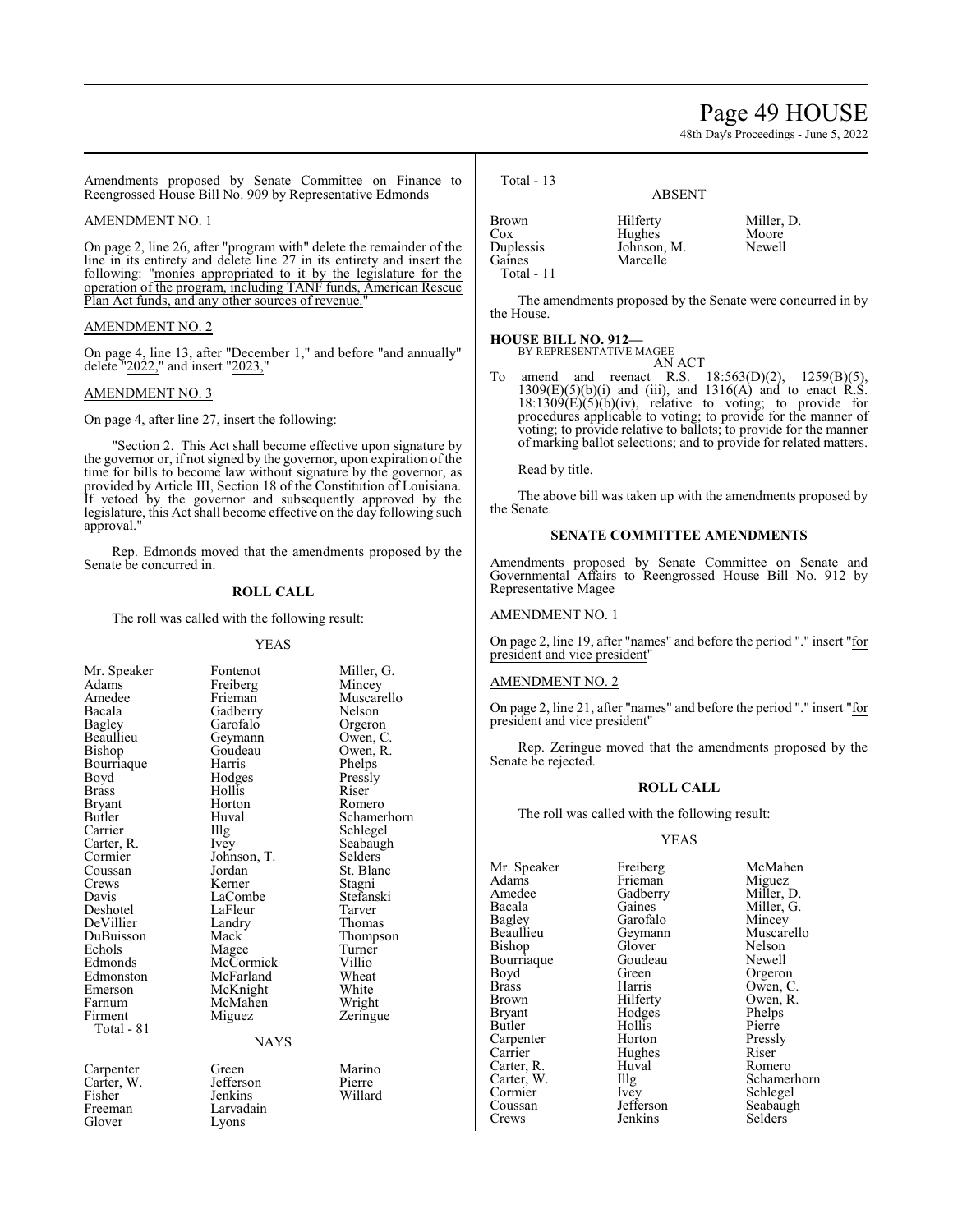# Page 50 HOUSE

48th Day's Proceedings - June 5, 2022

| Davis<br>Deshotel<br>DeVillier<br>DuBuisson<br>Duplessis<br>Echols<br>Edmonds<br>Edmonston<br>Emerson<br>Farnum<br>Firment<br>Fisher<br>Fontenot<br>Freeman<br>Total - 101 | Johnson, M.<br>Johnson, T.<br>Jordan<br>Kerner<br>LaCombe<br>LaFleur<br>Landry<br>Larvadain<br>Lyons<br>Magee<br>Marino<br>McCormick<br>McFarland<br>McKnight | St. Blanc<br>Stagni<br>Stefanski<br>Tarver<br>Thomas<br>Thompson<br>Turner<br>Villio<br>Wheat<br>White<br>Willard<br>Wright<br>Zeringue |
|----------------------------------------------------------------------------------------------------------------------------------------------------------------------------|---------------------------------------------------------------------------------------------------------------------------------------------------------------|-----------------------------------------------------------------------------------------------------------------------------------------|
|                                                                                                                                                                            | <b>NAYS</b>                                                                                                                                                   |                                                                                                                                         |
| Total - 0                                                                                                                                                                  | <b>ABSENT</b>                                                                                                                                                 |                                                                                                                                         |
| Cox<br>Mack<br>Total - 4                                                                                                                                                   | Marcelle<br>Moore                                                                                                                                             |                                                                                                                                         |

The amendments proposed by the Senate were rejected.

Conference committee appointment pending.

**HOUSE BILL NO. 914—** BY REPRESENTATIVE CREWS AND SENATOR FOIL AN ACT

To enact R.S. 17:436.4, relative to students with seizure disorders; to provide for the training of school nurses and other school employees; to provide for management and treatment plans for students who have seizure disorders; and to provide for related matters.

Read by title.

The above bill was taken up with the amendments proposed by the Senate.

# **SENATE COMMITTEE AMENDMENTS**

Amendments proposed by Senate Committee on Education to Engrossed House Bill No. 914 by Representative Crews

# AMENDMENT NO. 1

On page 2, line 2, between "two" and "courses" delete "online"

# AMENDMENT NO. 2

On page 2, at the end of line 8, after "course" and before the period "." insert "biennially.

# **SENATE FLOOR AMENDMENTS**

Amendments proposed by Senator Mizell to Engrossed House Bill No. 914 by Representative Crews

# AMENDMENT NO. 1

On page 2, line 5, after "employees" insert "and school bus operators"

# AMENDMENT NO. 2

On page 2, line 7, after "employees" insert "and school bus operators"

Rep. Crews moved that the amendments proposed by the Senate be concurred in.

# **ROLL CALL**

The roll was called with the following result:

# YEAS

Mr. Speaker Frieman McMahen<br>Adams Gadberry Miguez Adams Gadberry<br>Amedee Gaines Amedee Gaines Miller, D.<br>Bacala Garofalo Miller, G. Bacala Garofalo Miller, G.<br>Bagley Geymann Mincey Bagley Geymann<br>Beaullieu Glover Bishop Goudeau Nelson<br>Bourriaque Green Newell Bourriaque Green<br>Boyd Harris Boyd Harris Orgeron<br>Brass Hilferty Owen, C Brass Hilferty Owen, C.<br>Brown Hodges Owen, R. Brown Hodges<br>Bryant Hollis Bryant Hollis Phelps<br>Butler Horton Pierre Carpenter Hughes Press<br>
Carrier Huyal Riser Carrier Huval Riser<br>Carter, R. Illg Romero Carter, R. Illg<br>Carter, W. Ivey Carter, W. Ivey Schamerhorn<br>
Cormier Jefferson Schlegel Cormier Jefferson<br>Coussan Jenkins Coussan Jenkins Seabaugh<br>Crews Johnson M. Selders Crews Johnson, M. Selders Davis Johnson, T. St. Blanc Deshotel Jordan Stagni DeVillier Kerner Stefans<br>DuBuisson LaCombe Tarver DuBuisson LaCombe Tarver<br>
Duplessis LaFleur Thomas Duplessis LaFleu<br>
Echols Landry Echols Landry Thompson<br>
Edmonds Larvadain Turner Edmonston Lyons Villio<br>
Emerson Mack Wheat Emerson Mack Wheat<br>
Farnum Magee White Farnum Magee White<br>
Firment Marcelle Willard Firment Marcelle Willard<br>Fisher Marino Wright Fisher Marino<br>Fontenot McCormick Fontenot McCormick Zeringue<br>
Freeman McFarland Zeringue McFarland<br>McKnight Freiberg McKnight Total - 103 Total - 0

Muscarello<br>Nelson Horton Pierre<br>
Hughes Pressly Johnson, T. St. Blanch<br>Jordan Stagni Larvadain Turner<br>Lyons Villio

# ABSENT

**NAYS** 

Cox Moore Total - 2

The amendments proposed by the Senate were concurred in by the House.

# **HOUSE BILL NO. 921—**

BY REPRESENTATIVE MCFARLAND AN ACT

To amend and reenact R.S. 17:437.2(A)(2), (B), (C)(3), and (D) and to enact R.S. 17:407.22.1 and  $437.2(A)(3)$  and (E), relative to adverse childhood experience in early childhood education; to provide for definitions; to provide for responsibilities of the state Department of Education; to require the creation of pilot programs; and to provide for related matters.

Read by title.

The above bill was taken up with the amendments proposed by the Senate.

# **SENATE COMMITTEE AMENDMENTS**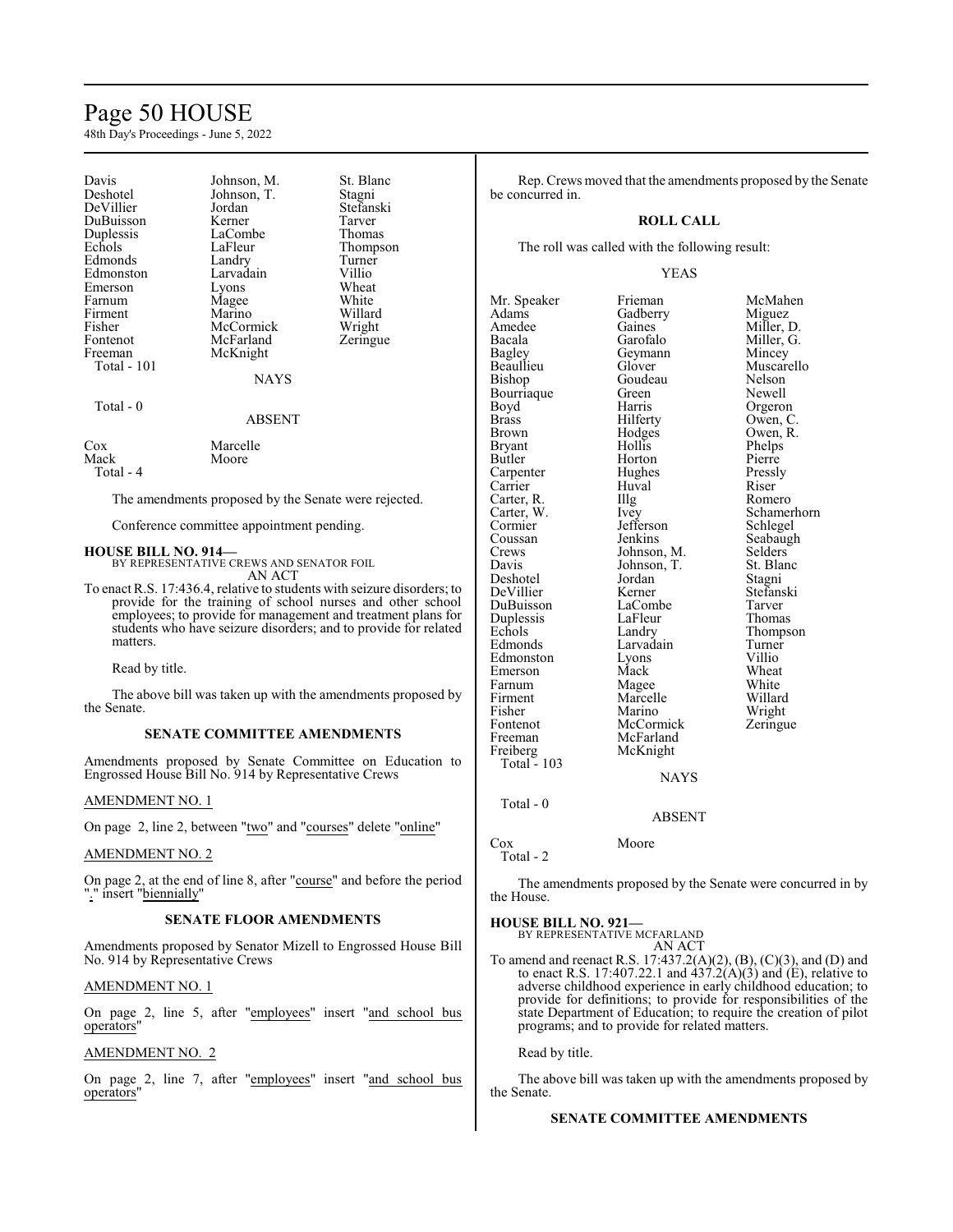# Page 51 HOUSE

48th Day's Proceedings - June 5, 2022

Amendments proposed by Senate Committee on Education to Engrossed House Bill No. 921 by Representative McFarland

# AMENDMENT NO. 1

On page 1, line 5, before "programs" delete "pilot"

# AMENDMENT NO. 2

On page 1, at the end of line 13, delete "and annually", on line 14 delete "implement pilot programs that integrate" and insert "and implement a program that integrates"

# AMENDMENT NO. 3

On page 1, delete lines 16 - 18, and insert the following:

"(2) The program shall include adverse childhood experience outreach to the parents and legal guardians of children in early childhood centers. The parents and legal guardians shall receive information, education and resources about adverse childhood experiences and the effect such experiences have on early childhood education and the manifestations of such experiences in adulthood and the intergenerational nature of such experiences in families."

# AMENDMENT NO. 4

On page 2, at the end of line 1, delete "thirty-first" and on the beginning of line 2 change "annually" to "31, 2023"

# AMENDMENT NO. 5

On page 2, delete line 18, and insert "approach to provide parents and legal guardians"

# AMENDMENT NO. 6

On page 3, line 17, after "January "change "thirty-first annually" to "31, 2023"

Rep. McFarland moved that the amendments proposed by the Senate be concurred in.

# **ROLL CALL**

The roll was called with the following result:

# YEAS

| Mr. Speaker   | Frieman     | McMahen     |
|---------------|-------------|-------------|
| Adams         | Gadberry    | Miguez      |
| Amedee        | Gaines      | Miller, D.  |
| Bacala        | Garofalo    | Miller, G.  |
| <b>Bagley</b> | Geymann     | Mincey      |
| Beaullieu     | Glover      | Muscarello  |
| Bishop        | Goudeau     | Nelson      |
| Bourriaque    | Green       | Newell      |
| Boyd          | Harris      | Orgeron     |
| <b>Brass</b>  | Hilferty    | Owen, C.    |
| Brown         | Hodges      | Owen, R.    |
| Bryant        | Hollis      | Phelps      |
| Butler        | Horton      | Pierre      |
| Carpenter     | Hughes      | Pressly     |
| Carrier       | Huval       | Riser       |
| Carter, R.    | Illg        | Romero      |
| Carter, W.    | Ivey        | Schamerhorn |
| Cormier       | Jefferson   | Schlegel    |
| Coussan       | Jenkins     | Seabaugh    |
| Crews         | Johnson, M. | Selders     |
| Davis         | Johnson, T. | St. Blanc   |
| Deshotel      | Jordan      | Stagni      |
| DeVillier     | Kerner      | Stefanski   |

DuBuisson LaCombe Tarver Duplessis LaFleu<br>
Echols Landry Echols Landry Thompson<br>
Edmonds Larvadain Turner Edmonston Lyons Villio<br>Emerson Mack Wheat Emerson Mack Wheat<br>
Farnum Magee White Farnum Magee White<br>
Firment Marcelle Willard Firment Marcelle Willard<br>Fisher Marino Wright Fisher Marino Wright<br>Fontenot McCormick Zeringue Fontenot McCormick<br>Freeman McFarland Freeman McFarland<br>Freiberg McKnight Total  $-103$ Total - 0

Larvadain Turner<br>Lyons Villio McKnight

NAYS

# ABSENT

Cox Moore Total - 2

The amendments proposed by the Senate were concurred in by the House.

# **HOUSE BILL NO. 935—**

BY REPRESENTATIVE BOYD AN ACT

To amend and reenact R.S. 22:1667(A), relative to catastrophe claims adjusters; to require training; to require registration of certain individuals; to require certification; to provide for an effective date; and to provide for related matters.

Read by title.

The above bill was taken up with the amendments proposed by the Senate.

# **SENATE COMMITTEE AMENDMENTS**

Amendments proposed by Senate Committee on Insurance to Engrossed House Bill No. 935 by Representative Boyd

# AMENDMENT NO. 1

On page 2, line 5, change "commission" to "commissioner"

Rep. Boyd moved that the amendments proposed by the Senate be concurred in.

# **ROLL CALL**

The roll was called with the following result:

# YEAS

Mr. Speaker Freiberg McMahen<br>Adams Gadberry Miguez Adams Gadberry<br>Amedee Gaines Amedee Gaines Miller, D.<br>Bacala Garofalo Miller, G. Bacala Garofalo Miller, G. Bagley Geymann<br>Beaullieu Glover Bourriaque Green<br>Boyd Harris Boyd Harris Orgeron<br>Brass Hilferty Owen, C Brass Hilferty Owen, C.<br>Brown Hodges Owen, R. Brown Hodges Owen, R.<br>Bryant Hollis Phelps Bryant Hollis Phelps<br>Butler Horton Pierre Butler Horton Pierre Carpenter Hughes Pressly<br>Carrier Huval Riser Carrier Huval Riser<br>Carter, R. Illg Romero Carter, R. Illg<br>Carter, W. Ivey

Beaullieu Glover Muscarello<br>Bishop Goudeau Nelson Goudeau Nelson<br>Green Newell Schamerhorn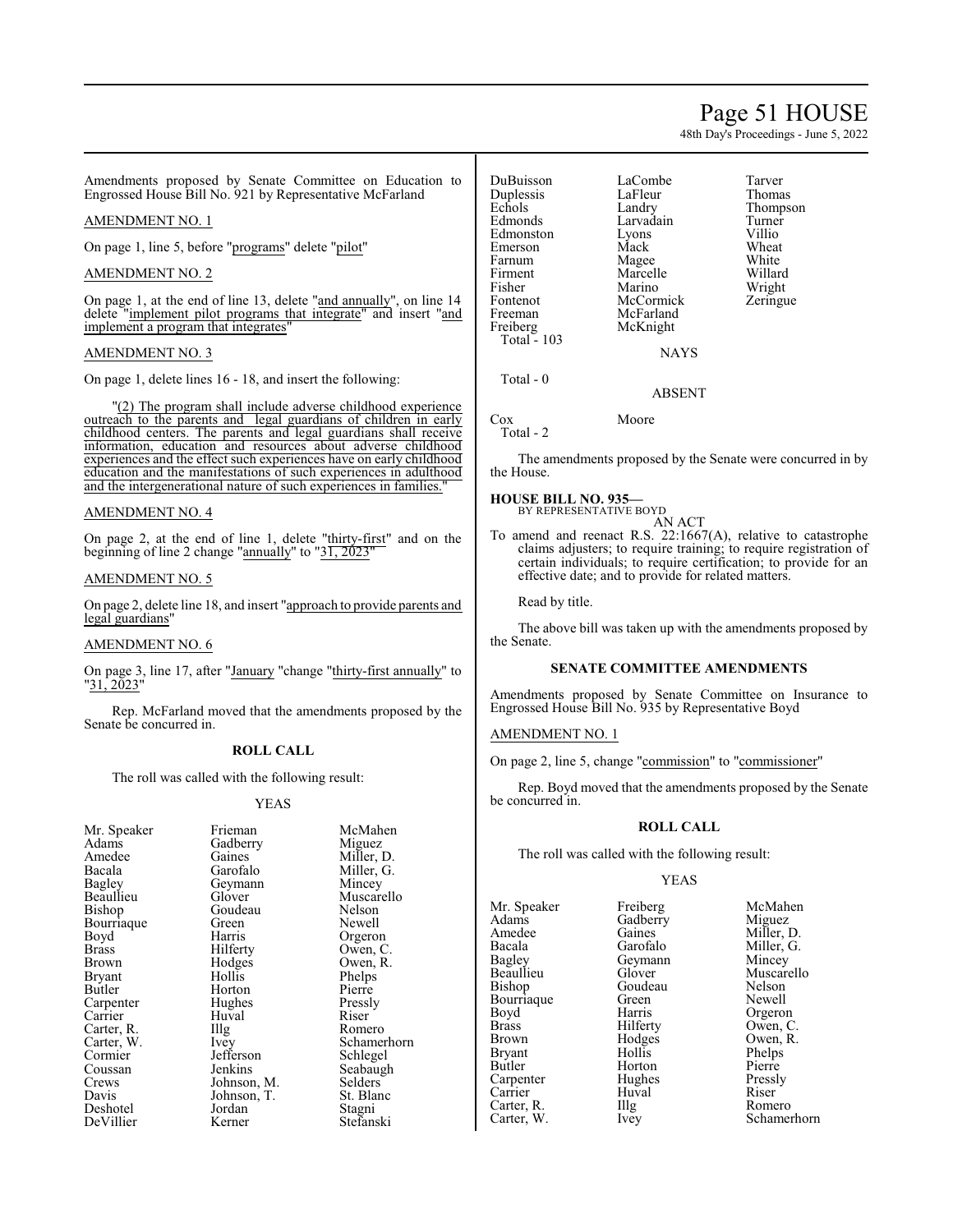# Page 52 HOUSE

48th Day's Proceedings - June 5, 2022

| Cormier<br>Coussan<br>Crews<br>Davis<br>Deshotel<br>DeVillier<br>DuBuisson<br>Duplessis<br>Echols<br>Edmonds<br>Edmonston<br>Emerson<br>Farnum<br>Firment<br>Fisher<br>Fontenot<br>Freeman | Jefferson<br>Jenkins<br>Johnson, M.<br>Johnson, T.<br>Jordan<br>Kerner<br>LaCombe<br>LaFleur<br>Landry<br>Larvadain<br>Lyons<br>Mack<br>Marcelle<br>Marino<br>McCormick<br>McFarland<br>McKnight | Schlegel<br>Seabaugh<br>Selders<br>St. Blanc<br>Stagni<br>Stefanski<br>Tarver<br>Thomas<br>Thompson<br>Turner<br>Villio<br>Wheat<br>White<br>Willard<br>Wright<br>Zeringue |
|--------------------------------------------------------------------------------------------------------------------------------------------------------------------------------------------|--------------------------------------------------------------------------------------------------------------------------------------------------------------------------------------------------|----------------------------------------------------------------------------------------------------------------------------------------------------------------------------|
| Total - 101                                                                                                                                                                                | NAYS                                                                                                                                                                                             |                                                                                                                                                                            |
| Total - 0                                                                                                                                                                                  | ABSENT                                                                                                                                                                                           |                                                                                                                                                                            |
| Cox                                                                                                                                                                                        | Magee                                                                                                                                                                                            |                                                                                                                                                                            |

| Magee |
|-------|
| Moore |
|       |
|       |

The amendments proposed by the Senate were concurred in by the House.

## **HOUSE BILL NO. 936—** BY REPRESENTATIVE HUVAL

AN ACT

To amend and reenact R.S.  $22:1892(A)(1)$ , (3), and (4), relative to the payment and adjustment of certain insurance claims; to provide for the payment of any undisputed amount due on a claim; to provide for initiation ofloss adjustment; to provide for requests for certain documents; to provide for written notice; and to provide for related matters.

Read by title.

The above bill was taken up with the amendments proposed by the Senate.

# **SENATE COMMITTEE AMENDMENTS**

Amendments proposed by Senate Committee on Insurance to Engrossed House Bill No. 936 by Representative Huval

# AMENDMENT NO. 1

On page 2, at the end of line 2, after "claim" insert a "(,)"

# AMENDMENT NO. 2

On page 2, at the beginning of line 3, delete "and of"

# AMENDMENT NO. 3

On page 2, line 6, after "insured." insert "The acknowledgment of the receipt shall be sent either by United States mail, electronic delivery, or hand delivery.

# AMENDMENT NO. 4

On page 2, line 11, after "insured" delete the ";" and insert a "." and change "however" to "However,"

# AMENDMENT NO. 5

On page 2, delete lines 20 and 21

# AMENDMENT NO. 6

On page 2, line 22, change "(e)" to "(d)" AMENDMENT NO. 7

On page 2, line 24, change " $(f)$ " to " $(e)$ "

# AMENDMENT NO. 8

On page 2, line 25, change "any" to "all"

AMENDMENT NO. 9

On page 2, line 26, "loss" change the period "." to a comma "," and add the following:

'except in the case of a presidentially or gubernatorially declared disaster, in which case the insurer shall accept or reject a claim within thirty business days.

# AMENDMENT NO. 10

On page 2, line 28, change " $(g)$ " to " $(f)$ "

# AMENDMENT NO. 11

On page 2, line 29, after "days" insert the following:

"or within thirty business days in the case of a presidentially or gubernatorially declared disaster,"

# AMENDMENT NO. 12

On page 3, delete lines 3 and 4 in their entirety and insert in lieu thereof the following:

'or reject the claim in whole or in part no later than thirty business days from the date on which the insurer notified the insured of the reasons that the insurer needed additional time to assess the claim."

# **SENATE FLOOR AMENDMENTS**

Amendments proposed by Senator Talbot to Engrossed House Bill No. 936 by Representative Huval

# AMENDMENT NO. 1

On page 1, line 15, after "the" and before "amount" delete "undisputed"

# AMENDMENT NO. 2

On page 2, line 23, after "are" delete the remainder of the line and insert "absolutely necessary and not redundant."

# AMENDMENT NO. 3

On page 3, line 5, after "settle" delete ",in whole or in part,"

# **SENATE FLOOR AMENDMENTS**

Amendments proposed by Senator Talbot to Engrossed House Bill No. 936 by Representative Huval

# AMENDMENT NO. 1

Delete Senate Committee Amendment Nos. 9, 11, and 12 proposed by the Senate Committee on Insurance and adopted by the Senate on May 19, 2022.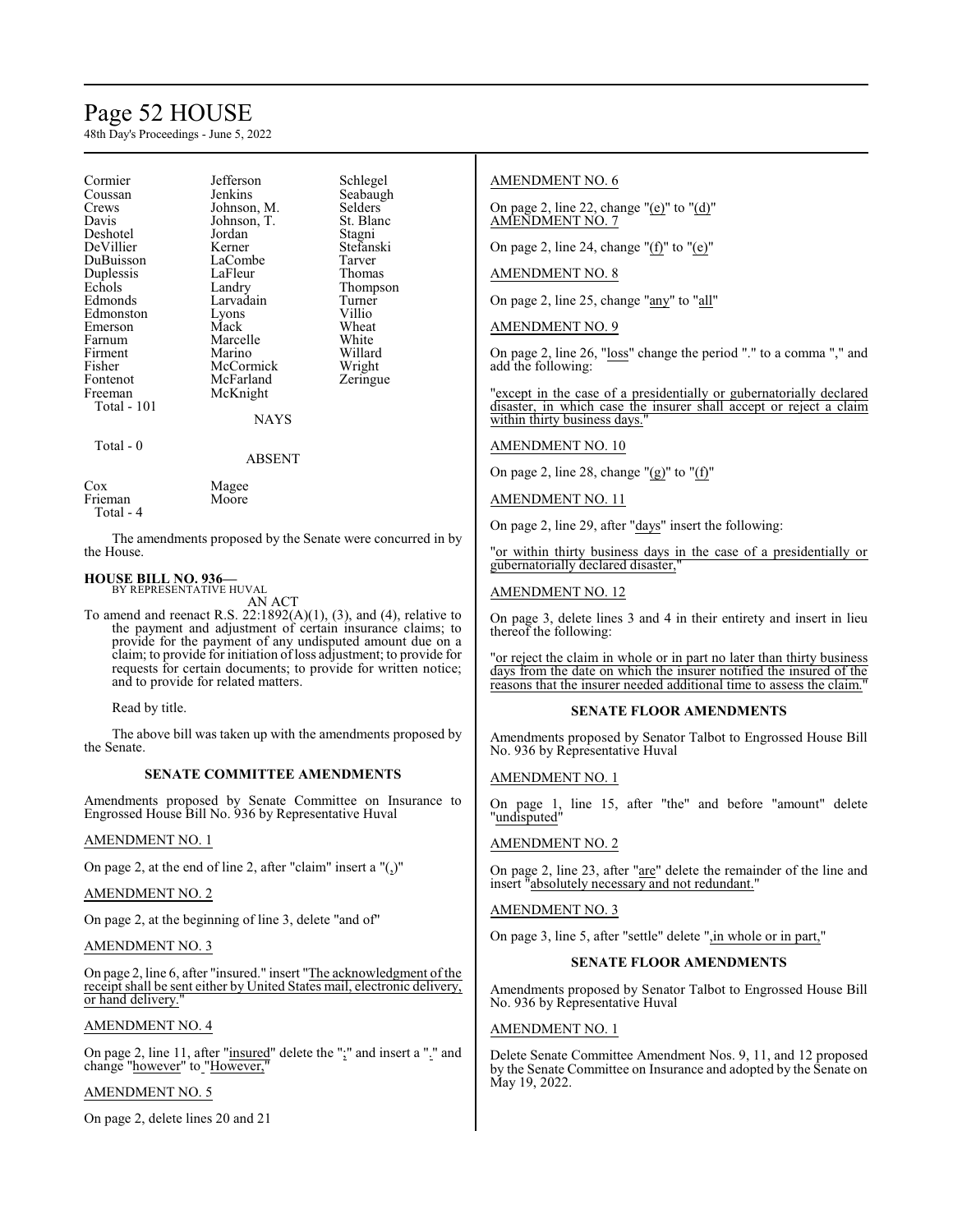# Page 53 HOUSE

48th Day's Proceedings - June 5, 2022

AMENDMENT NO. 2

On page 3, line 3, after "claim" insert "in whole or in part"

Rep. Huval moved that the amendments proposed by the Senate be rejected.

# **ROLL CALL**

The roll was called with the following result:

# YEAS

| Mr. Speaker  | Freiberg      | McMahen     |
|--------------|---------------|-------------|
| Adams        | Frieman       | Miguez      |
| Amedee       | Gadberry      | Miller, D.  |
| Bacala       | Gaines        | Miller, G.  |
| Bagley       | Garofalo      | Mincey      |
| Beaullieu    | Geymann       | Muscarello  |
| Bishop       | Glover        | Nelson      |
| Bourriaque   | Goudeau       | Newell      |
| Boyd         | Green         | Orgeron     |
| <b>Brass</b> | Harris        | Owen, C.    |
| Brown        | Hilferty      | Owen, R.    |
| Bryant       | Hodges        | Phelps      |
| Butler       | Hollis        | Pierre      |
| Carpenter    | Horton        | Pressly     |
| Carrier      | Hughes        | Riser       |
| Carter, R.   | Huval         | Romero      |
| Carter, W.   | Illg          | Schamerhorn |
| Cormier      | Ivey          | Schlegel    |
| Coussan      | Jefferson     | Seabaugh    |
| Crews        | Jenkins       | Selders     |
| Davis        | Johnson, T.   | St. Blanc   |
| Deshotel     | Jordan        | Stagni      |
| DeVillier    | Kerner        | Stefanski   |
| DuBuisson    | LaCombe       | Tarver      |
| Duplessis    | LaFleur       | Thomas      |
| Echols       | Landry        | Thompson    |
| Edmonds      | Larvadain     | Turner      |
| Edmonston    | Lyons         | Villio      |
| Emerson      | Mack          | Wheat       |
| Farnum       | Marcelle      | White       |
| Firment      | Marino        | Willard     |
| Fisher       | McCormick     | Wright      |
| Fontenot     | McFarland     | Zeringue    |
| Freeman      | McKnight      |             |
| Total - 101  |               |             |
|              | <b>NAYS</b>   |             |
| Total - 0    |               |             |
|              | <b>ABSENT</b> |             |
| $\cos$       | Magee         |             |
| Johnson, M.  | Moore         |             |

Total - 4

The amendments proposed by the Senate were rejected.

Conference committee appointment pending.

# **Acting Speaker Stefanski in the Chair**

# **HOUSE BILL NO. 958—**

BY REPRESENTATIVE DUSTIN MILLER AN ACT

To enact Part II-E of Chapter 11 of Title 40 of the Louisiana Revised Statutes of 1950, to be comprised of R.S. 40:2120.11 through 2120.24, relative to the licensure and regulation of nurse staffing agencies by the Louisiana Department of Health; to provide for definitions; to provide for the licensure and registration of nurse staffing agencies; to provide for the protection of public rights to health care; to provide for licensed and certified personnel in healthcare facilities; to provide for applicability provisions for prospective agencies; to provide for regulations and grounds for issuance, renewal, and denial of a license; to establish standards for the operation of nurse staffing agencies; to provide for penalty provisions; to provide for rulemaking requirements; to provide for fees; and to provide for related matters.

Read by title.

The above bill was taken up with the amendments proposed by the Senate.

# **SENATE COMMITTEE AMENDMENTS**

Amendments proposed by Senate Committee on Health and Welfare to Re-Reengrossed House Bill No. 958 by Representative Dustin Miller

# AMENDMENT NO. 1

On page 4, line 6, delete "six" and insert "twelve"

# AMENDMENT NO. 2

On page 4, line 8, delete "six" and insert "twelve"

AMENDMENT NO. 3

On page 7, delete lines 5 through 10 and insert the following:

"H.(1) Except as provided in Paragraph (2) of this Subsection, a nurse staffing agency shall not require, in any contract with a nurse staffing agency employee or contracted staff or a facility to which the employee or staff is assigned, the payment of a fee if the employee or contracted staff is hired as a permanent employee of the facility.

 $(2)(a)$  A nurse staffing agency may require the payment of a fee if the fee is payable solely by the facility and the contract with the facility specifies that the amount will be reduced pro-rata based on the length of time the nurse staffing agency employee or contracted staff performs services for the facility while in the employment of the nurse staffing agency. The fee shall be reduced to zero over a period of time not to exceed eighteen weeks from the date of the nurse staffing agency's initial assignment of the employee or contracted staff to the facility.

(b) A nurse staffing agency shall not charge a fee if a nurse staffing agency employee or contracted staff was employed by a facility as a permanent employee less than thirty days immediately preceding the agency's initial assignment of the employee or contracted staff to the facility.

# **SENATE COMMITTEE AMENDMENTS**

Amendments proposed by Senate Committee on Finance to Re-Reengrossed House Bill No. 958 by Representative Dustin Miller

## AMENDMENT NO. 1

On page 2, at the end of line 25, insert the following:

"However, for purposes of this Part, "nurse staffing agency" does not include the following:

(a) A nurse staffing agency that solely provides services in Louisiana under a contract or other agreement with the state of Louisiana, or any executive branch department or agency thereof, as a result of a declared disaster, emergency, or public health emergency.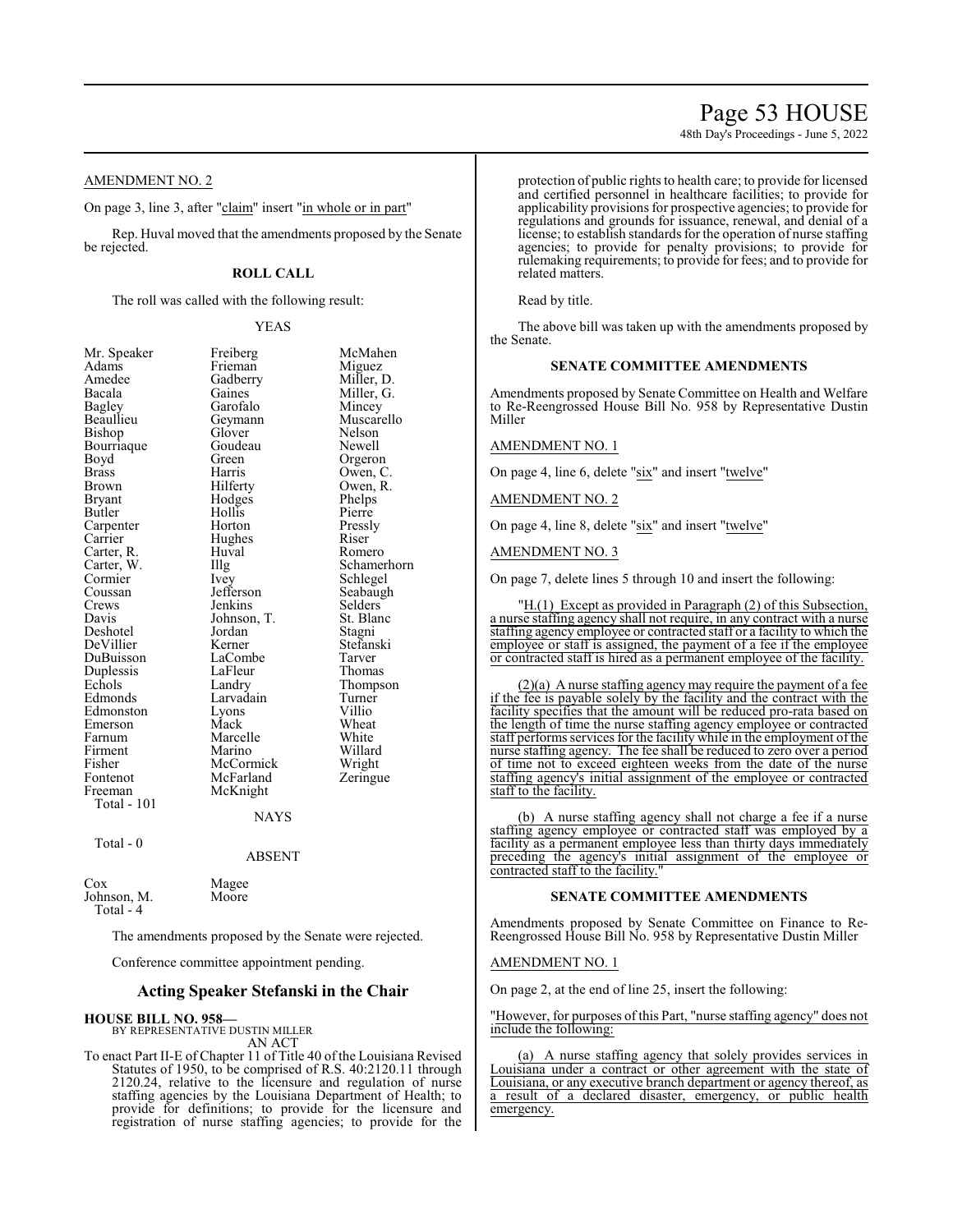# Page 54 HOUSE

48th Day's Proceedings - June 5, 2022

(b) The federal or state government department or agency that provides nursing staff or certified nurse aides to any health care provider setting, evacuation site, or shelter location as a result of a declared disaster, emergency, or public health emergency."

# **SENATE FLOOR AMENDMENTS**

Amendments proposed by Senator Fred Mills to Re-Reengrossed House Bill No. 958 by Representative Dustin Miller

# AMENDMENT NO. 1

On page 2, line 23, after "means any" delete "individual, firm," and insert "person, partnership,"

# AMENDMENT NO. 2

On page 2, at the beginning of line 24, delete "partnership," and insert "unincorporated association,"

# AMENDMENT NO. 3

On page 3, line 13, after "corporation," delete the remainder of the line and insert "unincorporated association, or other legal"

# AMENDMENT NO. 4

On page 7, line 23, after "fee" insert "," and after "dollars" insert ","

# AMENDMENT NO. 5

On page 8, line 3, after "corporation," change "or other" to "unincorporated association, or other legal

# AMENDMENT NO. 6

On page 8, line 9, after "corporation," change "or other" to "unincorporated association, or other legal"

# AMENDMENT NO. 7

On page 8, line 12, after "corporation," change "or other" to "unincorporated association, or other legal"

# AMENDMENT NO. 8

On page 8, line 16, after "corporation," change "or other" to "unincorporated association, or other legal"

# AMENDMENT NO. 9

On page 8, line 19, after "corporation," change "or other" to "unincorporated association, or other legal"

# AMENDMENT NO. 10

On page 8, line 27, after "corporation," change "or other" to "unincorporated association, or other legal"

# AMENDMENT NO. 11

On page 9, line 2, after "corporation," change "or other" to "unincorporated association, or other legal"

# AMENDMENT NO. 12

On page 9, line 4, after "corporation," change "or other" to "unincorporated association, or other legal"

# AMENDMENT NO. 13

On page 9, line 5, after "corporation," change "or other" to "unincorporated association, or other legal"

Rep. Dustin Miller moved that the amendments proposed by the Senate be concurred in.

# **ROLL CALL**

The roll was called with the following result:

# YEAS

| Adams        | Gadberry      | McFarland   |
|--------------|---------------|-------------|
| Bacala       | Gaines        | McKnight    |
| Bagley       | Glover        | McMahen     |
| Beaullieu    | Green         | Miller, D.  |
| Bourriaque   | Hilferty      | Miller, G.  |
| Boyd         | Hollis        | Mincey      |
| Brass        | Hughes        | Muscarello  |
| <b>Brown</b> | Huval         | Nelson      |
| Bryant       | Illg          | Newell      |
| Butler       | Ivey          | Phelps      |
| Carpenter    | Jefferson     | Pierre      |
| Carter, R.   | Jenkins       | Riser       |
| Carter, W.   | Johnson, T.   | Selders     |
| Cormier      | Jordan        | Stagni      |
| Coussan      | Kerner        | Stefanski   |
| Davis        | LaCombe       | Tarver      |
| Deshotel     | LaFleur       | Turner      |
| DuBuisson    | Landry        | Wheat       |
| Duplessis    | Larvadain     | White       |
| Farnum       | Lyons         | Willard     |
| Fisher       | Magee         | Zeringue    |
| Freeman      | Marcelle      |             |
| Freiberg     | Marino        |             |
| Total - 67   |               |             |
|              | <b>NAYS</b>   |             |
|              |               |             |
| Amedee       | Garofalo      | Pressly     |
| Carrier      | Geymann       | Romero      |
| Crews        | Goudeau       | Schamerhorn |
| Echols       | Harris        | Schlegel    |
| Edmonds      | Hodges        | Seabaugh    |
| Edmonston    | Horton        | St. Blanc   |
| Emerson      | Mack          | Thomas      |
| Firment      | Miguez        | Thompson    |
| Fontenot     | Orgeron       | Villio      |
| Frieman      | Owen, R.      | Wright      |
| Total - 30   |               |             |
|              | <b>ABSENT</b> |             |
|              |               |             |
| Mr. Speaker  | DeVillier     | Moore       |
| Bishop       | Johnson, M.   | Owen, C.    |
| $\cos$       | McCormick     |             |
| $Total - 8$  |               |             |

The amendments proposed by the Senate, failing to receive a two-thirds vote of the elected members, were not concurred in by the House.

Conference Committee appointments pending.

**HOUSE BILL NO. 1031—**

BY REPRESENTATIVE FREIBERG AN ACT

To enact Part II-A of Chapter 3 of Title 32 of the Louisiana Revised Statutes of 1950, to be comprised of R.S. 32:461, relative to an annual road usage fee on certain vehicles; to levy a road usage fee on electric and hybrid motor vehicles; to provide for the administration, collection, and disposition offees; to provide for rulemaking authority; to provide for certain definitions; to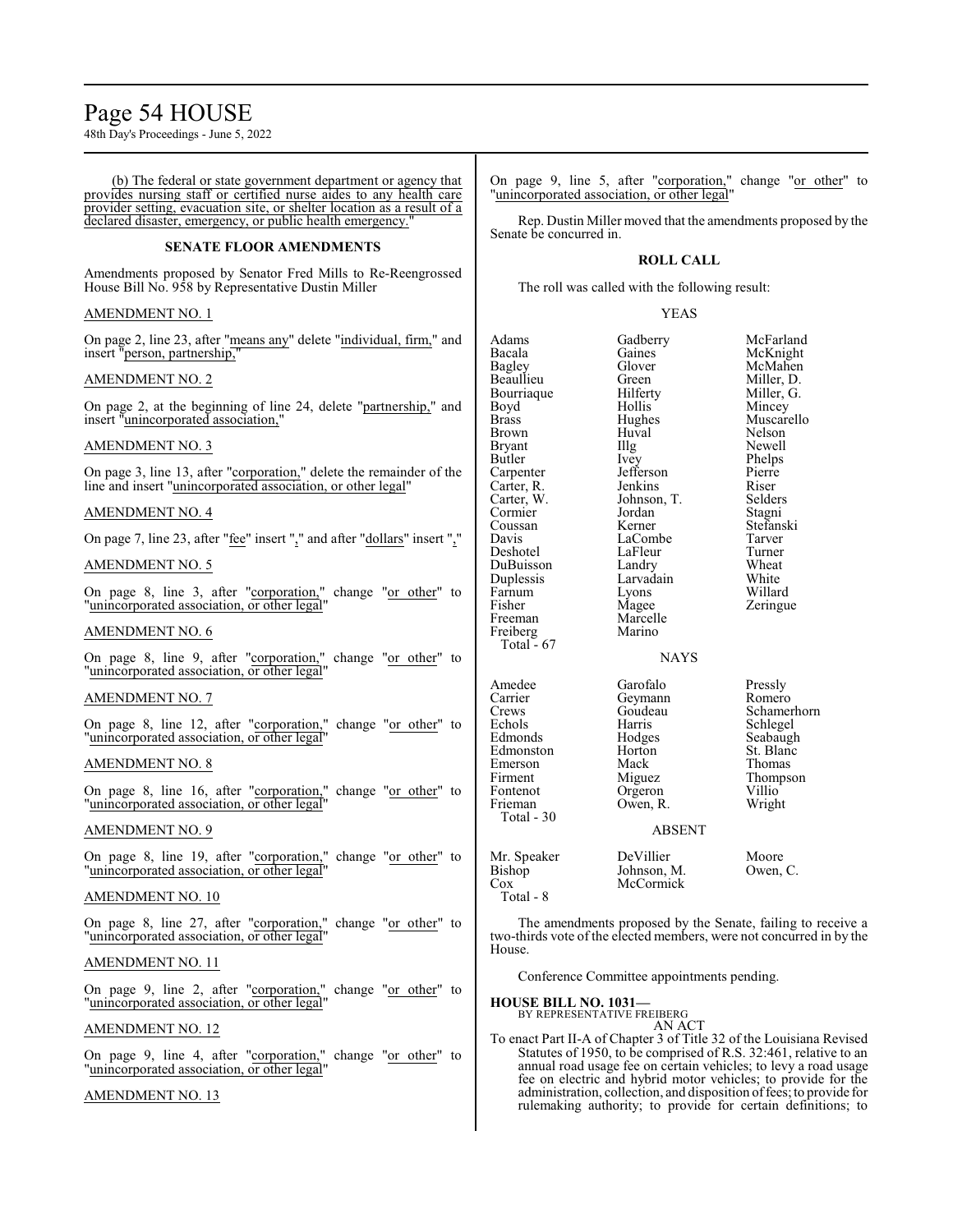# Page 55 HOUSE

48th Day's Proceedings - June 5, 2022

provide for the use of road usage fee proceeds; to provide for a special effective date; and to provide for related matters.

Read by title.

The above bill was taken up with the amendments proposed by the Senate.

# **SENATE COMMITTEE AMENDMENTS**

Amendments proposed by Senate Committee on Transportation, Highways and Public Works to Reengrossed House Bill No. 1031 by Representative Freiberg

# AMENDMENT NO. 1

On page 1, line 16 and 17, after "registered" delete "and to pay the vehicle registration license tax"

# AMENDMENT NO. 2

On page 2, line 1, after "registered" delete "and to pay a vehicle registration license tax"

## AMENDMENT NO. 3

On page 3, line 2, after "are" insert "registered to be"

# AMENDMENT NO. 4

On page 3, line 6, after "publish" delete "returns,"

# AMENDMENT NO. 5

On page 3, line 8, after "existing" delete "returns, forms," and insert "forms"

## AMENDMENT NO. 6

On page 3, delete lines 23 through 25 and insert the following:

"Section 2. The provisions of this Act shall be effective January 1, 2023."

Rep. Freiberg moved that the amendments proposed by the Senate be concurred in.

# **ROLL CALL**

The roll was called with the following result:

# YEAS

| Adams         | Gaines      | Miller, G.  |
|---------------|-------------|-------------|
| Amedee        | Geymann     | Mincey      |
| Bacala        | Glover      | Muscarello  |
| Bagley        | Goudeau     | Nelson      |
| Beaullieu     | Green       | Newell      |
| Bishop        | Harris      | Orgeron     |
| Bourriaque    | Hilferty    | Owen, C.    |
| Boyd          | Hollis      | Owen, R.    |
| <b>Brass</b>  | Hughes      | Phelps      |
| Brown         | Huval       | Pierre      |
| <b>Bryant</b> | Illg        | Pressly     |
| Butler        | Ivey        | Riser       |
| Carpenter     | Jefferson   | Romero      |
| Carrier       | Jenkins     | Schamerhorn |
| Carter, R.    | Johnson, M. | Schlegel    |
| Carter, W.    | Johnson, T. | Seabaugh    |
| Cormier       | Jordan      | Selders     |
| Coussan       | Kerner      | St. Blanc   |
| Davis         | LaCombe     | Stagni      |
|               |             |             |

Deshotel LaFleur Tarver<br>DuBuisson Landry Thompson DuBuisson Landry Thomp<br>
Duplessis Larvadain Turner Echols Lyons Villio<br>Edmonston Mack Wheat Edmonston Mack Wheat<br>
Farnum Magee White Farnum Magee White<br>
Fisher Marcelle Willard Fontenot Marino Wright<br>
Freeman McFarland Zeringue Freeman McFarland<br>Frieman McKnight Frieman McKnight<br>Gadberry McMahen Total - 88 Crews Garofalo Stefanski Emerson<br>Firment Total - 10 Mr. Speaker Freiberg Moore<br>
Cox McCormick

Larvadain Turner<br>Lyons Villio Marcelle Willard<br>
Marino Wright McMahen

Hodges<br>Horton

Miguez

Miller, D.

# **NAYS**

# ABSENT

Cox McCormick<br>DeVillier Miller, D. Total - 7

The amendments proposed by the Senate, having received a two-thirds vote of the elected members, were concurred in by the House.

## **HOUSE BILL NO. 1039—**

BY REPRESENTATIVES MCKNIGHT AND DAVIS AN ACT

To amend and reenact R.S. 40:1664.9(J) through (N) and to enact R.S. 40:1664.9(O), relative to life safety and propertyprotection systems; to provide for the electronic tagging of such systems using a Quick Response code decal or hanging tag; to provide for collecting a fee to obtain a Quick Response code decal or hanging tag; to provide for effectiveness; and to provide for related matters.

Read by title.

The above bill was taken up with the amendments proposed by the Senate.

# **SENATE COMMITTEE AMENDMENTS**

Amendments proposed by Senate Committee on Commerce, Consumer Protection and International Affairs to Reengrossed House Bill No. 1039 by Representative McKnight

# AMENDMENT NO. 1

On page 1, line 13, delete "(1)"

# AMENDMENT NO. 2

On page 1, delete lines 17 through 20

AMENDMENT NO. 3

On page 5, between lines 2 and 3 insert:

" \* \* \*"

Rep. McKnight moved that the amendments proposed by the Senate be concurred in.

# **ROLL CALL**

The roll was called with the following result: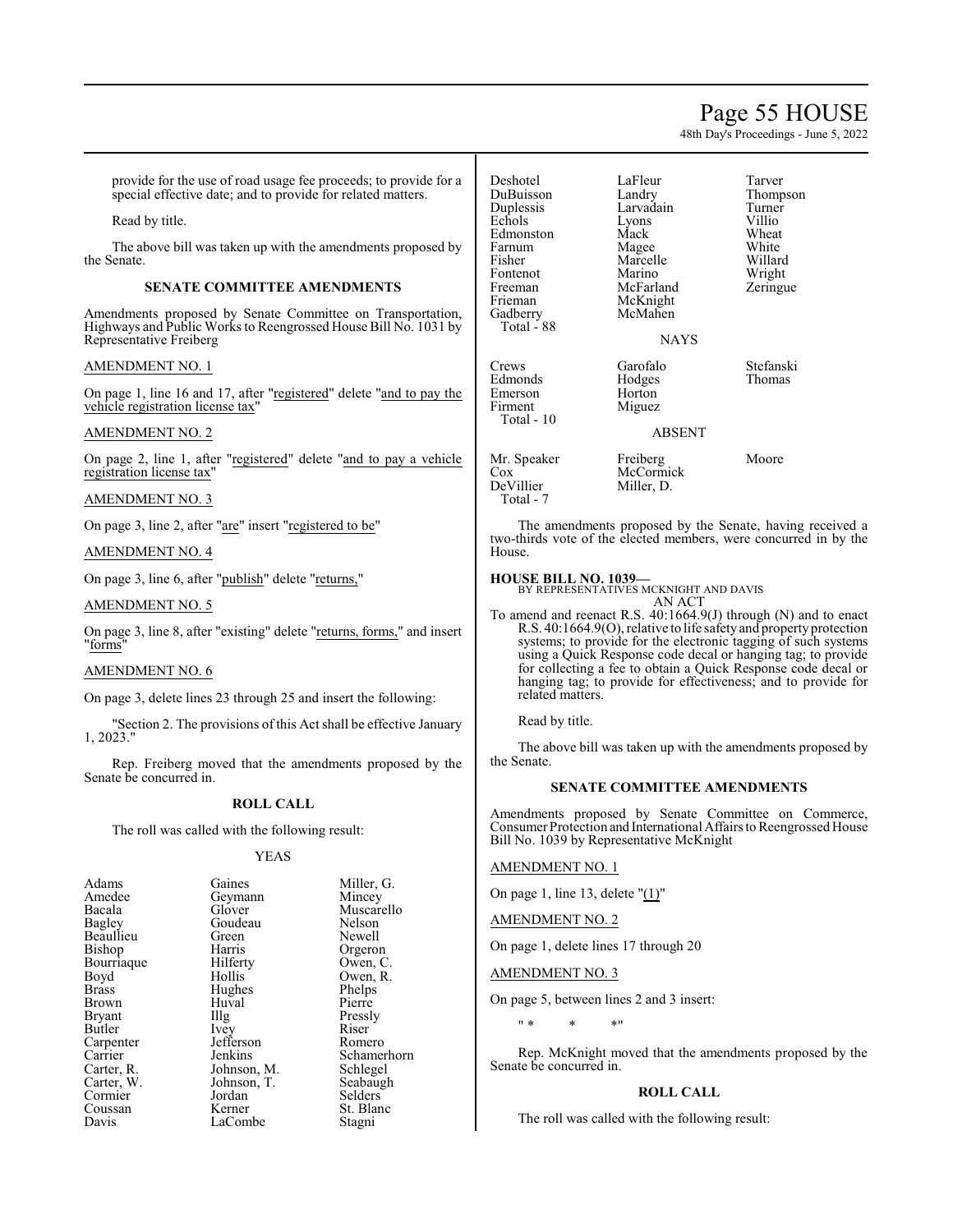# Page 56 HOUSE

48th Day's Proceedings - June 5, 2022

| <b>YEAS</b>                                                                                                                                                                                                                                                                                                                                                                        |                                                                                                                                                                                                                                                                                                                                                                    |                                                                                                                                                                                                                                                                                                                                                                 |
|------------------------------------------------------------------------------------------------------------------------------------------------------------------------------------------------------------------------------------------------------------------------------------------------------------------------------------------------------------------------------------|--------------------------------------------------------------------------------------------------------------------------------------------------------------------------------------------------------------------------------------------------------------------------------------------------------------------------------------------------------------------|-----------------------------------------------------------------------------------------------------------------------------------------------------------------------------------------------------------------------------------------------------------------------------------------------------------------------------------------------------------------|
| Adams<br>Amedee<br>Bacala<br>Bagley<br>Beaullieu<br>Bourriaque<br>Boyd<br>Brass<br><b>Brown</b><br>Butler<br>Carpenter<br>Carrier<br>Carter, R.<br>Carter, W.<br>Cormier<br>Coussan<br>Crews<br>Davis<br>Deshotel<br>DeVillier<br>DuBuisson<br>Duplessis<br>Echols<br>Edmonds<br>Edmonston<br>Emerson<br>Farnum<br>Firment<br>Fisher<br>Fontenot<br>Freeman<br>Freiberg<br>Frieman | Gadberry<br>Gaines<br>Garofalo<br>Geymann<br>Glover<br>Goudeau<br>Green<br>Harris<br>Hilferty<br>Hodges<br>Hollis<br>Horton<br>Hughes<br>Huval<br>Illg<br>Ivey<br>Jefferson<br>Jenkins<br>Johnson, M.<br>Johnson, T.<br>Jordan<br>Kerner<br>LaCombe<br>LaFleur<br>Landry<br>Larvadain<br>Mack<br>Magee<br>Marcelle<br>Marino<br>McCormick<br>McFarland<br>McKnight | McMahen<br>Miguez<br>Miller, D.<br>Miller, G.<br>Mincey<br>Muscarello<br>Nelson<br>Newell<br>Orgeron<br>Owen, C.<br>Owen, R.<br>Phelps<br>Pierre<br>Pressly<br>Riser<br>Romero<br>Schamerhorn<br>Schlegel<br>Seabaugh<br>Selders<br>St. Blanc<br>Stagni<br>Stefanski<br>Tarver<br>Thomas<br>Thompson<br>Turner<br>Villio<br>Wheat<br>White<br>Willard<br>Wright |
|                                                                                                                                                                                                                                                                                                                                                                                    |                                                                                                                                                                                                                                                                                                                                                                    | Zeringue                                                                                                                                                                                                                                                                                                                                                        |
| Total - 99                                                                                                                                                                                                                                                                                                                                                                         | <b>NAYS</b>                                                                                                                                                                                                                                                                                                                                                        |                                                                                                                                                                                                                                                                                                                                                                 |
|                                                                                                                                                                                                                                                                                                                                                                                    |                                                                                                                                                                                                                                                                                                                                                                    |                                                                                                                                                                                                                                                                                                                                                                 |
| Total - 0                                                                                                                                                                                                                                                                                                                                                                          | <b>ABSENT</b>                                                                                                                                                                                                                                                                                                                                                      |                                                                                                                                                                                                                                                                                                                                                                 |
| Mr. Speaker<br>Bishop<br>Total - 6                                                                                                                                                                                                                                                                                                                                                 | <b>Bryant</b><br>Cox                                                                                                                                                                                                                                                                                                                                               | Lyons<br>Moore                                                                                                                                                                                                                                                                                                                                                  |

The amendments proposed by the Senate, having received a two-thirds vote of the elected members, were concurred in by the House.

**HOUSE BILL NO. 1040—** BY REPRESENTATIVES LACOMBE, DAVIS, FISHER, FONTENOT, GOUDEAU, MCKNIGHT, MIGUEZ, NEWELL, PRESSLY, AND THOMAS AN ACT

To enact Chapter 20 of Title 51 of the Louisiana Revised Statutes of 1950, to be comprised ofR.S. 51:1751 through 1754, relative to payment processors; to provide definitions; to prohibit discrimination; to provide for a violation; to provide for an unfair trade practice; to exempt certain entities from the application of unfair trade practices law; to provide for enforcement by the commissioner of the office of financial institutions in certain situations; to provide for unauthorized or illegal acts; and to provide for related matters.

Read by title.

The above bill was taken up with the amendments proposed by the Senate.

# **SENATE COMMITTEE AMENDMENTS**

Amendments proposed by Senate Committee on Commerce, Consumer Protection and International Affairs to Engrossed House Bill No. 1040 by Representative LaCombe

# AMENDMENT NO. 1

On page 1, line 2, after "enact" delete the remainder of the line and delete lines 3 through 5 in their entirety and insert the following:

"R.S. 6:1055, relative to the transmission and delivery of funds; to provide relative to money transmission services; to provide for certain delivery time periods; to provide for notice of availability of funds; to provide for contracts and user agreements; to prohibit certain provisions; to provide for notice of violations; to provide relative to the application of unfair trade practices law; to provide for exceptions;"

# AMENDMENT NO. 2

On page 1, delete lines 10 through 20 in their entirety and delete page 2 in its entirety and insert the following:

"Section 1. R.S. 6:1055 is hereby enacted to read as follows:

§1055. Money transmitter delivery of funds requirement

Every money transmitter licensee and its authorized delegates shall transmit the monetary equivalent of all money or equivalent value received from a customer for transmission, net of any fees, or issue instructions committing the money or its monetary equivalent, to the person designated by the customer within ten business days after receiving the money or equivalent value, unless otherwise ordered by the customer, accepted under the terms of a contract for stored value or when the transmission is for the payment of goods or services or unless the licensee or its authorized delegate has reason to believe that a crime has occurred, is occurring, or may occur as a result of transmitting the money.

B. For purposes of this Section, money is considered to have been transmitted when it is available to the person designated by the customer and a reasonable effort has been made to inform the designated person that the money is available, whether or not the designated person has taken possession of the money.

C.(1) Any provision in a money transmitter licensee contract or user policy which provides a financial penalty or stipulated damages for executing a lawful and valid transaction under federal and state law is manifestly unreasonable, contrary to public policy, and shall be null and void.

(2) A money transmitter licensee shall provide notice to a customer of any transaction as provided in Paragraph (1) of this Subsection that the money transmitter finds to be or is suspected of being in violation of the contract or user policy. Any funds seized by the money transmitter prior to providing such notice and found to be from a lawful and valid transaction under federal and state law shall be returned to the consumer.

D. The enforcement of any choice-of-law provision in a money transmitter licensee contract or user policy that would result in a contravention of the public policy of this state as expressed by Subsection C of this Section shall be null and void.

E. A money transmitter licensee that seizes or holds funds pursuant to a service contract or user policy provision that is subject to nullification as provided by this Section shall return to the client any funds held or seized as a result of such violation and such money transmitter licensee may cancel the service contract.

F. A violation ofthis Section shall be considered an unfair trade practice and shall subject violators to the provisions of R.S. 51:1401 et seq. Entities covered by this Section shall be subject to the enforcement powers of the commissioner of the office of financial institutions as provided in R.S. 6:121.1. For purposes ofthis Section, the provisions of R.S. 51:1406 shall not apply to a money transmitter licensee.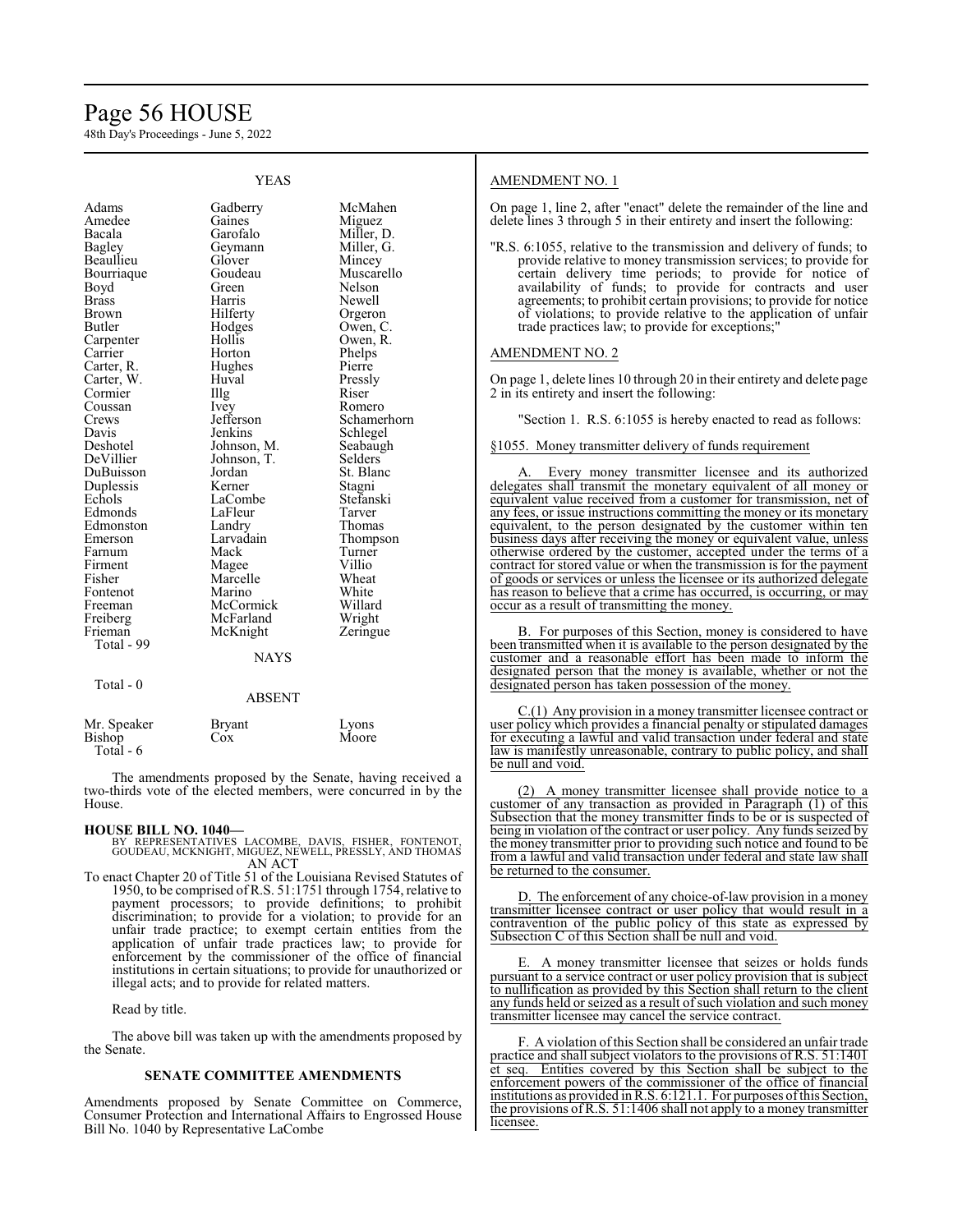Page 57 HOUSE 48th Day's Proceedings - June 5, 2022

G. The provisions of this Section shall not apply to any federally insured financial institution, its subsidiaries, and affiliates."

# **SENATE FLOOR AMENDMENTS**

Amendments proposed by Senator Ward to Engrossed House Bill No. 1040 by Representative LaCombe

## AMENDMENT NO. 1

Delete Senate Committee Amendment No.2 proposed by the Senate Committee on Commerce, Consumer Protection and International Affairs and adopted by the Senate on May 19, 2022.

# AMENDMENT NO. 2

On page 1, delete lines 10 through 20 in their entirety and delete page 2 in its entirety and insert the following:

"Section 1. R.S. 6:1055 is hereby enacted to read as follows:

# §1055. Money transmitters; delivery of funds requirements; exceptions

Every money transmitter licensee and its agents shall transmit the monetary equivalent of all money or equivalent value received from a consumer for transmission, net of any fees, or issue instructions committing the money or its monetary equivalent, to the person designated by the consumer, or return such amount to the consumer, within ten business days after receiving the money or equivalent value, unless otherwise ordered by the consumer, accepted under the terms of a contract for stored value or when the transmission is for the payment of goods or services, or unless the licensee or its agent has reasonable cause to believe that a violation of law has occurred, is occurring, or will occur in connection with transmitting the money.

B. For purposes of this Section, money is considered to have been transmitted when it is mailed, released to the relevant payment system for delivery, or is otherwise available to the person designated by the consumer and, where possible, a reasonable effort has been made to inform the designated person that the money is available.

 $C(1)$  Any provision in a money transmitter licensee user policy or user agreement which provides a financial penalty or stipulated damages against a consumer or charitable organization as defined by R.S. 51:1901, for executing a lawful and valid transaction under federal and state law is contrary to public policy and shall be null and void.

A money transmitter licensee shall provide notice to a consumer of any transaction that the money transmitter finds to be or is suspected of being in violation of the user policy or user agreement and for which the licensee seizes the transaction funds, unless such notice is prohibited by law. Any funds seized by the money transmitter prior to providing such notice, unless such notice is prohibited by law, and found to be from a lawful and valid transaction under federal and state law shall be processed by the licensee in accordance with Subsection A of this Section.

D. The enforcement of any choice-of-law provision in a money transmitter licensee user policy or user agreement that would result in a contravention of the public policy of this state as expressed by Subsection C of this Section shall be null and void to the extent of such contravention.

E. A money transmitter licensee that seizes or holds funds pursuant to a user policy or user agreement provision that is subject to nullification as provided by this Section shall return to the consumer any funds held or seized as a result of such violation, including any financial penalty or stipulated damages assessed, and such money transmitter licensee may cancel the service contract.

The commissioner of the Office of Financial Institutions shall have the authority to enjoin a violation of this Section, and any such violation shall be considered an unfair trade practice and shall subject violators to the provisions of R.S. 51:1401 et seq. Entities covered by this Section shall be subject to the enforcement powers of the commissioner of the Office of Financial Institutions as provided in R.S. 6:121.1. For purposes of this Section, the provisions of R.S. 51:1406 shall not apply to a money transmitter licensee.

G.(1) The provisions of this Section shall not apply to any federally insured financial institution, its subsidiaries, and affiliates.

(2) The provisions of this Section shall not apply to an operator of a payment system or its subsidiaries and affiliates which are exempt from licensing under The Sale of Checks and Money Transmission Act, R.S. 6:1031et seq., to the extent that the operator of a payment system provides processing, clearing, or settlement services, between or among persons, in connection with wire transfers, credit card transactions, debit card transactions, stored value transactions, automated clearing house transfers, or similar funds transfers.

Rep. LaCombe moved that the amendments proposed by the Senate be concurred in.

# **ROLL CALL**

The roll was called with the following result:

# YEAS

| Adams<br>Amedee<br>Bacala<br>Bagley<br>Beaullieu<br>Bourriaque<br>Boyd<br><b>Brass</b><br>Brown<br><b>Bryant</b><br><b>Butler</b><br>Carpenter<br>Carrier<br>Carter, R.<br>Carter, W.<br>Cormier<br>Crews<br>Davis<br>Deshotel<br>DeVillier<br>DuBuisson<br>Duplessis<br>Echols | Gadberry<br>Gaines<br>Garofalo<br>Geymann<br>Glover<br>Goudeau<br>Green<br>Harris<br>Hilferty<br>Hodges<br>Hollis<br>Horton<br>Hughes<br>Huval<br>Illg<br>Ivey<br>Jefferson<br>Jenkins<br>Johnson, M.<br>Johnson, T.<br>Jordan<br>Kerner<br>LaCombe | McMahen<br>Miguez<br>Miller, D.<br>Miller, G.<br>Mincey<br>Muscarello<br>Nelson<br>Newell<br>Orgeron<br>Owen, C.<br>Owen, R.<br>Phelps<br>Pierre<br>Pressly<br>Riser<br>Romero<br>Schamerhorn<br>Schlegel<br>Seabaugh<br>St. Blanc<br>Stagni<br>Stefanski<br>Tarver |
|---------------------------------------------------------------------------------------------------------------------------------------------------------------------------------------------------------------------------------------------------------------------------------|-----------------------------------------------------------------------------------------------------------------------------------------------------------------------------------------------------------------------------------------------------|---------------------------------------------------------------------------------------------------------------------------------------------------------------------------------------------------------------------------------------------------------------------|
| Edmonds<br>Edmonston                                                                                                                                                                                                                                                            | LaFleur<br>Landry                                                                                                                                                                                                                                   | Thomas<br>Thompson                                                                                                                                                                                                                                                  |
| Emerson                                                                                                                                                                                                                                                                         | Larvadain                                                                                                                                                                                                                                           | Turner                                                                                                                                                                                                                                                              |
| Farnum<br>Firment                                                                                                                                                                                                                                                               | Lyons<br>Mack                                                                                                                                                                                                                                       | Villio<br>Wheat                                                                                                                                                                                                                                                     |
| Fisher                                                                                                                                                                                                                                                                          | Marcelle                                                                                                                                                                                                                                            | White                                                                                                                                                                                                                                                               |
| Fontenot                                                                                                                                                                                                                                                                        | Marino                                                                                                                                                                                                                                              | Willard                                                                                                                                                                                                                                                             |
| Freeman<br>Freiberg                                                                                                                                                                                                                                                             | McCormick<br>McFarland                                                                                                                                                                                                                              | Wright<br>Zeringue                                                                                                                                                                                                                                                  |
| Frieman                                                                                                                                                                                                                                                                         | McKnight                                                                                                                                                                                                                                            |                                                                                                                                                                                                                                                                     |
| Total - 98                                                                                                                                                                                                                                                                      |                                                                                                                                                                                                                                                     |                                                                                                                                                                                                                                                                     |
|                                                                                                                                                                                                                                                                                 | <b>NAYS</b>                                                                                                                                                                                                                                         |                                                                                                                                                                                                                                                                     |
| Total - 0                                                                                                                                                                                                                                                                       | ABSENT                                                                                                                                                                                                                                              |                                                                                                                                                                                                                                                                     |
| Mr. Speaker                                                                                                                                                                                                                                                                     | Cox                                                                                                                                                                                                                                                 | Selders                                                                                                                                                                                                                                                             |

Bishop Magee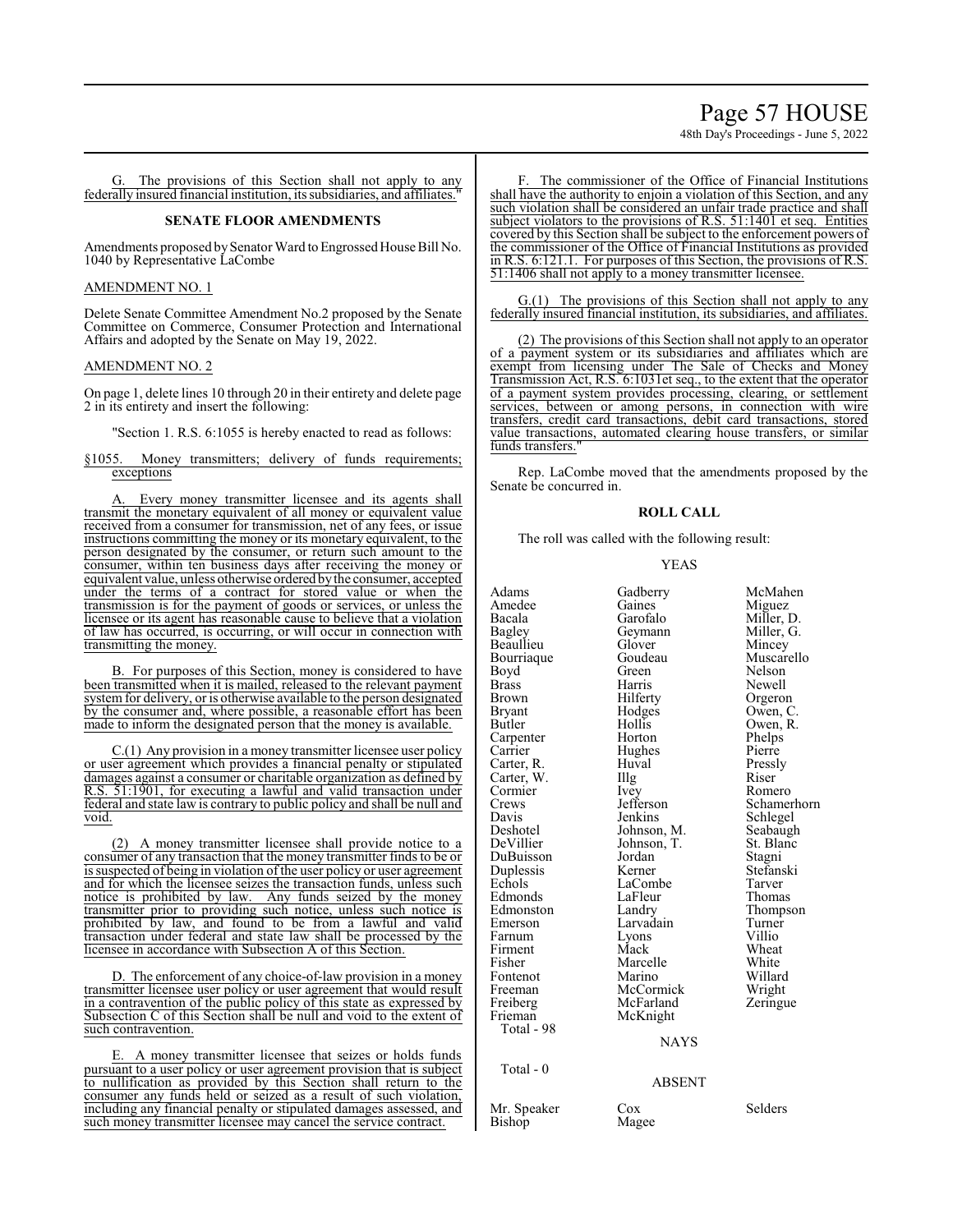# Page 58 HOUSE

48th Day's Proceedings - June 5, 2022

Coussan Moore Total - 7

The amendments proposed by the Senate were concurred in by the House.

## **HOUSE BILL NO. 1052—** BY REPRESENTATIVE LANDRY

AN ACT

To enact R.S. 29:726.7, relative to the Hazard Mitigation Revolving Loan Fund; to establish the Hazard Mitigation Revolving Loan Fund; to provide for the administration of the fund; to provide for deposits, interest, and unexpended monies in the fund; to provide definitions; to specify how funds may be disbursed and for what types of activity; to provide for annual reporting and audits; to provide relative to repayment of loans and waiver in certain circumstances; and to provide for related matters.

Read by title.

The above bill was taken up with the amendments proposed by the Senate.

# **SENATE COMMITTEE AMENDMENTS**

Amendments proposed by Senate Committee on Finance to Reengrossed House Bill No. 1052 by Representative Landry

# AMENDMENT NO. 1

On page 2, line 19, after "uses." delete "Monies in or credited to" and insert "Subject to legislative appropriation, monies in"

# AMENDMENT NO. 2

On page 3, delete line 1, and insert the following:

"(2) Zoning, land use, floodplain management, and hazard mitigation planning changes."

Rep. Landry moved that the amendments proposed by the Senate be concurred in.

# **ROLL CALL**

The roll was called with the following result:

# YEAS

| Frieman           | Miller, D.                                          |
|-------------------|-----------------------------------------------------|
|                   | Miller, G.                                          |
| Gaines            | Mincey                                              |
| Garofalo          | Muscarello                                          |
|                   | Nelson                                              |
|                   | Newell                                              |
| Goudeau           | Orgeron                                             |
| Green             | Owen, C.                                            |
|                   | Owen, R.                                            |
|                   | Phelps                                              |
| Hollis            | Pierre                                              |
| Horton            | Pressly                                             |
| Hughes            | Riser                                               |
| Huval             | Romero                                              |
| $\prod_{i=1}^{n}$ | Schamerhorn                                         |
| Ivey              | Schlegel                                            |
| Johnson, M.       | Seabaugh                                            |
| Johnson, T.       | Selders                                             |
| Jordan            | St. Blanc                                           |
| Kerner            | Stagni                                              |
| LaFleur           | Stefanski                                           |
| Landry            | Tarver                                              |
| Larvadain         | Thomas                                              |
|                   | Gadberry<br>Geymann<br>Glover<br>Hilferty<br>Hodges |

| Echols<br>Edmonds<br>Edmonston<br>Emerson<br>Farnum<br>Firment<br>Fisher<br>Fontenot<br>Freeman<br>Freiberg<br>Total $-97$<br>Total $-0$ | Lyons<br>Mack<br>Magee<br>Marcelle<br>Marino<br>McCormick<br>McFarland<br>McKnight<br>McMahen<br>Miguez<br><b>NAYS</b><br><b>ABSENT</b> | Thompson<br>Turner<br>Villio<br>Wheat<br>White<br>Willard<br>Wright<br>Zeringue |
|------------------------------------------------------------------------------------------------------------------------------------------|-----------------------------------------------------------------------------------------------------------------------------------------|---------------------------------------------------------------------------------|
|                                                                                                                                          |                                                                                                                                         |                                                                                 |
| Mr. Speaker<br><b>Bishop</b><br>Cox                                                                                                      | Harris<br>Jefferson<br>Jenkins                                                                                                          | LaCombe<br>Moore                                                                |

Total - 8

The amendments proposed by the Senate were concurred in by the House.

**HOUSE BILL NO. 1058** (Substitute for House Bill No. 387 by Representative Hollis)**—** BY REPRESENTATIVE HOLLIS

AN ACT

To amend and reenact R.S. 9:3198(A)(2)(a) and (3), relative to the sale of immovable property; to provide for property disclosure requirements regarding homeowners' associations; to provide for property disclosures regarding restrictive covenants and building restrictions; and to provide for related matters.

Read by title.

The above bill was taken up with the amendments proposed by the Senate.

# **SENATE COMMITTEE AMENDMENTS**

Amendments proposed by Senate Committee on Commerce, Consumer Protection and International Affairs to Engrossed House Bill No. 1058 by Representative Hollis

# AMENDMENT NO. 1

On page 1, line 2, delete "R.S. 9:3198(A)(2)(a) and (3)" and insert "R.S. 9:3196 and 3198(A)(2)(a) and (3)"

# AMENDMENT NO. 2

On page 1, line 4, delete "restrictive covenants and"

# AMENDMENT NO. 3

On page 1, line 5, delete "building restrictions" and insert "community documents"

# AMENDMENT NO. 4

On page 1, line 7, delete "R.S. 9:3198(A)(2) and (3)" and insert "R.S. 9:3196 and 3198(A)(2)(a) and (3)"

# AMENDMENT NO. 5

On page 1, between lines 8 and 9 insert:

"§3196. Definitions

As used in this Chapter, the following terms have the meanings hereinafter ascribed to them: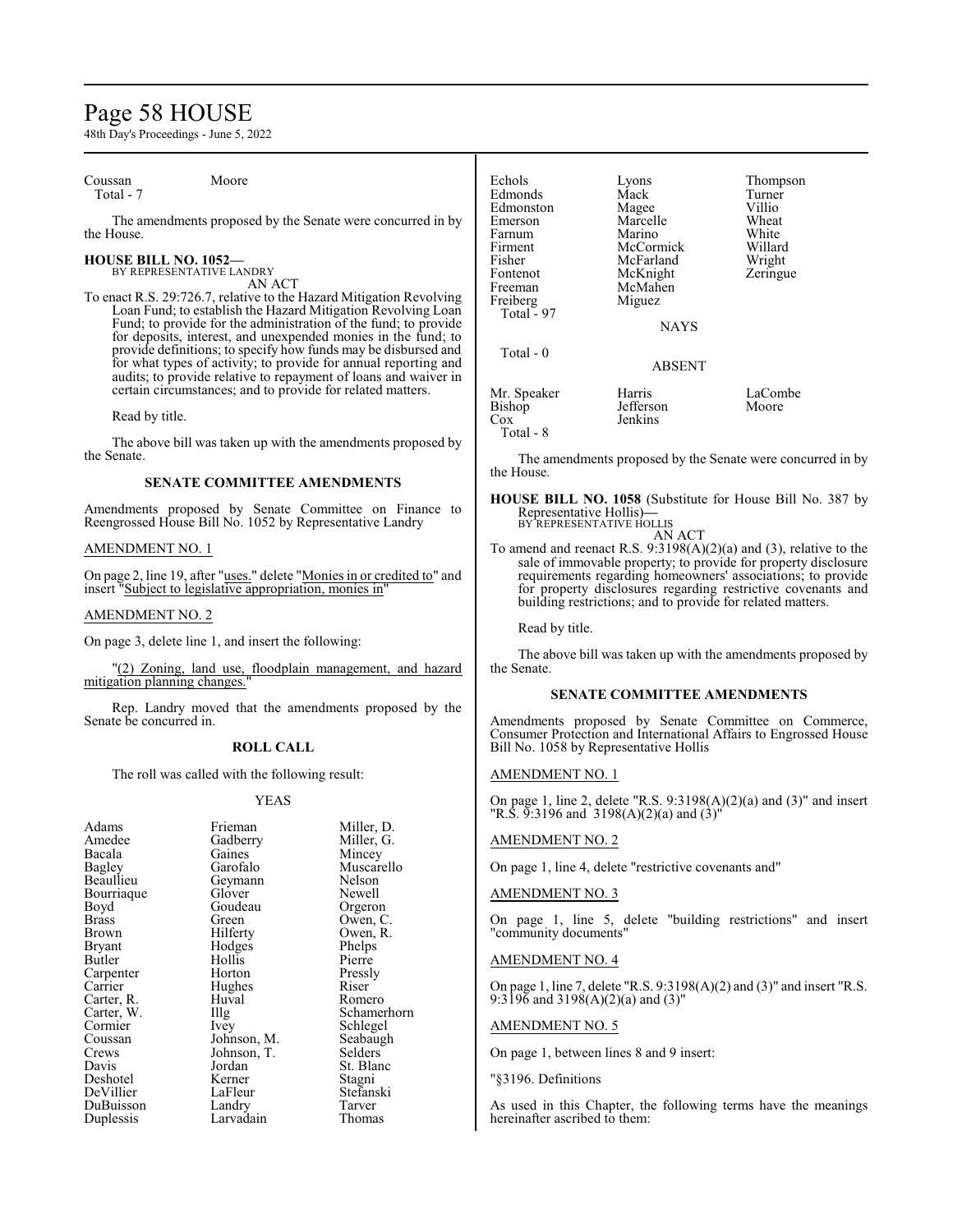48th Day's Proceedings - June 5, 2022

(1) "Communitydocuments"meansthe articles ofincorporation, bylaws, plat, declarations, covenants, conditions, restrictions, rules and regulations, or other written instruments, including any amendment thereto, by which the association has the authority to exercise any of its powers to manage, maintain, or otherwise affect the association property or which otherwise govern the use of association property.

 $(1)(2)$  "Known defect" means a condition found within the property that was actually known by the seller and that results in any of the following:

(a) Has a substantial adverse effect on the value of the property.

(b) Significantly impairs the health or safety of future occupants of the property.

(c) If not repaired, removed, or replaced, significantly shortens the expected normal life of the property.

 $(2)(3)$  "Property disclosure document" means a document in a form prescribed by the Louisiana Real Estate Commission, or a form that contains at least the minimum language prescribed by the commission, which is presented by the seller to the purchaser in the manner set forth in R.S. 9:3198(B) and which discloses, at a minimum, known defects in the residential real property.

(3)(4) "Purchaser" means a transferee or prospective transferee in any of the types of transactions described in R.S. 9:3197(A).

 $\left(\frac{4}{5}\right)$  "Real estate contract" means any written agreement, entered into prior to the perfection of the contract of sale or contract to lease or otherwise with an option to purchase, which relates to the sale, offer for sale, purchase, offer to purchase, lease with option to purchase, offer to lease with option to purchase, any other option to purchase, or any other offer which includes an option to purchase any residential real property or improvements thereon.

 $\left(\frac{1}{2}\right)(6)$  "Residential real property" means real property consisting of one or not more than four residential dwelling units, which are buildings or structures each of which are occupied or intended for occupancy as single family residences.

 $\left(\frac{6}{2}\right)$  "Seller" means an owner of residential real property, whether an individual, partnership, corporation, or trust, who sells or attempts to sell residential real property in amanner described in R.S.  $9:3197(A)$ .

 $*$  \*  $*$  \*

# AMENDMENT NO. 6

On page 1, line 11, delete "homeowners' associations and"

# AMENDMENT NO. 7

On page 1, line 12, delete "restrictive covenants" and insert "community documents"

AMENDMENT NO. 8

On page 1, line 18, delete "and whether the residential"

AMENDMENT NO. 9

On page 2, delete lines 1 and 2

AMENDMENT NO. 10

On page 2, line 6, delete "restrictive"

# AMENDMENT NO. 11

On page 2, line 7, delete "convenants and building restrictions" and insert "community documents"

# AMENDMENT NO. 12

On page 2, line 10, delete "governing" and insert "community" and after "obtain" and before "documents" insert "community"

AMENDMENT NO. 13

On page 2, line 11, delete "regarding any restrictive covenants and building restrictions"

# **LEGISLATIVE BUREAU AMENDMENTS**

Amendments proposed by Legislative Bureau to Engrossed House Bill No. 1058 by Representative Hollis

# AMENDMENT NO. 1

On page 1, line 16, change "statements" to "a statement"

# AMENDMENT NO. 2

On page 1, line 18, following "property" insert "."

Rep. Hollis moved that the amendments proposed by the Senate be rejected.

# **ROLL CALL**

The roll was called with the following result:

# YEAS

Bourriaque Goude<br>Boyd Green Carter, W. Huv<br>Cormier Hllg Echols LaFleur<br>Edmonds Landry Emerson Lyons<br>Farnum Mack Freeman McFarland<br>Freiberg McKnight Freiberg McKnight<br>
Frieman McMahen Total - 97

Adams Gadberry Miguez<br>Amedee Gaines Miller, 1 Amedee Gaines Miller, D.<br>Bacala Garofalo Miller, G. Bacala Garofalo Miller, G. Geymann Mincey<br>Glover Muscarello Beaullieu Glover Muscarello<br>Bourriaque Goudeau Nelson Boyd Green Newell<br>Brass Harris Orgerol Brass Harris Orgeron Brown Hilferty Owen, R.<br>Bryant Hodges Phelps Bryant Hodges Phelps Hollis Pierre<br>
Horton Pressly Carpenter Horton Press<br>
Carrier Hughes Riser Hughes Riser<br>Huval Romero Cormier Illg Schamerhorn<br>
Coussan Ivey Schlegel Coussan Ivey Schlegel<br>Crews Jefferson Seabaugl Crews Jefferson Seabaugh<br>
Davis Ienkins Selders Davis Jenkins Selders<br>Deshotel Johnson, T. St. Blanc Johnson, T. St. Blanch<br>Jordan Stagni DeVillier Jordan Stagni<br>DuBuisson Kerner Stefanski DuBuisson Kerner Stefans<br>Duplessis LaCombe Tarver Duplessis LaCombe Tarver Landry Thompson<br>Larvadain Turner Edmonston Larvadain Turner<br>Emerson Lyons Villio Farnum Mack Wheat<br>Firment Marcelle White Firment Marcelle White<br>
Fisher Marino Willard Fisher Marino Willard Fontenot McCormick Wright<br>
Freeman McFarland Zeringue

NAYS

McMahen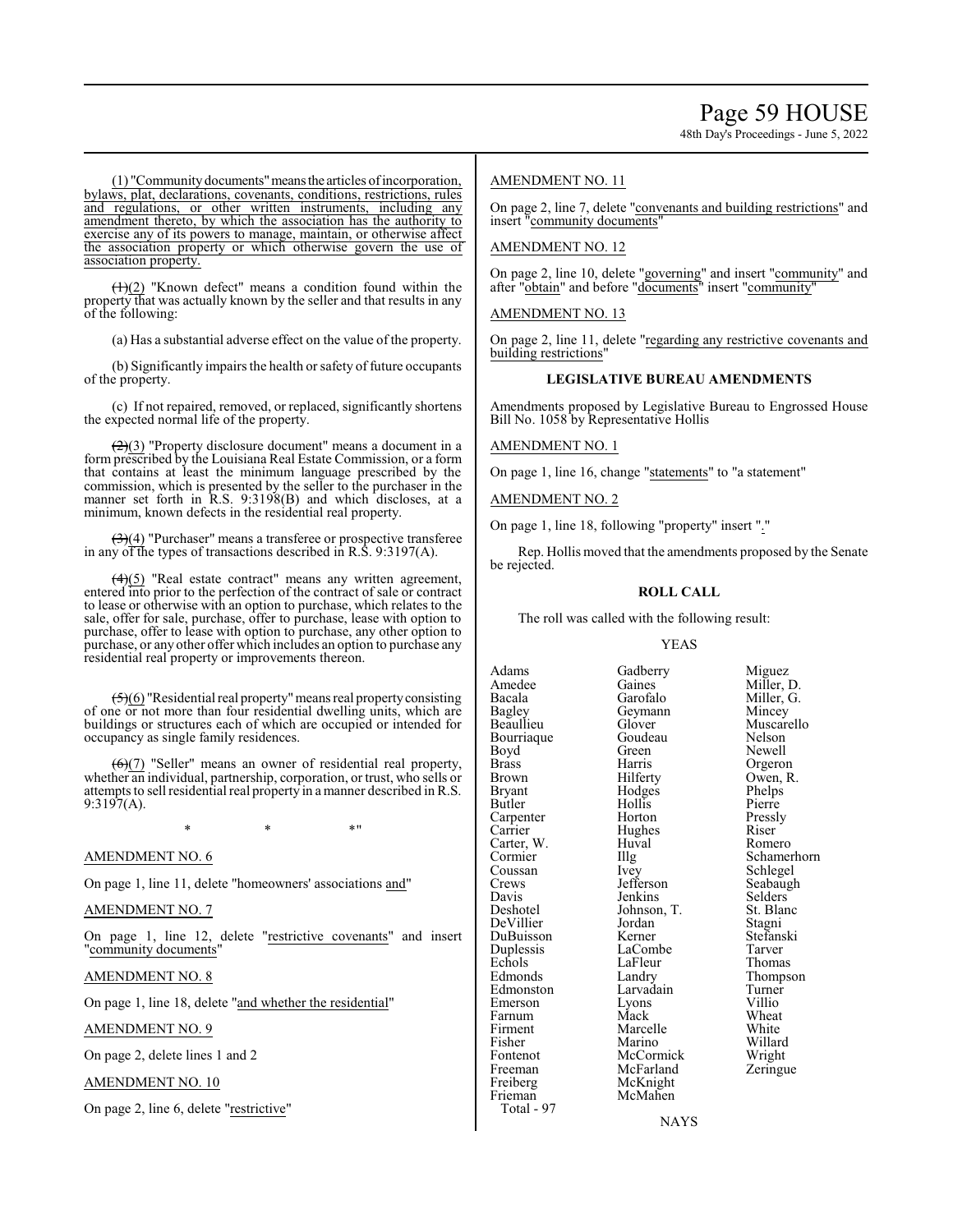# Page 60 HOUSE

48th Day's Proceedings - June 5, 2022

Carter, R. Total - 1

ABSENT

Bishop Cox Moore

Mr. Speaker Johnson, M. Owen, C.<br>Bishop Magee

Total - 7

The amendments proposed by the Senate were rejected.

Conference committee appointment pending.

**HOUSE BILL NO. 1059** (Substitute for House Bill No. 500 by Representative Bacala)**—** BY REPRESENTATIVE BACALA

AN ACT

To enact Code of Criminal Procedure Article 313(E), relative to bail; to provide relative to a contradictory bail hearing prior to setting bail; to require a contradictory bail hearing prior to setting bail for certain persons; to require the court to order a contradictory hearing to be held within a certain period of time; and to provide for related matters.

Read by title.

The above bill was taken up with the amendments proposed by the Senate.

# **SENATE COMMITTEE AMENDMENTS**

Amendments proposed by Senate Committee on Judiciary C to Reengrossed House Bill No. 1059 by Representative Bacala

# AMENDMENT NO. 1

On page 1, delete lines 12 through 18, and insert the following:

"E. A contradictory bail hearing, as provided by this Paragraph, may be held prior to setting bail for a person in custody for a crime of violence enumerated or defined in R.S. 14:2(B) who is currently released pursuant to a bail undertaking for a felony crime of violence enumerated or defined in R.S. 14:2(B). The court, after having been given notice of the previously posted bail undertaking, may order a contradictory hearing to be held within five days of receiving notice, exclusive of weekends and legal holidays. If the court decides not to hold a contradictory hearing, it shall notify the prosecuting attorney prior to setting bail.

# **SENATE FLOOR AMENDMENTS**

Amendments proposed by Senator Morris to Reengrossed House Bill No. 1059 by Representative Bacala

# AMENDMENT NO. 1

On page 1, delete line 2, and insert "To amend and reenact Code of Criminal Procedure Art.  $312(G)(2)(b)$  and (H) and to enact Code of Criminal Procedure Art. 312( $\overline{G}$ )( $\overline{C}$ ) and 313(E), relative to bail; to provide relative to"

# AMENDMENT NO. 2

On page 1, line 5, after "time;" insert "to provide for revocation; to provide for supervisory jurisdiction;

# AMENDMENT NO. 3

On page 1, delete line 8, and insert "Section 1. Code of Criminal Procedure Art.  $312(G)(2)(b)$  and (H) are hereby amended and reenacted and Code of Criminal Procedure Art. 312(G)(2)(c) and 313(E) are hereby enacted to read as"

# AMENDMENT NO. 4

On page 1, between lines 9 and 10, insert the following:

"Art. 312. Right to bail before and after conviction

\* \* \* G. \* \* \* \* (2) \* \* \*

(b) If bail is granted pursuant to Subsubparagraph (a) of this Subparagraph, upon subsequent arrest by the defendant for any violation of Title 14 of the Louisiana Revised Statutes of 1950 the court shall enter an order revoking bail.

(c) For purposes of this Paragraph:

(i) "Crime of violence" means any offense defined or enumerated as a crime of violence in R.S. 14:2(B).

(ii) "Sex offense" means any offense that requires registration and notification pursuant to R.S. 15:540 et seq.

H.(1) A person held without bail or unable to post bail may invoke the supervisory jurisdiction of the court of appeal on a claim that the trial court has improperly refused bail or a reduction of bail in a bailable case.

(2) If an order revoking bail is not entered pursuant to Subsubparagraph  $(G)(2)(b)$  of this Article, the state may invoke the supervisory jurisdiction of the court of appeal on a claim that the trial court has improperly refused to revoke bail in accordance with Subsubparagraph  $(G)(2)(b)$  of this Article.

# **SENATE FLOOR AMENDMENTS**

Amendments proposed by Senator Price to Reengrossed House Bill No. 1059 by Representative Bacala

AMENDMENT NO. 1

In Senate Committee Amendment No. 1 proposed by the Senate Committee on Judiciary C and adopted by the Senate on May 4, 2022, on page 1, line 7, after "having been given notice" insert "by a law enforcement agency"

Rep. Bacala moved that the amendments proposed bythe Senate be concurred in.

# **ROLL CALL**

The roll was called with the following result:

# YEAS

Adams Frieman Miller, G.<br>Amedee Gadberry Mincey Amedee Gadberry<br>Bacala Garofalo Bacala Garofalo Orgeron Beaullieu Goudeau Owen, R. Bourriaque Green<br>Brass Harris Brass Harris Pressly Brown Hilferty Riser<br>Bryant Hodges Romero Bryant Hodges<br>Butler Hollis Butler Hollis Schamerhorn Carter, W. Huv<br>Coussan Illg Coussan Illg Selders<br>Crews Ivey St. Blan Davis Johnson, M.

Geymann Owen, C.<br>Goudeau Owen, R. Horton Schlegel<br>Huval Seabaugh St. Blanc<br>Stagni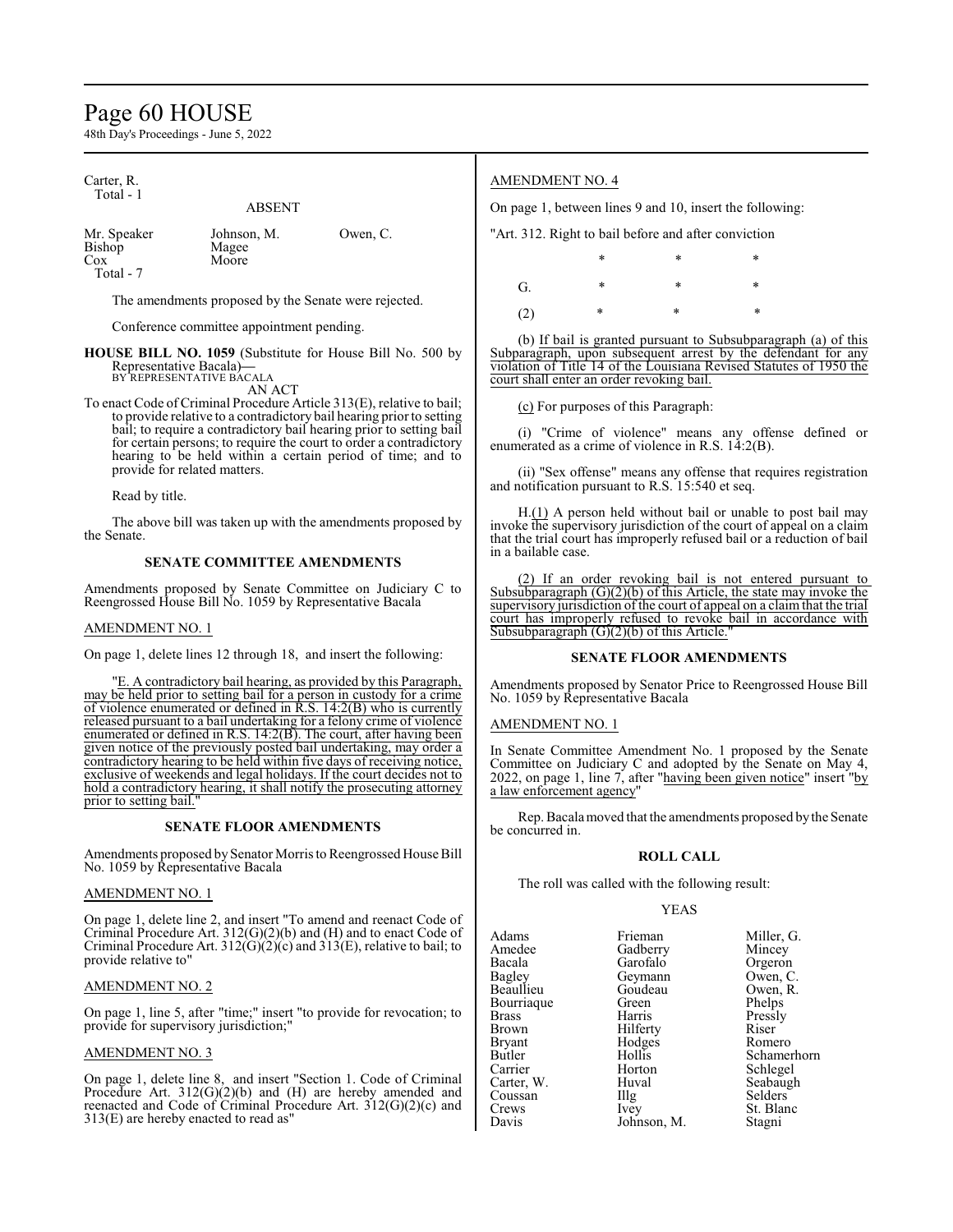# Page 61 HOUSE

48th Day's Proceedings - June 5, 2022

| Deshotel<br>DeVillier<br>DuBuisson<br>Echols<br>Edmonds<br>Edmonston<br>Emerson<br>Farnum<br>Firment<br>Fontenot<br>Freiberg<br>Total - 76 | Johnson, T.<br>Kerner<br>LaCombe<br>Landry<br>Mack<br>McCormick<br>McFarland<br>McKnight<br>McMahen<br>Miguez<br>Miller, D.<br><b>NAYS</b> | Stefanski<br>Tarver<br>Thomas<br>Thompson<br>Turner<br>Villio<br>Wheat<br>Wright<br>Zeringue |
|--------------------------------------------------------------------------------------------------------------------------------------------|--------------------------------------------------------------------------------------------------------------------------------------------|----------------------------------------------------------------------------------------------|
| Carpenter<br>Carter, R.<br>Cormier<br>Fisher<br>Freeman<br>Glover<br>Hughes<br>Total - 20                                                  | Jefferson<br>Jenkins<br>Jordan<br>LaFleur<br>Larvadain<br>Lyons<br>Marcelle<br><b>ABSENT</b>                                               | Marino<br>Muscarello<br>Nelson<br>Newell<br>Pierre<br>Willard                                |
| Mr. Speaker<br>Bishop<br>Boyd<br>$Total - 9$                                                                                               | $\cos$<br>Duplessis<br>Gaines                                                                                                              | Magee<br>Moore<br>White                                                                      |

The amendments proposed by the Senate were concurred in by the House.

# **Consent to Correct a Vote Record**

Rep. Freeman requested the House consent to record her vote on the Concurrence of the Senate Amendments to House Bill No. 1059 as nay, which consent was unanimously granted.

# **HOUSE BILL NO. 1062** (Substitute for House Bill No. 597

Representative Freeman)—<br>BY REPRESENTATIVES FREEMAN, BEAULLIEU, COUSSAN,<br>DUPLESSIS, EDMONSTON, EMERSON, FRIEMAN, GLOVER, HARRIS,<br>HORTON, JEFFERSON, JENKINS, TRAVIS JOHNSON, LAFLEUR,<br>LARVADAIN, LYONS, GREGORY MILLER, NEWELL PIERRE, SCHAMERHORN, AND SEABAUGH AN ACT

To amend and reenact R.S. 37:43 and to enact R.S. 49:953(C)(3) and 963(F) and (G), relative to occupational licensing; to allow an interested person to request review of a regulation issued by an occupational licensing board; to provide definitions; to allowfor petition; to provide for procedure; to provide for judicial review;

and to provide for related matters.

Read by title.

The above bill was taken up with the amendments proposed by the Senate.

# **SENATE COMMITTEE AMENDMENTS**

Amendments proposed by Senate Committee on Commerce, Consumer Protection and International Affairsto Reengrossed House Bill No. 1062 by Representative Freeman

# AMENDMENT NO. 1

On page 3, line 12, after "objective" and before the period "." insert "or a financial, tax, or accounting objective"

Rep. Freeman moved that the amendments proposed by the Senate be concurred in.

# **ROLL CALL**

The roll was called with the following result:

# YEAS

Adams Frieman Miguez<br>Amedee Gadberry Miller, 1 Amedee Gadberry Miller, D.<br>Bacala Gaines Miller, G. Bacala Gaines Miller, G. Bagley Garofalo<br>Beaullieu Geymann Bourriaque Glover Nelson<br>Boyd Goudeau Newell Boyd Goudeau<br>Brass Green Brass Green Orgeron<br>Brown Harris Owen Brown Harris Owen, C.<br>Bryant Hilferty Owen, R. Bryant Hilferty Owen, R.<br>Butler Hodges Phelps Hodges Phelps<br>Hollis Pierre Carpenter Hollis<br>Carrier Horton Carrier Horton Pressly<br>Carter, R. Hughes Riser Hughes Riser<br>
Huval Romero Carter, W. Huv<br>Cormier Hllg Coussan Ivey Schlegel<br>Crews Johnson, M. Seabaugh Crews Johnson, M. Seabaughter Seabaughter Seabaughter Seabaughter Seabaughter Seabaughter Seabaughter Seabaughter Seabaughter Seabaughter Seabaughter Seabaughter Seabaughter Seabaughter Seabaughter Seabaughter Seabaughter Davis Johnson, T.<br>Deshotel Jordan DeVillier Kerner Stagni LaCombe Stefans<br>LaFleur Tarver Duplessis LaFleur<br>
Echols Landry Echols Landry Thomas<br>Edmonds Larvadain Thomps Edmonston Lyons Turner<br>
Emerson Mack Villio Emerson Mack Villio<br>
Farnum Marcelle Wheat Marcelle Wheat<br>
Marino White Firment Marino White<br>
Fisher McCormick Willard Fisher McCormick Willard McFarland Freeman McKnight Zeringue<br>
Freiberg McMahen Freiberg McMahen Total - 98

Geymann Muscarello<br>Glover Nelson Illg Schamerhorn<br>Ivev Schlegel Jordan St. Blanc<br>Kerner Stagni Larvadain Thompson<br>
Lyons Turner

NAYS

# Total - 0 ABSENT Mr. Speaker Jefferson Moore<br>Bishop Jenkins Bishop<br>Cox Magee Total - 7

The amendments proposed by the Senate were concurred in by the House.

**HOUSE BILL NO. 1070** (Substitute for House Bill No. 759 by Representative Schexnayder)**—** BY REPRESENTATIVES SCHEXNAYDER AND THOMPSON

- AN ACT
- To amend and reenact R.S. 29:725(A) and (F), 725.5, 726(B)(introductory paragraph) and (F), and 729(B)(introductory paragraph) and (12), to enact R.S.  $29:725(K)$ ,  $726(G)$ , and  $728(G)$ , and to repeal R.S.  $29:726(E)(25)$  and 731, relative to the Governor's Office of Homeland Security and Emergency Preparedness; to provide relative to interoperability; to create the Emergency Communications Interoperability Fund; to provide requirements for the statewide emergency management software system; to provide for mandatory training requirements; to provide relative to parish offices of homeland security and emergency preparedness; to provide relative to prepositioned contracts; to provide relative to procurement; to provide for reporting; to provide for temporary housing assistance; to provide for eligibility; to provide relative to waivers of local land use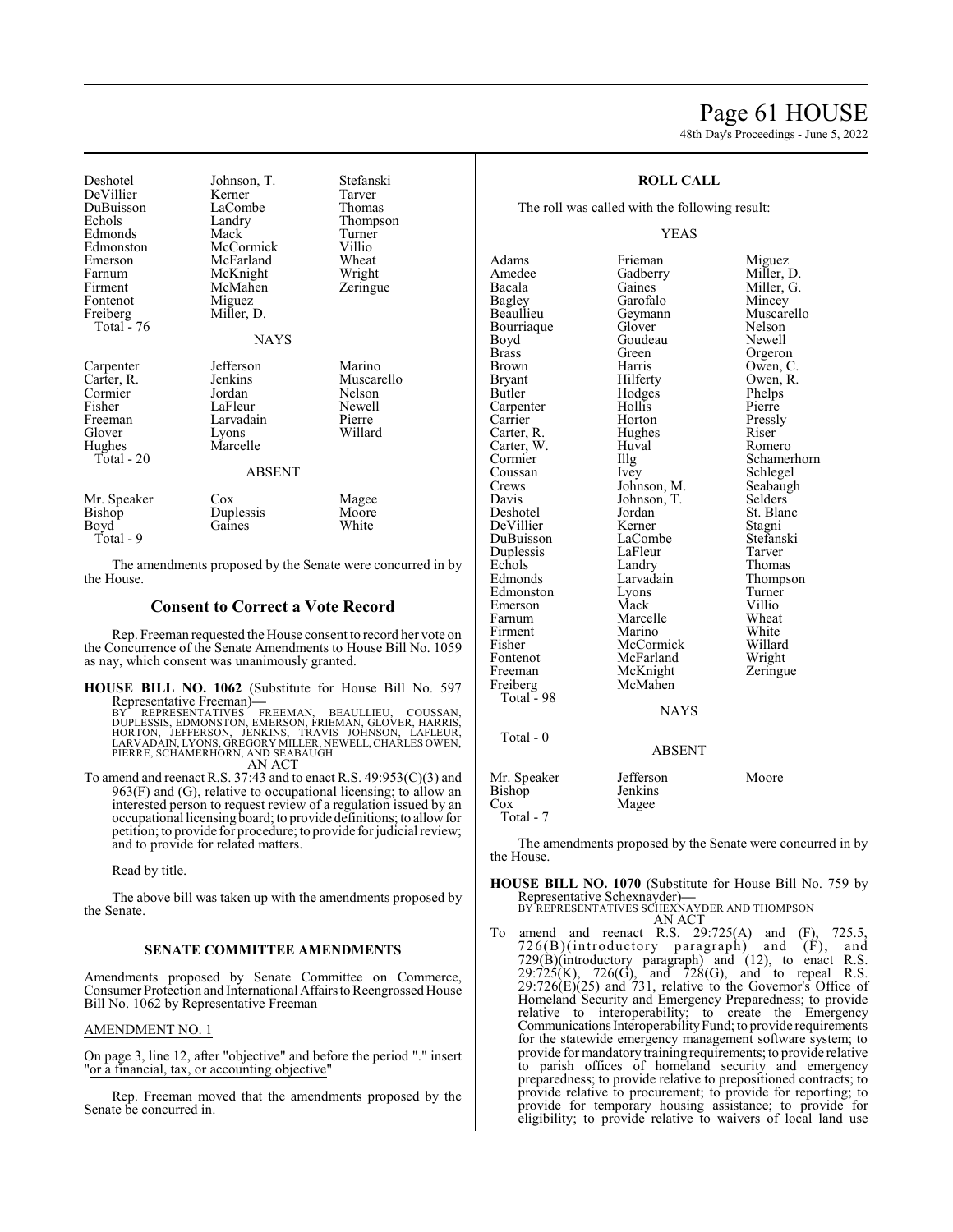# Page 62 HOUSE

48th Day's Proceedings - June 5, 2022

regulations; to provide for exemptions; to provide for an effective date; and to provide for related matters.

Read by title.

# **Motion**

On motion of Rep. Coussan, the bill was returned to the calendar.

**HOUSE BILL NO. 1072** (Substitute for House Bill No. 878 by Representative Horton)**—** BY REPRESENTATIVES HORTON, DUBUISSON, EDMONDS, FARNUM, FONTENOT, FREIBERG, KERNER, MCKNIGHT, SCHAMERHORN, AND STAGNI

AN ACT

To enact R.S. 33:2581.3, relative to the classified police service; to provide that the development of hearing loss while employed in the classified police service is an occupational disease; to provide for benefits to an affected employee; to create a rebuttable presumption that such hearing loss developed during employment under certain circumstances; to require certain persons appointed to the classified police service to submit to certain audiology examinations; and to provide for related matters.

Read by title.

The above bill was taken up with the amendments proposed by the Senate.

# **SENATE FLOOR AMENDMENTS**

Amendments proposed by Senator Henry to Engrossed House Bill No. 1072 by Representative Horton

# AMENDMENT NO. 1

On page, 2, line 4, delete "annual"

# AMENDMENT NO. 2

On page 2, line 14, delete "annual" and after "audiological examination" insert "every five years"

Rep. Horton moved that the amendments proposed by the Senate be concurred in.

# **ROLL CALL**

The roll was called with the following result:

## YEAS

| Adams         | Gadberry    | Miguez      |
|---------------|-------------|-------------|
| Amedee        | Gaines      | Miller, D.  |
| Bacala        | Garofalo    | Miller, G.  |
| <b>Bagley</b> | Geymann     | Mincey      |
| Beaullieu     | Glover      | Muscarello  |
| Bourriaque    | Goudeau     | Nelson      |
| Boyd          | Green       | Newell      |
| Brass         | Harris      | Orgeron     |
| Brown         | Hilferty    | Owen, C.    |
| Butler        | Hodges      | Owen, R.    |
| Carpenter     | Hollis      | Phelps      |
| Carrier       | Horton      | Pierre      |
| Carter, R.    | Hughes      | Pressly     |
| Carter, W.    | Huval       | Riser       |
| Cormier       | $\prod$ llg | Romero      |
| Coussan       | <i>lvey</i> | Schamerhorn |
| Crews         | Jefferson   | Schlegel    |
| Davis         | Jenkins     | Seabaugh    |
| Deshotel      | Johnson, M. | Selders     |

| DeVillier     | Jordan      | St. Blanc |
|---------------|-------------|-----------|
| DuBuisson     | Kerner      | Stagni    |
| Duplessis     | LaCombe     | Stefanski |
| Echols        | LaFleur     | Tarver    |
| Edmonds       | Landry      | Thomas    |
| Edmonston     | Larvadain   | Thompson  |
| Emerson       | Lyons       | Turner    |
| Farnum        | Mack        | Villio    |
| Firment       | Marcelle    | Wheat     |
| Fisher        | Marino      | White     |
| Fontenot      | McCormick   | Willard   |
| Freeman       | McFarland   | Wright    |
| Freiberg      | McKnight    | Zeringue  |
| Frieman       | McMahen     |           |
| Total - 98    |             |           |
|               | <b>NAYS</b> |           |
| Total - 0     |             |           |
|               | ABSENT      |           |
| Mr. Speaker   | Cox         | Moore     |
| Bishop        | Johnson, T. |           |
| <b>Bryant</b> | Magee       |           |

The amendments proposed by the Senate were concurred in by the House.

**HOUSE BILL NO. 1073** (Substitute for House Bill No. 801 by Representative Goudeau)**—** BY REPRESENTATIVES GOUDEAU, BACALA, BOURRIAQUE, BUTLER,<br>COUSSAN, DESHOTEL, DEVILLIER, ECHOLS, EDMONDS, FIRMENT,<br>FISHER, GAROFALO, GREEN, HARRIS, HORTON, HUVAL, MIKE<br>JOHNSON, LACOMBE, MCKNIGHT, MCMAHEN, NEWELL, ORGERON,<br>PIE AN ACT

To enact Part II-B of Chapter 21 of Title 37 of the Louisiana Revised Statutes of 1950, to be comprised ofR.S. 37:1891 through 1896, relative to scrap metal recyclers; to provide for the sale and purchase of catalytic converters; to provide definitions; to provide for fees; to provide for licensing requirements; to provide for record keeping; to provide for exceptions; to provide for fines and penalties; and to provide for related matters.

Read by title.

Total - 7

The above bill was taken up with the amendments proposed by the Senate.

# **SENATE COMMITTEE AMENDMENTS**

Amendments proposed by Senate Committee on Commerce, Consumer Protection and International Affairs to Reengrossed House Bill No. 1073 by Representative Goudeau

# AMENDMENT NO. 1

On page 4, line 3, after  $!(1)'$  delete the remainder of the line and delete line 4 and insert "A dealer licensed by the Louisiana Motor Vehicle Commission."

# **SENATE FLOOR AMENDMENTS**

Amendments proposed by Senator Fred Mills to Reengrossed House Bill No. 1073 by Representative Goudeau

## AMENDMENT NO. 1

On page 2, line 9, change "good" to "valid"

Rep. Goudeau moved that the amendments proposed by the Senate be concurred in.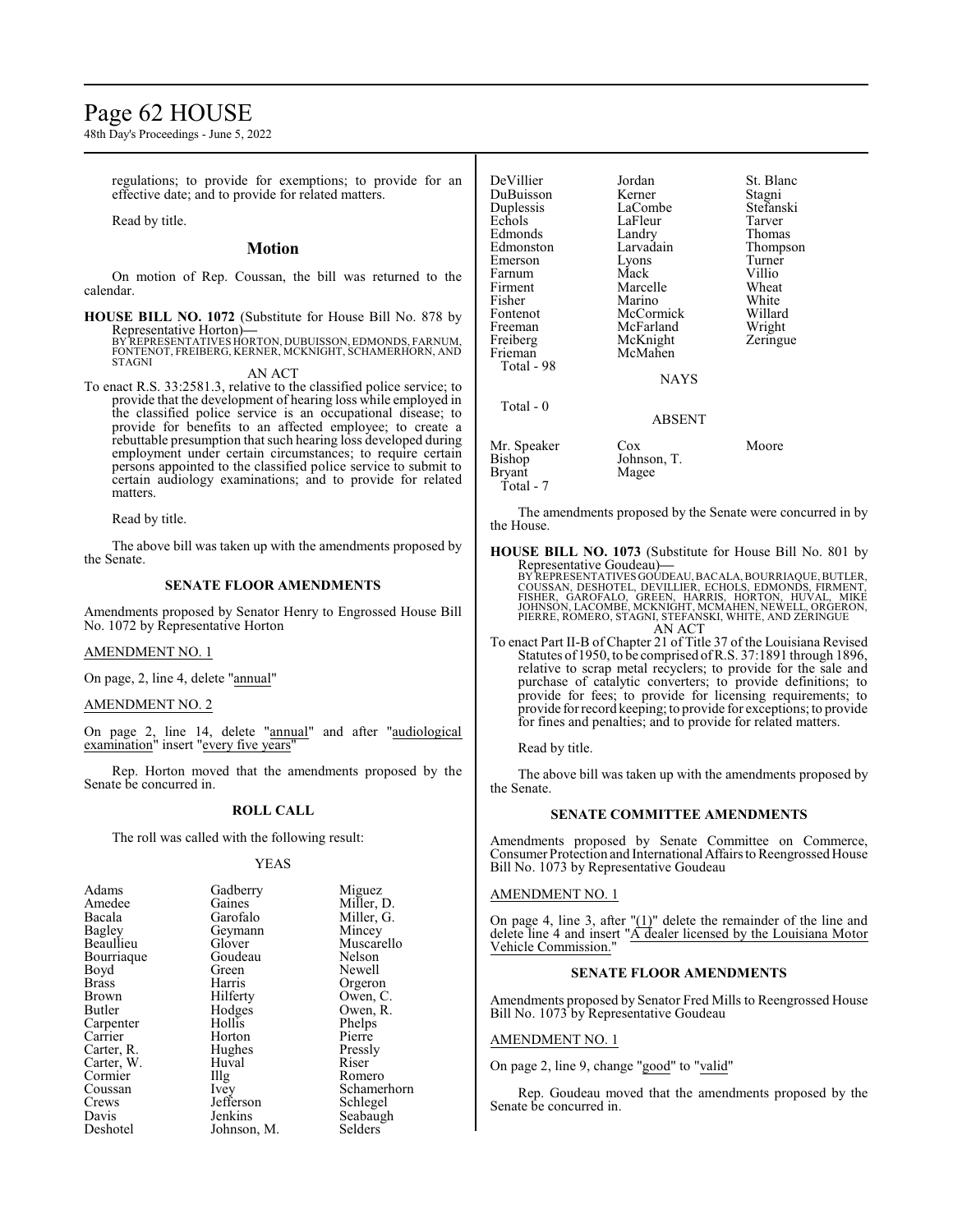# Page 63 HOUSE

48th Day's Proceedings - June 5, 2022

# **ROLL CALL**

The roll was called with the following result:

## YEAS

| Adams         | Gadberry    | McMahen     |
|---------------|-------------|-------------|
| Amedee        | Gaines      | Miguez      |
| Bacala        | Garofalo    | Miller, G.  |
| Bagley        | Geymann     | Mincey      |
| Beaullieu     | Glover      | Muscarello  |
| Bourriaque    | Goudeau     | Nelson      |
| Boyd          | Green       | Newell      |
| <b>Brass</b>  | Harris      | Orgeron     |
| Brown         | Hilferty    | Owen, C.    |
| Butler        | Hodges      | Owen, R.    |
| Carpenter     | Hollis      | Pierre      |
| Carrier       | Horton      | Pressly     |
| Carter, R.    | Hughes      | Riser       |
| Carter, W.    | Huval       | Romero      |
| Cormier       | Illg        | Schamerhorn |
| Coussan       | Ivey        | Schlegel    |
| Crews         | Jefferson   | Seabaugh    |
| Davis         | Jenkins     | Selders     |
| Deshotel      | Johnson, M. | St. Blanc   |
| DeVillier     | Johnson, T. | Stagni      |
| DuBuisson     | Jordan      | Stefanski   |
| Duplessis     | Kerner      | Tarver      |
| Echols        | LaCombe     | Thomas      |
| Edmonds       | LaFleur     | Thompson    |
| Edmonston     | Landry      | Turner      |
| Emerson       | Larvadain   | Villio      |
| Farnum        | Lyons       | Wheat       |
| Firment       | Mack        | White       |
| Fisher        | Marcelle    | Willard     |
| Fontenot      | Marino      | Wright      |
| Freeman       | McCormick   | Zeringue    |
| Freiberg      | McFarland   |             |
| Frieman       | McKnight    |             |
| Total - 97    |             |             |
|               | NAYS        |             |
|               |             |             |
| Total - 0     |             |             |
|               | ABSENT      |             |
| Mr. Speaker   | Cox         | Moore       |
| Bishop        | Magee       | Phelps      |
| <b>Bryant</b> | Miller, D.  |             |
| Total - 8     |             |             |

The amendments proposed by the Senate, having received a two-thirds vote of the elected members, were concurred in by the House.

**HOUSE BILL NO. 1075** (Substitute for House Bill No. 861 by Representative St. Blanc)**—** BY REPRESENTATIVE ST. BLANC

AN ACT

To amend and reenact R.S. 17:407.62(7), 407.64(B), and 407.66(A)(2) andR.S. 40:1563.2 and to enact R.S. 17:407.62(8) and (9), relative to family and in-home child care providers; to provide relative to the inspection of such providers; to provide relative to the powers and duties of the state Department of Education and the office of state fire marshal with respect to such providers; to provide for the transfer and use of monies; and to provide for related matters.

Read by title.

The above bill was taken up with the amendments proposed by the Senate.

# **SENATE FLOOR AMENDMENTS**

Amendments proposed by Senator Robert Mills to Reengrossed House Bill No. 1075 by Representative St. Blanc

# AMENDMENT NO. 1

On page 3, line 16, after "child" delete the remainder of the line and insert "care provider"

Rep. St. Blanc moved that the amendments proposed by the Senate be concurred in.

# **ROLL CALL**

The roll was called with the following result:

YEAS

Adams Frieman McMahen<br>Amedee Gadberry Miguez Amedee Gadberry<br>Bacala Gaines Bacala Gaines Miller, G.<br>Bagley Garofalo Mincey Bagley Garofalo<br>Beaullieu Geymann Geymann Muscarello<br>Glover Nelson Bourriaque Glover<br>Boyd Green Boyd Green Newell<br>Brass Harris Orgerol Brass Harris Orgeron<br>Brown Hilferty Owen, C Brown Hilferty Owen, C.<br>Bryant Hodges Owen, R. Bryant Hodges Owen, R.<br>Butler Hollis Phelps Hollis Phelps<br>Horton Pierre Carpenter Horton Pierre<br>
Carrier Hughes Pressly Hughes Pressl<br>Huval Riser Carter, R. Huval Riser<br>Carter, W. Illg Romero Carter, W. Illg<br>Cormier Ivey Cormier Ivey Schamerhorn<br>
Coussan Iefferson Schlegel Coussan Jefferson<br>Crews Jenkins Crews Jenkins Seabaugh<br>
Davis Johnson M. Selders Davis Johnson, M. Selders<br>Deshotel Johnson, T. St. Blanc Johnson, T. St. Blanch<br>Jordan Stagni DeVillier Jordan Stagni DuBuisson Kerner Stefans<br>Duplessis LaCombe Tarver Duplessis LaCombe Tarver<br>
Echols LaFleur Thomas Echols LaFleur<br>Edmonds Landry Landry Thompson<br>Larvadain Turner Edmonston Larvadain Turner<br>Emerson Lyons Villio Emerson Lyons Villio<br>Farnum Mack Wheat Farnum Mack Wheat<br>
Firment Marcelle White Firment Marcelle White<br>
Fisher Marino Willard Fisher Marino Willard<br>Fontenot McCormick Wright Fontenot McCormick<br>Freeman McFarland Freeman McFarland Zeringue<br>
Freiberg McKnight McKnight Total  $-98$ NAYS Total - 0 ABSENT Mr. Speaker Goudeau Moore<br>Bishop Magee Bishop<br>Cox Miller, D.

The amendments proposed by the Senate, having received a two-thirds vote of the elected members, were concurred in by the House.

Total - 7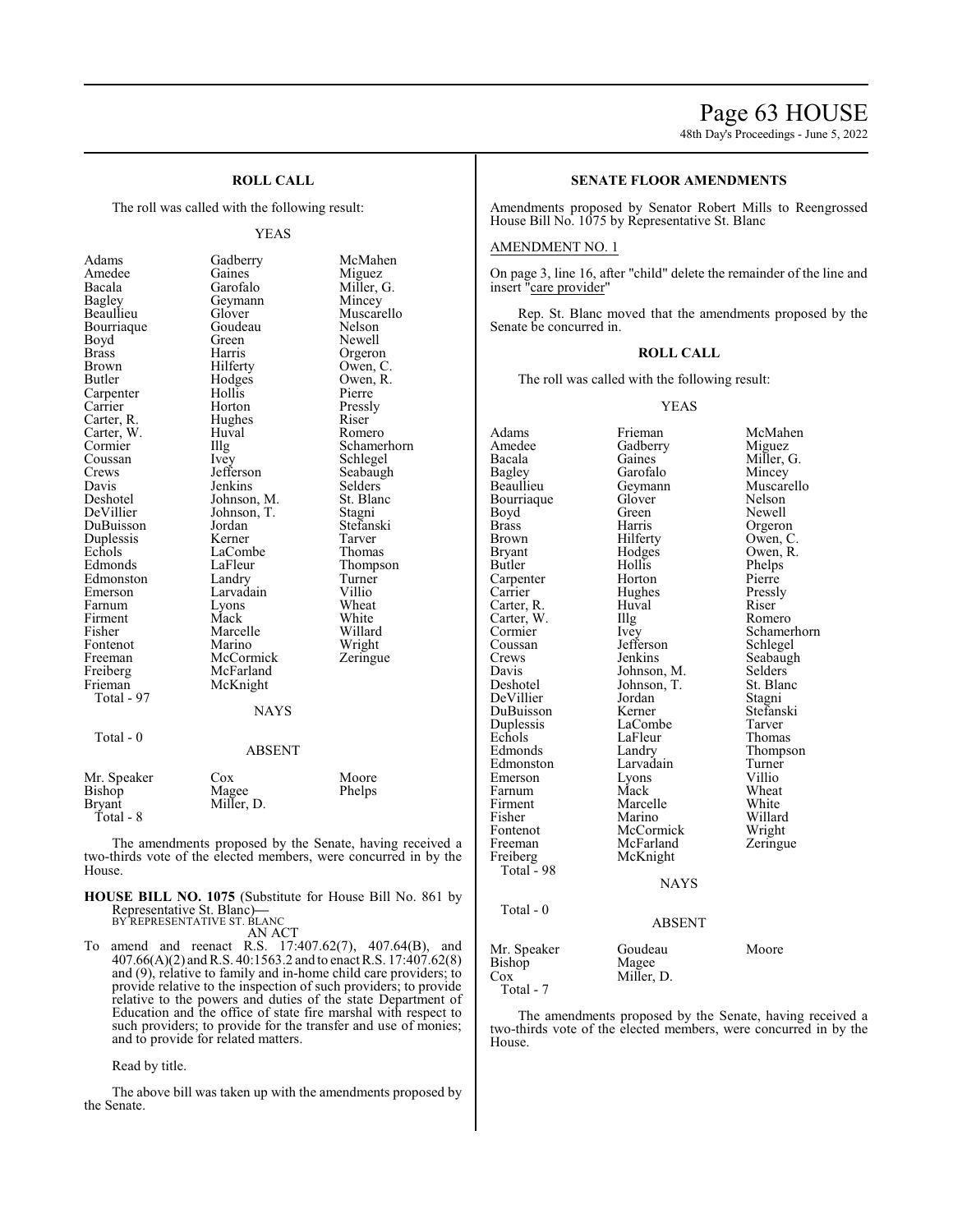# Page 64 HOUSE

48th Day's Proceedings - June 5, 2022

**HOUSE BILL NO. 1080** (Substitute for House Bill No. 1038 by Representative Deshotel)**—** BY REPRESENTATIVE DESHOTEI

AN ACT

To amend and reenact R.S.  $44:4.1(B)(35)$  and R.S. 51:2370.2(introductory paragraph), (2), and (16), 2370.3(A) and (E), 2370.4(A)(introductory paragraph) and (12), (B), and  $(C)(1)$ , 2370.5(A), (B)(introductory paragraph), (D), (E), (H), (I), and (J), 2370.9, 2370.13, and 2370.16 and to enact R.S.  $\overline{51:}2370.\overline{3(H)}$  and (I), relative to broadband; to provide for the GUMBO grant program; to provide for definitions; to provide for mapping; to provide for description of service; to provide for protest; to authorize certain reports; to adjust the administrative fee; to provide for public records exceptions; to make technical changes; and to provide for related matters.

Read by title.

The above bill was taken up with the amendments proposed by the Senate.

# **SENATE COMMITTEE AMENDMENTS**

Amendments proposed by Senate Committee on Commerce, Consumer Protection and International Affairs to Reengrossed House Bill No. 1080 by Representative Deshotel

# AMENDMENT NO. 1

On page 1, line 3, change "2370.3(A) and (E)" to "2370.3"

# AMENDMENT NO. 2

On page 1, line 5, delete "and to enact R.S. 51:2370.3(H) and (I)"

# AMENDMENT NO. 3

On page 1, line 7, after "mapping;" and before "to provide" insert "to provide for privately- funded broadband deployment; to require performance bonds under certain circumstances; to authorize objections by local governing authorities;"

# AMENDMENT NO. 4

On page 2, line 4, change "2370.3(A) and (E)" to "2370.3"

# AMENDMENT NO. 5

On page 2, line 7, delete "and R.S. 51:2370.3(H) and (I) are hereby enacted"

# AMENDMENT NO. 6

On page 2, line 22, after "hundred" delete "Mbps" and insert "megabits per second" and after "twenty" delete "Mbps" and insert "megabits per second"

# AMENDMENT NO. 7

On page 2, line 29, after "service" and before "may" insert "using wireline technology<sup>'</sup>

# AMENDMENT NO. 8

On page 3, delete lines 5 through 12 in their entirety and insert in lieu thereof the following:

"B.(1) A provider with firm plans to privately fund broadband deployment within eighteen months may qualify the area for protection by submitting to the office, within sixty days of the close of the application period, a listing of the census blocks, shapefile areas, individual addresses, or portions thereof, comprising the privately-funded project areas meeting this requirement. A provider seeking to qualify the area for protection pursuant to this Subsection shall also provide the office with evidence of plans to deploy within eighteen months, which shall include detailed project plans, schedules, detailed budgets, or executive affidavits. Providers that block competitive bidding for GUMBO funding through credible evidence of intent to build shall be required to sign a commitment with penalties for failure to execute.

(2) A provider seeking to privately fund broadband deployment in accordance with this Subsection is required to construct and provide deployable broadband service within the eighteen-month period to at least eighty percent of the designated locations.

(3)(a) The office shall require any provider seeking to privately fund broadband deployment in accordance with this Subsection to furnish a bond to guarantee the faithful performance of work.

(b) The performance bond required by this Paragraph shall be in an amount equal to the cost of construction and deployment.

(4) If a provider fails to perform as required by this Subsection and the performance bond is due, the provider shall be ineligible for any state-administered federal grant program designated for broadband development services.

(5)(a) A local governing authority may submit, in writing, to the office an objection to any provider that seeks to bid to deploy broadband services in the local governing authority's area if the provider has received a letter grade rating of "D" or "F" from the Better Business Bureau.

(b) At the request of the local governing authority that submits an objection in accordance with this Paragraph, a provider shall be ineligible to bid to deploy broadband services.

C. In future program years, the deadline for submitting the census blocks, shapefile areas, individual addresses, or portions thereof shall be established by the office, but shall not be less than sixty days prior to the beginning date of the application period. This will enable the office to update maps and advise applicants as to the unserved areas of the state that are ineligible for consideration in that program year.

E. D. The office shall only utilize the data to update maps of census blocks, shapefile areas, individual addresses, or portions thereof and to reflect the census blocks, shapefile areas, individual addresses, or portions thereof as being served.

**D.** E. In no instance shall an applicant be required to provide any data beyond that which it is required to provide to the Federal Communications Commission pursuant to The Broadband Deployment Accuracy and Technological Availability Act pursuant to 47 U.S.C. 641 et seq.

E. F. Failure on the part of a provider to submit the listing of census blocks, shapefile areas, individual addresses, or portions thereof by the deadline shall result in those areas being ineligible for exclusion under the GUMBO program during the upcoming program year. A provider using wireline technology that has facilities in the area or that intends to deploy broadband service within twenty-four months, as a result of receiving public funds specifically for broadband deployment or upon providing the office with evidence of firm plans to privately fund deployment, shall be able to protest ineligibility.

F. G. The office shall use the provided census blocks, shapefile areas, individual addresses, or portions thereof only for mapping of unserved areas.

G. H. Upon expiration of the twenty-four month reservation period described in Subsection  $E F$  of this Section, a provider that has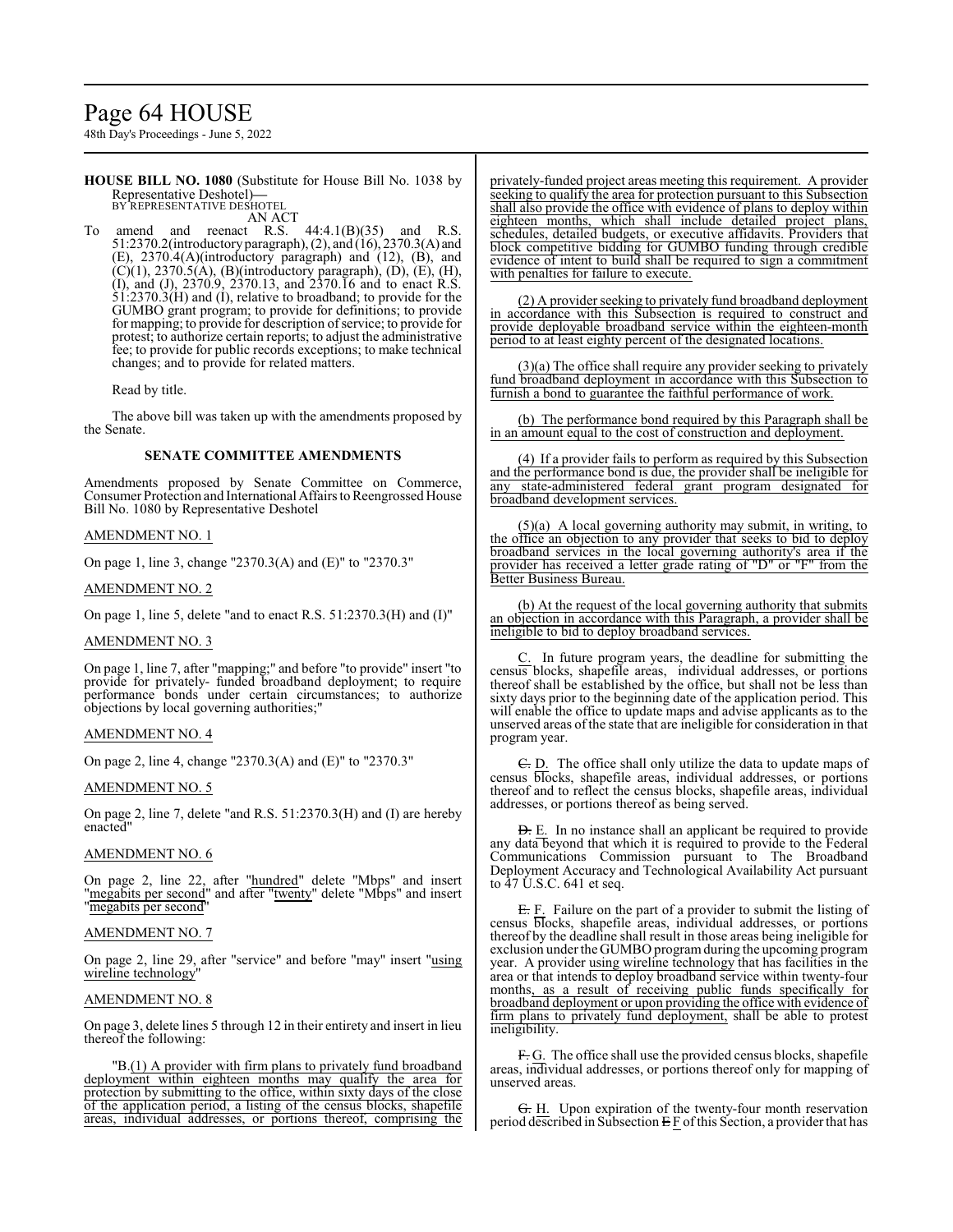48th Day's Proceedings - June 5, 2022

received a reservation of census blocks, shapefile areas, individual addresses, or portions thereof shall submit written documentation by April thirtieth of the year following the program year that the initiation of activity related to broadband infrastructure will or has begun in the census blocks, shapefile areas, individual addresses, or portions thereof, that have been deemed ineligible by the office due to the existence of a federally-funded project area."

# AMENDMENT NO. 9

On page 3, line 13, change " $H.(1)$ " to " $I.(1)$ "

AMENDMENT NO. 10

On page 3, line 15, change "parish by parish" to "parish-by-parish"

AMENDMENT NO. 11

On page 4, delete lines 8 through 12

AMENDMENT NO. 12

On page 4, line 13, change "(5)" to "(4)"

AMENDMENT NO. 13

On page 4, line 17, change "(6)" to "(5)"

AMENDMENT NO. 14

On page 4, line 22, change "(7)" to "(6)"

AMENDMENT NO. 15

On page 4, line 26, change "I.(1)" to "J.(1)"

AMENDMENT NO. 16

On page 5, line 3, change "Subsection H" to "Subsection I"

AMENDMENT NO. 17

On page 5, line 10, change "Subsection H" to "Subsection I"

AMENDMENT NO. 18

On page 6, line 2, after "can," and before "in fact," insert "to the best of his knowledge"

AMENDMENT NO. 19

On page 6, line 11, change "unserved," to "unserved by a broadband service,"

AMENDMENT NO. 20

On page 7, line 17, change "seven" to "ten"

# **SENATE FLOOR AMENDMENTS**

Amendments proposed by Senator Mizell to Reengrossed House Bill No. 1080 by Representative Deshotel

# AMENDMENT NO. 1

In Senate Committee Amendment No. 8 proposed by the Senate Committee on Commerce, Consumer Protection and International Affairs (3966) and adopted by the Senate on April 26, 2022, on page 1, line 26, change "eighteen" to "twenty"

# AMENDMENT NO. 2

In Senate Committee Amendment No. 8 proposed by the Senate Committee on Commerce, Consumer Protection and International Affairs (3966) and adopted by the Senate on April 26, 2022, on page 1, line 30, after "execute." add the following:

"The office may, at its discretion, grant an extension of the twenty month period provided in this Paragraph.

# AMENDMENT NO. 3

In Senate Committee Amendment No. 8 proposed by the Senate Committee on Commerce, Consumer Protection and International Affairs (3966) and adopted by the Senate on April 26, 2022, on page 1, line 33, change "eighteen-months" to "twenty-months"

# AMENDMENT NO. 4

In Senate Committee Amendment No. 8 proposed by the Senate Committee on Commerce, Consumer Protection and International Affairs (3966) and adopted by the Senate on April 26, 2022, on page 1, line 34, after "locations" change the period "." to a comma "," and add the following:

"however, the office may, at its discretion, grant an extension to this twenty month period.

# AMENDMENT NO. 5

On page 1, delete line 5 in its entirety and insert in lieu thereof the following:

"2370.13, and 2370.16, to enact R.S. 51:2370.10(D), and to repeal R.S.  $51:2310.4(C)(2)$ , relative to broadband;

# AMENDMENT NO. 6

On page 2, line 7, after "reenacted" insert the following:

"and R.S. 51:2370.10(D) is hereby enacted all"

AMENDMENT NO. 7

On page 3, line 4, after "office." add the following:

"Any location or area of the state, subject to a Rural Digital Opportunity Fund Award, in which the provider receiving the award has proposed to provide broadband internet access service through a technology other than a wireline technology, may be eligible for the GUMBO grant program."

# AMENDMENT NO. 8

On page 4, delete lines 6 and 7 in their entirety and insert in lieu thereof the following:

"access service of less than one hundred megabits per second for download and twenty megabits per second for upload."

# AMENDMENT NO. 9

On page 4, delete lines 8 through 12 in their entirety.

# AMENDMENT NO. 10

On page 4, line 13, change "(5)" to "(4)"

# AMENDMENT NO. 11

On page 4, line 17, change "(6)" to "(5)"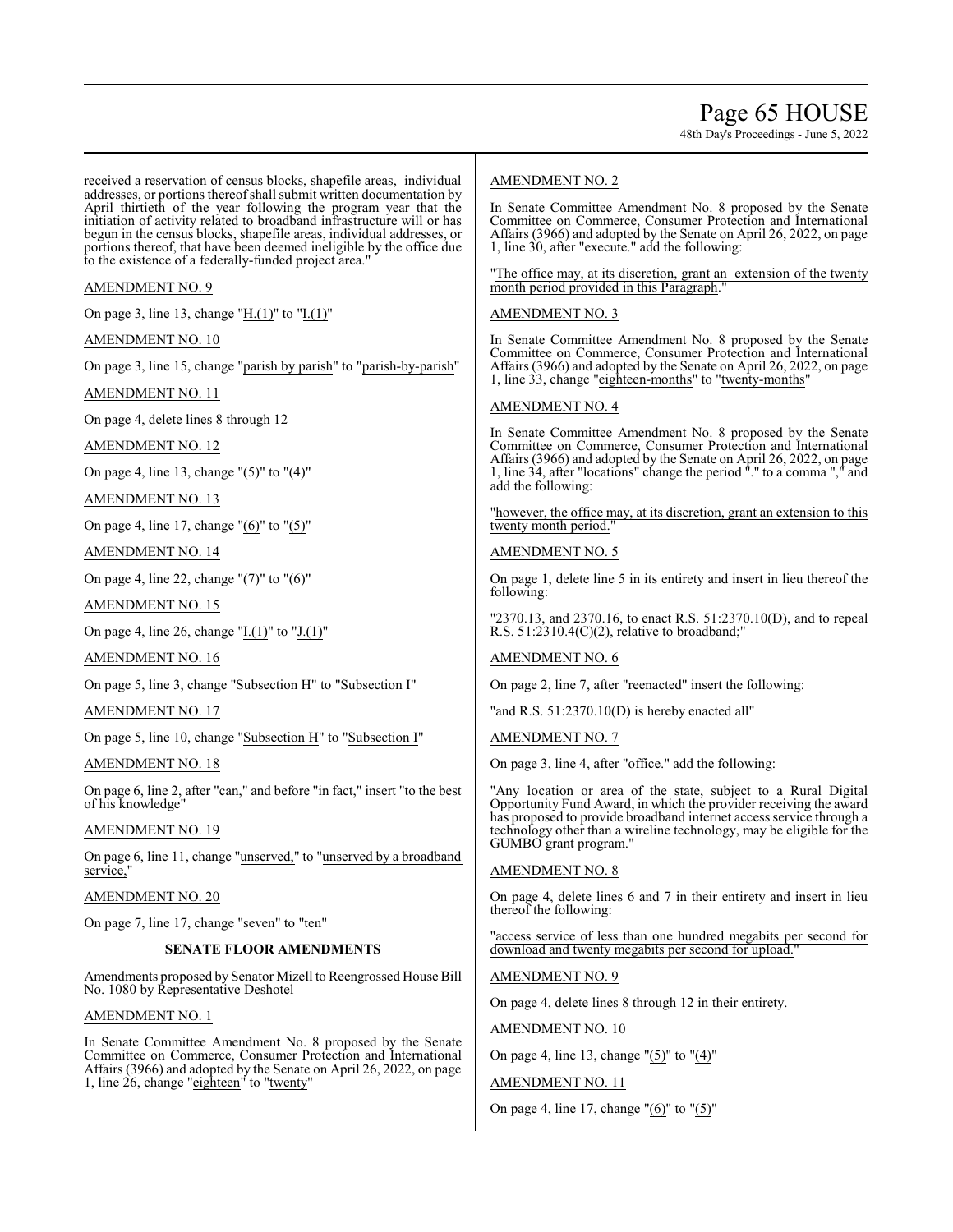# Page 66 HOUSE

48th Day's Proceedings - June 5, 2022

# AMENDMENT NO. 12

On page 4, line 22, change "(7)" to "(6)"

AMENDMENT NO. 13

On page 5, line 24, change "may" to "shall"

AMENDMENT NO. 14

On page 5, line 25, change "shall" to "may"

# AMENDMENT NO. 15

On page 6, delete lines 8 through 10 and insert in lieu thereof the following:

"days prior to award. During the sixty-day period, any interested party may submit comments to the director concerning any pending application. Any Following the announcement of awards, any aggrieved person party may submit a protest of any application or award in accordance with R.S."

# AMENDMENT NO. 16

On page 6, at the end of line 14, change "application." to "award."

AMENDMENT NO. 17

On page 6, line 17, change "application" to "award"

# AMENDMENT NO. 18

On page 6, at the end of line 21, change "applications" to "awards"

# AMENDMENT NO. 19

On page 6, delete line 23 in its entirety and insert in lieu thereof the following:

"at least within fifteen days prior to the approval of the application after receipt of a protest. Following a protest that"

# AMENDMENT NO. 20

On page 6, line 24, change "application," to "award,"

# AMENDMENT NO. 21

On page 7, between lines 1 and 2, insert the following:

"A(1). An aggrieved party may submit a protest of an award in accordance with this Section. Protests shall be submitted in writing, accompanied by all supporting documentation, and shall be considered by the office in connection with the review of the application and award. Any provider submitting a protest shall attest that the information in the protest is accurate and that the protest is submitted in good faith. The office may deny any protest or application that contains inaccurate information.

# AMENDMENT NO. 22

On page 7, line 2, change "A." to "(2)"

# AMENDMENT NO. 23

On page 7, line 5, change "application." to "award." and before "This" insert the following:

"An aggrieved party may also submit a protest of eligibility of an application only if the aggrieved party has facilities in the area or intends to deploy broadband services within the next twenty-four months, as a result of receiving public funds specifically for broadband deployment or if the aggrieved party is seeking to privately fund broadband deployment in accordance with R.S. 51:2370.3."

# AMENDMENT NO. 24

On page 7, between lines 6 and 7, insert the following:

"(3) If the basis of the protest of an award is that an application proposes to serve an area that is already served, the office may utilize speed tests that conform to the methodology employed in the Federal Communications Commission's "Measuring Broadband America" report to determine if the protested area or individual households or businesses currently have access to broadband service as defined in this Part. All decisions regarding the speed test to be utilized and the manner by which the speed tests are applied shall be made by the director or his designee.

# AMENDMENT NO. 25

On page 8, line 2, after "whether" delete the remainder of the line and insert in lieu thereof the following:

"an award of a grant is"

AMENDMENT NO. 26

On page 8, delete lines 10 through 12 in their entirety and insert in lieu thereof the following:

"state. If a court has found in a final and definitive judgement, an applicant or protestor has incorrectly designated a location as served or unserved the office of broadband may assess a fine of up to onethousand dollars per incorrectly designated location identified in the GUMBO award process and disputed in litigation."

AMENDMENT NO. 27

On page 9, between lines 2 and 3, insert the following:

"§2370.10. Failure to perform

\* \* \*

D. Notwithstanding the provisions of this Section to the contrary, if a grant recipient fails to complete a project, the grant recipient shall reimburse the state the actual cost to finish project."

# AMENDMENT NO. 28

On page 9, below line 19, add the following:

"Section 3. R.S. 51:2370.4(C)(2) is hereby repealed."

Rep. Deshotel moved that the amendments proposed by the Senate be rejected.

# **ROLL CALL**

The roll was called with the following result:

# YEAS

Amedee Frieman<br>Bacala Gadberry Bourriaque

Adams Freiberg McMahen<br>Amedee Frieman Miguez Bacala Gadberry Miller, G. Bagley Gaines Mincey Glover Muscarello<br>Goudeau Nelson Boyd Green Orgeron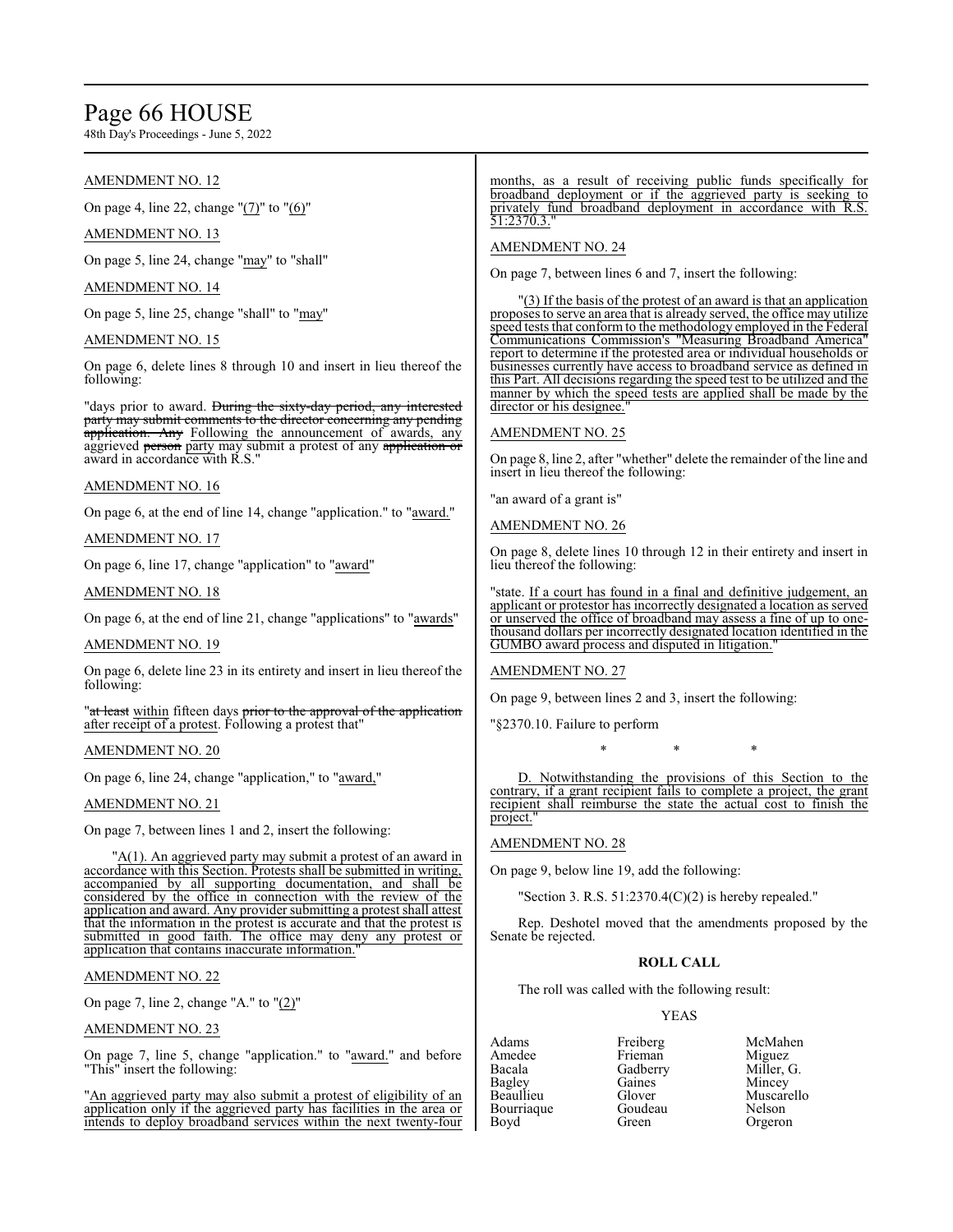# Page 67 HOUSE

48th Day's Proceedings - June 5, 2022

YEAS

Brass Hilferty Owen, C.<br>Brown Hodges Owen, R. Brown Hodges Owen, R.<br>Bryant Hollis Phelps Bryant Hollis Phelps Carpenter Hughes Pressl<br>Carrier Huyal Riser Carrier Huval Riser Carter, R. Illg Romero<br>Carter, W. Ivey Schame Cormier Jefferson<br>Coussan Jenkins Coussan Jenkins Seabaugh<br>Crews Johnson, M. Selders Crews Johnson, M. Selders<br>Davis Johnson, T. St. Blanc Deshotel Jordan Stagni<br>
DeVillier Kerner Stefanski DeVillier Kerner Stefans<br>DuBuisson LaCombe Tarver Duplessis LaFleur Thomas<br>
Echols Landry Thomps Echols Landry Thompson<br>Edmonds Larvadain Turner Edmonston Lyons Villio Emerson Mack Wheat<br>
Farnum Marcelle White Firment Marino Willard<br>Fisher McCormick Wright Fisher McCormick<br>Fontenot McFarland Fontenot McFarland Zeringue<br>Freeman McKnight Total - 95

Total - 0

Horton Pierre<br>
Hughes Pressly Johnson, T.<br>
Jordan Stagni LaCombe Larvadain Turner<br>Lyons Villio Marcelle White<br>
Marino Willard McKnight

Carter, W. Ivey Schamerhorn<br>
Cormier Jefferson Schlegel

# **NAYS**

# ABSENT

Mr. Speaker Geymann Moore<br>Bishop Harris Newell Bishop<br>Cox Cox Magee<br>Garofalo Miller, Miller, D. Total - 10

The amendments proposed by the Senate were rejected.

Conference committee appointment pending.

**HOUSE BILL NO. 1082** (Substitute for House Bill No. 720 by Representative Gaines)**—** BY REPRESENTATIVE GAINES

AN ACT

To enact R.S.  $18:401.2(B)(5)$  and  $401.4$ , relative to election procedures; to provide for election procedures during a state of emergency; to provide to changes of polling places; to provide relative to emergency plans; to provide for an effective date; and to provide for related matters.

Read by title.

The above bill was taken up with the amendments proposed by the Senate.

# **LEGISLATIVE BUREAU AMENDMENTS**

Amendments proposed by Legislative Bureau to Reengrossed House Bill No. 1082 by Representative Gaines

# AMENDMENT NO. 1

On page 1, line 10, following "A" and before "," insert "of this Section"

Rep. Gaines moved that the amendments proposed by the Senate be concurred in.

# **ROLL CALL**

The roll was called with the following result:

|                                                                                                                                                                                                                      | טר <i>ו</i> ע נ                                                                                                                                                                           |                                                                                                                                                                                      |
|----------------------------------------------------------------------------------------------------------------------------------------------------------------------------------------------------------------------|-------------------------------------------------------------------------------------------------------------------------------------------------------------------------------------------|--------------------------------------------------------------------------------------------------------------------------------------------------------------------------------------|
| Adams<br><b>Bagley</b><br>Boyd<br><b>Brass</b><br><b>Brown</b><br><b>Bryant</b><br>Carpenter<br>Carter, R.<br>Carter, W.<br>Cormier<br>Coussan<br>Duplessis<br>Fisher<br>Freeman<br>Freiberg<br>Gaines<br>Total - 47 | Glover<br>Green<br>Hilferty<br>Hollis<br>Hughes<br>Ivey<br>Jefferson<br>Jenkins<br>Johnson, T.<br>Jordan<br>LaCombe<br>LaFleur<br>Landry<br>Larvadain<br>Lyons<br>Marcelle<br><b>NAYS</b> | Marino<br>McKnight<br>Miller, D.<br>Mincey<br>Nelson<br>Newell<br>Phelps<br>Pierre<br>Riser<br>Selders<br>Stagni<br>Thompson<br>Wheat<br>White<br>Willard                            |
| Amedee<br>Bacala<br>Beaullieu<br>Bourriaque<br>Butler<br>Carrier<br>Crews<br>Davis<br>Deshotel<br>DuBuisson<br>Echols<br>Edmonds<br>Edmonston<br>Emerson<br>Farnum<br>Firment<br>Total - 48                          | Fontenot<br>Frieman<br>Garofalo<br>Goudeau<br>Harris<br>Hodges<br>Horton<br>Huval<br>Illg<br>Kerner<br>Mack<br>McCormick<br>McFarland<br>McMahen<br>Miguez<br>Miller, G.<br><b>ABSENT</b> | Muscarello<br>Orgeron<br>Owen, C.<br>Owen, R.<br>Pressly<br>Romero<br>Schamerhorn<br>Schlegel<br>Seabaugh<br>Stefanski<br>Tarver<br>Thomas<br>Turner<br>Villio<br>Wright<br>Zeringue |
| Mr Sneaker                                                                                                                                                                                                           | Gadherry                                                                                                                                                                                  | Moore                                                                                                                                                                                |

Mr. Speaker Gadberry Moore<br>Bishop Geymann St. Blanc Bishop Geymann<br>Cox Johnson, I Johnson, M.<br>Magee DeVillier Total - 10

The House refused to concur in the amendments proposed by the Senate.

Conference committee appointment pending.

**HOUSE BILL NO. 54—** BY REPRESENTATIVES BAGLEY AND FRIEMAN AN ACT

To enact R.S. 14:101.3, relative to discrimination; to create the crime of discrimination based on vaccination status; to provide for a fine; to provide for applicability; and to provide for related matters.

# Read by title.

The above bill was taken up with the amendments proposed by the Senate.

## **SENATE COMMITTEE AMENDMENTS**

Amendments proposed by Senate Committee on Judiciary C to Reengrossed House Bill No. 54 by Representative Bagley

# AMENDMENT NO. 1

On page 1, delete lines 2 through 3 and insert the following: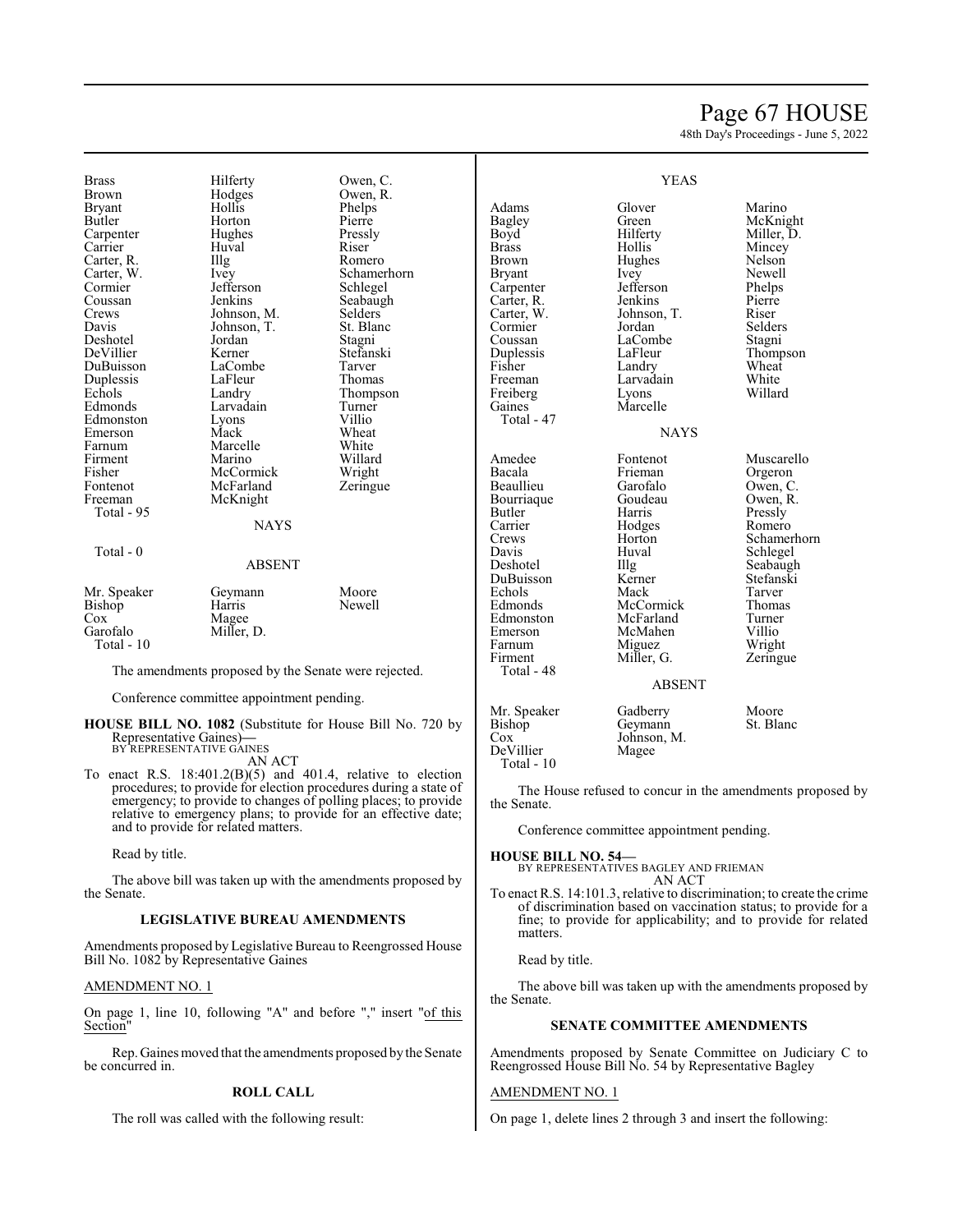# Page 68 HOUSE

48th Day's Proceedings - June 5, 2022

"To enact R.S. 9:2800.25.1, relative to discrimination; to provide for individual rights of action; to provide for attorney fees and court costs; to provide for an exception; and"

# AMENDMENT NO. 2

On page 1, line 6, after "Section 1." delete "R.S. 14:101.3" and insert "R.S. 9:2800.25.1"

# AMENDMENT NO. 3

On page 1, at the beginning of line 7, delete "§101.3." and insert "§2800.25.1."

# AMENDMENT NO. 4

On page 1, at the beginning of line 8, change "A.(1)" to "A."

# AMENDMENT NO. 5

On page 1, line 9, after "entity or" insert "public"

# AMENDMENT NO. 6

On page 1, delete lines 11 through 19

# AMENDMENT NO. 7

On page 2, at the beginning of line 1, change " $D$ ." to " $B$ ." and after "entity or" insert "public"

# AMENDMENT NO. 8

On page 2, after line 4, insert the following:

"C. Any governmental entity or public educational institution that is found to have violated Subsection A or B of this Section shall be liable to an individual for damages resulting from the violation, including reasonable court costs and attorney fees.

D. The provisions of this Section shall not apply to a healthcare provider enrolled in Medicare or Medicaid who is subject to fines or penalties for noncompliance with federal rules and regulations, but only to the extent that such provider is subject to a valid and enforceable Medicare or Medicaid condition of participation that imposes a requirement contrary to this Section.

# **SENATE FLOOR AMENDMENTS**

Amendments proposed by Senator Peacock to Reengrossed House Bill No. 54 by Representative Bagley

# AMENDMENT NO. 1

On page 2, line 4, before "vaccine" insert "COVID-19"

Rep. Bagley moved that the amendments proposed by the Senate be rejected.

# **ROLL CALL**

The roll was called with the following result:

# YEAS

Amedee Gadberry<br>Bacala Gaines Bourriaque Boyd Harris Pressly

Adams Frieman Miller, G. Bacala Gaines Muscarello<br>
Bagley Garofalo Nelson Garofalo Nelson<br>Goudeau Orgeron Beaullieu Goudeau Orgeron

| <b>Brass</b><br>Brown<br>Bryant<br>Butler<br>Carrier<br>Cormier<br>Coussan<br>Crews<br>Davis<br>Deshotel<br>DeVillier<br>DuBuisson<br>Duplessis<br>Echols<br>Edmonds<br>Edmonston<br>Emerson<br>Farnum<br>Firment<br>Fontenot<br>Freiberg<br>Total - 82 | Hilferty<br>Hodges<br>Hollis<br>Horton<br>Huval<br>Illg<br>Ivey<br>Johnson, M.<br>Johnson, T.<br>Jordan<br>Kerner<br>LaCombe<br>Landry<br>Mack<br>Magee<br>Marino<br>McCormick<br>McFarland<br>McKnight<br>McMahen<br>Miguez<br><b>NAYS</b> | Riser<br>Romero<br>Schamerhorn<br>Schlegel<br>Seabaugh<br>Selders<br>St. Blanc<br>Stagni<br>Stefanski<br>Tarver<br>Thomas<br>Thompson<br>Turner<br>Villio<br>Wheat<br>White<br>Willard<br>Wright<br>Zeringue |
|---------------------------------------------------------------------------------------------------------------------------------------------------------------------------------------------------------------------------------------------------------|---------------------------------------------------------------------------------------------------------------------------------------------------------------------------------------------------------------------------------------------|--------------------------------------------------------------------------------------------------------------------------------------------------------------------------------------------------------------|
| Carpenter<br>Carter, R.<br>Carter, W.<br>Fisher<br>Freeman<br>Total - 14                                                                                                                                                                                | Glover<br>Hughes<br>Jefferson<br>Jenkins<br>LaFleur<br><b>ABSENT</b>                                                                                                                                                                        | Larvadain<br>Marcelle<br>Newell<br>Pierre                                                                                                                                                                    |
| Mr. Speaker<br>Bishop<br>Cox                                                                                                                                                                                                                            | Geymann<br>Lyons<br>Miller. D.                                                                                                                                                                                                              | Moore<br>Owen, R.<br>Phelps                                                                                                                                                                                  |

# Total - 9

The amendments proposed by the Senate were rejected.

Conference committee appointment pending.

**HOUSE BILL NO. 166—** BY REPRESENTATIVE GREGORY MILLER

A JOINT RESOLUTION Proposing to amend Article III, Section 18 of the Constitution of Louisiana, to provide relative to gubernatorial action on a bill and matters related thereto; to provide relative to veto sessions; to provide for submission of the proposed amendment to the electors; and to provide for related matters.

Read by title.

The above bill was taken up with the amendments proposed by the Senate.

# **SENATE FLOOR AMENDMENTS**

Amendments proposed by Senator Smith to Reengrossed House Bill No. 166 by Representative Gregory Miller

# AMENDMENT NO. 1

On page 2, between lines 22 and 23, insert the following:

Section 2. Be it further resolved that if this proposed amendment is approved by a majority of the voters voting thereon in the state, it shall become effective on January 8, 2024."

# AMENDMENT NO. 2

On page 2, line 23, change "Section 2." to "Section 3."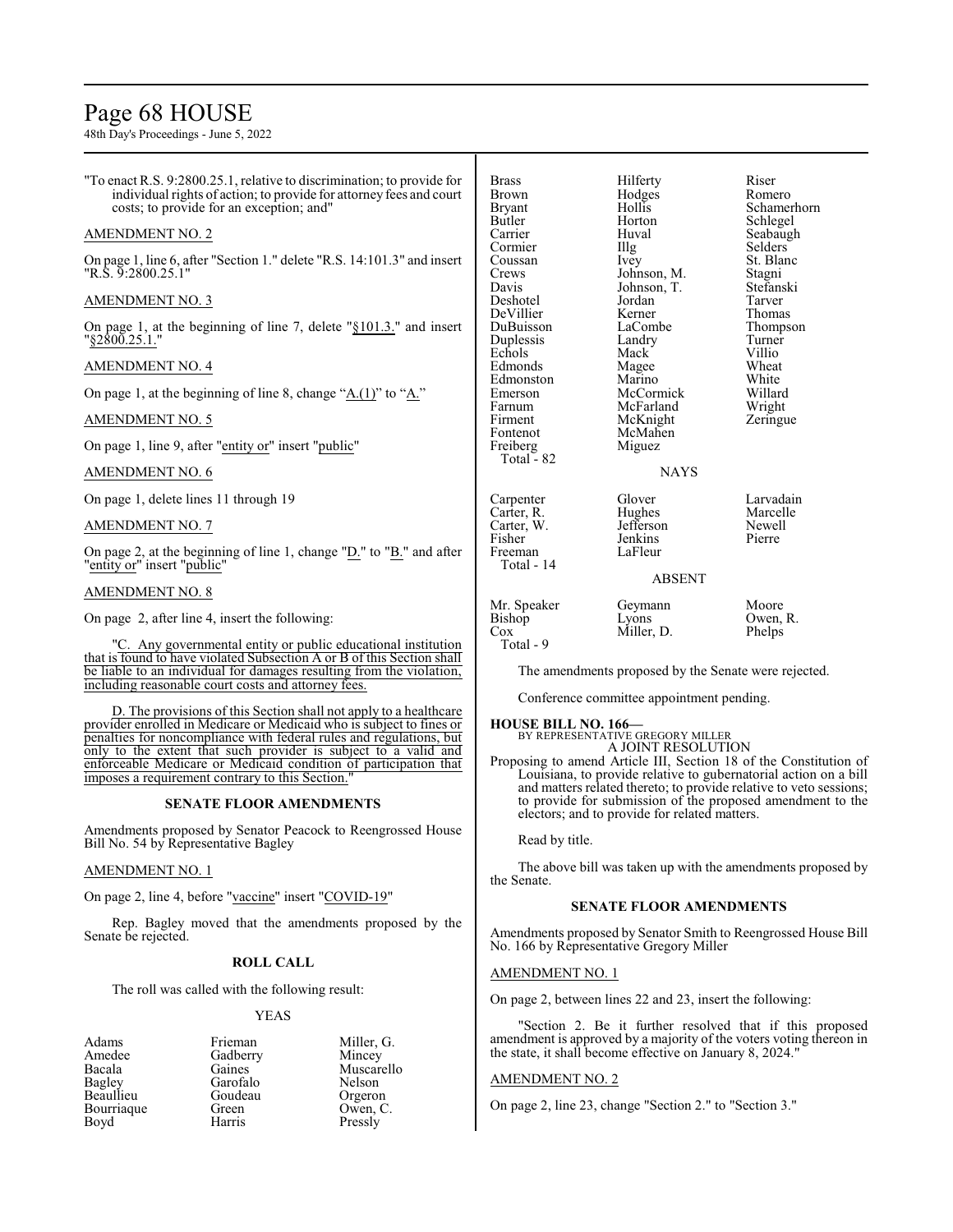# Page 69 HOUSE

48th Day's Proceedings - June 5, 2022

# AMENDMENT NO. 3

On page 2, line 24, change "November 8," to "November 18,"

# AMENDMENT NO. 4

On page 2, line 25, change "2022." to "2023."

# AMENDMENT NO. 5

On page 2, line 26, change "Section 3." to "Section 4."

# AMENDMENT NO. 6

On page 3, line 5, after "session?" and before "(Amends" insert "(Effective January 8, 2024)"

Rep. Gregory Miller moved that the amendments proposed by the Senate be concurred in.

# **ROLL CALL**

The roll was called with the following result:

# YEAS

| Adams         | Gadberry      | McMahen     |
|---------------|---------------|-------------|
| Amedee        | Gaines        | Miguez      |
| Bacala        | Garofalo      | Miller, D.  |
| <b>Bagley</b> | Glover        | Miller, G.  |
| Beaullieu     | Goudeau       | Mincey      |
| Bourriaque    | Green         | Muscarello  |
| Boyd          | Harris        | Nelson      |
| <b>Brass</b>  | Hilferty      | Newell      |
| Brown         | Hodges        | Orgeron     |
| Bryant        | Hollis        | Owen, C.    |
| Butler        | Horton        | Owen, R.    |
| Carpenter     | Hughes        | Phelps      |
| Carrier       | Huval         | Pierre      |
| Carter, R.    | Illg          | Pressly     |
| Carter, W.    | Ivey          | Riser       |
| Cormier       | Jefferson     | Romero      |
| Coussan       | Jenkins       | Schamerhorn |
| Crews         | Johnson, M.   | Schlegel    |
| Davis         | Johnson, T.   | Seabaugh    |
| DeVillier     | Jordan        | Selders     |
| DuBuisson     | Kerner        | St. Blanc   |
| Duplessis     | LaCombe       | Stagni      |
| Echols        | LaFleur       | Stefanski   |
| Edmonds       | Landry        | Tarver      |
| Edmonston     | Larvadain     | Thomas      |
| Emerson       | Lyons         | Thompson    |
| Farnum        | Mack          | Turner      |
| Firment       | Magee         | Villio      |
| Fisher        | Marcelle      | Wheat       |
| Fontenot      | Marino        | White       |
| Freeman       | McCormick     | Willard     |
| Freiberg      | McFarland     | Wright      |
| Frieman       | McKnight      | Zeringue    |
| Total - 99    |               |             |
|               | NAYS          |             |
| Total - 0     |               |             |
|               | <b>ABSENT</b> |             |
| Mr. Speaker   | Cox           | Geymann     |

The amendments proposed by the Senate, having received a two-thirds vote of the elected members, were concurred in by the House.

Bishop Deshotel Moore

Total - 6

# **HOUSE BILL NO. 190—**

BY REPRESENTATIVE TRAVIS JOHNSON AN ACT

To amend and reenact R.S. 40:966(F)(1), (7), and (8)(a), 1046(A)(1),  $(2)(a)(xviii)$ ,  $(xxii)$ , and  $(b)$ ,  $(3)$ ,  $(4)$ ,  $(5)(b)$ ,  $(6)$ , and  $(C)(1)$ ,  $1168.2(2)$  through (5), and  $1168.3(A)(1)(b)(iii)$ , (iv), and  $(2)(b)$ and to enact R.S. 40:1046(B), relative to the recommendation to patients of marijuana for therapeutic use, known also as medical marijuana; to provide relative to licensed health professionals who may recommend medical marijuana to patients; to authorize nurse practitioners with prescriptive authority to recommend medical marijuana to patients; to revise references to licensed health professionals who may recommend medical marijuana to patients within laws providing for immunity from prosecution for possession of marijuana; to revise references to licensed health professionals who may recommend medical marijuana to patients within laws providing for a data systemfor the collection and analysis of clinical information associated with use of medical marijuana; and to provide for related matters.

# Read by title.

The above bill was taken up with the amendments proposed by the Senate.

# **SENATE FLOOR AMENDMENTS**

Amendments proposed by Senator Luneau to Engrossed House Bill No. 190 by Representative Travis Johnson

# AMENDMENT NO. 1

On page 1, line 8, after "patients;" insert "to authorize medical psychologists to recommend medical marijuana to patients;"

# AMENDMENT NO. 2

On page 4, line 16, change "doctor-patient or nurse-patient" to 'doctor-patient clinician-patient'

## AMENDMENT NO. 3

On page 4, line 23, after "bona fide" delete the remainder of the line and insert "<del>doctor-patient</del> clinician-patient"

# AMENDMENT NO. 4

On page 5, between lines 14 and 15, insert the following:

"(3) Anymedical psychologist licensed by and in good standing with the Louisiana State Board of Medical Examiners to practice medical psychology in this state."

## AMENDMENT NO. 5

On page 6, between lines 6 and 7, insert the following:

"(c) Anymedical psychologist licensed by and in good standing with the Louisiana State Board of Medical Examiners to practice medical psychology in this state."

# AMENDMENT NO. 6

On page 6, line 25, after "physician" insert ", medical psychologist,"

Rep. C. Travis Johnson moved that the amendments proposed by the Senate be concurred in.

# **ROLL CALL**

The roll was called with the following result: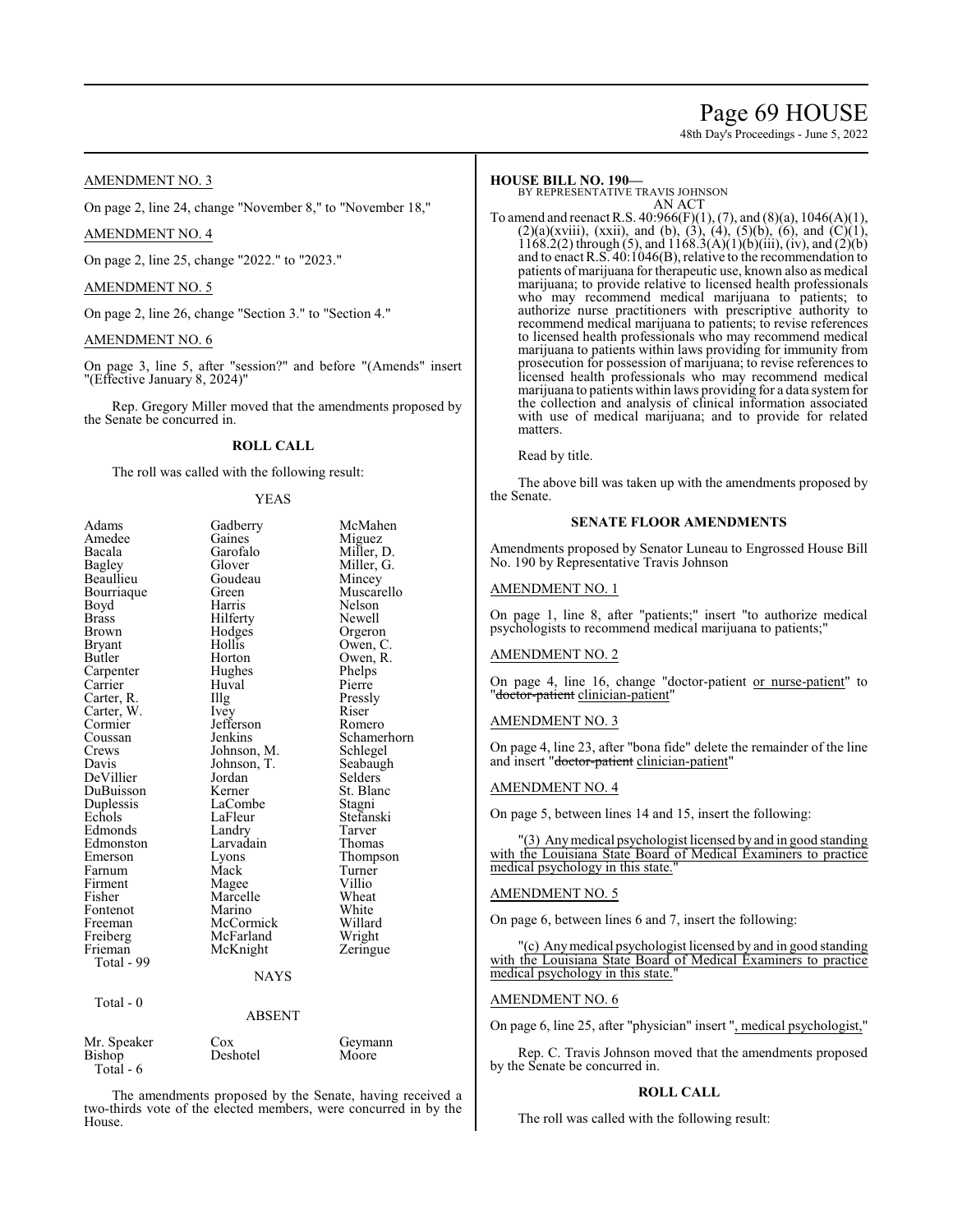# Page 70 HOUSE

48th Day's Proceedings - June 5, 2022

|                                                                                                                                                                                                                                                                                | טר <i>ו</i> ם ו                                                                                                                                                                                                                                                |                                                                                                                                                                                                                                          |
|--------------------------------------------------------------------------------------------------------------------------------------------------------------------------------------------------------------------------------------------------------------------------------|----------------------------------------------------------------------------------------------------------------------------------------------------------------------------------------------------------------------------------------------------------------|------------------------------------------------------------------------------------------------------------------------------------------------------------------------------------------------------------------------------------------|
| Adams<br>Amedee<br>Bagley<br>Beaullieu<br>Bourriaque<br>Boyd<br><b>Brass</b><br><b>Brown</b><br>Bryant<br>Butler<br>Carpenter<br>Carter, W.<br>Cormier<br>Coussan<br>Deshotel<br>DeVillier<br>DuBuisson<br>Duplessis<br>Emerson<br>Fisher<br>Fontenot<br>Freeman<br>Total - 65 | Freiberg<br>Gaines<br>Geymann<br>Glover<br>Goudeau<br>Green<br>Hilferty<br>Hollis<br>Hughes<br>Huval<br>Johnson, M.<br>Johnson, T.<br>Jordan<br>Kerner<br>LaCombe<br>LaFleur<br>Landry<br>Larvadain<br>Lyons<br>Marcelle<br>Marino<br>McCormick<br><b>NAYS</b> | McKnight<br>McMahen<br>Miller, D.<br>Miller, G.<br>Muscarello<br>Nelson<br>Newell<br>Orgeron<br>Owen, C.<br>Owen, R.<br>Phelps<br>Pierre<br>Romero<br>Selders<br>St. Blanc<br>Stagni<br>Turner<br>White<br>Willard<br>Wright<br>Zeringue |
| Bacala<br>Carrier<br>Carter, R.<br>Crews<br>Davis<br>Echols<br>Edmonds<br>Edmonston<br>Farnum<br>Firment<br>Frieman<br>Total $-31$                                                                                                                                             | Gadberry<br>Garofalo<br>Harris<br>Hodges<br>Horton<br>Illg<br>Mack<br>McFarland<br>Miguez<br>Mincey<br>Pressly<br><b>ABSENT</b>                                                                                                                                | Riser<br>Schamerhorn<br>Schlegel<br>Seabaugh<br>Stefanski<br>Tarver<br>Thomas<br>Thompson<br>Wheat                                                                                                                                       |
| Mr. Speaker<br>Bishop<br>Cox<br>Total - 9                                                                                                                                                                                                                                      | Ivey<br>Jefferson<br>Jenkins                                                                                                                                                                                                                                   | Magee<br>Moore<br>Villio                                                                                                                                                                                                                 |

The amendments proposed by the Senate were concurred in by the House.

# **Consent to Correct a Vote Record**

Rep. Davis requested the House consent to correct her vote on the Concurrence of the Senate Amendments to House Bill No. 190 from yea to nay, which consent was unanimously granted.

# **Consent to Correct a Vote Record**

Rep. DuBuisson requested the House consent to correct her vote on the Concurrence ofthe Senate Amendments to House Bill No. 190 from nay to yea, which consent was unanimously granted.

# **Consent to Correct a Vote Record**

Rep. Illg requested the House consent to correct his vote on the Concurrence of the Senate Amendments to House Bill No. 190 from yea to nay, which consent was unanimously granted.

# **Consent to Correct a Vote Record**

Rep. Thomas requested the House consent to record her vote on the Concurrence of the Senate Amendments to House Bill No. 190 as nay, which consent was unanimously granted.

## **HOUSE BILL NO. 194—**

BY REPRESENTATIVES BUTLER AND WRIGHT AN ACT

To amend and reenact R.S. 17:236(A) and to enact Chapter 43-C of Title 17 of the Louisiana Revised Statutes of 1950, to be comprised of R.S. 17:4037.1 through 4037.7, relative to elementary and secondary education; to create and provide for the administration of a program to provide state funding for the education of certain students with exceptionalities who are not enrolled in public school; to provide relative to the eligibility of students, schools, and service providers participating in the program; to provide relative to program funds; to provide relative to the testing of students participating in the program; to require the state Department of Education to submit annual reports to the legislature relative to the program; to provide relative to rules; to provide relative to definitions; to provide for an effective date; and to provide for related matters.

Read by title.

The above bill was taken up with the amendments proposed by the Senate.

# **SENATE COMMITTEE AMENDMENTS**

Amendments proposed by Senate Committee on Education to Reengrossed House Bill No. 194 by Representative Butler

# AMENDMENT NO. 1

On page 4, at the end of line 25, insert the following:

"The amount allocated to an account shall be appropriately prorated if a student transfers into the program after the beginning of a school vear.

# AMENDMENT NO. 2

On page 5, at the end of line 25, insert the following:

"However, the parent of a participating student shall ensure the student is complying with the attendance requirements of the participating school or service provider. Each participating student who fails to comply with such attendance requirements shall be reported to the state director of child welfare and attendance by the participating school or service provider and shall be subject to the provisions of R.S.  $17:233$ .

AMENDMENT NO. 3

On page 6, line 4, between the colon ":" and "the" insert "any other education savings account program provided in this Title,"

# AMENDMENT NO. 4

On page 6, between lines 21 and 22, insert the following:

"D. If the department finds that a participating school or service provider has failed to maintain continuing eligibility criteria or has demonstrated gross or a persistent lack of academic competence, the department shall restrict the school's ability to serve additional students and may be terminated from the program. Such action shall be reported to the state board within three business days.

# AMENDMENT NO. 5

On page 7, between lines 20 and 21, insert the following:

# YEAS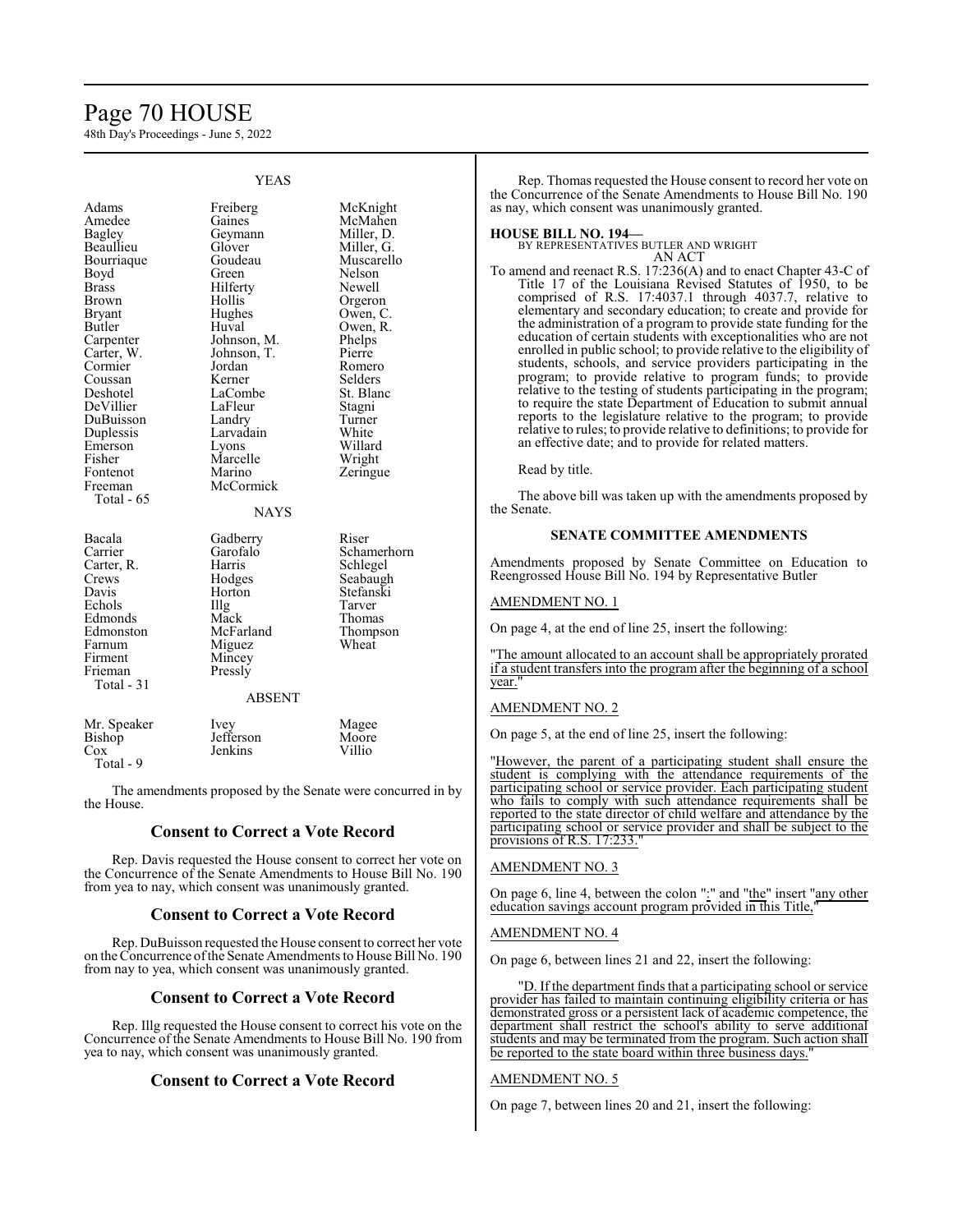# Page 71 HOUSE

48th Day's Proceedings - June 5, 2022

"(8) The amount withheld by the department for administration of the program, including the amount retained by the department, the amount paid to vendors for the administration ofthe program, and the amount paid to vendors for managing the payment system.

# **SENATE FLOOR AMENDMENTS**

Amendments proposed by Senator Boudreaux to Reengrossed House Bill No. 194 by Representative Butler

# AMENDMENT NO. 1

On page 5, line 10, delete "eligible to enroll" and insert "enrolled"

Rep. Butler moved that the amendments proposed by the Senate be concurred in.

# **ROLL CALL**

The roll was called with the following result:

## YEAS

| Adams         | Frieman     | McFarland   |
|---------------|-------------|-------------|
| Amedee        | Gadberry    | McKnight    |
| Bacala        | Gaines      | McMahen     |
| <b>Bagley</b> | Garofalo    | Miguez      |
| Beaullieu     | Geymann     | Miller, D.  |
| Bourriaque    | Glover      | Miller, G.  |
| Boyd          | Goudeau     | Mincey      |
| <b>Brass</b>  | Green       | Muscarello  |
| Brown         | Harris      | Nelson      |
| Bryant        | Hilferty    | Newell      |
| Butler        | Hodges      | Orgeron     |
| Carpenter     | Hollis      | Owen, C.    |
| Carrier       | Horton      | Owen, R.    |
| Carter, R.    | Hughes      | Pierre      |
| Carter, W.    | Huval       | Pressly     |
| Cormier       | Illg        | Riser       |
| Coussan       | <i>lvey</i> | Romero      |
| Crews         | Jefferson   | Schamerhorn |
| Davis         | Jenkins     | Schlegel    |
| Deshotel      | Johnson, M. | Seabaugh    |
| DeVillier     | Johnson, T. | Selders     |
| DuBuisson     | Jordan      | St. Blanc   |
| Duplessis     | Kerner      | Stagni      |
| Echols        | LaCombe     | Stefanski   |
| Edmonds       | LaFleur     | Tarver      |
| Edmonston     | Landry      | Thomas      |
| Emerson       | Larvadain   | Thompson    |
| Farnum        | Lyons       | Turner      |
| Firment       | Mack        | Villio      |
| Fisher        | Magee       | Wheat       |
| Fontenot      | Marcelle    | White       |
| Freeman       | Marino      | Wright      |
| Freiberg      | McCormick   | Zeringue    |
| Total - 99    |             |             |
|               | <b>NAYS</b> |             |
| Total - 0     |             |             |
|               | ABSENT      |             |
| Mr. Speaker   | Cox         | Phelps      |
| Bishop        | Moore       | Willard     |
| Total - 6     |             |             |

The amendments proposed by the Senate were concurred in by the House.

# **HOUSE BILL NO. 214—**

BY REPRESENTATIVE NELSON AN ACT

To enact R.S. 17:7.1(G), relative to teacher certification; to provide with respect to requirements for such certification; to provide for an effective date; and to provide for related matters.

Read by title.

The above bill was taken up with the amendments proposed by the Senate.

# **SENATE COMMITTEE AMENDMENTS**

Amendments proposed by Senate Committee on Education to Reengrossed House Bill No. 214 by Representative Nelson

# AMENDMENT NO. 1

On page 1, line 2, change "R.S. 17:7.1(G)" to "R.S. 17:7.1(A)(1)"

# AMENDMENT NO. 2

On page 1, line 6, change "R.S. 17:7.1(G)" to "R.S. 17:7.1(A)(1)"

# AMENDMENT NO. 3

On page 1, delete lines 9 and 10, at the beginning of line 11 delete "candidate shall" and insert the following:

"A. In carrying out its responsibility to prescribe the qualifications and provide for the certification of teachers under authority of R.S. 17:7(6), the qualifications and requirements established by the State Board of Elementary and Secondary Education for certification of any applicant for certification who completes an approved teacher education program in Louisiana shall include but not be limited to the following:

(1) That an applicant who is applying for initial certification to teach kindergarten through third grade shall, as part of the examination required pursuant to R.S.  $17.7(6)(b)$ ,

# AMENDMENT NO. 4

On page 1, delete lines 15 and 16, and insert "\* \* \* \* "

Rep. Nelson moved that the amendments proposed by the Senate be concurred in.

## **ROLL CALL**

The roll was called with the following result:

# YEAS

Adams Gadberry McKnight<br>
Amedee Gaines McMahen Amedee Gaines McMahen<br>Bacala Garofalo Miguez Bacala Garofalo Miguez<br>Bagley Geymann Miller, G. Beaullieu Glover Mincey<br>Bourriaque Goudeau Muscarello Bourriaque Goude<br>Boyd Green Boyd Green Nelson<br>Brass Harris Newell Brass Harris Newell<br>Brown Hilferty Orgero Brown Hilferty Orgeron<br>Bryant Hodges Owen, C Carpenter Hollis<br>Carrier Horton Carrier Horton Phelps<br>Carter, R. Hughes Pierre Carter, R. Hughes Pierre<br>Carter, W. Huval Pressly Carter, W. Huval Pressl<br>Cormier Illg Riser Cormier Illg Riser<br>
Coussan Ivev Romero Coussan Ivey<br>Crews Jefferson

Geymann Miller,<br>Glover Mincey Hodges Owen, C.<br>Hollis Owen, R.

Schamerhorn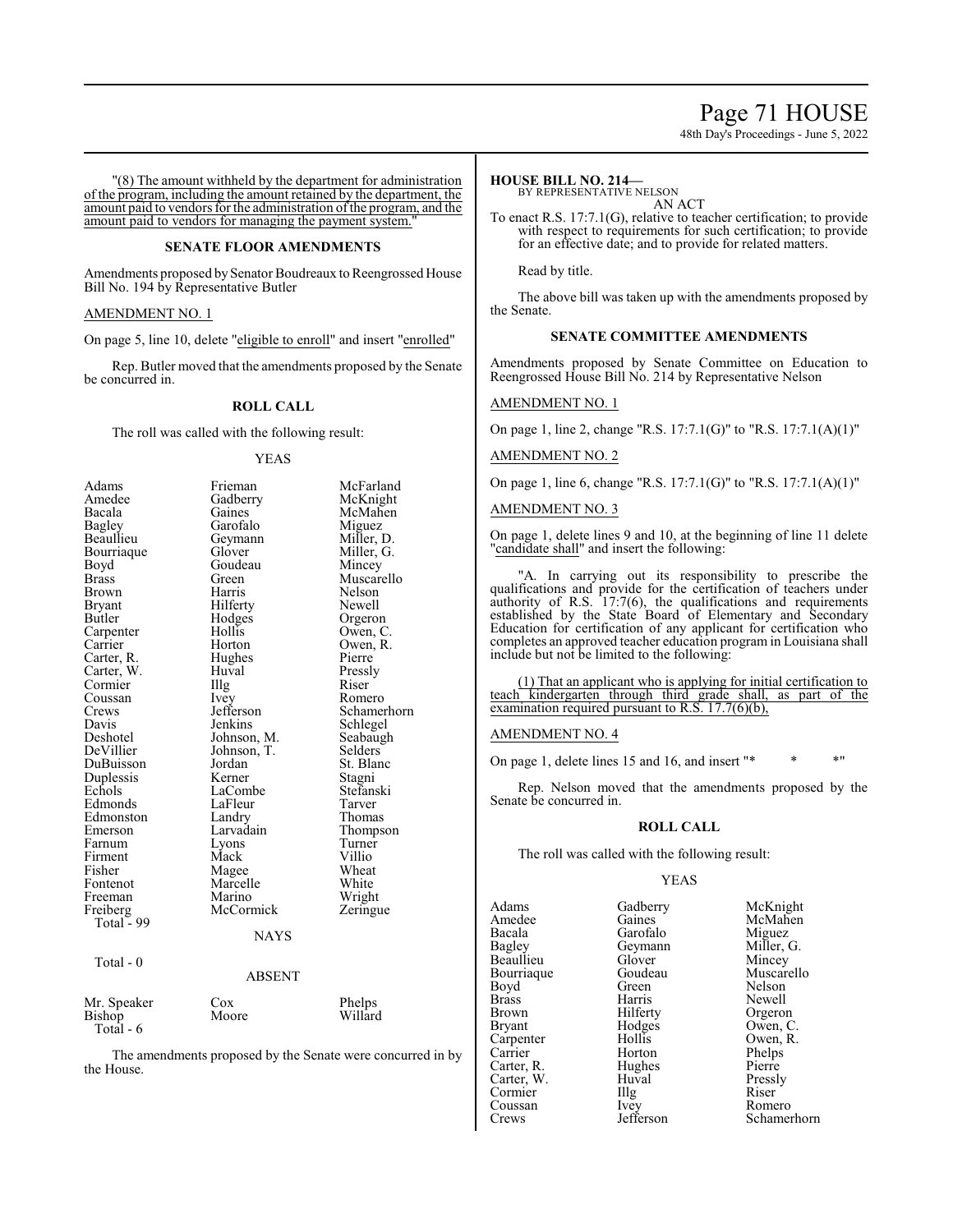# Page 72 HOUSE

48th Day's Proceedings - June 5, 2022

| Davis       | Jenkins     | Schlegel  |
|-------------|-------------|-----------|
| Deshotel    | Johnson, M. | Seabaugh  |
| DeVillier   | Johnson, T. | Selders   |
| DuBuisson   | Jordan      | Stagni    |
| Duplessis   | Kerner      | Stefanski |
| Echols      | LaCombe     | Tarver    |
| Edmonds     | LaFleur     | Thomas    |
| Edmonston   | Landry      | Thompson  |
| Emerson     | Larvadain   | Turner    |
| Farnum      | Lyons       | Villio    |
| Firment     | Mack        | Wheat     |
| Fisher      | Magee       | White     |
| Fontenot    | Marcelle    | Willard   |
| Freeman     | Marino      | Wright    |
| Freiberg    | McCormick   | Zeringue  |
| Frieman     | McFarland   |           |
| Total - 98  |             |           |
|             | NAYS        |           |
| Total - 0   |             |           |
|             | ABSENT      |           |
| Mr. Speaker | Cox         | St. Blanc |
| Bishop      | Miller, D.  |           |
| Butler      | Moore       |           |

Total - 7

The amendments proposed by the Senate were concurred in by the House.

# **HOUSE BILL NO. 223—**

BY REPRESENTATIVES MARCELLE AND MARINO AN ACT

To amend and reenact R.S.  $13:5401(B)(1)(f)$ , (g), and (h) and to repeal R.S. 13:5401(B)(1)(d) and (i), relative to reentry courts; to provide for participation in workforce development sentencing programs; to provide for eligibility; to provide relative to certain exceptions; and to provide for related matters.

Read by title.

The above bill was taken up with the amendments proposed by the Senate.

# **SENATE COMMITTEE AMENDMENTS**

Amendments proposed by Senate Committee on Natural Resources to Engrossed House Bill No. 1060 by Representative Coussan

# AMENDMENT NO. 1

On page 1, line 10, after "guide" insert "or a freshwater charter boat guide on a waterbody influenced by the tide"

# AMENDMENT NO. 2

On page 1, delete line 14 and insert "saltwater charter boat fishing" guide as provided for in this Subparagraph who is in charge of the operation of a vessel shall"

# AMENDMENT NO. 3

On page 1, line 20, after "guide" insert "on a waterbody not influenced by the tide"

# AMENDMENT NO. 4

On page 2, at the end of line 7, insert "The issuance of a license pursuant to this Section shall not relieve the holder of any other requirement oflaw, including holding a valid captain's license issued by the United State Coast Guard."

# AMENDMENT NO. 5

On page 2, line 12, after "license" insert "or a nonresident freshwater charter boat fishing guide license for a person operating on a waterbody influenced by the tide'

# **SENATE FLOOR AMENDMENTS**

Amendments proposed by Senator Reese to Engrossed House Bill No. 1060 by Representative Coussan

# AMENDMENT NO. 1

Delete the Set of Senate Committee Amendments proposed by the Senate Committee on Natural Resources and adopted by the Senate on May 24, 2022.

# AMENDMENT NO. 2

On page 1, line 2, after "(3)" insert "and to enact R.S. 56:302.9(A)(4)"

# AMENDMENT NO. 3

On page 1, line 6, after "reenacted" insert "and R.S. 56:302.9(A)(4) is hereby enacted"

# AMENDMENT NO. 4

On page 2, between lines 14 and 15, insert:

(4) For the purposes of this Subsection, references to saltwater and freshwater shall be to the historic saltwater and freshwater areas described in R.S.  $56:322(A)$  and  $(B)$ .

# AMENDMENT NO. 5

On page 2, at the end of line 7, insert "The department shall provide written notification to the holder of a license issued pursuant to this Subparagraph that the holder may be subject to other requirements of law, including holding a valid captain's license issued by the United States Coast Guard."

Rep. Marcelle moved that the amendments proposed by the Senate be concurred in.

# **ROLL CALL**

The roll was called with the following result:

# YEAS

| Adams<br>Bourriaque<br>Boyd | Hughes<br>Ivey<br>Jefferson | Mincey<br>Muscarello<br>Nelson |
|-----------------------------|-----------------------------|--------------------------------|
| <b>Brass</b>                | Jenkins                     | Newell                         |
| Brown                       | Johnson, T.                 | Phelps                         |
| Bryant                      | Jordan                      | Pierre                         |
| Carpenter                   | LaCombe                     | Riser                          |
| Carter, R.                  | LaFleur                     | Schlegel                       |
| Carter, W.                  | Landry                      | Selders                        |
| Cormier                     | Larvadain                   | Stagni                         |
| Duplessis                   | Lyons                       | Stefanski                      |
| Fisher                      | Marcelle                    | Turner                         |
| Freeman                     | Marino                      | Wheat                          |
| Freiberg                    | McKnight                    | White                          |
| Gaines                      | McMahen                     | Willard                        |
| Glover                      | Miller, D.                  |                                |
| Green                       | Miller, G.                  |                                |
| Total - 49                  |                             |                                |

**NAYS**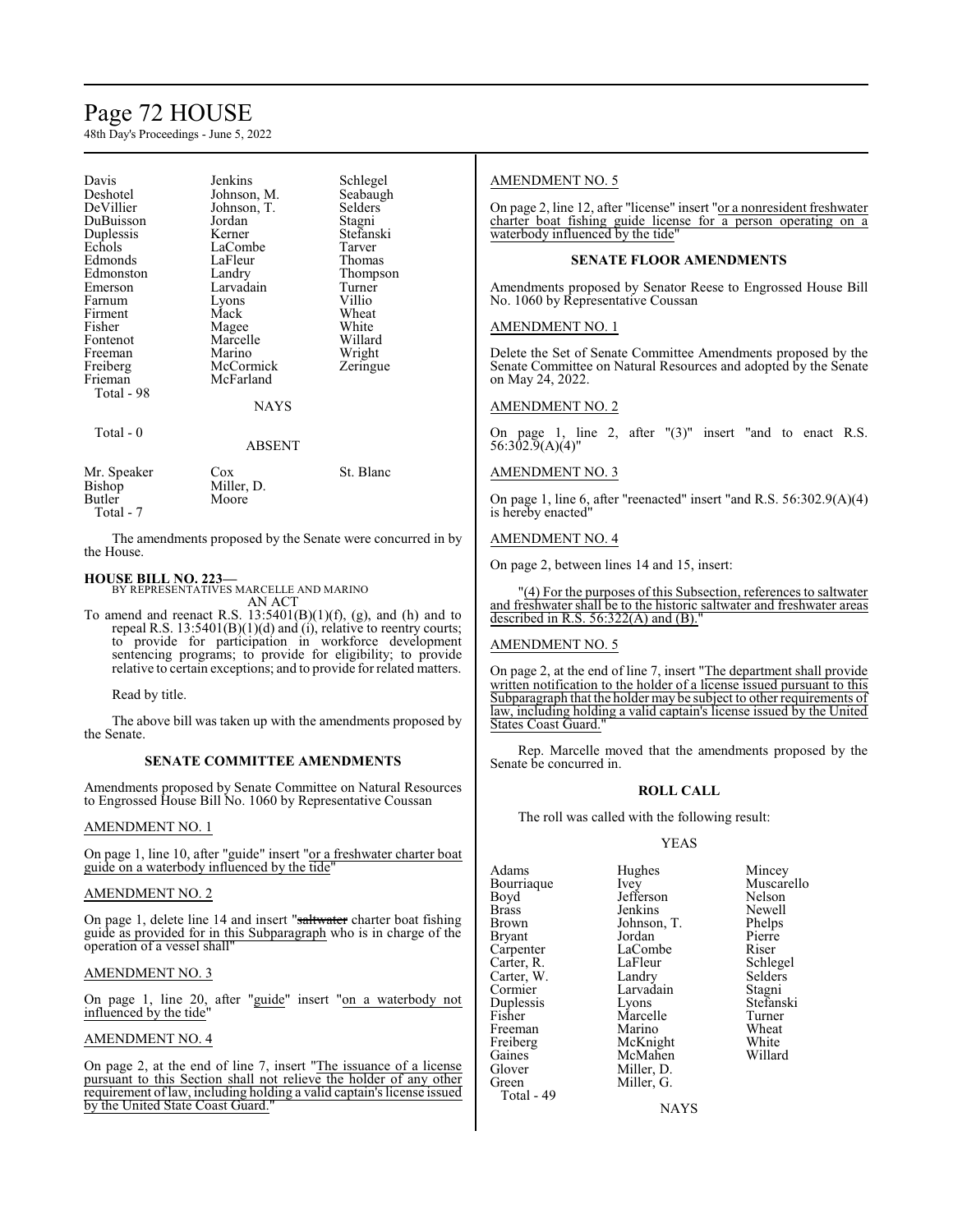# Page 73 HOUSE

Schamerhorn

48th Day's Proceedings - June 5, 2022

| Amedee<br>Bacala<br>Bagley<br>Beaullieu<br>Butler<br>Carrier<br>Coussan<br>Crews<br>Davis<br>Deshotel<br>Echols<br>Edmonds<br>Edmonston<br>Emerson | Firment<br>Fontenot<br>Frieman<br>Garofalo<br>Geymann<br>Goudeau<br>Harris<br>Hilferty<br>Hodges<br>Hollis<br>Horton<br>Huval<br>Illg<br>Kerner | McCormick<br>McFarland<br>Miguez<br>Orgeron<br>Owen, C.<br>Owen, R.<br>Pressly<br>Romero<br>Schamerhorn<br>Seabaugh<br>St. Blanc<br>Tarver<br>Thomas<br>Thompson |
|----------------------------------------------------------------------------------------------------------------------------------------------------|-------------------------------------------------------------------------------------------------------------------------------------------------|------------------------------------------------------------------------------------------------------------------------------------------------------------------|
| Farnum<br>Total - 45                                                                                                                               | Mack<br><b>ABSENT</b>                                                                                                                           | Wright                                                                                                                                                           |
| Mr. Speaker<br>Bishop<br>Cox<br>DeVillier<br>Total - 11                                                                                            | DuBuisson<br>Gadberry<br>Johnson, M.<br>Magee                                                                                                   | Moore<br>Villio<br>Zeringue                                                                                                                                      |

The House refused to concur in the amendments proposed by the Senate.

Conference committee appointment pending.

#### **HOUSE BILL NO. 234—**

BY REPRESENTATIVE SCHLEGEL AN ACT

To enact R.S. 32:300.4.1, relative to smoking in motor vehicles; to prohibit the operator or any passenger in a motor vehicle from smoking or vaping marijuana while operating on a public highway or right-of-way; to provide for the definition of "smoke" and "public highway or right-of-way"; to provide penalties for a violation of the prohibition against smoking or vaping in motor vehicles; and to provide for related matters.

Read by title.

The above bill was taken up with the amendments proposed by the Senate.

#### **SENATE COMMITTEE AMENDMENTS**

Amendments proposed by Senate Committee on Transportation, Highways and Public Works to Reengrossed House Bill No. 234 by Representative Schlegel

#### AMENDMENT NO. 1

On page 2, between lines 5 and 6, insert **"**D.(1) A law enforcement officer shall enforce the provisions of this Section only as a secondary action when the law enforcement officer detains a driver for another violation.

#### AMENDMENT NO. 2

On page 2, line 6, change " $D$ ." to " $(2)$ "

Rep. Schlegel moved that the amendments proposed by the Senate be concurred in.

#### **ROLL CALL**

The roll was called with the following result:

#### YEAS

Adams Garofalo Nelson

| Amedee                                                         | Geymann                                                       | Newell                                                |
|----------------------------------------------------------------|---------------------------------------------------------------|-------------------------------------------------------|
| Bacala                                                         | Goudeau                                                       | Orgeron                                               |
| Bagley                                                         | Green                                                         | Owen, C.                                              |
| Beaullieu                                                      | Harris                                                        | Owen, R.                                              |
| Bourriaque                                                     | Hilferty                                                      | Phelps                                                |
| Bryant                                                         | Hodges                                                        | Pressly                                               |
| Butler                                                         | Hollis                                                        | Riser                                                 |
| Carrier                                                        | Horton                                                        | Romero                                                |
| Carter, R.                                                     | Huval                                                         | Schamerho                                             |
| Cormier                                                        | Illg                                                          | Schlegel                                              |
| Coussan                                                        | Ivey                                                          | Seabaugh                                              |
| Crews                                                          | Johnson, M.                                                   | Selders                                               |
| Davis                                                          | Johnson, T.                                                   | St. Blanc                                             |
| Deshotel                                                       | Kerner                                                        | Stagni                                                |
| DeVillier                                                      | Landry                                                        | Stefanski                                             |
| DuBuisson                                                      | Mack                                                          | Tarver                                                |
| Echols                                                         | Magee                                                         | Thomas                                                |
| Edmonds                                                        | Marino                                                        | Thompson                                              |
| Edmonston                                                      | McCormick                                                     | Turner                                                |
| Emerson                                                        | McFarland                                                     | Villio                                                |
| Farnum                                                         | McKnight                                                      | Wheat                                                 |
| Firment                                                        | McMahen                                                       | White                                                 |
| Fontenot                                                       | Miguez                                                        | Wright                                                |
| Freiberg<br>Frieman<br>Gadberry<br>Total - 79                  | Miller, G.<br>Mincey<br>Muscarello<br><b>NAYS</b>             | Zeringue                                              |
| Brass<br>Brown<br>Carpenter<br>Carter, W.<br>Fisher<br>Freeman | Gaines<br>Glover<br>Jefferson<br>Jenkins<br>Jordan<br>LaCombe | LaFleur<br>Larvadain<br>Lyons<br>Miller, D.<br>Pierre |

| <b>Brass</b>  | Gaines        | LaFleur    |
|---------------|---------------|------------|
| <b>Brown</b>  | Glover        | Larvadain  |
| Carpenter     | Jefferson     | Lyons      |
| Carter, W.    | Jenkins       | Miller, D. |
| Fisher        | Jordan        | Pierre     |
| Freeman       | LaCombe       |            |
| Total - 17    |               |            |
|               | <b>ABSENT</b> |            |
| Mr. Speaker   | Cox           | Marcelle   |
| <b>Bishop</b> | Duplessis     | Moore      |
| Boyd          | Hughes        | Willard    |

The amendments proposed by the Senate were concurred in by the House.

#### **HOUSE BILL NO. 248—**

Total - 9

BY REPRESENTATIVES WILLARD, LANDRY, AND GLOVER AN ACT

To amend and reenact R.S.  $1:55(A)(1)$  and  $(7)$ ,  $(B)(2)$ ,  $(D)$ , and  $(E)(1)(a)(i)$ , relative to legal holidays; to provide for the removal of certain holidays; and to provide for related matters.

Read by title.

The above bill was taken up with the amendments proposed by the Senate.

#### **SENATE COMMITTEE AMENDMENTS**

Amendments proposed by Senate Committee on Judiciary A to Reengrossed House Bill No. 248 by Representative Willard

#### AMENDMENT NO. 1

On page 1, line 16, change "August 30, Huey P. Long" to "August 30, Huey P. Long"

#### AMENDMENT NO. 2

On page 1, line 17, change "<del>Day;</del>" to "Day;"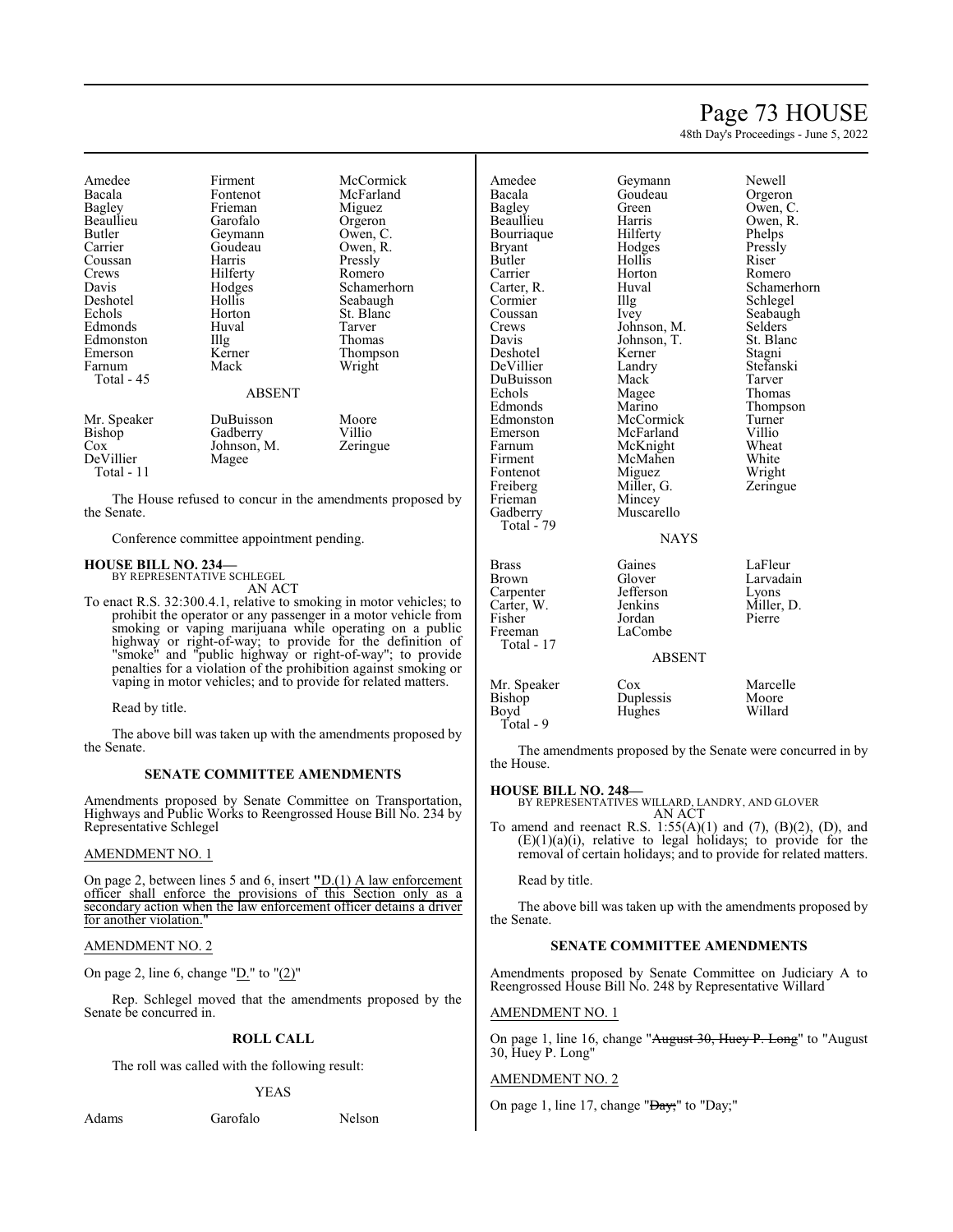# Page 74 HOUSE

48th Day's Proceedings - June 5, 2022

#### AMENDMENT NO. 3

On page 3, line 17, change "and Huey P. Long Day" to "Huey P. Long Day'

#### **LEGISLATIVE BUREAU AMENDMENTS**

Amendments proposed by Legislative Bureau to Reengrossed House Bill No. 248 by Representative Willard

#### AMENDMENT NO. 1

On page 1, line 14, change "President's" to "Presidents'"

#### AMENDMENT NO. 2

On page 2, line 13, change "President's" to "Presidents'"

AMENDMENT NO. 3

On page 2, line 14, change "August 30;" to "August 30;"

#### AMENDMENT NO. 4

On page 3, line 8, change "President's" to "Presidents'"

AMENDMENT NO. 5

On page 3, line 16, change "President's" to "Presidents'"

#### AMENDMENT NO. 6

On page 4, line 4, change "President's" to "Presidents'"

AMENDMENT NO. 7

On page 4, line 5, change "August thirtieth;" to "August thirtieth;"

#### AMENDMENT NO. 8

On page 4, line 29, change "President's" to "Presidents'"

#### **SENATE FLOOR AMENDMENTS**

Amendments proposed by Senator Connick to Reengrossed House Bill No. 248 by Representative Willard

#### AMENDMENT NO. 1

On page 1, line 14, after "February," insert "Washington's Birthday and

#### AMENDMENT NO. 2

On page 2, line 13, after "19;" insert "Washington's Birthday;"

#### AMENDMENT NO. 3

On page 3, line 7, after "February," insert "the birthday of President George Washington and"

#### AMENDMENT NO. 4

On page 3, line 16, after "(2)" insert "Washington's Birthday;"

#### AMENDMENT NO. 5

On page 4, line 3, after "February," insert "Washington's Birthday and"

#### AMENDMENT NO. 6

On page 4, line 28, after "first;" insert "Washington's Birthday and"

Rep. Willard moved that the amendments proposed by the Senate be concurred in.

#### **ROLL CALL**

The roll was called with the following result:

#### YEAS

| Adams         | Gaines        | McKnight   |
|---------------|---------------|------------|
| Bacala        | Glover        | McMahen    |
| <b>Bagley</b> | Goudeau       | Miller, D. |
| Beaullieu     | Green         | Miller, G. |
| Bourriaque    | Harris        | Mincey     |
| Boyd          | Hilferty      | Muscarello |
| <b>Brass</b>  | Hollis        | Nelson     |
| Brown         | Hughes        | Newell     |
| Bryant        | Huval         | Orgeron    |
| Butler        | Illg          | Owen, R.   |
| Carpenter     | Ivey          | Phelps     |
| Carrier       | Jefferson     | Pierre     |
| Carter, R.    | Jenkins       | Schlegel   |
| Carter, W.    | Johnson, M.   | Selders    |
| Cormier       | Johnson, T.   | St. Blanc  |
| Coussan       | Jordan        | Stagni     |
| Deshotel      | Kerner        | Stefanski  |
| DuBuisson     | LaCombe       | Turner     |
| Duplessis     | LaFleur       | Villio     |
| Echols        | Landry        | Wheat      |
| Edmonston     | Larvadain     | White      |
| Fisher        | Lyons         | Willard    |
| Fontenot      | Mack          | Wright     |
| Freeman       | Marino        | Zeringue   |
| Freiberg      | McFarland     |            |
| Total - 74    |               |            |
|               | <b>NAYS</b>   |            |
| Amedee        | Gadberry      | Riser      |
| Crews         | Garofalo      | Romero     |
| Edmonds       | Hodges        | Schamerho  |
| Emerson       | Horton        | Seabaugh   |
| Farnum        | McCormick     | Thompson   |
| Firment       | Miguez        |            |
| Frieman       | Owen, C.      |            |
| Total - 19    |               |            |
|               | <b>ABSENT</b> |            |
| Mr. Speaker   | DeVillier     | Moore      |
| Bishop        | Geymann       | Pressly    |
| Cox           | Magee         | Tarver     |
| Davis         | Marcelle      | Thomas     |
| Total - 12    |               |            |

Romero Schamerhorn

| Pressly |  |        |
|---------|--|--------|
| Tarver  |  |        |
|         |  | Thomas |

The amendments proposed by the Senate were concurred in by the House.

#### **HOUSE BILL NO. 450—**

BY REPRESENTATIVES CHARLES OWEN, AMEDEE, WILFORD<br>CARTER,CORMIER,COX,CREWS,DAVIS,EDMONSTON,FREEMAN,<br>FREIBERG,FRIEMAN,GAINES,GREEN,HARRIS,HUGHES,JORDAN,<br>LANDRY,LARVADAIN,LYONS,MARCELLE,MCCORMICK,DUSTIN<br>MILLER,SCHAMERHORN,SCH AN ACT

To amend and reenact Children's Code Articles 1186(A), 1188(C), and 1270(B) and R.S. 40:73(B) and (D), 77(B) and (D), and 79(A)(4) and (D) and to enact R.S.  $40:73(E)$ ,  $77(E)$ , and  $79(E)$ , relative to an adopted person's original birth certificate; to provide for the disclosure of confidential records; to provide for the motion for disclosure; to provide for access to an adopted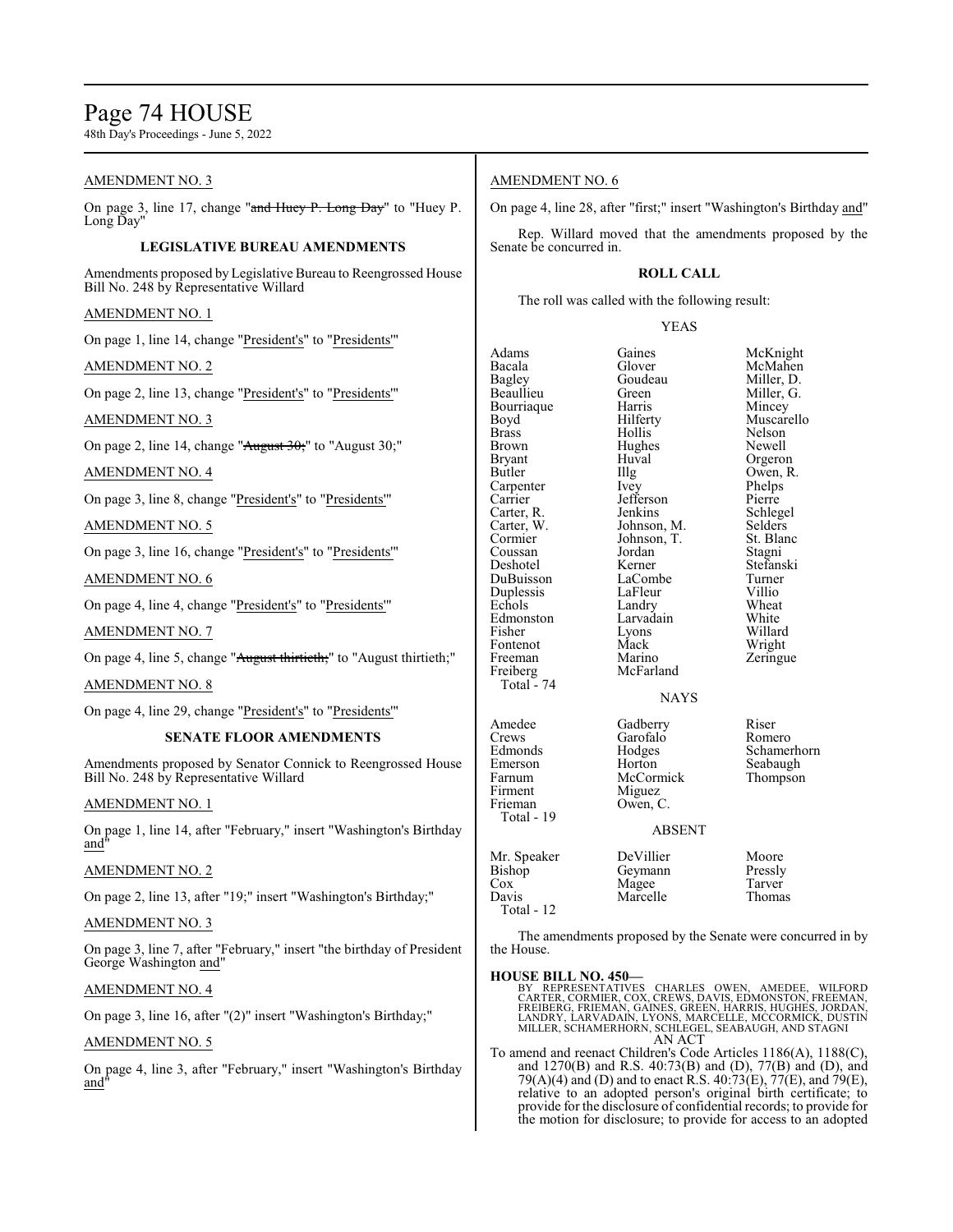# Page 75 HOUSE

48th Day's Proceedings - June 5, 2022

person's original birth certificate; to provide for the authority of the registrar of vital records; and to provide for related matters.

Read by title.

The above bill was taken up with the amendments proposed by the Senate.

#### **SENATE FLOOR AMENDMENTS**

Amendments proposed by Senator Foil to Reengrossed House Bill No. 450 by Representative Charles Owen

#### AMENDMENT NO. 1

On page 1, line 2, after "1186(A)" delete the remainder of the line and insert "and 1188(C) and R.S."

#### AMENDMENT NO. 2

On page 1, delete line 3 and insert:

"40:73(A), (B), and (D), 77(A), (B), and (D), and 79(A)(4) and (D) and to enact R.S.  $40:73(E)$  and  $(F)$ ,

#### AMENDMENT NO. 3

On page 1, line 4, change "77(E), and 79(E)" to "77(E) and (F), and 79 $(E)$  and  $(F)$ "

#### AMENDMENT NO. 4

On page 1, line 7, after "records;" insert "to provide relative to a contact preference form;"

#### AMENDMENT NO. 5

On page 1, line 9, after "1186(A)" delete the remainder of the line and insert "and 1188(C) are hereby"

#### AMENDMENT NO. 6

On page 2, delete lines 11 through 27 and on page 3, delete lines 1 through 18 and insert:

"Section 2. R.S. 40:73(A), (B), and (D), and 77(A), (B), and (D), and 79(A)(4) and (D) are hereby amended and reenacted and R.S. 40:73(E) and (F),  $77(E)$  and (F), and 79(E) and (F) are hereby enacted to read as follows:

#### AMENDMENT NO. 7

On page 3, delete line 21 and insert:

"A. Upon completion of the new record provided for in R.S. 40:72, the state registrar shall issue to the adopted person or to the adoptive parents a certified copy of the new record and shall place the original birth certificate, the contact preference form submitted pursuant to Subsection F of this Section, and the copy of the judgment or the copy of the act of adoption in a sealed package and shall file the package in the archives of the vital records registry."

### AMENDMENT NO. 8

On page 3, line 25, change "Subsection E" to "Subsections E and F"

#### AMENDMENT NO. 9

On page 4, between lines 18 and 19 and insert:

"F.(1) A birth parent may at any time request from the state registrar a contact preference form that shall accompany the adopted person's original birth certificate.

(2) The contact preference form shall provide the following information to be completed at the option of the birth parent who shall indicate his intentions as follows:

(a) I would like to be contacted.

(b) I would prefer to be contacted only through an intermediary.

(c) I prefer not to be contacted at this time. If I decide later that I would like to be contacted, I will submit an updated contact preference form to the state registrar.

(3) The contact preference form is a confidential communication from the birth parent to the person named on the sealed birth certificate and shall be placed in the sealed packet containing the original birth certificate. The contact preference form shall be released to an adopted person when he requests his original birth certificate pursuant to Subsection E of this Section."

#### AMENDMENT NO. 10

On page 4, delete line 21 and insert:

"A. Upon completion of the new record as provided for in R.S. 40:76 with respect to an adopted person who was born in Louisiana and adopted in another state, the state registrar shall issue to the adoptive parents a certified copy of the new record and shall place the original birth certificate, the contact preference form submitted pursuant to Subsection F of this Section, and the copy of the decree and related documents in a sealed package and shall file the package in its archives.

#### AMENDMENT NO. 11

On page 4, line 26, change "Subsection E" to "Subsections E and F"

#### AMENDMENT NO. 12

On page 5, between lines 18 and 19 insert:

"F.(1) A birth parent may at any time request from the state registrar a contact preference form that shall accompany the adopted person's original birth certificate.

(2) The contact preference form shall provide the following information to be completed at the option of the birth parent who shall indicate his intentions as follows:

(a) I would like to be contacted.

(b) I would prefer to be contacted only through an intermediary.

(c) I prefer not to be contacted at this time. If I decide later that I would like to be contacted, I will submit an updated contact preference form to the state registrar.

(3) The contact preference form is a confidential communication from the birth parent to the person named on the sealed birth certificate and shall be placed in the sealed packet containing the original birth certificate. The contact preference form shall be released to an adopted person when he requests his original birth certificate pursuant to Subsection E of this Section.

#### AMENDMENT NO. 13

On page 5, line 24, after "decree" and before the period "." insert "and the contact preference form submitted pursuant to Subsection F of this Section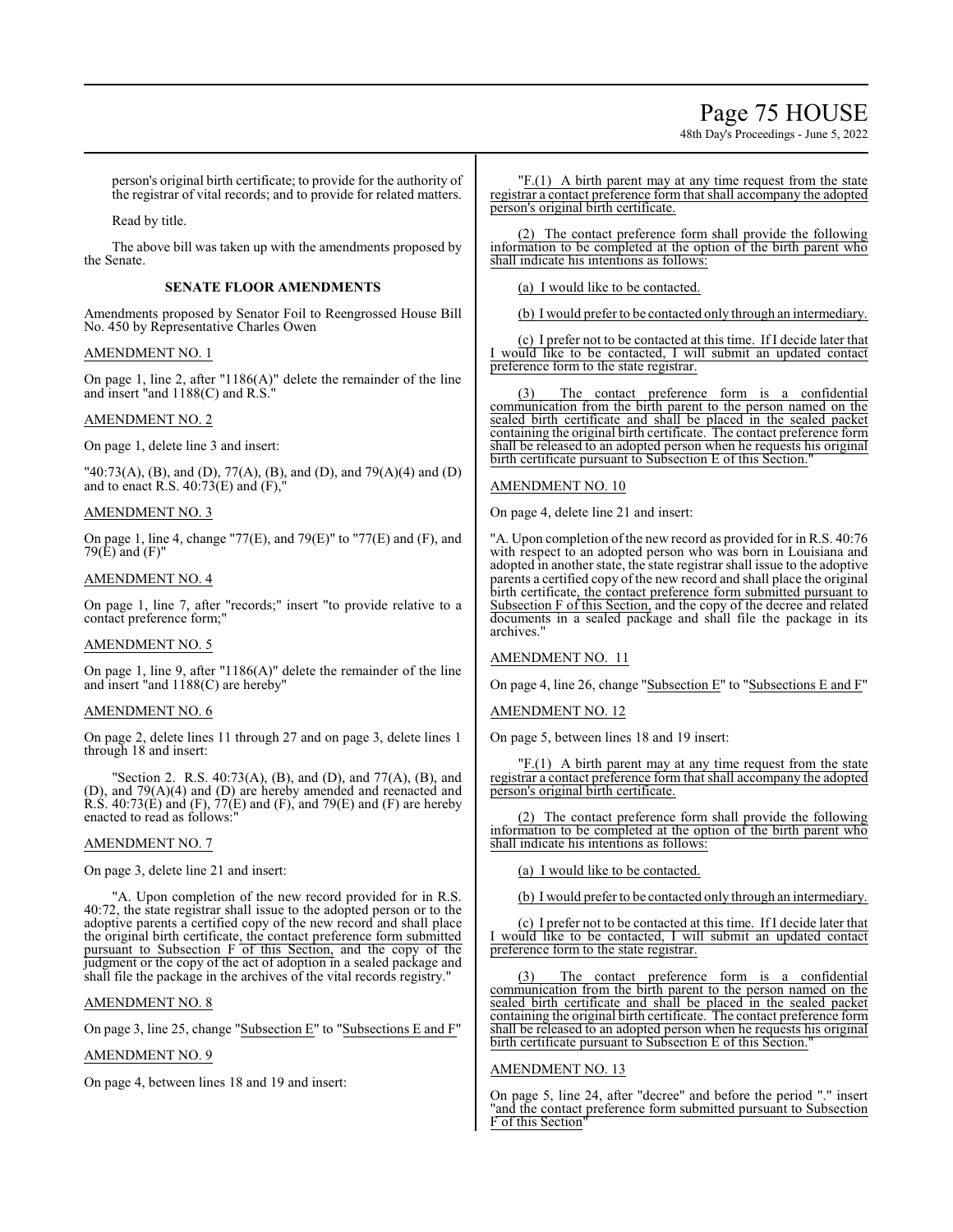# Page 76 HOUSE

48th Day's Proceedings - June 5, 2022

#### AMENDMENT NO. 14

On page 5, line 27, change "Subsection E" to "Subsections E and F"

#### AMENDMENT NO. 15

On page 6, after line 11 insert:

"F.(1) A birth parent may at any time request from the state registrar a contact preference form that shall accompany the adopted person's original birth certificate.

(2) The contact preference form shall provide the following information to be completed at the option of the birth parent who shall indicate his intentions as follows:

(a) I would like to be contacted.

(b) I would prefer to be contacted only through an intermediary.

(c) I prefer not to be contacted at this time. If I decide later that I would like to be contacted, I will submit an updated contact preference form to the state registrar.

(3) The contact preference form is a confidential communication from the birth parent to the person named on the sealed birth certificate and shall be placed in the sealed packet containing the original birth certificate. The contact preference form shall be released to an adopted person when he requests his original birth certificate pursuant to Subsection E of this Section.

Rep. Charles Owenmoved that the amendments proposed by the Senate be concurred in.

#### **ROLL CALL**

The roll was called with the following result:

#### YEAS

| Adams        | Gaines            | McMahen     |
|--------------|-------------------|-------------|
| Amedee       |                   |             |
| Bacala       | Geymann<br>Glover | Miller, D.  |
|              |                   | Miller, G.  |
| Bagley       | Goudeau           | Muscarello  |
| Beaullieu    | Green)            | Nelson      |
| Bourriaque   | Harris            | Newell      |
| Boyd         | Hilferty          | Orgeron     |
| <b>Brass</b> | Hollis            | Owen, C.    |
| <b>Brown</b> | Horton            | Owen, R.    |
| Bryant       | Hughes            | Phelps      |
| Butler       | Huval             | Pierre      |
| Carpenter    | Illg              | Riser       |
| Carrier      | Jefferson         | Romero      |
| Carter, W.   | Jenkins           | Schamerhorn |
| Cormier      | Johnson, M.       | Schlegel    |
| Coussan      | Johnson, T.       | Seabaugh    |
| Crews        | Jordan            | Selders     |
| Deshotel     | Kerner            | St. Blanc   |
| DuBuisson    | LaCombe           | Stagni      |
| Duplessis    | LaFleur           | Tarver      |
| Echols       | Landry            | Thomas      |
| Edmonston    | Larvadain         | Thompson    |
| Emerson      | Lyons             | Turner      |
| Fisher       | Marcelle          | Villio      |
| Freeman      | Marino            | White       |
| Freiberg     | McCormick         | Willard     |
| Frieman      | McFarland         | Zeringue    |
| Gadberry     | McKnight          |             |
| Total - 83   |                   |             |
|              | NAYS              |             |
| Carter, R.   | Garofalo          | Mincey      |

| Edmonds<br>Farnum<br>Firment<br>Fontenot<br>Total - 15 | Hodges<br>Ivey<br>Mack<br>Miguez<br><b>ABSENT</b> | Pressly<br>Stefanski<br>Wheat<br>Wright |
|--------------------------------------------------------|---------------------------------------------------|-----------------------------------------|
| Mr. Speaker<br><b>Bishop</b><br>Cox<br>Total - 7       | Davis<br>DeVillier<br>Magee                       | Moore                                   |

The amendments proposed by the Senate were concurred in by the House.

#### **Consent to Correct a Vote Record**

Rep. Farnum requested the House consent to correct his vote on the Concurrence of the Senate Amendments to House Bill No. 450 from yea to nay, which consent was unanimously granted.

#### **HOUSE BILL NO. 550—**

BY REPRESENTATIVE EMERSON AN ACT

To enact R.S. 17:3996(I), relative to elementary and secondary education; to provide relative to student learning pods; to provide relative to policies and procedures; to provide relative to domicile; and to provide for related matters.

Read by title.

The above bill was taken up with the amendments proposed by the Senate.

#### **SENATE COMMITTEE AMENDMENTS**

Amendments proposed by Senate Committee on Education to Engrossed House Bill No. 550 by Representative Emerson

#### AMENDMENT NO. 1

Delete committee amendments numbers 4059 and 4079 adopted by the Senate Committee on Education on May 26, 2022.

#### AMENDMENT NO. 2

On page 1, at the beginning of line 9, after "I." delete "If a charter school establishes" and insert "A Type 2 charter may establish"

#### AMENDMENT NO. 3

On page 1, at the end of line 11, delete "No other conditions", delete line 12, and insert the following:

"Such a learning pod shall not be physically located in a school district that received a letter grade of an "A" or "B" or any variation thereof for the most recent year pursuant to the district accountability system."

#### **SENATE FLOOR AMENDMENTS**

Amendments proposed by Senator Fred Mills to Engrossed House Bill No. 550 by Representative Emerson

#### AMENDMENT NO. 1

Delete Senate Committee Amendment No. 1 of the set of committee amendments (4088) proposed by Senate Education Committee and adopted by the Senate on May 31, 2022.

Rep. Emerson moved that the amendments proposed by the Senate be rejected.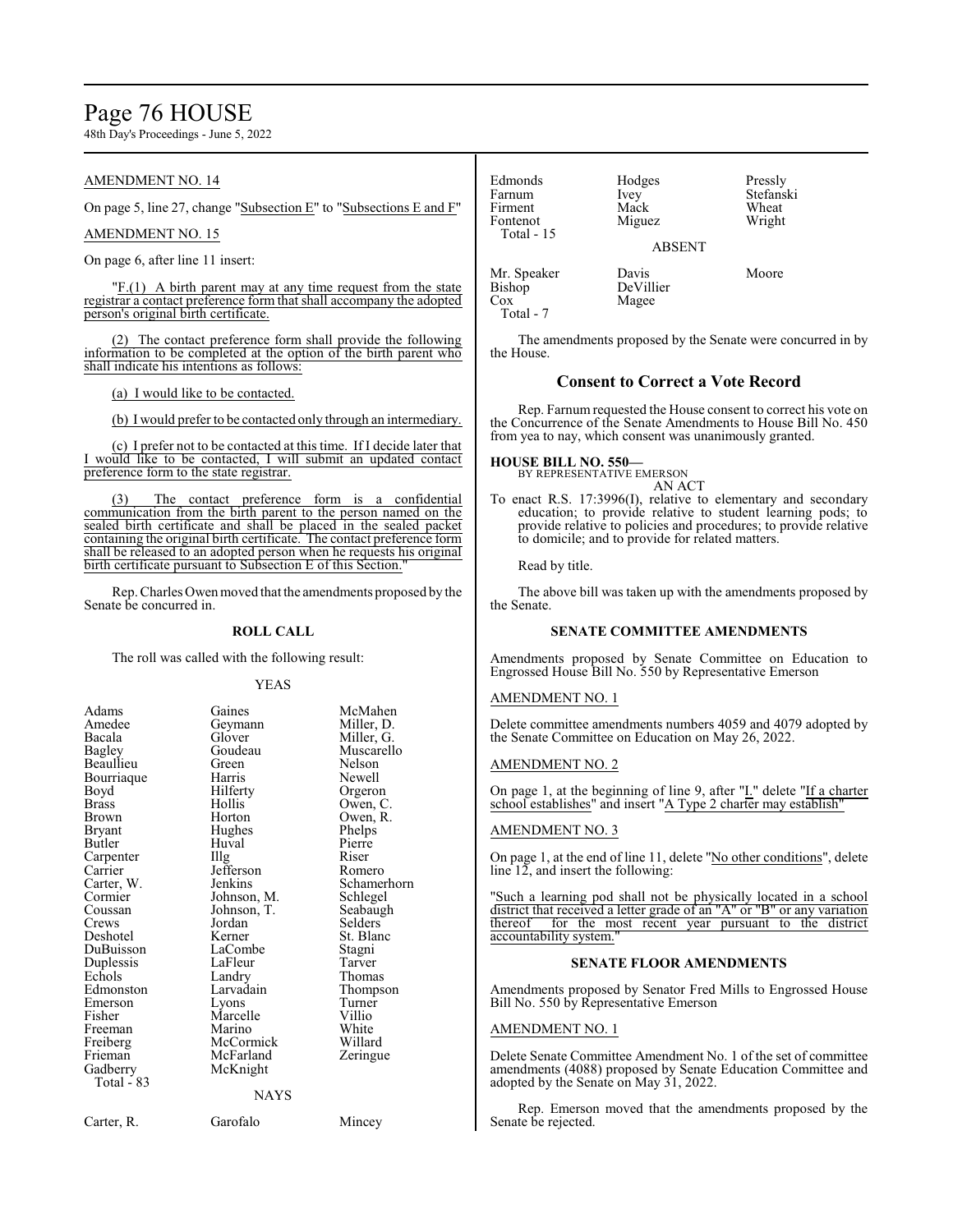### Page 77 HOUSE

48th Day's Proceedings - June 5, 2022

#### **ROLL CALL**

The roll was called with the following result:

#### YEAS

| Adams       | Gadberry      | McMahen     |
|-------------|---------------|-------------|
| Amedee      | Gaines        | Miguez      |
| Bacala      | Garofalo      | Miller, D.  |
| Bagley      | Geymann       | Miller, G.  |
| Beaullieu   | Glover        | Mincey      |
| Bourriaque  | Goudeau       | Muscarello  |
| Boyd        | Green         | Nelson      |
| Brass       | Harris        | Newell      |
| Brown       | Hilferty      | Orgeron     |
| Bryant      | Hodges        | Owen, C.    |
| Butler      | Hollis        | Owen, R.    |
| Carpenter   | Horton        | Phelps      |
| Carrier     | Hughes        | Pierre      |
| Carter, R.  | Huval         | Pressly     |
| Carter, W.  | Illg          | Riser       |
| Cormier     | Ivey          | Romero      |
| Coussan     | Jefferson     | Schamerhorn |
| Crews       | Jenkins       | Schlegel    |
| Davis       | Johnson, M.   | Seabaugh    |
| Deshotel    | Johnson, T.   | Selders     |
| DuBuisson   | Jordan        | St. Blanc   |
| Duplessis   | Kerner        | Stagni      |
| Echols      | LaCombe       | Stefanski   |
| Edmonds     | LaFleur       | Tarver      |
| Edmonston   | Landry        | Thomas      |
| Emerson     | Larvadain     | Thompson    |
| Farnum      | Lyons         | Turner      |
| Firment     | Mack          | Villio      |
| Fisher      | Marcelle      | Wheat       |
| Fontenot    | Marino        | White       |
| Freeman     | McCormick     | Willard     |
| Freiberg    | McFarland     | Wright      |
| Frieman     | McKnight      | Zeringue    |
| Total - 99  |               |             |
|             | <b>NAYS</b>   |             |
|             |               |             |
| Total - 0   |               |             |
|             | <b>ABSENT</b> |             |
| Mr. Speaker | Cox           | Magee       |
| Bishop      | DeVillier     | Moore       |
|             |               |             |

Total - 6

The amendments proposed by the Senate were rejected.

Conference committee appointment pending.

#### **HOUSE BILL NO. 585—**

BY REPRESENTATIVE FREEMAN AN ACT

To enact Code of Criminal Procedure Article 1005, relative to firearm data collection; to provide for required reporting of aggregate firearm transfer data to the Louisiana Commission on Law Enforcement and Administration of Criminal Justice; to provide for the creation of a standardized form used to report aggregate data fields; to provide for submission of forms; to provide for submission dates; to provide for publication of data; to provide for a report; and to provide for related matters.

#### Read by title.

The above bill was taken up with the amendments proposed by the Senate.

#### **SENATE COMMITTEE AMENDMENTS**

Amendments proposed by Senate Committee on Judiciary B to Reengrossed House Bill No. 585 by Representative Freeman

#### AMENDMENT NO. 1

On page 2, line 13, after "pursuant to" delete the remainder of the line, delete line 14, and insert "Subparagraph (1) of this Paragraph."

#### AMENDMENT NO. 2

On page 2, line 20, change "Subsection A" to "Paragraph A of this Article"

AMENDMENT NO. 3

On page 3, line 7, change "Subsection D of this Section" to "Paragraph D of this Article"

Rep. Freeman moved that the amendments proposed by the Senate be concurred in.

#### **ROLL CALL**

The roll was called with the following result:

YEAS

Bacala **Harris** Orgeron<br>Bourriaque Hilferty Owen, C Bourriaque Hilfert<br>Boyd Hollis Boyd Hollis Owen, R.<br>Brass Hughes Pierre Brass Hughes<br>Brown Huval Bryant Ivey Riser<br>Butler Johnson, T. Romero Butler Johnson, T.<br>Carpenter Jordan Carpenter Jordan Schamerhorn Carter, W. LaCombe<br>Coussan LaFleur St. Blan Deshotel Landry Stagni<br>DuBuisson Larvadain Stefanski DuBuisson Larvadain Stefans<br>
Duplessis Lyons Tarver Duplessis Lyons Tarver Echols Marcelle<br>Fisher Marino Fisher Marino Thompson<br>Fontenot McFarland Turner Fontenot McFarland Turner<br>Freeman McMahen Villio Freiberg Miguez Wheat<br>Gadberry Mincey White Gadberry Mincey White<br>Glover Muscarello Willard Glover Muscarello<br>Goudeau Nelson Total - 69 Amedee Emerson Horton<br>Beaullieu Farnum Illg Beaullieu Farnum Illg<br>Carter, R. Firment Mack Carter, R. Firment<br>Cormier Frieman Cormier Frieman McCormick<br>Crews Garofalo Seabaugh Edmonds Geyman<br>Edmonston Hodges Edmonston Total - 19 Mr. Speaker Gaines Miller, D.<br>Bagley Jefferson Miller, G. Bagley Jefferson Miller, G.<br>Bishop Jenkins Moore Bishop Jenkins Moore<br>Cox Johnson, M. Phelps

Total - 17

Huval Pressly<br>Ivey Riser Kerner Schlegel<br>LaCombe Selders LaFleur St. Blanc<br>Landry Stagni McMahen Villio<br>
Miguez Wheat NAYS

Adams Green Newell Zeringue

#### ABSENT

Cox Johnson, M.<br>Davis Magee Davis Magee Wright<br>DeVillier McKnight McKnight

Garofalo Seabaugh<br>Gevmann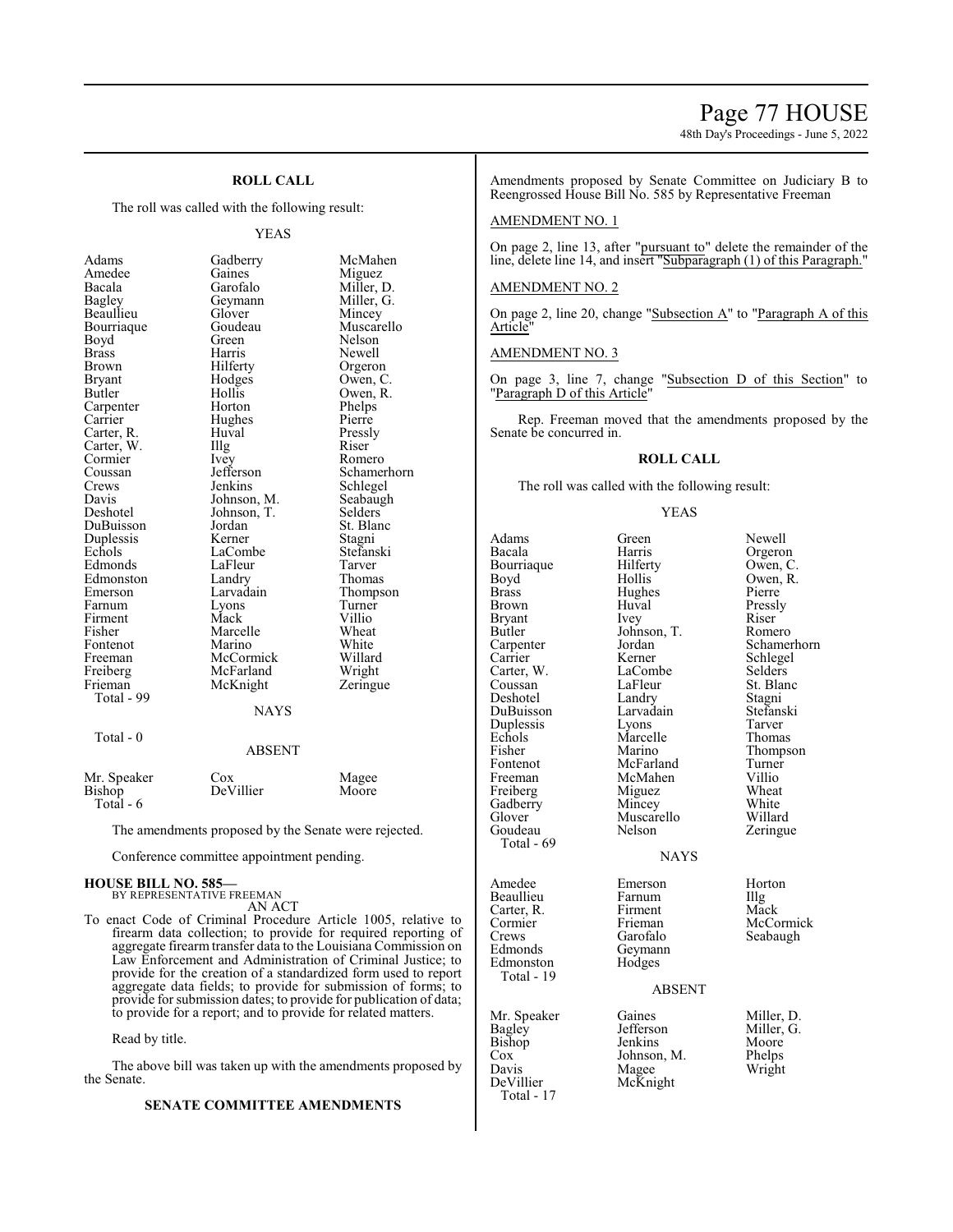# Page 78 HOUSE

48th Day's Proceedings - June 5, 2022

The amendments proposed by the Senate were concurred in by the House.

# **HOUSE BILL NO. 612—** BY REPRESENTATIVE HUVAL

AN ACT

To enact R.S. 22:1483.1, relative to the Louisiana Fortify Homes Program; to provide for financial grants to retrofit residential property; to define certain terms; to provide for eligibility requirements; to provide for confidentiality of applicants; to provide for an effective date; to provide for termination of the program; and to provide for related matters.

Read by title.

The above bill was taken up with the amendments proposed by the Senate.

#### **SENATE FLOOR AMENDMENTS**

Amendments proposed by Senator White to Reengrossed House Bill No. 612 by Representative Huval

#### AMENDMENT NO. 1

On page 2, line 13, delete "ten" and insert "five"

#### AMENDMENT NO. 2

On page 3, line 1, delete "2023" and insert "2024"

Rep. Huval moved that the amendments proposed by the Senate be rejected.

#### **ROLL CALL**

The roll was called with the following result:

Gadberry<br>Gaines

Goudeau<br>Green

Hodges<br>Hollis

Jordan<br>Kerner

LaFleur<br>Landrv

Lyons<br>Mack

McFarland

#### YEAS

| Mr. Speaker           |
|-----------------------|
| Adams                 |
| Amedee                |
| Bacala                |
| Bagley                |
| Beaullieu             |
| Bourriaque            |
| Boyd                  |
| <b>Brass</b>          |
| Brown                 |
| Butler                |
| Carpenter<br>Carrier  |
|                       |
| Carter, R.            |
| Carter, W.<br>Cormier |
|                       |
| Coussan               |
|                       |
|                       |
| Crews                 |
| Davis                 |
| Deshotel              |
| DuBuisson             |
| Duplessis             |
| Echols                |
| Edmonds               |
| Edmonston             |
| Emerson               |
| Farnum                |
| Firment               |
| Fisher                |
| Fontenot              |
| Freeman<br>Total - 93 |

Freiberg McKnight<br>Frieman McMahen McMahen<br>Miguez Gaines Miller, D.<br>Garofalo Miller, G. Miller, G.<br>Mincey Geymann Mincey<br>Glover Nelson Glover Nelson<br>Goudeau Newell Green Orgeron<br>Harris Owen R Owen, R.<br>Phelps Hilferty<br>Hodges Pierre Hollis Pressly<br>
Horton Riser Carter, R. **Horton** Riser Hughes Romero<br>Huval Schamer Huval Schamerhorn<br>Illg Schlegel Illg Schlegel<br>Ivev Seabaugh Seabaugh<br>Selders Jefferson Selders<br>Johnson, T. St. Blanc Johnson, T. St. Blanch<br>Jordan Stagni Stefanski<br>Tarver LaCombe Tarver<br>
LaFleur Thomas Thompson<br>Turner Larvadain Turner<br>Lyons Villio Wheat<br>White Marino White<br>
McCormick Willard McCormick Willard<br>
McFarland Wright

| Total - 0     | <b>ABSENT</b> |            |
|---------------|---------------|------------|
| <b>Bishop</b> | Jenkins       | Moore      |
| <b>Bryant</b> | Johnson, M.   | Muscarello |
| Cox           | Magee         | Owen, C.   |
| DeVillier     | Marcelle      | Zeringue   |

The amendments proposed by the Senate were rejected.

Conference committee appointment pending.

#### **HOUSE BILL NO. 698—**

DeVillier Total - 12

> BY REPRESENTATIVE MAGEE AN ACT

To amend and reenact R.S. 40:1046(C)(2)(introductory paragraph) and  $(H)(8)(a)$ (introductory paragraph), (i), (iii), and (b) and to enact R.S.  $40:1046(C)(2)(m)$  and  $(H)(8)(c)$  and  $(d)$ , relative to marijuana produced for therapeutic use; to provide for regulation by the Louisiana Department of Health of various aspects of production of marijuana for therapeutic use; to authorize the Louisiana Department of Health to charge and collect fees from contractors and other persons involved with therapeutic marijuana production; to authorize the department to charge and collect fees to fund expenses associated with regulation and control of therapeutic marijuana; to provide for remittance to the Louisiana Department of Revenue of the proceeds of certain fees; to provide for an effective date; and to provide for related matters.

Read by title.

The above bill was taken up with the amendments proposed by the Senate.

#### **SENATE COMMITTEE AMENDMENTS**

Amendments proposed by Senate Committee on Health and Welfare to Engrossed House Bill No. 698 by Representative Magee

#### AMENDMENT NO. 1

On page 1, line 2, after "reenact" delete the remainder of the line

#### AMENDMENT NO. 2

On page 1, line 3, change "(H)(8)(a)(introductory paragraph)" to "R.S. 40:1046(H)(8)(a)(introductory paragraph)"

#### AMENDMENT NO. 3

On page 1, line 4, change " 40:1046(C)(2)(m) and (H)(8)(c) and (d)" to " $40:1046(H)(8)(c)$  and (d)"

#### AMENDMENT NO. 4

On page 1, line 14, change "R.S. 40:1046(C)(2)(introductory paragraph) and (H)(8)(a)(introductory" to "R.S. 40:1046(H)(8)(a)(introductory"

#### AMENDMENT NO. 5

On page 1, line 15, delete "40:1046(C)(2)(m)" and on line 16, delete "and  $(H)(8)(c)$ " and insert "40:104 $\hat{\mathbf{6}}(\hat{\mathbf{H}})(\hat{8})(c)$ "

#### AMENDMENT NO. 6

On page 2, delete lines 4 through 11

**NAYS**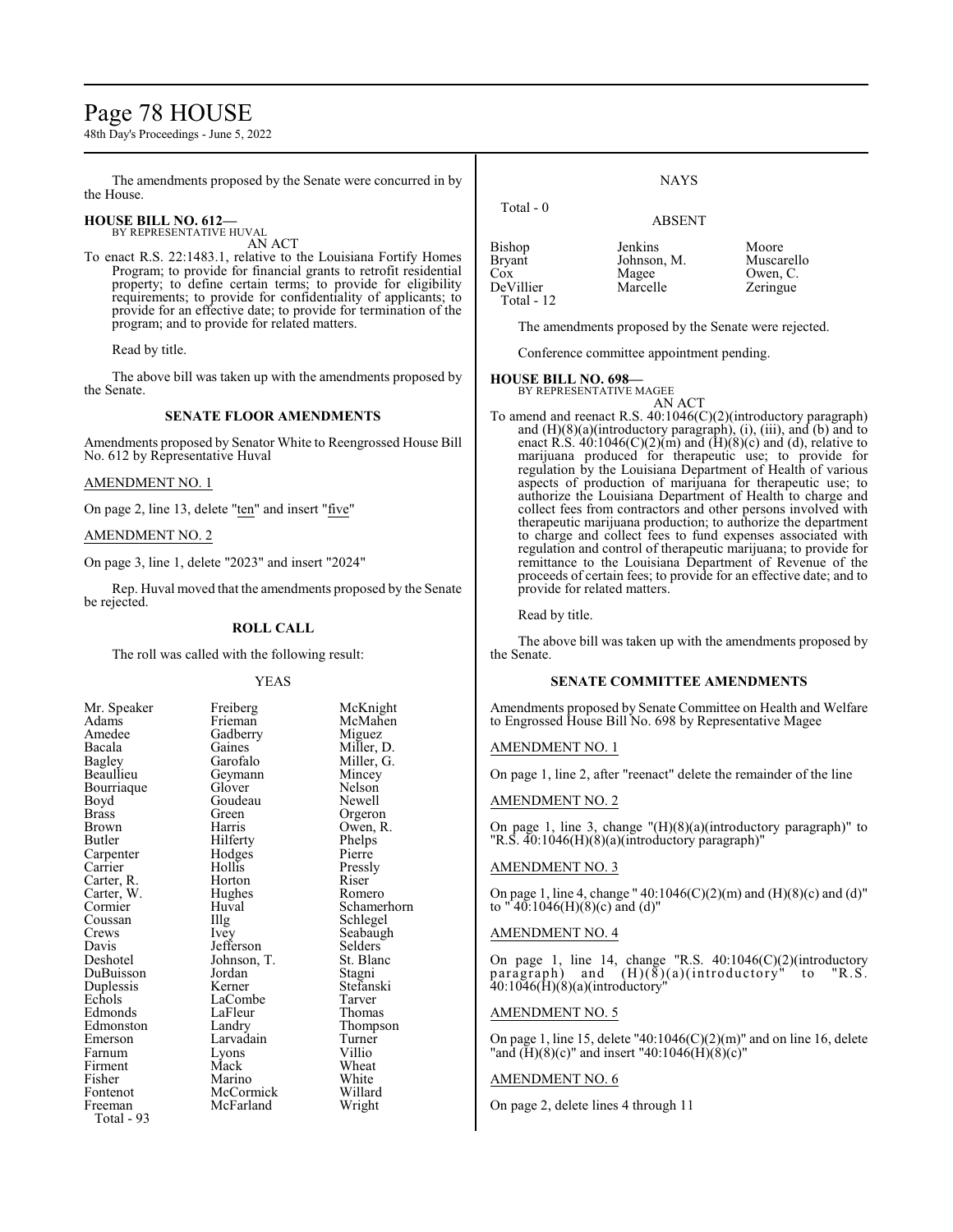# Page 79 HOUSE

48th Day's Proceedings - June 5, 2022

|                                                                                                                                                | <b>SENATE FLOOR AMENDMENTS</b>                                |                                                                                                                                                                                                                                                                                                               | Edmonston                                                                                                                                                                                    | Hodges                                                                                                                                                                                                                | Thompson                                                                                                                    |
|------------------------------------------------------------------------------------------------------------------------------------------------|---------------------------------------------------------------|---------------------------------------------------------------------------------------------------------------------------------------------------------------------------------------------------------------------------------------------------------------------------------------------------------------|----------------------------------------------------------------------------------------------------------------------------------------------------------------------------------------------|-----------------------------------------------------------------------------------------------------------------------------------------------------------------------------------------------------------------------|-----------------------------------------------------------------------------------------------------------------------------|
| 698 by Representative Magee                                                                                                                    |                                                               | Amendments proposed by Senator Ward to Engrossed House Bill No.                                                                                                                                                                                                                                               | Farnum<br>Total - 20                                                                                                                                                                         | Horton<br><b>ABSENT</b>                                                                                                                                                                                               |                                                                                                                             |
| AMENDMENT NO. 1                                                                                                                                |                                                               |                                                                                                                                                                                                                                                                                                               | Bishop                                                                                                                                                                                       | Johnson, M.                                                                                                                                                                                                           | Owen, C.                                                                                                                    |
| 19, 2022.                                                                                                                                      |                                                               | Delete Senate Committee Amendment No. 5 proposed by the Senate<br>Committee on Health and Welfare and adopted by the Senate on May                                                                                                                                                                            | $\cos$<br>Davis<br>DeVillier<br>Total - $10$                                                                                                                                                 | Landry<br>Magee<br>Moore                                                                                                                                                                                              | Thomas                                                                                                                      |
| <b>AMENDMENT NO. 2</b>                                                                                                                         |                                                               |                                                                                                                                                                                                                                                                                                               |                                                                                                                                                                                              |                                                                                                                                                                                                                       | The amendments proposed by the Senate, having received a                                                                    |
| On page 1, line 3, after "and (b)" delete the remainder of the line and,<br>delete line 4, and insert: ", relative to marijuana produced for"  |                                                               |                                                                                                                                                                                                                                                                                                               | two-thirds vote of the elected members, were concurred in by the<br>House.                                                                                                                   |                                                                                                                                                                                                                       |                                                                                                                             |
| <b>AMENDMENT NO. 3</b>                                                                                                                         |                                                               |                                                                                                                                                                                                                                                                                                               | <b>HOUSE BILL NO. 724-</b>                                                                                                                                                                   |                                                                                                                                                                                                                       |                                                                                                                             |
|                                                                                                                                                | delete line 9, and on line 10 delete "therapeutic marijuana;" | On page 1, line 8, after "production;" delete the remainder of the line,                                                                                                                                                                                                                                      |                                                                                                                                                                                              | BY REPRESENTATIVES BAGLEY, COX, DAVIS, FISHER, FONTENOT, GOUDEAU, HILFERTY, JENKINS, NEWELL, PRESSLY, ST. BLANC,<br><b>AND THOMAS</b><br>AN ACT<br>To enact Chapter 15-B of Subtitle III of Title 39 of the Louisiana |                                                                                                                             |
| <b>AMENDMENT NO. 4</b>                                                                                                                         |                                                               |                                                                                                                                                                                                                                                                                                               |                                                                                                                                                                                              |                                                                                                                                                                                                                       | Revised Statutes of 1950, to be comprised of R.S. 39:1481<br>through 1489, relative to economic development; to provide for |
| On page 1, line 15, after "reenacted" delete the remainder of the line<br>and on line 16 delete "and $(H)(8)(c)$ and $(d)$ are hereby enacted" |                                                               |                                                                                                                                                                                                                                                                                                               | intent; to provide for definitions; to provide for an economic<br>development program; to create a special treasury fund for<br>economic development; to provide for qualified expenditures; |                                                                                                                                                                                                                       |                                                                                                                             |
| <b>AMENDMENT NO. 5</b>                                                                                                                         |                                                               |                                                                                                                                                                                                                                                                                                               | to provide form requirements; to provide for deposit and<br>allocation of funds; to provide relative to the powers and duties                                                                |                                                                                                                                                                                                                       |                                                                                                                             |
| On page 3, delete lines 9 through 23                                                                                                           |                                                               | of the Department of Economic Development, the Department<br>of Revenue, and the state treasurer; to provide relative to the<br>promulgation of rules; to provide for procedure; to provide for<br>cooperative endeavor agreements; to provide for application of<br>law; and to provide for related matters. |                                                                                                                                                                                              |                                                                                                                                                                                                                       |                                                                                                                             |
| Rep. Zeringue moved that the amendments proposed by the<br>Senate be concurred in.                                                             |                                                               |                                                                                                                                                                                                                                                                                                               |                                                                                                                                                                                              |                                                                                                                                                                                                                       |                                                                                                                             |
|                                                                                                                                                | <b>ROLL CALL</b>                                              |                                                                                                                                                                                                                                                                                                               | Read by title.                                                                                                                                                                               |                                                                                                                                                                                                                       |                                                                                                                             |
|                                                                                                                                                | The roll was called with the following result:                |                                                                                                                                                                                                                                                                                                               | The above bill was taken up with the amendments proposed by<br>the Senate.                                                                                                                   |                                                                                                                                                                                                                       |                                                                                                                             |
|                                                                                                                                                | <b>YEAS</b>                                                   |                                                                                                                                                                                                                                                                                                               |                                                                                                                                                                                              |                                                                                                                                                                                                                       |                                                                                                                             |
| Mr. Speaker                                                                                                                                    | Glover                                                        | Mincey                                                                                                                                                                                                                                                                                                        |                                                                                                                                                                                              | <b>SENATE COMMITTEE AMENDMENTS</b>                                                                                                                                                                                    |                                                                                                                             |
| Adams<br>Bacala<br><b>Bagley</b>                                                                                                               | Goudeau<br>Green<br>Harris                                    | Muscarello<br>Nelson<br>Newell                                                                                                                                                                                                                                                                                |                                                                                                                                                                                              | Reengrossed House Bill No. 724 by Representative Bagley                                                                                                                                                               | Amendments proposed by Senate Committee on Finance to Re-                                                                   |
| Beaullieu                                                                                                                                      | Hilferty<br>Hollis                                            | Orgeron<br>Owen, R.                                                                                                                                                                                                                                                                                           | <b>AMENDMENT NO. 1</b>                                                                                                                                                                       |                                                                                                                                                                                                                       |                                                                                                                             |
| Bourriaque<br>Boyd<br><b>Brass</b>                                                                                                             | Hughes<br>Huval                                               | Phelps<br>Pierre                                                                                                                                                                                                                                                                                              |                                                                                                                                                                                              | On page 1, line 3, delete "1489" and insert "1485"                                                                                                                                                                    |                                                                                                                             |
| <b>Brown</b>                                                                                                                                   | Ivey<br>Jefferson                                             | Pressly                                                                                                                                                                                                                                                                                                       | <b>AMENDMENT NO. 2</b>                                                                                                                                                                       |                                                                                                                                                                                                                       |                                                                                                                             |
| Bryant<br>Carpenter                                                                                                                            | Jenkins                                                       | Riser<br>Romero                                                                                                                                                                                                                                                                                               |                                                                                                                                                                                              |                                                                                                                                                                                                                       | On page 1, line 5, after "program;" delete the remainder of the line                                                        |
| Carrier<br>Carter, W.                                                                                                                          | Johnson, T.<br>Jordan                                         | Schamerhorn<br>Schlegel                                                                                                                                                                                                                                                                                       | <b>AMENDMENT NO. 3</b>                                                                                                                                                                       |                                                                                                                                                                                                                       |                                                                                                                             |
| Cormier<br>Coussan                                                                                                                             | Kerner<br>LaCombe                                             | Seabaugh<br>Selders                                                                                                                                                                                                                                                                                           |                                                                                                                                                                                              |                                                                                                                                                                                                                       |                                                                                                                             |
| Deshotel                                                                                                                                       | LaFleur                                                       | St. Blanc                                                                                                                                                                                                                                                                                                     |                                                                                                                                                                                              | line, and on line 7 delete "deposit and allocation of funds;"                                                                                                                                                         | On page 1, line 6, after "expenditures;" delete the remainder of the                                                        |
| DuBuisson                                                                                                                                      | Larvadain                                                     | Stagni                                                                                                                                                                                                                                                                                                        |                                                                                                                                                                                              |                                                                                                                                                                                                                       |                                                                                                                             |
| Duplessis<br>Echols                                                                                                                            | Lyons<br>Marcelle                                             | Stefanski<br>Turner                                                                                                                                                                                                                                                                                           | <b>AMENDMENT NO. 4</b>                                                                                                                                                                       |                                                                                                                                                                                                                       |                                                                                                                             |
| Emerson                                                                                                                                        | Marino                                                        | Villio                                                                                                                                                                                                                                                                                                        |                                                                                                                                                                                              |                                                                                                                                                                                                                       | On page 1, line 8, after "Development" delete the remainder of the                                                          |
| Fisher                                                                                                                                         | McCormick                                                     | Wheat                                                                                                                                                                                                                                                                                                         | line and insert a semicolon ":"                                                                                                                                                              |                                                                                                                                                                                                                       |                                                                                                                             |

On page 1, line 8, after "Development" delete the remainder of the line and insert a semicolon ";"

### AMENDMENT NO. 5

On page 1, line 9, at the beginning of the line delete "treasurer;" and after "promulgation of" insert "administrative"

#### AMENDMENT NO. 6

On page 1, line 14, delete "1489" and insert "1485"

Butler Frieman<br>Carter, R. Gadberry Carter, R. Gadberry McFarland<br>Crews Garofalo Miguez Crews Garofalo Miguez<br>Edmonds Geymann Tarver Geymann

NAYS

Fisher McCormick Wheat<br>Fontenot McKnight White Fontenot McKnight White<br>Freeman McMahen Willard Freeman McMahen Willard<br>Freiberg Miller, D. Wright Freiberg Miller, D. Wright

Gaines<br>Total - 75

Gaines Miller, G. Zeringue Amedee Firment Illg<br>Butler Frieman Mack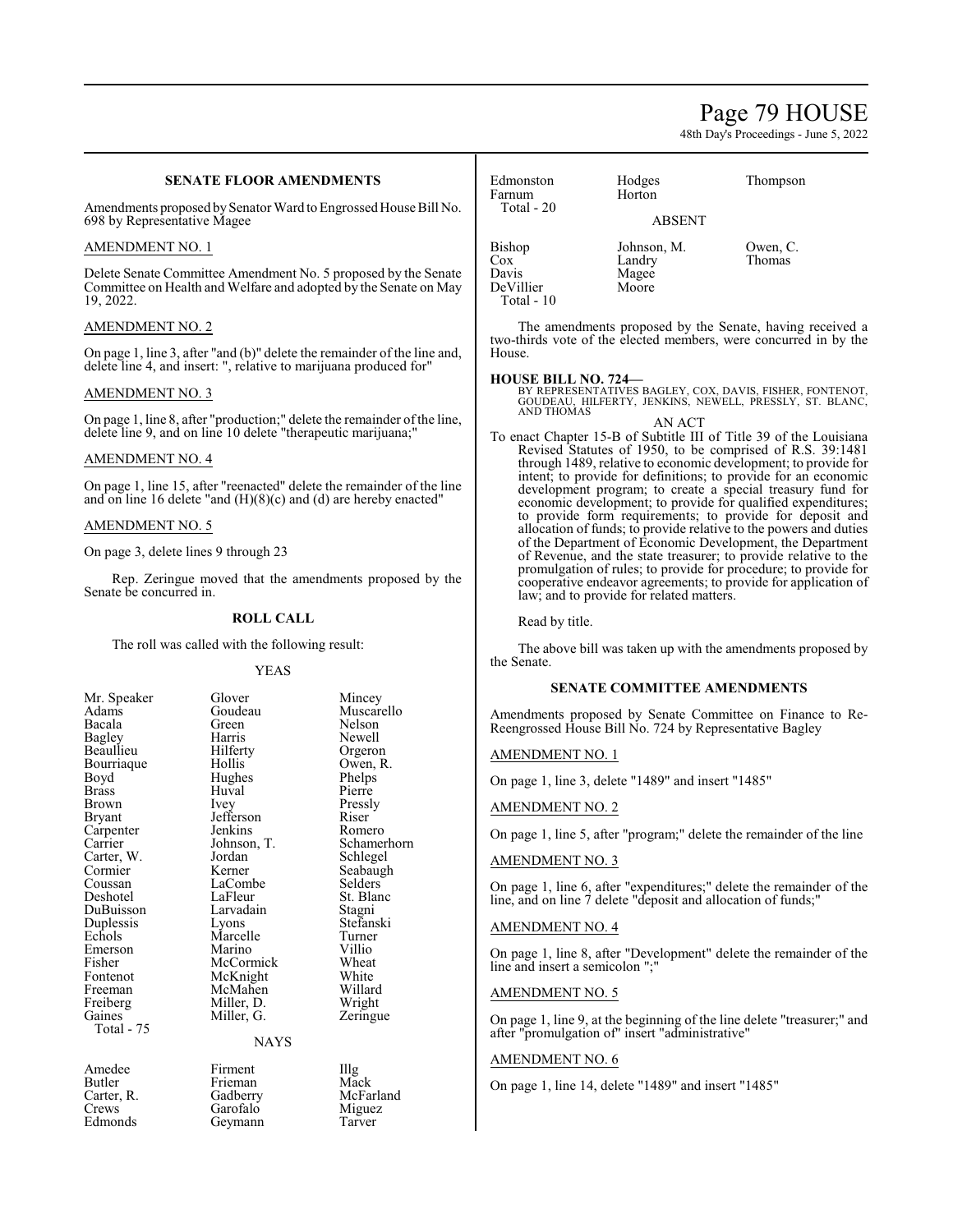# Page 80 HOUSE

48th Day's Proceedings - June 5, 2022

#### AMENDMENT NO. 7

On page 2, delete lines 23 through 26

#### AMENDMENT NO. 8

On page 2, line 27, delete " $(3)$ " and insert " $(1)$ "

#### AMENDMENT NO. 9

On page 3, line 1, delete " $(4)$ " and insert " $(2)$ "

AMENDMENT NO. 10

On page 3, line 3, delete " $(5)$ " and insert " $(3)$ "

AMENDMENT NO. 11

On page 3, line 4, delete "39:1485" and insert "39:1484"

AMENDMENT NO. 12

On page 3, line 5, delete "(6)" and insert "(4)"

AMENDMENT NO. 13

On page 3, line 10, delete "Louisiana" and insert "Central"

AMENDMENT NO. 14

On page 3, line 12, delete  $"(7)"$  and insert  $"(5)"$ 

AMENDMENT NO. 15

On page 3, line 20, delete "be entitled to" and insert "receive"

#### AMENDMENT NO. 16

On page 3, line 21, after "initial funds" delete the remainder of the line, delete line 22, and insert "appropriated in accordance with the provisions of this Chapter. Each regional economic development organization shall receive all subsequent grants in the amount of one-eighth of the annual funds appropriated or otherwise generated in accordance with the provisions of this Chapter."

#### AMENDMENT NO. 17

On page 3, delete lines 23 through 28 and on page 4, delete lines 1 through 26

#### AMENDMENT NO. 18

On page 4, line 27, delete "§1485." and insert "§1484."

### AMENDMENT NO. 19

On page 5, line 2, after "costs" delete the remainder of the line, and delete line 3, and insert"for publicly owned property or other property to the extent allowable under Article VII, Section 14 of the Constitution of Louisiana and other applicable state law.

#### AMENDMENT NO. 20

On page 5, line 4, delete " $\underline{B.(1)}$ " and insert " $\underline{B."}$ "

AMENDMENT NO. 21

On page 5, line 6, delete " $(a)$ " and insert " $(1)$ "

AMENDMENT NO. 22

On page 5, line 7, delete " $(b)$ " and insert " $(2)$ "

#### AMENDMENT NO. 23

On page 5, line 8, delete "(c)" and insert "(3)"

AMENDMENT NO. 24

On page 5, line 9, delete "(d)" and insert "(4)"

#### AMENDMENT NO. 25

On page 5, line 10, delete " $(e)$ " and insert " $(5)$ "

AMENDMENT NO. 26

On page 5, line 11, delete " $(f)$ " and insert " $(6)$ "

AMENDMENT NO. 27

On page 5, line 12, delete " $(g)$ " and insert " $(7)$ "

AMENDMENT NO. 28

On page 5, line 13, delete "(h)" and insert "(8)"

AMENDMENT NO. 29

On page 5, line 14, delete "(i)" and insert "(9)"

AMENDMENT NO. 30

On page 5, delete lines 16 through 26

AMENDMENT NO. 31

On page 5, at the end of line 28, delete "from the" and at the beginning of line 29, delete "Louisiana Competes Fund" and insert 'awarded pursuant to the provisions of this Chapter'

AMENDMENT NO. 32

On page 6, delete lines 7 through 28

AMENDMENT NO. 33

On page 7, line 1, delete "§1488." and insert "§1485."

AMENDMENT NO. 34

On page 7, line 2, delete "of grant approval," and insert "after adoption of administrative rules promulgated for the implementation of this Chapter,

#### AMENDMENT NO. 35

On page 7, delete lines 13 and 14

AMENDMENT NO. 36

On page 7, line 15, delete " $(4)$ " and insert " $(3)$ " and delete "a report" and insert "an annual report"

AMENDMENT NO. 37

On page 7, line 18, delete " $(5)$ " and insert " $(4)$ "

AMENDMENT NO. 38

On page 7, line 19, delete " $(6)$ " and insert " $(5)$ "

#### AMENDMENT NO. 39

On page 7, line 20, delete " $(7)$ " and insert " $(6)$ "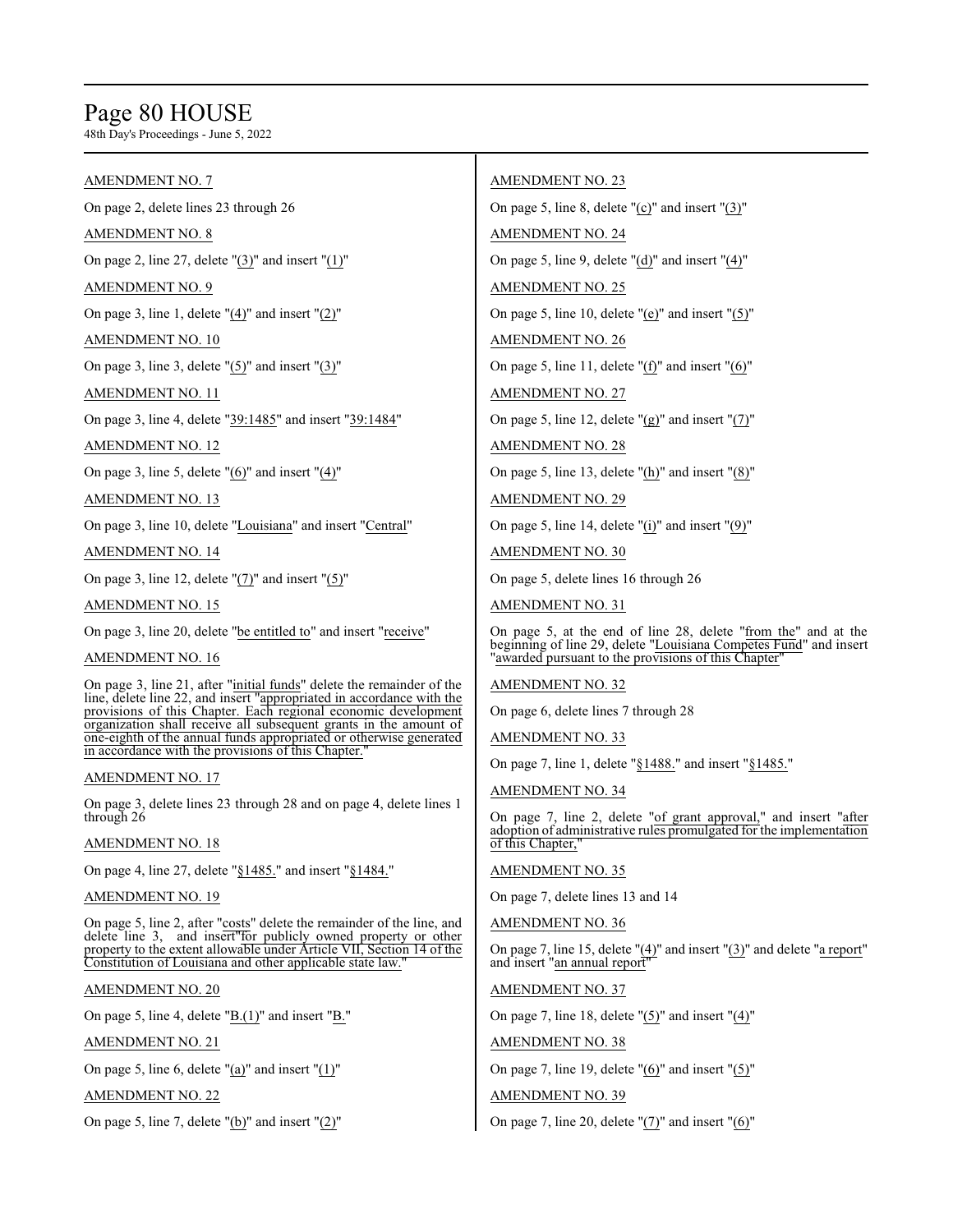# Page 81 HOUSE

48th Day's Proceedings - June 5, 2022

Romero Schamerhorn Schlegel Seabaugh Selders<sup>1</sup> St. Blanc

Stefanski Tarver Thomas Thompson Turner<br>Villio

Wheat<br>White

Willard Wright Zeringue

#### AMENDMENT NO. 40

On page 7, line 21, delete "(8)" and insert "(7)"

AMENDMENT NO. 41

On page 8, delete lines 3 through 23, and insert:

"Section 2. This Act shall become effective upon signature by the governor or, if not signed by the governor, upon expiration of the time for bills to become law without signature by the governor, as provided by Article III, Section 18 of the Constitution of Louisiana. If vetoed by the governor and subsequently approved by the legislature, this Act shall become effective on the day following such approval."

#### **SENATE FLOOR AMENDMENTS**

Amendments proposed by Senator Allain to Re-Reengrossed House Bill No. 724 by Representative Bagley

#### AMENDMENT NO. 1

On page 4, line 16, after "successor" insert ", for use in St. Mary Parish, Lafourche Parish, Terrebonne Parish, and Assumption Parish'

#### **SENATE FLOOR AMENDMENTS**

Amendments proposed by Senator Barrow to Re-Reengrossed House Bill No. 724 by Representative Bagley

#### AMENDMENT NO. 1

On page 3, between lines 22 and 23, insert:

"C. The secretary shall promulgate administrative rules in accordance with the Administrative Procedure Act to implement the provisions of this Chapter. The rules shall be promulgated in consultation with the eight regional economic development organizations and the Louisiana Chamber ofCommerce Foundation."

#### **SENATE FLOOR AMENDMENTS**

Amendments proposed by Senator Fesi to Re-Reengrossed House Bill No. 724 by Representative Bagley

#### AMENDMENT NO. 1

On page 3, line 10, change "Louisiana" to "Central"

Rep. Bagley moved that the amendments proposed by the Senate be concurred in.

#### **ROLL CALL**

The roll was called with the following result:

#### YEAS

| Mr. Speaker   | Frieman  | Miguez     |
|---------------|----------|------------|
| Adams         | Gadberry | Miller, D. |
| Amedee        | Gaines   | Miller, G. |
| Bacala        | Garofalo | Mincey     |
| Bagley        | Glover   | Muscarello |
| Beaullieu     | Goudeau  | Nelson     |
| Bourriaque    | Green    | Newell     |
| Boyd          | Harris   | Orgeron    |
| <b>Brass</b>  | Hilferty | Owen, C.   |
| <b>Brown</b>  | Hodges   | Owen, R.   |
| <b>Bryant</b> | Hollis   | Pierre     |
| Butler        | Horton   | Pressly    |
| Carpenter     | Hughes   | Riser      |

| Carrier<br>Carter, R.<br>Carter, W.<br>Cormier<br>Coussan<br>Crews<br>Davis<br>Deshotel<br>DuBuisson<br>Duplessis<br>Echols<br>Edmonds<br>Edmonston<br>Emerson<br>Farnum<br>Firment<br>Fisher<br>Fontenot<br>Freeman<br>Freiberg<br>Total $-97$ | Huval<br>$\prod_{i=1}^{n}$<br>Jefferson<br>Jenkins<br>Johnson, M.<br>Johnson, T.<br>Jordan<br>Kerner<br>LaCombe<br>LaFleur<br>Landry<br>Larvadain<br>Lyons<br>Mack<br>Marcelle<br>Marino<br>McCormick<br>McFarland<br>McKnight<br>McMahen<br><b>NAYS</b> | Romer<br>Scham<br>Schleg<br>Seabai<br>Selder<br>St. Bla<br>Stagni<br>Stefan<br>Tarver<br>Thoma<br>Thomp<br>Turner<br>Villio<br>Wheat<br>White<br>Willar<br>Wrigh<br>Zering |
|-------------------------------------------------------------------------------------------------------------------------------------------------------------------------------------------------------------------------------------------------|----------------------------------------------------------------------------------------------------------------------------------------------------------------------------------------------------------------------------------------------------------|----------------------------------------------------------------------------------------------------------------------------------------------------------------------------|
| Geymann<br>Total - 2                                                                                                                                                                                                                            | Ivey<br>ABSENT                                                                                                                                                                                                                                           |                                                                                                                                                                            |
|                                                                                                                                                                                                                                                 |                                                                                                                                                                                                                                                          |                                                                                                                                                                            |

Bishop DeVillier Moore<br>Cox Magee Phelps Magee Total - 6

The amendments proposed by the Senate were concurred in by the House.

#### **HOUSE BILL NO. 729—**

BY REPRESENTATIVES DUPLESSIS, BOYD, BRASS, BRYANT,<br>WILFORD CARTER, FISHER, FREEMAN, GAINES, GREEN, HUGHES,<br>VEFFERSON, JENKINS, TRAVIS JOHNSON, JORDAN, LANDRY,<br>LARVADAIN, LYONS, MARCELLE, NEWELL, PIERRE, SELDERS, STAGNI, AND WILLARD

#### AN ACT

To amend and reenact R.S. 44:4.1(B)(38) and to enact Code of Criminal Procedure Article 234, relative to photo identification of an arrested person; to provide for a public records exception; to provide for definitions; to provide relative to the duty of law enforcement; to provide relative to submission of requests; to provide for criminal liability; to provide relative to time periods; to provide relative to attorney fees; to provide for applicability; and to provide for related matters.

Read by title.

The above bill was taken up with the amendments proposed by the Senate.

#### **SENATE COMMITTEE AMENDMENTS**

Amendments proposed by Senate Committee on Senate and Governmental Affairs to Reengrossed House Bill No. 729 by Representative Duplessis

#### AMENDMENT NO. 1

On page 2, line 9, after "or" delete the remainder of the line and delete lines 10 through 12 and insert:

"still, non-video image of an individual generated by a law enforcement agency for identification purposes after arrest or while in the agency's custody."

#### AMENDMENT NO. 2

On page 2, delete line 17 and insert: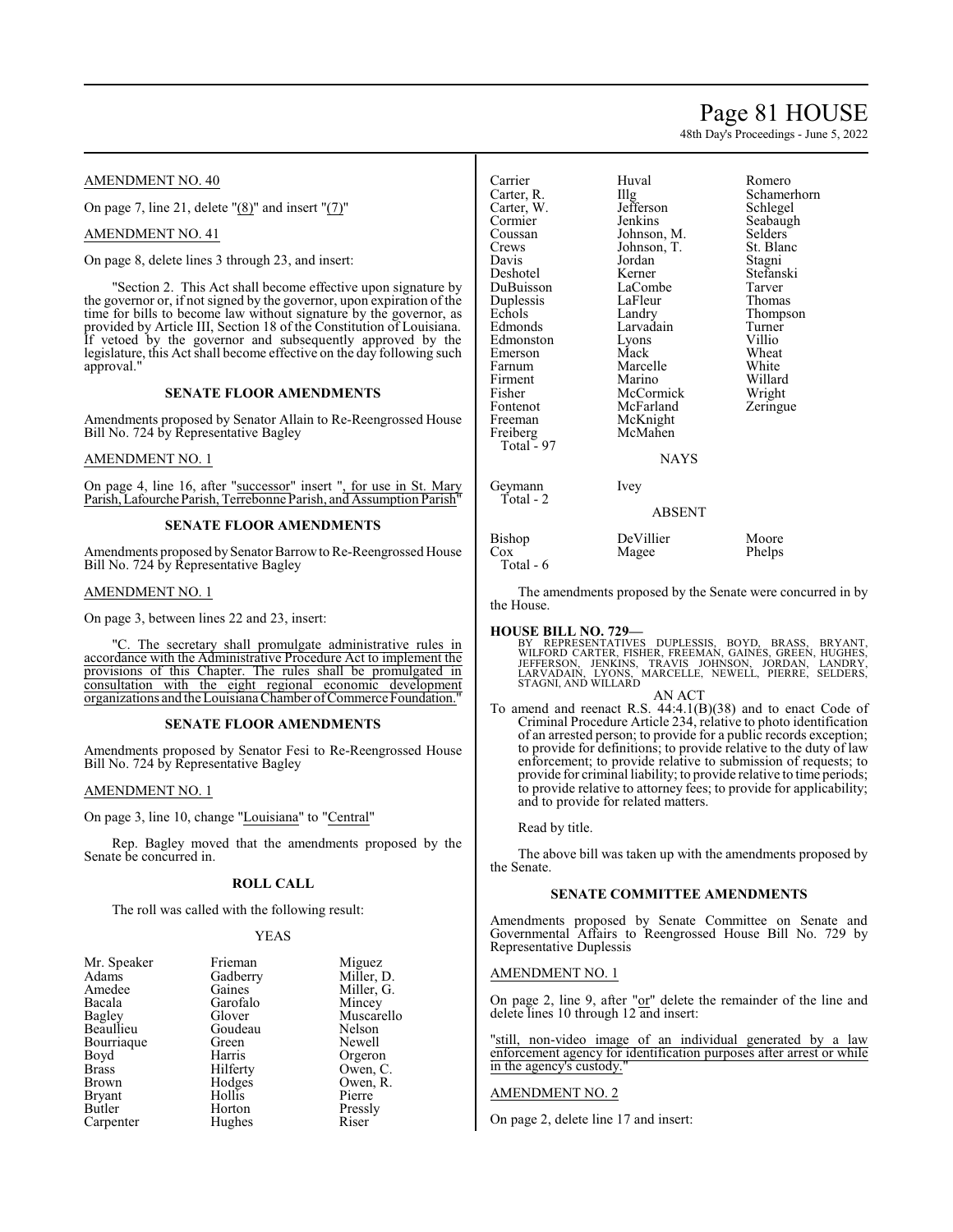# Page 82 HOUSE

48th Day's Proceedings - June 5, 2022

"B. Except as provided in this Article, a law enforcement officer or agency shall not provide a copy of a booking photograph in any format to a person requesting a copy of that photograph.

#### AMENDMENT NO. 3

On page 2, line 18, after "C.(1)" delete the remainder of the line and lines 19 and 20 and on line  $21$ , delete " $(2)$ "

#### AMENDMENT NO. 4

On page 2, line 23, after "unless" and before "of" delete "one" and insert "any"

#### AMENDMENT NO. 5

On page 3, line 6, after "convicted" delete the remainder of the line and insert "of or pleads guilty or nolo contendre to a crime, lesser crime, or lesser included offense as defined in Article 558 in response to the same crime for which he was arrested or if there is no criminal litigation related to the arrest that is pending or reasonably anticipated."

#### AMENDMENT NO. 6

On page 3, between lines 6 and 7 insert:

"(e) The individual is charged with a crime of violence as defined in R.S. 14:2(B).

(f) The booking photograph is part of a law enforcement file solely because the subject of the booking photograph was filler as<br>defined by  $\Delta$  rich  $\geq$  55. defined by Article 252.

#### AMENDMENT NO. 7

On page 3, line 7, change " $(3)$ " to " $(2)$ "

#### AMENDMENT NO. 8

On page 3, line 7, change "Paragraph (2) of this Subsection" to "Subparagraph (2) of this Paragraph"

#### AMENDMENT NO. 9

On page 3, line 22, change "Paragraph (1)(a) of this Subsection" to "Subsubparagraph (1)(a) of this Paragraph"

#### **SENATE FLOOR AMENDMENTS**

Amendments proposed by Senator Hewitt to Reengrossed House Bill No. 729 by Representative Duplessis

#### AMENDMENT NO. 1

Delete Senate Committee Amendment No. 6, proposed by the Senate Committee on Senate and Governmental Affairs and adopted by the Senate on May 19, 2022.

#### AMENDMENT NO. 2

On page 3, between lines 6 and 7, insert the following:

"(e) The individual is charged with a crime of violence as defined in R.S. 14:2(B), except stalking, or charged with any of the following offenses:

(i) Sex offenses as defined in R.S. 15:541.

(ii) Human trafficking offenses as defined in R.S. 14:46.2 and 46.3.

(iii) Offenses affecting the health and morals of minors, R.S.  $14:91$  et seq.

(iv) Offenses affecting the health and safety of person with infirmities, R.S.14:93.3 et seq.

(v) Video voyeurism.

(vi) Cruelty to animals.

(vii) Dogfighting.

(f) The booking photograph is part of a law enforcement file solely because the subject of the booking photograph was filler as defined by Article 252.

(g) Any entity, person, or agency that publishes a booking photograph according to this Paragraph shall include a disclaimer that states "all persons are presumed innocent until proven guilty in a court of law.

#### AMENDMENT NO. 3

On page 3, between lines 10 and 11, insert the following:

"(3) No law enforcement agency or employee thereof shall be subject to civil action or be held liable when the publication, release, or dissemination was made by mistake of fact or error, or was inadvertent and made in good faith."

Rep. Duplessis moved that the amendments proposed by the Senate be rejected.

#### **ROLL CALL**

The roll was called with the following result:

#### YEAS

Adams Glover Muscarello Bagley Green Newell<br>
Beaullieu Harris Orgeron Beaullieu Harris Orgeron Bourriaque Hollis<br>Boyd Hughes Boyd Hughes Owen, R.<br>Brass Huyal Phelps Brass Huval Phelps<br>Brown Ivey Pierre Brown Ivey Pierre<br>Bryant Jefferson Pressly Bryant Jefferson Pressly Carter, R. Jordan Schlegel<br>Carter, W. Kerner Seabaugh Carter, W. Kerner Seabaug<br>Cormier LaCombe Selders Cormier LaCombe<br>Coussan LaFleur Deshotel Landry Stagni DuBuisson Larvadain Stefans<br>
Duplessis Lyons Tarver Duplessis Lyons<br>
Edmonds Marcelle Emerson Marino Turner<br>
Farnum McCormick Villio Farnum McCormick Villio<br>Fisher McFarland Wheat Fisher McFarland Wheat<br>Fontenot McMahen White Freeman Miguez Willard<br>
Freiberg Miller, D. Wright Gaines Miller, G.<br>Gevmann Mincev

Geymann Total - 80

Goudeau Nelson<br>Green Newell Butler Jenkins Romero<br>Carpenter Johnson, T. Schamerhorn Johnson, T. Schamerl<br>Jordan Schlegel LaFleur St. Blanc<br>Landry Stagni Marcelle Thompson<br>Marino Turner McMahen White<br>
Miguez Willard Miller, D. Wright<br>Miller, G. Zeringue

#### **NAYS**

| Amedee  | Firment  | Horton |  |
|---------|----------|--------|--|
| Carrier | Frieman  | Illg   |  |
| Crews   | Gadberry | Mack   |  |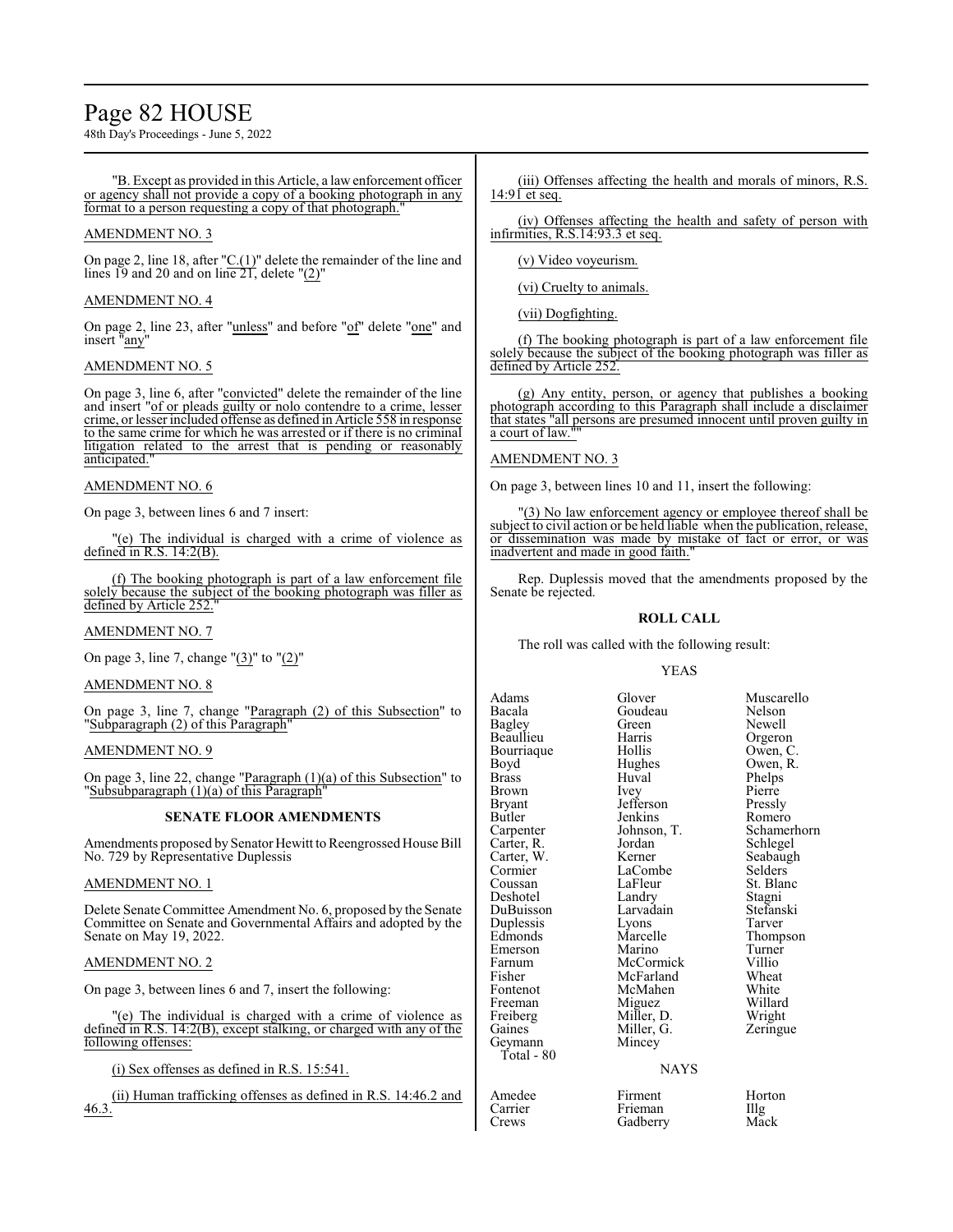### Page 83 HOUSE

48th Day's Proceedings - June 5, 2022

| Echols<br>Edmonston                                     | Garofalo<br>Hodges                            | Riser<br>Thomas   |
|---------------------------------------------------------|-----------------------------------------------|-------------------|
| Total - 15                                              | <b>ABSENT</b>                                 |                   |
| Mr. Speaker<br>Bishop<br>Cox<br>Davis<br>$-1$<br>$\sim$ | DeVillier<br>Hilferty<br>Johnson, M.<br>Magee | McKnight<br>Moore |

Total - 10

The amendments proposed by the Senate were rejected.

Conference committee appointment pending.

#### **HOUSE BILL NO. 736—**

BY REPRESENTATIVE BEAULLIEU AN ACT

To enact Chapter 31 of Title 17 of the Louisiana Revised Statutes of 1950, to be comprised of R.S. 17:3721 through 3726, relative to increasing the number of certified athletic trainers in rural areas; to establish the Athletic Trainer Professional Development Program; to provide with respect to the powers and duties of the state Department of Education; to provide funding for the program; to provide qualifications and restrictions for the program; to provide for an effective date; and to provide for related matters.

Read by title.

#### **Speaker Schexnayder in the Chair**

The above bill was taken up with the amendments proposed by the Senate.

#### **SENATE COMMITTEE AMENDMENTS**

Amendments proposed by Senate Committee on Finance to Re-Reengrossed House Bill No. 736 by Representative Beaullieu

#### AMENDMENT NO. 1

On page 3, line 7, after "D." and before "the department" delete "No later than January 1, 2023," and insert "Within three months of the effective date of this Section,"

Rep. Beaullieu moved that the amendments proposed by the Senate be concurred in.

#### **ROLL CALL**

The roll was called with the following result:

#### YEAS

| Mr. Speaker  | Freiberg | McKnight   |
|--------------|----------|------------|
| Adams        | Frieman  | McMahen    |
| Amedee       | Gadberry | Miguez     |
| Bacala       | Gaines   | Miller, D. |
| Bagley       | Garofalo | Miller, G. |
| Beaullieu    | Geymann  | Mincey     |
| Bishop       | Glover   | Muscarello |
| Bourriaque   | Goudeau  | Nelson     |
| Boyd         | Green    | Newell     |
| <b>Brass</b> | Harris   | Orgeron    |
| Brown        | Hilferty | Owen, C.   |
| Bryant       | Hodges   | Owen, R.   |
| Butler       | Hollis   | Phelps     |
| Carpenter    | Horton   | Pierre     |
| Carrier      | Hughes   | Pressly    |
| Carter, R.   | Huval    | Riser      |
| Carter, W.   | Illg     | Romero     |

| Cormier    | Schamerhorn<br>Ivey |           |
|------------|---------------------|-----------|
| Coussan    | Jefferson           | Schlegel  |
| Crews      | Jenkins             | Seabaugh  |
| Davis      | Johnson, M.         | Selders   |
| Deshotel   | Johnson, T.         | St. Blanc |
| DuBuisson  | Jordan              | Stagni    |
| Duplessis  | Kerner              | Stefanski |
| Echols     | LaCombe             | Tarver    |
| Edmonds    | LaFleur             | Thomas    |
| Edmonston  | Landry              | Thompson  |
| Emerson    | Larvadain           | Turner    |
| Farnum     | Lyons               | Wheat     |
| Firment    | Mack                | White     |
| Fisher     | Marino              | Willard   |
| Fontenot   | McCormick           | Wright    |
| Freeman    | McFarland           | Zeringue  |
| Total - 99 |                     |           |
|            | NAYS                |           |
| Total - 0  |                     |           |
|            | ABSENT              |           |
| Cox        | Magee               | Moore     |
| DeVillier  | Marcelle            | Villio    |

The amendments proposed by the Senate were concurred in by the House.

#### **HOUSE BILL NO. 755—**

Total - 6

BY REPRESENTATIVES SCHEXNAYDER, BUTLER, HORTON, LACOMBE, MCFARLAND, CHARLES OWEN, RISER, SCHAMERHORN, THOMPSON, AND ZERINGUE AN ACT

To amend and reenact R.S. 39:100.44.1(B)(4), (E), (H)(3), and (J), relative to the disbursement of monies received from the American Rescue Plan Act of 2021; to make changes to the Louisiana Loggers Relief Program; to provide for an effective date; and to provide for related matters.

Read by title.

#### **Motion**

On motion of Rep. Zeringue, the bill was returned to the calendar.

#### **HOUSE BILL NO. 854—**

BY REPRESENTATIVES STAGNI, ADAMS, BOYD, BRYANT, ROBBY<br>CARTER, CORMIER, DEVILLIER, DUPLESSIS, EMERSON, FISHER,<br>FREEMAN, GLOVER, HARRIS, HORTON, HUGHES, JEFFERSON,<br>JENKINS, MIKE JOHNSON, LAFLEUR, LARVADAIN, LYONS, MAGEE,<br>CHA

AN ACT To amend and reenact R.S. 33:2011(A) and to enact R.S. 33:2011(E), relative to occupational diseases; provides relative to members employed in the classified fire service; to provide for an extension to the rebuttable presumption; to provide limitations; and to provide for related matters.

Read by title.

The above bill was taken up with the amendments proposed by the Senate.

#### **SENATE COMMITTEE AMENDMENTS**

Amendments proposed by Senate Committee on Local and Municipal Affairs to Reengrossed House Bill No. 854 by Representative Stagni

#### AMENDMENT NO. 1

On page 2, line 24, change "furnish" to "provide"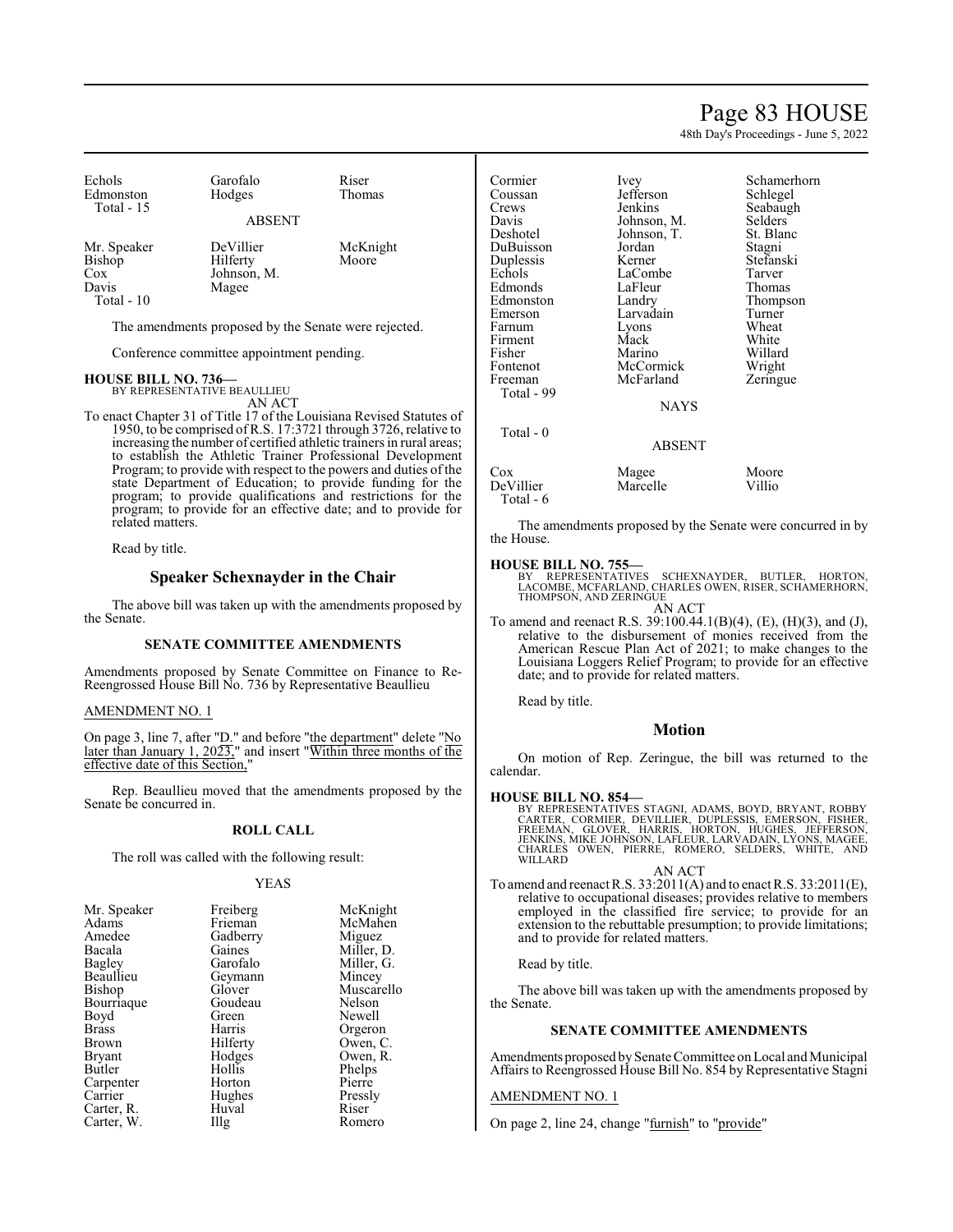### Page 84 HOUSE

48th Day's Proceedings - June 5, 2022

Rep. Stagni moved that the amendments proposed by the Senate be concurred in.

#### **ROLL CALL**

The roll was called with the following result:

#### YEAS

| Mr. Speaker  | Frieman                 | Miguez      |
|--------------|-------------------------|-------------|
| Adams        | Gadberry                | Miller, D.  |
| Amedee       | Gaines                  | Miller, G.  |
| Bacala       | Geymann                 | Mincey      |
| Bagley       | Glover                  | Muscarello  |
| Beaullieu    | Goudeau                 | Nelson      |
| Bourriaque   | Green                   | Newell      |
| Boyd         | Harris                  | Orgeron     |
| <b>Brass</b> | Hilferty                | Owen, C.    |
| Brown        | Hodges                  | Owen, R.    |
| Bryant       | Hollis                  | Phelps      |
| Butler       | Horton                  | Pierre      |
| Carpenter    | Hughes                  | Pressly     |
| Carrier      | Huval                   | Riser       |
| Carter, R.   | Illg                    | Romero      |
| Carter, W.   | Ivey                    | Schamerho:  |
| Cormier      | Jefferson               | Schlegel    |
| Coussan      | Jenkins                 | Seabaugh    |
| Crews        | Johnson, M.             | Selders     |
| Davis        | Johnson, T.             | St. Blanc   |
| Deshotel     | Jordan                  | Stagni      |
| DuBuisson    | Kerner                  | Stefanski   |
| Duplessis    | LaCombe                 | Tarver      |
| Echols       | LaFleur                 | Thomas      |
| Edmonds      | Landry                  | Thompson    |
| Edmonston    | Larvadain               | Turner      |
| Emerson      | Lyons                   | Villio      |
| Farnum       | Mack                    | Wheat       |
| Firment      | Marino                  | White       |
| Fisher       | McCormick               | Willard     |
| Fontenot     | McFarland               | Wright      |
| Freeman      | McKnight                | Zeringue    |
| Freiberg     | McMahen                 |             |
| Total - 98   |                         |             |
|              | <b>NAYS</b>             |             |
| Total - 0    |                         |             |
|              | ABSENT                  |             |
| Dishon       | $C$ <sub>arafa</sub> la | $M_{\odot}$ |

Owen, R. Phelps Pierre Pressly<br>Riser R<sub>omero</sub> Schamerhorn Schlegel Seabaugh<br>M. Selders M. Selders<br>T. St. Blan St. Blanc Stefanski

#### **AYS**

#### 8SENT

| Bishop<br>Cox          | Garofalo<br>Magee | Moore |
|------------------------|-------------------|-------|
| DeVillier<br>Total - 7 | Marcelle          |       |

The amendments proposed by the Senate were concurred in by the House.

#### **HOUSE BILL NO. 868—**

- BY REPRESENTATIVES MIGUEZ, FONTENOT, GAROFALO, GOUDEAU, AND MARCELLE AN ACT
- To enact R.S. 40:1379.3.3, relative to firearms; to provide for the Louisiana Firearm Safety Awareness Act; to provide relative to an online education course; to provide for a purpose; to provide relative to course topics; to provide relative to database maintenance; to provide for promulgation of rules; and to provide for related matters.

Read by title.

The above bill was taken up with the amendments proposed by the Senate.

#### **SENATE COMMITTEE AMENDMENTS**

Amendments proposed by Senate Committee on Judiciary B to Engrossed House Bill No. 868 by Representative Miguez

#### AMENDMENT NO. 1

On page 1, line 9, after "known and" insert "may be"

#### AMENDMENT NO. 2

On page 2, line 14, after "education" insert "course"

Rep. Miguez moved that the amendments proposed by the Senate be concurred in.

#### **ROLL CALL**

The roll was called with the following result:

#### YEAS

Mr. Speaker Gadberry McMahen<br>Adams Gaines Miguez Adams Gaines Miguez<br>
Amedee Garofalo Miller, I Amedee Garofalo Miller, D.<br>Bacala Geymann Miller, G. Bacala Geymann Miller, G.<br>Bagley Glover Mincey Bagley Glover Mincey Goudeau Muscarello<br>Green Nelson Bourriaque Green<br>Bovd Harris Boyd Harris Newell<br>Brass Hilferty Orgero Brass Hilferty Orgeron<br>Brown Hodges Owen, C Brown Hodges Owen, C.<br>Butler Hollis Owen, R. Hollis Owen, R.<br>Horton Pierre Carpenter Horton Pierre<br>Carrier Hughes Pressly Hughes Pressl<br>Huval Riser Carter, R. Huval Riser Carter, W. Illg<br>Cormier Ivey Cormier Ivey Schamerhorn<br>
Coussan Jefferson Schlegel Jefferson Schlegel<br>Jenkins Seabaugh Crews Jenkins Seabaugh<br>
Davis Johnson, M. Selders Davis Johnson, M. Selders Deshotel Johnson, T. St. Blanc Johnson, T. St. Blanch<br>Jordan Stagni DuBuisson Jordan Stagni<br>
Duplessis Kerner Stefanski Duplessis Kerner Stefans<br>Echols LaCombe Tarver LaCombe Tarver<br>
LaFleur Thomas Edmonds LaFleur Thomas<br>Edmonston Landry Thompson Edmonston Landry Thomp<br>
Emerson Larvadain Turner Larvadain Turner<br>Lyons Villio Farnum Lyons Villio<br>Firment Mack Wheat Firment Mack Wheat<br>
Fisher Marino White<br>
Marino White Fisher Marino White<br>Fontenot McCormick Willard Fontenot McCormick Willard<br>Freeman McFarland Wright Freeman McFarland Wright<br>
Freiberg McKnight Zeringue McKnight Total  $-96$ NAYS Total - 0 ABSENT Bishop DeVillier Marcelle<br>Bryant Frieman Moore Bryant Frieman Moore<br>
Cox Magee Phelps Magee

The amendments proposed by the Senate were concurred in by the House.

#### **HOUSE BILL NO. 911—**

BY REPRESENTATIVES HUGHES, ADAMS, AMEDEE, BEAULLIEU,<br>BOYD, BRASS, BROWN, BRYANT, BUTLER, CARRIER, CORMIER,<br>COUSSAN, DAVIS, DEVILLIER, DUBUISSON, DUPLESSIS, EDMONDS,<br>EMERSON, FISHER, FREEMAN, FREIBERG, GAROFALO, GLOVER,<br>HAR

Total - 9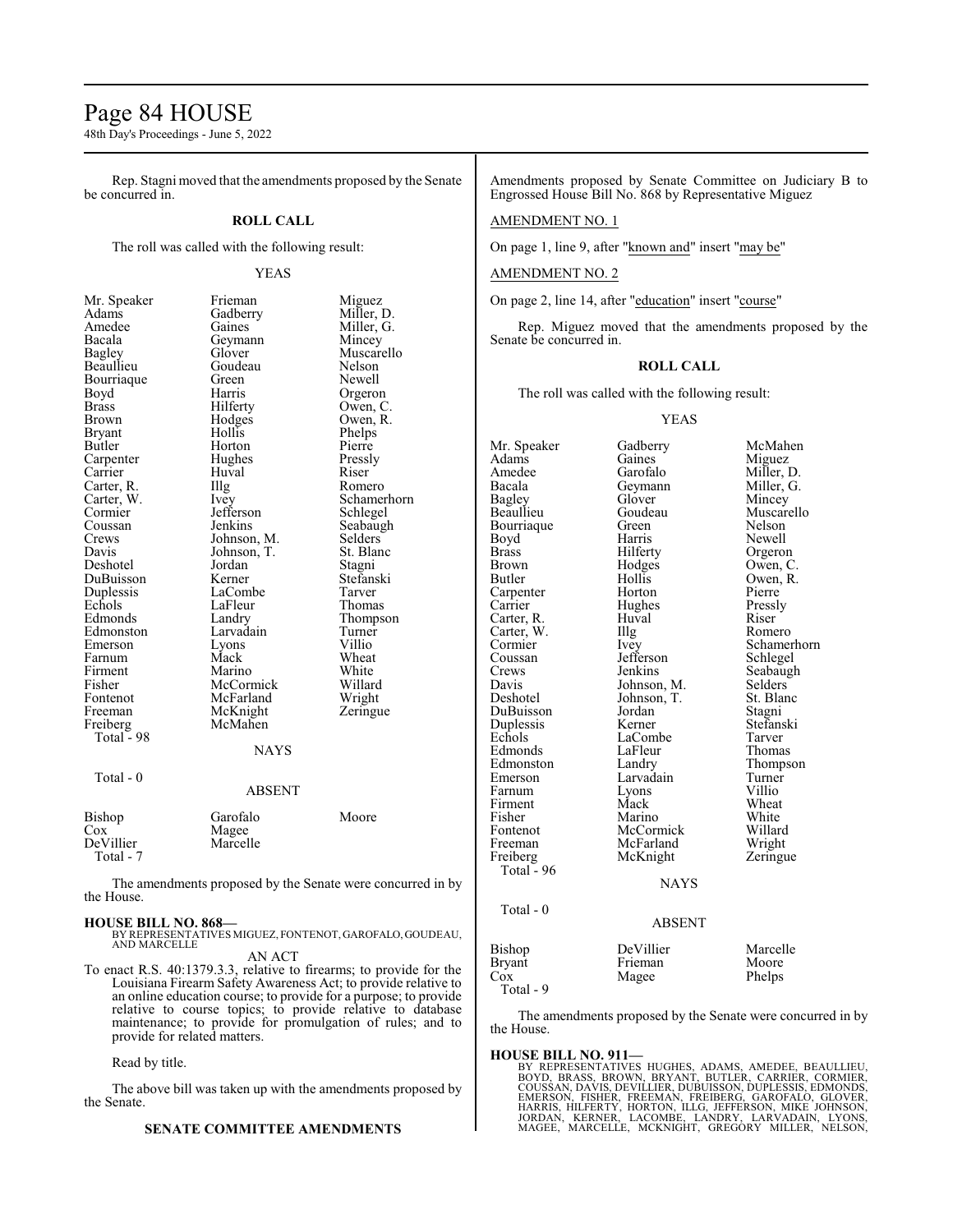### Page 85 HOUSE

48th Day's Proceedings - June 5, 2022

NEWELL, CHARLES OWEN, PIERRE, PRESSLY, ROMERO,<br>SCHAMERHORN,SCHEXNAYDER,SCHLEGEL,SELDERS,ST.BLANC,<br>STEFANSKI,THOMAS,THOMPSON,TURNER,VILLIO,WHITE,AND **ZERINGUE** 

AN ACT

To amend and reenact R.S. 17:24.9(B), (C)(5), and (D), 24.10(A)(2) and  $(3)$ ,  $(B)(1)$ (introductory paragraph), and  $(D)$  through  $(F)$ , and  $24.12(C)$  and (D) and to enact R.S.  $17:24.10(G)$  and 24.12(E), relative to early literacy; to provide a short title; to increase the number of administrations of a literacy screener to students in grades kindergarten through three; to provide for reporting the results of the literacy screener; to provide relative to literacy supports and interventions for certain students; to require individual reading plans for certain students; to require literacy coaches for teachers; and to provide for related matters.

Read by title.

The above bill was taken up with the amendments proposed by the Senate.

#### **SENATE FLOOR AMENDMENTS**

Amendments proposed by Senator Henry to Re-Reengrossed House Bill No. 911 by Representative Hughes

#### AMENDMENT NO. 1

On page 6, after line 13, insert the following:

Section 3. The provisions of this Act shall be void and of no effect when all federal and local funds have been exhausted unless the state provides a specific appropriation for this Act."

Rep. Hughes moved that the amendments proposed by the Senate be concurred in.

#### **ROLL CALL**

The roll was called with the following result:

#### YEAS

| Mr. Speaker | Freiberg    | McKnight    |
|-------------|-------------|-------------|
| Adams       | Frieman     | McMahen     |
| Amedee      | Gadberry    | Miguez      |
| Bacala      | Gaines      | Miller, D.  |
| Bagley      | Garofalo    | Miller, G.  |
| Beaullieu   | Geymann     | Mincey      |
| Bourriaque  | Glover      | Muscarello  |
| Brass       | Goudeau     | Nelson      |
| Brown       | Green)      | Newell      |
| Bryant      | Harris      | Owen, C.    |
| Butler      | Hilferty    | Owen, R.    |
| Carpenter   | Hodges      | Pierre      |
| Carrier     | Hollis      | Pressly     |
| Carter, R.  | Horton      | Riser       |
| Carter, W.  | Hughes      | Romero      |
| Cormier     | Huval       | Schamerhorn |
| Coussan     | Illg        | Schlegel    |
| Crews       | Ivey        | Seabaugh    |
| Davis       | Jefferson   | Selders     |
| Deshotel    | Johnson, M. | St. Blanc   |
| DuBuisson   | Johnson, T. | Stagni      |
| Duplessis   | Jordan      | Stefanski   |
| Echols      | Kerner      | Thomas      |
| Edmonds     | LaCombe     | Thompson    |
| Edmonston   | LaFleur     | Turner      |
| Emerson     | Landry      | Villio      |
| Farnum      | Lyons       | Wheat       |
| Firment     | Mack        | White       |
| Fisher      | Marino      | Willard     |
| Fontenot    | McCormick   | Wright      |
|             |             |             |

| Freeman<br>Total - 93                            | McFarland                                 | Zeringue                             |
|--------------------------------------------------|-------------------------------------------|--------------------------------------|
|                                                  | <b>NAYS</b>                               |                                      |
| Total - 0                                        | <b>ABSENT</b>                             |                                      |
| Bishop<br>Boyd<br>Cox<br>DeVillier<br>Total - 12 | Jenkins<br>Larvadain<br>Magee<br>Marcelle | Moore<br>Orgeron<br>Phelps<br>Tarver |

The amendments proposed by the Senate were concurred in by the House.

#### **HOUSE BILL NO. 933—**

BY REPRESENTATIVE STAGNI

- AN ACT
- To amend and reenact R.S. 40:2009.25 and to repeal R.S. 36:259(B)(28) and R.S. 40:2009.1, relative to nursing homes licensed by the Louisiana Department of Health; to provide relative to emergency preparedness among nursing homes; to provide requirements and standards for nursing home emergency preparedness plans; to provide procedures for and schedules by which nursing homes shall develop and submit such plans; to provide for duties of the Louisiana Department of Health and local offices of emergencypreparedness with respect to nursing home emergency preparedness; to provide relative to sites to which nursing home residents may be evacuated; to revise laws creating and providing for the Nursing Home Emergency Preparedness Review Committee within the Louisiana Department of Health; to repeal laws creating and providing for a nursing home advisory committee within the Louisiana Department of Health; to provide for limitation of liability; to require promulgation of administrative rules; to provide for an effective date; and to provide for related matters.

Read by title.

The above bill was taken up with the amendments proposed by the Senate.

#### **SENATE FLOOR AMENDMENTS**

Amendments proposed by Senator Talbot to Re-Reengrossed House Bill No. 933 by Representative Stagni

#### AMENDMENT NO. 1

On page 7, line 9, after "shall" delete the remainder of the line and delete lines 10 through 14 and insert:

"either approve the emergency preparedness plan or require changes, amendments, or other revisions to the emergency preparedness plan. The department shall notify the nursing home that submitted the plan in electronic format of the department's decision.

#### AMENDMENT NO. 2

On page 7, delete lines 24 through 27, and insert:

"emergency preparedness plan, and shall approve the emergency preparedness plan and issue an approval letter to the nursing home. If the required changes, amendments, or revisions have not been incorporated, the department shall reject the emergencypreparedness plan and issue a letter of rejection to the nursing home. The department shall not"

AMENDMENT NO. 3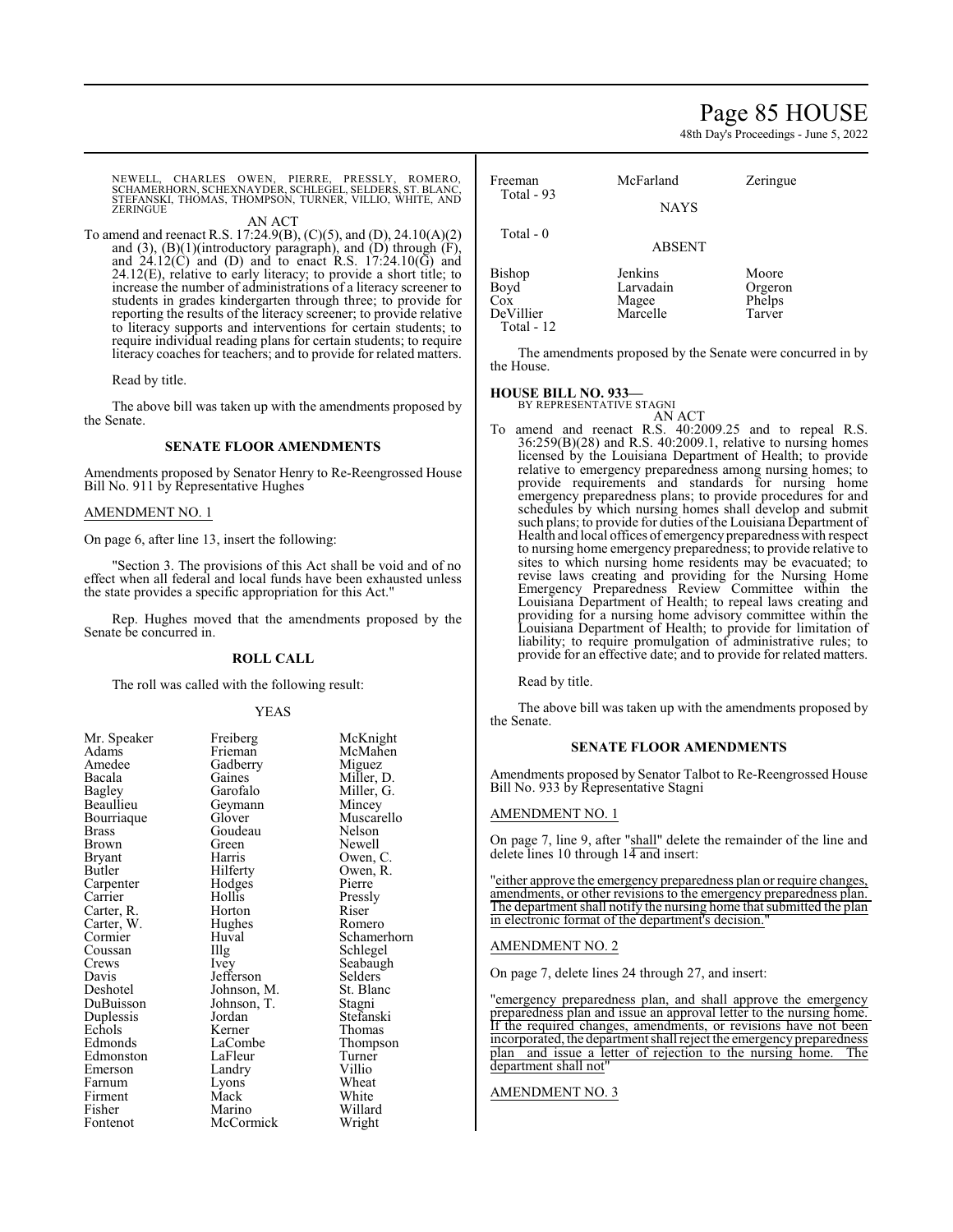# Page 86 HOUSE

48th Day's Proceedings - June 5, 2022

On page 10, line 19, after "shall" delete the remainder of the line and delete lines 20 through 24 and insert:

"either approve the emergency preparedness plan or require changes, amendments, or other revisions to the emergency preparedness plan. The department shall notify the nursing home that submitted the plan in electronic format of the department's decision.

#### AMENDMENT NO. 4

On page 11, delete lines 6 through 9, and insert:

"emergency preparedness plan, and shall approve the emergency preparedness plan and issue an approval letter to the nursing home. If the required changes, amendments, or revisions have not been incorporated, the department shall reject the emergencypreparedness plan and issue a letter of rejection to the nursing home. department shall not"

#### AMENDMENT NO. 5

On page 14, line 26, after "shall" delete the remainder of the line and delete lines 27 through 29 and insert:

"either approve the emergency preparedness plan or require changes, amendments, or other revisions to the emergency preparedness plan. On or before March first, the department shall notify the nursing home that submitted the plan in electronic format of the department's decision.

#### AMENDMENT NO. 6

On page 15, delete lines 1 and 2 AMENDMENT NO. 7

On page 15, delete lines 12 through 15, and insert:

"emergency preparedness plan, and shall approve the emergency preparedness plan and issue an approval letter to the nursing home. If the required changes, amendments, or revisions have not been incorporated, the department shall reject the emergency preparedness plan and issue a letter of rejection to the nursing home. The department shall issue

#### AMENDMENT NO. 8

On page 22, line 1, after "shall" insert "either approve the emergency preparedness plan or require changes, amendments, or other revisions to the emergency preparedness plan. The department shall"

#### AMENDMENT NO. 9

On page 22, line 4, after "shall" insert "either approve or reject the emergency preparedness plan and"

#### AMENDMENT NO. 10

On page 22, line 24, after "shall" insert "either approve the emergency preparedness plan or require changes, amendments, or other revisions to the emergency preparedness plan. The department shall

#### AMENDMENT NO. 11

On page 22, line 27, after "shall" insert "either approve or reject the emergency preparedness plan and"

Rep. Stagni moved that the amendments proposed by the Senate be concurred in.

The roll was called with the following result:

YEAS

Mr. Speaker Gadberry Miguez<br>Adams Gaines Miller. I Adams Gaines Miller, D.<br>Amedee Garofalo Miller G. Amedee Garofalo Miller, G. Bacala Geymann Mincey Glover Muscarello<br>Goudeau Nelson Beaullieu Goudeau Nelson<br>Bourriague Green Newell Bourriaque Green<br>Boyd Harris Boyd Harris Orgeron<br>Brass Hilferty Owen, C Brass Hilferty Owen, C.<br>Brown Hodges Owen, R. Brown Hodges Owen, R.<br>Butler Hollis Pierre Butler Hollis Pierre Carpenter Horton Pressly<br>Carrier Huval Riser Carrier Huval Riser<br>Carter, R. Illg Romero Carter, R. Illg<br>Carter, W. Ivey Carter, W. Ivey Schamerhorn<br>Cormier Jefferson Schlegel Cormier Jefferson<br>Coussan Jenkins Coussan Jenkins Seabaugh<br>Crews Johnson, M. Selders Crews Johnson, M. Selders<br>Davis Johnson, T. St. Blanc Johnson, T. St. Bla<br>Jordan Stagni Deshotel Jordan Stagni DuBuisson Kerner Stefans<br>
Duplessis LaCombe Tarver Duplessis LaComb<br>
Echols LaFleur Echols LaFleur Thomas<br>Edmonds Landry Thomas Landry Thompson<br>Larvadain Turner Edmonston Larvadain Turner<br>Emerson Lyons Villio Emerson Lyons<br>Farnum Mack Farnum Mack Wheat<br>Firment Marcelle White Firment Marcelle<br>Fisher Marino Fisher Marino Willard<br>Fontenot McCormick Wright Fontenot McCormick Wright<br>
Freeman McFarland Zeringue Freeman McFarland<br>Freiberg McKnight McKnight<br>McMahen Frieman Total - 97 NAYS Total - 0 ABSENT Bishop DeVillier Moore<br>Bryant Hughes Phelps Hughes

Cox Magee Total - 8

The amendments proposed by the Senate were concurred in by the House.

#### **HOUSE BILL NO. 940—**

BY REPRESENTATIVE FREIBERG AN ACT

To amend and reenact R.S. 17:3991(B)(1)(a)(i), relative to required student population characteristics at charter schools; to provide relative to the number of economically disadvantaged students and students with exceptionalities a charter school is required to enroll; and to provide for related matters.

Read by title.

The above bill was taken up with the amendments proposed by the Senate.

#### **SENATE FLOOR AMENDMENTS**

Amendments proposed by Senator White to Engrossed House Bill No. 940 by Representative Freiberg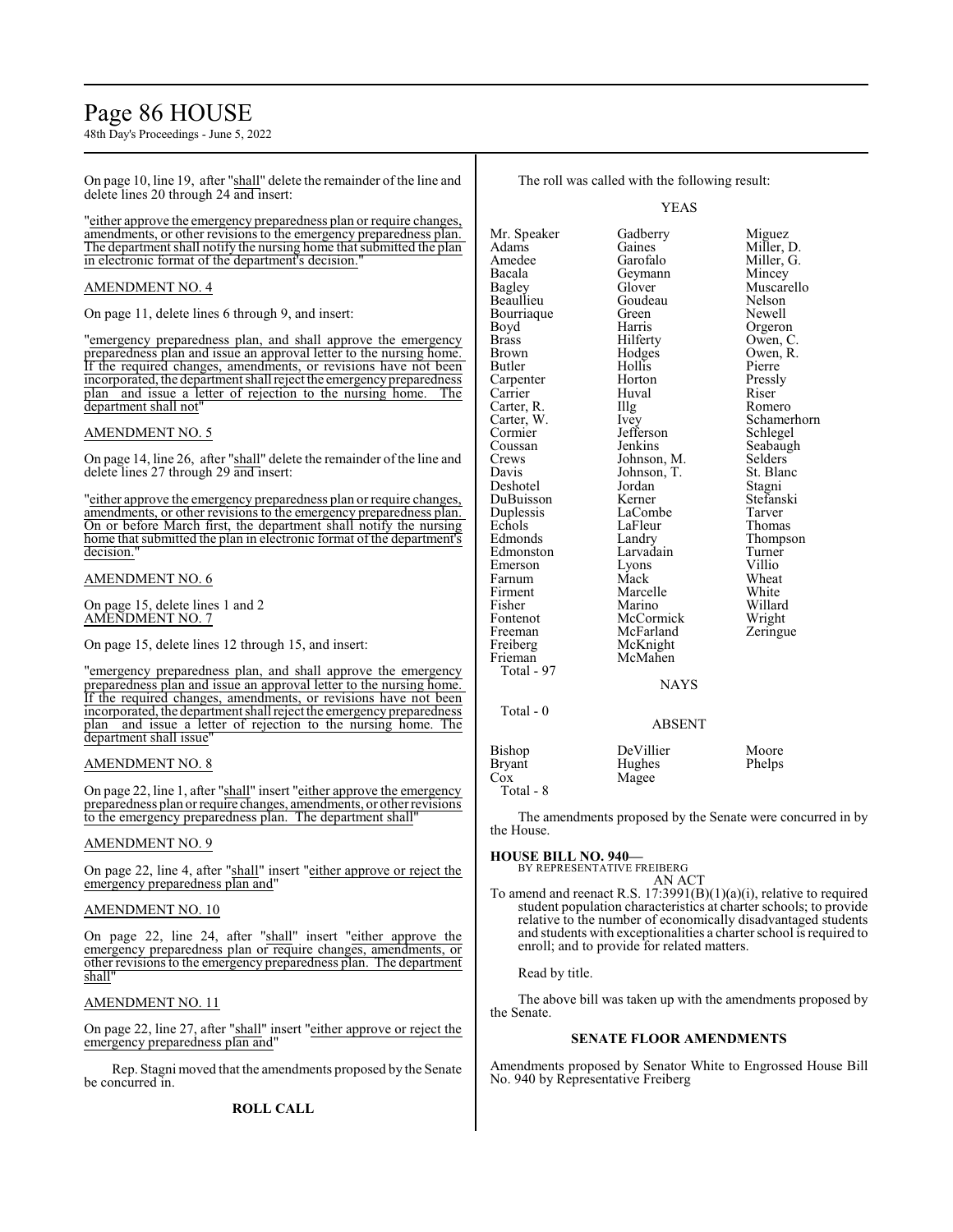# Page 87 HOUSE

48th Day's Proceedings - June 5, 2022

#### AMENDMENT NO. 1

On page 2, at the end of line 9, insert the following:

"For any such student who enrolls in a charter school that was assigned a letter grade pursuant to the most recent school accountability system that is below the letter grade assigned to the local public school in which the student would otherwise attend, the local revenues provided pursuant to R.S. 17:3995(A)(1)(b) shall be retained by the school board with jurisdiction over the local public school in which the student would otherwise attend.

Rep. Freiberg moved that the amendments proposed by the Senate be rejected.

#### **ROLL CALL**

The roll was called with the following result:

#### YEAS

| Mr. Speaker   | Freiberg          | McMahen     |
|---------------|-------------------|-------------|
| Adams         | Miguez<br>Frieman |             |
| Amedee        | Gadberry          | Miller, D.  |
| Bacala        | Gaines            | Miller, G.  |
| <b>Bagley</b> | Garofalo          | Mincey      |
| Beaullieu     | Glover            | Muscarello  |
| Bourriaque    | Goudeau           | Nelson      |
| Boyd          | Green             | Newell      |
| <b>Brass</b>  | Harris            | Orgeron     |
| Brown         | Hilferty          | Owen, C.    |
| Bryant        | Hodges            | Owen, R.    |
| Butler        | Hollis            | Pierre      |
| Carpenter     | Horton            | Pressly     |
| Carrier       | Hughes            | Riser       |
| Carter, R.    | Huval             | Romero      |
| Carter, W.    | Illg              | Schamerhorn |
| Cormier       | Ivey              | Schlegel    |
| Coussan       | Jefferson         | Seabaugh    |
| Crews         | Johnson, M.       | Selders     |
| Davis         | Johnson, T.       | St. Blanc   |
| Deshotel      | Jordan            | Stagni      |
| DuBuisson     | Kerner            | Stefanski   |
| Duplessis     | LaCombe           | Tarver      |
| Echols        | LaFleur           | Thomas      |
| Edmonds       | Landry            | Thompson    |
| Edmonston     | Larvadain         | Turner      |
| Emerson       | Lyons             | Villio      |
| Farnum        | Mack              | Wheat       |
| Firment       | Marino            | White       |
| Fisher        | McCormick         | Willard     |
| Fontenot      | McFarland         | Wright      |
| Freeman       | McKnight          | Zeringue    |
| Total - 96    |                   |             |
|               | NAYS              |             |
|               |                   |             |
| Total - 0     |                   |             |
|               | <b>ABSENT</b>     |             |
| Bishop        | Geymann           | Marcelle    |
| $\cos$        | Jenkins           | Moore       |
| DeVillier     | Magee             | Phelps      |
| Total - 9     |                   |             |

The amendments proposed by the Senate were rejected.

Conference committee appointment pending.

#### **HOUSE BILL NO. 946—**

BY REPRESENTATIVE DUSTIN MILLER

AN ACT To amend and reenact R.S. 17:1944.1(B)(1) and (C) and to enact R.S. 17:1944.1(B)(3)(c), relative to local special education advisory councils; to provide relative to membership on such councils; to provide relative to reports from such councils; and to provide for related matters.

Read by title.

The above bill was taken up with the amendments proposed by the Senate.

#### **SENATE COMMITTEE AMENDMENTS**

Amendments proposed by Senate Committee on Education to Reengrossed House Bill No. 946 by Representative Dustin Miller

#### AMENDMENT NO. 1

On page 2, line 11, change "other than those provided for by" to "who are not represented by council members selected under the provisions of"

#### AMENDMENT NO. 2

On page 2, delete lines 13-15, and insert the following:

"(c) At least one member shall be a teacher, principal, or paraprofessional who serves students with disabilities and who works in a school under the jurisdiction of the public school governing authority.'

Rep. Dustin Miller moved that the amendments proposed by the Senate be concurred in.

#### **ROLL CALL**

The roll was called with the following result:

#### YEAS

Mr. Speaker Freeman McMahen<br>Adams Freiberg Miguez Adams Freiberg Miguez<br>Amedee Gadberry Miller, D. Amedee Gadberry<br>Bacala Gaines Bacala Gaines Miller, G.<br>Bagley Glover Mincey Bagley Glover Mincey<br>Beaullieu Green Muscare Bourriaque Harris Nelson<br>Boyd Hilferty Newell Boyd Hilferty<br>Brass Hollis Brass Hollis Orgeron<br>Brown Horton Owen, C Brown Horton Owen, C.<br>Bryant Hughes Owen, R. Bryant Hughes Owen, R.<br>Butler Huval Pierre Carpenter Illg<br>Carrier Ivey Carrier Ivey Schlegel<br>Carter, R. Jefferson Seabaugl Carter, W. Jenkins Selders<br>
Cormier Johnson, M. St. Blanc Cormier Johnson, M. St. Blancoussan<br>
Johnson, T. Stagni Coussan Johnson, T.<br>Davis Jordan Deshotel Kerner Tarver DuBuisson LaFleur<br>Duplessis Landry Duplessis Landry Thompson<br>
Echols Larvadain Turner Echols Larvadain Turner<br>Edmonds Lyons Villio Edmonds Lyons Villio<br>
Emerson Marcelle Wheat Emerson Marcelle Wheat<br>
Farnum Marino White Farnum Marino White<br>Firment McCormick Willard Firment McCormick Willard

Green Muscarello<br>Harris Nelson Huval Pierre<br>Illg Riser Jefferson Seabaugh<br>Jenkins Selders Jordan Stefanski<br>Kerner Tarver Fisher McFarland Wright<br>Fontenot McKnight Zeringue McKnight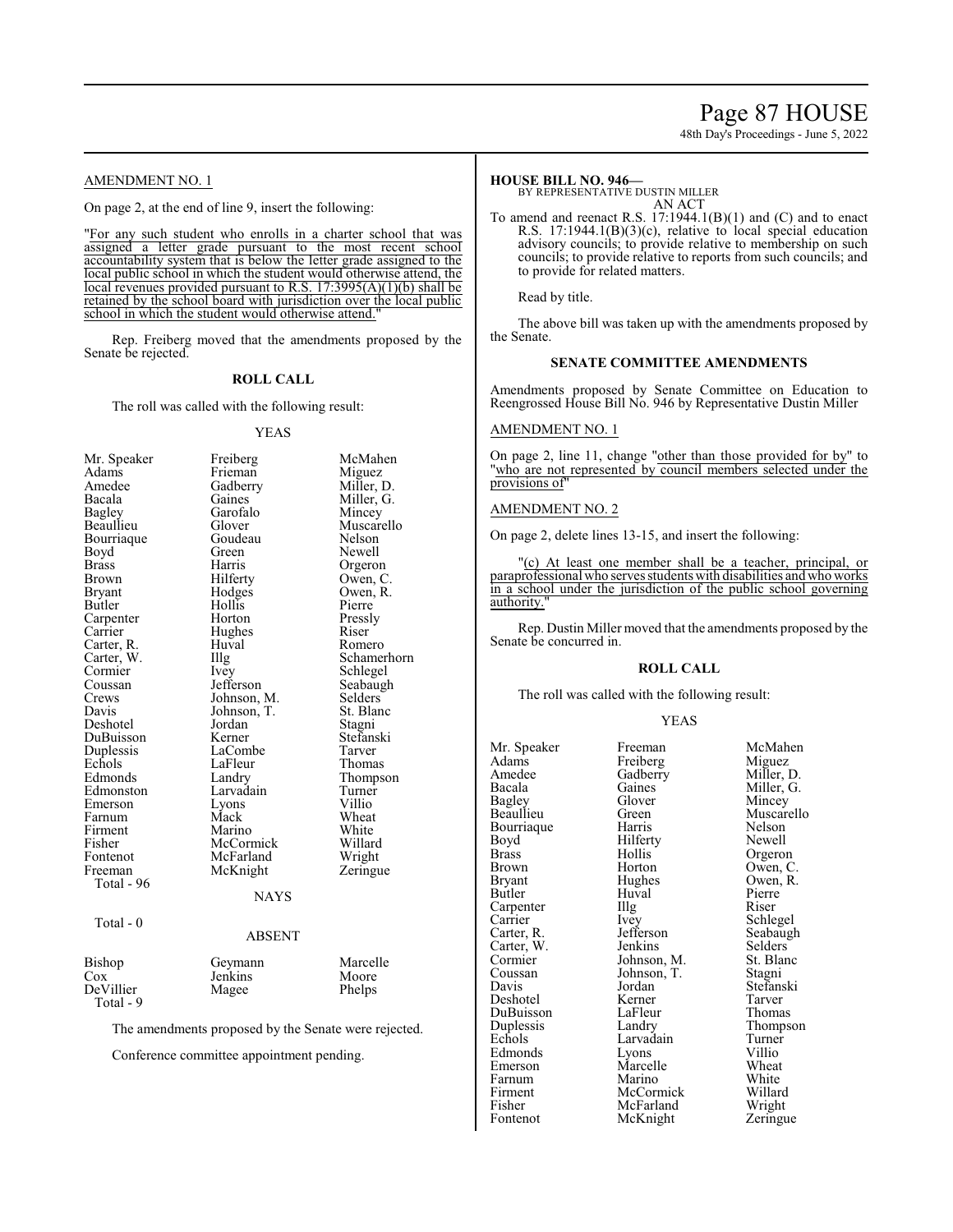# Page 88 HOUSE

48th Day's Proceedings - June 5, 2022

| Total - 87                    |                                                     |                                                                                                                                                                                                                                                                                                                                      | <b>AMENDMENT NO. 7</b>                                                                                                                                                                                                                                                                                      |
|-------------------------------|-----------------------------------------------------|--------------------------------------------------------------------------------------------------------------------------------------------------------------------------------------------------------------------------------------------------------------------------------------------------------------------------------------|-------------------------------------------------------------------------------------------------------------------------------------------------------------------------------------------------------------------------------------------------------------------------------------------------------------|
| Crews<br>Edmonston<br>Frieman | <b>NAYS</b><br>Garofalo<br>Geymann<br>Hodges        | Mack<br>Schamerhorn                                                                                                                                                                                                                                                                                                                  | On page 6, line 13, after "(4)" delete "Monies" and insert "Pursuant"<br>to legislative appropriation, monies'<br><b>SENATE FLOOR AMENDMENTS</b>                                                                                                                                                            |
| Total - 8                     |                                                     |                                                                                                                                                                                                                                                                                                                                      |                                                                                                                                                                                                                                                                                                             |
|                               | <b>ABSENT</b>                                       |                                                                                                                                                                                                                                                                                                                                      | Amendments proposed by Senator Price to Reengrossed House Bill<br>No. 1015 by Representative Schexnayder                                                                                                                                                                                                    |
| Bishop<br>Cox<br>DeVillier    | LaCombe<br>Magee<br>Moore                           | Pressly<br>Romero                                                                                                                                                                                                                                                                                                                    | <b>AMENDMENT NO. 1</b>                                                                                                                                                                                                                                                                                      |
| Goudeau<br>Total - 10         | Phelps                                              |                                                                                                                                                                                                                                                                                                                                      | On page 2, line 13, after "to" and before "local" insert "event<br>producers and hosts,                                                                                                                                                                                                                     |
| the House.                    |                                                     | The amendments proposed by the Senate were concurred in by                                                                                                                                                                                                                                                                           | <b>AMENDMENT NO. 2</b>                                                                                                                                                                                                                                                                                      |
|                               | <b>Acting Speaker Zeringue in the Chair</b>         |                                                                                                                                                                                                                                                                                                                                      | On page 4, line 20, after "organization" and before "selects" insert "or<br>the event producer or host"                                                                                                                                                                                                     |
| <b>HOUSE BILL NO. 1015-</b>   | BY REPRESENTATIVE SCHEXNAYDER                       |                                                                                                                                                                                                                                                                                                                                      | <b>AMENDMENT NO. 3</b>                                                                                                                                                                                                                                                                                      |
|                               | AN ACT                                              | To amend and reenact R.S. $51:2365(D)(3)$ and $(F)(2)$ , to enact R.S.<br>51:1260 and 1261, and to repeal R.S. 51:2365(F)(1)(d) and<br>2365.1, relative to financial incentives for events held in<br>Louisiana; to provide relative to the Major Events Incentive<br>Program; to make changes to the administration of the program; | On page 4, line 27, after "state." insert "The provisions of this<br>Paragraph shall not apply to events occurring twice in one year due<br>to a natural disaster, an act of God, force majeure, a catastrophe,<br>pandemic, or such other occurrence which causes the event to move<br>or be rescheduled." |
|                               | effective date; and to provide for related matters. | to create a grant program for certain Louisiana events; to<br>provide for administration of the program; to provide for an                                                                                                                                                                                                           | <b>AMENDMENT NO. 4</b><br>On page 4, line 29, after "with" and before "a" insert "an event                                                                                                                                                                                                                  |
| Read by title.                |                                                     |                                                                                                                                                                                                                                                                                                                                      | producer or host,"<br><b>AMENDMENT NO. 5</b>                                                                                                                                                                                                                                                                |
| the Senate.                   |                                                     | The above bill was taken up with the amendments proposed by                                                                                                                                                                                                                                                                          | On page 5, line 2, after "bureau," and before "official" change "and"<br>to "or"                                                                                                                                                                                                                            |
|                               | <b>SENATE COMMITTEE AMENDMENTS</b>                  |                                                                                                                                                                                                                                                                                                                                      |                                                                                                                                                                                                                                                                                                             |
|                               |                                                     | Amendments proposed by Senate Committee on Finance to<br>Reengrossed House Bill No. 1015 by Representative Schexnayder                                                                                                                                                                                                               | AMENDMENT NO. 6<br>On page 5, after line 28, add the following:                                                                                                                                                                                                                                             |

AMENDMENT NO. 1

On page 1, line 6, after "program;" insert "to provide for contract approvals and appropriations;"

#### AMENDMENT NO. 2

On page 2, line 7, after "(4)" delete "Monies" and insert "Pursuant to legislative appropriation, monies"

#### AMENDMENT NO. 3

On page 5, line 4, after "shall" insert "be subject to the prior approval of the Joint Legislative Committee of the Budget and may"

#### AMENDMENT NO. 4

On page 5, line 12, after "analysis" insert ", approved by the Joint Legislative Committee on the Budget, before being submitted"

#### AMENDMENT NO. 5

On page 5, line 22, after "shall" change "immediately" to "only"

#### AMENDMENT NO. 6

On page 5, line 23, after "Incentive Fund" and before the period "." insert "as directed by an act of the legislature"

promulgate rules for the administration of the program in accordance with the Administrative Procedure Act. In order to expedite implementation of the program, the department shall utilize emergency rulemaking for the promulgation of the initial administrative rules.

"J. The Department of Culture, Recreation and Tourism shall

#### AMENDMENT NO. 7

On page 6, line 27, after "state." insert "The provisions of this Paragraph shall not apply to events occurring twice in one year due to a natural disaster, an act of God, force majeure, a catastrophe, pandemic, or such other occurrence which causes the event to move or be rescheduled.

#### AMENDMENT NO. 8

On page 7, line 2, after "hundred" and before "days" change "eight" to "eighty"

#### AMENDMENT NO. 9

On page 7, line 23, after "The" and before "shall" change "lieutenant governor" to "Department of Culture, Recreation and Tourism"

#### AMENDMENT NO. 10

On page 8, delete line 24 in its entirety and insert the following: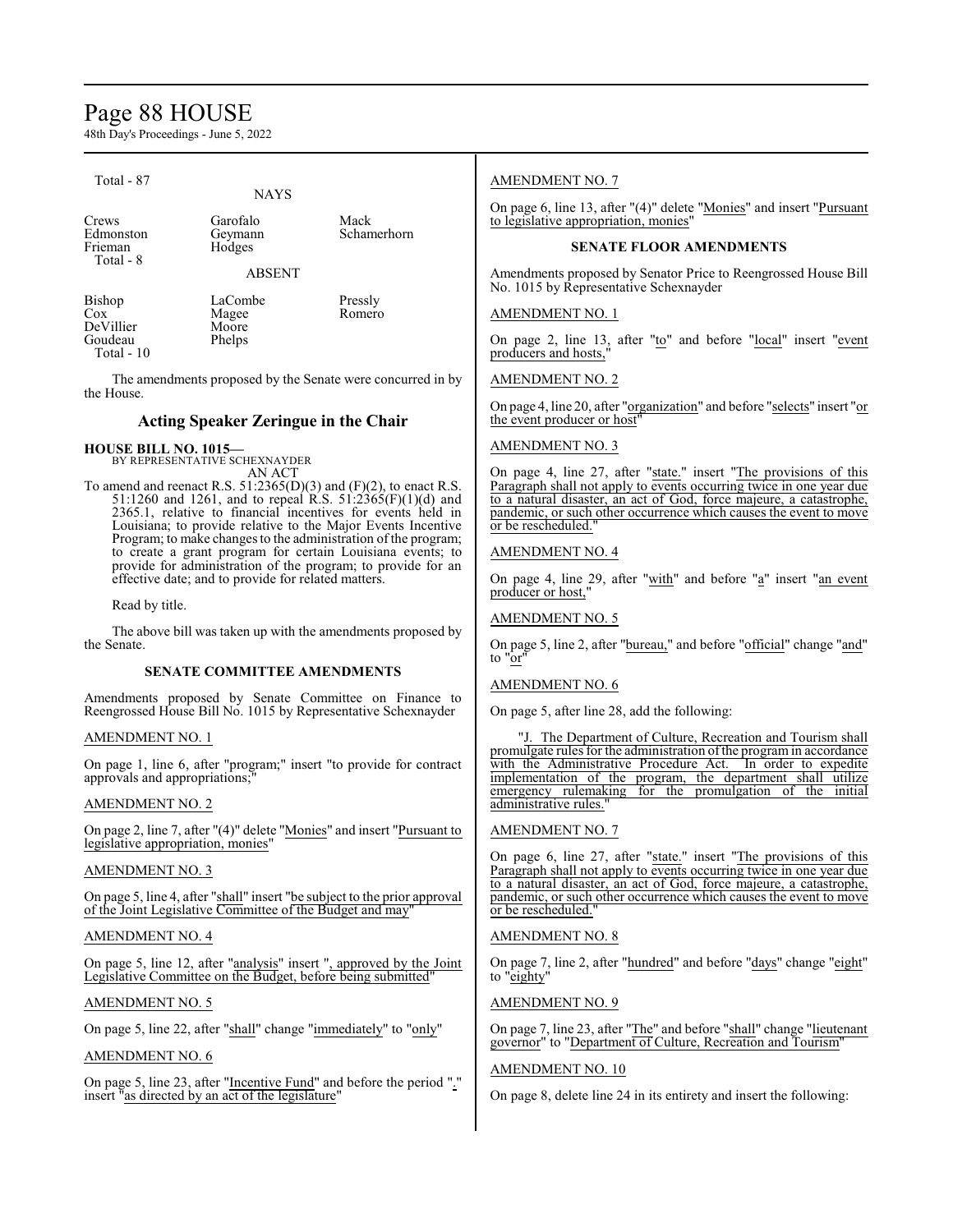### Page 89 HOUSE

48th Day's Proceedings - June 5, 2022

"Section 4. This Act shall become effective upon signature by the governor or, if not signed by the governor, upon expiration of the time for bills to become law without signature by the governor, as provided by Article III, Section 18 of the Constitution of Louisiana. If vetoed by the governor and subsequently approved by the legislature, this Act shall become effective on the day following such approval."

#### **SENATE FLOOR AMENDMENTS**

Amendments proposed by Senator Henry to Reengrossed House Bill No. 1015 by Representative Schexnayder

#### AMENDMENT NO. 1

On page 5, line 19, delete "The amount equal to" and insert "A recommendation for an amount up to

Rep. Schexnayder moved that the amendments proposed by the Senate be rejected.

#### **ROLL CALL**

The roll was called with the following result:

#### YEAS

| Mr. Speaker  | Frieman       | McKnight    |
|--------------|---------------|-------------|
| Adams        | Gadberry      | McMahen     |
| Amedee       | Gaines        | Miguez      |
| Bacala       | Garofalo      | Miller, D.  |
| Bagley       | Geymann       | Mincey      |
| Beaullieu    | Glover        | Muscarello  |
| Bourriaque   | Goudeau       | Nelson      |
| Boyd         | Green         | Newell      |
| <b>Brass</b> | Harris        | Orgeron     |
| Brown        | Hilferty      | Owen, C.    |
| Bryant       | Hodges        | Owen, R.    |
| Butler       | Hollis        | Pierre      |
| Carpenter    | Horton        | Pressly     |
| Carrier      | Hughes        | Riser       |
| Carter, R.   | Huval         | Romero      |
| Carter, W.   | Illg          | Schamerhorn |
| Coussan      | Ivey          | Schlegel    |
| Crews        | Jefferson     | Seabaugh    |
| Davis        | Jenkins       | Selders     |
| Deshotel     | Johnson, M.   | St. Blanc   |
| DuBuisson    | Johnson, T.   | Stagni      |
| Duplessis    | Kerner        | Stefanski   |
| Echols       | LaCombe       | Tarver      |
| Edmonds      | LaFleur       | Thomas      |
| Edmonston    | Landry        | Thompson    |
| Emerson      | Larvadain     | Turner      |
| Farnum       | Lyons         | Villio      |
| Firment      | Mack          | Wheat       |
| Fisher       | Marcelle      | White       |
| Fontenot     | Marino        | Willard     |
| Freeman      | McCormick     | Wright      |
| Freiberg     | McFarland     | Zeringue    |
| Total - 96   |               |             |
|              | <b>NAYS</b>   |             |
|              |               |             |
| Total - 0    | <b>ABSENT</b> |             |
|              |               |             |
| Bishop       | DeVillier     | Miller, G.  |
| Cormier      | Jordan        | Moore       |
| Cox          | Magee         | Phelps      |

Total - 9

The amendments proposed by the Senate were rejected.

Conference committee appointment pending.

- **HOUSE BILL NO. 1070** (Substitute for House Bill No. 759 by Representative Schexnayder)—<br>BY REPRESENTATIVES SCHEXNAYDER AND THOMPSON<br>AN ACT
- To amend and reenact R.S. 29:725(A) and (F), 725.5, 726(B)(introductory paragraph) and (F), and 729(B)(introductory paragraph) and (12), to enact R.S.  $29:725(K)$ ,  $726(G)$ , and  $728(G)$ , and to repeal R.S.  $29:726(E)(25)$  and 731, relative to the Governor's Office of Homeland Security and Emergency Preparedness; to provide relative to interoperability; to create the Emergency Communications Interoperability Fund; to provide requirements for the statewide emergency management software system; to provide for mandatory training requirements; to provide relative to parish offices of homeland security and emergency preparedness; to provide relative to prepositioned contracts; to provide relative to procurement; to provide for reporting; to provide for temporary housing assistance; to provide for eligibility; to provide relative to waivers of local land use regulations; to provide for exemptions; to provide for an effective date; and to provide for related matters.

Called from the calendar.

Read by title.

The above bill was taken up with the amendments proposed by the Senate.

#### **SENATE FLOOR AMENDMENTS**

Amendments proposed by Senator Milligan to Reengrossed House Bill No. 1070 by Representative Schexnayder

#### AMENDMENT NO. 1

On page 1, line 2, after "R.S. 29:725 (A)" and before the comma "," delete "and (F)"

#### AMENDMENT NO. 2

On page 1, line 15, after "R.S. 29:725 (A)" and before the comma "," delete "and (F)"

#### AMENDMENT NO. 3

On page 2, line 1, after "director;" delete the remainder of the line and delete line 2 and insert "officers of the agency"

#### AMENDMENT NO. 4

On page 2, delete lines 6 through 19

#### AMENDMENT NO. 5

On page 3, delete lines 20 through 24 and insert the following:

"(h) Provide an update to the Joint Legislative Committee on the Budget no later than August first of each year on upgrades made to the Louisiana Wireless Information Network system and resiliency and redundancy plans for the system.

#### AMENDMENT NO. 6

On page 5, line 5, after "for" and before "the" delete "alternatives to"

#### AMENDMENT NO. 7

On page 5, line 6, after "Network" delete the remainder of the line, delete lines 7 and 8 and insert a period ".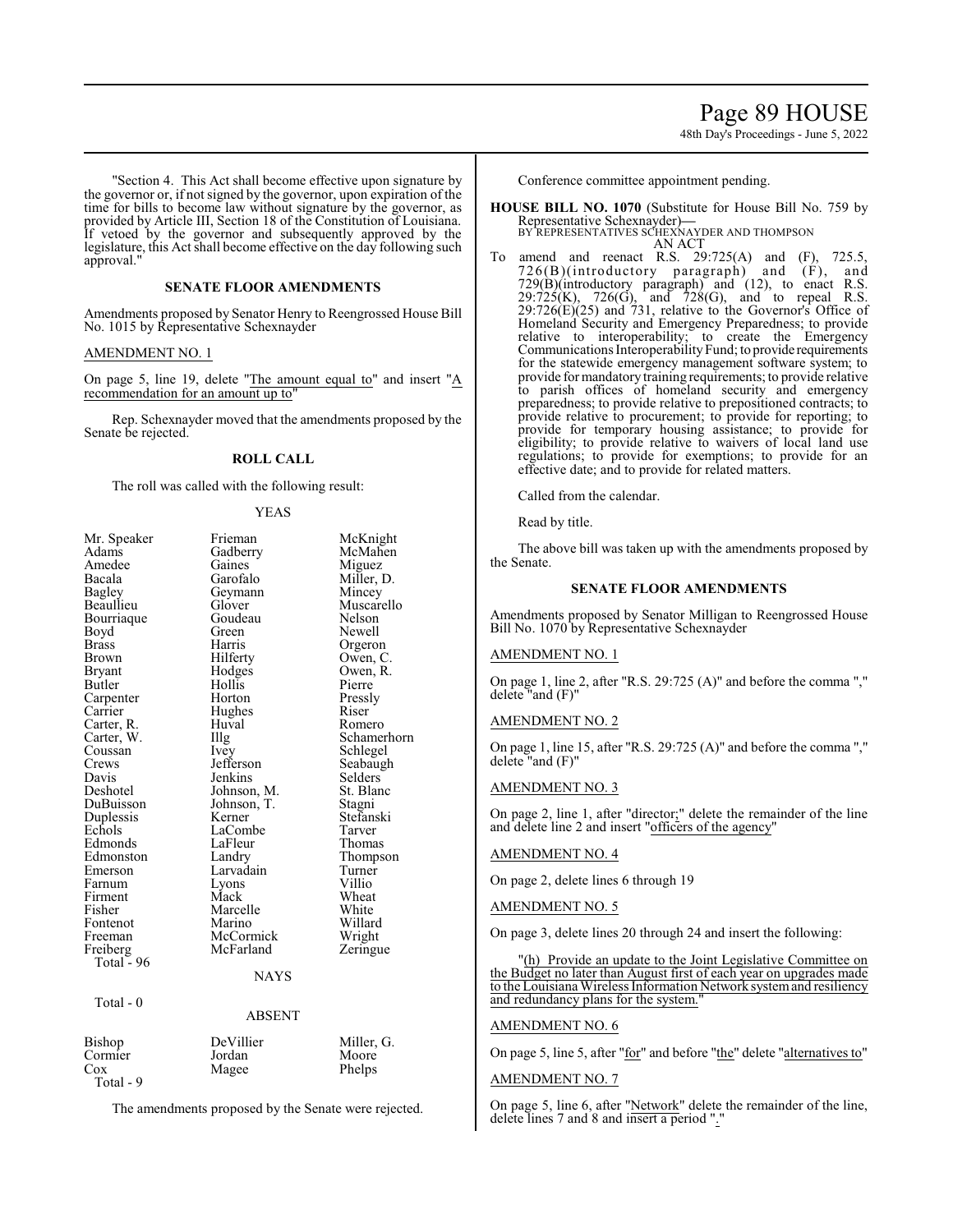# Page 90 HOUSE

48th Day's Proceedings - June 5, 2022

#### AMENDMENT NO. 8

On page 5, line 26, after "parishes" delete the remainder of the line and on line 27, delete "approved non-governmental emergency management partners"

#### AMENDMENT NO. 9

On page 6, line 1, after "to" and before "for" delete "local officials" and insert "the president of the Senate, the speaker of the House of Representatives, the chairman of the Senate Select Committee on Homeland Security, and the chairman ofthe House Select Committee on Homeland Security

#### AMENDMENT NO. 10

On page 6, at the beginning of line 8, change  $"(2)"$  to  $"(2)(a)"$ 

#### AMENDMENT NO. 11

On page 6, at the beginning of line 10, change "(a)" to "(i)"

#### AMENDMENT NO. 12

On page 6, line between lines 10 and 11, insert the following:

"(ii) Standards and regulations for the disbursement of assets and diversion of resources during a federally or gubernatorially declared emergency.

#### AMENDMENT NO. 13

On page 6, at the beginning of line 11, change " $(b)$ " to " $(iii)$ "

#### AMENDMENT NO. 14

On page 6, at the beginning of line 15, change "(c)" to "(iv)"

#### AMENDMENT NO. 15

On page 6, at the beginning of line 19, change " $(d)$ " to " $(v)$ "

#### AMENDMENT NO. 16

On page 6, between lines 19 and 20, insert the following:

"(b) GOHSEP shall provide the training to local officials and employees identified by the parish president pursuant to the provisions of R.S. 29:728(G) on no less than an annual basis and shall provide additional training as requested by any director of a parish office of homeland security and emergency preparedness.

(c) GOHSEP shall provide the training to all members of the legislature at the beginning of each legislative term and shall provide additional training as requested by the president of the Senate, the speaker of the House of Representatives, the chairman of the Senate Select Committee on Homeland Security, or the chairman of the House Select Committee on Homeland Security.

(d) The training may be provided in-person or virtually, however, any virtual training shall require active participation from attendees.

AMENDMENT NO. 17

On page 6, delete lines 20 through 29

#### AMENDMENT NO. 18

On page 7, line 1, change "(4)" to "(3)"

#### AMENDMENT NO. 19

On page 7, line 2, after "authorities" and before "the" change "during" to "within"

#### AMENDMENT NO. 20

On page 7, line 4, after "emergency." and before "The" insert the following:

"GOHSEP shall prioritize implementation of the program based on the projected level of impact."

AMENDMENT NO. 21

On page 7, line 26, change " $(5)$ " to " $(4)$ " AMENDMENT NO. 22

On page 7, at the end of line 29, add the following:

"GOHSEP shall make the list of parishes and municipalities that have submitted the certification or opted out of participating in the program accessible to the public on its website.

(5) Work with state agencies and parish offices of homeland security and emergency preparedness to complete an inventory of portable generators owned by the state and local governments which are capable of operating during a major disaster. The inventory shall identify, at a minimum, the location of each generator, the number of generators stored at each specific location, the agency to which each generator belongs, the primary use of the generator by the owner agency, and the names, addresses, and telephone numbers of persons having the authority to loan the stored generators as authorized by the division during a declared emergency.

G.(1) GOHSEP shall coordinate with the office of state procurement and all state agencies that provide emergency support functions to ensure that the state is prepared to efficiently respond to disasters and emergencies. This effort shall include the state having prepositioned contracts in place for the ensuing fiscal year no later than June thirtieth of each year. However, for Fiscal Year 2022-2023, the prepositioned contracts shall be in place no later than September 1, 2022.

(2) The prepositioned contracts shall include but not be limited to the following:

(a) Transportation services for evacuation purposes.

(b) Temporary housing and sheltering.

(c) Generators.

(d) Emergency food supplies, water, and ice.

(e) Debris removal.

(f) Professional services for disaster recovery, grant management, and administration.

(3) All prepositioned contracts shall be procured in compliance with applicable state and federal procurement regulations.

#### AMENDMENT NO. 23

On page 8, delete line 1, at the beginning of line 2, delete "report" and insert "(4) No later than July fifteenth of each year, GOHSEP shall submit a list of all prepositioned contracts entered into pursuant to this Subsection"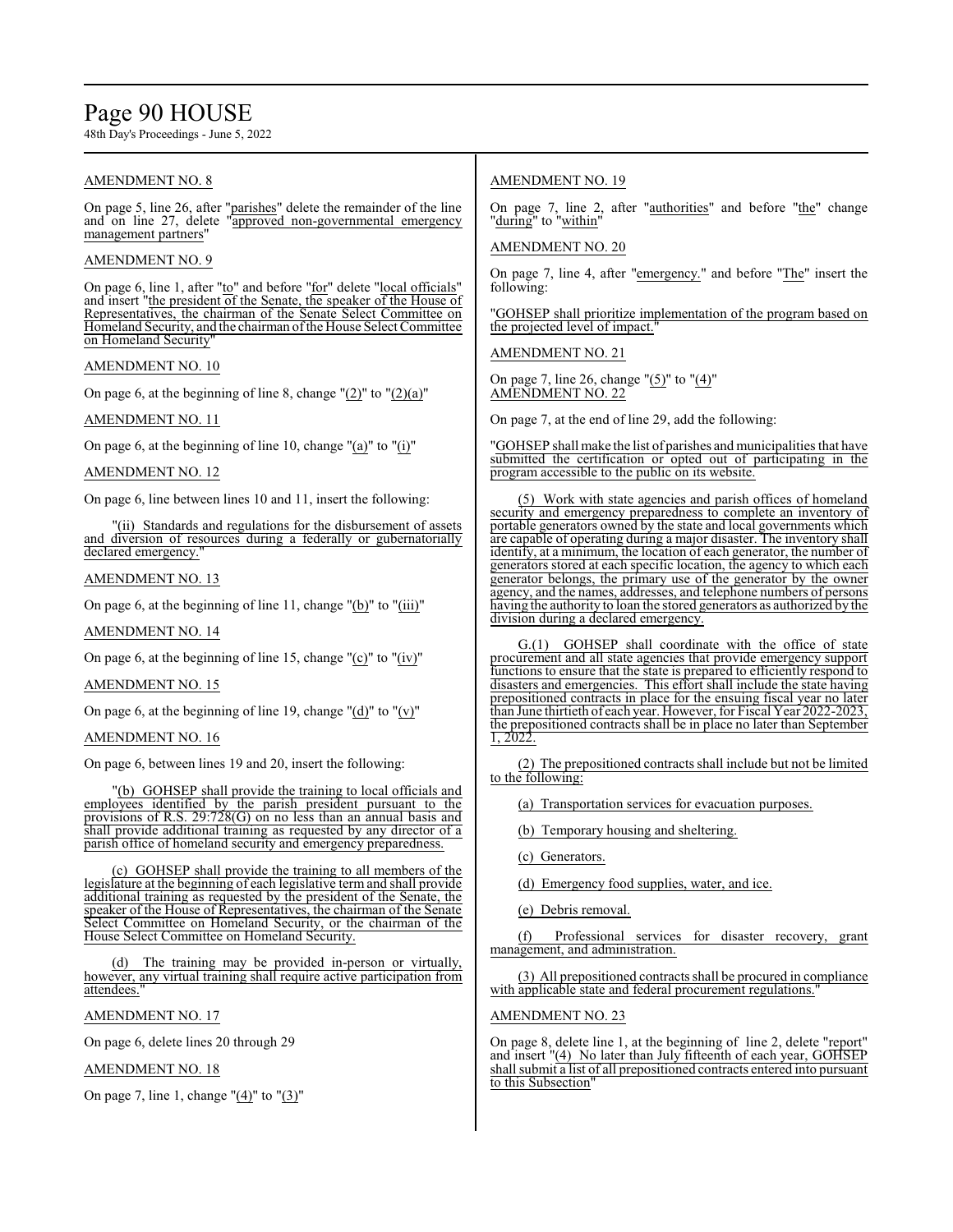Page 91 HOUSE

48th Day's Proceedings - June 5, 2022

#### AMENDMENT NO. 24

On page 8, line 3, after "security." delete the remainder of the line and delete lines 4 through 10

Rep. Schexnayder moved that the amendments proposed by the Senate be concurred in.

#### **ROLL CALL**

The roll was called with the following result:

#### YEAS

| Mr. Speaker   | Frieman     | McFarland   |
|---------------|-------------|-------------|
| Adams         | Gadberry    | McKnight    |
| Amedee        | Gaines      | McMahen     |
| Bacala        | Garofalo    | Miguez      |
| Beaullieu     | Geymann     | Miller, D.  |
| Bourriaque    | Glover      | Mincey      |
| Boyd          | Goudeau     | Muscarello  |
| <b>Brass</b>  | Green       | Newell      |
| Brown         | Harris      | Orgeron     |
| Bryant        | Hilferty    | Owen, C.    |
| Butler        | Hodges      | Owen, R.    |
| Carpenter     | Hollis      | Pierre      |
| Carrier       | Horton      | Pressly     |
| Carter, R.    | Hughes      | Riser       |
| Carter, W.    | Huval       | Romero      |
| Cormier       | Illg        | Schamerhorn |
| Coussan       | Ivey        | Schlegel    |
| Crews         | Jefferson   | Seabaugh    |
| Davis         | Jenkins     | Selders     |
| Deshotel      | Johnson, M. | St. Blanc   |
| DuBuisson     | Johnson, T. | Stagni      |
| Duplessis     | Jordan      | Stefanski   |
| Echols        | Kerner      | Tarver      |
| Edmonds       | LaCombe     | Thomas      |
| Edmonston     | LaFleur     | Thompson    |
| Emerson       | Landry      | Turner      |
| Farnum        | Larvadain   | Villio      |
| Firment       | Lyons       | Wheat       |
| Fisher        | Mack        | White       |
| Fontenot      | Marcelle    | Willard     |
| Freeman       | Marino      | Wright      |
| Freiberg      | McCormick   | Zeringue    |
| Total - 96    |             |             |
|               | <b>NAYS</b> |             |
| Total - 0     |             |             |
|               | ABSENT      |             |
| <b>Bagley</b> | DeVillier   | Moore       |
| Bishop        | Magee       | Nelson      |
| $\cos$        | Miller. G.  | Phelps      |

Total - 9

The amendments proposed by the Senate were concurred in by the House.

**HOUSE BILL NO. 755—** BY REPRESENTATIVES SCHEXNAYDER, BUTLER, HORTON, LACOMBE, MCFARLAND, CHARLES OWEN, RISER, SCHAMERHORN, THOMPSON, AND ZERINGUE AN ACT

To amend and reenact R.S. 39:100.44.1(B)(4), (E), (H)(3), and (J), relative to the disbursement of monies received from the American Rescue Plan Act of 2021; to make changes to the Louisiana Loggers Relief Program; to provide for an effective date; and to provide for related matters.

Called from the calendar.

#### Read by title.

The above bill was taken up with the amendments proposed by the Senate.

#### **SENATE FLOOR AMENDMENTS**

Amendments proposed by Senator Boudreaux to Engrossed House Bill No. 755 by Representative Schexnayder

#### AMENDMENT NO. 1

On page 1, line 2, between "(J)," and "relative", insert "and to enact R.S.  $39:100.44.1(K)$  and Subpart Y of Part II-A of Chapter 1 of Subtitle I of Title 39 of the Louisiana Revised Statutes of 1950, to be comprised of R.S. 39:100.192,"

#### AMENDMENT NO. 2

On page 1, delete line 3 and insert "disbursement of state monies; to provide with respect to monies received from the American Rescue Plan Act of 2021; to provide for creation of certain funds for a programto assist political subdivisions in securing federal grants; to"

#### AMENDMENT NO. 3

On page 1, line 4, after "Program;" insert "to make changes to the Louisiana Save Our Screens Program;"

#### AMENDMENT NO. 4

On page 2, line 5, after "E." insert "(1)"

AMENDMENT NO. 5

On page 2, delete line 7, and insert the following:

"(2) Grants shall be distributed to eligible timber harvesting and timber hauling"

#### AMENDMENT NO. 6

On page 2, at the beginning of line 12, after "(1)" insert "(a)"

AMENDMENT NO. 7

On page 2, at the beginning of line 15, change "(a)" to " $(i)$ "

#### AMENDMENT NO. 8

On page 2, at the beginning of line 16, change "(b)" to "(ii)"

#### AMENDMENT NO. 9

On page 2, at the beginning of line 17, after "(2)" insert "(b)"

AMENDMENT NO. 10

On page 2, at the beginning of line 19, change "(3)" to " $\left(\frac{3}{2}\right)$ (c)"

AMENDMENT NO. 11

On page 3, delete lines 1 and 2, and insert the following:

"J. $(1)$  For the Louisiana Loggers Relief Program, no No grants shall be awarded pursuant to this Section after January 30, 2022. December 31, 2022.

(2) Forthe Louisiana Save Our Screens Program, no grants shall be awarded pursuant to Subsection F ofthis Section after January 30, 2022. In the event that monies allocated in the Louisiana Main Street Recovery Rescue Plan Fund for the Louisiana Save Our Screens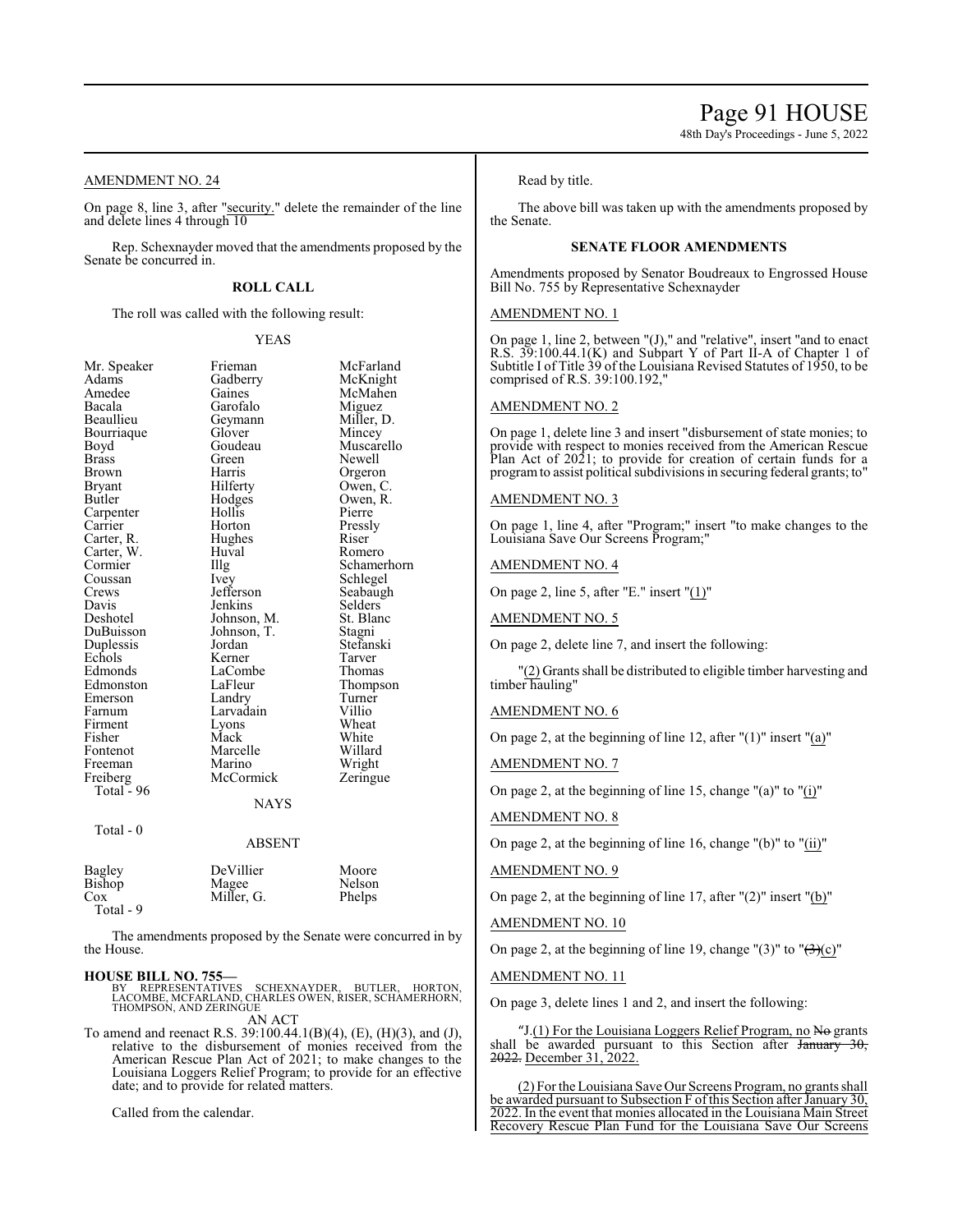# Page 92 HOUSE

48th Day's Proceedings - June 5, 2022

Program are available after January 30, 2022, supplemental grants shall be awarded on a pro-rata, per-screen basis to all movie theater businesses that applied for a grant on or before January 30, 2022. For the Louisiana Save Our Screens Program, no supplemental grants shall be awarded pursuant to this Subsection after December 31, 2022."

#### AMENDMENT NO. 12

On page 3, delete line 3 and insert the following:

"Section 2. R.S. 39:100.44.1(K) is hereby enacted to read as follows:

§100.44.1. Louisiana Main Street Recovery Program; Louisiana Rescue Plan Funds; Loggers Relief; Save Our Screens

\* \* \*

K. Notwithstanding any other provision of this Section to the contrary, three million dollars from the money granted to the Louisiana Loggers Relief Program pursuant to Paragraph (E)(1) of this Section shall be deposited into the Louisiana Agriculture Transportation Group Self-Insured Fund in furtherance of supply chain resiliency and the remaining money allocated to the Louisiana Loggers ReliefProgramshall be granted pursuant to the requirements provided in Paragraph (E)(2) of this Section.

Section 3. Subpart Y of Part II-A of Chapter 1 of Subtitle I of Title 39 ofthe Louisiana Revised Statutes of 1950, comprised ofR.S. 39:100.192 is hereby enacted to read as follows:

#### SUBPART Y. POLITICAL SUBDIVISION FEDERAL GRANT ASSISTANCE FUND

§100.192. Political Subdivision Federal Grant Assistance Fund

A. There is hereby created in the state treasury, as a special fund, the Political Subdivision Federal Grant Assistance Fund, hereafter referred to in this Section as the "fund". After allocation of money to the Bond Security and Redemption Fund as provided in Article VII, Section 9(B) of the Constitution of Louisiana, the treasurer shall deposit in and credit to the fund all monies appropriated, transferred, or donated for the fund. Monies in the fund shall be invested in the same manner as state general fund monies and interest earned on investment of monies in the fund shall be credited to the fund. Unexpended and unencumbered monies in the fund at the end of the fiscal year shall remain in the fund.

B. Monies out of the fund shall be appropriated to the Division of Administration via the process to adjust an agency's appropriation as provided for in Section 2.A. of the Act that originated as House Bill No. 1 of the 2022 Regular Session of the Legislature.

The fund shall be used for the administration of a program to assist political subdivisions with competitive federal grant opportunities made pursuant to the Infrastructure Investment and Jobs Acts (P.L. 117-58).

D. The program's guidelines shall be subject to approval by the Joint Legislative Committee on the Budget.

Section 4.(A) Prior to June 30, 2022, the state treasurer is hereby authorized and directed to transfer four hundred ninety-seven thousand two hundred sixty-six dollars from the Louisiana Rescue Plan Fund into the Louisiana Main Street Recovery Rescue Plan Fund for the Louisiana Save Our Screens Program.

(B) Prior to June 30, 2022, the state treasurer is hereby authorized and directed to transfer twenty-five million dollars from the Capital Outlay Savings Fund into the Political Subdivision Federal Grant Assistance Fund.

Section 5. The provisions of Section 2 of this Act shall take effect and become operative if and when the Act which originated as Senate Bill No. 437 ofthe 2022 Regular Session ofthe Legislature is enacted and becomes effective."

#### AMENDMENT NO. 13

On page 3, line 4, delete "Section 2. This" and insert "Section 6. The provisions of Sections 1, 3, 4, 5, and 6 of this"

#### AMENDMENT NO. 14

On page 3, line 7, between "legislature," and "this Act" insert "the provisions of Sections 1, 3, 4, 5, and 6 of"

Rep. Schexnayder moved that the amendments proposed by the Senate be concurred in.

#### **ROLL CALL**

The roll was called with the following result:

#### YEAS

Mr. Speaker Gadberry McMahen<br>Adams Gaines Miguez Adams Gaines Miguez<br>Amedee Garofalo Miller, I Amedee Garofalo Miller, D.<br>Bacala Geymann Mincey Bacala Geymann<br>Beaullieu Glover Glover Muscarello<br>Goudeau Nelson Bourriaque Goude<br>Boyd Green Boyd Green Newell<br>Brass Harris Orgerol Brass Harris Orgeron<br>Brown Hilferty Owen, C Brown Hilferty Owen, C.<br>Bryant Hodges Owen, R. Bryant Hodges Owen, R.<br>Butler Hollis Pierre Hollis Pierre<br>
Horton Pressly Carpenter Horton Press<br>
Carrier Hughes Riser Hughes Riser<br>Huval Romero Carter, R. Huval<br>Carter, W. Huval Carter, W. Illg Schamerhorn<br>
Cormier Ivey Schlegel Cormier Ivey Schlegel<br>Coussan Jefferson Seabaugl Coussan Jefferson Seabaugh<br>Crews Jenkins Selders Crews Jenkins Selders<br>Davis Johnson, M. St. Blanc Davis Johnson, M. St. Blanck<br>Deshotel Johnson, T. Stagni Johnson, T. Stagni<br>Jordan Stefanski DuBuisson Jordan Stefan:<br>Duplessis Kerner Tarver Duplessis Kerner Tarver<br>
Echols LaCombe Thomas Echols LaCombe<br>Edmonds LaFleur LaFleur Thompson<br>Landry Turner Edmonston Landry Turner<br>
Emerson Larvadain Villio Emerson Larvadain<br>Farnum Lyons Lyons Wheat<br>Mack White Firment Mack White<br>Fisher Marcelle Willard Marcelle Willard<br>
Marino Wright Fontenot Marino<br>Freeman McCormick Freeman McCormick Zeringue<br>
Freiberg McFarland Freiberg McFarland<br>Frieman McKnight McKnight Total - 97 Total - 0 Bagley DeVillier Moore<br>Bishop Magee Phelps Bishop<br>Cox Miller, G. Total - 8

The amendments proposed by the Senate were concurred in by the House.

**NAYS** 

ABSENT

#### **Speaker Schexnayder in the Chair**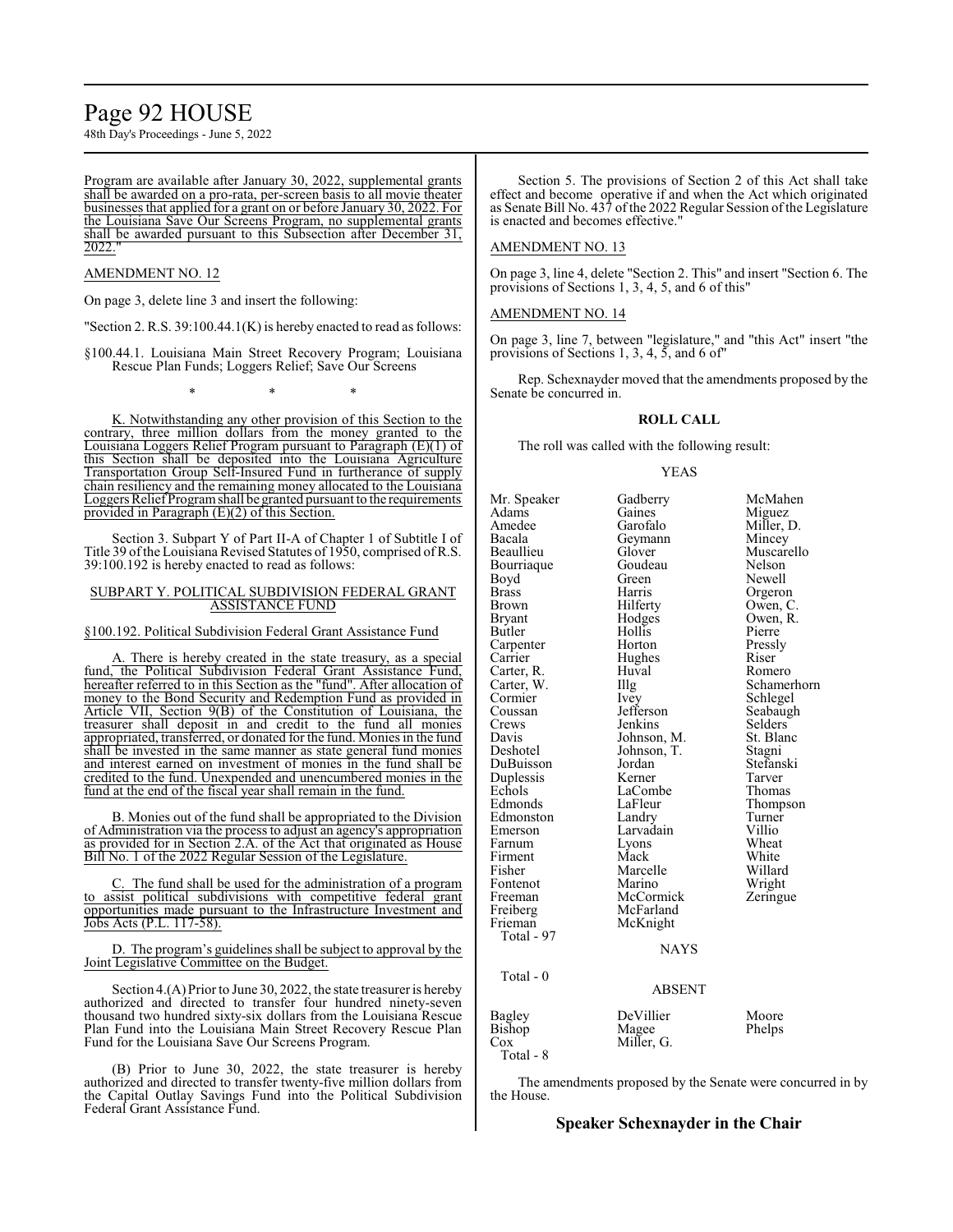### Page 93 HOUSE

48th Day's Proceedings - June 5, 2022

**HOUSE BILL NO. 1060** (Substitute for House Bill No. 338 by Representative Coussan)**—** BY REPRESENTATIVE COUSSAN

AN ACT

To amend and reenact R.S. 56:302.9(A)(1) and (3), relative to charter boat fishing licenses; to remove state requirement for a valid United States Coast Guard captain's license for freshwater charter boat fishing guides; and to provide for related matters.

Read by title.

The above bill was taken up with the amendments proposed by the Senate.

#### **SENATE COMMITTEE AMENDMENTS**

Amendments proposed by Senate Committee on Judiciary B to Reengrossed House Bill No. 223 by Representative Marcelle

#### AMENDMENT NO. 1

On page 1, line 2, change "and (h)" to "(h), and (i)"

#### AMENDMENT NO. 2

On page 1, line 3, delete "and (i)

#### AMENDMENT NO. 3

On page 1, line 7, change "and (h)" to "(h), and (i)"

#### AMENDMENT NO. 4

On page 2, between lines 22 and 23 insert:

"(i) The district attorney or appropriate prosecuting authority of the charge for which a defendant may be considered for re-entry court consents to participation by the defendant in all cases wherein the defendant is convicted of an eligible violent crime pursuant to R.S. 14:2.

#### AMENDMENT NO. 5

On page 2, line 24, change "and (i) are" to "is"

Rep. Coussan moved that the amendments proposed by the Senate be concurred in.

#### **ROLL CALL**

The roll was called with the following result:

#### YEAS

| Mr. Speaker   | Frieman   | McKnight    |
|---------------|-----------|-------------|
| Adams         | Gadberry  | McMahen     |
| Amedee        | Gaines    | Miguez      |
| Bacala        | Garofalo  | Miller, D.  |
| Bagley        | Geymann   | Mincey      |
| Beaullieu     | Glover    | Muscarello  |
| Bourriaque    | Goudeau   | Nelson      |
| Boyd          | Green     | Newell      |
| <b>Brass</b>  | Harris    | Orgeron     |
| Brown         | Hilferty  | Owen, C.    |
| <b>Bryant</b> | Hodges    | Owen, R.    |
| Butler        | Hollis    | Pierre      |
| Carpenter     | Horton    | Pressly     |
| Carrier       | Hughes    | Riser       |
| Carter, R.    | Huval     | Romero      |
| Carter, W.    | Illg      | Schamerhorn |
| Cormier       | Ivey      | Schlegel    |
| Coussan       | Jefferson | Seabaugh    |

| Crews<br>Davis<br>Deshotel<br>DuBuisson<br>Duplessis<br>Echols<br>Edmonds<br>Edmonston<br>Emerson<br>Farnum<br>Firment<br>Fisher<br>Fontenot<br>Freeman<br>Freiberg<br>Total $-97$ | Jenkins<br>Johnson, M.<br>Johnson, T.<br>Jordan<br>Kerner<br>LaCombe<br>LaFleur<br>Landry<br>Larvadain<br>Lyons<br>Mack<br>Marcelle<br>Marino<br>McCormick<br>McFarland | Selder<br>St. Bla<br>Stagni<br>Stefan:<br>Tarver<br>Thomp<br>Turner<br>Villio<br>Wheat<br>White<br>Willar<br>Wright<br>Zering |
|------------------------------------------------------------------------------------------------------------------------------------------------------------------------------------|-------------------------------------------------------------------------------------------------------------------------------------------------------------------------|-------------------------------------------------------------------------------------------------------------------------------|
|                                                                                                                                                                                    |                                                                                                                                                                         |                                                                                                                               |
|                                                                                                                                                                                    |                                                                                                                                                                         |                                                                                                                               |
|                                                                                                                                                                                    | <b>NAYS</b>                                                                                                                                                             |                                                                                                                               |
| Total - 0                                                                                                                                                                          |                                                                                                                                                                         |                                                                                                                               |
|                                                                                                                                                                                    | ABSENT                                                                                                                                                                  |                                                                                                                               |

DeVillier Total - 8

enkins Selders<br>
St. Blanc ohnson, M. St. Blanch<br>Davis Stagni ohnson, T.<br>ordan ordan Stefanski<br>Lerner Tarver andry Villio<br>Andrea Villio<br>Andrea Villio arvadain<br>.vons yons White<br>Tack Willard 1cCormick AcFarland

Miller, G.<br>Moore

aCombe Thompson *i*ack Willard<br>Tarcelle Wright 1arcelle Wright<br>1arino Zeringu Zeringue

#### NAYS

ABSENT Bishop Magee Phelps<br>Cox Miller, G. Thomas

The amendments proposed by the Senate were concurred in by the House.

**HOUSE BILL NO. 1078** (Substitute for House Bill No. 1049 by

Representative Seabaugh)—<br>BY REPRESENTATIVES SEABAUGH, CREWS, DESHOTEL, FIRMENT,<br>FRIEMAN, GAROFALO, HARRIS, TRAVIS JOHNSON, MCCORMICK,<br>MCFARLAND, CHARLES OWEN, ROMERO, SCHAMERHORN,<br>THOMPSON, AND WHITE AND SENATOR ROBERT MI AN ACT

To enact Part IV-A of Chapter 28 of Title 3 of the Louisiana Revised Statutes of 1950, to be comprised of R.S. 3:4351.1 through 4351.16, relative to forestry and agriculture; to authorize the creation of the timber and agriculture transportation group selfinsurance fund; to provide with respect to group self-insurance funds; to provide for requirements; to provide for definitions; to provide with respect to the qualifications for membership; to provide for regulatory authority; to provide for excess or reinsurance insurance; to provide for the management of assets and investments; to provide for liabilities and the payment of claims; to provide for audits, examinations, and investigations; to provide for licensed insurance producers; to provide for insolvencies; to provide for civil actions for enforcement; to provide for reporting; to provide penalties for noncompliance; to provide for due process rights; to provide for dissolution; and to provide for related matters.

Read by title.

The above bill was taken up with the amendments proposed by the Senate.

#### **SENATE COMMITTEE AMENDMENTS**

Amendments proposed by Senate Committee on Agriculture, Forestry, Aquaculture, and Rural Development to Reengrossed House Bill No. 1078 by Representative Seabaugh

#### AMENDMENT NO. 1

On page 18, line 2, after "department for" and before "approval" change "his" to "its"

#### AMENDMENT NO. 2

On page 23, at the beginning of line 28, change "commissioner" to "department"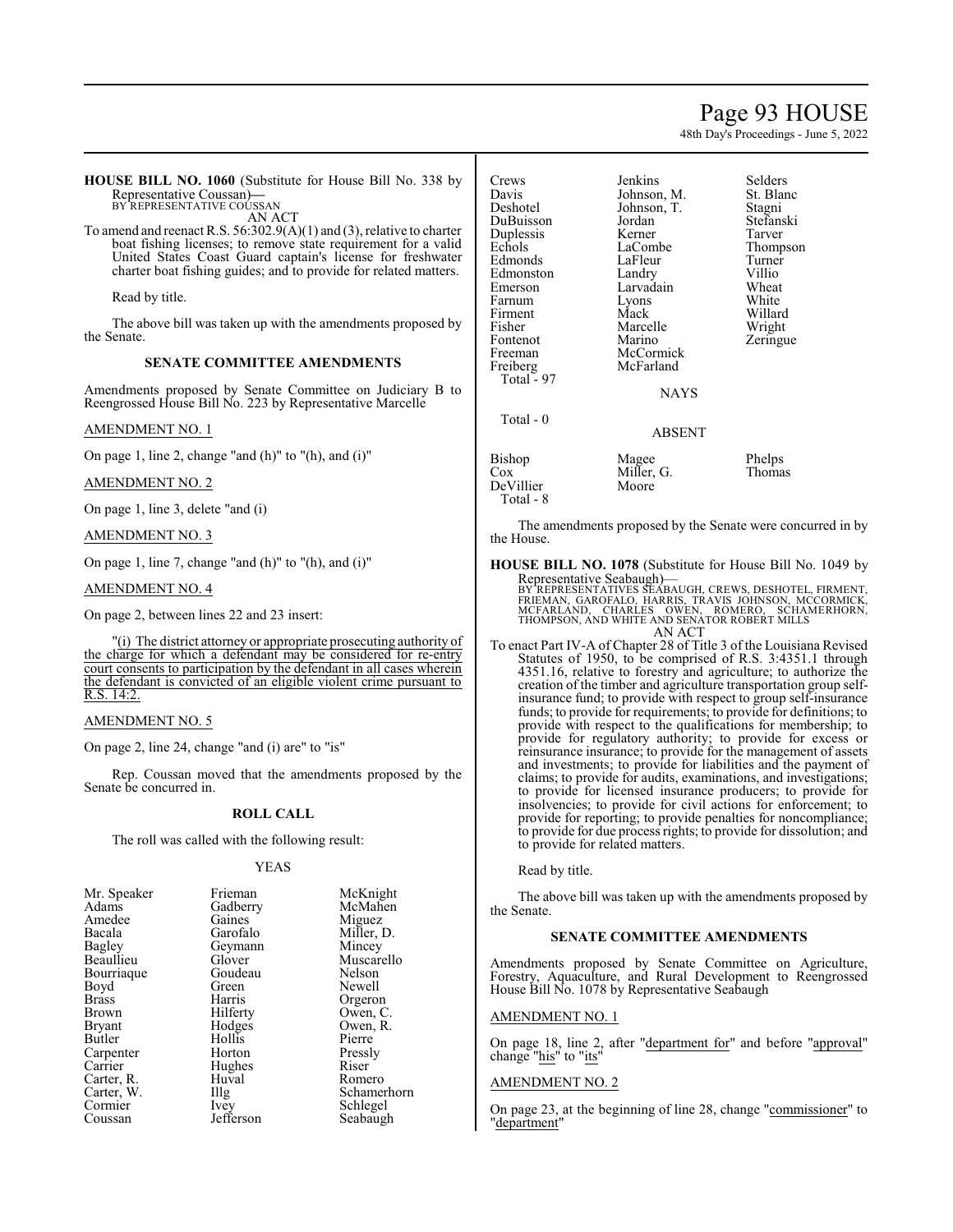# Page 94 HOUSE

48th Day's Proceedings - June 5, 2022

#### AMENDMENT NO. 3

On page 28, line 2, after "examination," and before "may" change "<u>he</u>" to "<u>it</u>"

#### AMENDMENT NO. 4

On page 34, after line 17, insert:

"Section 2. This Act shall become effective upon signature by the governor or, if not signed by the governor, upon expiration of the time for bills to become law without signature by the governor, as provided by Article III, Section 18 of the Constitution of Louisiana. If vetoed by the governor and subsequently approved by the legislature, this Act shall become effective on the day following such approval."

Rep. Seabaugh moved that the amendments proposed by the Senate be concurred in.

#### **ROLL CALL**

The roll was called with the following result:

#### YEAS

| Mr. Speaker<br>Adams<br>Amedee<br>Bacala<br>Bagley<br>Beaullieu<br>Bourriaque<br>Boyd<br><b>Brass</b><br>Brown<br>Bryant<br>Butler<br>Carrier<br>Carter, R.<br>Carter, W.<br>Cormier<br>Coussan<br>Crews<br>Davis<br>Deshotel<br>DuBuisson<br>Echols<br>Edmonds | Gadberry<br>Gaines<br>Garofalo<br>Geymann<br>Glover<br>Goudeau<br>Green<br>Harris<br>Hilferty<br>Hodges<br>Hollis<br>Horton<br>Hughes<br>Huval<br>Illg<br><i>lvey</i><br>Jefferson<br>Jenkins<br>Johnson, M.<br>Johnson, T.<br>Jordan<br>Kerner<br>LaCombe | McMahen<br>Miguez<br>Miller, D.<br>Miller, G.<br>Mincey<br>Muscarello<br>Nelson<br>Newell<br>Orgeron<br>Owen, C.<br>Owen, R.<br>Pierre<br>Pressly<br>Riser<br>Romero<br>Schamerhorn<br>Schlegel<br>Seabaugh<br>Selders<br>St. Blanc<br>Stagni<br>Tarver<br>Thomas |
|-----------------------------------------------------------------------------------------------------------------------------------------------------------------------------------------------------------------------------------------------------------------|------------------------------------------------------------------------------------------------------------------------------------------------------------------------------------------------------------------------------------------------------------|-------------------------------------------------------------------------------------------------------------------------------------------------------------------------------------------------------------------------------------------------------------------|
| Firment<br>Fisher                                                                                                                                                                                                                                               | Mack<br>Marcelle                                                                                                                                                                                                                                           | Wheat<br>White                                                                                                                                                                                                                                                    |
| Fontenot<br>Freeman                                                                                                                                                                                                                                             | Marino<br>McCormick                                                                                                                                                                                                                                        | Willard<br>Wright                                                                                                                                                                                                                                                 |
| Freiberg<br>Frieman<br>Total - 95                                                                                                                                                                                                                               | McFarland<br>McKnight                                                                                                                                                                                                                                      | Zeringue                                                                                                                                                                                                                                                          |
|                                                                                                                                                                                                                                                                 | <b>NAYS</b>                                                                                                                                                                                                                                                |                                                                                                                                                                                                                                                                   |
| Total - 0                                                                                                                                                                                                                                                       | ABSENT                                                                                                                                                                                                                                                     |                                                                                                                                                                                                                                                                   |
|                                                                                                                                                                                                                                                                 |                                                                                                                                                                                                                                                            |                                                                                                                                                                                                                                                                   |
| Bishop<br>Carpenter<br>Cox<br>DeVillier<br>Total - 10                                                                                                                                                                                                           | Duplessis<br>Lyons<br>Magee<br>Moore                                                                                                                                                                                                                       | Phelps<br>Stefanski                                                                                                                                                                                                                                               |

The amendments proposed by the Senate were concurred in by the House.

#### **HOUSE BILL NO. 847—**

- BY REPRESENTATIVES LACOMBE, ADAMS, BISHOP, BOURRIAQUE,<br>BRASS, BROWN, BRYANT, CARRIER, ROBBY CARTER, CORMIER,<br>DAVIS, DEVILLIER, HARRIS, HORTON, JEFFERSON, JENKINS,<br>MIGUEZ, ROMERO, STEFANSKI, AND WHITE AN ACT
- To amend and reenact R.S. 39:112(E)(2)(c) and to enact R.S.  $39:112(E)(2)(d)$ , relative to capital outlay; to provide with respect to local match requirements for projects by non-state entities; to exempt certain non-state entity projects from local match requirements; to provide for applicability; to provide for an effective date; and to provide for related matters.

Called from the calendar.

Read by title.

The above bill was taken up with the amendments proposed by the Senate.

#### **SENATE COMMITTEE AMENDMENTS**

Amendments proposed by Senate Committee on Revenue and Fiscal Affairs to Reengrossed House Bill No. 847 by Representative LaCombe

#### AMENDMENT NO. 1

On page 1, line 2, after "R.S. 39:112(E)(2)(c)" delete the remainder of the line and insert ", relative to"

#### AMENDMENT NO. 2

On page 1, line 8, after "reenacted" delete the remainder of the line

#### AMENDMENT NO. 3

On page 1, line 9, delete "39:112 $(E)(2)(d)$  is hereby enacted"

#### AMENDMENT NO. 4

On page 2, delete lines 1 through 3 and insert:

" (c) A water or sewer project for a rural water system servicing less than one thousand two hundred and fifty customers or fewer connections.

#### AMENDMENT NO. 5

On page 2, delete lines 4 through 6

#### **SENATE FLOOR AMENDMENTS**

Amendments proposed by Senator Reese to Reengrossed House Bill No. 847 by Representative LaCombe

#### AMENDMENT NO. 1

Delete Senate Committee Amendment Nos. 1, 2, 3, and 5 proposed by the Senate Committee on Revenue and Fiscal Affairs on May 23, 2022 and adopted by the Senate on May 24, 2022.

#### AMENDMENT NO. 2

On page 2, line 5, change "three thousand one hundred" to "one thousand two hundred and fifty"

Rep. LaCombe moved that the amendments proposed by the Senate be concurred in.

#### **ROLL CALL**

The roll was called with the following result: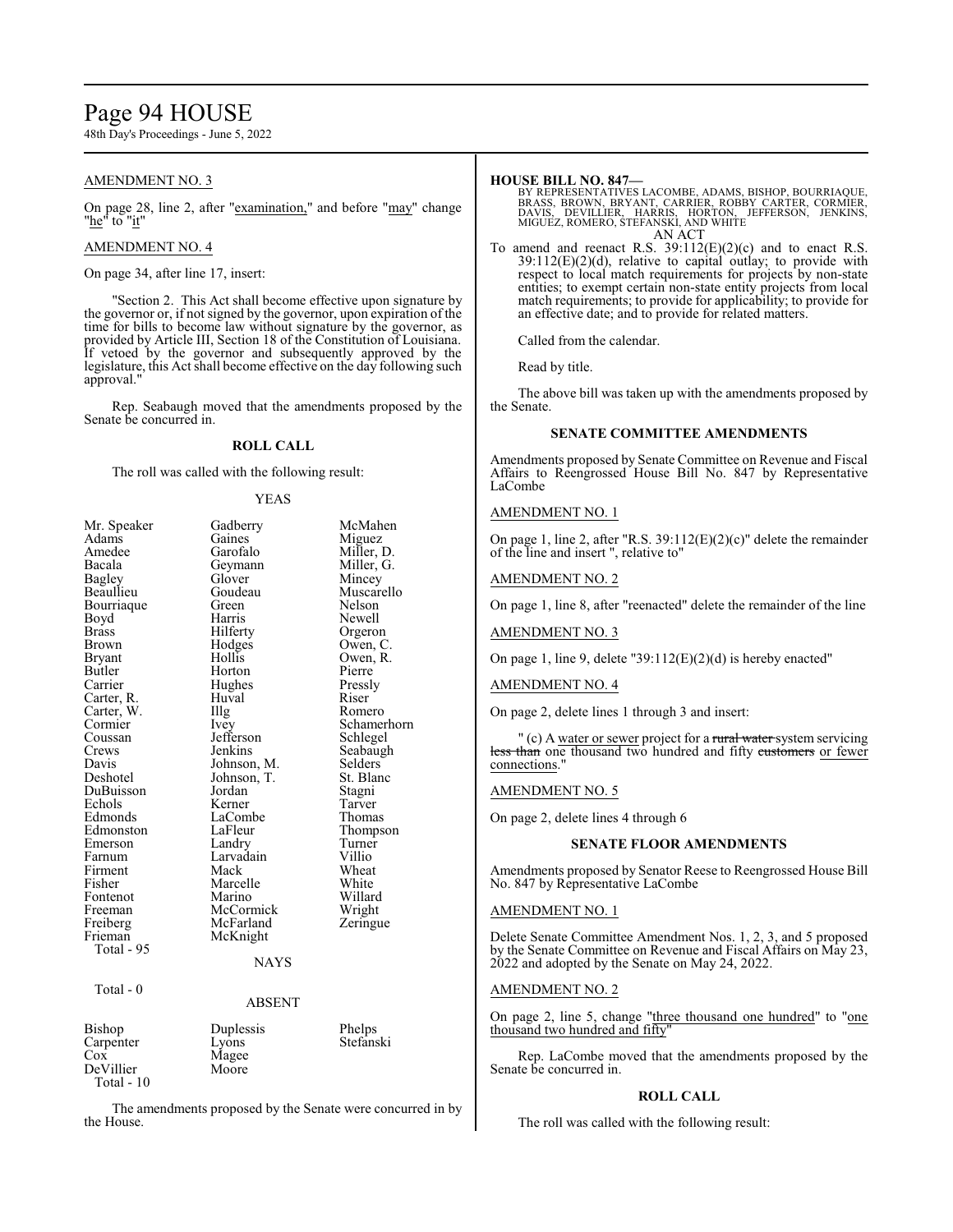48th Day's Proceedings - June 5, 2022

#### YEAS

Adams Frieman<br>Amedee Gadberry Bourriaque Goude<br>Boyd Green Bryant Hodges<br>
Butler Hollis Carrier Hughes<br>Carter, R. Huval Carter, W. Ivey<br>Cormier Jefferson Davis Johnson, T.<br>Deshotel Jordan Duplessis LaCombe<br>
Echols LaFleur Fontenot McFarland<br>Freeman McKnight Total - 98

Mr. Speaker Freiberg McMahen<br>Adams Frieman Miguez Amedee Gadberry Miller, D.<br>Bacala Gaines Miller. G. Bacala Gaines Miller, G.<br>Bagley Garofalo Mincey Bagley Garofalo Mincey Beaullieu Geymann Muscarello<br>Bishop Glover Nelson Glover Nelson<br>Goudeau Newell Boyd Green Orgeron<br>Brass Harris Owen, C Brass Harris Owen, C. Brown Hilferty Owen, R.<br>Bryant Hodges Pierre Carpenter Horton Riser<br>
Carrier Hughes Romero Huval Schamerhorn<br>
Ivey Schlegel Cormier Jefferson Seabaugh<br>Coussan Jenkins Selders Coussan Jenkins Selders<br>Crews Johnson, M. St. Blanc Crews Johnson, M. St. Blanch<br>Davis Johnson, T. Stagni Jordan Stefanski<br>Kerner Tarver DuBuisson Kerner Tarver<br>
Duplessis LaCombe Thomas LaFleur Thompson<br>Landry Turner Edmonds Landry Turner<br>
Edmonston Larvadain Villio Edmonston Larvadain Villio<br>Emerson Lyons Wheat Lyons Wheat<br>
Mack White Farnum Mack White<br>Firment Marino Willard Firment Marino Willard<br>Fisher McCormick Wright Fisher McCormick Wright<br>
Fontenot McFarland Zeringue McKnight

Pressly<br>Riser

**NAYS** 

Total - 0

#### ABSENT

| Cox       | Magee    | Phelps |
|-----------|----------|--------|
| DeVillier | Marcelle |        |
| Illg      | Moore    |        |
| Total - 7 |          |        |

The amendments proposed by the Senate were concurred in by the House.

**HOUSE BILL NO. 746**<br>BY REPRESENTATIVES DUPLESSIS, WILFORD CARTER, CORMIER,<br>EDMONSTON, FISHER, FREEMAN, FREIBERG, GAINES, GREEN,<br>HUGHES, JEFFERSON, JENKINS, JORDAN, LAFLEUR, LANDRY,<br>LARVADAIN, LYONS, MARCELLE, MARINO, DUST AN ACT

To enact R.S. 15:905(F), relative to juvenile institutions; to provide relative to solitary confinement in juvenile facilities; to provide relative to a definition; to provide relative to documentation; to provide relative to submission of reports; to provide relative to training; and to provide for related matters.

Called from the calendar.

Read by title.

The above bill was taken up with the amendments proposed by the Senate.

#### **SENATE COMMITTEE AMENDMENTS**

Amendments proposed by Senate Committee on Judiciary B to Reengrossed House Bill No. 746 by Representative Duplessis

#### AMENDMENT NO. 1

On page 2, line 7, after "management" and before the comma ", insert "that is not a response to a serious and immediate threat of physical harm to the juvenile or others'

#### AMENDMENT NO. 2

On page 2, line 27, delete "mental or physical health." and insert "physical health or mental health, as determined by a mental health practitioner.

#### AMENDMENT NO. 3

On page 2, delete lines 28 and 29, and insert the following:

"(a) Except as provided in this Paragraph, no period of solitary confinement shall exceed eight hours.

#### AMENDMENT NO. 4

On page 3, line 9, after "determined that these" change "option" to 'options"

#### AMENDMENT NO. 5

On page 3, line 22, after "facility director" delete "or deputy director" and insert ", deputy director, or the supervisor with the highest level of authority who is present at the facility at the time"

#### AMENDMENT NO. 6

On page 3, line 25, after "facility director" delete "or deputy director" and insert ", deputy director, or the supervisor with the highest level of authority who is present at the facility at the time"

#### **LEGISLATIVE BUREAU AMENDMENTS**

Amendments proposed by Legislative Bureau to Reengrossed House Bill No. 746 by Representative Duplessis

AMENDMENT NO. 1

On page 3, line 12, change "must" to "shall"

AMENDMENT NO. 2

On page 4, line 15, change "can" to "may"

Rep. Duplessis moved that the amendments proposed by the Senate be rejected.

#### **ROLL CALL**

The roll was called with the following result:

#### YEAS

Mr. Speaker Frieman McKnight<br>Amedee Gadberry McMahen Amedee Gadberry<br>Bacala Gaines Bacala Gaines Miguez Bagley Garofalo Miller, D. Beaullieu Geymann<br>Bishop Glover Bishop Glover Mincey Bourriaque Goudeau Muscarello<br>
Boyd Green Nelson Boyd Green Nelson<br>Brass Harris Newell Brass Harris Newell Brown Hilferty Owen, C.<br>Bryant Hodges Owen, R. Bryant Hodges Owen, R. Carpenter Horton Press<br>Carrier Hughes Riser Carrier Hughes

Hollis Pierre<br>
Horton Pressly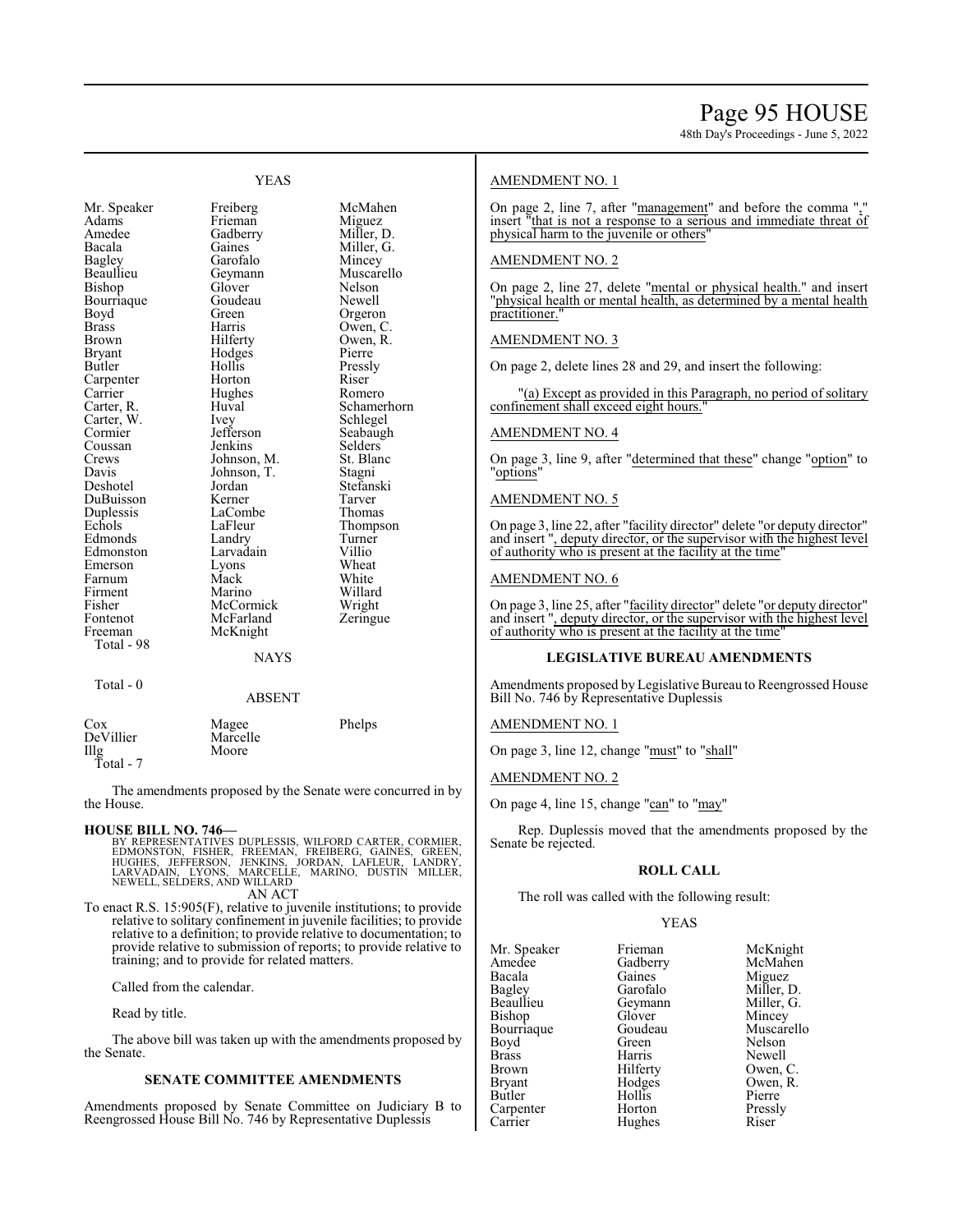# Page 96 HOUSE

48th Day's Proceedings - June 5, 2022

| Carter, W.<br>Cormier<br>Coussan<br>Crews<br>Davis<br>Deshotel<br>DuBuisson<br>Duplessis<br>Echols<br>Edmonds<br>Edmonston<br>Emerson<br>Farnum<br>Firment<br>Fisher<br>Fontenot<br>Freeman<br>Freiberg<br>Total - 96 | Huval<br>$\prod_{i=1}^{n}$<br>Ivey<br>Jefferson<br>Jenkins<br>Johnson, T.<br>Jordan<br>Kerner<br>LaCombe<br>LaFleur<br>Landry<br>Larvadain<br>Lyons<br>Mack<br>Marcelle<br>Marino<br>McCormick<br>McFarland | Romero<br>Schamerhorn<br>Schlegel<br>Seabaugh<br>Selders<br>St. Blanc<br>Stagni<br>Stefanski<br>Tarver<br>Thomas<br>Thompson<br>Turner<br>Villio<br>Wheat<br>White<br>Willard<br>Wright<br>Zeringue |
|-----------------------------------------------------------------------------------------------------------------------------------------------------------------------------------------------------------------------|-------------------------------------------------------------------------------------------------------------------------------------------------------------------------------------------------------------|-----------------------------------------------------------------------------------------------------------------------------------------------------------------------------------------------------|
|                                                                                                                                                                                                                       | NAYS                                                                                                                                                                                                        |                                                                                                                                                                                                     |
| Total - 0                                                                                                                                                                                                             | ABSENT                                                                                                                                                                                                      |                                                                                                                                                                                                     |

Total - 9

Adams DeVillier Moore<br>Carter, R. Johnson, M. Orgeron Carter, R. Johnson, M. Orgerones<br>Cox Magee Phelps

The amendments proposed by the Senate were rejected.

Conference committee appointment pending.

Magee

#### **Suspension of the Rules**

On motion of Rep. Stefanski, the rules were suspended in order to take up and consider Petitions, Memorials, and Communications at this time.

#### **Petitions, Memorials, and Communications**

The following petitions, memorials, and communications were received and read:

#### **Message from the Senate**

#### **ADOPTION OF CONFERENCE COMMITTEE REPORT**

#### June 5, 2022

To the Honorable Speaker and Members of the House of Representatives:

I am directed to inform your honorable body that the Senate has adopted the report of the Conference Committee on the disagreement to Senate Bill No. 272.

Respectfully submitted,

YOLANDA J. DIXON Secretary of the Senate

#### **Message from the Senate**

#### **DISCHARGED THE CONFERENCE COMMITTEE**

#### June 5, 2022

To the Honorable Speaker and Members of the House of Representatives:

I am directed to inform your honorable body that the Senate has discharged the Conference Committee on the disagreement to Senate Concurrent Resolution No. 14.

Respectfully Submitted,

YOLANDA J. DIXON Secretary of the Senate

#### **Message from the Senate**

#### **RELATIVE TO CONCURRENCE**

June 5, 2022

To the Honorable Speaker and Members of the House of Representatives:

I am directed to inform your honorable body that the Senate, upon discharge of the Conference Committee to Senate Concurrent Resolution No. 14, has reconsidered the vote by which the House amendments were rejected and concurred in the House amendments.

Respectfully submitted,

YOLANDA J. DIXON Secretary of the Senate

#### **Message from the Senate**

### **RELATIVE TO CONSIDERATION**  $A$ **FTER THE**  $82^{nd}$  **CALENDAR DAY**

June 5, 2022

To the Honorable Speaker and Members of the House of Representatives:

I am directed to inform your honorable body that the Senate, by a record vote of two-thirds of its elected members, has adopted a motion to consider Senate Bill No. 134 on third reading and final passage after the 82<sup>nd</sup> calendar day and ask the House of Representatives to concur in the same.

Respectfully submitted,

YOLANDA J. DIXON Secretary of the Senate

#### **Message from the Senate**

#### **RELATIVE TO CONSIDERATION**  $A$ **FTER THE 82<sup>nd</sup> CALENDAR DAY**

#### June 5, 2022

To the Honorable Speaker and Members of the House of Representatives:

I am directed to inform your honorable body that the Senate, by a record vote of two-thirds of its elected members, has adopted a motion to consider Senate Bill No. 186 on third reading and final passage after the 82<sup>nd</sup> calendar day and ask the House of Representatives to concur in the same.

Respectfully submitted,

YOLANDA J. DIXON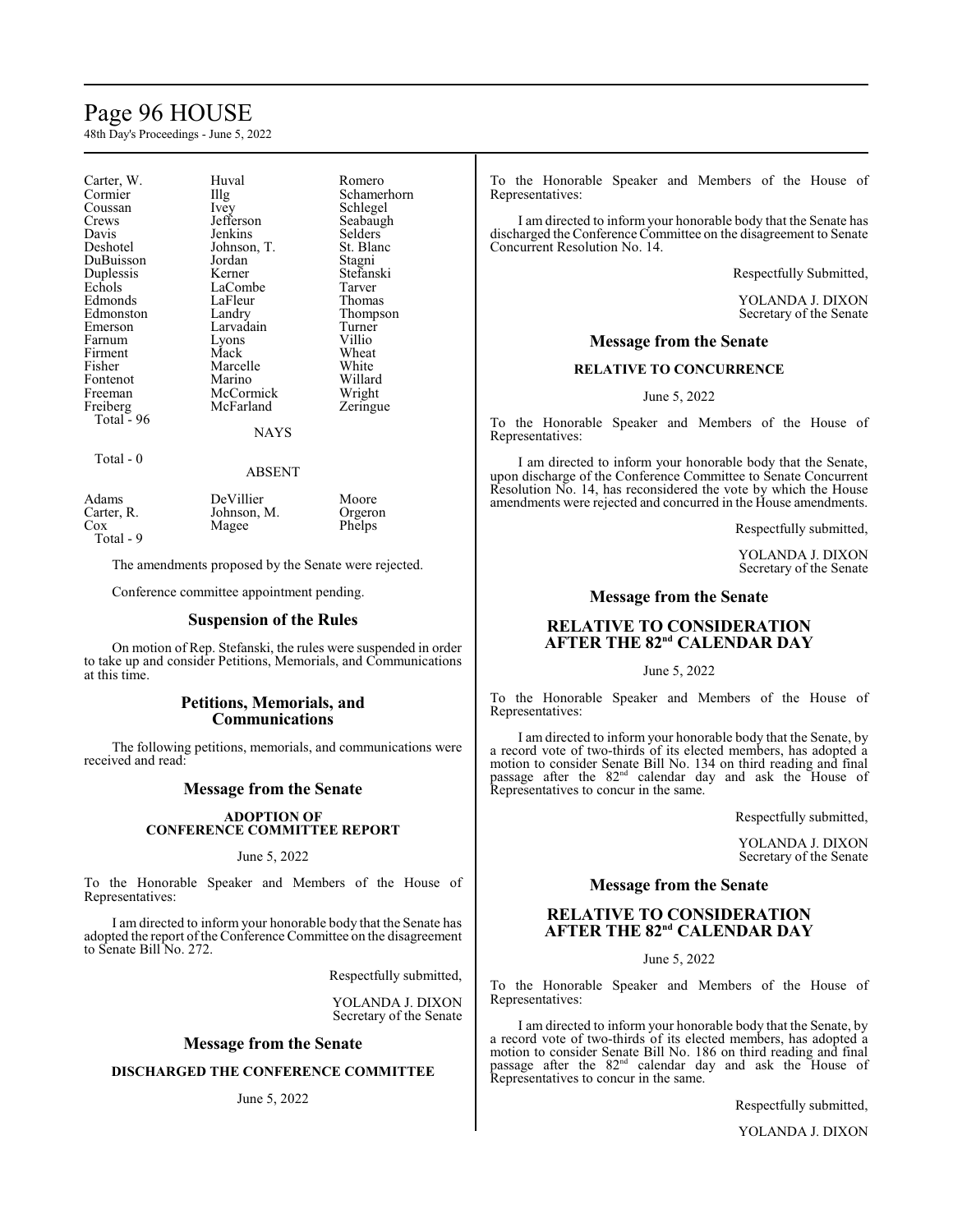# Page 97 HOUSE

48th Day's Proceedings - June 5, 2022

Secretary of the Senate

#### **Message from the Senate**

#### **RELATIVE TO CONSIDERATION**  $A$ **FTER THE**  $82^{\text{nd}}$  **CALENDAR DAY**

June 5, 2022

To the Honorable Speaker and Members of the House of Representatives:

I am directed to inform your honorable body that the Senate, by a record vote of two-thirds of its elected members, has adopted a motion to consider Senate Bill No. 189 on third reading and final passage after the 82<sup>nd</sup> calendar day and ask the House of Representatives to concur in the same.

Respectfully submitted,

YOLANDA J. DIXON Secretary of the Senate

#### **Message from the Senate**

### **RELATIVE TO CONSIDERATION**  $A$ **FTER THE**  $82^{\text{nd}}$  **CALENDAR DAY**

#### June 5, 2022

To the Honorable Speaker and Members of the House of Representatives:

I am directed to inform your honorable body that the Senate, by a record vote of two-thirds of its elected members, has adopted a motion to consider Senate Bill No. 225 on third reading and final passage after the 82<sup>nd</sup> calendar day and ask the House of Representatives to concur in the same.

Respectfully submitted,

YOLANDA J. DIXON Secretary of the Senate

#### **Message from the Senate**

#### **RELATIVE TO CONSIDERATION**  $A$ **FTER THE 82<sup>nd</sup> CALENDAR DAY**

#### June 5, 2022

To the Honorable Speaker and Members of the House of Representatives:

I am directed to inform your honorable body that the Senate, by a record vote of two-thirds of its elected members, has adopted a motion to consider Senate Bill No. 234 on third reading and final passage after the 82<sup>nd</sup> calendar day and ask the House of Representatives to concur in the same.

Respectfully submitted,

YOLANDA J. DIXON Secretary of the Senate

#### **Message from the Senate**

### **RELATIVE TO CONSIDERATION**  $A$ **FTER THE 82<sup>nd</sup> CALENDAR DAY**

#### June 5, 2022

To the Honorable Speaker and Members of the House of Representatives:

I am directed to inform your honorable body that the Senate, by a record vote of two-thirds of its elected members, has adopted a motion to consider Senate Bill No. 335 on third reading and final passage after the 82<sup>nd</sup> calendar day and ask the House of Representatives to concur in the same.

Respectfully submitted,

YOLANDA J. DIXON Secretary of the Senate

#### **Message from the Senate**

### **RELATIVE TO CONSIDERATION**  $A$ **FTER THE**  $82^{\text{nd}}$  **CALENDAR DAY**

June 5, 2022

To the Honorable Speaker and Members of the House of Representatives:

I am directed to inform your honorable body that the Senate, by a record vote of two-thirds of its elected members, has adopted a motion to consider Senate Bill No. 418 on third reading and final passage after the 82<sup>nd</sup> calendar day and ask the House of Representatives to concur in the same.

Respectfully submitted,

YOLANDA J. DIXON Secretary of the Senate

#### **Message from the Senate**

#### **RELATIVE TO CONSIDERATION**  $A$ **FTER THE**  $82^{\text{nd}}$  **CALENDAR DAY**

June 5, 2022

To the Honorable Speaker and Members of the House of Representatives:

I am directed to inform your honorable body that the Senate, by a record vote of two-thirds of its elected members, has adopted a motion to consider Senate Bill No. 433 on third reading and final passage after the 82<sup>nd</sup> calendar day and ask the House of Representatives to concur in the same.

Respectfully submitted,

YOLANDA J. DIXON Secretary of the Senate

#### **Message from the Senate**

#### **RELATIVE TO CONSIDERATION**  $A$ **FTER THE**  $82^{nd}$  **CALENDAR DAY**

June 5, 2022

To the Honorable Speaker and Members of the House of Representatives:

I am directed to inform your honorable body that the Senate, by a record vote of two-thirds of its elected members, has adopted a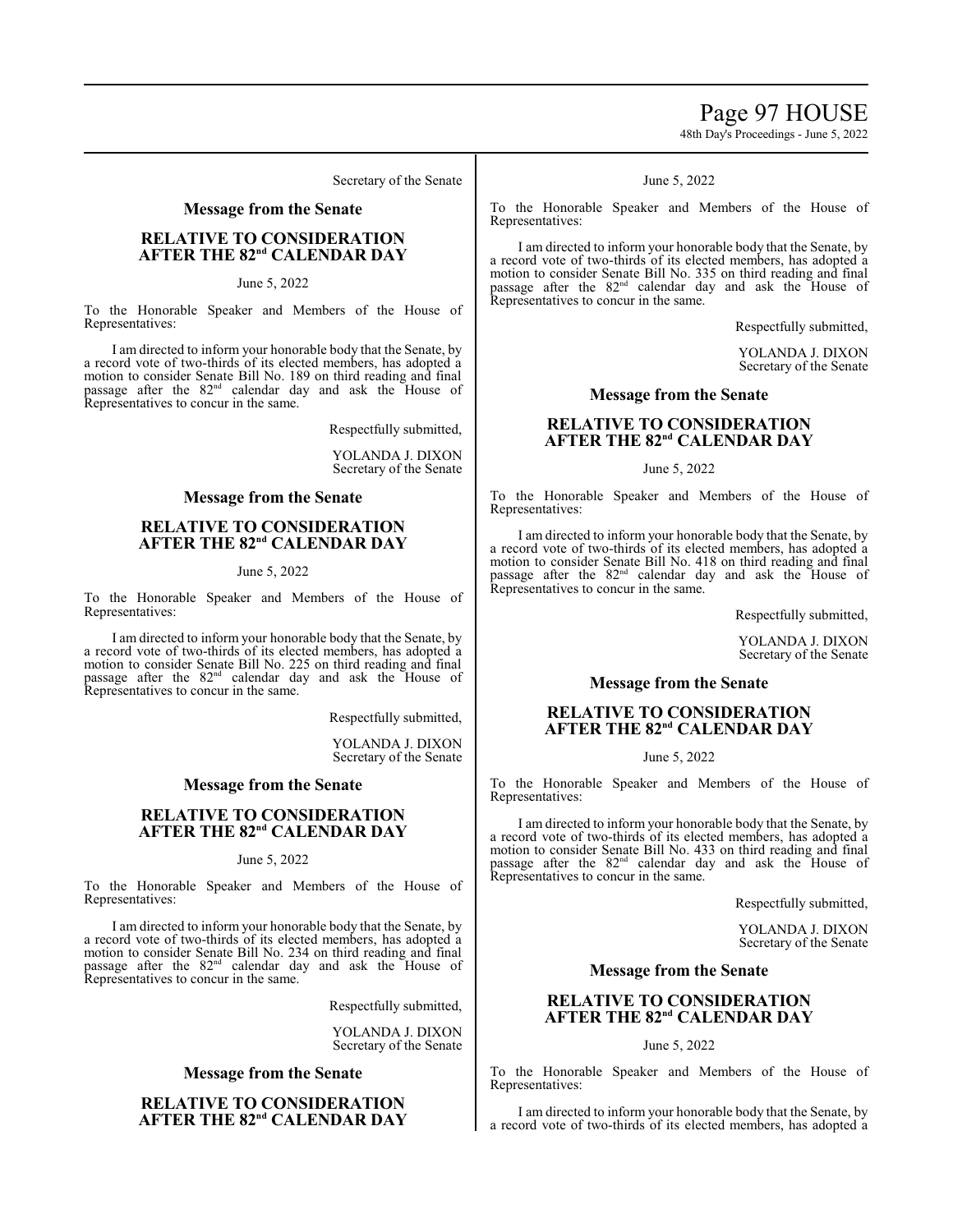# Page 98 HOUSE

48th Day's Proceedings - June 5, 2022

motion to consider Senate Bill No. 446 on third reading and final passage after the 82<sup>nd</sup> calendar day and ask the House of Representatives to concur in the same.

Respectfully submitted,

YOLANDA J. DIXON Secretary of the Senate

#### **Message from the Senate**

### **RELATIVE TO CONSIDERATION**  $A$ **FTER THE**  $82^{\text{nd}}$  **CALENDAR DAY**

#### June 5, 2022

To the Honorable Speaker and Members of the House of Representatives:

I am directed to inform your honorable body that the Senate, by a record vote of two-thirds of its elected members, has adopted a motion to consider Senate Bill No. 483 on third reading and final passage after the 82<sup>nd</sup> calendar day and ask the House of Representatives to concur in the same.

Respectfully submitted,

YOLANDA J. DIXON Secretary of the Senate

#### **Message from the Senate**

#### **APPOINTMENT OF CONFERENCE COMMITTEE**

#### June 5, 2022

To the Honorable Speaker and Members of the House of Representatives:

I am directed to inform your honorable body that the President of the Senate has appointed the following committee to serve with a like committee from the House to confer on the disagreement to Senate Bill No. 183: Senators Ward, Fred Mills and Morris.

Respectfully submitted,

YOLANDA J. DIXON Secretary of the Senate

#### **Message from the Senate**

#### **APPOINTMENT OF CONFERENCE COMMITTEE**

#### June 5, 2022

To the Honorable Speaker and Members of the House of Representatives:

I am directed to inform your honorable body that the President of the Senate has appointed the following committee to serve with a like committee from the House to confer on the disagreement to Senate Bill No. 203: Senators Hewitt, Jackson and White.

Respectfully submitted,

YOLANDA J. DIXON Secretary of the Senate

#### **Message from the Senate**

#### **APPOINTMENT OF CONFERENCE COMMITTEE**

June 5, 2022

To the Honorable Speaker and Members of the House of Representatives:

I am directed to inform your honorable body that the President of the Senate has appointed the following committee to serve with a like committee from the House to confer on the disagreement to Senate Bill No. 212: Senators Stine, Talbot and Smith.

Respectfully submitted,

YOLANDA J. DIXON Secretary of the Senate

#### **Message from the Senate**

#### **APPOINTMENT OF CONFERENCE COMMITTEE**

June 5, 2022

To the Honorable Speaker and Members of the House of Representatives:

I am directed to inform your honorable body that the President of the Senate has appointed the following committee to serve with a like committee from the House to confer on the disagreement to Senate Bill No. 430: Senators Womack, Jackson and Mizell.

Respectfully submitted,

YOLANDA J. DIXON Secretary of the Senate

#### **Message from the Senate**

#### **APPOINTMENT OF CONFERENCE COMMITTEE**

June 5, 2022

To the Honorable Speaker and Members of the House of Representatives:

I am directed to inform your honorable body that the President of the Senate has appointed the following committee to serve with a like committee from the House to confer on the disagreement to Senate Bill No. 441: Senators Fesi, Hewitt and Milligan.

Respectfully submitted,

YOLANDA J. DIXON Secretary of the Senate

#### **Message from the Senate**

#### **APPOINTMENT OF CONFERENCE COMMITTEE**

#### June 5, 2022

To the Honorable Speaker and Members of the House of Representatives:

I am directed to inform your honorable body that the President of the Senate has appointed the following committee to serve with a like committee from the House to confer on the disagreement to Senate Bill No. 498: Senators Stine, McMath and Abraham.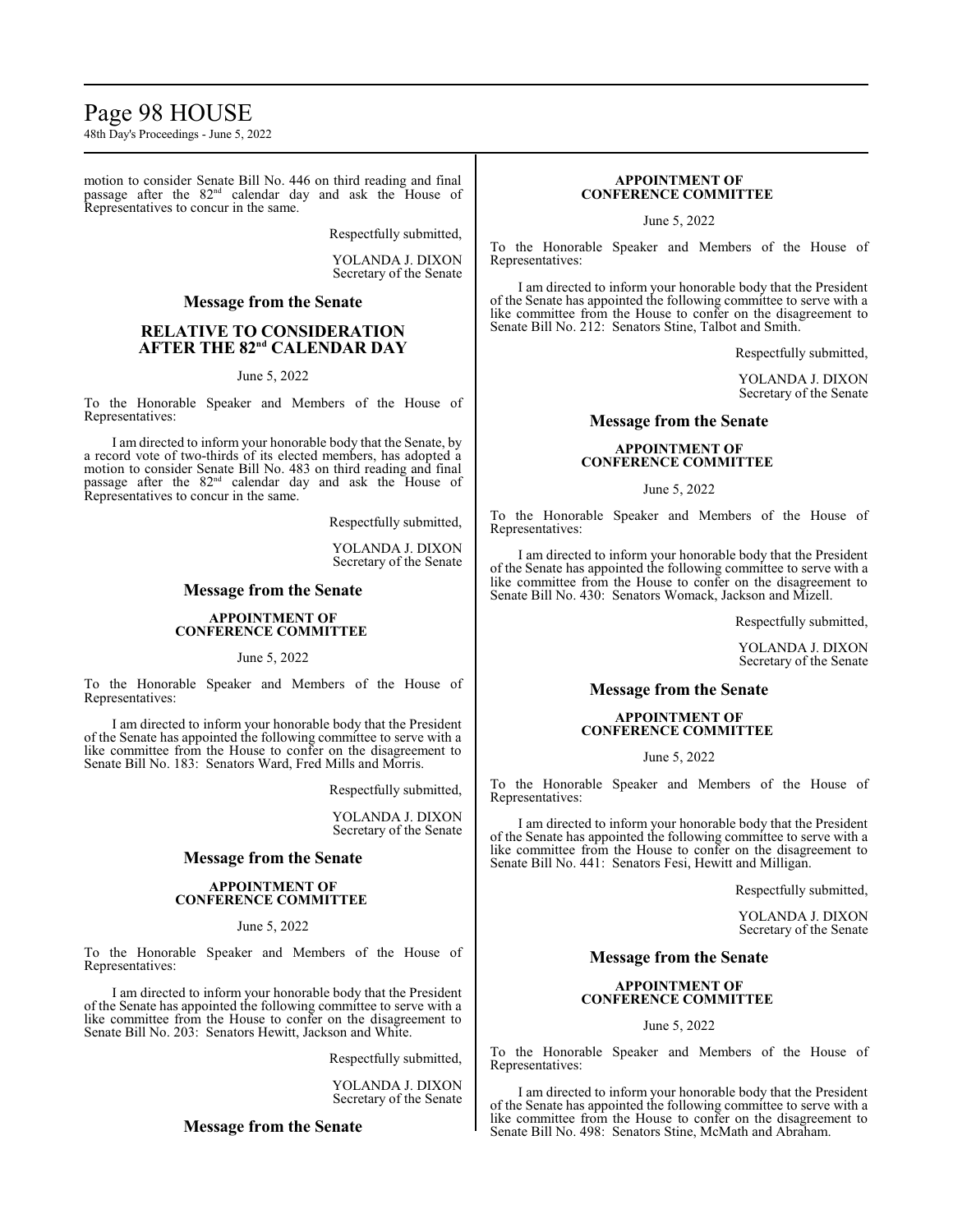### Page 99 HOUSE

48th Day's Proceedings - June 5, 2022

Respectfully submitted,

YOLANDA J. DIXON Secretary of the Senate

#### **Message from the Senate**

#### **ADOPTION OF CONFERENCE COMMITTEE REPORT**

#### June 5, 2022

To the Honorable Speaker and Members of the House of Representatives:

I am directed to inform your honorable body that the Senate has adopted the report of the Conference Committee on the disagreement to Senate Bill No. 45.

Respectfully submitted,

YOLANDA J. DIXON Secretary of the Senate

#### **Message from the Senate**

#### **ADOPTION OF CONFERENCE COMMITTEE REPORT**

#### June 5, 2022

To the Honorable Speaker and Members of the House of Representatives:

I am directed to inform your honorable body that the Senate has adopted the report of the Conference Committee on the disagreement to Senate Bill No. 107.

Respectfully submitted,

YOLANDA J. DIXON Secretary of the Senate

#### **Message from the Senate**

#### **ADOPTION OF CONFERENCE COMMITTEE REPORT**

#### June 5, 2022

To the Honorable Speaker and Members of the House of Representatives:

I am directed to inform your honorable body that the Senate has adopted the report of the Conference Committee on the disagreement to Senate Bill No. 154.

Respectfully submitted,

YOLANDA J. DIXON Secretary of the Senate

#### **Message from the Senate**

#### **ADOPTION OF CONFERENCE COMMITTEE REPORT**

#### June 5, 2022

To the Honorable Speaker and Members of the House of Representatives:

I am directed to inform your honorable body that the Senate has adopted the report of the Conference Committee on the disagreement to Senate Bill No. 277.

Respectfully submitted,

YOLANDA J. DIXON Secretary of the Senate

### **Message from the Senate**

#### **ADOPTION OF CONFERENCE COMMITTEE REPORT**

June 5, 2022

To the Honorable Speaker and Members of the House of Representatives:

I am directed to inform your honorable body that the Senate has adopted the report of the Conference Committee on the disagreement to Senate Bill No. 282.

Respectfully submitted,

YOLANDA J. DIXON Secretary of the Senate

#### **Message from the Senate**

#### **ADOPTION OF CONFERENCE COMMITTEE REPORT**

#### June 5, 2022

To the Honorable Speaker and Members of the House of Representatives:

I am directed to inform your honorable body that the Senate has adopted the report of the Conference Committee on the disagreement to Senate Bill No. 333.

Respectfully submitted,

YOLANDA J. DIXON Secretary of the Senate

#### **Message from the Senate**

#### **ADOPTION OF CONFERENCE COMMITTEE REPORT**

#### June 5, 2022

To the Honorable Speaker and Members of the House of Representatives:

I am directed to inform your honorable body that the Senate has adopted the report of the Conference Committee on the disagreement to Senate Bill No. 396.

Respectfully submitted,

YOLANDA J. DIXON Secretary of the Senate

#### **Conference Committee Reports Received**

Conference Committee Reports were received for the following legislative instruments: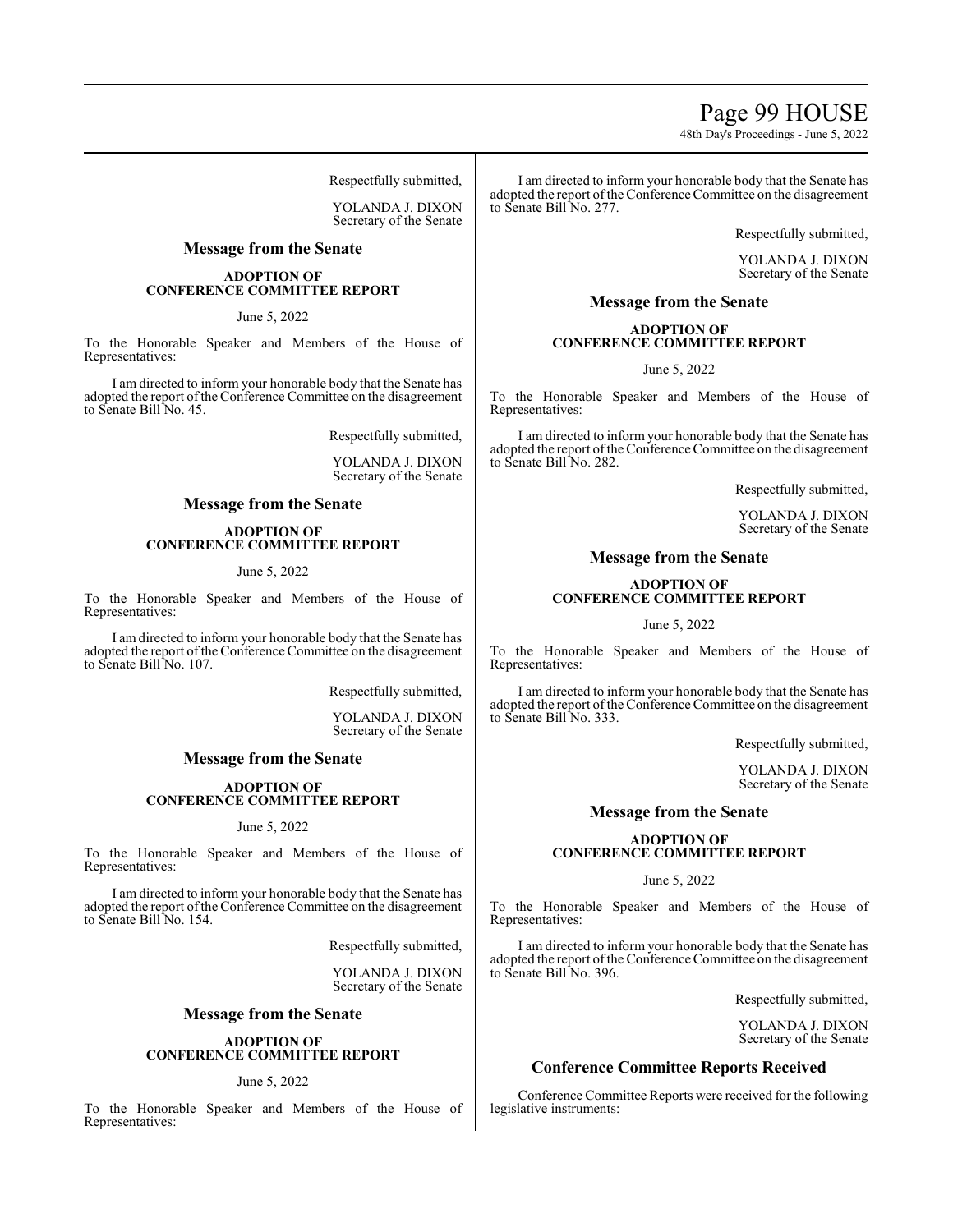# Page 100 HOUSE

48th Day's Proceedings - June 5, 2022

Senate Bill Nos. 183, 213 and 272

The Conference Committee Reports for the above legislative instruments lie over under the rules.

#### **Introduction of Resolutions, House and House Concurrent**

The following members introduced the following entitled House and House Concurrent Resolutions, which were read the first time by their titles and placed upon the calendar for their second reading:

**HOUSE RESOLUTION NO. 255—** BY REPRESENTATIVES FREEMAN AND BOYD A RESOLUTION To commend Metairie Park Country Day School students for their success on the National Spanish Exam.

Read by title.

On motion of Rep. Freeman, and under a suspension of the rules, the resolution was adopted.

**HOUSE RESOLUTION NO. 256—** BY REPRESENTATIVES FREEMAN AND BOYD A RESOLUTION

To commend Metairie Park Country Day School students for their National French Awards 2022.

Read by title.

On motion of Rep. Freeman, and under a suspension of the rules, the resolution was adopted.

### **HOUSE RESOLUTION NO. 257—**

BY REPRESENTATIVES FREEMAN AND BOYD A RESOLUTION

To commend the Ursuline Academy golf team on winning the Louisiana High School Athletic Association 2022 Division II state championship.

Read by title.

On motion of Rep. Freeman, and under a suspension of the rules, the resolution was adopted.

# **HOUSE RESOLUTION NO. 258—** BY REPRESENTATIVES FREEMAN AND BOYD

A RESOLUTION To commend the Ursuline Academy middle school tennis team on its performance at the NOAL Tournament.

Read by title.

On motion of Rep. Freeman, and under a suspension of the rules, the resolution was adopted.

### **HOUSE RESOLUTION NO. 259—**

BY REPRESENTATIVE FREEMAN A RESOLUTION

To commend Kids Join the Fight for its efforts to defeat pediatric cancer.

Read by title.

On motion of Rep. Freeman, and under a suspension of the rules, the resolution was adopted.

#### **HOUSE RESOLUTION NO. 260—**

BY REPRESENTATIVE SCHEXNAYDER A RESOLUTION

To commend members of Boy Scout Troop 65 of Gonzales on their pursuit of the Citizenship in the Nation merit badge.

Read by title.

On motion of Rep. Zeringue, and under a suspension of the rules, the resolution was adopted.

#### **HOUSE RESOLUTION NO. 261—**

BY REPRESENTATIVE FREEMAN

- A RESOLUTION
- To commend Academy of the Sacred Heart on winning Thinker Awards in the 2022 New Orleans Academic Games League.

Read by title.

On motion of Rep. Freeman, and under a suspension of the rules, the resolution was adopted.

**HOUSE RESOLUTION NO. 262—** BY REPRESENTATIVES FREEMAN AND BOYD A RESOLUTION

To commend the Ursuline Academy tennis teamon its 2022 Division III regional play.

Read by title.

On motion of Rep. Freeman, and under a suspension of the rules, the resolution was adopted.

# **HOUSE RESOLUTION NO. 263—** BY REPRESENTATIVE WILLARD

A RESOLUTION

To recognize the first Friday in June as National Gun Violence Awareness Day in the state.

Read by title.

On motion of Rep. Willard, and under a suspension of the rules, the resolution was adopted.

#### **HOUSE RESOLUTION NO. 264—** BY REPRESENTATIVE RISER

A RESOLUTION

To commend and congratulate the Assemblies of the Lord Jesus Christ on the seventieth year anniversary of the formation of its national organization.

Read by title.

On motion of Rep. Riser, and under a suspension of the rules, the resolution was adopted.

#### **HOUSE RESOLUTION NO. 265—**

BY REPRESENTATIVES GLOVER, BAGLEY, JEFFERSON, JENKINS, PHELPS, PRESSLY, AND SEABAUGH A RESOLUTION

To commend Ascension Smith, founding principal of Caddo Parish Magnet High School, on her accomplishments.

Read by title.

On motion of Rep. Glover, and under a suspension of the rules, the resolution was adopted.

#### **HOUSE RESOLUTION NO. 266—**

BY REPRESENTATIVES GLOVER, BAGLEY, JEFFERSON, JENKINS, PHELPS, PRESSLY, AND SEABAUGH A RESOLUTION

To commend Arthur G. Thompson for his public service on the occasion of his retirement.